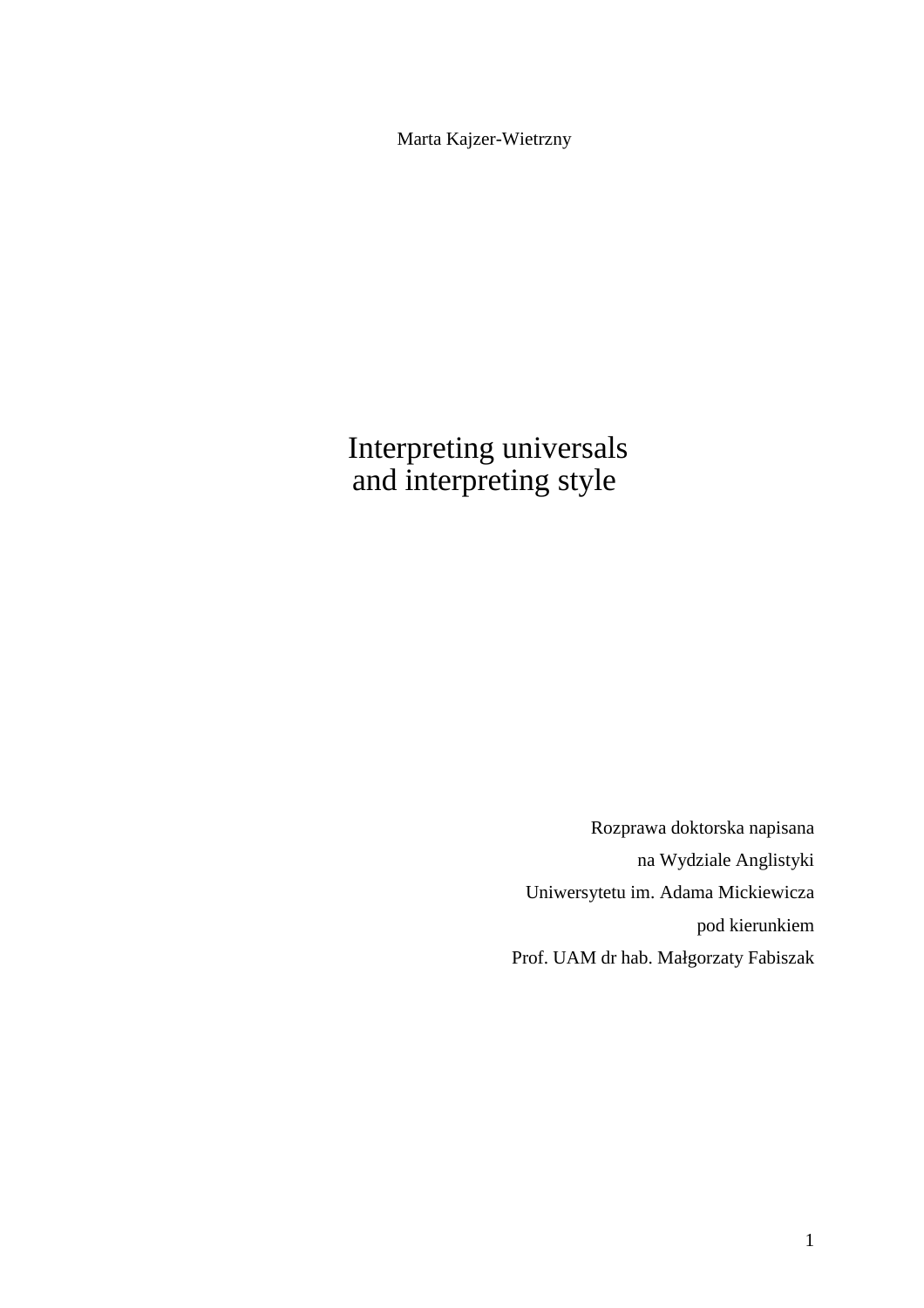### Poznań, 2012 **OŚWIADCZENIE Ja, niżej podpisana Marta Kajzer-Wietrzny**

### **studentka Studium Doktoranckiego na Wydziale Anglistyki Uniwersytetu im. Adama Mickiewicza w Poznaniu oświadczam,**

że przedkładaną rozprawę doktorską

pt. *Interpreting universals and interpreting style* 

napisałam samodzielnie.

Oznacza to, że przy pisaniu pracy, poza niezbędnymi konsultacjami, nie korzystałam z pomocy innych osób, a w szczególności nie zlecałam opracowania rozprawy lub jej istotnych części innym osobom, ani nie odpisywałam tej rozprawy lub jej istotnych części od innych osób.

Jednocześnie przyjmuję do wiadomości, że gdyby powyższe oświadczenie okazało się nieprawdziwe, decyzja o wydaniu mi dyplomu zostanie cofnięta.

Poznań, 13.04.2012r.

(miejscowość, data) (czytelny podpis)

.........................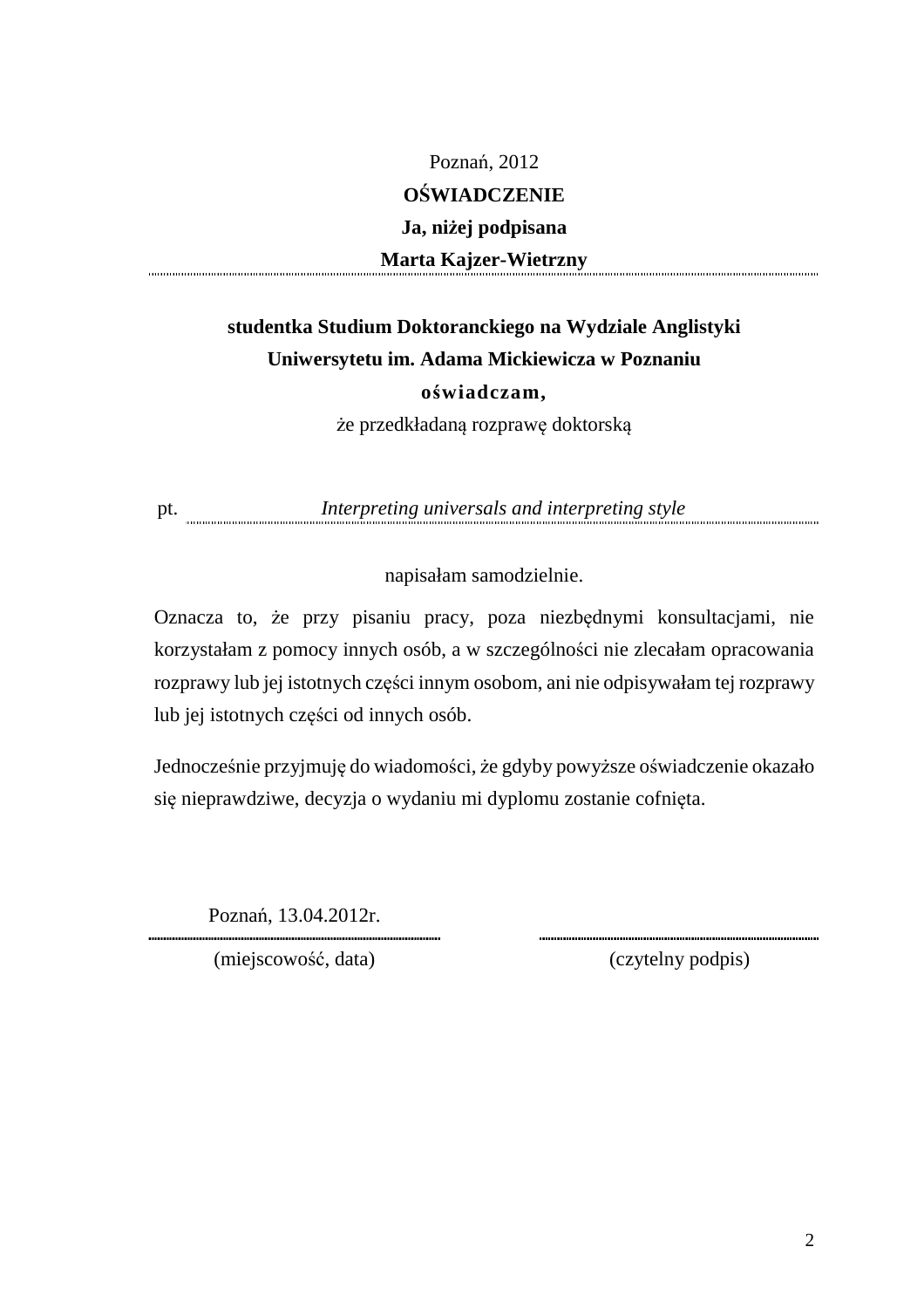#### **Acknowledgements**

I would like to express sincere gratitude to my supervisor, Professor Małgorzata Fabiszak, for invaluable constructive criticism, stimulating discussions, great attention to detail and immense support extending far beyond her formal responsibilities.

I wish to extend my thanks to my former supervisor, Professor Alicja Pisarska, who provided careful guidance at the initial stages of my academic endeavours as a PhD student.

I am very grateful to Professor Miriam Shlesinger for very a fruitful discussion on my project and the patience that she exercised when listening to my ideas.

I am also greatly indebted to Agnieszka Chmiel and Przemysław Kaszubski for assisting me with their expertise on countless occasions.

Special thanks are due to Professor Homayoon Beigi and Recognition Technologies, Inc. for their support given in the speaker recognition process.

I am grateful to the Polish Ministry of Education for financing this project (grant No. N N104 053239).

Finally, I would like to thank my husband and my parents for their encouragement and support.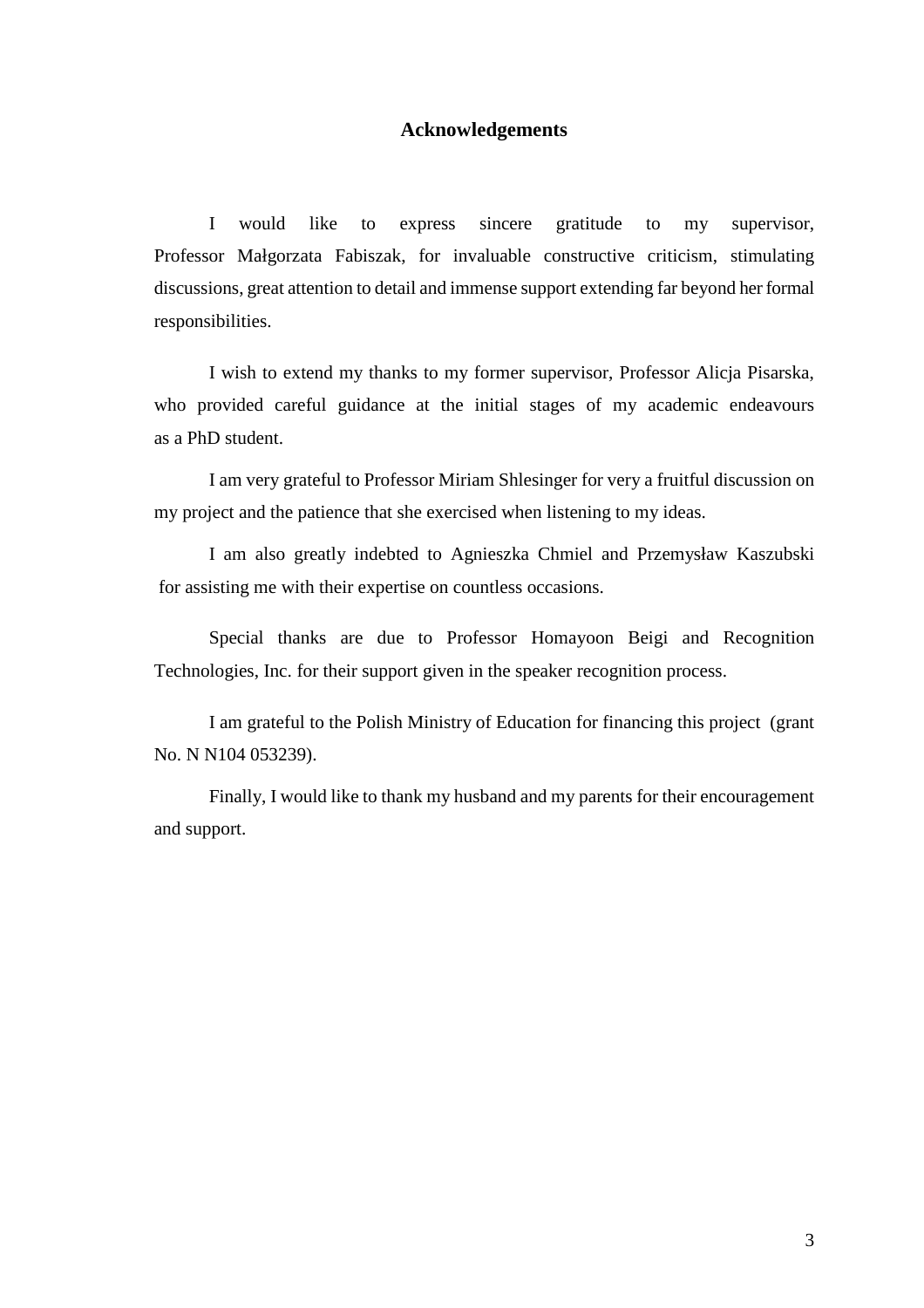## **Table of contents**

| <b>CHAPTER 1: UNIVERSALS AND STYLE IN CORPUS-BASED TRANSLATION</b>           |  |
|------------------------------------------------------------------------------|--|
|                                                                              |  |
|                                                                              |  |
| 1.2. FROM DESCRIPTIVE TRANSLATION STUDIES TO CORPUS-BASED TRANSLATION        |  |
|                                                                              |  |
|                                                                              |  |
| 1.4. UNIVERSALS AS A MAJOR RESEARCH AREA IN CORPUS-BASED TRANSLATION STUDIES |  |
|                                                                              |  |
|                                                                              |  |
|                                                                              |  |
|                                                                              |  |
|                                                                              |  |
|                                                                              |  |
| 1.5. TRANSLATION UNIVERSALS REFLECTED IN SELECTED INTERPRETING RESEARCH 38   |  |
|                                                                              |  |
|                                                                              |  |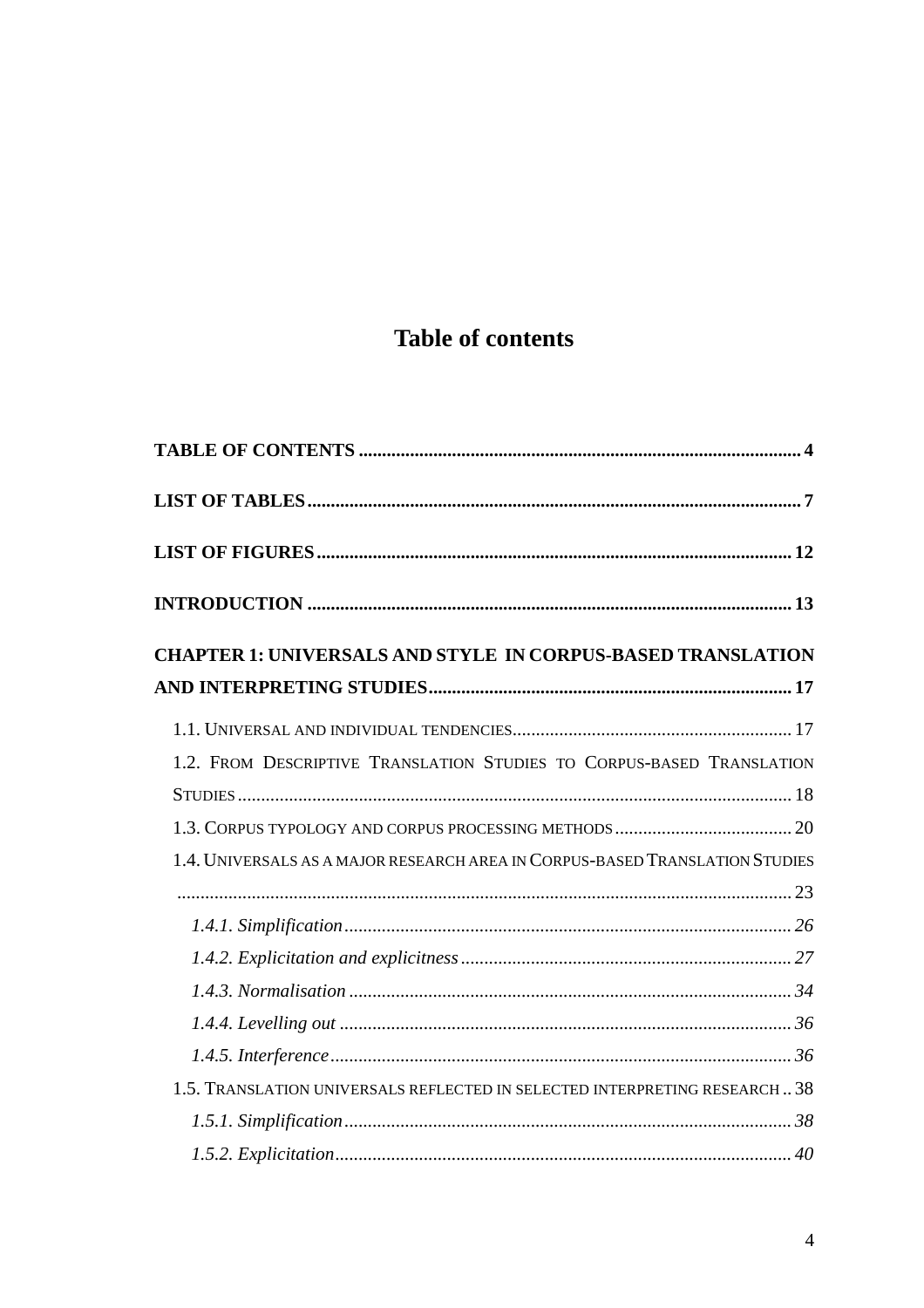| 1.6. CORPUS-BASED INVESTIGATIONS OF TRANSLATOR'S STYLE 43              |  |
|------------------------------------------------------------------------|--|
|                                                                        |  |
|                                                                        |  |
|                                                                        |  |
|                                                                        |  |
|                                                                        |  |
|                                                                        |  |
|                                                                        |  |
|                                                                        |  |
|                                                                        |  |
|                                                                        |  |
|                                                                        |  |
|                                                                        |  |
|                                                                        |  |
|                                                                        |  |
|                                                                        |  |
|                                                                        |  |
|                                                                        |  |
|                                                                        |  |
| <b>CHAPTER 3: MACRO ANALYSIS OF RECURRENT PATTERNS IN</b>              |  |
|                                                                        |  |
|                                                                        |  |
|                                                                        |  |
|                                                                        |  |
|                                                                        |  |
| 3.2. OBSERVED PATTERNS, THEIR UNIVERSALITY AND IDIOSYNCRATIC STYLISTIC |  |
|                                                                        |  |
| <b>CHAPTER 4: MICRO ANALYSIS OF IDIOSYNCRATIC VARIATION:</b>           |  |
|                                                                        |  |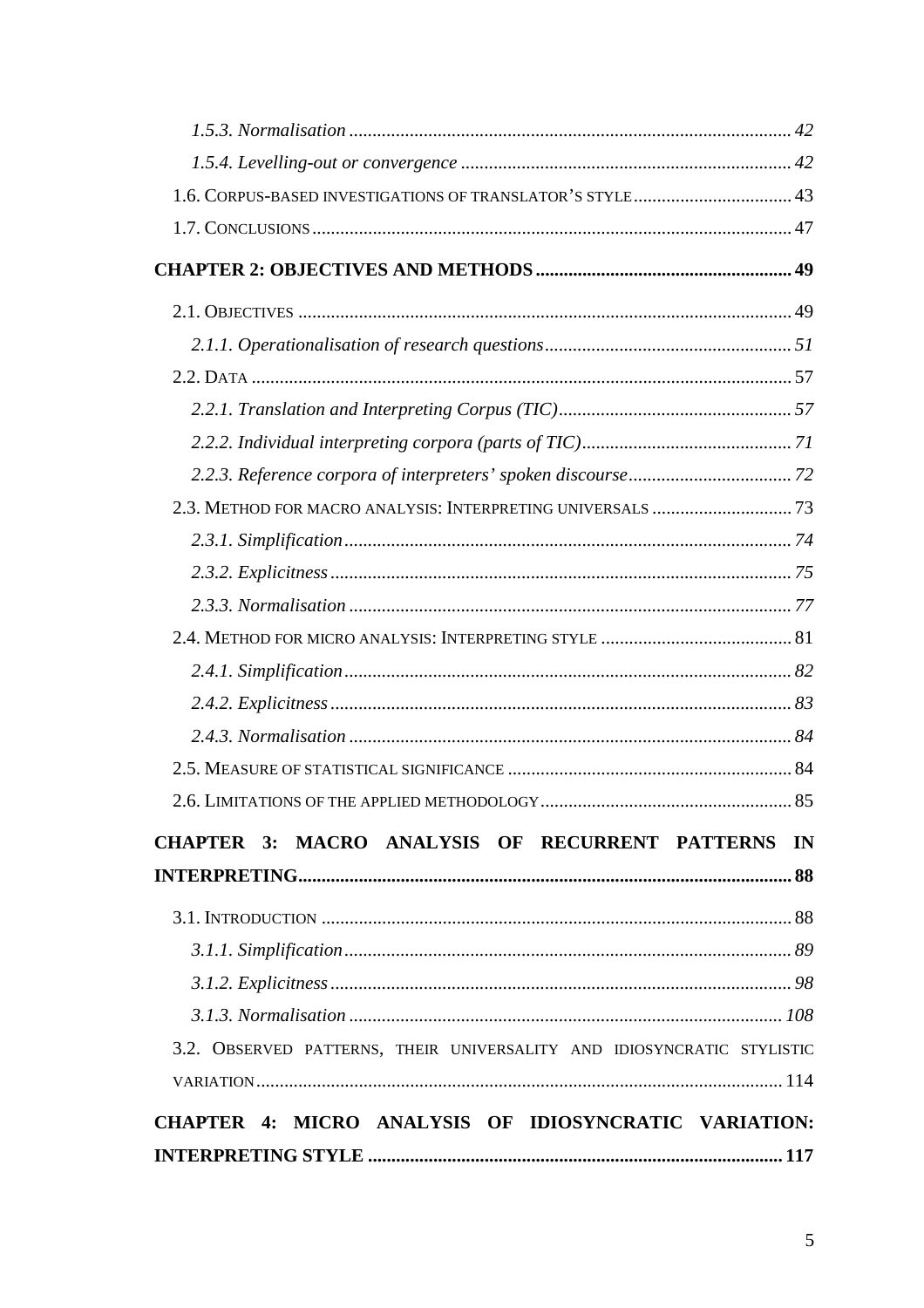| 4.5. SIMPLIFICATION, EXPLICITNESS AND NORMALISATION AS IDIOSYNCRATIC STYLISTIC |  |
|--------------------------------------------------------------------------------|--|
|                                                                                |  |
|                                                                                |  |
| 4.7. LIMITATIONS OF THE MICRO STUDY OF IDIOSYNCRATIC VARIATION: INTERPRETING   |  |
|                                                                                |  |
|                                                                                |  |
|                                                                                |  |
|                                                                                |  |
|                                                                                |  |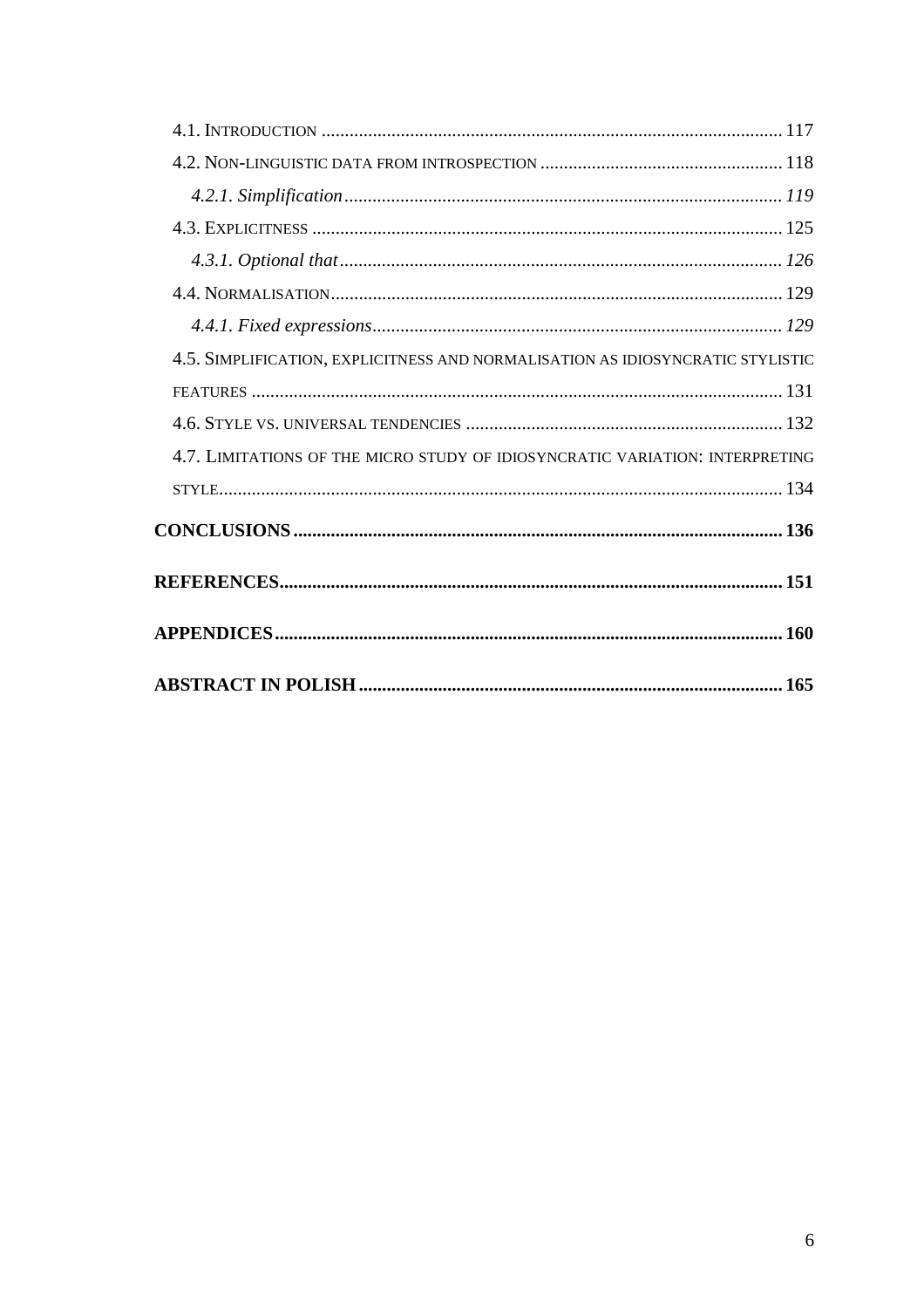## **List of tables**

| Table 3. The number of tokens in the list head vs. the number of remaining tokens in         |
|----------------------------------------------------------------------------------------------|
|                                                                                              |
| Table 4. Proportion of the corpus covered by list head in TIC oral subcorpora (the higher    |
|                                                                                              |
| Table 5. Differences between oral corpora of TIC with respect to list head proportion:       |
| results of Chi-square tests calculated on raw counts in 2x2 contingency tables 90            |
| Table 6. Proportion of the corpus covered by list head in the subcorpora of native English   |
| speeches, interpretations of Spanish speeches that were read out and interpretations of      |
| Spanish speeches delivered orally (the higher the values, the more repetitive i.e.           |
|                                                                                              |
| Table 7. Statistical significance of differences in the proportion of the corpus covered by  |
| list head in the subcorpora of native English speeches, interpretations of Spanish           |
| speeches that were read out and interpretations of Spanish speeches delivered orally.        |
|                                                                                              |
| Table 8. Lexical density in TIC oral subcorpora (the lower the values, the less lexically    |
|                                                                                              |
| Table 9. Differences between oral corpora of TIC with respect to lexical density: results of |
|                                                                                              |
| Table 10. Lexical density in the subcorpora of native English speeches, interpretations of   |
| Spanish speeches that were read out and interpretations of Spanish speeches delivered        |
|                                                                                              |
|                                                                                              |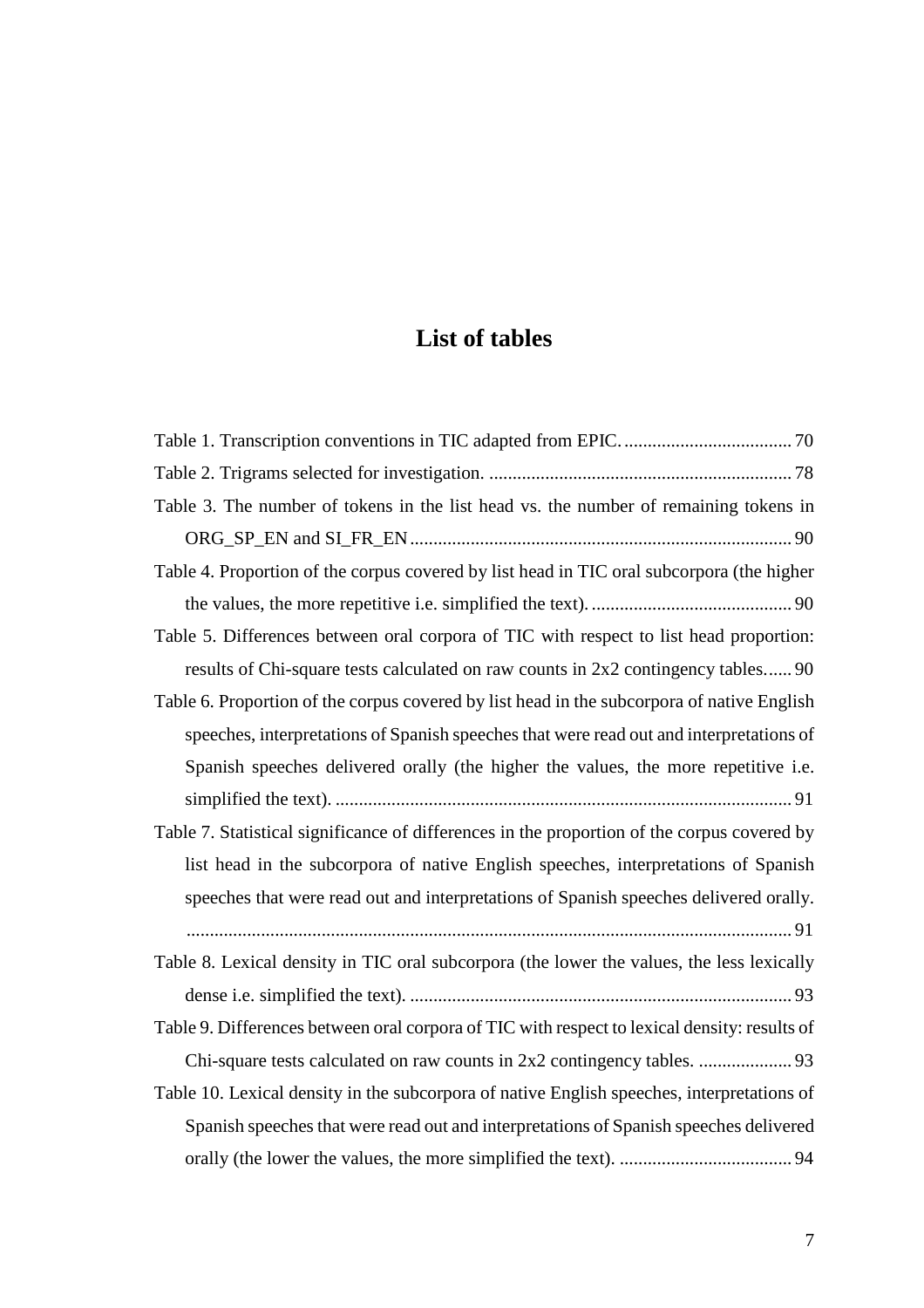Table 11. Statistical significance of differences in lexical density in the subcorpora of native English speeches, interpretations of Spanish speeches that were read out and interpretations of Spanish speeches delivered orally. .............................................. 94

Table 12. The proportion of high frequency words in TIC oral subcorpora (the higher the values, the narrower the range of vocabulary i.e. simplified the text)..................... 96

Table 13. Differences between oral corpora of TIC with respect to the proportion of high frequency words: results of Chi-square tests calculated on raw counts in 2x2 contingency tables.................................................................................................... 96

Table 14. High frequency words in the subcorpora of native English speeches, interpretations of Spanish speeches that were read out and interpretations of Spanish speeches delivered orally (the higher the values, the more simplified the text). ..... 97

Table 15. Statistical significance of differences in the proportion of high frequency words in the subcorpora of native English speeches, interpretations of Spanish speeches that were read out and interpretations of Spanish speeches delivered orally.................. 97

Table 16. Occurrences of optional *that* and zero-connectives after reporting verbs in TIC spoken subcorpora (z.c. stands for zero connective)................................................ 99

Table 17.Differences between oral corpora of TIC with respect to occurrences of optional *that:* results of Chi-square tests calculated on raw counts. ...................................... 99

Table 18. Occurrences of optional *that* and zero-connectives in TIC written subcorpora, values normalised per 50000 and rounded (z.c. stands for zero connective)......... 100

Table 19. Differences between oral corpora of TIC with respect to occurrences of optional *that:* results of Chi-square tests calculated on raw counts. .................................... 100

Table 20. Occurrences of linking adverbials in TIC spoken subcorpora...................... 104

Table 21. Differences between oral corpora of TIC with respect to the occurrences of linking adverbials: results of Chi-square tests calculated on raw counts in  $2x2$ contingency tables.................................................................................................. 104

Table 22. Occurrences of linking adverbials in TIC written subcorpora normalised per 50000 words........................................................................................................... 104

Table 23. Differences between oral corpora of TIC with respect to the occurrences of linking adverbials*:* results of Chi-square tests calculated on raw counts in 2x2 contingency tables.................................................................................................. 104

Table 24. Occurrences of selected apposition markers in TIC spoken subcorpora...... 106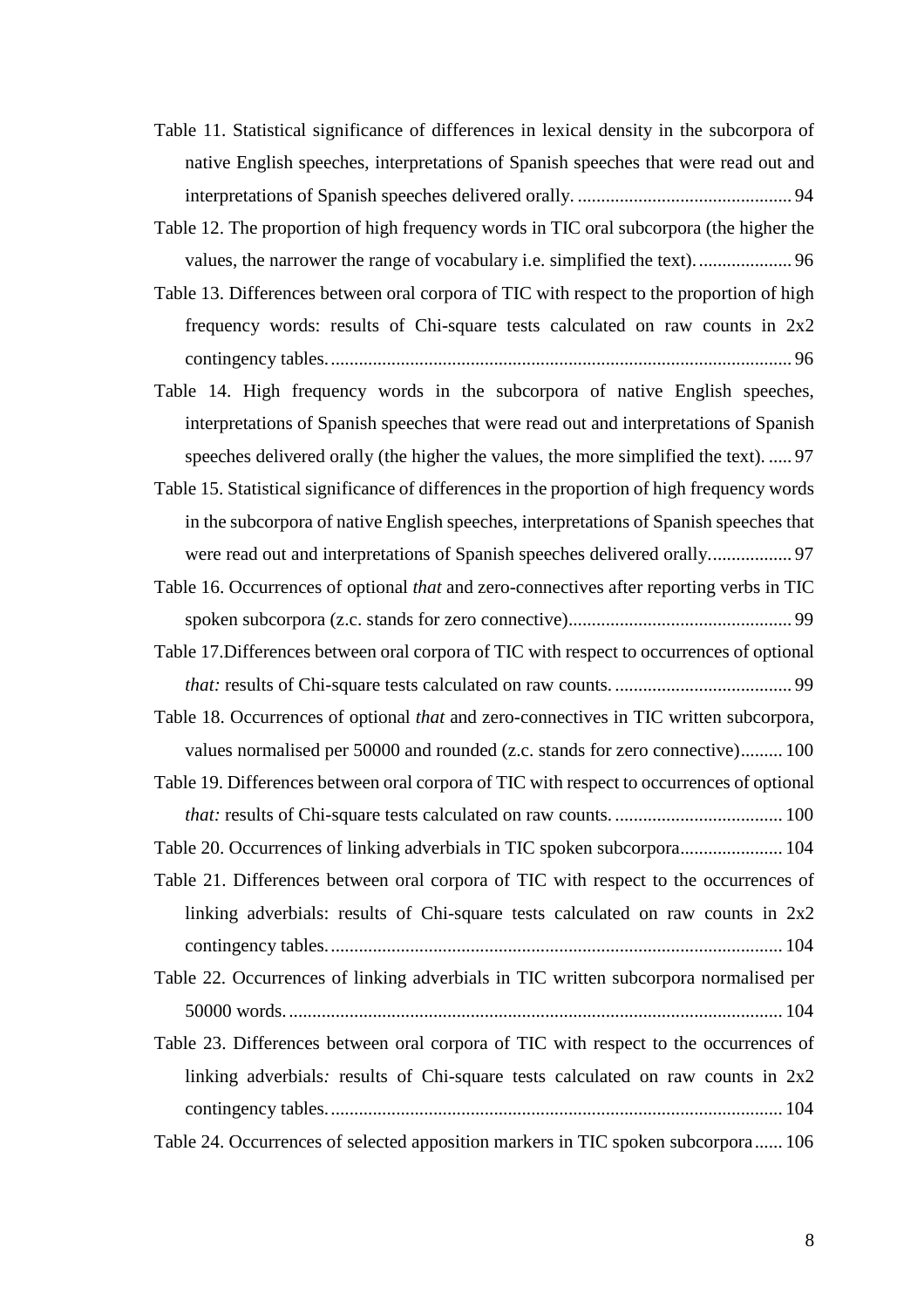| Table 25. Differences between oral corpora of TIC with respect to the occurrences of       |
|--------------------------------------------------------------------------------------------|
| apposition markers: results of Chi-square tests calculated on raw counts in $2x2$          |
|                                                                                            |
| Table 26. Occurrences of in other words in Dutch interpreting corpus broken down by        |
|                                                                                            |
| Table 27. Occurrences of selected apposition markers in TIC written subcorpora. Values     |
|                                                                                            |
| Table 28. Differences between written corpora of TIC with respect to the occurrences of    |
| apposition markers: results of Chi-square tests calculated on raw counts in $2x2$          |
|                                                                                            |
|                                                                                            |
| Table 30. Differences between oral corpora of TIC with respect to the occurrences of       |
| lexical bundles: results of Chi-square tests calculated on raw counts in $2x2$ contingency |
|                                                                                            |
| Table 31. Lexical bundles in TIC written subcorpora. Frequencies are normalised per        |
|                                                                                            |
| Table 32. Differences between written corpora of TIC with respect to the occurrences of    |
| lexical bundles: results of Chi-square tests calculated on raw counts in 2x2 contingency   |
|                                                                                            |
| Table 33. Occurrences of the most frequent fixed expressions in TIC spoken subcorpora.     |
|                                                                                            |
| Table 34. Differences between oral corpora of TIC with respect to the occurrences of most  |
| frequent fixed expressions: results of Chi-square tests calculated on raw counts in $2x2$  |
|                                                                                            |
| Table 35. Occurrences of the most frequent fixed expressions in TIC written subcorpora     |
| Frequencies are normalised per 50000 words and rounded to the full digits 113              |
| Table 36 Differences between written corpora of TIC with respect to the occurrences of     |
| most frequent fixed expressions: results of Chi-square tests calculated on raw counts in   |
|                                                                                            |
|                                                                                            |
| Table 38. Summary of the answers given by interpreters in the warm-up session 118          |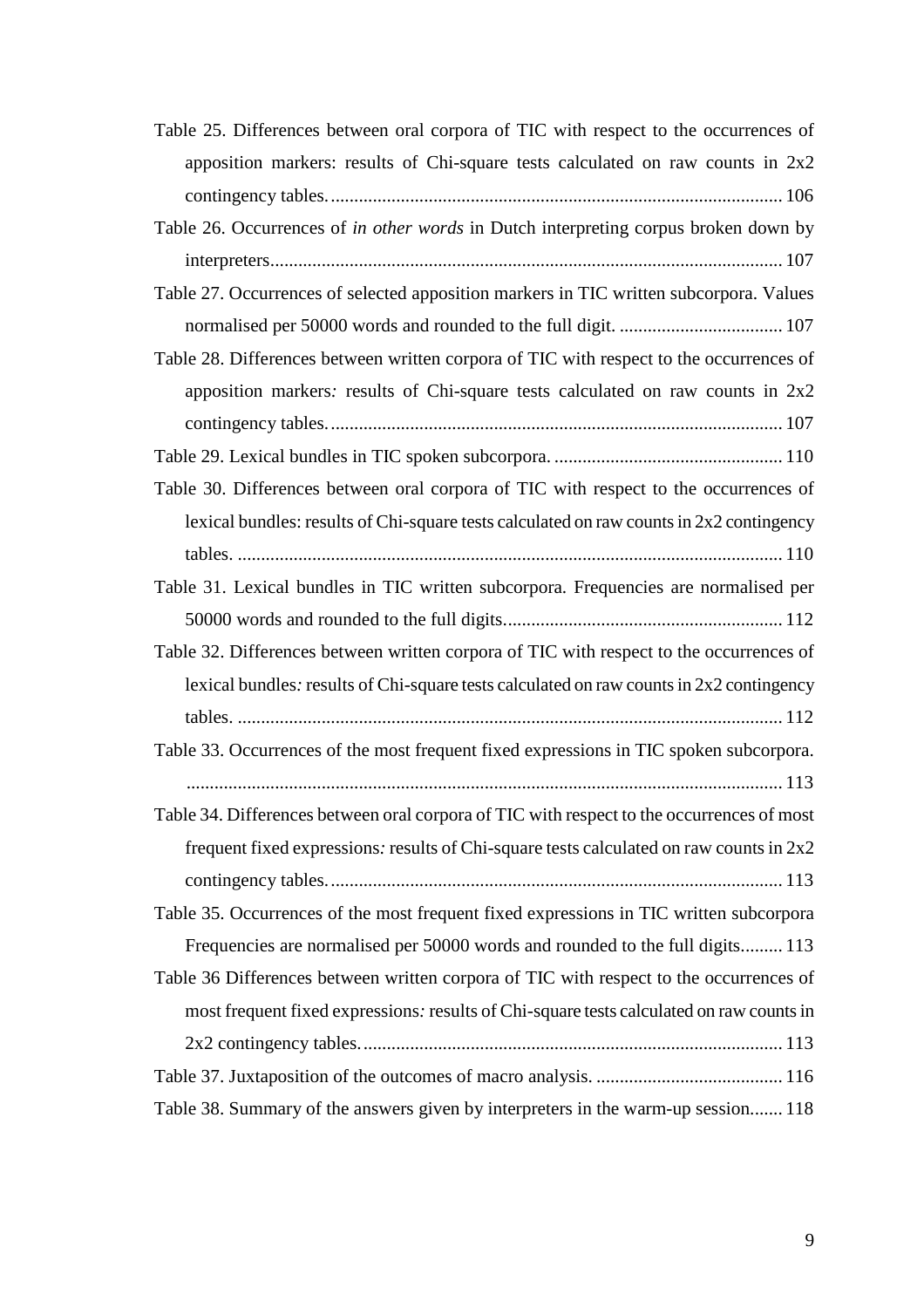| Table 39. Proportion of the corpus covered by list head analysed on 720 word corpora of        |
|------------------------------------------------------------------------------------------------|
| interpreter I1's non-interpreted and interpreted discourse consisting of text samples.         |
|                                                                                                |
| Table 40. Repetitiveness of I1's interpreted and non-interpreted discourse: Results of Chi-    |
|                                                                                                |
| Table 41. Proportion of the corpus covered by list head analysed on 720 word corpora of        |
| interpreter I2's non-interpreted and interpreted discourse consisting of text samples.         |
|                                                                                                |
| Table 42. Repetitiveness of I2's interpreted and non-interpreted discourse: Results of Chi-    |
|                                                                                                |
| Table 43. Repetitiveness of I1 vs. I2: Results of Chi-square tests calculated on raw counts    |
|                                                                                                |
| Table 44. Lexical density analysed on 720 word corpora of interpreter I1's non-interpreted     |
|                                                                                                |
| Table 45. Lexical density of I1: Results of Chi-square tests calculated on raw counts in $2x2$ |
|                                                                                                |
| Table 46. Lexical density analysed on 720 word corpora of interpreter I2's non-interpreted     |
|                                                                                                |
| Table 47. Lexical density of I2: Results of Chi-square tests calculated on raw counts in 2x2   |
|                                                                                                |
| Table 48. The proportion of high frequency words analysed on 720 word corpora of               |
| interpreter I1's non-interpreted and interpreted discourse consisting of samples 124           |
| Table 49. Lexical sophistication of I1's interpreted and non-interpreted discourse: Results    |
| of Chi-square tests calculated on raw counts in 2x2 contingency tables.  124                   |
| Table 50. The proportion of high frequency words analysed on 720 word corpora of               |
| interpreter I2's non-interpreted and interpreted discourse consisting of text samples.         |
|                                                                                                |
| Table 51. Lexical sophistication of I1's interpreted and non-interpreted discourse: Results    |
| of Chi-square tests calculated on raw counts in 2x2 contingency tables 125                     |
| Table 52. The proportion of optional that after reporting verbs analysed on the full           |
| collection of interpreter I1's interpretations and the full transcript of non-interpreted      |
| discourse normalised per 1000 words. Raw frequencies in brackets 126                           |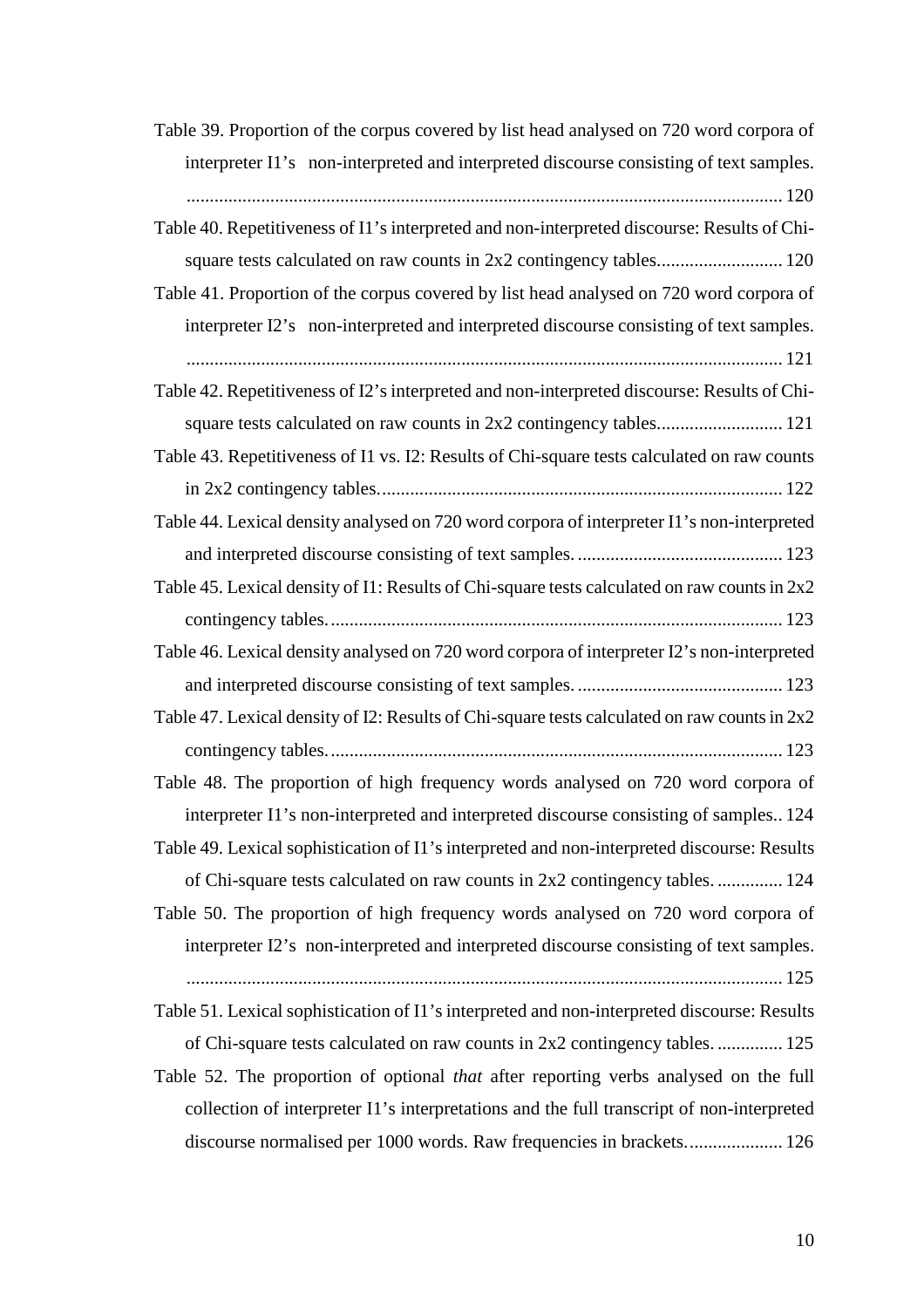| Table 53. The proportion of optional <i>that</i> after reporting verbs analysed on the full |
|---------------------------------------------------------------------------------------------|
| collection of interpreter I2's interpretations and the full transcript of non-interpreted   |
|                                                                                             |
| Table 54. The frequency of fixed expressions in I1's interpreted and non-interpreted        |
|                                                                                             |
| Table 55. The frequency of fixed expressions in I2's interpreted and non-interpreted        |
|                                                                                             |
|                                                                                             |

Table 57. Juxtaposition of the outcomes of macro and micro analysis. ....................... 137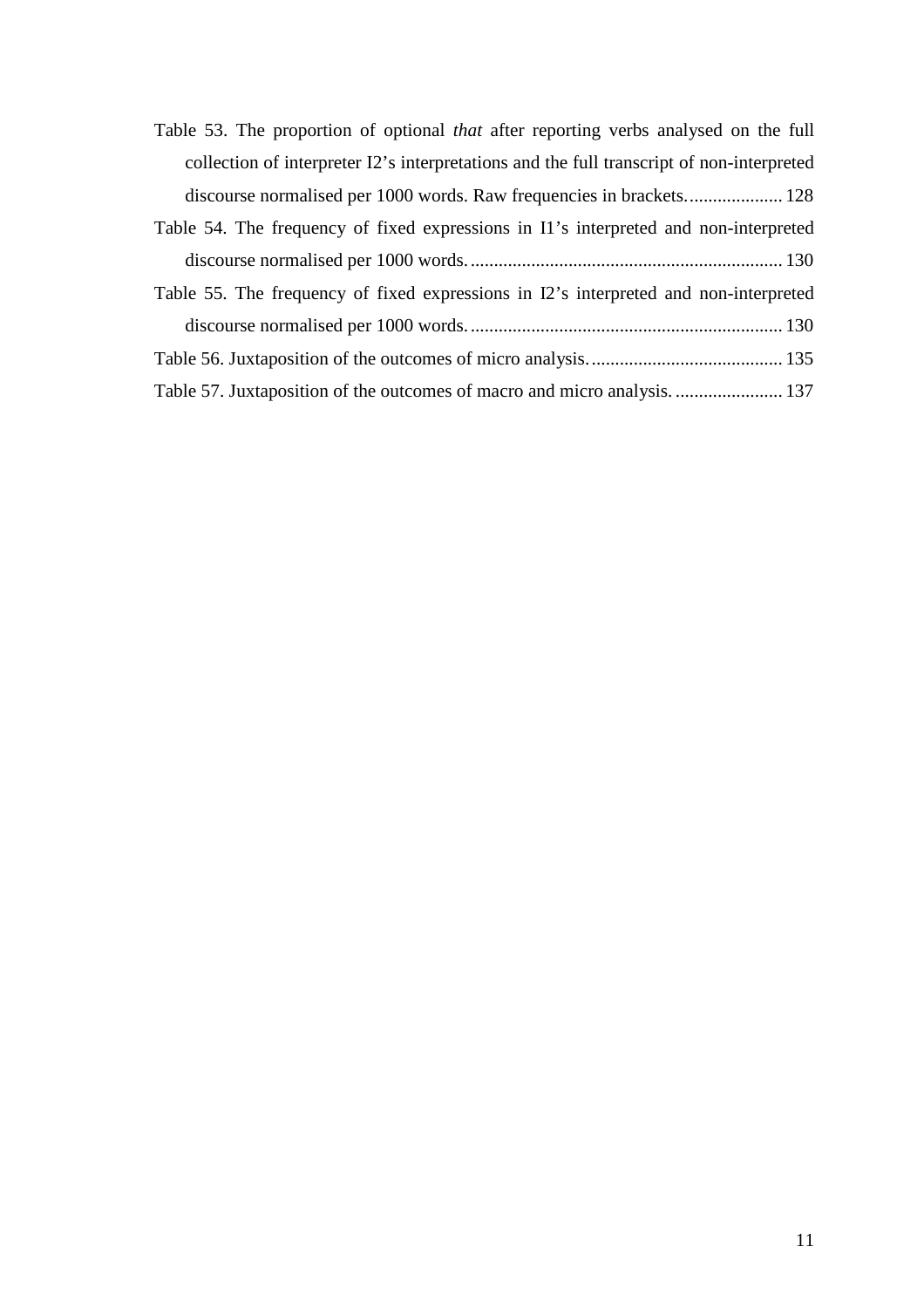# **List of figures**

| Figure 1. The structure of macro analysis of interpreting universals depicting the          |
|---------------------------------------------------------------------------------------------|
|                                                                                             |
| Figure 2. The structure of micro analysis of interpreting style depicting the investigated  |
|                                                                                             |
|                                                                                             |
|                                                                                             |
|                                                                                             |
| Figure 6. The distribution of interpretations carried out by individual interpreters across |
|                                                                                             |
| Figure 7. The total length of texts interpreted by individual interpreters from different   |
|                                                                                             |
|                                                                                             |
| Figure 9 Mode of delivery of original speeches across respective interpreting subcorpora    |
|                                                                                             |
|                                                                                             |
|                                                                                             |
| Figure 12. Mode of delivery of original speeches across respective corpora of Interpreter   |
|                                                                                             |
| Figure 13. Mode of delivery of original speeches across respective corpora of Interpreter   |
|                                                                                             |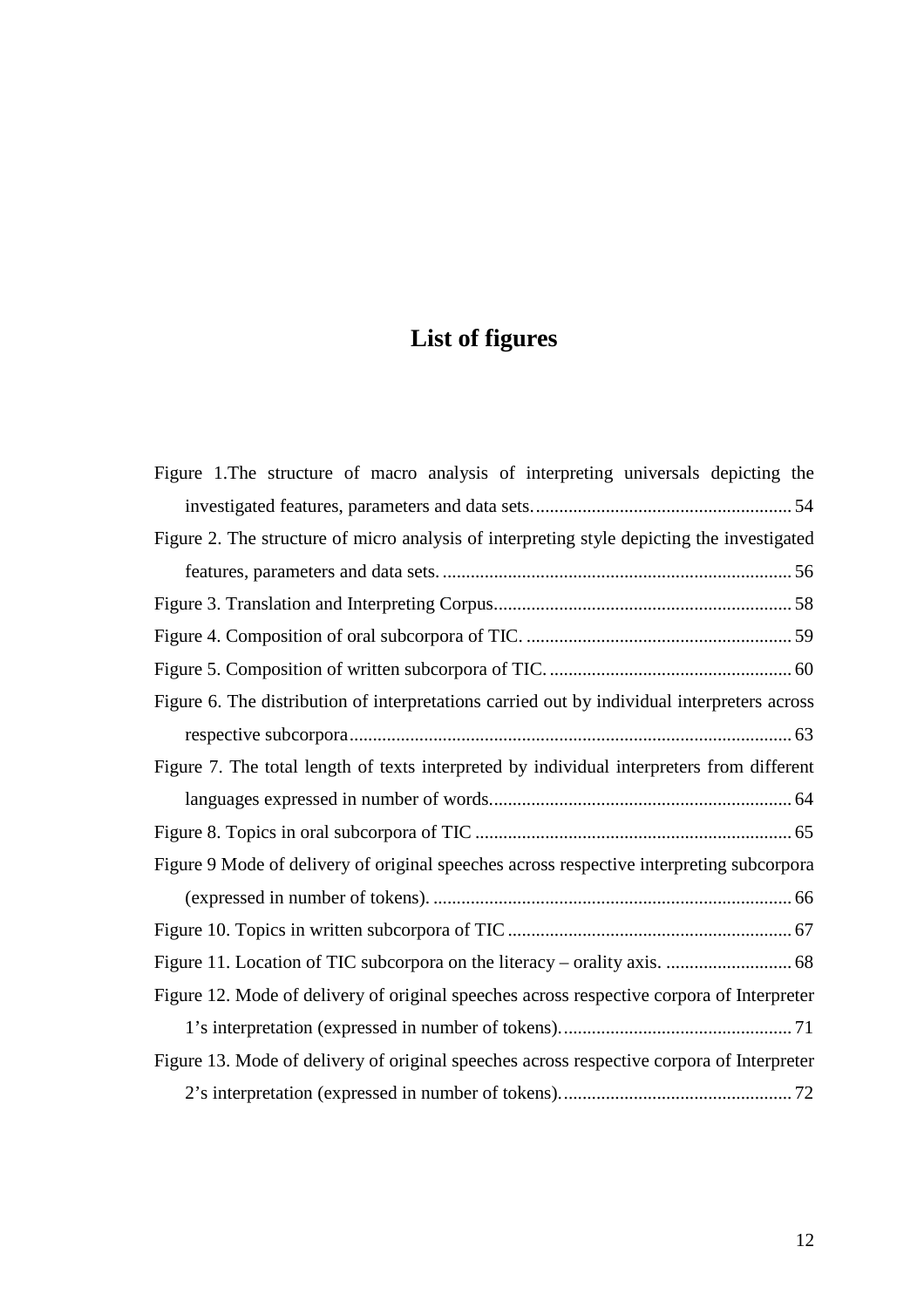### **Introduction**

The unique nature of translated texts has for decades now been the focal point of Descriptive Translation Studies. The phenomenon is so evident that it has received labels, such as *translationese* (Toury 1980, Gellerstam1986) or *the third code* (Frawley 1984), and yet so elusive that researchers are still struggling to unveil all its characteristic traits.

The search for features that typify translations was at the beginning based on micro analyses of different linguistic and paralinguistic strata of single texts and their translations. Most conspicuous ones such as the tendency to use more simplified, explicit and conventional language were early revealed in a number of independent studies. Once the preliminary hypotheses were formulated, time came for a great methodological advancement – corpus linguistics that allowed to automatically analyse large quantities of texts available in machine readable form. In the years to follow, researchers went to great lengths to devise appropriate methods which would help them test old hypotheses with the new tool. Having analysed a multitude of translations in different language pairs scholars hailed a set of the recurrent features translation universals.

While hypotheses regarding universals are still being refined, a new trend has emerged focusing on the identification of idiosyncratic stylistic preferences of individual translators, in other words, translator style, also with the use of corpus linguistics methods. Although in its early days the investigation of translator style focused mostly on discerning features characteristic of individual translators that make them distinct from others, the methodology may also be used to corroborate or refute translation universals and verify if they are more prominent than one's idiosyncratic stylistic preferences.

Although still very unstable in its foundations and lacking conceptual clarity, the notion of translation universals is a recognised and actively developing branch of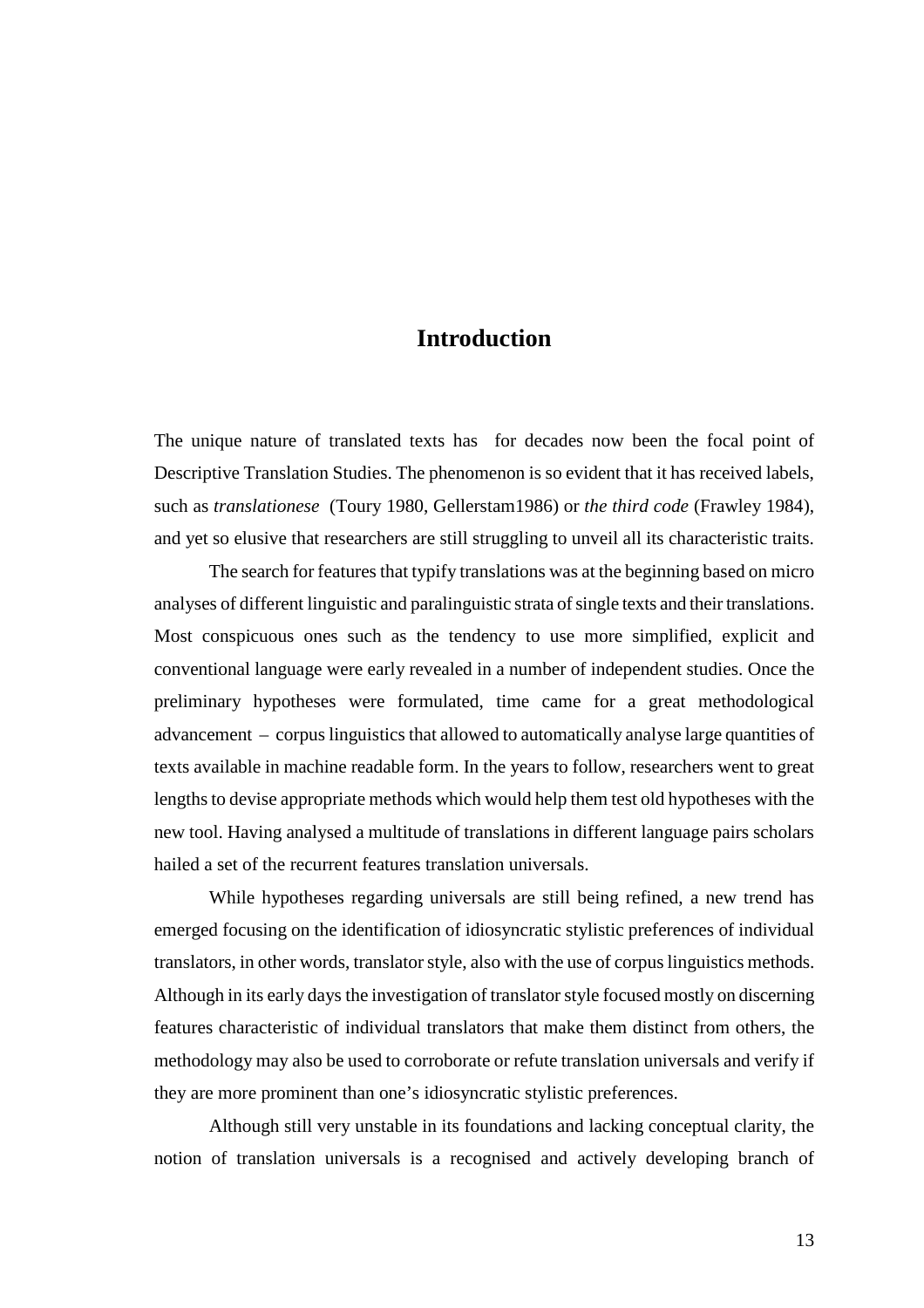translation studies relying now very heavily on corpus linguistics methods. The same cannot be said, however, about Interpreting Studies, where corpus based research is still in its infancy. Most reports on interpreting universals are based on single cases or small sized corpora. Focusing on the micro analysis researchers rarely reach for methods that have been developed to research translation universals, which makes the findings of both sibling disciplines difficult to compare. There are notable exceptions to this rule, like the investigation of simplification on the European Parliament Interpreting Corpus (Sandrelli – Bendazolli 2005), but they are few and far between. The phenomenon of interpreting style i.e. interpreter's idiosyncratic stylistic preferences has not been explored with corpus linguistics methods at all. This gap can most probably be explained by the fact that such studies are difficult to carry out on a large scale. Authentic interpreting data is not easily accessible and compilation of a corpus requires meticulous and time consuming transcription work.

The overriding aim of the present dissertation is to, at least in part, fill this lacuna by an attempt to verify if three features hailed to be translation universals: simplification, explicitness and normalisation typify also interpreted texts and to what extent their prominence is dependent on interpreters' idiosyncratic stylistic preferences i.e. interpreting style.

The hypothesised universality of the three investigated features will be tested with a set of parameters developed in translation studies research on Translation and Interpreting Corpus (TIC) comprising subcorpora of interpretations and translations into English from four different languages: French, Spanish, German and Dutch as well as speeches produced originally in English (both oral and written) used as reference corpora. This set of procedures will allow to verify on a macro scale whether examined features are plausible interpreting universals i.e. if they are consistently more prominent in all subcorpora comprising interpretations from different languages into English than in the subcorpus of speeches originally produced in English. Once the global recurring patterns are established, micro analysis will follow aimed at investigating stylistic preferences of two interpreters. Micro analysis will be conducted on small corpora of texts interpreted into English by two interpreters from different source languages and compared to small corpora of their own non-interpreted discourse. This part of the study will allow to determine, if global patterns are equally reflected in the interpreting output of individual interpreters, or whether their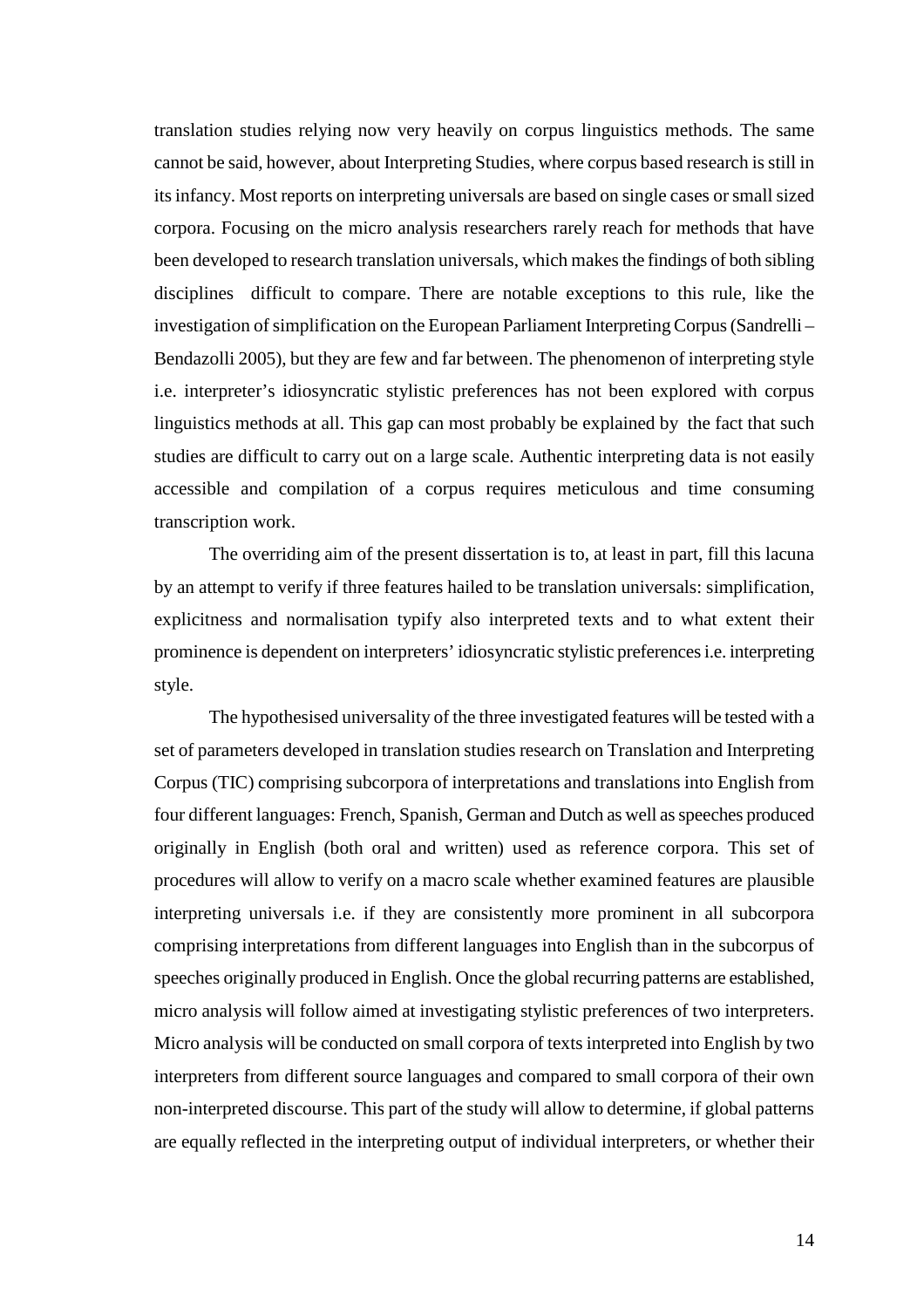stylistic preferences turn out to be more prominent than global tendencies and consistent enough to point to characteristic features of their distinctive interpreting style.

Chapter One of the present dissertation reviews the development of the quest for translation universals focusing mostly on the achievements of corpus based studies in this area. It analyzes briefly major corpus linguistics methods and tools most frequently applied in translation studies research, reports on seminal studies in corpus based analyses devoted to translation universals and relevant investigations that have been conducted in the field of interpreting. The presentation of key research in the area ends with a report on most important corpus based analyses of translator style.

Chapter Two presents in greater detail the objectives of this study briefly indicated above and discusses the exact procedures of macro analysis focused on interpreting universals and micro analysis examining the intricacies of interpreting style. It also provides a comprehensive description of data used in both analyses, discusses the compilation of parameters applied to the investigation of simplification, explicitness and normalisation and statistical tests utilised in this dissertation.

Chapter Three reports the outcome of the macro analysis of interpreting universals carried out on the Translation and Interpreting Corpus comprising interpretations and translations from four different languages into English. The focal point of the macro analysis is to determine if the examined features are evenly distributed across all interpreting corpora and to what extent the translation universals are reflected in the language of interpretation.

Chapter Four discusses the findings of micro analysis of interpreting style, in which the interpreted and non-interpreted discourse of two individual interpreters is compared. The key areas of investigation include the differences between the language used by both interpreters and the general patterns observed in TIC, differences in their interpretations from Romance and Germanic languages and the language they use while speaking.

The outcomes of macro and micro analyses are juxtaposed and discussed in a summarised way in Conclusions, where areas that need further investigation are also indicated.

It is hoped that thanks to the innovative, broad perspective that joins the investigations of universals with the analysis of style, the study described in this thesis will help expand the current knowledge on the nature of interpreted language, its recurring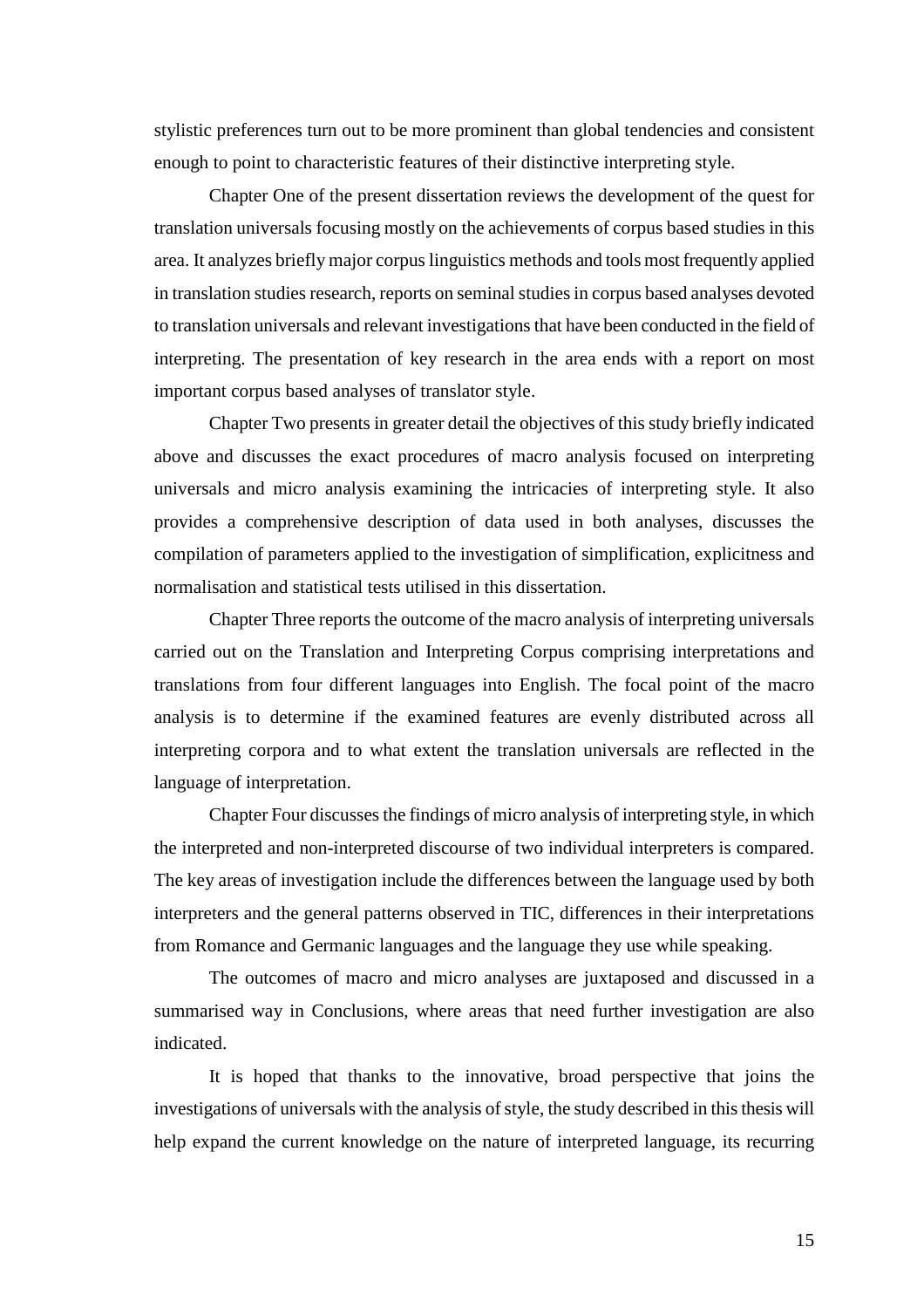features as well as several factors that may condition their prominence such as the source language, mode of delivery of the original speech and the interpreters' stylistic preferences.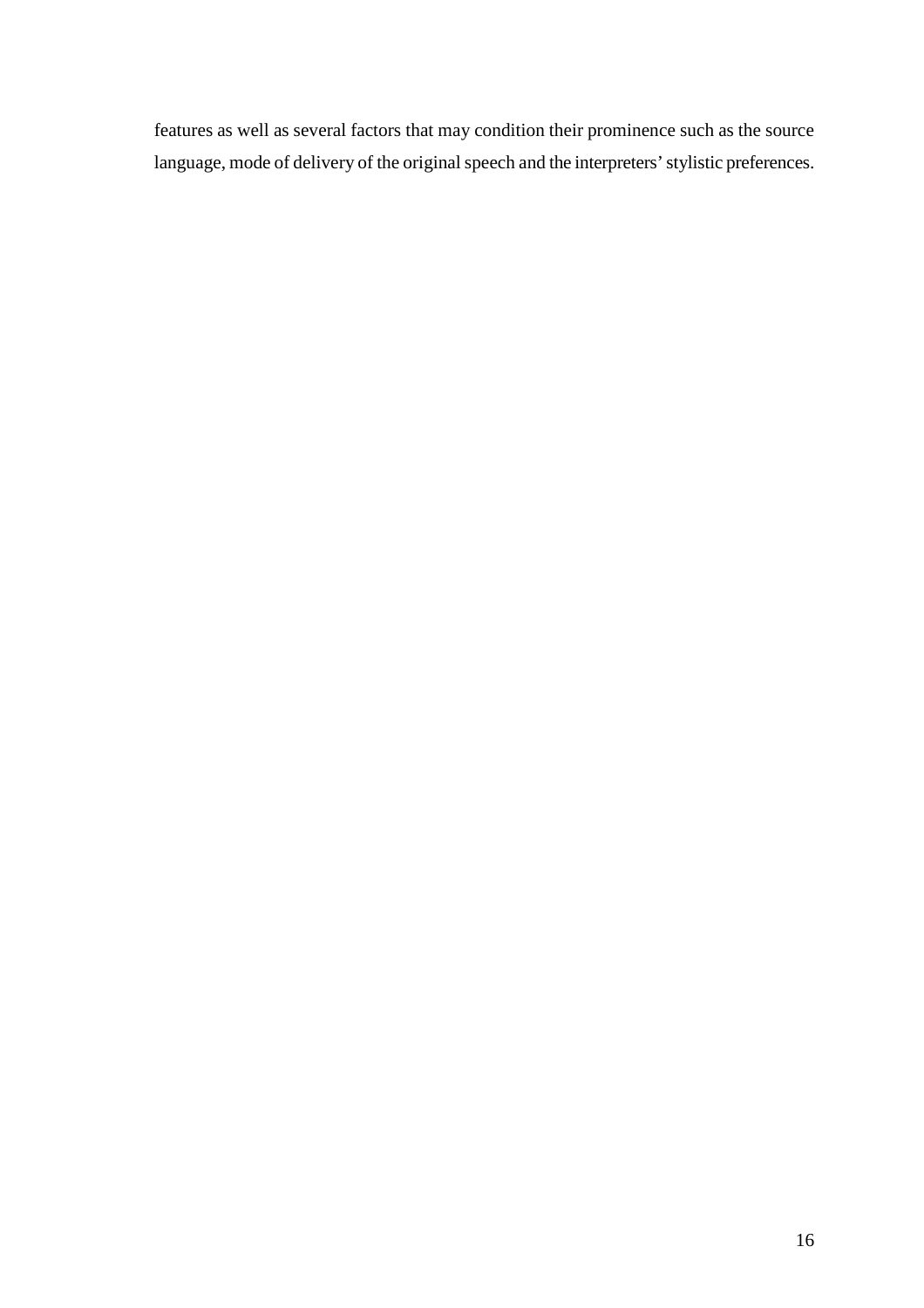### **Chapter 1: Universals and style in Corpus-based Translation and Interpreting Studies**

#### **1.1. Universal and individual tendencies**

The quest for universals in corpus-based translation research has rarely been combined with the analysis of individual preferences. The two lines of research have so far been pursued parallely, even though they mutually complement each other. There is a clear benefit in investigating universal patterns in the work of individuals, as the universality of the analysed feature is questionable, if idiosyncratic features of an individual overshadow the hypothetically universal ones to the point of eliminating them entirely. On the other hand, the analysis of style may also gain a new perspective, if one's idiosyncratic traits could be juxtaposed with general trends. This, however, is rarely done.

While the investigations of translation universals and translator's style follow parallel tracks, they are both gaining a steady ground in the field of corpus-based research. Compared to what has already been achieved in research on translation, corpus-based research devoted to interpreting is still in the early phase of development: large-scale studies examining recurrent patterns in interpreting are scarce and the phenomenon of interpreting style has not yet been explored at all.

This Chapter reviews what has so far been achieved in Corpus-based Translation Studies focused on universals and style and to what extent these concepts have been investigated in interpreting research. It sets off with placing Corpus-based Translation Studies within the tradition of Descriptive Translation Studies, presents briefly corpus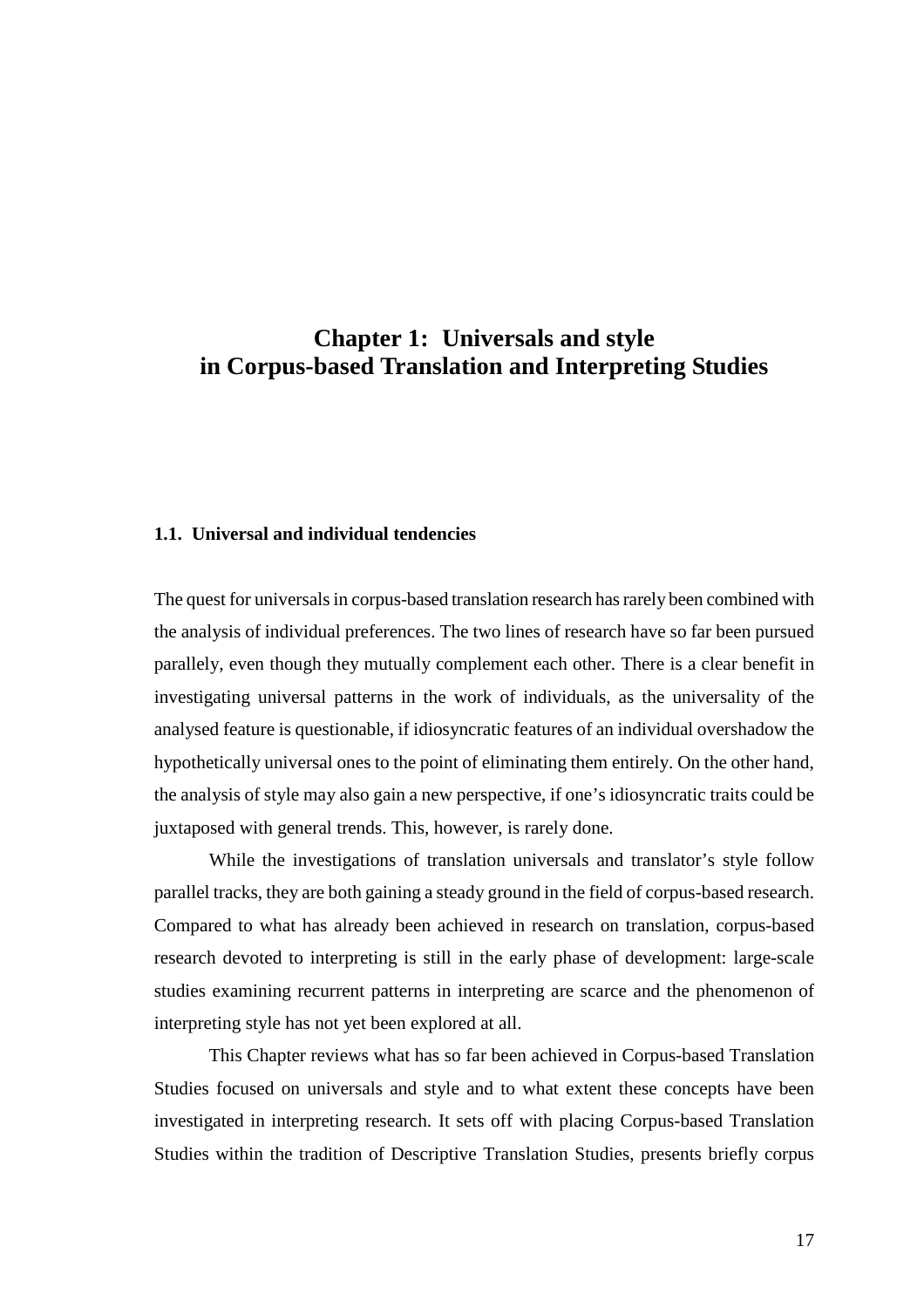typology and corpus methods most frequently used in the investigation of translation universals and style, reviews the key studies on specific translation universals and studies in interpreting research investigating analogical tendencies in this mode. Finally, the last sections in this Chapter summarise corpus-based studies devoted to translator style.

#### **1.2. From Descriptive Translation Studies to Corpus-based Translation Studies**

Corpus-based Translation Studies has developed as a product-oriented branch of Descriptive Translation Studies offering a major advancement in methodology allowing to search for recurring patterns and regularities characteristic of translations. Patterns previously observed in individual translations could be tested in an automated manner on a large number of texts tempting researchers to make generalisations.

Descriptive Translation Studies (DTS) can be traced back to the 1970s, when Holmes (1972, 1973, 1988) proposed that Translation Studies should perceive translation in terms of three distinct phenomena: the product, the process and the function. As opposed to the earlier trends in translation research of speculative and prescriptive character, the aim of DTS was to engage with real translation phenomena, to describe and analyse features of translated texts against the contexts in which they were created. Contrary to earlier paradigms focusing on the source text and ideal translation, DTS shifted the focus of research to the target text, which was especially visible in Toury's (1980: 82) claim that translations are facts of target textual tradition only. Focusing on the target text, Toury was inspired by Even-Zohar (1978), who laid foundations for the polysystem theory. The key claim following from his research is an assumption that translated literature constitutes a distinctive entity in the target culture governed by its own system, which dynamically interacts with other systems in the polysystem. As a consequence, translated literature was recognised as an object characterised by specific features worth studying. Following this path, Toury concentrated on the norms i.e. regularities of translational behaviour, which could only be discovered through generalisations made on the basis of a multitude of translations. It soon became clear, however, that Translation Studies lack "strict statistical methods for dealing with translational norms, or even to supply sampling rules for actual research" (Toury 1980: 61). Many problems and doubts of similar nature could be at least partially solved by the application of corpus linguistics methodology in Translation Studies.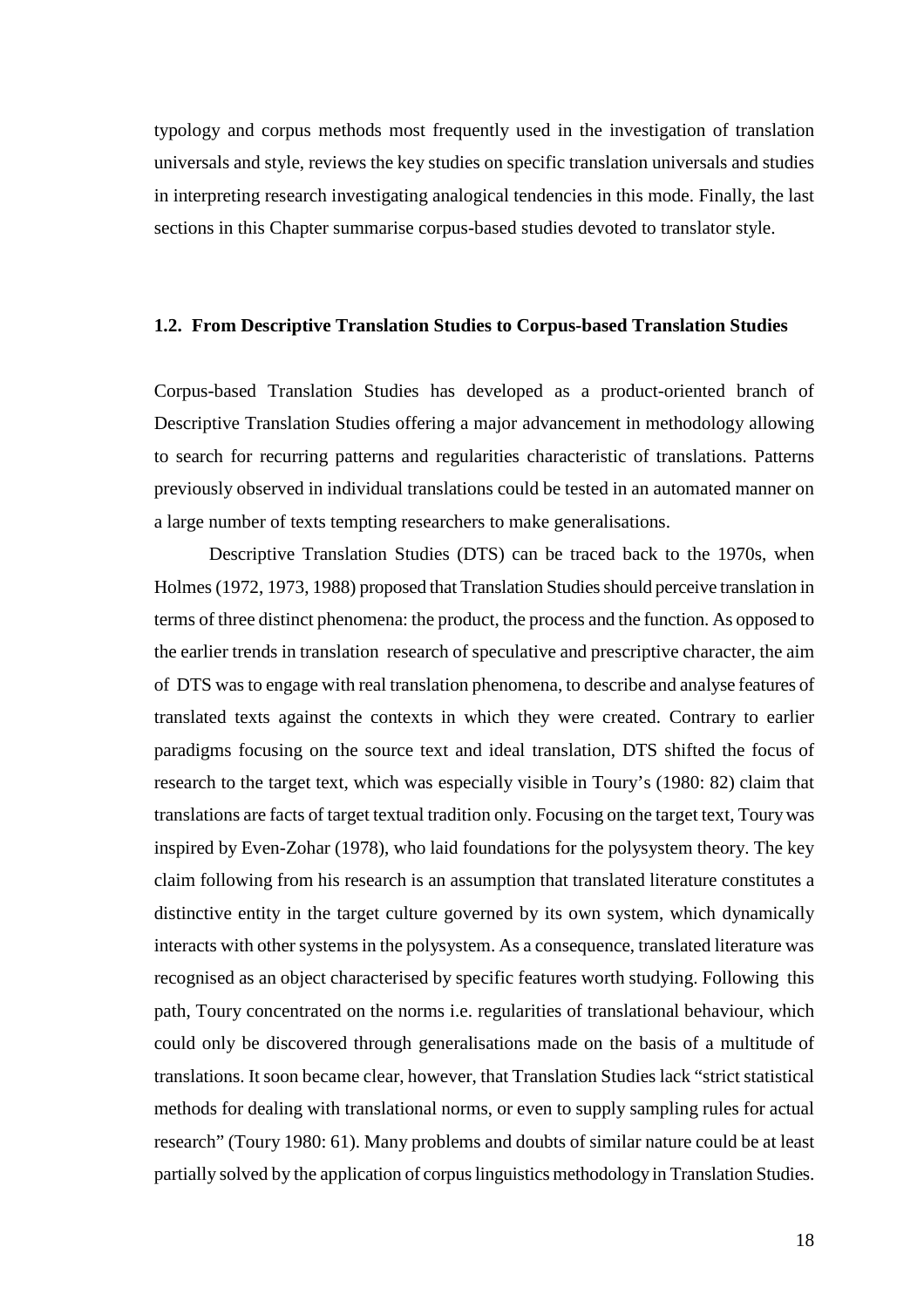This was first suggested by Baker (1993: 243), who in corpus linguistics saw a chance for scholars to uncover the nature of translated text. The new methodology fitted well into the goals of Descriptive Translation Studies allowing researchers to trace regularities and patterns and form generalisations and offering the additional advantage of relatively easy replication. As observed by Laviosa (2008: 122) corpus linguistics makes it possible for DTS to pursue the same comparative research model but expands the scope of examination by increasing the number of texts that could be analysed at once, enabling a unified, consistent and coherent comparison between different text types and even languages and making the generalisations more valid:

Corpus linguistics and Descriptive Translation Studies adapt the same comparative research model in which descriptive hypotheses that make claims about the probabilistic generality of a given phenomenon are put forward and texts are examined across corpora representing different varieties or modalities of the same language (written, spoken and mixed general and specialised monolingual corpora), different languages (bi- and multilingual comparable corpora), translated and non-translated varieties of the same language (monolingual comparable corpora), as well as original texts and their translations into one or more languages (bi- and multilingual parallel corpora) (Laviosa 2008: 122).

Considering all that corpus linguistics methodology has to offer, it is not surprising that soon after Baker's idea was published, researchers set off to test on a larger scale hypotheses and generalisations previously put forward based on analyses of single translations. Such were the cases of Laviosa (1998) investigating the simplification hypothesis initially proposed by Blum-Kulka and Levenston (1983), Toury (1995) or Vanderauwera (1985), or Olohan and Baker (2000) or Mutesayire (2004) examining explicitation first mentioned by Blum-Kulka (1986), to name but a few.

At the turn of the millennium corpus methodology started to be applied also in Interpreting Studies. In her article Shlesinger (1998) analyzes problems and benefits of an application of corpus linguistics methodology and tools in the study of interpreting, which although frequently subsumed under translation, had not until that point been subject to corpus analysis. Considering the fact that interpreting was always studied on the basis of sparse, often anecdotal data Shlesinger (1998: 2) sees a great potential in the "use of large, machine-readable corpora to arrive at global inferences about interpreted text (1) in relation to other forms of oral discourse; and (2) in relation to other forms of translation". She sees, however, two major challenges that researchers have to face: transcription and paralinguistic dimensions. Interpreted text is rarely available in machine-readable form,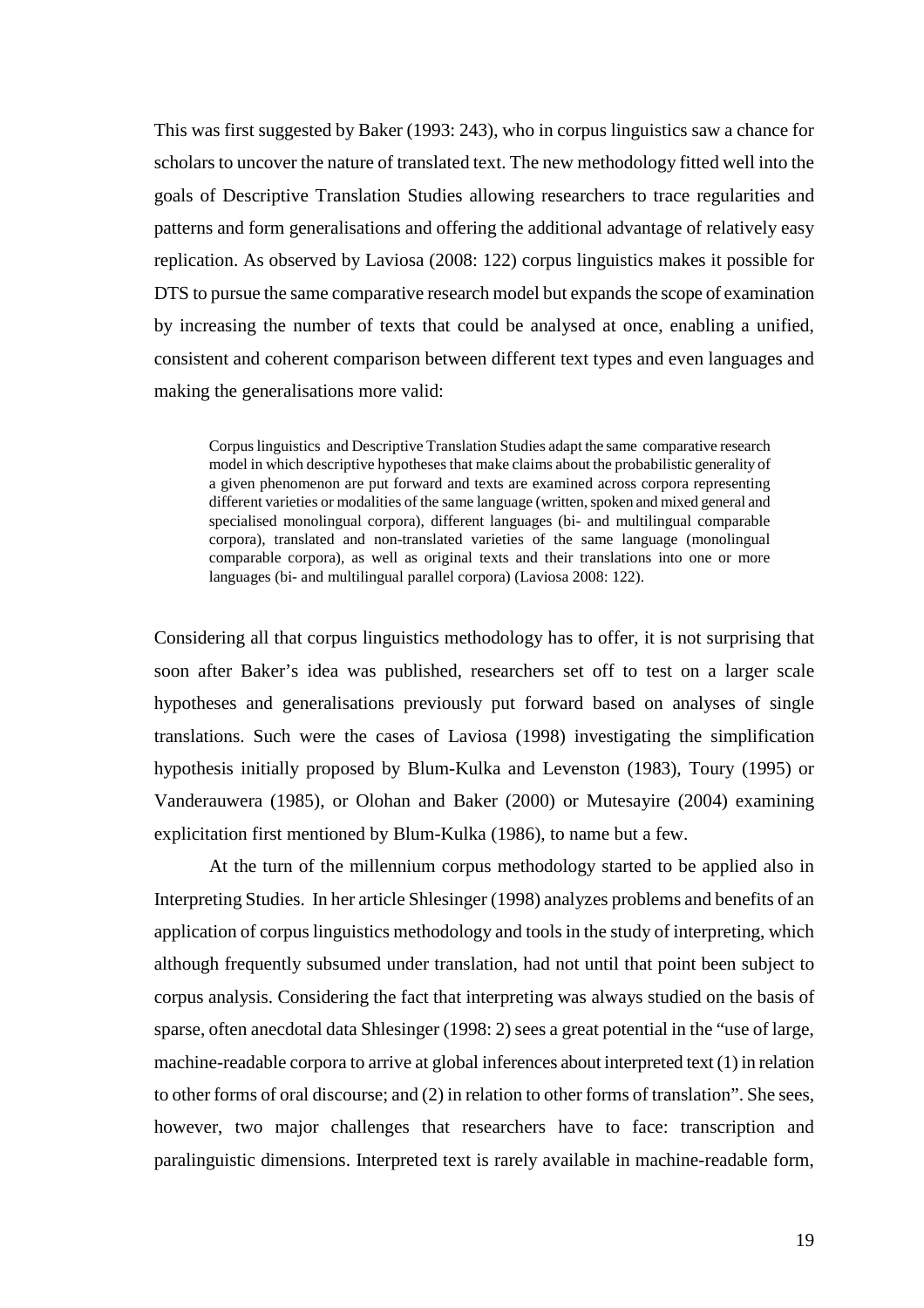therefore compilation of an interpreting corpus is bound to be labour intensive. Following Johansson (1992) she suggests that it might be better to resort to smaller, but carefully constructed sample corpora. The other obstacle is that transcription provides access only to interpreters' linguistic output not reflecting paralinguistic dimensions. Only the advent of new technology may solve this problem. In the meantime researchers try to mitigate concomitant consequences by using a shared system of conventions for encoding auditory data and limit themselves to those features which may be transcribed.

The key area of CTS (Corpus-based Translation Studies) and CIS (Corpus-based Interpreting Studies) research is related to universal features of translation and interpreting, which shall be discussed in greater details in Section 1.4. Corpus-based methodology is, however, successfully applied also in studies of: biblical translation (Masubelele 2003), literary translation (Kruger 2003, Bosseaux 2003), coherence in translation (Beherns – Fabricius-Hansen 2003), translator's style (Baker 2000, Olohan 2004), ideology in translation and interpreting (Kemppanen 2003, Beaton 2007), translation into non-mother tongue (Pokorn 2005), interpreting norms (Niska 2003), legal interpreting (Wallmach 2000, 2003).

#### **1.3. Corpus typology and corpus processing methods**

Two major types of corpora are most commonly used in translation research: comparable monolingual corpora and parallel bi- or multilingual corpora. The choice of a corpus depends on the goal of the analysis. Parallel corpora are usually chosen for contrastive analysis and allow to compare the source text and the target text, while comparable corpora are most frequently used in the investigation of recurrent patterns in translated and nontranslated language.

Single monolingual corpora contain texts in one language selected according to unified criteria and are usually compared to other monolingual corpora compiled from texts of slightly different characteristics. Corpora might be either translational or nontranslational. The latter usually consist of texts originally produced in the target language and serve as reference corpora (to cross-check results of analyses of translational corpora). Translational corpora are examined by scholars focusing on the unique nature of translated text and their characteristic linguistic features e.g. universals or style of individual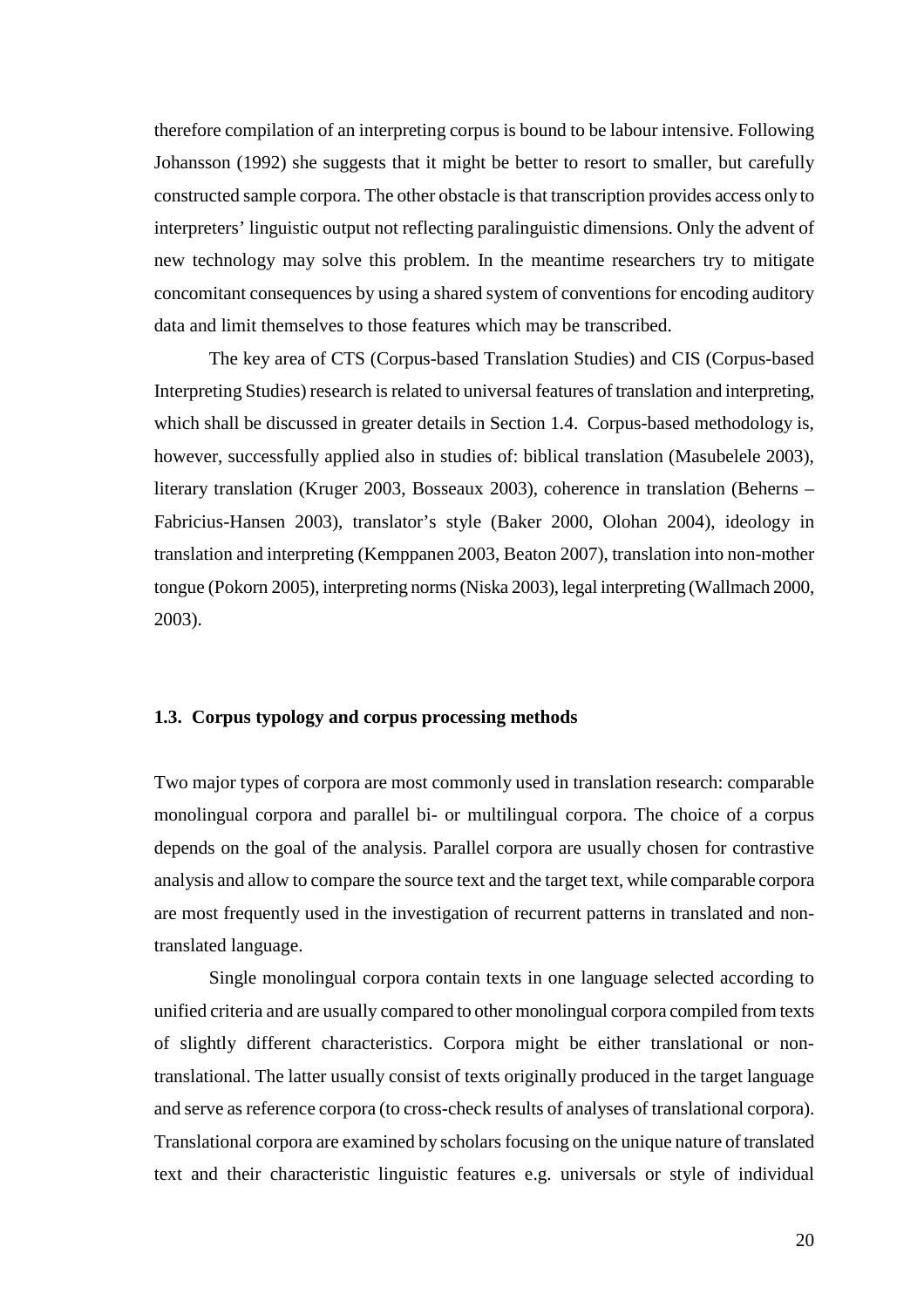translators. Probably the biggest translational corpus is the Translational English Corpus (TEC) at the University of Manchester. It consists of English translations of fiction, biography, news and in-flight magazines from different languages and in 2003 had already reached 10 million words (http://www.monabaker.com/tsresources/ TranslationalEnglishCorpus.htm) (date of access: 15 November 2011).

If a corpus consists of a set of translated texts and a control set of non-translated texts produced in similar circumstances and serving a similar purpose it is a comparable corpus. Comparable corpora of translational and non-translational language allow for a cross-examination of features of translated and non-translated language usually across a specific text type or genre. Kenny (2001a: 59) provides three examples of such corpora: English Comparable Corpus (ECC) – a sister project of TEC consisting of newspaper articles originally written in English and newspaper articles translated into English; a corpus at the University of Gothenburg comprising 75 novels published in Swedish, approximately half of which are translations into Swedish; a corpus of translational and non-translational Finnish at Savonlinna School of Translation Studies in Joensuu, Finland.

A parallel corpus is usually bilingual, but can also be multilingual. It consists of texts written originally in language A and their translations into other languages, aligned in segments. Alignment may be provided at sentence level, but segments may also be larger and consist of e.g. a whole paragraph. Translation researchers use parallel corpora to investigate lexical correspondence between source and target languages, translation strategies and translation behaviour. Parallel corpora are also used in translation pedagogy or for the development of machine translation. According to Kenny (2001a: 51), parallel corpora have been compiled for several language pairs: English-French, English-Italian, English-Norwegian or English-German. Another important multilingual parallel corpus has been compiled in Italy at University of Bologna, Forlì. European Parliament Interpreting Corpus (EPIC) is a trilingual corpus of Spanish, Italian and English comprising original speeches in those languages aligned with their interpretations. In 2005 the total number of tokens in the corpus was 172000 (Sandrelli – Bendazzoli 2005).

The depth of analyses performed on a corpus depends on the level of corpus markup. Raw corpora, i.e. running texts with no additional information in a form of tagging or parsing, may serve as a starting point for basic analyses: type/ token ratio, KWIC (keyword in context), frequency list or keyword list. Having a POS-tagged (Part of Speech) corpus at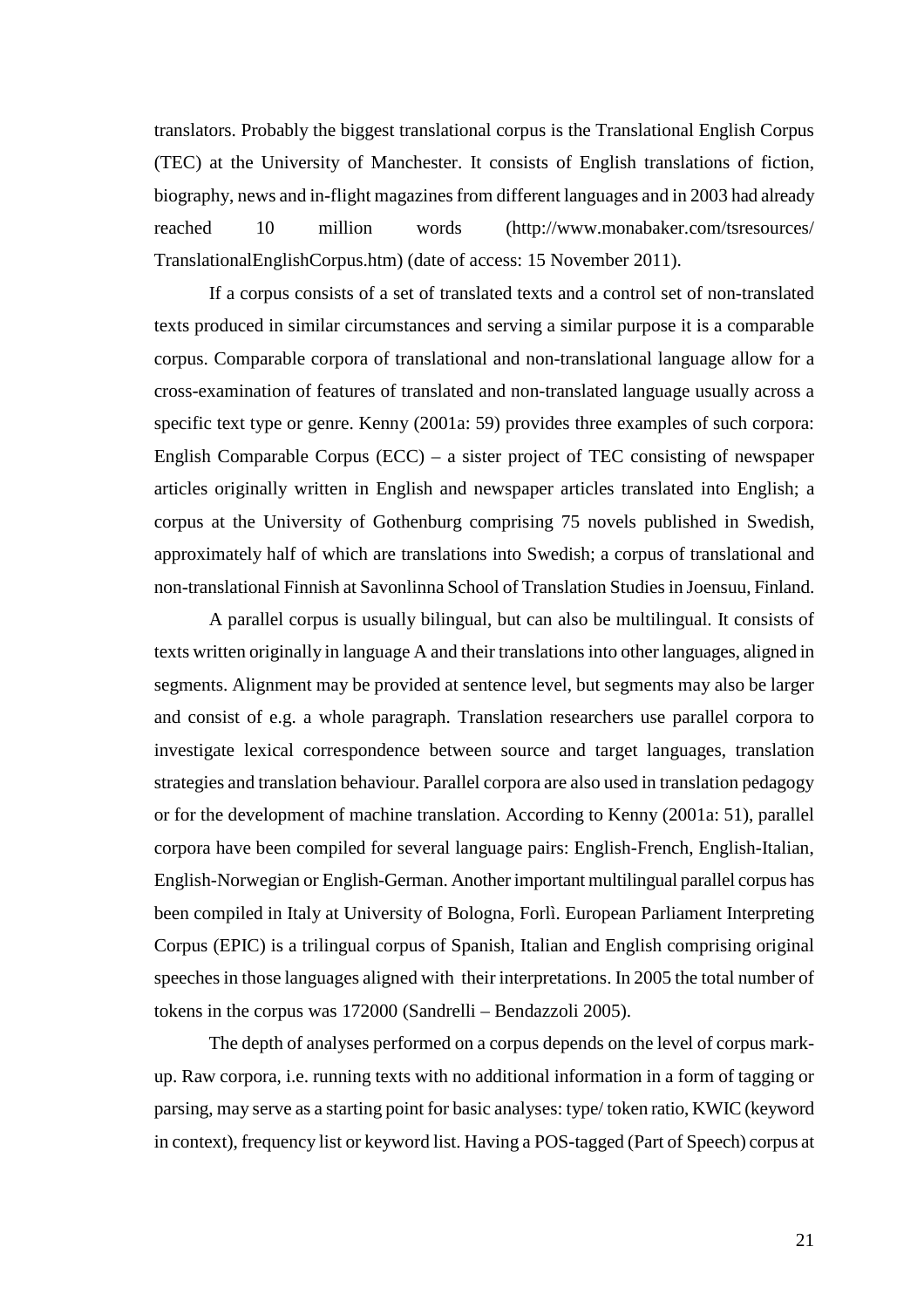one's disposal, it is also possible to establish its lexical density. The aforementioned methods of corpus analysis are discussed below.

Type/token ratio provides information regarding the overall relation between the number of different words (types) to the total number of tokens (sequences of characters delimited by spaces) in the corpus thus indicating how lexically varied a text is. It is counted by means of elimination of all duplicates and taking each word form into account only once. Such an analysis shall tell us that the "text fragment 'to be or not to be' contains six tokens, but only four types, as there are two tokens each of the type 'to' and 'be' " (Kenny 2001b: 34). Type-token ratio is dependent on the size of the corpus, therefore many concordancing applications produce average type-token ratio calculated as a mean of typetoken ratios for every 1,000 words. This allows for comparison of corpora of unequal sizes.

Key word in contexts is a search method yielding concordance lines showing input called a keyword or node in its immediate context – a concordance line. It is possible to sort concordance lines e.g. alphabetically to the left or to the right of the node which makes it easier to identify recurring lexical patterns. Clicking on a selected concordance line usually presents the view of the keyword in the full context. In the case of a parallel corpus it is also possible to perform a parallel (bilingual) concordance search. The keyword is then presented on the screen in concordance lines in one language aligned with respective segments in the other language. Similar sorting procedures are usually available. The variety of options at one's disposal are, however, dependent on software.

Frequency list is a list of all words in the corpus with information regarding their frequency. The list may be sorted alphabetically or according to frequency. It is usually used to gain insight into vocabulary items best represented in a given corpus.

Keyword list makes it possible to determine which words are more characteristic in a given corpus with reference to another. The count involves a comparison of frequency lists of the two corpora in question, where one list is treated just as a reference. Software produces a list of words from list A (of a smaller, usually more specialised corpus), the frequency of which is untypically high with reference to list B (of a larger, usually more general corpus). The words are then ranked according to their 'keyness'.

The list of clusters, on the other hand provides information on words that most frequently co-occur in a corpus. Whereas, the function allows for search of clusters consisting of at least two words, it is searches for bigger clusters that offer most interesting insight.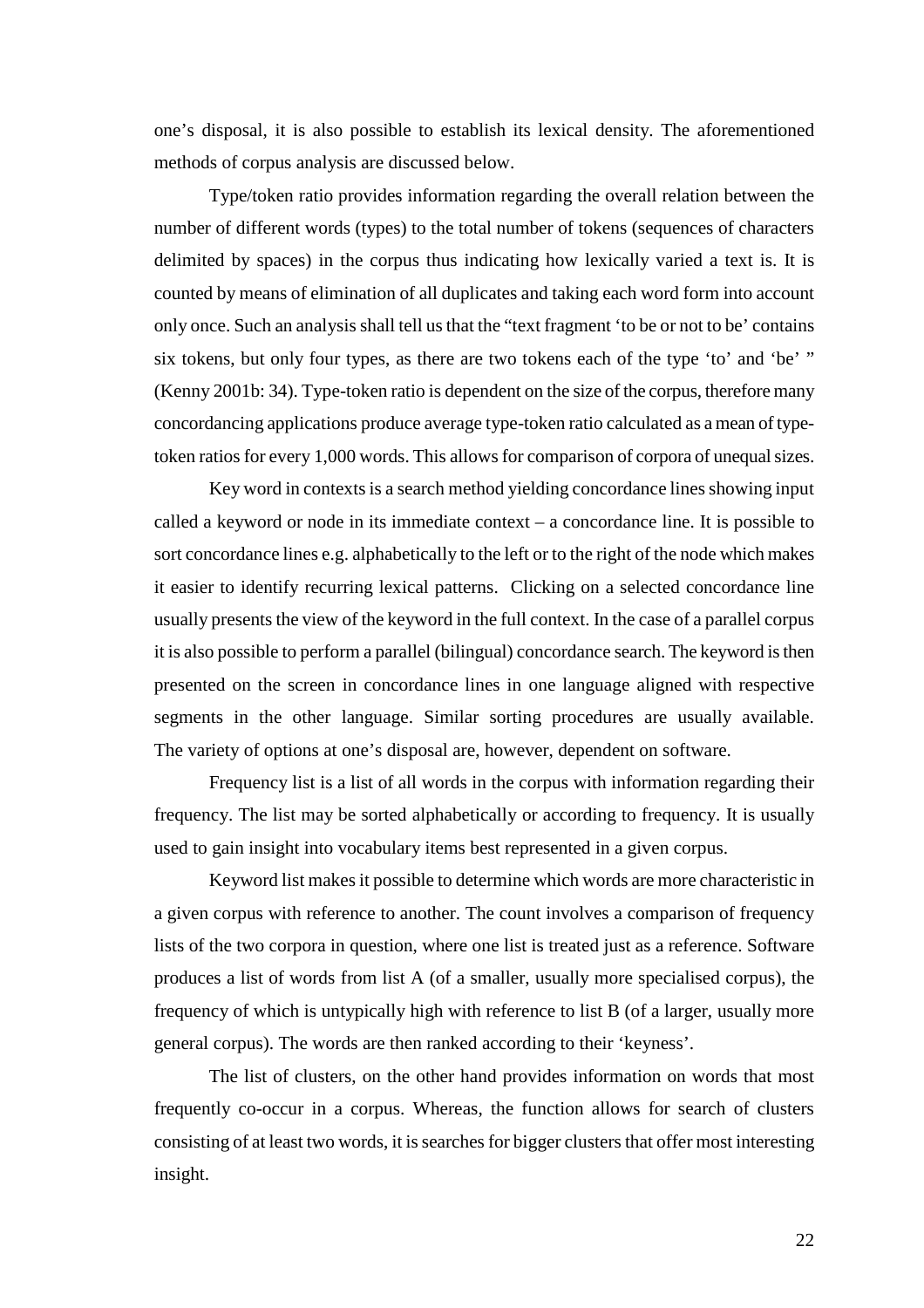Lexical density is a relation of lexical (content) words to function words in a corpus. The group of lexical verbs consists of nouns, main verbs, adjectives and adverbs. On the other hand, auxiliary verbs, modal verbs, pronouns, prepositions, determiners and conjunctions constitute the group of function words. It is possible to obtain such statistics if the corpus is POS-tagged, or alternatively by feeding a list of function words used in the analysed language into the corpus processing tool.

#### **1.4. Universals as a major research area in Corpus-based Translation Studies**

The idea to investigate translation universals developed in time and its most recent formulation has been shaped by three major factors: the distinctive nature of translated texts, the need of the Translation Studies to develop and establish themselves as a discipline and the influence of other closely related disciplines, such as linguistics.

Translation is a very specific form of communication using language that frequently attracts the attention of both lay people as well as translation scholars. While it is common for the former to find translations awkward or unnatural, translation scholars have for decades now made attempts to discover what makes translated language so distinctive. That it is different has been proved by the need to attach labels to it. The term *translationese* is often used by people other than translation scholars to refer to bad translations carried out by incompetent translators, whose language stands out as unnatural and full of errors. In Translation Studies, however, it acquires a slightly different, neutral meaning first mentioned by Toury (1980) and Gellerstam (1986) and referring to the nature of the translated language. The fact that translations are different from native texts was also noticed by Frawley (1984: 168-169), who viewed translation as a *third code* guided by its own rights, standards and structure, heavily influenced by the matrix information and the target parameters implying that translation is a special kind of code featuring the characteristics of two other codes: the source text and the target language.

The need of a research framework that could discover what contributes to the unique character of translated texts coincided with the stage of development of the Translation Studies that as an emerging discipline sought a rigid framework built on a set of rules, laws or principles. At that time Toury (1980) attempted to discover two major forces that determine the nature of translation and formulated two laws guiding translation: the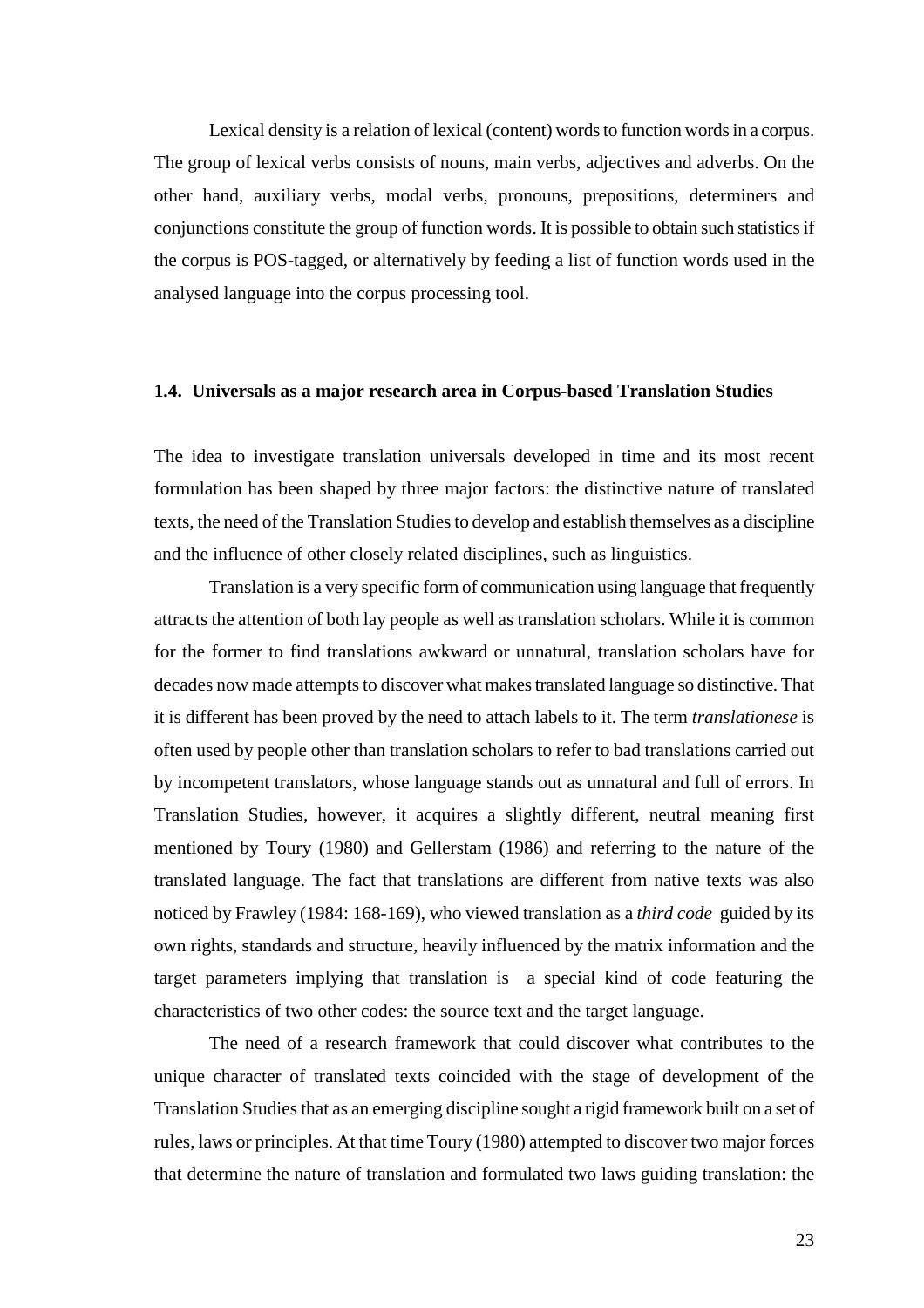law of interference and the law of standardisation. The first assumes that certain characteristics of the source text are reflected in the target text and the second stipulates that the translators make an effort to standardise the target text in terms of language. In the years to come these two ideas tossed and turned by different researchers will also be transformed into two separate purported universals of translation.

In the consecutive decade Translation Studies experienced two important turns very much inspired by linguistics. The first involved the introduction of the concept of universals and the other the 'import' of corpus linguistics methodology to Translation Studies that offered a great potential in their investigation. When first proposed by Baker in 1993 the concept of universal features was already well established in linguistics, which certainly added to its appeal. The focus of research shifted slightly from laws guiding the process that shaped translated texts to the end product and its universals, defined by Baker as characteristic linguistic features

which typically occur in translated text rather than original utterances and are not the result of interference from specific linguistic systems... [but rather] a product of constraints which are inherent in the translation process itself, and this accounts for the fact that they are universal (Baker 1993:243-246).

Contrary to norms of translation proposed by Toury (1980), universals do not depend on either source or target language and are irrespective of social, cultural and historical context. Baker (1993) was also first to suggest that electronic corpora are an ideal solution to investigate linguistic features of translated language either in contrast with their originals or texts originally produced in the target language. She perceived corpus linguistics to be an appropriate tool to test the findings of research conducted by others on a small scale.

Included in her list were features such as a tendency towards explicitation (Blum-Kulka 1986; Toury 1991a), disambiguation and simplification (Blum-Kulka & Levenston 1983; Vanderauwera 1985), growing grammatical conventionality and a tendency to overrepresent typical features of the target language (Toury 1980; Vanderauwera 1985; Shlesinger 1991) as well as the feature of cleaning away repetitions from translations (Shlesinger 1991; Toury 1991b) (Kujamäki – Mauranen 2004: 1).

A number of scholars took up this idea and started to investigate the hypothesised translation universals, most notably explicitation, but also simplification and normalization or interference on large collections of machine readable texts. The outcomes of those studies are reported in greater detail in the following sections.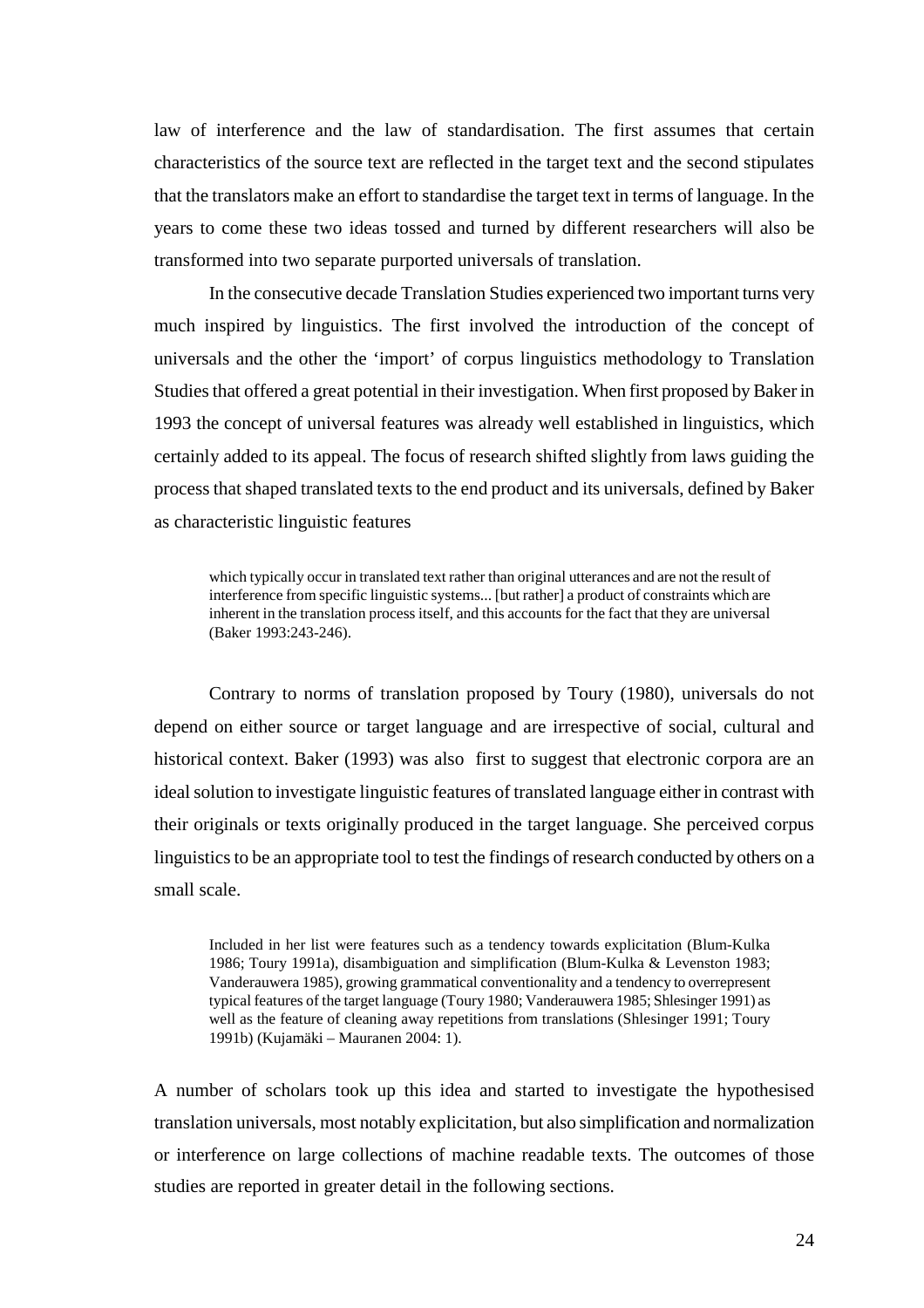As this line of research gradually developed, it became clear that while seeking universals, translation scholars embarked on two different paths. This trend was first captured by Chesterman (2004: 8) who, in an attempt to introduce conceptual clarification put forward a division of translation universals into potential S-Universals and T-Universals: the former taking into account the ontology of translation and its relation with the source (S) text, the later focusing on specific features that distinguish translations from texts originally written in the target language. To the first category he includes, among other: the law of interference, the law of standardisation, explicitation hypothesis or reduction of repetitions. On the other hand, the features that typify translations when contrasted with texts originally produced in the target language encompass simplification, conventionalisation (in this thesis referred to as normalisation), untypical lexical patterning and under-representation of target language specific items. He stresses, however, that the two types of universals are to a certain extent interdependent e.g. interference might be a potential cause of untypical lexical patterning.

 Chesterman's division seems to be very categorical, especially, that he stresses that it is impossible to investigate S-Universals without making reference to the source text, which implies that in terms of corpus methodology, they can only be analysed based on parallel corpora. Consequently, whatever feature is analysed on comparable corpora, it must be categorised as a purported T-Universal. In practice, however, much depends on how particular universals under investigation are operationalised in a given study and it turns out that a few universals categorised as S-Universals have been researched without reference to the source text, but based on monolingual, comparable corpora (see Section 1.4.2. and 1.4.5. for discussion on explicitation and interference).

 It merits attention in that on the long way from laws to universals involving frequent shifts of focus from the process to the product of translation, many features purported to be universal have been operationalised in very different ways. This, on the one hand contributes to the deeper understanding of the intricacies of translation, but at the same time makes outcomes of several studies devoted to the same universal feature virtually incomparable. This lack of common platform of comparison and insufficient conceptual clarity is characteristic of the entire field of research devoted to universals, but particularly visible in studies devoted to explicitation (see Section 1.4.2. ).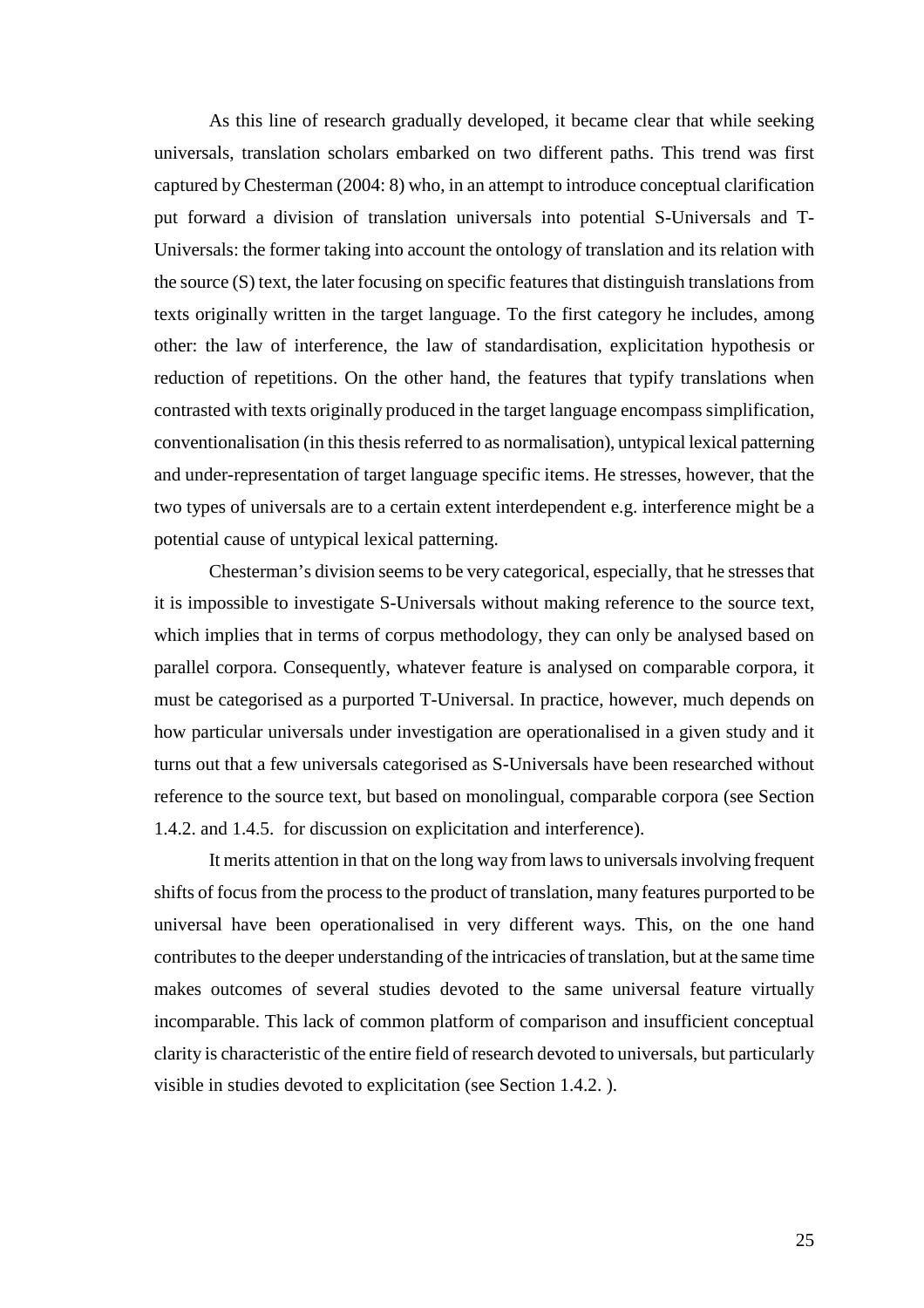#### **1.4.1. Simplification**

Simplification may be observed at three different levels: lexical, syntactic and stylistic. According to Blum-Kulka and Levenston (1983: 119) lexical simplification is "the process and/or result of making do with less words". Translators achieve lexical simplification by application of one of six solutions: use of superordinate terms, approximation, use of synonyms, transfer of SL word functions to TL equivalent, use of circumlocutions and paraphrases (Laviosa-Braithwaite 2001: 288). Simplification at syntactic level is demonstrated by rendition of complex syntactic structures with simplified ones (e.g. replacing non-finite clauses with finite ones). Stylistic simplification, on the other hand, involves breaking up long sentences, use of short collocations instead of elaborate ones, reducing repetitions and redundancies, shortening circumlocutions leaving out modifiers (Laviosa-Braithwaite 2001: 289). Referring to the phenomenon of simplification in general, Baker (1996: 176) claims further that the process is subconscious. Investigating translation strategies she also notes that in the case there is no equivalent, translators resort to superordinates. Similarly, in her analyses of fifty translations of Dutch literary texts Vanderauwera (1985) reports that sophisticated source language words were rendered with the use of simple, colloquial synonyms. Furthermore, she notices also stylistic simplification involving breaking up of longer sentences, omissions of redundant or repeated information, shortening of complex collocations etc.

A seminal corpus-based study of simplification was carried out by Laviosa (1998), who used English Comparable Corpus (ECC) a multi-source one million word monolingual comparable corpus of translated English (newspaper articles and prose) and texts originally produced in English. She discovered that irrespective of the source language the range of vocabulary used in translation corpus is narrower, which is indicated by the fact that:

- (c) the list of a head of a corpus of translated text accounts for a larger area of the corpus (i.e. the most frequent words are repeated more often);
- (d) the list head of translated texts contains fewer lemmas (Laviosa 1998: 563).

She also found that translated texts had a lower average sentence length, which is a sign of stylistic simplification.

<sup>(</sup>a) translated texts have relatively lower percentage of content words versus grammatical words (i.e. their lexical density is lower);

<sup>(</sup>b) the proportion of high frequency words versus lower frequency words is relatively higher in translated texts;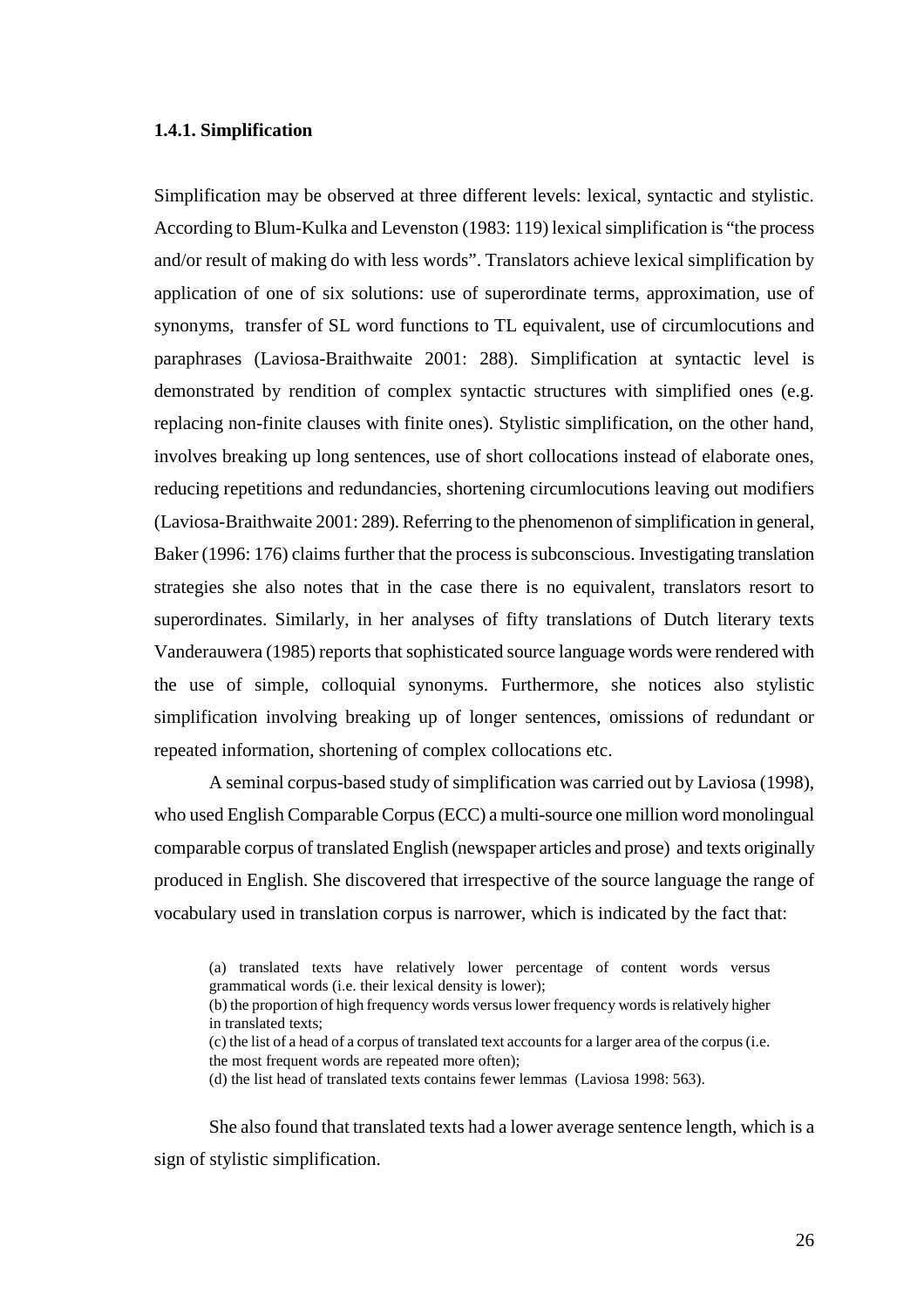#### **1.4.2. Explicitation and explicitness**

Explicitation is probably the most unclear yet fiercely debated hypothesised translation universal. Scholars have looked at it from different angles not always having one definition or even one concept in mind. On the one hand, there are translation scholars who posit that explicitation is a phenomenon (referred to as a process, strategy or technique) that causes the translators to render information, which is implicit in the source text in an explicit way in the target text. On the other, there are supporters of the more contrastive approach towards translation who perceive it rather as a language specific tendency to encode information in a more or less overt or covert way. It appears that the concept of explicitation has originally emerged in Translation Studies as a hypothesised S-Universal, but scholars focusing on T-Universals decided to use the same term to denote what seems to be an increased tendency to explicitness. The confusion is aggravated by the fact that researchers rarely unambiguously state which definition they currently have in mind while investigating new instances of explicitation. Additionally, some of them use both terms interchangeably.

One of the first definitions of explicitation was provided by Vinay and Darbelnet (1995: 8) and referred to as "the process of introducing information into the target language which is present only implicitly in the source language, but which can be derived from the context or the situation". This initial perception therefore points to the fact that as a result of certain process information that is implicit in the source language becomes explicit in translation.

The idea was further developed by Blum-Kulka in 1986 into explicitation hypothesis and has ever since been discussed and reshaped by a number of translation scholars. In its original wording it assumed that translations are more explicit than nontranslations with respect to cohesive markers:

The process of interpretations performed by the translator on the source text might lead to a TL text which is more redundant than the source text. This redundancy can be expressed by a rise in the level of cohesive explicitness in the TL text. This argument may be stated as 'the explicitation hypothesis', which postulates an observed cohesive explicitness from SL to TL texts regardless of the increase traceable to differences between the two linguistic and textual systems involved. It follows that explicitation is viewed here as inherent in the process of translation (Blum-Kulka 1986:19).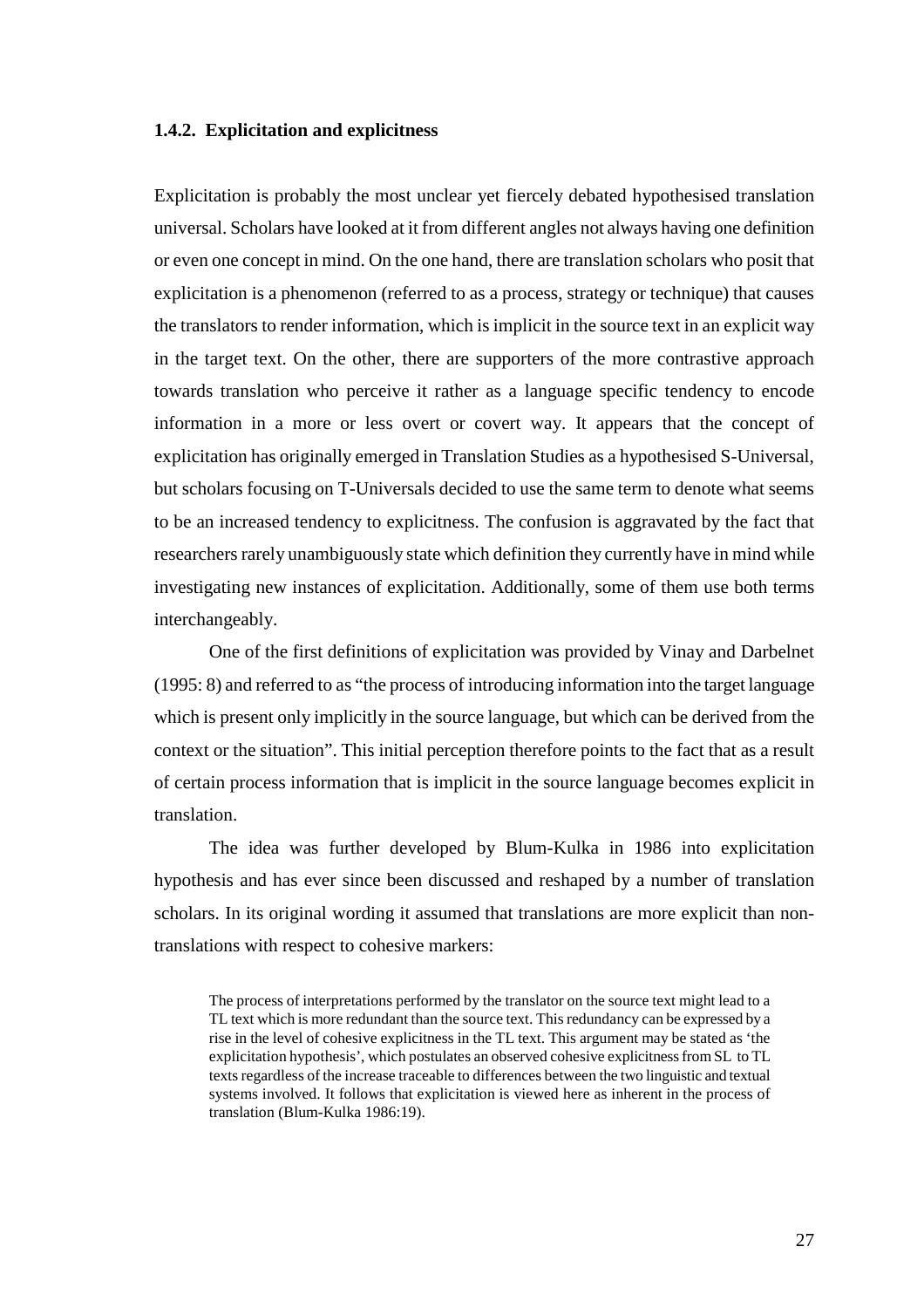As observed by Pym (2005: 2-3), while explicitation in the above definition is viewed as 'the process of interpretations' Blum-Kulka's following analysis is restricted to linguistic qualities, in particular to markers of cohesive explicitness. In the end, one concludes that explicitation may be after all understood as redundancy i.e. "the unnecessary repetition of something that is already there [...] rather than a full process of something implicit [...] becoming explicit" Pym 2005: 2-3). Yet she does call it a process and not a technique or strategy. Furthermore she suggests that the process is inherent in translation, which has ever since been widely debated in the discipline giving rise to assumptions that it may be the shear act of translating that causes explicitation (Klaudy 1996: 102-103).

In the following decades explicitation has been investigated in a number of studies, which approached it either from the linguistic angle or viewed as the process of making information implicit in the source text more explicit in the target text. Depending on the assumed perspective the phenomena held to be symptomatic of explicitation also differed.

Vanderauwera's study published in 1985 presents observations, which are generally in line with Blum-Kulka's but include a significantly larger variety of different phenomena as indicators of explicitation. She records that in the work of the translators of Dutch fiction explicitation can be observed in a number of applied techniques, such as:

the use of interjections to express more clearly the progression of characters' thoughts or to accentuate a given interpretation; expansion of condensed passages; addition of modifiers, qualifiers, and conjunctions to achieve greater transparency; addition of extra information; insertion of explanations; repetition of previous details for the purpose of clarity; precise renderings of implicit or vague data; more accurate descriptions; naming of geographical locations and the disambiguation of pronouns with precise forms of identification (as reported in Laviosa-Braithwaite 2001: 289)

As showed above, the tendency to explicitation encompasses here an array of different phenomena that range from linguistic behaviours e.g. the use of interjections to strategies, which extend beyond the linguistic level such as providing more accurate descriptions or naming of geographical locations.

Also Sèguinot (1988: 108-109) chooses to adopt a broader definition than the one proposed by Blum-Kulka (1986) claiming that "explicitness does not only mean redundancy". She claims that explicitation involves situations in which "something is expressed in the translation, which was not in the original" and "something which was implied or understood through presupposition in the source text is overtly expressed in the translation, or an element in the source text is given a greater importance in the translation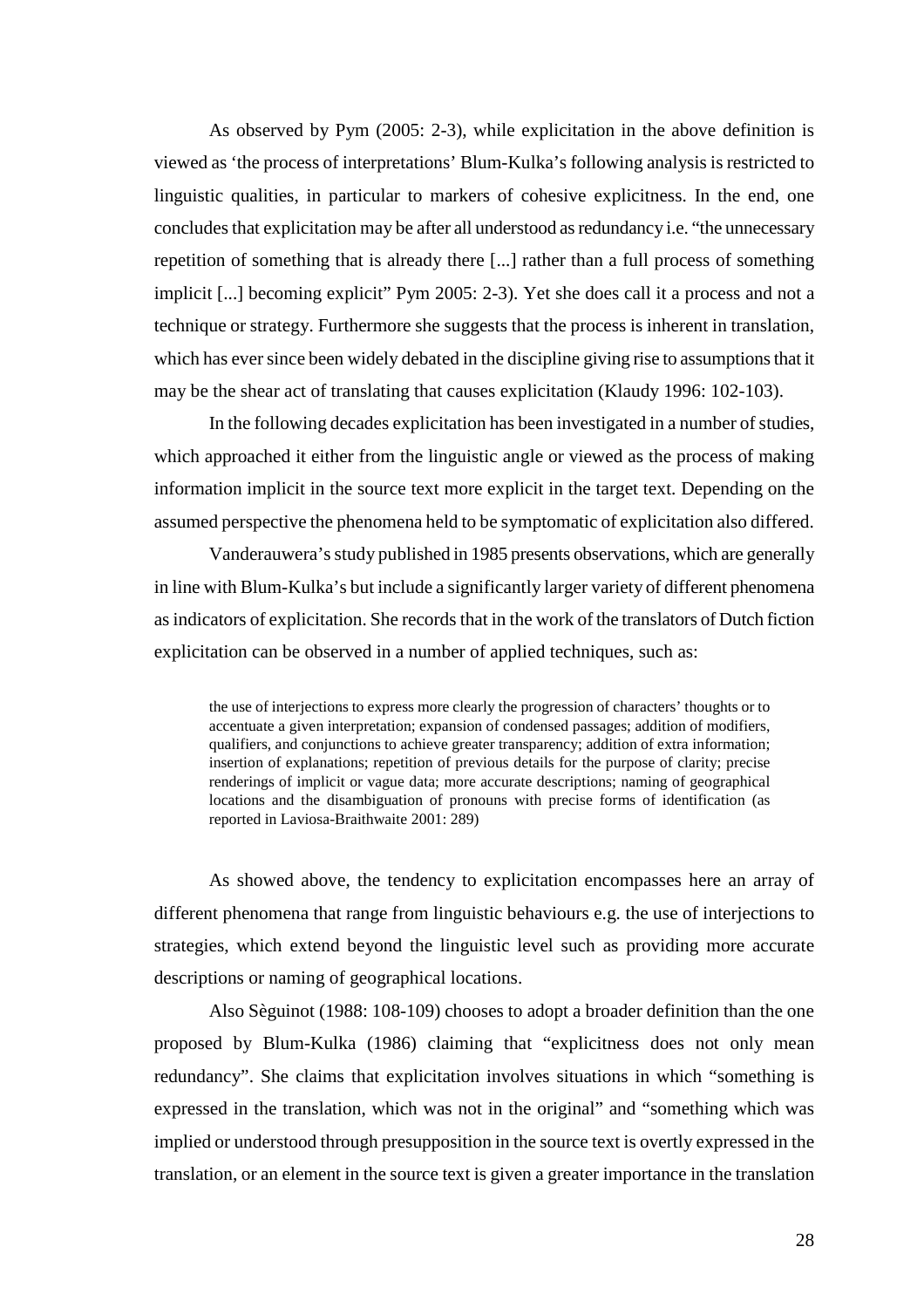through focus, emphasis or lexical choice". In her study of French-English and English-French translations she observed increased explicitness achieved by improved topiccomment links, the addition of linking words and the raising of subordinate information into coordinate or principal structures. She does use both terms: *explicitness* and *explicitation* and while it seems that she understands explicitation as a process and explicitness as a textual feature she does not clearly state the differences between the two notions. This is misleading since it is difficult to ultimately determine, whether indeed she claims that the observed increased explicitness in translations has been an effect of the explicitation process.

Later Klaudy (1996: 102-103) makes a claim that explicitation may be motivated by four different factors and thus differentiates between obligatory explicitation, pragmatic explicitation, optional explicitation and translation-inherent explicitation. She argues that obligatory explicitation is enforced by grammatical and semantic differences between source and target languages and refers to the fact that translators have to make up for these differences to conform to the requirements of the target language. Pragmatic explicitation takes place when translators add context information that the source text recipients are aware of and the target audience lacks. Optional explicitation results from stylistic preferences of the translator or the target language community and aims to improve the presentation of the target text, but was it not applied the text would still be comprehensible. Finally, Klaudy proposes that there is a type of explicitation, which is translation inherent i.e. is caused by the nature of the translation process, but she does not provide examples and it is difficult to really comprehend this notion. She also does observe that translators not only tend to explicitate but also to implicitate i.e. render explicit information in an implicit way, but admits that the tendency to explicitation is stronger. In her distinction between different types of explicitation she does not refer at all to explicitness and so it is difficult to determine if she sees any difference between the two phenomena at all. Interestingly, one of the types mentioned by Klaudy i.e. optional explicitation does seem to correspond to the concept of explicitness, as it is perceived in contrastive approach to Translation Studies. The aforementioned approach looks at explicitness as overt encoding of information in a text, a feature that depends on the communicative conventions in different languages (e.g. House 1996, 2004). Kulka's optional explicitation must also refer to overt encoding, which results from stylistic preferences of the translator or the target language community i.e. the conventions appealing to either one or the other or both. Both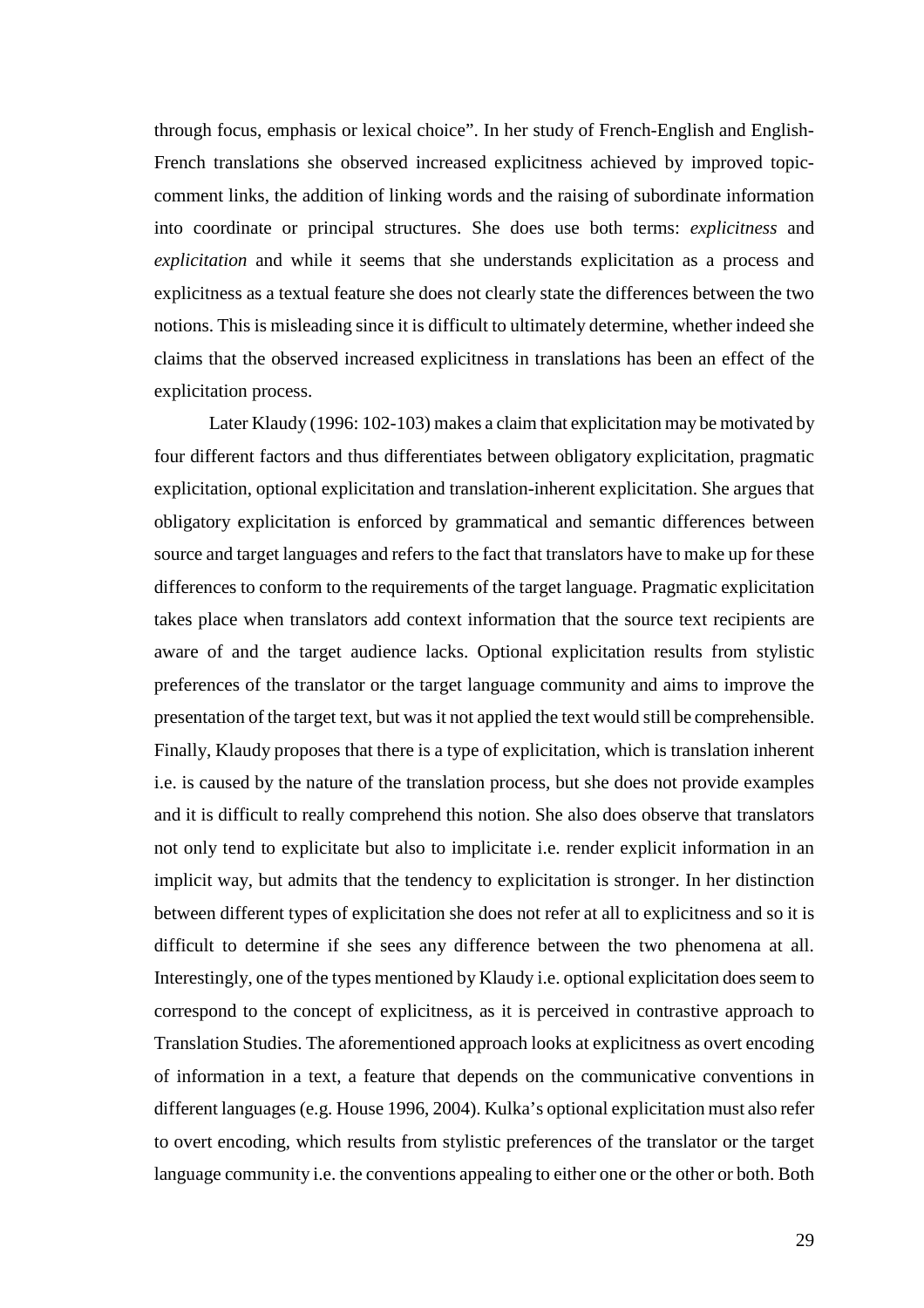sources also claim that the phenomenon they define is only optional, since without them the message would still be fully comprehensible.

In the same year Baker (1996: 180) makes several proposals regarding the new methods of investigating universal features in a translation corpus. When suggesting a novel methodology to research explicitation with corpus linguistics means, she also briefly describes what she understands as explicitation:

I take "explicitation" to mean that there is an overall tendency to spell things out rather than leave them implicit in translation (Baker 1996: 180).

She points to the fact that this tendency can be observed in different textual phenomena such as text length (when compared with the source text, translation tends to be longer) and the use of explanatory vocabulary (she hypothesises that the translations make more explicit relations between propositions in text). While discussing *explicitation* Baker speaks of investigating the former on a parallel corpus and the later on a comparable corpus i.e. without referring to the source texts. This implies that her definition of *explicitation* does also include *explicitness* but she does not clearly state that.

Øverås (1998) investigated Blum-Kulka's 'explicitation hypothesis' on an English-Norwegian parallel corpus of literary texts. She observed that translated texts display a greater level of cohesiveness, when compared to their source texts regardless of the directionality. Explicitating shifts, i.e. additions and specifications of lexical and grammatical items, were present in translations in both directions and outnumbered implicitating shifts in over 80% of texts. Furthermore, instances of explicitation at the level of lexis were more frequent than grammatical ones. Øverås suggests that explicitation may be a result of stylistic features prevailing in SL and TL, obligatory shifts pertaining to grammatical differences, culture bound translation norms and translation constraints.

Another corpus-based study of explicitation was carried out by Olohan and Baker (2000), who examined the frequency of occurrence of optional *that* with reporting verbs *say* and *tell* in translated and non-translated texts. They compared concordance results of two corpora: TEC (Translational English Corpus) and BNC (British National Corpus). According to quantitative results, optional *that* is far more frequently used in translated texts than in non-translated ones. Examining syntactic explicitation in the case of optional *that* Olohan and Baker (2000: 143) assumed that this form of explicitation is a sign of a subliminal process: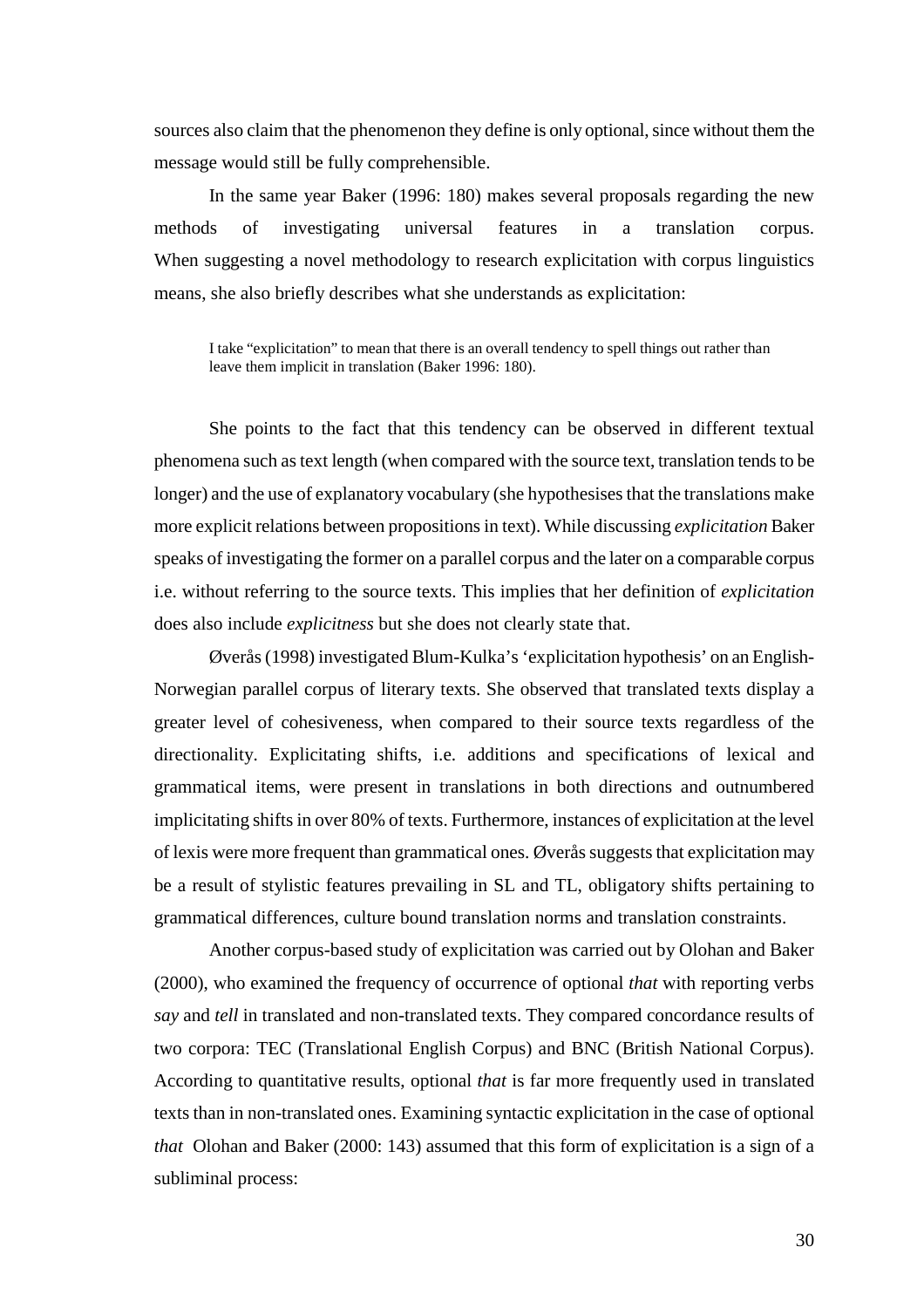Unlike the conscious introduction of supplementary or explanatory material, a higher incidence of the optional *that* in translated English would provide evidence of inherent, subliminal processes of explicitation in translation. Translators clearly do not adopt a conscious strategy of spelling out optional syntactic elements such as *that* in reporting clauses more often than writers producing original texts in the same language (Olohan – Baker (2000: 143).

The study clearly shows that there is a difference between the number of occurrences of optional *that* in the corpus of translational and native English. There is, however, no accord among translation scholars as to what this fact really proves. Understanding explicitation in line with Baker's (1996) rather general definition, i.e. "the tendency to spell things out", one may indeed safely infer that translated texts manifest greater explicitation. For the advocates of explicitation viewed as a tendency to spell out things that were not spelled out in the source text Olohan and Baker's results do not bring anything new to the picture. As pointed out by Saldanha (2008: 22), "not all instances where the optional *that* has been spelled out in the translation are instances where there is implicitation in the source text". The examination of comparable corpora limits the analysis to the target text only and does not allow to investigate whether every case in which optional *that* has been used is an explicit rendition of implicit information. Becher (2011: 31) argues that "without a full answer to this question, Olohan and Baker's results cannot be interpreted properly, because the greater the number of source languages represented in the TEC stipulating a complementizer after reporting verbs, the more likely it becomes that the higher occurrence of reporting *that* in this corpus is the result of source language interference". So there are doubts as to whether Olohan and Baker's study provides a proof of explicitation. One can, however, interpret the increased frequency of optional *that* in translations as an indicator of a tendency towards overt encoding of information i.e. explicitness.

Olohan and Baker's was a large scale study that allowed to identify a global pattern, but the scope of analysis was limited solely to translations. To shed light on possible causes of such syntactic explicitness Kenny (2005) adapted their methodology to the requirements of a parallel corpus and examined source German expressions that were rendered with the reporting verb *say* followed by optional connective *that*. The study revealed that only a half of English explicit renditions (*say that*) were originally expressed with the use of German equivalent *dass.* Moreover, German originals using *dass* were mostly translated with *that*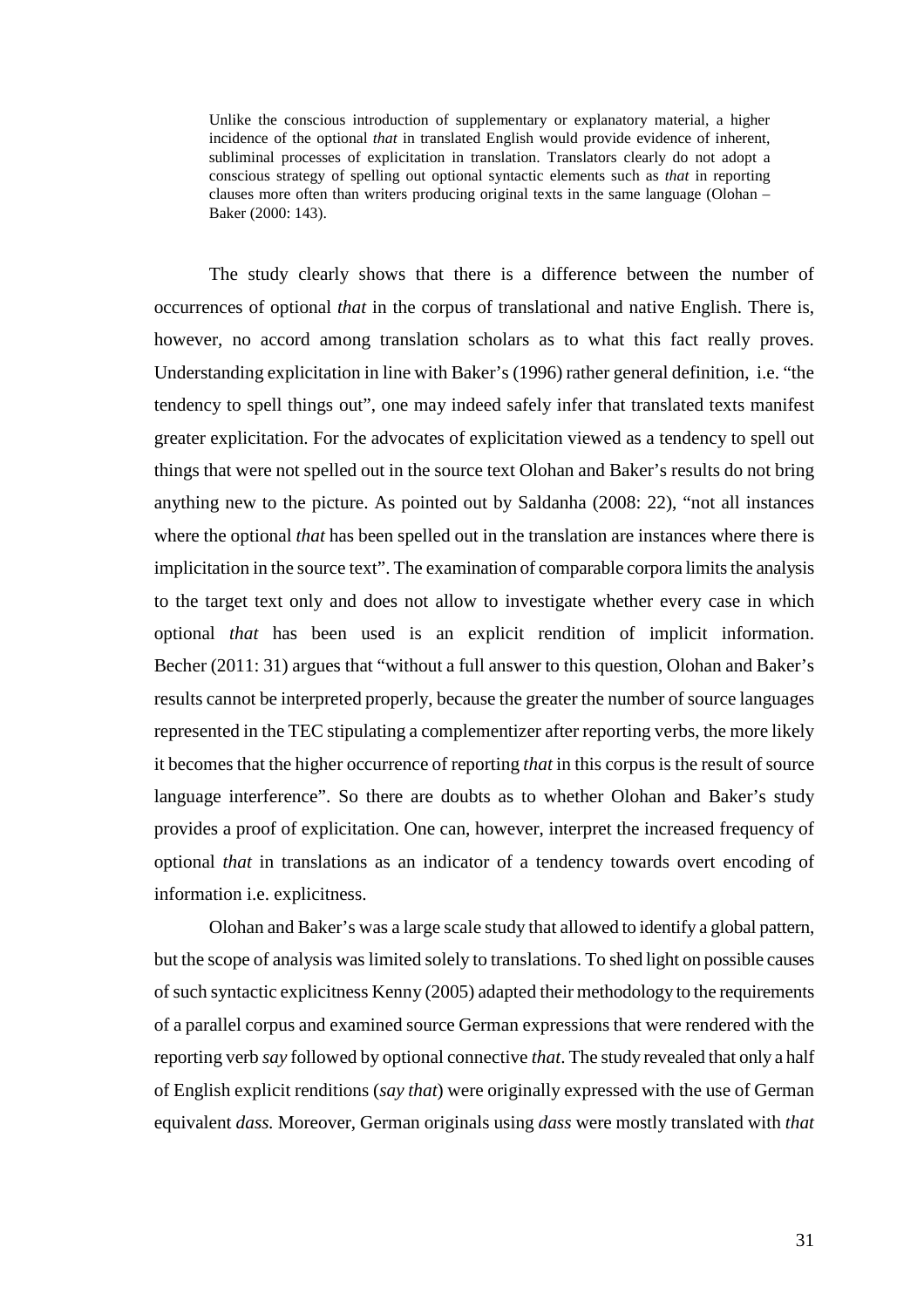rather than without it, which suggests that the overall tendency to implicitate was weaker in this particular case.

Martha Mutesayire (2004) examined lexical explicitation studying the use of apposition markers. Since apposition may be used to make the message clearer to the recipient, she believes that, in accordance with Klaudy's (1996) classification, it is a form of optional explicitation. She carefully examined various functions of apposition markers and selected a set that has an explicitation function. The set of reformulation phrases is further examined in the sub-corpus of TEC and sub-corpus of BNC on the example of reformulation phrases used in English *(e.g. that is, that is to say, to be (more) precise, to be (more) specific, namely)*. She has discovered that apposition markers are significantly more frequent in translated texts than in non-translations. Mutesayire (2004: 54) claimed that such findings may be caused by the following factors: "the carrying over in the target text of specific features of the source text, (...) the low level of shared information between the translator and (...) the readership (...) and the translator's style".

Blum-Kulka's explicitation hypothesis and Baker's notion of explicitation has also been explored also by Papai (2004), who examined English-Hungarian translation with ARRABONA parallel corpus. She has found out that the effect of explicitation is achieved by translators with the use of three strategies: shifts in cohesion, addition of linguistic and extra-linguistic information and disambiguation. She has also noticed that the degree of explicitation in translated Hungarian texts is higher than in non-translated ones. Papai hypothesized that translated scientific texts may demonstrate a higher degree of explicitation than translated literary texts, but this hypothesis was not confirmed.

A strikingly different approach to explicitness in translation is offered by House (2004), who assumed that explicitness is a feature of discourse that varies across languages. She provides a qualitative analysis of English-German and German-English translations focusing on implicitating and explicitating shifts. The results of her examination point to unequal distribution of these shifts in respective directions: German translators explicitate more, while translations into English are more implicit. She provided examples of typically German pronominal adverbs not rendered in English translations and added in German ones. House (2004: 204) argued that explicitness and implicitness may be dependent on linguistic and non-linguistic factors. Translated texts may be more explicit or implicit due to translators' obligatory linguistic choices (necessary to produce a grammatically correct utterance) or optional linguistic choices (influenced by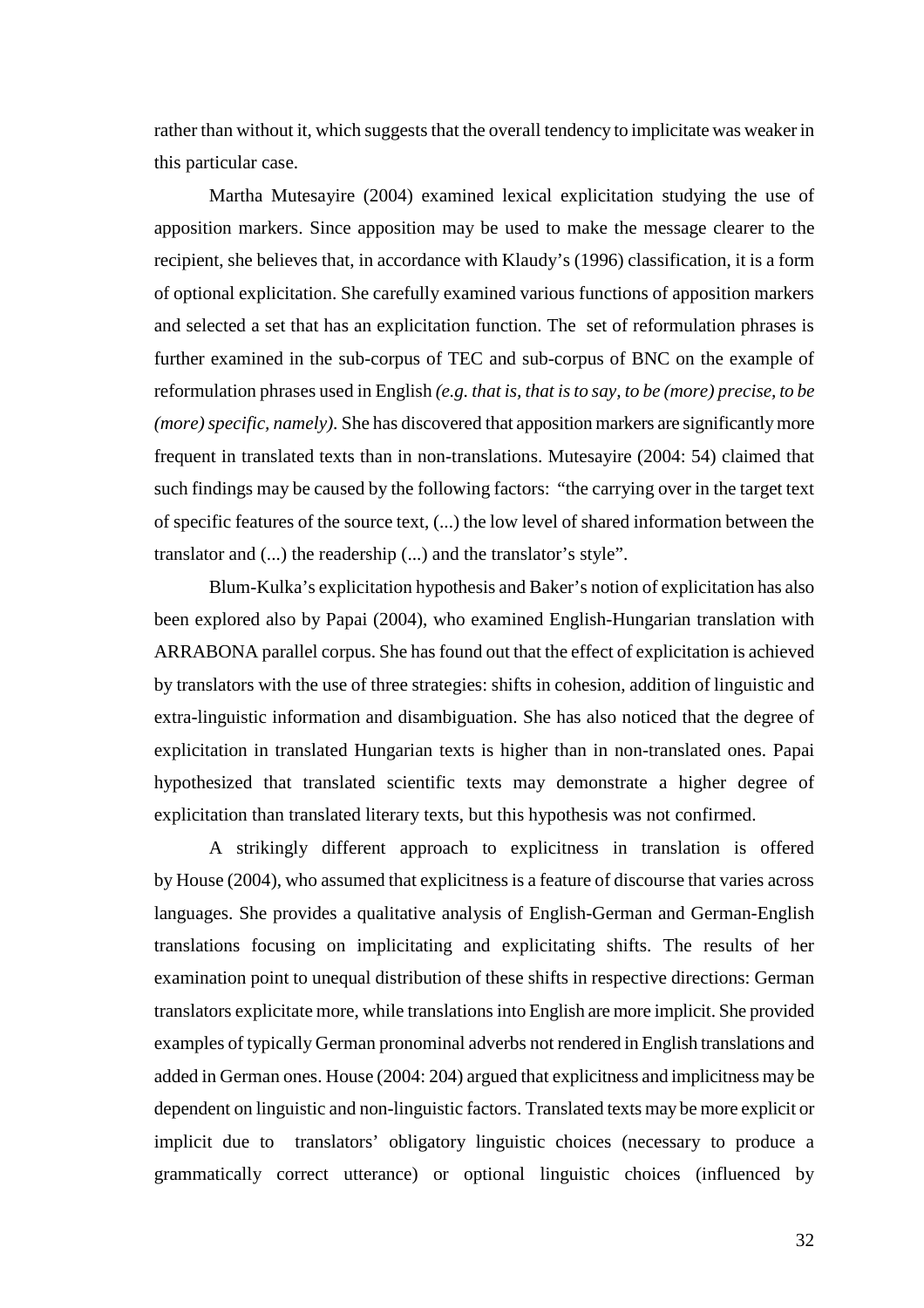communicative conventions of the target language). Apart from linguistic factors, the overall explicitness or implicitness can also depend on the translator's preferences, situation, or the requirements of the translation task.

At the same time Klaudy (2001) formulated her seminal asymmetry hypothesis that still drawn heavily on the notion of translation-inherent explicitation. It was extensively discussed in a joint article with Karoly (Klaudy – Karoly 2005). The asymmetry hypothesis stipulates that

explicitations in the  $L1\rightarrow L2$  direction are not always counterbalanced by implicitations in the  $L2 \rightarrow L1$  direction because translators – if they have a choice – prefer to use operations involving explicitation, and often fail to perform optional implicitation (Klaudy – Károly 2005: 14).

The hypothesis has been tested qualitatively in the English-Hungarian and Hungarian-English translation of reporting verbs in literary texts. The study supports the hypothesis proving that in the analysed translations translators favoured more explicit forms and failed to perform implicitation. The authors argue, moreover, that if the tendency be confirmed on different language pairs, the asymmetry hypothesis may be a useful way to point to language-pair independent-universal feature of translator's behaviour.

Having critically reviewed key hypotheses on explicitation put forward in Translation Studies so far and not entirely satisfied by any, Pym (2005: 5) came up with his own model of explicitation placing it within risk-management framework. Understanding risk as a probability of an undesired outcome that could hamper cooperation between partners to the communication process, Pym claims that translators are likely to invest much effort in resolving high-risk problems and to resort to explicitation would be one possible way of handling them. His argument goes that for such reasons as 'prudence, Gricean cooperation, relevance to a new reception situation, the ethics of service (subservience), damage control or remedy' translators are more risk-averse. This riskminimizing behaviour is further intensified by the fact that translation involves communication between contexts with few common references.

As the confusion kept growing more critical voices emerged in the discipline. Becher (2011) advocated the departure from the notion of translation inherent explicitation. In his own study he focused on identifying specific conditions in which explicitating and implicitating shifts in translation are made assuming that "every instance of explicitation (and implicitation) can be explained as a result of lexicogrammatical and/or pragmatic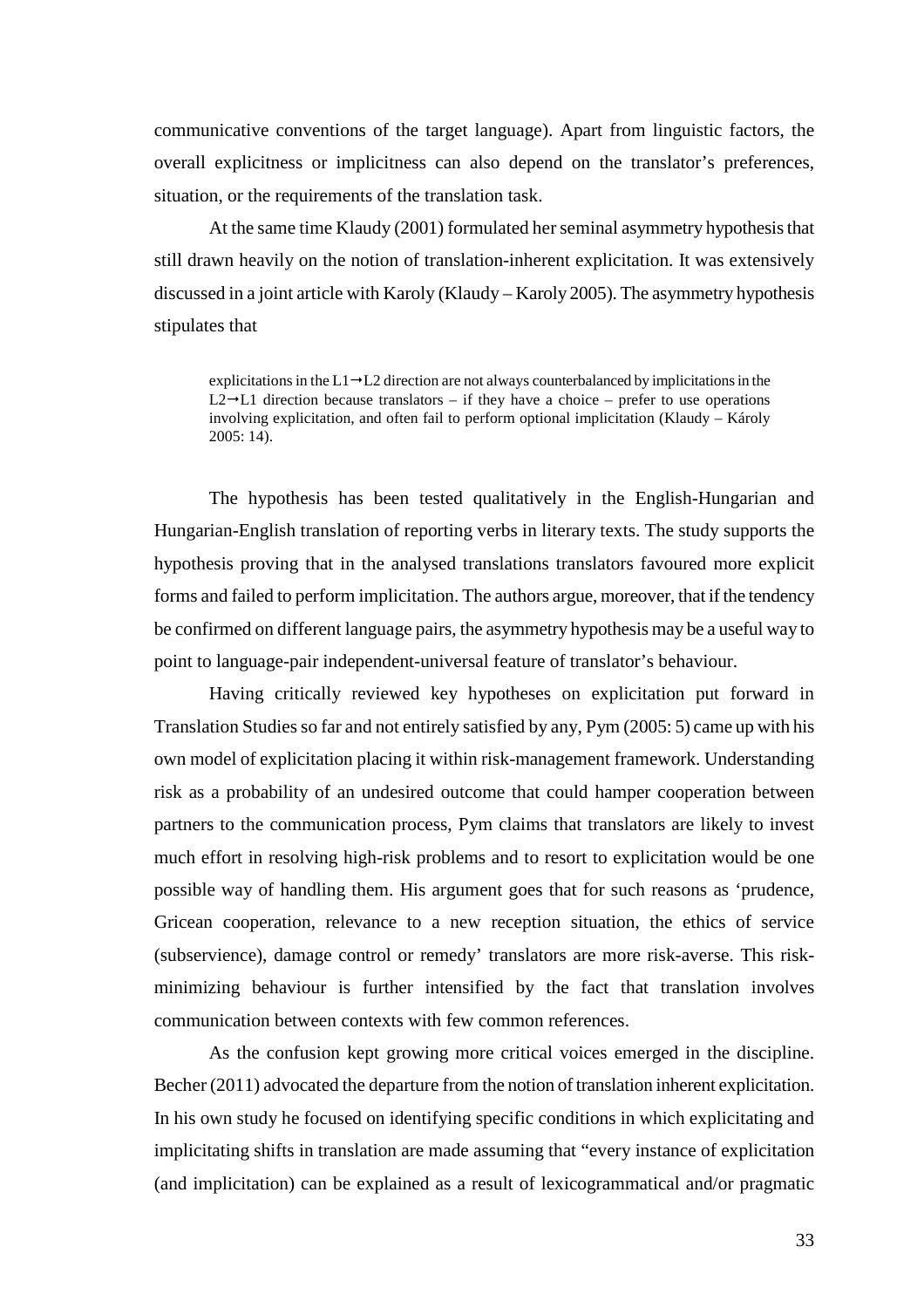factors" (2011: 4). Having confirmed his initial predictions Becher specified a number of situations in which translators may feel motivated to explicitate or implicitate. He observed that translators tend to explicitate to save the readers from processing difficulties, to comply with target language communicative preferences, to minimise the risk of misunderstanding or due to lexical or syntactic mismatch between the source and target languages. On the other hand, they tend to implicitate on the following occasions: if a coreference relation explicit in the source text can be easily inferable, if there is no straightforward equivalent of a lexical item, "if the target language lacks a syntactic slot offered by the source language" or to comply with communicative preferences of target readers or improve stylistics and information structure (Becher 2011: 219).

As has been shown, the notion of explicitation has perplexed translation scholars for decades now and still there is no accord as to what explicitation really is and to what extent it is a translation inherent phenomenon. What seems to be common for all the abovementioned studies is that they all point to increased cohesiveness or overt encoding of information. To what extent it is a result of the translation process and not an effect of any contrastive differences between the languages or other factors it is hard to determine. What seems to stand out is that all translations appear to share increased explicitness, not necessarily caused by the explicitation process.

#### **1.4.3. Normalisation**

Another most frequently hypothesised universal involves normalisation, or "the tendency to conform to patterns and practices that are typical of the target language, even to the point of exaggerating them" (Baker 1996: 176-7). Similarly to other universals normalisation was analysed also without reference to computer corpora. Analysing translations of Dutch novels Vanderauwera (1985) found evidence of what she referred to as "lexical conventionality", which manifests itself in shifts in punctuation, lexical choice, style, sentence structure, and textual organisation. Evidence includes adaptation of names and culture-specific items and reduced transfer of foreign language expressions, substitution of old-fashioned expressions by modern ones and translation of creative collocations with the use of common ones. Also punctuation is standardised, which shows in finishing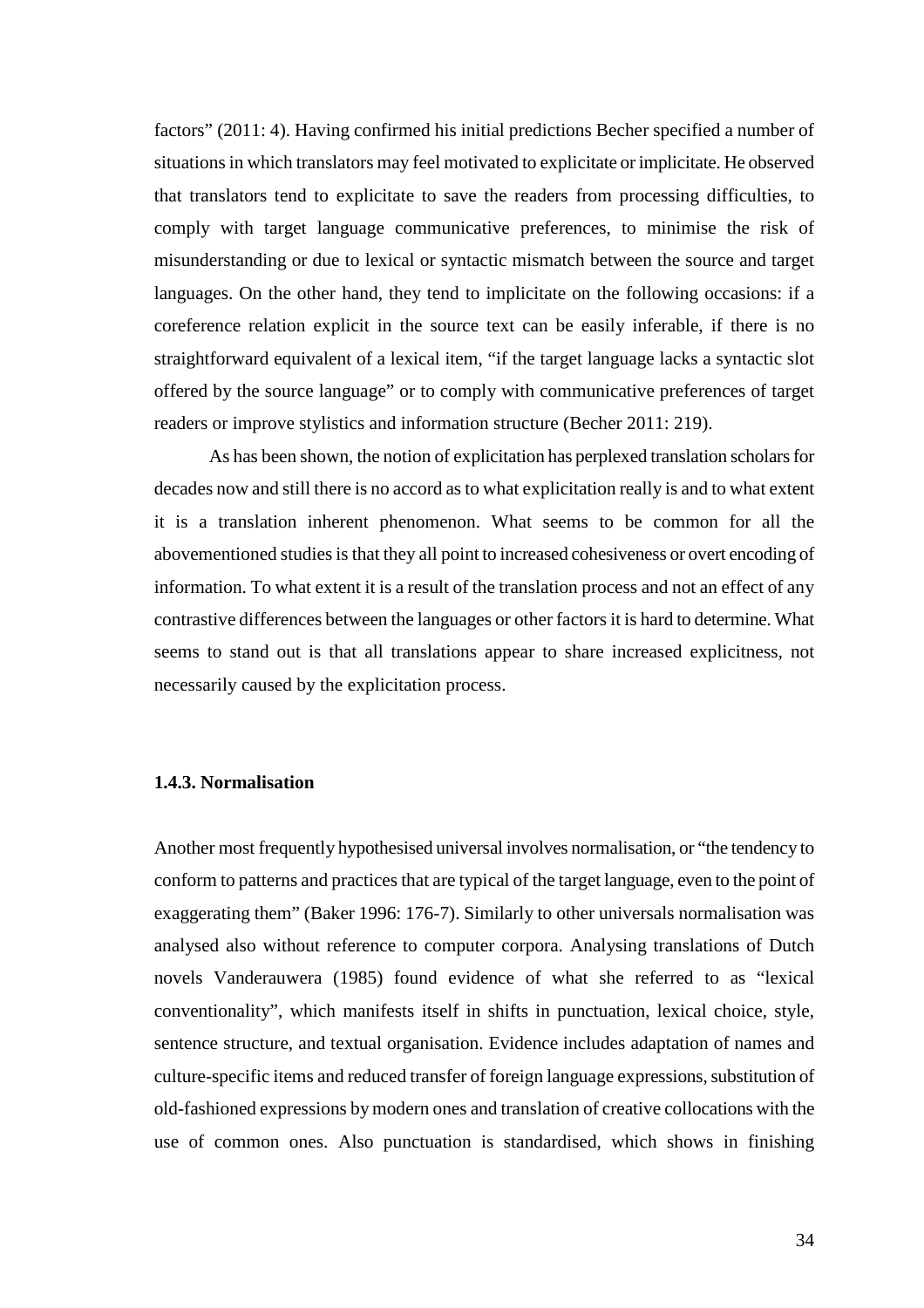incomplete sentences, restoring quotation marks etc. As a result the translation reads better, is more idiomatic, coherent and familiar to the target reader (Vanderauwera 1985: 77-76).

Studies in normalisation at the level of punctuation were carried out by Malmkjær (1997), who analysed translations of Andersen's stories, and May (1997), who studied translations of Woolf's and Faulkner's novels. In all these cases it was found that the authors' unusual punctuation style was normalised.

In her aforementioned study, Øverås (1998) noticed additionally that unusual collocations and metaphors used in English-Norwegian translations of literary texts are also subject to normalisation (which she calls neutralisation).

Scott (1998) analysed the translation of a Brazilian Portuguese novel written in a peculiar, difficult and complex style looking at normalisation. Scott used WordSmith Tools to trace textual changes in the English translation and establish how they contribute to the overall effect of normalisation. On examination of the text Scott distinguished two poles of normalisation; one resulting from the TL systemic constraints and the other caused by translator's preferences. Scott "suggests that the translator's choices, conscious or not, obligatory or optional, cause the breaking up of cumulative effect" (after Laviosa 2002: 69).

Lexical creativity and lexical normalisation constitute the focal point of Kenny's (1999) study conducted on a two-million word parallel corpus of German literary texts and their English translations. Kenny found out that 44% of creative forms (creative orthography, derivation, compounds) were normalised in translation and that compensation was present in the case of only 16% of normalised hapax legomena (word forms that appear only once in the corpus) and absent in normalised collocations. Kenny claims that normalisation may be influenced by the information about the author, the translator and the publisher.

Baker (Baker 2004, as reported by Olohan 2004: 151) tests translator's tendency to employ strategies which would make their work meet their reader's expectations. She puts forward a hypothesis that a higher number of semi-fixed and fixed expressions occur in translations than in non-translations. Normalisation is the tendency to conform to patterns "typical of the target language, even to the point of exaggerating them" (Baker 1996: 176-7). Thus it may be argued that by attempting to meet the readers' linguistic expectations the translators reveal a tendency to normalisation. It seems therefore that although Baker (2004) does not explicitly state that, her findings are also a proof of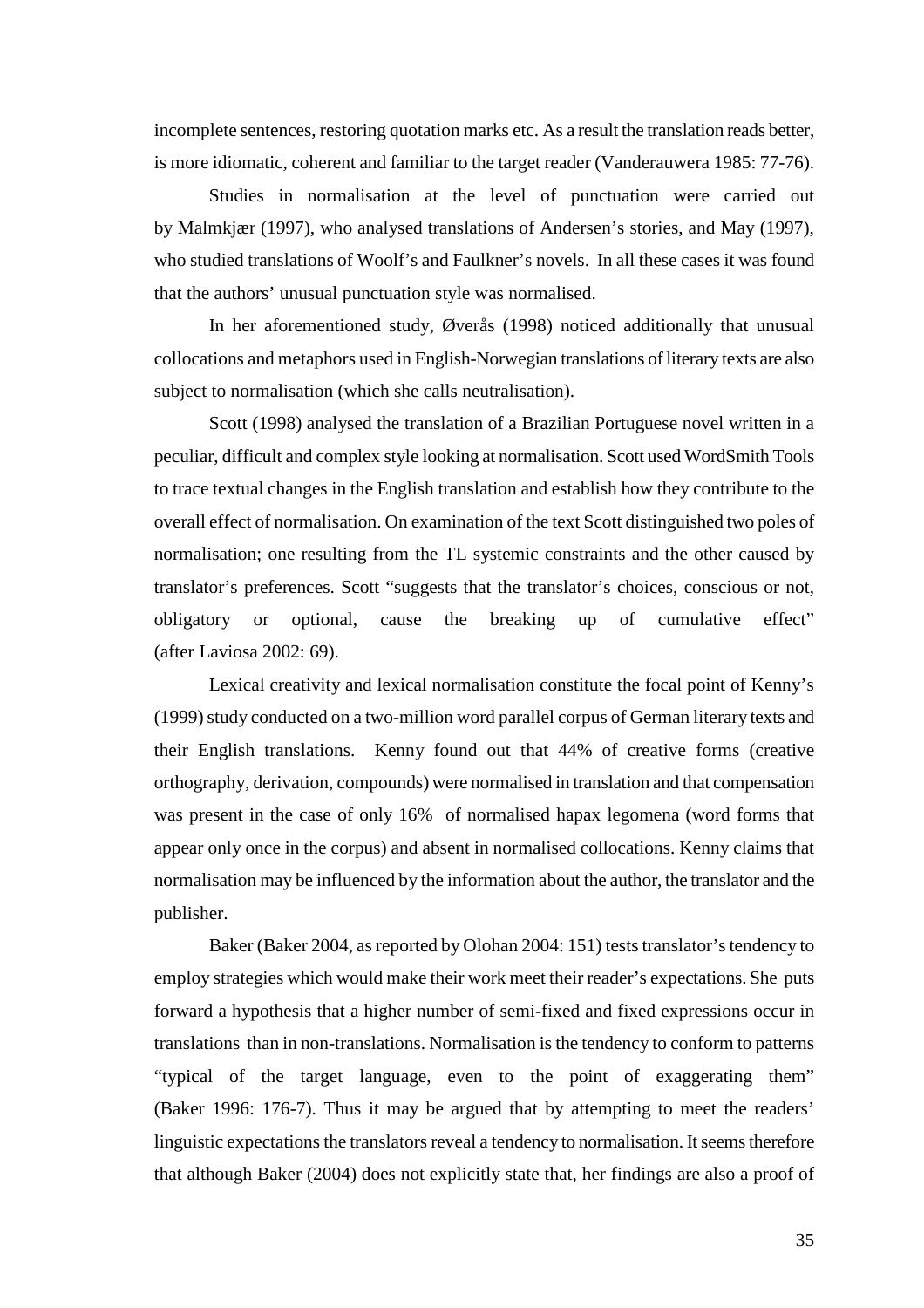normalisation. She has chosen popular fixed and semi-fixed expressions such as *on the other hand, at the same time, once and for all, in other words, in a manner of speaking, that is, that is to say, once and for all, when it comes to, I thought to myself and checked their* recurrence in TEC (Translational English Corpus) and the BNC (British National Corpus). She found that these expressions were more frequently used in translational English than in non-translations. Furthermore, it appeared that some of the phrases were favoured by one translator, whereas other expressions by others.

#### **1.4.4. Levelling out**

Levelling out or convergence is commonly understood as the tendency of translated texts to be similar to one another with regard to particular linguistic features. Baker (1996:184) uses the term levelling out<sup>1</sup>, while Laviosa (2002: 73) calls it convergence.

The hypothesis that translated texts share certain linguistic features was supported by Laviosa's (2002: 73) study comparing lexical density and type/token ratio as well as sentence length in translational and non-translational corpora. She found out that translated newspaper articles are more uniform with respect to these parameters than comparable nontranslated articles.

#### **1.4.5. Interference**

 $\overline{a}$ 

Interference is a puzzling phenomenon that has been observed in various language contact situations and as such it is also prone to occur in translation. The concept first emerged in the field of second language acquisition and referred to deviations in norms of a language that can be observed in speeches produced by bilinguals "as a result of their familiarity with more than one language" (Wenreich 1953: 1). Since translation involves bilingual processing Mauranen (2004: 67) claims it is only reasonable to assume that interference also occurs in translation.

<sup>&</sup>lt;sup>1</sup> Levelling out is understood by Baker (1996: 176-177) as "the tendency of translated text to gravitate around the centre of continuum, rather than move towards the fringes". She borrowed the term from Shlesinger (1989: 170), who coined it to depict shifts from orality to literateness and vice-versa in simultaneous interpretation.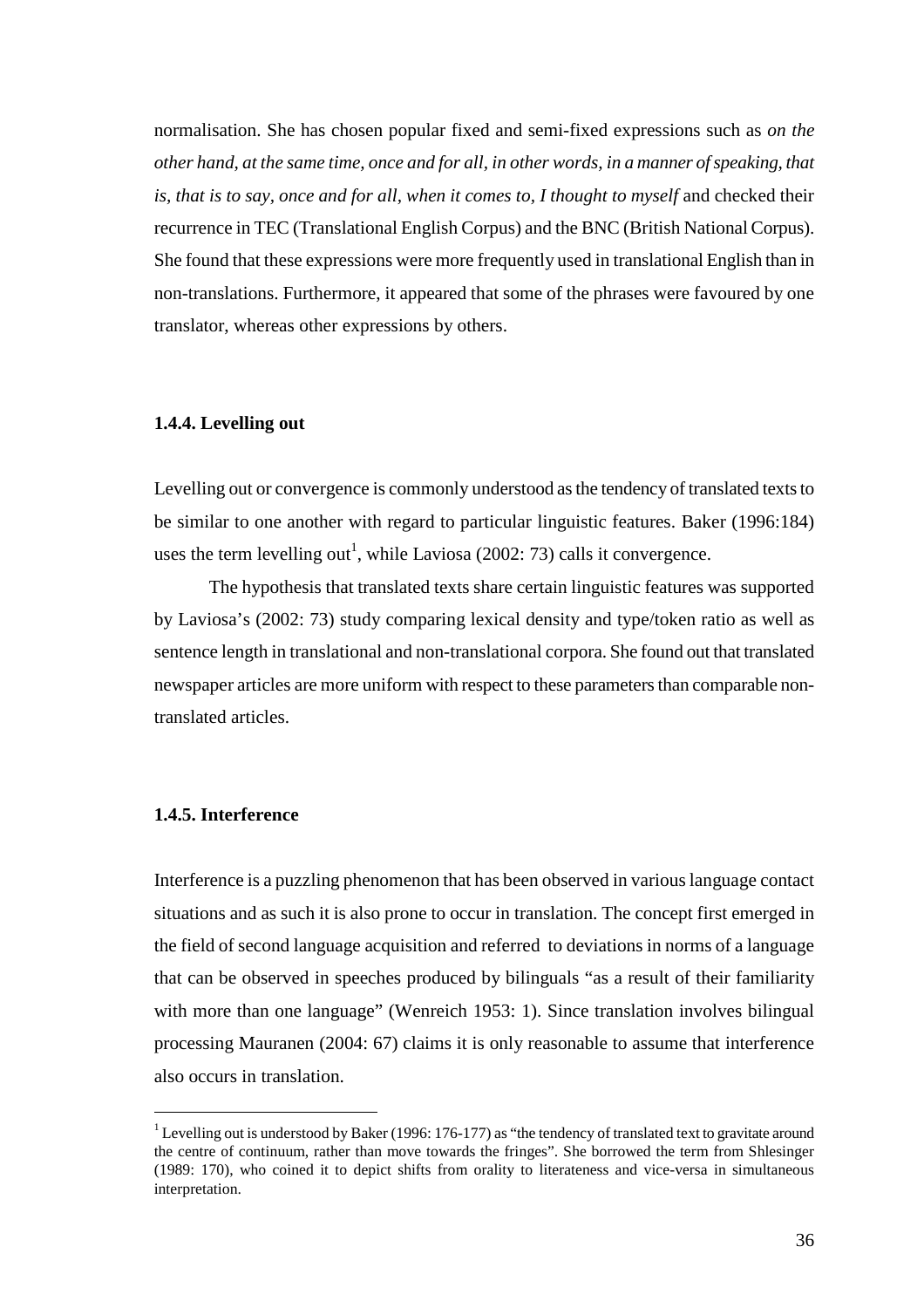The status of interference in Translation Studies is, however, not clear in that it is frequently conflated with transfer, it is either believed to be a more generic, neutral term or contrasted with positive transfer. Also its status as a universal feature of translation has not been acknowledged by all.

 In his formulation of the Law of interference Toury (1995: 275) stipulates that "in translation, phenomena pertaining to the make-up of the source text tend to be transferred to the target text". What follows is an explanation that the source text phenomena may be imported in the form of negative or positive transfer, but the tendency to interference is in a way default and that extra effort must be made by the translator to produce interferencefree output. While Toury perceived positive and negative transfer as a form of interference, Mauranen (2004: 71) reports that transfer and interference are used either interchangeably or to denote opposite notions. In the later variant transfer is viewed as positive or neutral and interference as a negative phenomenon. Positive or neutral transfer results in renditions that bear the characteristics of the source text/language, but also are in compliance with target language norms. Interference (or negative transfer), on the other hand, leads to formulations that do not conform to the target language conventions and stand out as awkward and foreign.

While Toury views interference as a default element of translation, Baker (1993: 243) argues that a feature of translation may be deemed a translation universal if it is not a result of interference. Mauranen (2004: 79) tries to reconcile both views by claiming that the source language does shape the target text, but it cannot be the only influencing factor, since translations from different source languages still resemble each other. Thus she suggests that

interference (or transfer) is best conceptualized as one of the universal tendencies, on a high level of abstraction, precisely on account of predictably taking place in each language pair involved in translation (Mauranen 2004: 79).

She arrived at this conclusion having analysed the scope of deviations of comparable corpora of translational Finnish and native Finnish. The examination focused on differences in frequency ranks between a corpus of native Finnish, a corpus of mixed translational Finnish (i.e. combined translations from Russian and English), a corpus of Finnish translations from Russian and a corpus of Finnish translations from English. The results point to a greater similarity among translational corpora than between them and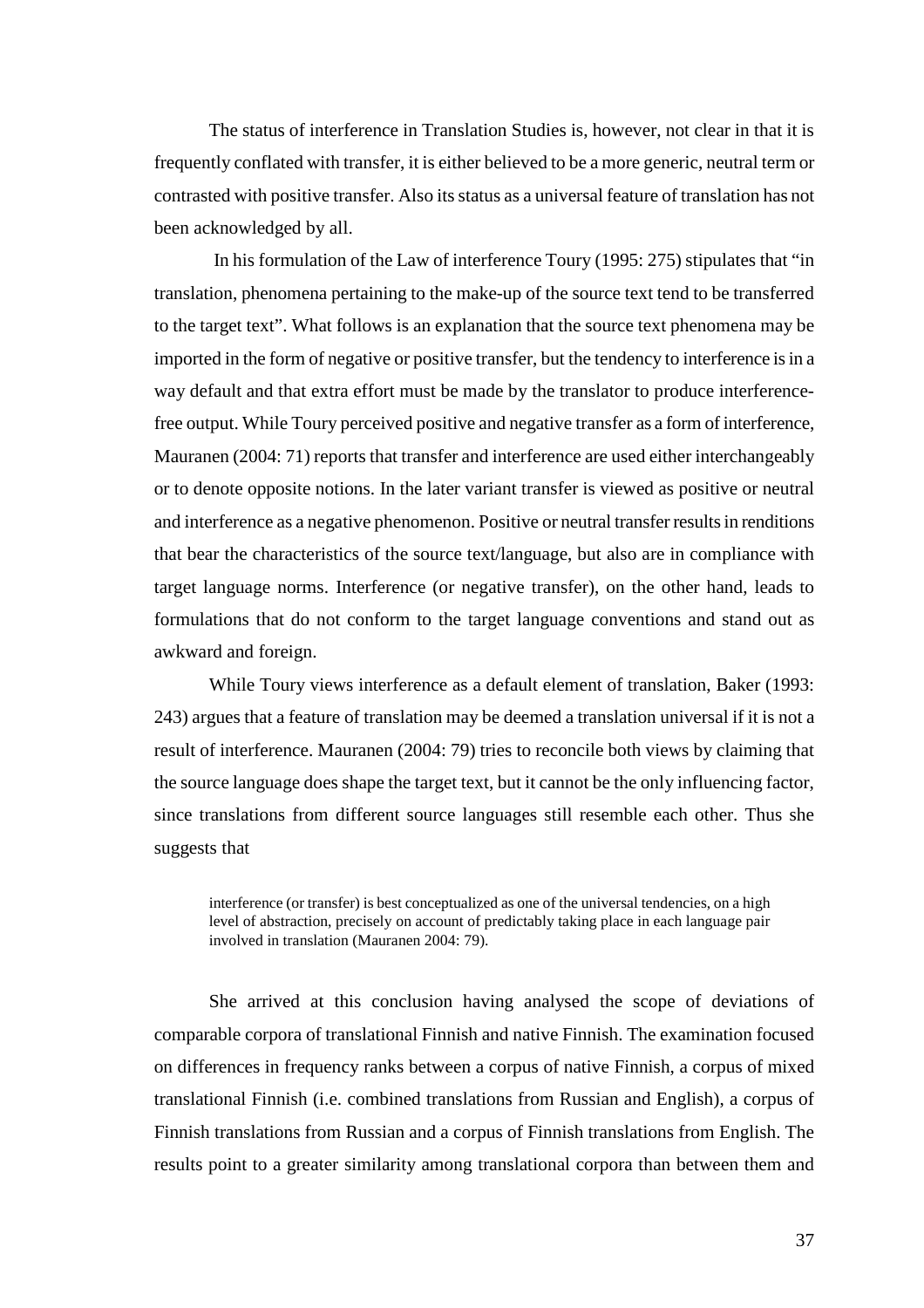native Finnish texts. Yet a clear source language effect could be observed since corpora of translations from English deviated less from native texts, while translations from Russians resembled native Finnish more.

#### **1.5. Translation universals reflected in selected interpreting research**

Pym (2007: 2) notices that although conference interpreting is one of the modes of translation, it is rarely mentioned in literature on universals. The deficiency of research in this domain may be most probably attributed to the difficulties in obtaining interpreting data. Additionally, be it authentic data or experimental recordings they both require laborious transcription before the actual analysis is possible. Yet, there is a great potential in the corpus-based methodology developed for the investigation of translation, which should be exploited more extensively by interpreting scholars . Such an approach offers an opportunity to compare and contrast interpreting with translation and extract common features characteristic of both processes.

Meanwhile the major focus of interpreting researchers seems to be on investigating the same phenomena with different methods, more adjusted to the nature of interpreting and fitting the requirements of small scale research mostly. As such, this prevalent trend offers insight of incredible value, but is not directly comparable to the outcomes of translation research.

#### **1.5.1. Simplification**

Probably the only study that has so far adapted corpus-based methodology used in Translation Studies is devoted to simplification. Laviosa's (1998) methodology for the investigation of simplification as a universal feature of translated texts based on lexical density and list head analyses was applied by Sandrelli and Bendazzoli (2005), who tested the relevance of simplification hypothesis for simultaneous interpreting. The study focused on the examination of sub-corpora of EPIC (European Parliament Interpreting Corpus) i.e. subcorpora of interpreted English, subcorpora of interpreted Italian and subcorpora of speeches originally produced in those languages. The findings were, however, not exactly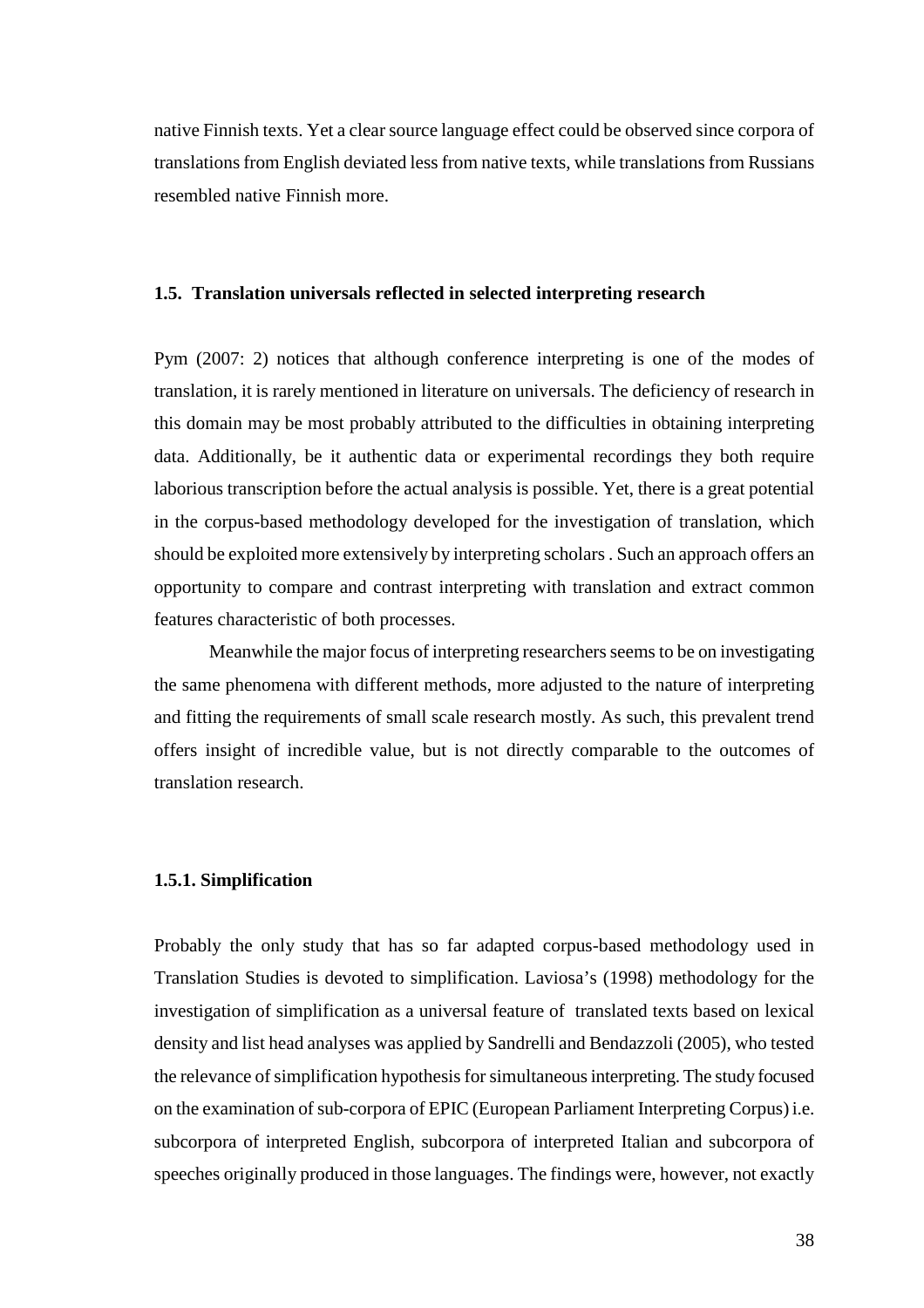in line with Laviosa's (1998) observations. First, it seems that lexical density in simultaneously interpreted texts is only slightly different to the one of speeches originally produced in English and Italian. Sandrelli and Bendazzoli (2005) attribute it to the peculiar character of interpreting, namely:

....the specific text production conditions, i.e. the pace of the incoming speech is imposed by the source speaker and the interpreter has to assemble the target speech practically "on-line", chunk by chunk, by selecting and re-arranging information to suit the norms of the target language. The parallel co-existence of source and target speeches and the time constraints under which interpreting is performed may explain why the patterns observed by Laviosa in relation to written texts do not apply (Sandrelli and Bendazzoli 2005: 15).

Lexical density in the case of interpretations from Spanish into Italian i.e. the only combination of two Romance languages, proved to be an exception and confirm Laviosa's observations. Second, analysis of list head of the subcorpora seems to give contradictory findings. Whereas in the case of original Italian speeches and interpreted Italian, the results are completely different from Laviosa's observations on translational English, the analysis of interpreted English and original English proves that, similarly to the case of translational English, "the nuclei of words most frequently used in speeches interpreted into English are less varied and account for a larger part of the corresponding sub-corpora" (Sandrelli – Bendazzoli 2005). The analysis shows yet another interesting fact, this time related to the distribution of lexical and function words in the list heads. The list head of the corpus of speeches originally produced in English consists of a lower percentage of lexical words than both interpreted English sub-corpora (it-en and es-en). The researchers believe that this may be attributed to the interpreter's reformulations, self corrections or instances of expansion and explanation of the source text. Such instances may have increased the number of lexical words in the corpus. Interestingly the latter observation is confirmed only in the subcorpus of speeches interpreted from English to Italian, whereas a similar examination carried out on the subcorpus of speeches interpreted from Spanish lead to the observation of an opposite trend.

The unquestionable advantage of Sandrelli and Bendazzoli's study is that the authors strive to replicate Laviosa's methodology, which makes the parameters comparable and thus facilitates the comparison of patterns characteristic of translation and interpretation. Additionally, EPIC is parallel and bi-directional thus offering the unique opportunity to consult the source speeches of interpretation and to observe if the patterns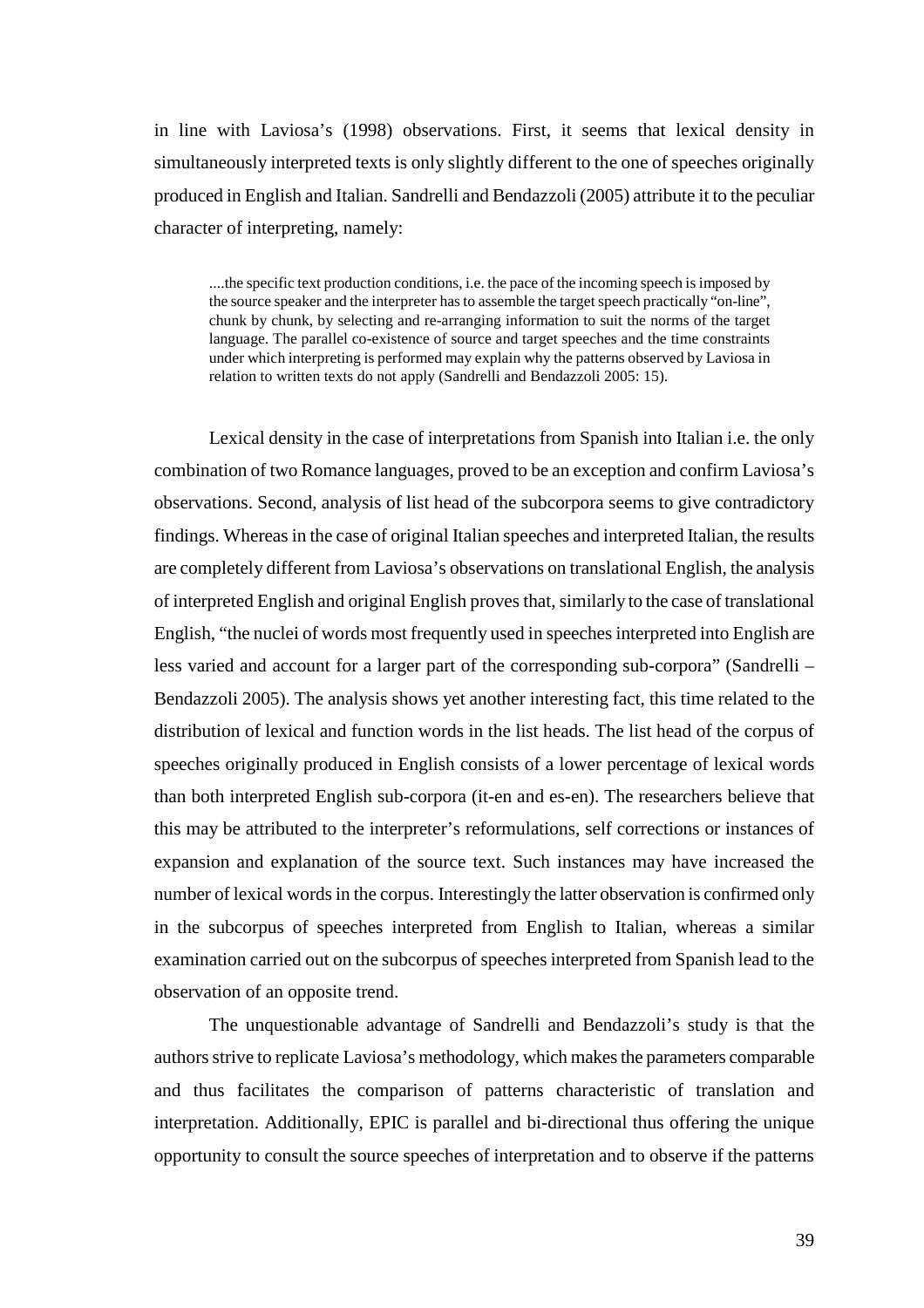discernible in one language pair are also revealed in a different pair. On the other hand, it appears that the make-up of EPIC may question the validity of the results obtained by Sandrelli and Bendazzoli. First, the reference corpus of speeches originally produced in English is compiled of speeches delivered by both native and non-native speakers. The idea behind reference corpora used in Translation Studies to help shed light on the recurring patterns of translated and non-translated language is that they consist of text produced by native speakers. Including other texts may introduce into the corpus patterns that are not really typical of the investigated language and skew the outcome of analysis. Second, the corpus of interpretations into English contains also texts interpreted by one non-native speaker of English carried out in retour mode (from one's mother tongue to an active foreign language), which most likely is characterised by different patterns than interpretation into mother tongue. Thus both the interpreting corpus and the reference corpus of English in EPIC are tainted by features of non-native language, which makes it difficult to establish which of the features could be accounted for by the interpreting process and which by the non-native use of language. Moreover, the parameters used in the investigation of simplification, such as the calculation of list head proportion in the corpus are very susceptible to corpus size and the compared corpora are very uneven: 42705 tokens in Org-en, 6708 in Int-it-en and 12995 in Int-es-en. In conclusion, Sandrelli and Bendazzoli's study on EPIC is a major advancement in Corpus-based Interpreting Studies, but it is not free from some flaws.

# **1.5.2. Explicitation**

 $\overline{a}$ 

In her MA thesis Shlesinger (1989) tested Blum-Kulka's explicitation hypothesis, which however, was not supported by the findings. Reviewing Shlesinger's analysis<sup>2</sup> Pym (2007: 11-12) suggests that lack of explicitation in simultaneous interpreting is not surprising and may be attributed to risk-reducing strategies. He claims that the speaker and the audience posses a greater knowledge on the subject matter than the interpreter. In the case the interpreters are not sure they would rather use superordinates and resort to implicitation in their rendition.

 $2$  Shlesinger's (1989) MA dissertation has not been published and is not generally available for reference.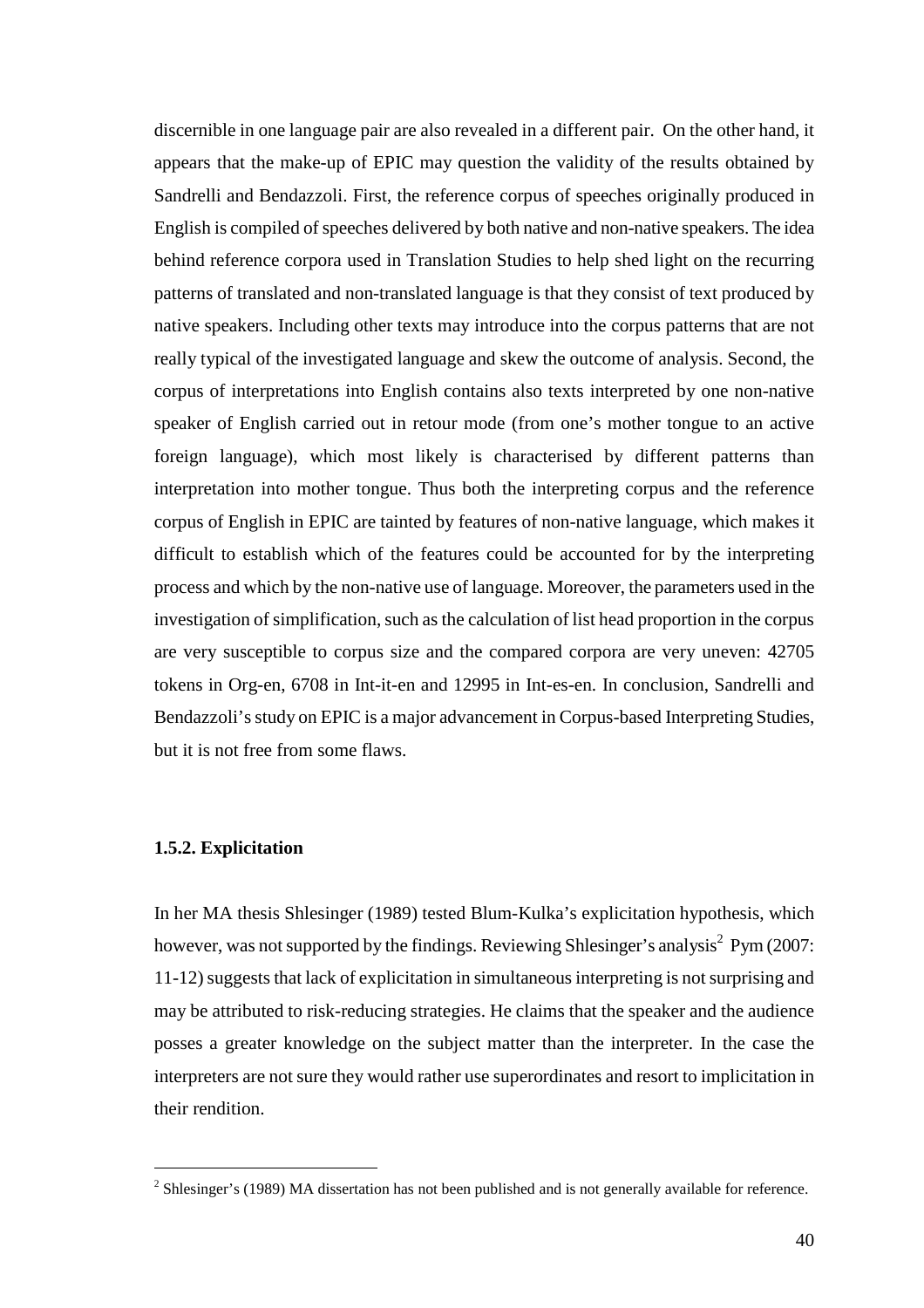[B]ecause she lacks knowledge of the context, the interpreter actually misses some of the cohesion patterns, therefore resulting in less explicitation in the rendition. When you are not sure of what is going on, you cannot risk underlining relations that are no more than guesswork. A far better strategy in such situations is to say less, to use superordinates in cases of doubt, and to stay close to the given cues, since even if you don't understand, there is a good chance the audience will. Hence the use of considerable lexical implicitation (Pym 2007: 11-12).

Pym explains further that explicitation in translation was supposed to make up for the context the recipients lack. In the case of simultaneous interpreting it is usually the speaker and the recipients who have more background knowledge on the subject matter. In the case of highly specialised conferences the risk of misunderstanding is extreme. In such cases "explicitation is too risk-laden, and so one logically turns to implicitation" (Pym 2007:12).

A few years later Shlesinger (1995) investigated the rendition of cohesive ties in interpreting. She compiled a collection of interpretations of the same English text delivered in simultaneous mode by thirteen advanced students of interpreting. Shlesinger notes that interpreters' renditions are subject to three major constraints regarding time, linearity and knowledge. First, the ability to render the input is dependent on the time that can be allocated for hearing and processing it. Secondly, the interpreter has no access to the entire text at once, which means that a wrong application of global and local strategies may lead to misunderstanding. Finally, there are bound to occur discrepancies between the knowledge that the speaker expects from the audience and the one possessed by the interpreter. The difficulty lies in the topic of the speech, as well as the fact that many impromptu speeches seem to be difficult to comprehend also to the target audience and pose exceptional perceptual difficulties.

In the light of the constraints reiterated above it does not seem surprising that the majority of shifts observed in the study involved complete omissions and cuttings in all examined categories of cohesive ties. The omissions were most frequent in case of elements bound to be known by the audience, requiring low-frequency vocabulary or referring to non-essential information. Many omissions regarded elements in sentence-final positions, discourse markers or certain categories of conjunctions (dismissive, temporal and emphatic).

Shlesinger's findings (1995: 211-213) again suggest that interpreters tend mostly to use omission. She has, however, found that one type of cohesive ties i.e. substitution (including ellipsis) was mostly replaced with "some form of lexical cohesion" and marked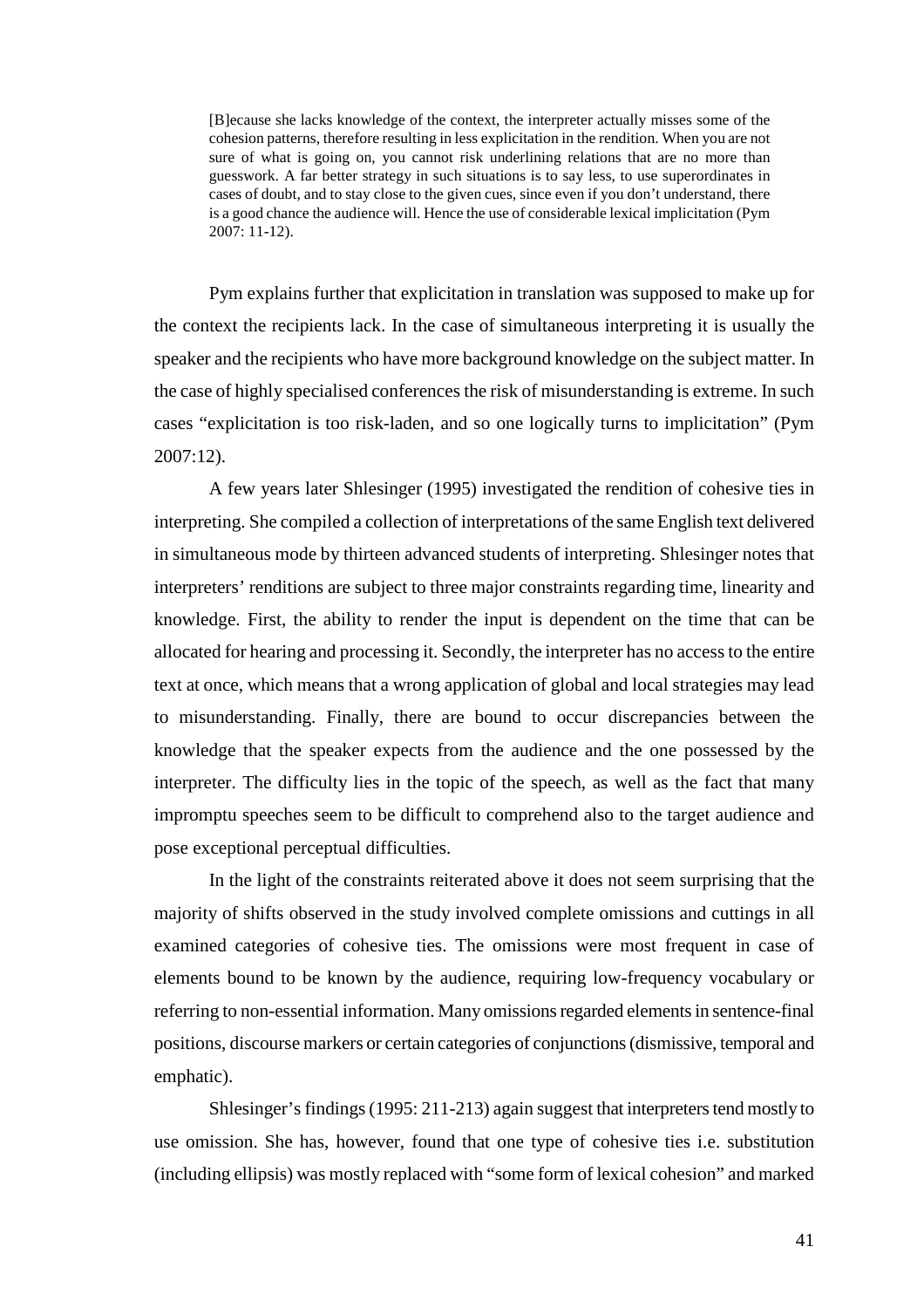that such an outcome may also be seen as lending further support to the premise that the explicitation hypothesis (Blum-Kulka 1986) applies to oral as well as written translation.

To unveil the causes of the hypothesised greater explicitness of interpreted texts Gumul (2006) examined explicitation in simultaneous interpretation qualitatively by comparing source and target texts and analyzing interpreter's comments. She discovered that explicitation in simultaneous interpreting is in the majority of cases a subconscious process, which she attributes to time pressure and a 'piecemeal picture of text structure' (2006: 184) and that most of the explicitating shifts in interpreting took the form of cohesive explicitness i.e. additional connectives, reiteration of lexical items, shifts from reiteration in the form of paraphrase into identical or partial repetition, shifts from referential to lexical cohesion and filling out elliptical constructions.

#### **1.5.3. Normalisation**

The tendency to normalisation has not been extensively explored in the field of translation and even less in interpreting. The only observations regarding normalisation in interpreting come from a study, where normalisation was not the major focus of research. Analysing consecutive interpreting from Hebrew into English provided by courtroom interpreters Shlesinger (1991) found evidence of normalisation. Interpreters completed unfinished sentences, provided grammatical rendition of ungrammatical source utterance, omitted false starts and self-corrections.

#### **1.5.4. Levelling-out or convergence**

Shlesinger (1989) examined whether simultaneous interpretation had an effect on orality or literateness of interpreted texts. What she found was that "oral texts take on more literate features in simultaneous interpreting and literate texts become more oral. In other words, the process of translation tends to move texts more towards the centre of the oral-literate continuum, to locate them away from either extreme" (Baker 1996: 184). Shlesinger refers to this phenomenon as equalizing, whereas Baker calls it levelling out.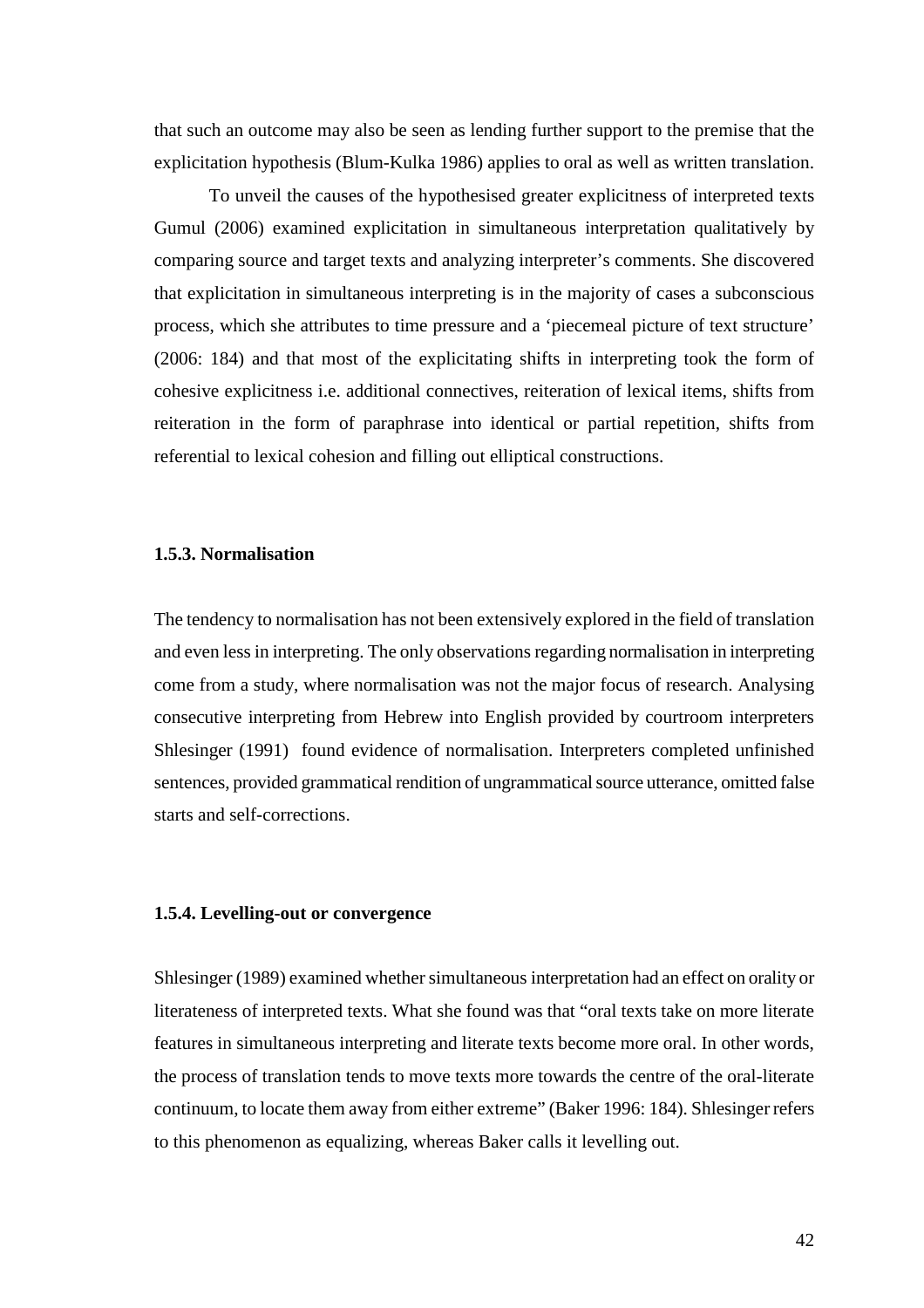In her later study Shlesinger (2009: 244) compiled corpora of six translated (8,968 words) and six interpreted (8,317 words) outputs in Hebrew. The target texts consisted of oral and written renditions of one English text provided by six professional interpreters/translators. The texts were interpreted by the subjects more than three years before they completed the translation task, hence "the participants were unlikely to recall either the text itself or the strategies they had used to render it... [and] the two sets of texts may be seen as independently produced outputs based on the same input" (Shlesinger 2009: 239-240). The author classifies her corpus as *comparable intermodal* i.e. one which consists solely of translations in different modalities or modes. She managed to extrapolate a set of characteristic stylistic and pragmatic features distributed unevenly between interpreted and translated output. The analysis of lexical variety by means of type-token ratio (TTR) proved that values were higher for the translation corpus as a whole and for each of the six individual texts. Type-token ratio of the interpreting corpus (as a whole) equaled 0.655, whereas the translation one 0.735. Examination of verb patterns proved that simple verb patterns are preferred in simultaneous interpreting, whereas morphosyntactically complex patterns in translations. Yet another finding concerns the number of definite articles in both corpora: it was considerably more common in the oral mode of translation. Shlesinger (2009: 247) found also that verb-based constructions, which are more accessible and more dynamic occur more frequently in interpreting corpus than in translations.

# **1.6. Corpus-based investigations of translator's style**

Research on translator's style is a relatively new trend in Corpus-based Translation Studies. Translators' work has for long been by many perceived as, or expected to be, "invisible" i.e. leaving no traces. Contrary to that presumption Hermans (1996: 9) developed the notion of translator's presence and clearly acknowledged that "that other voice [i.e. the translator's] is there in the text itself, in every word of it", claiming, however, that having translated the text the translator "disappears without textual trace" and his voice, although occasionally present in paratextual notes "may remain entirely hidden behind that of the Narrator, rendering it impossible to detect in the translated text".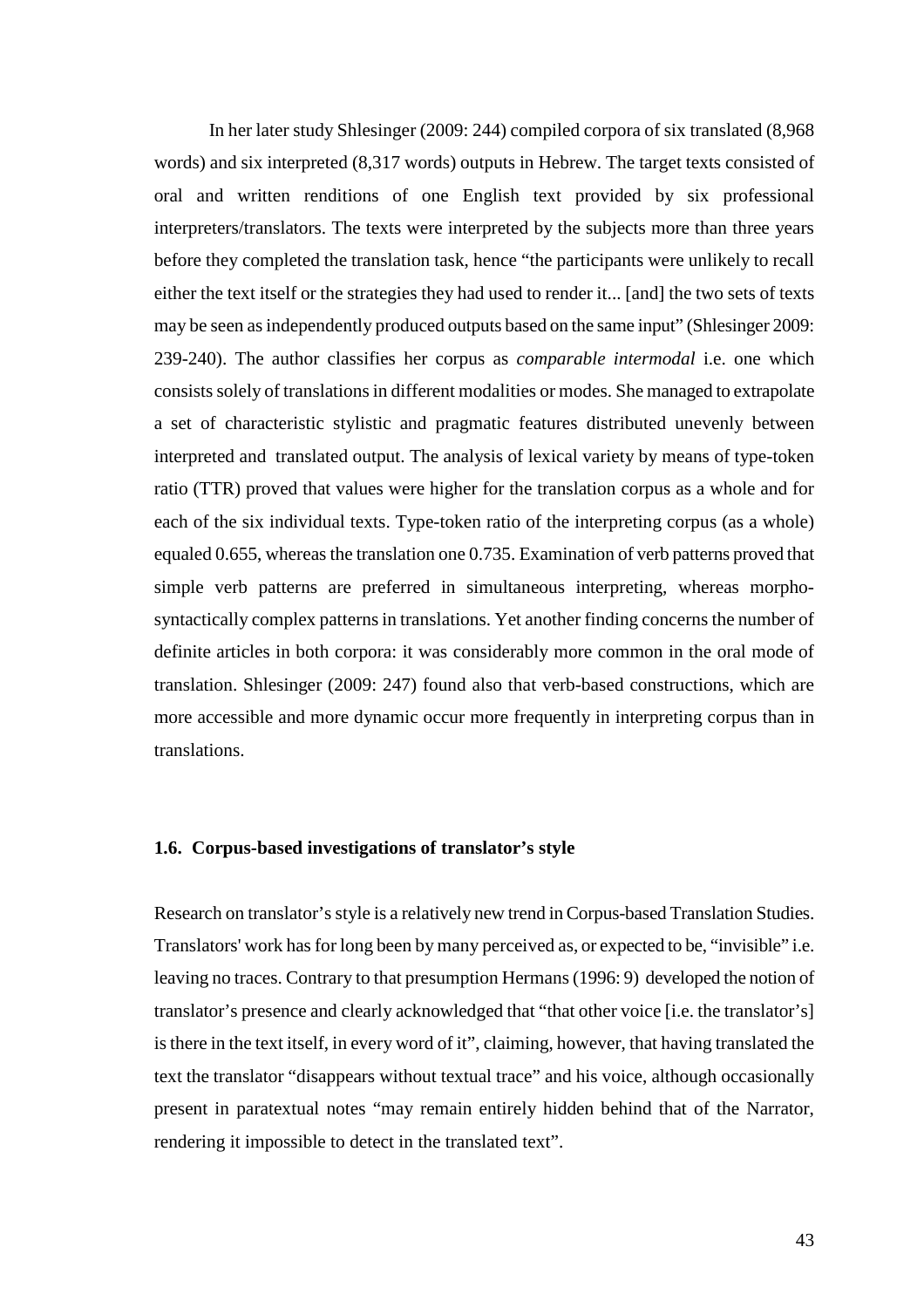Baker (2000: 245) argued that new advances in corpus linguistics may foster investigating translator's presence in translation, and in particular the style of a literary translator. For the purpose of her study Baker proposed a new definition of style, which she understood as

... a kind of thumbprint that is expressed in a range of linguistic – as well as non-linguistic features. [...] style might include the literary translator's choice of material to translate, where applicable, and [...] consistent use of specific strategies, including the use of prefaces or afterwords, footnotes, glossing in the body of the text, etc. [it] must focus on the manner of expression that is typical of a translator [...], attempt to capture the translator's use of language, his or her individual profile of linguistic habits, compared to other translators. [Style] is a matter of patterning: it involves describing preferred or recurring patterns of linguistic behaviour... (Baker 2000: 245).

Therefore, what Baker (2000) is mostly looking for is subtle, unobtrusive linguistic habits, patterns of choice, which are predominantly subconscious.

She applied this novel perception of style in the comparison of works by two literary translators: Peter Bush and Peter Clark focusing mostly on the level of repetition of the respective translations and predominant verb patterns.

The first comparison is made on the basis of type-token ratio indicating the level of repetition in the analysed texts. Baker's (2000: 250) analysis proves that type-token ratio is higher in the case of Peter Bush's translations, which shows greater lexical variation. The analysis of individual translations with respect to type-token ratio demonstrates that the collection of texts translated by Bush is less homogenous, whereas Clark's translations are similar. Clark favours shorter sentences than Bush, which Baker interprets as an attempt to mediate Arabic texts and make them less challenging in terms of linguistic features. Baker (2000: 251) analyses also how both translators use the verb *say* (in all forms *say, says, said, saying*) which happens to be the most frequent reporting verb in English*.* She found that Peter Clark makes a heavy use of the verb, especially favouring past tense and tends to use other reporting verbs also in past tense, rarely resorting to third person present forms. Comparing fragments of the original text Baker (2000: 252) found that past tense is sometimes his own choice independent of the source text. Baker concludes that such choices influence overall level of formality of the text and a sense of immediacy. Clark also prefers direct speech over indirect speech, which may be perceived as an attempt to make the utterances more directly available to the reader and make it more accessible. Bush, on the other hand uses indirect speech, which poses no clear cut boundaries between the end of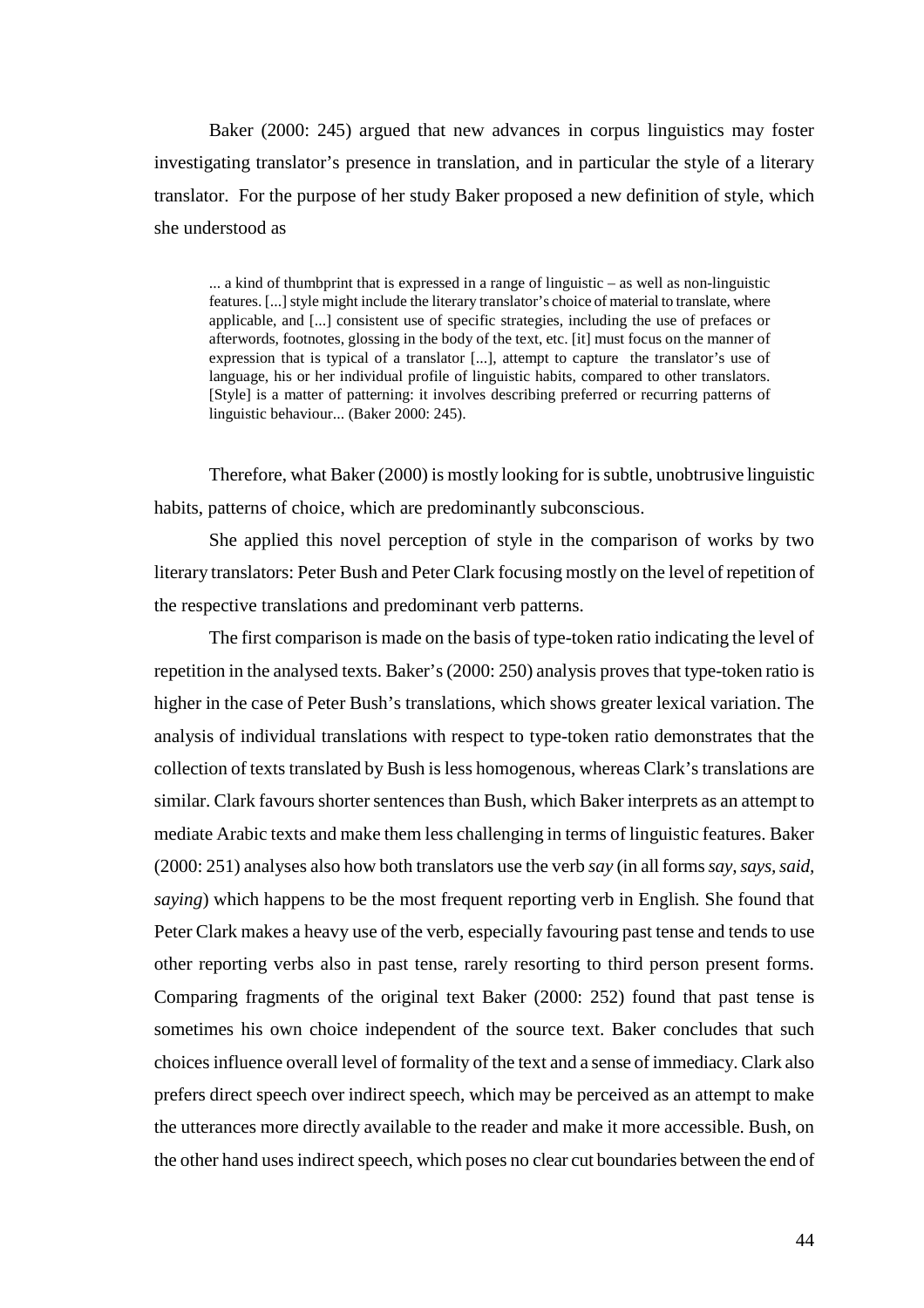quotations and the narrator thus engaging the reader more into the fictional world (Laviosa 2002: 84). Baker (2000: 254) notices furthermore that "there seems to be a strong preference for modifying verbs of speech, for adding something about the manner something was said" in Clark's texts e.g. *angrily, apologetically, decisively, with a slight foreign accent.* 

Baker's innovative approach to translator's style gave rise to a number of studies investigating recurring linguistic and non-linguistic patterns in works of individual translators. The idea was also employed by Olohan (2004: 160-166), who examines if translation strategies advocated by Venuti are indeed reflected in his translation. She investigates his lexical choice using keywords analysis. Keywords analysis is usually used to compare a specialised corpus with a general one. Olohan (2004), however, investigates stylistic choices of the translator. Venuti (1995: 1) believes that translators and publishers tend to attach too much importance to the issue of fluency and idiomaticity, which makes the translator less visible. In 1998 he sets out to combat this trend in his translation by using specific strategies to produce a foreignising effect and make the readers more aware that they are reading a translation. Choosing a collection of Buzzati's short stories and Tarchetti's novel (*Passion)* translated by Venuti*,* Olohan (2004) aims to examine, whether keywords analysis could provide insight into his foreignising strategies.

It appears that Venuti often resorts to *yet, nonetheless, nor* and *thus* typical of academic discourse. He also opts for the use of *wherein*, which is often considered archaic, in the translation of *Passion,* and decides for *in which* translating Tarchetti's works. Olohan (2004: 164) suggests that Venuti's choices are deliberate "as he chose not to use *wherein* at all in the translations of more contemporary writer Dino Buzatti". Further characteristic lexical choices observed by Olohan include deliberate choice of *toward* or *towards* in different texts*,* excessive use of *shall* and *that.* The latter may be a sign of heavy use of optional *that*, which is not only a sign of explicitation, but also contributes to the potentially unwieldy language. The keyword list analysis shows also which adjectives and verbs are most favoured by Venuti. Olohan (2004: 166) then proceeds to compare the translator's own comments on the strategies he applied. Venuti (1998: 14) admits that he deliberately favoured archaisms over current forms to indicate "the temporal remoteness of the Italian texts, their emergence in a different cultural situation at a different historical moment" e.g. by choosing *nor could I ever* over *and I could never*. Olohan (2004: 166) observes that this may explain the high number of *nor* clauses in his corpus. Furthermore, Venuti preferred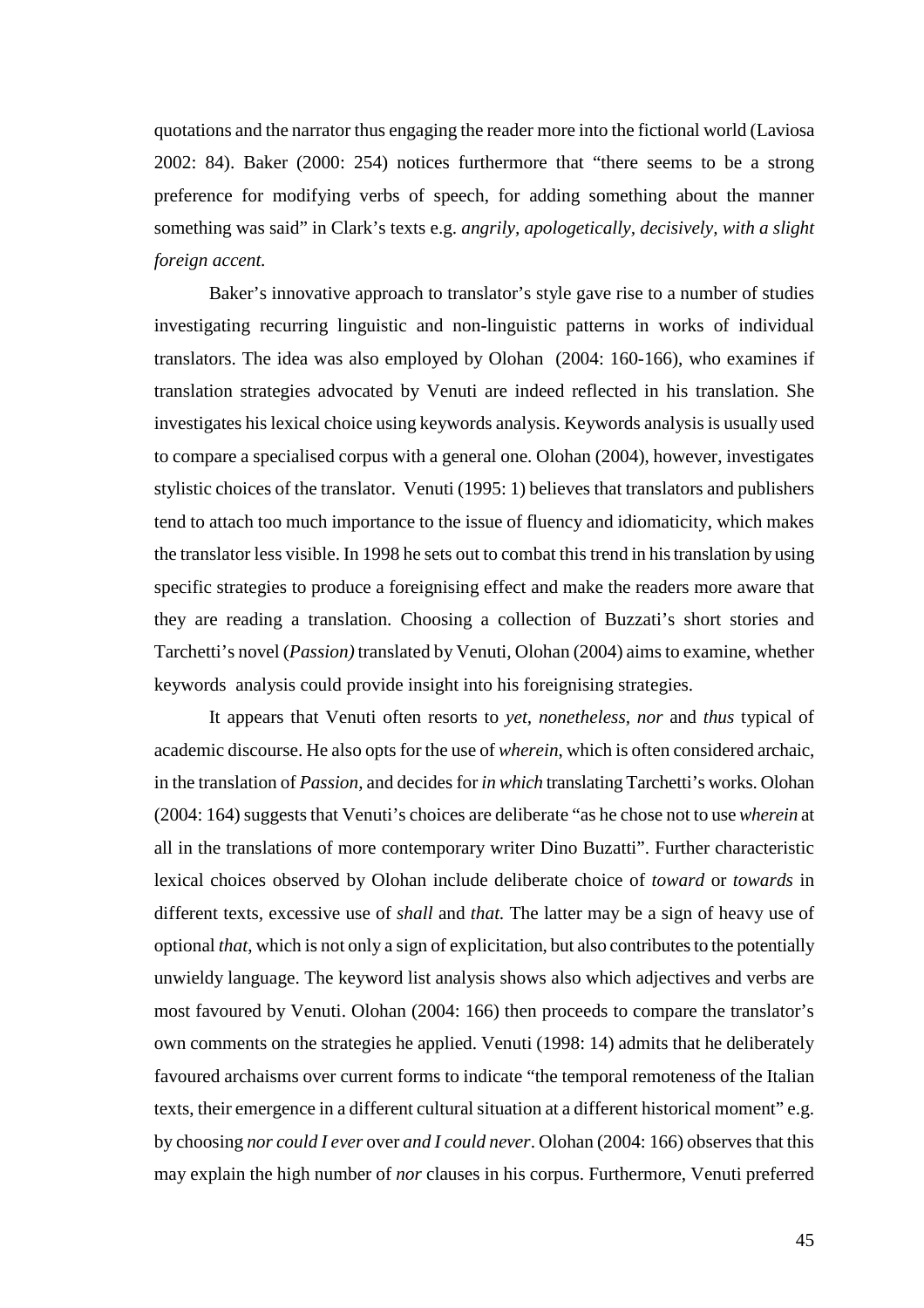formal verbs to colloquial ones, which is reflected in the keyword list, where predominant verbs are *resume, seize, render, remain, possess, abandon, depart, explain*. Another strategy involved the use of Briticisms in the translation of *Passion* aimed primarily at American readers, which shows in the use of *towards* (British) rather than *toward*  (American). Finally, in certain cases Venuti preferred to use Italian expressions instead of English ones. This phenomenon is evidenced at lower positions of the keywords list occupied by *adieu* (190<sup>th</sup> position), *amour* (261<sup>st</sup> position) or *propre* (435<sup>th</sup>).

Thus Olohan successfully proves with the use of the analysis of a keyword list that linguistic choices taken by Venuti in the process of translation do contribute to the foreignising effect.

The analyses of translator's style reported above introduced the topic to the field of Corpus-based Translation Studies, but focused rather on what corpus tools had to offer in investigations of the kind and did not provide any broader theoretical framework for such research. In her recent study, Saldanha (2011:31) examines different definitions of writer's and translator's style in an attempt to fill this gap and put forward a clear theoretical and methodological framework for the investigation of translator's style. She proposes the following revised definition of translator's style:

A 'way of translation' which:

- is felt to be recognizable across a range of translations by the same translator,
- distinguishes the translator's work from that of others,
- constitutes a coherent pattern of choice.
- is 'motivated', in the sense that it has a discernable function or functions, and
- cannot be explained purely with reference to the author or source-text style, or as a result of linguistic constraints (Saldanha 2011: 31).

She then sets out to test her definition by comparing in a corpus-driven investigation the style of two different translators: Peter Bush and Margaret Jull Costa. Having compiled two corpora containing different works of both translators, Saldanha investigates the use of italics as a means of highlighting foreign words, emphatic italics to accentuate marked information and use of *that* connective after reporting verbs *say* and *tell*. She found that translations by Peter Bush show higher incidence of source culture borrowings marked with italics in the target texts, lower frequency of emphatic italics and does not favour *that*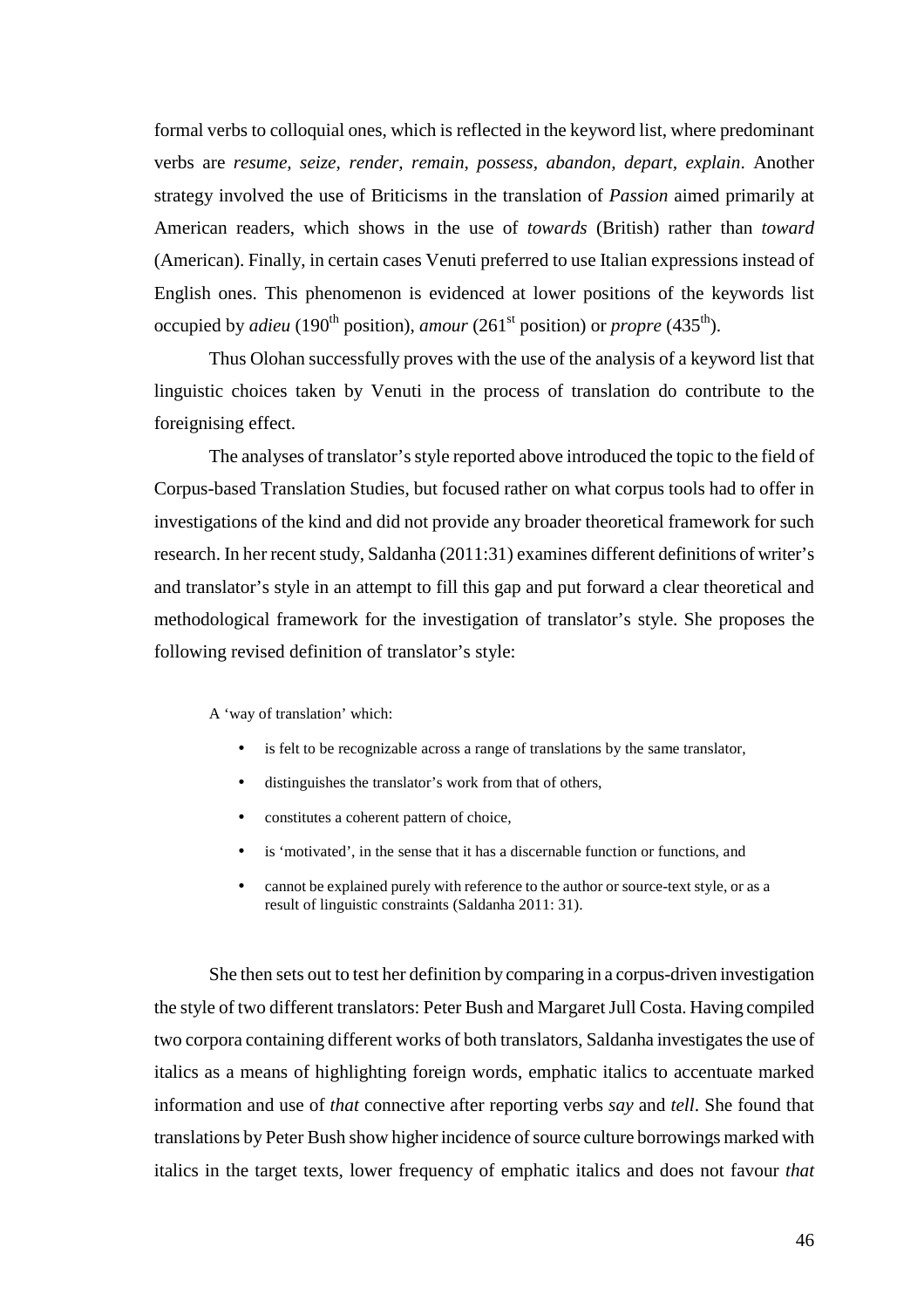connective after reporting verbs *say* and *tell.* Margaret Jull Costa, on the other hands, does not often resort to borrowings, but shows a greater tendency to mark information with italics, even if that strategy has not been used in the source texts. She also is more prone to use *that* connective after the investigated reporting verbs. It may be thus concluded that both translators differ from each other with respect to these features. Saldanha, compared these findings also against a set of larger translational and native English corpora to see how they correspond to global patterns. It was observed that the outcome of the idiosyncratic analysis deviate from the norm e.g. while the incidence of optional *that* is far lower in translations produced by Peter Bush than in the Translational English Corpus, the frequency of this phenomena in Margaret Jull Costa's translations is higher. Thus Saldanha proved that the examined features allow to discern distinctive styles of the two translators. She argues that the choices made by individual translators were motivated by different global strategies. The texts produced by Peter Bush aim at stressing cultural differences and do not prioritise smooth reading hence a more frequent use of borrowings in italics and low frequency of optional *that.* Margaret Jull Costa, on the other hand, favours greater familiarity and more explicit renditions.

# **1.7. Conclusions**

This Chapter has provided a brief overview of the development and the major trends in corpus-based research on universals and style in translation and their reflection in Interpreting Studies.

It proves that corpus methodology turned to be a valuable advancement in translation and interpreting research allowing for quantitative verification of hypotheses that have been developed over decades of case studies based on small volumes of texts only. Corpus linguistics has been confirmed as a useful tool allowing to spot recurring patterns of translated language in macro analyses of large compilations of translations from different languages. It has also been successfully applied in micro analyses of features that typify the style of individual translators carried out on much smaller collections of translations produced by a single author.

What is also unveiled is the acute imbalance between Corpus-based translation and Interpreting Studies. Corpus-based research on interpreting universals is in its infancy,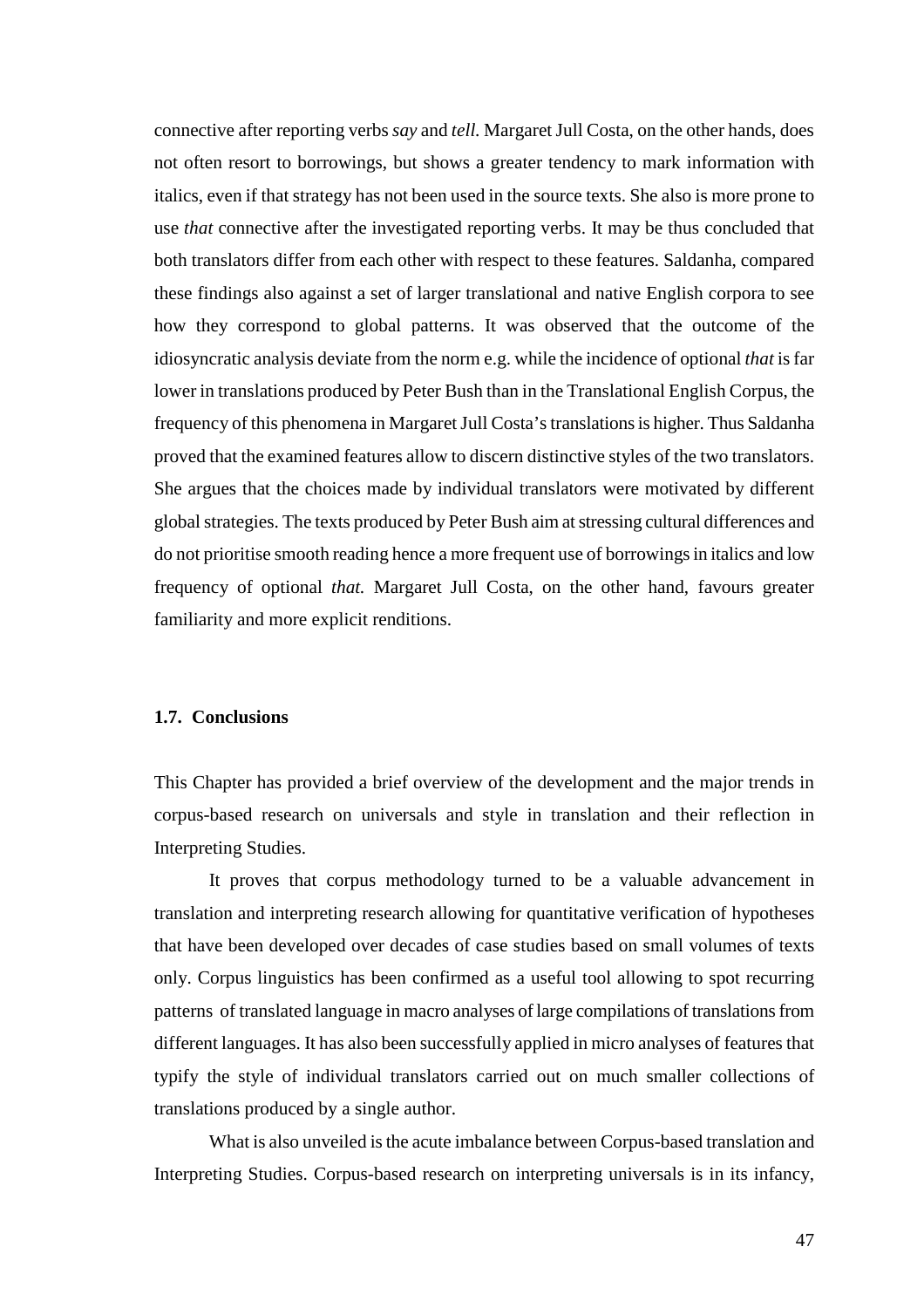while interpreting style has been virtually unexplored. So far, most trends hailed to be universal of translation have not yet been investigated on interpreted discourse and it yet remains to be seen how much these two modes actually have in common and what makes them different.

These lacunae should be further filled with studies like Sandrelli – Bendazzoli's (2005) research of simplification in simultaneous interpreting in EPIC, but need also to be complemented by analyses of individual idiosyncratic tendencies to prove if the investigated patterns are indeed truly universal or merely prevalent. Such patterns should be examined on texts produced in different conditions, which would allow to eventually identify factors that call them into existence.

It is hoped that the present dissertation will help bridge the gap between Corpusbased Translation and Interpreting Studies by applying the same yardstick that has already been used in the exploration of the translated language to the one of interpretation, thus making the results directly comparable. It will also attempt to combine the methods developed for the investigation of universals with the ones adopted in the examinations of style to analyse both notions more comprehensively.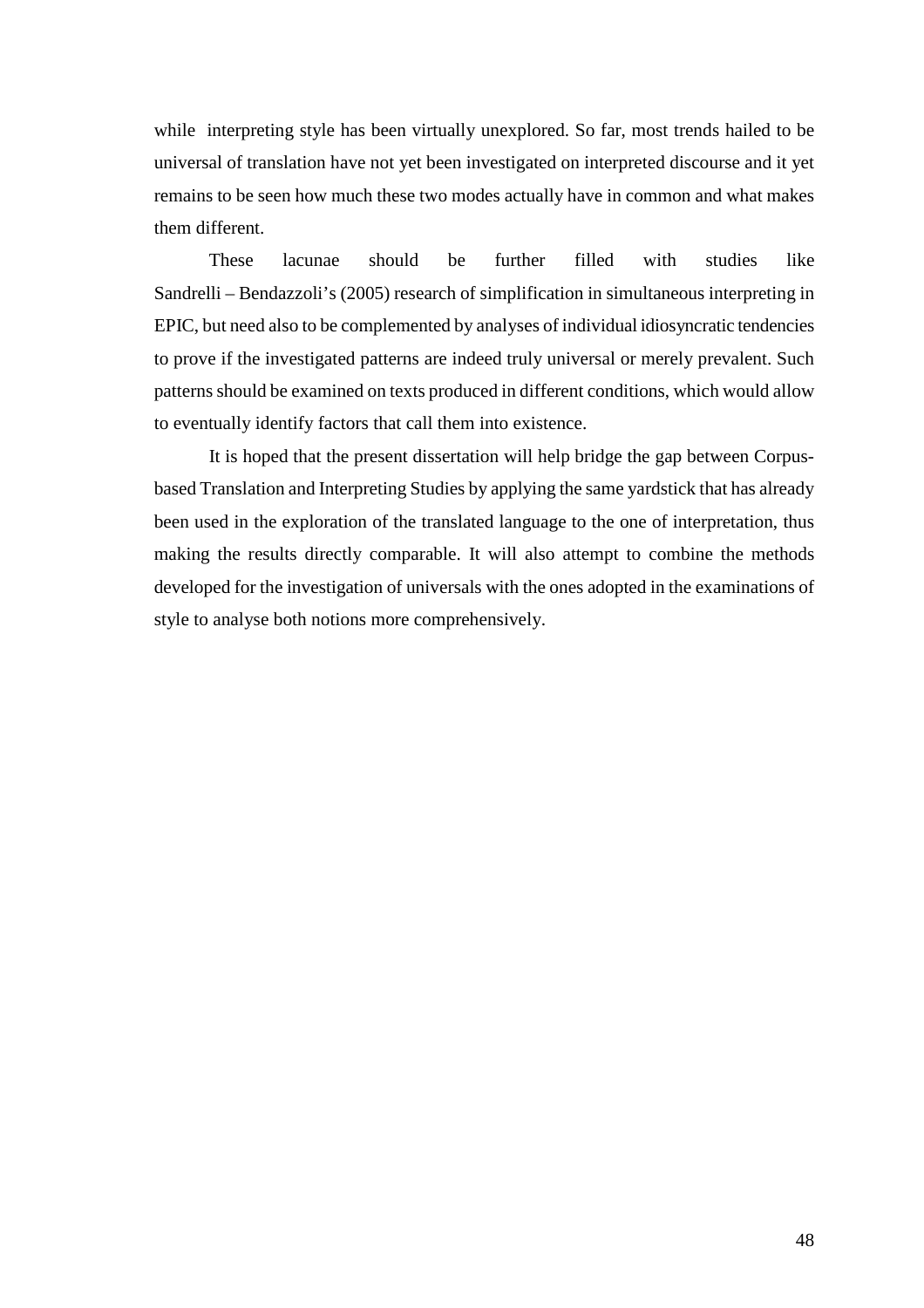# **Chapter 2: Objectives and methods**

# **2.1. Objectives**

As has been shown in the previous Chapter, while translation universals have frequently been investigated on translation corpora by translation scholars, little has been done to verify if the universals are also prevalent in interpreting. Universals in this mode have not been so extensively researched, most probably due to the fact that such studies are difficult to carry out on a large scale. Authentic data are not easily accessible and compilation of a corpus requires meticulous and time consuming transcription work.

It is hoped that the understanding of interpreting universals and interpreting style will be increased by the present corpus-based investigation. The overriding goal of this study is to verify whether three major features believed to be translation universals i.e. simplification, explicitness and normalisation are at all valid in the case of simultaneous interpreting and to what extent they are affected by idiosyncratic stylistic preferences. To examine the potential 'universality' of these features the analysis will involve interpretations into one target language (English) from four source languages (French, Spanish, German and Dutch). The study will also investigate whether there exist any potential differences in putative universal features present in texts interpreted into English from Romance languages (French, Spanish) and Germanic languages (German, Dutch).

The present analysis is also set to determine, whether interpreting universals are equally reflected in the performance of individual simultaneous interpreters or, whether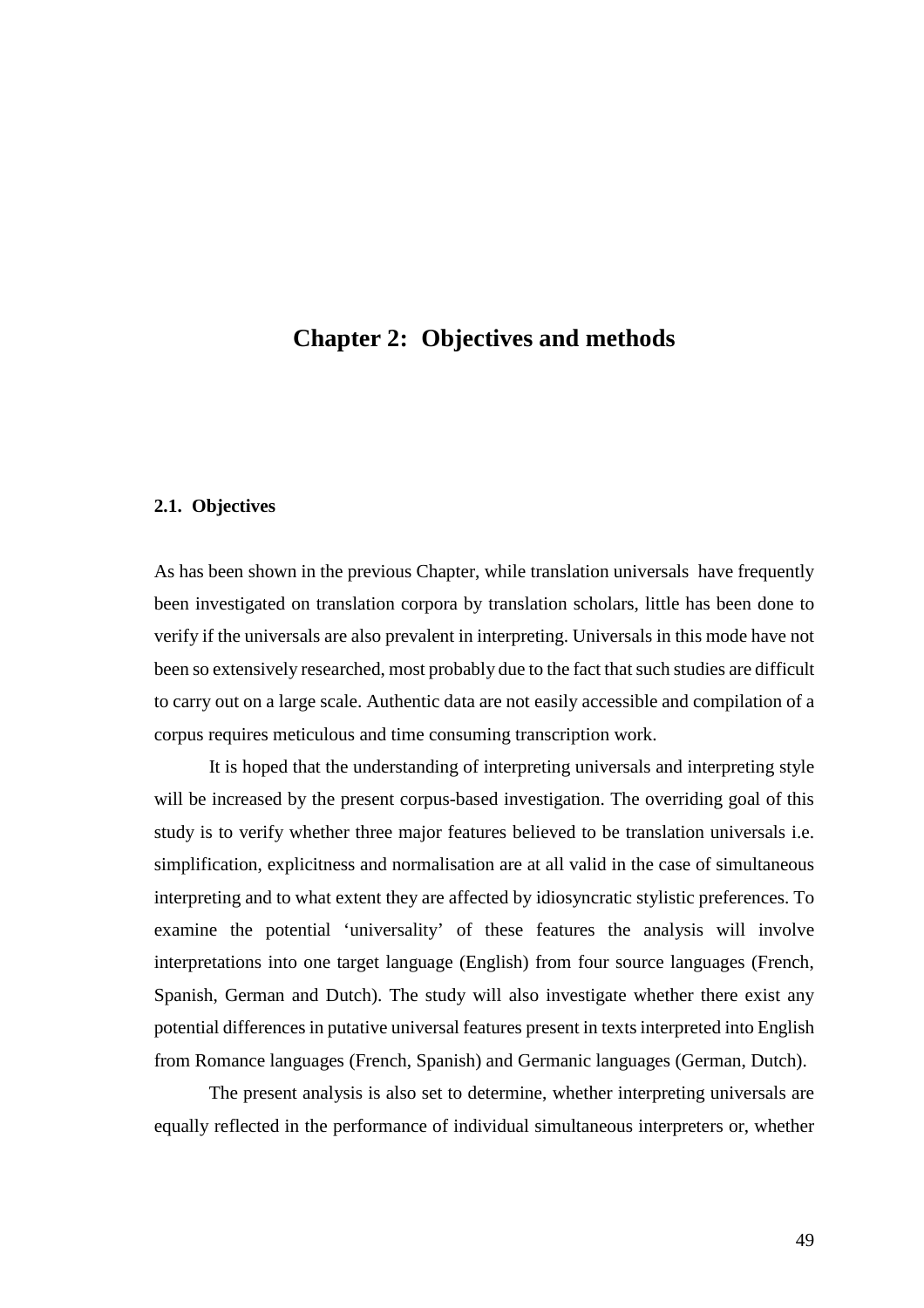different realisation of these features would rather lead to identification of a particular interpreting style of a simultaneous interpreter.

It will also be examined if distribution of those potentially universal features of interpreting differs in interpreter's performance when the source language changes. In other words, it is expected that the study helps to answer the question whether the way individual interpreters perform interpretation is in any way affected by the source language. Different prominence of the investigated features in one's interpretations would be considered characteristic of individual interpreting style.

It might be the case that one's speaking style affects one's interpreting performance. For that reason the present analysis will also examine non-interpreted discourse produced by the interpreters and focus on a comparison of interpreted and non-interpreted performance with respect to potentially universal features of interpreting.

Thus the study will attempt to provide answers to the following research questions:

- (1) Are simplification, explicitness and normalisation interpreting universals?
- (2) Are individual interpreters consistent in their tendencies to simplify, explicitise and normalise regardless of the source language?
- (3) Do individual interpreters differ from each other in their tendencies to simplification, explicitness and normalisation?
- (4) Is an individual's interpreting style similar to their speaking style?

Due to a number of constraints inherent in the process of simultaneous interpretation, most notably time constraint and linearity constraint, as well as the different mode of delivery of simultaneous interpretation as opposed to translation, it is difficult to anticipate any particular outcomes. The study will, however, start from the following preliminary hypotheses:

- (1) All simultaneous interpretations tend to be more simplified, more explicit and use more normalised language than non-interpreted discourse.
- (2) Individual interpreters are consistent in their tendencies to simplify, explicitise and normalise regardless of the source language.
- (3) Individual interpreters differ from each other in their tendencies to simplification, explicitness and normalisation.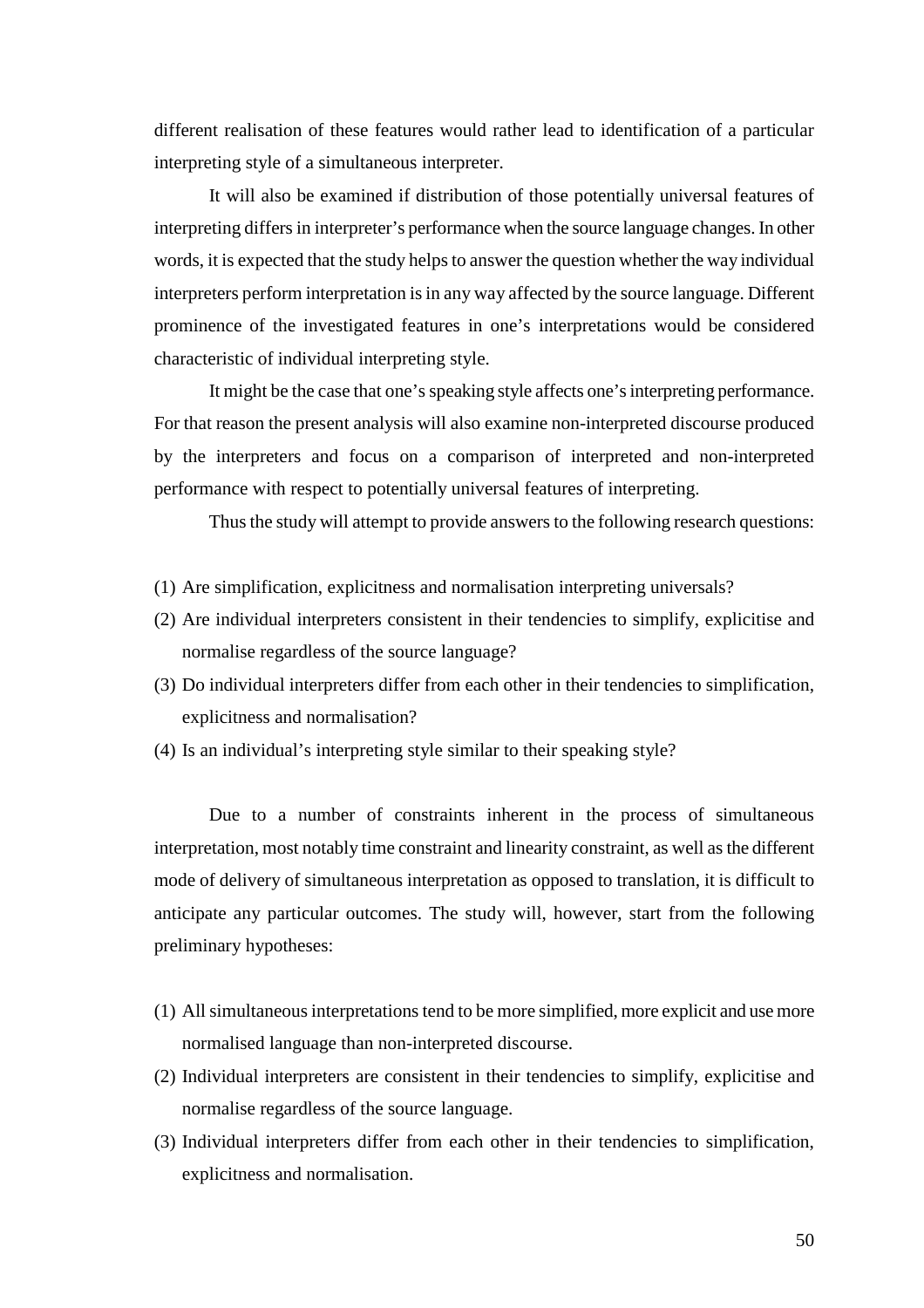(4) An individual's interpreting style is similar to their speaking style.

The first of the above hypotheses will be tested in the macro analysis presented in Chapter Three, while the next three in the micro analysis depicted in Chapter Four. They will all be validated in line with the methods and on the set of data described in the following sections.

# **2.1.1. Operationalisation of research questions**

The overriding aim of the present study is to verify if three patterns recurrent in translation, namely, the tendencies to simplification, explicitness and normalisation are interpreting universals and whether their prominence constitutes a feature of a distinguishable interpreting style. It follows that the present study will investigate the three features at a macro level of a large number of interpreted texts produced by different interpreters working from different languages and at a micro level of a smaller number of interpreted texts produced by individual interpreters working also from different languages. The notion of style and the notion of universality are very general, evoke very different connotation and their exact understanding within the present study must be clearly specified.

The term universality is in the present study perceived in a very categorical way. A feature or a pattern could only be considered an interpreting universal if it does typify all investigated interpretations, and whenever contrasted with native speeches, interpretations would display a greater prominence of that particular feature. It follows that for a feature to be regarded universal, it must be proved to be independent from interference. Consequently, should the tendency to simplification, explicitness or normalisation be manifested very differently (when compared to native speeches) in interpretations from different languages, it would not be accepted as a an interpreting universal. It is also believed that if any of the features does indeed prove to be independent from the influence of all of the source languages investigated here, then it may only be regarded as a likely candidate for an interpreting universal, as it should be also tested on different language pairs in the future. Once, however, the analysis shows that one of the features is not to be traced in an interpreting corpus or interpretations of an individual, it cannot be regarded universal.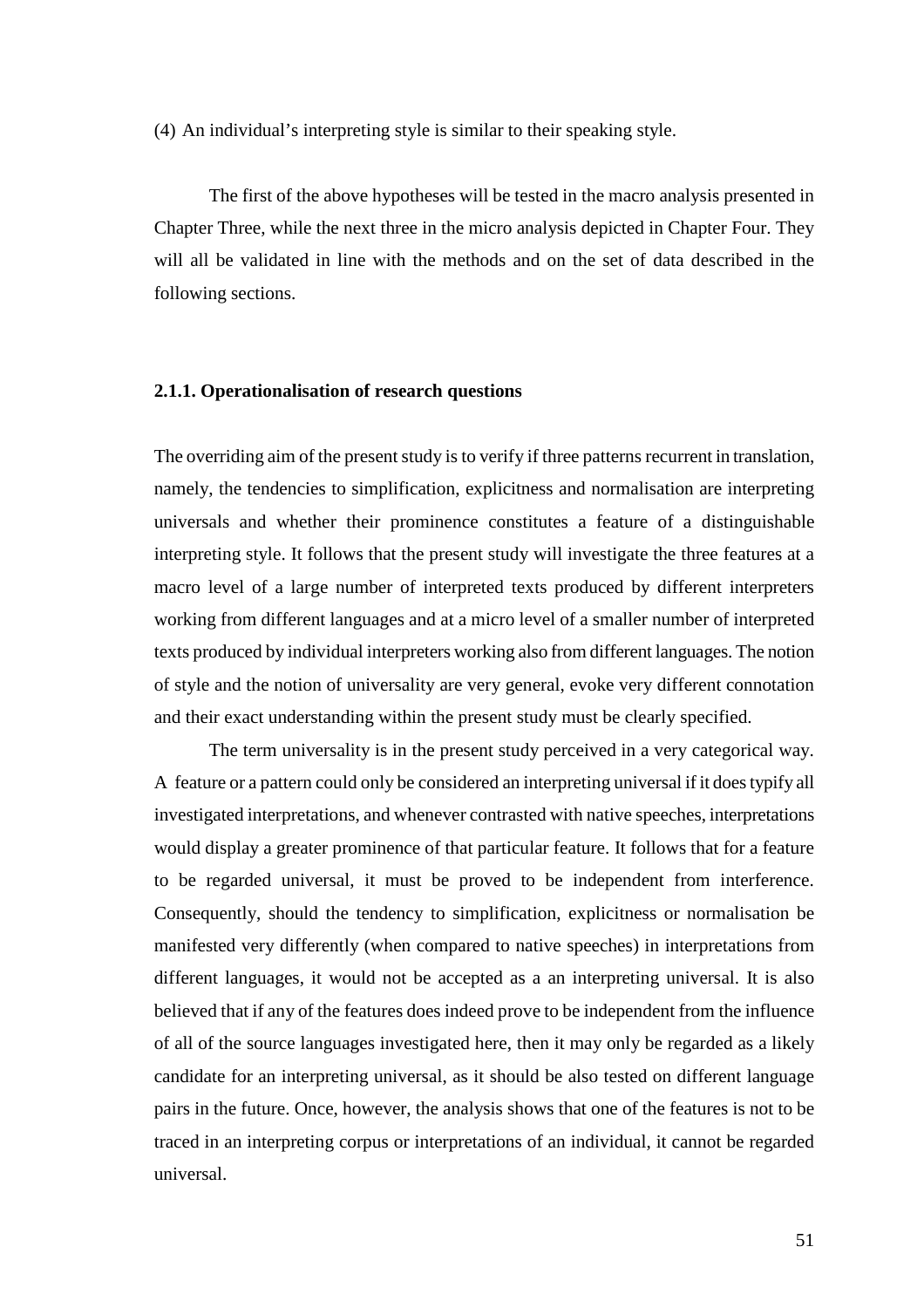Interpreting style, on the other hand, following the path set by Baker (2000: 45) and Saldanha (2011: 31) in particular, is viewed here as a way of interpreting manifested by a consistent prominence of one or many linguistic features in different interpretations that makes one's interpretations distinguishable from others, as well as from their own speaking style.

While at the first glance the two concepts may seem contradictory, as one may doubt if a feature that is universal can at the same time be characteristic of an individual. Universality and style do not have to be mutually exclusive. It seems perfectly viable that compared to native speeches, all interpretations could be always more explicit and one interpreter could be consistently significantly more explicit than others in all his or her interpretations, regardless of the source language or the original speaker. It is by no means argued, however, that interpreting style may be manifested only by one's tendency to simplification, explicitness or normalisation, but it is believed that certain idiosyncratic differences may be revealed by some or all of the investigated features.

The features in question, that is simplification, explicitness and normalisation have been so far approached from different angles and the perspective assumed in the present study must be clarified.

In the investigation of simplification this research follows the approach presented by Laviosa (1998: 563). The focus here is placed on lexical simplification demonstrated by texts' tendency to greater repetitiveness, lower level of informativeness and lower lexical sophistication. In other words, when two texts are compared, the more simplified would be the one where more vocabulary items repeat, which contains more function words (and fewer content words) and is made up in a greater proportion of the most frequent English words. In corpus methodology those features translate respectively into the following parameters : a greater proportion that corpus list head represents in the entire corpus, lower lexical density and higher incidence of high frequency words (for more details see Section  $2.3.1.$ ).

Due to a significant inconsistency and confusion in the field of Translation Studies around the concept of explicitation and explicitness (see Section 1.4.2. ), it should be stated especially clearly what exactly is understood as the tendency of a language to be more explicit. The present study focuses on the surface strata of language and therefore investigates explicitness understood as the tendency to encode information in an overt rather than covert way. It is assumed here that increased explicitness may, but does not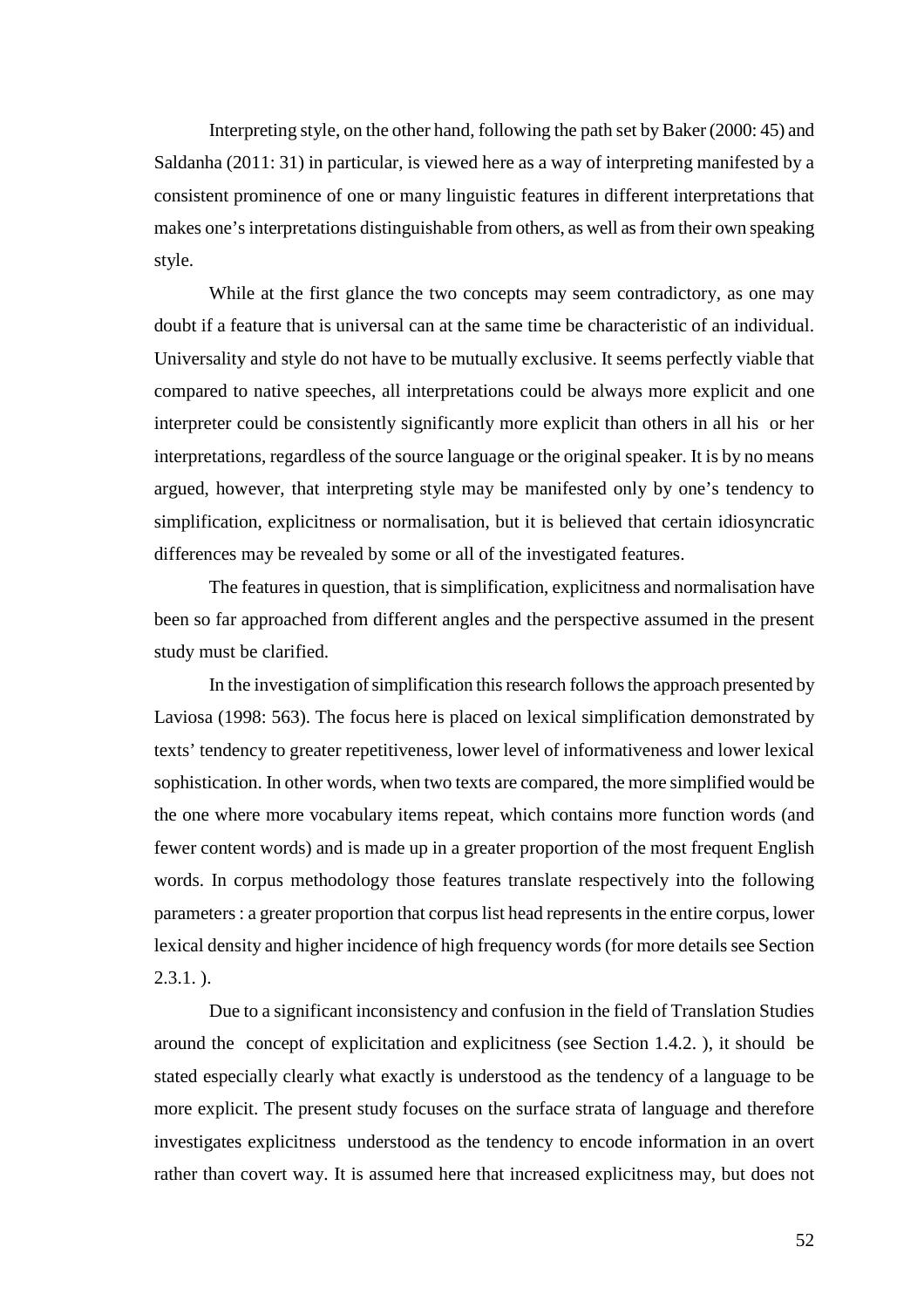have to, be a result of the process of explicitation, in which the information implicit in the source text becomes explicit in the target text. Thus the process of explicitation, as such, remains out of the scope of investigation of the present study. The tendency to explicitness is operationalised as increased use of optional complementizer *that* after reporting verbs, higher frequency of linking adverbials and greater incidence of apposition markers (see Section 2.3.2. ). The three aforementioned features are not compulsory elements of language, hence the tendency to spell them out is here perceived as greater explicitness. It merits attention that the three parameters so far in the field of corpus based Translation Studies have been mostly used to testify for or against explicitation (see Section 1.4.2. ). In the light of the recent debate on the nature of explicitation, the author of the present research decided to take a stance that the process of explicitation cannot be investigated without the source texts. As the source texts are not investigated within this study, the only possible tendency that could be observed is explicitness.

Finally, the third examined feature is normalisation involving a more conventional and conservative use of language manifested in more excessive use of standard, most frequent patterns. It is believed that a text characterised by the tendency to normalisation makes more frequent use of elements that may be deemed standard in a given register such as lexical bundles or fixed expressions. The latter lexical features are used to investigate normalisation in selected corpora (see Section 2.3.3. ).

The present study consists of two analyses: macro analysis of interpreting universals and micro analysis of interpreting style.

The aim of the macro analysis is to establish whether simplification, explicitness and normalisation could be universal features of interpreting i.e. if each of the three features are significantly more pronounced in interpretations into English from four different languages: French, Spanish, German and Dutch, than in native English speeches.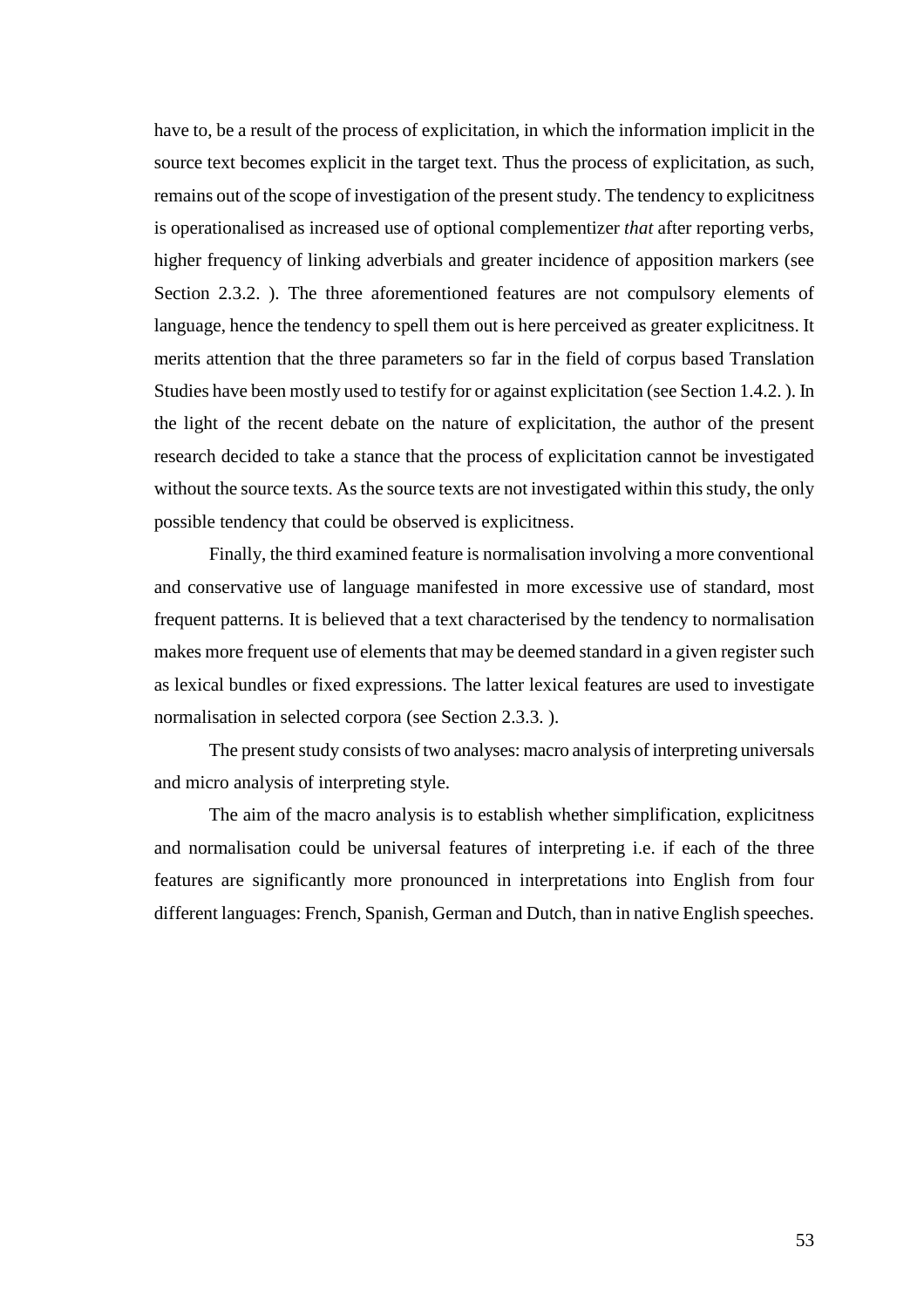

Figure 1.The structure of macro analysis of interpreting universals depicting the investigated features, parameters and data sets.

As presented in Figure 1 each purported universal of interpreting will be examined on a set of comparable corpora comprising transcriptions of interpretations into English from the four languages enumerated above (see Section 2.2.1. below). The results obtained from interpretation corpora will be immediately contrasted with the ones of corresponding translation corpora (containing translations of the same source speeches) to identify patterns that could potentially be source language specific and eliminate them from the analysis, as it is assumed that universal features cannot be a result of interference. The only exception to that procedure will be made in the analysis of simplification, because the corresponding translation corpora are significantly larger than interpreting corpora which could influence the results of the tested parameters. It is believed that a feature may be an interpreting universal, if the values of the examined parameters are evenly distributed across all interpreting corpora proving that they are a homogenous group, where each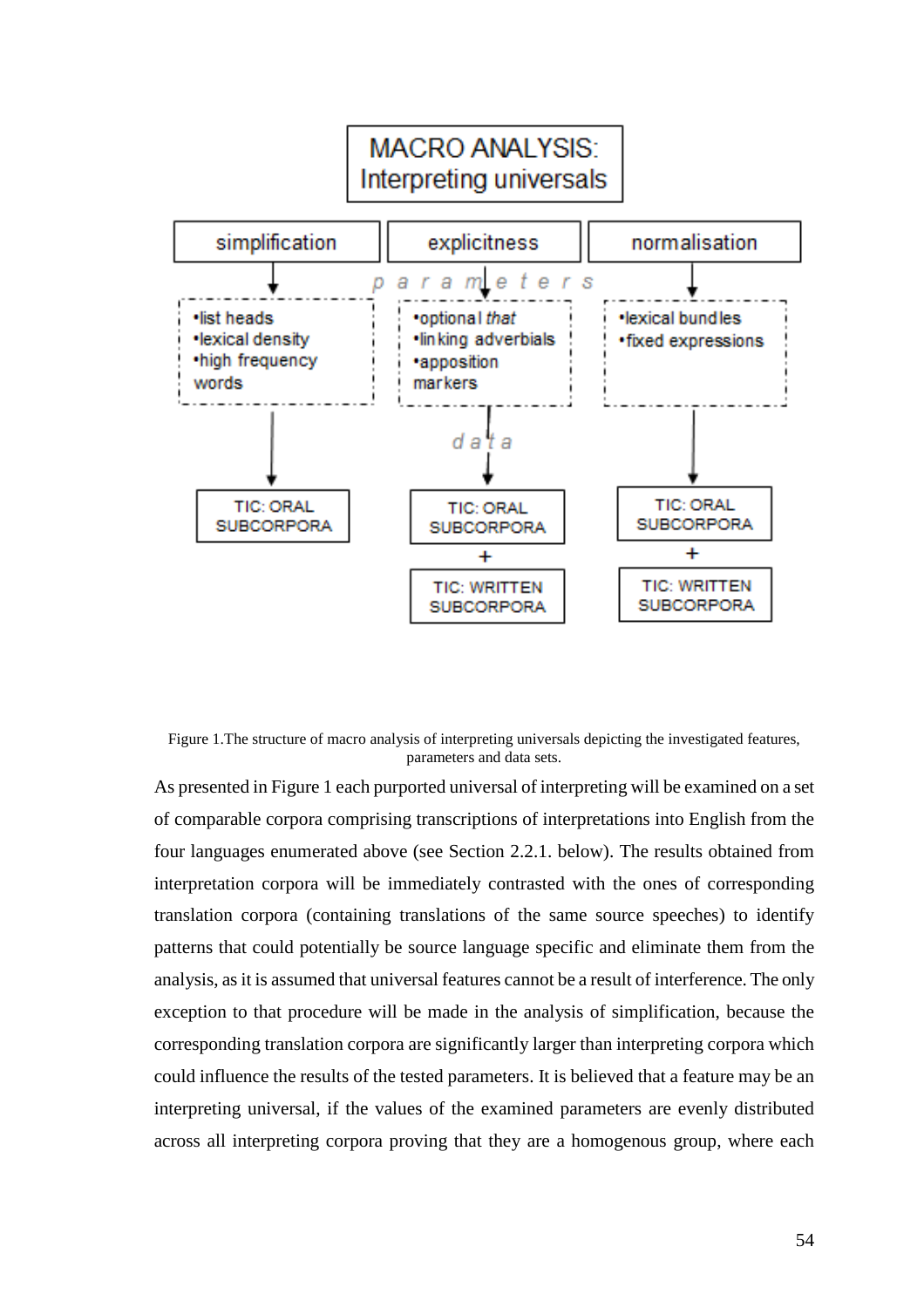constituent resembles the others and remains at the same time significantly different from the corpus of native English speeches.

The micro analysis of interpreting style will be performed in a manner very similar to the macro analysis but will be significantly different in scope (see Figure 2 below). Its goal is to compare non-interpreted speech of two interpreters I1 and I2 with their interpretations from different source languages. The data used in micro analysis is much smaller, less balanced and limited to texts produced by two interpreters (see Section 2.2.2. and Section2.2.3. ). Simplification, explicitness and normalisation will be investigated in altogether four corpora of I1's texts: his original speech, interpretations from French, interpretations from Spanish and interpretations from German. The same features will be sought for in three I2's corpora: original speech, interpretations from French and interpretations from German. If it is found that all interpreter's texts are consistent with respect to one or more features and also deviate from the texts produced by the other interpreter then the feature will be considered a trait of that individual interpreter's style.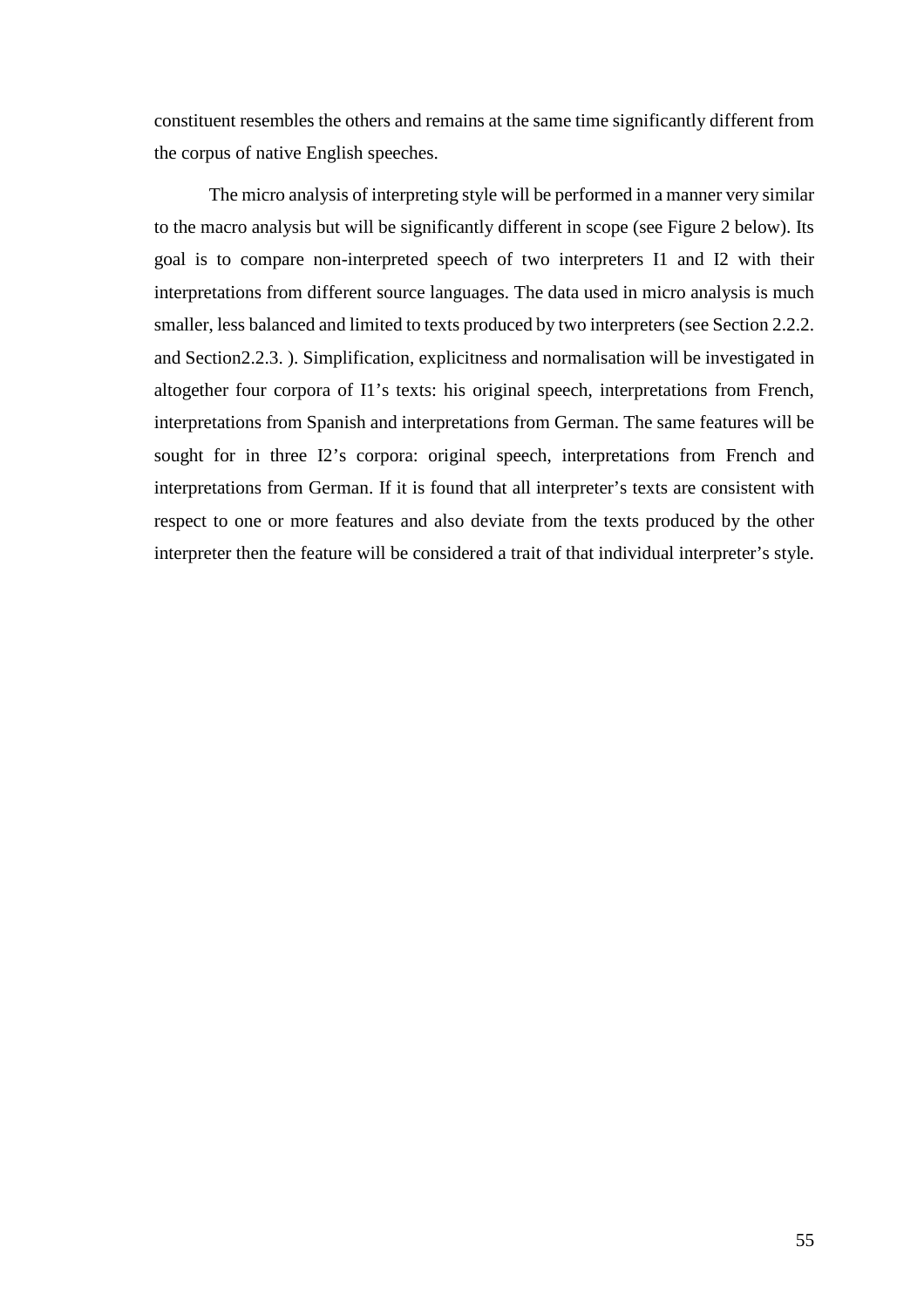

Figure 2. The structure of micro analysis of interpreting style depicting the investigated features, parameters and data sets.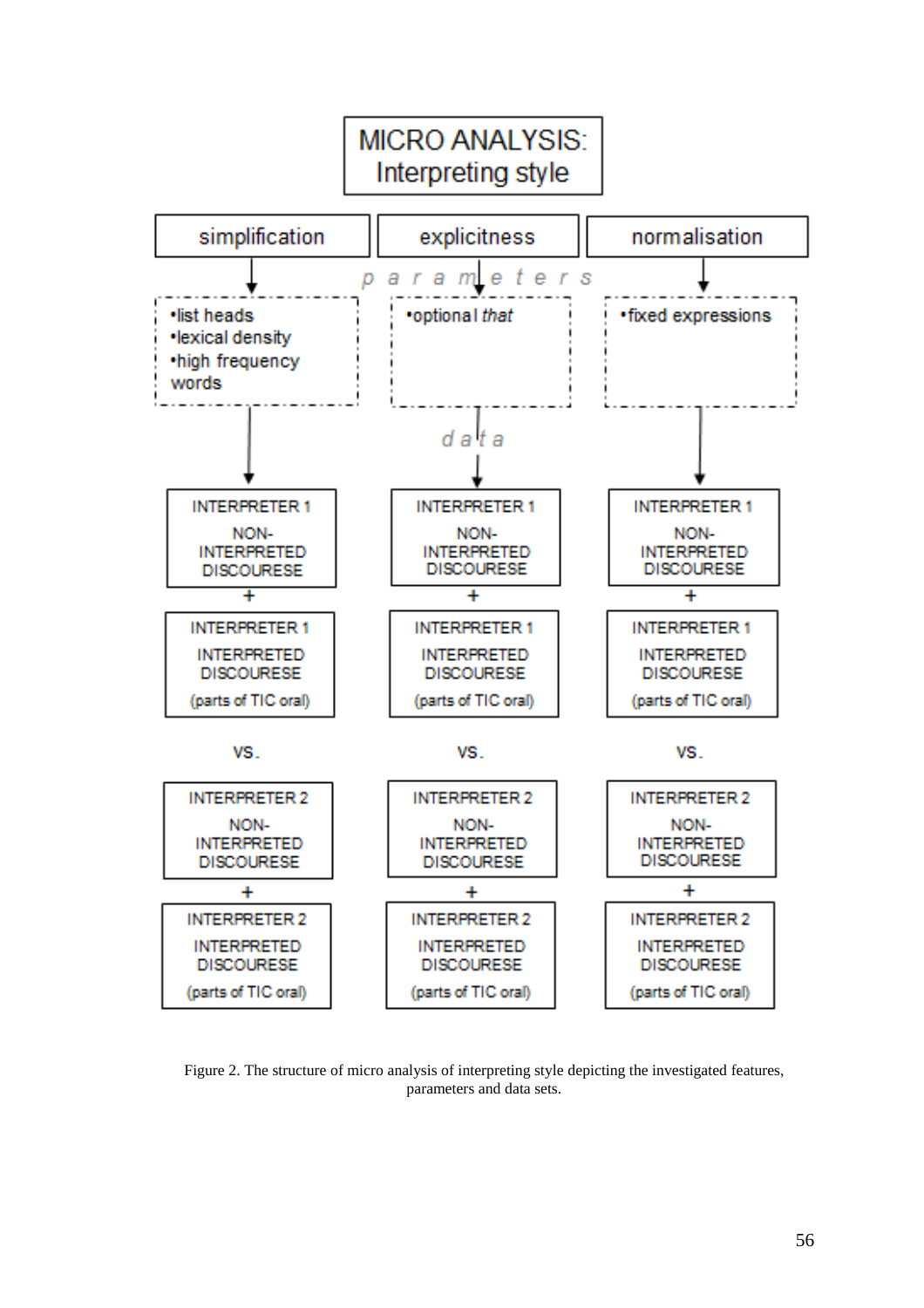## **2.2. Data**

Investigations in the present study are carried out on two sets of data: Translation and Interpreting Corpus (TIC) and small corpora of texts produced by two interpreters. The former is used in the macro analysis of putative interpreting universals (Chapter Three) , while the other is examined in the micro analysis of interpreting style (Chapter Four).

# **2.2.1. Translation and Interpreting Corpus (TIC)**

TIC is a monolingual comparable corpus comprising interpreted and translated texts as well as texts originally produced in English. It consists of two subsets: a subset of five oral subcorpora and a subset of five written subcorpora (see Figure 3). Probably the most important feature of TIC is that interpreted texts included in oral subcorpora and translated texts in written subcorpora originate from the same source texts i.e. speeches delivered in the European Parliament by either French, Spanish, German or Dutch MEPs (depending on the subcorpus). Since TIC is a monolingual comparable corpus, it has not been aligned and does not include the source speeches.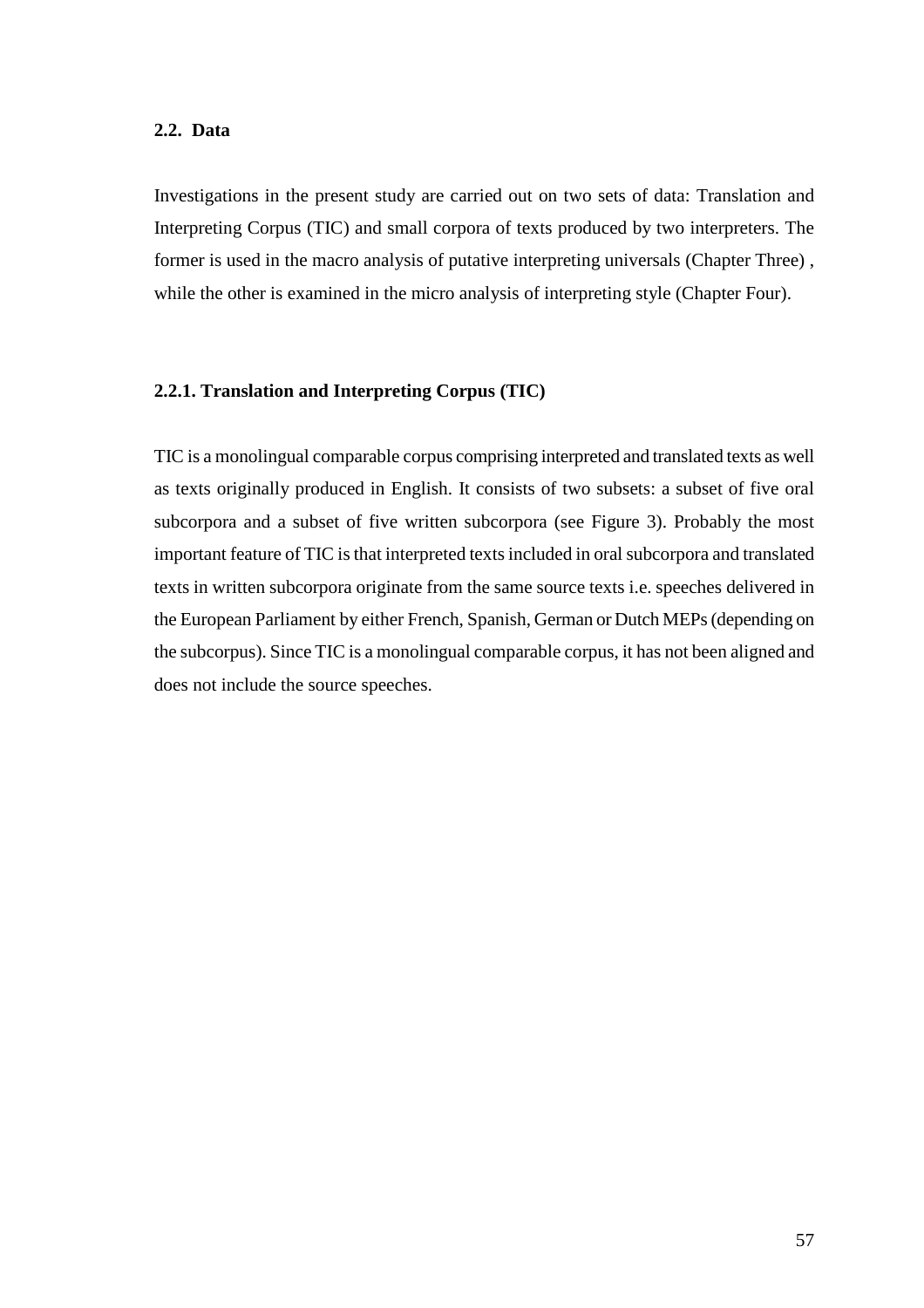

COMMON SOURCE TEXTS \*not included in TIC

Figure 3. Translation and Interpreting Corpus.

The subset of oral subcorpora comprises transcriptions of speeches interpreted simultaneously into English from two Romance languages (French and Spanish) and two Germanic languages (German and Dutch) as well as a reference subcorpus of transcriptions of speeches given originally in English (semi-scripted or scripted but not read aloud). The following corpora constitute the oral subset of TIC:

- (1) subcorpus of speeches interpreted simultaneously from French into English (SI\_FR\_EN)
- (2) subcorpus of speeches interpreted simultaneously from German into English (SI\_DE\_EN)
- (3) subcorpus of speeches interpreted simultaneously from Spanish into English (SI\_ES\_EN)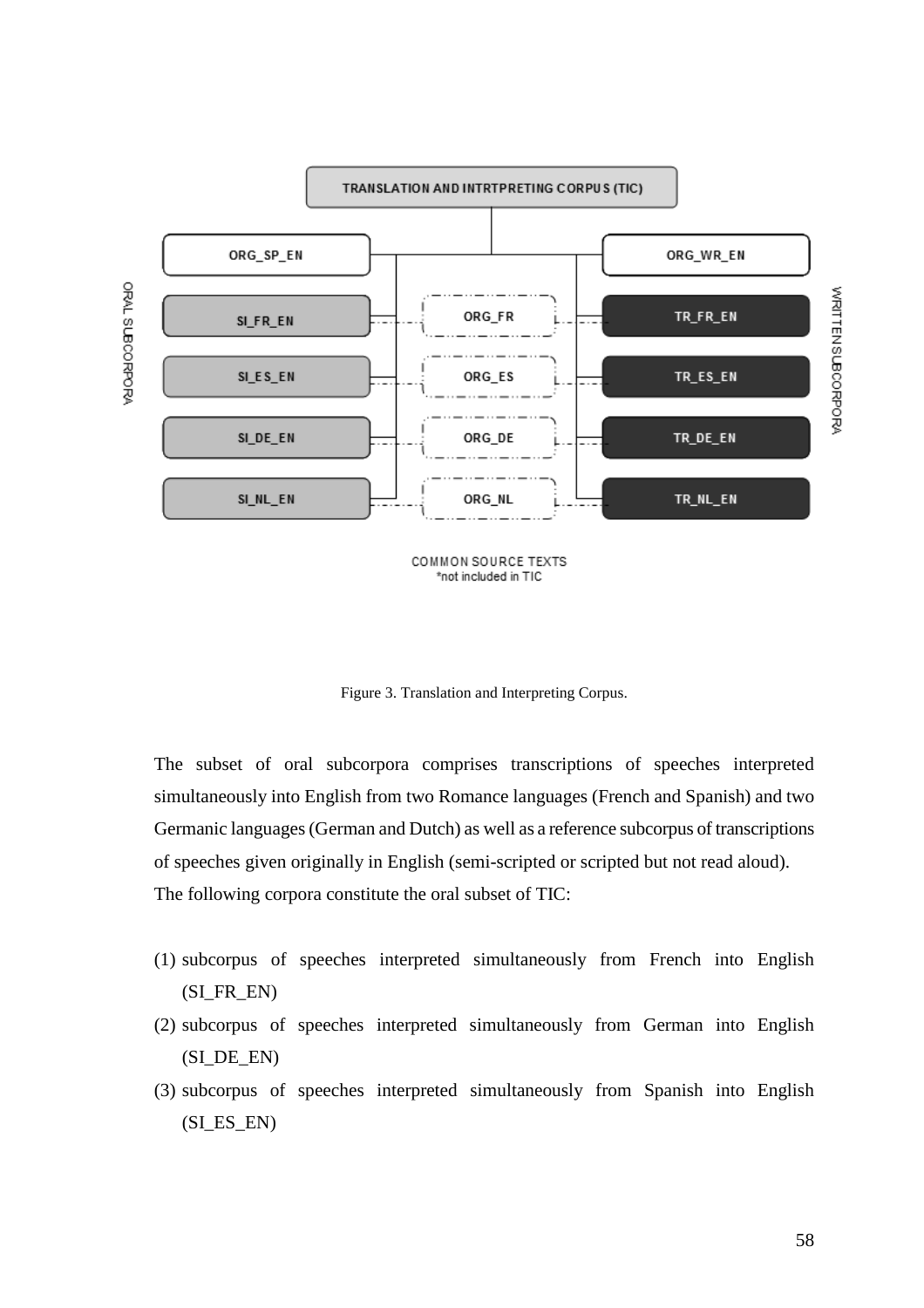- (4) subcorpus of speeches interpreted simultaneously from Dutch into English (SI\_NL\_EN)
- (5) subcorpus of speeches originally spoken in English (ORG\_SP\_EN)

As demonstrated in Figure 4 the size of each of interpreting subcorpus is almost identical to facilitate their analyses and subsequent comparison. All oral subcorpora slightly exceed 50,000 words, which makes the total size of the oral subset of Translation and Interpreting Corpus (TIC) exceed over 250,000 words.



Figure 4. Composition of oral subcorpora of TIC.

The subset of written subcorpora consists of written translations of speeches into English from two Romance languages (French and Spanish) and two Germanic languages (German and Dutch) as well as a reference subcorpus of speeches read out in English by native English MEPs. The written subset of TIC is built from the following components:

- (6) subcorpus of speeches translated from French into English (TR\_FR\_EN)
- (7) subcorpus of speeches translated from German into English (TR\_DE\_EN)
- (8) subcorpus of speeches translated from Spanish into English (TR\_ES\_EN)
- (9) subcorpus of speeches translated from Dutch into English (TR\_NL\_EN)
- (10) subcorpus of speeches originally written in English (ORG\_WR\_EN)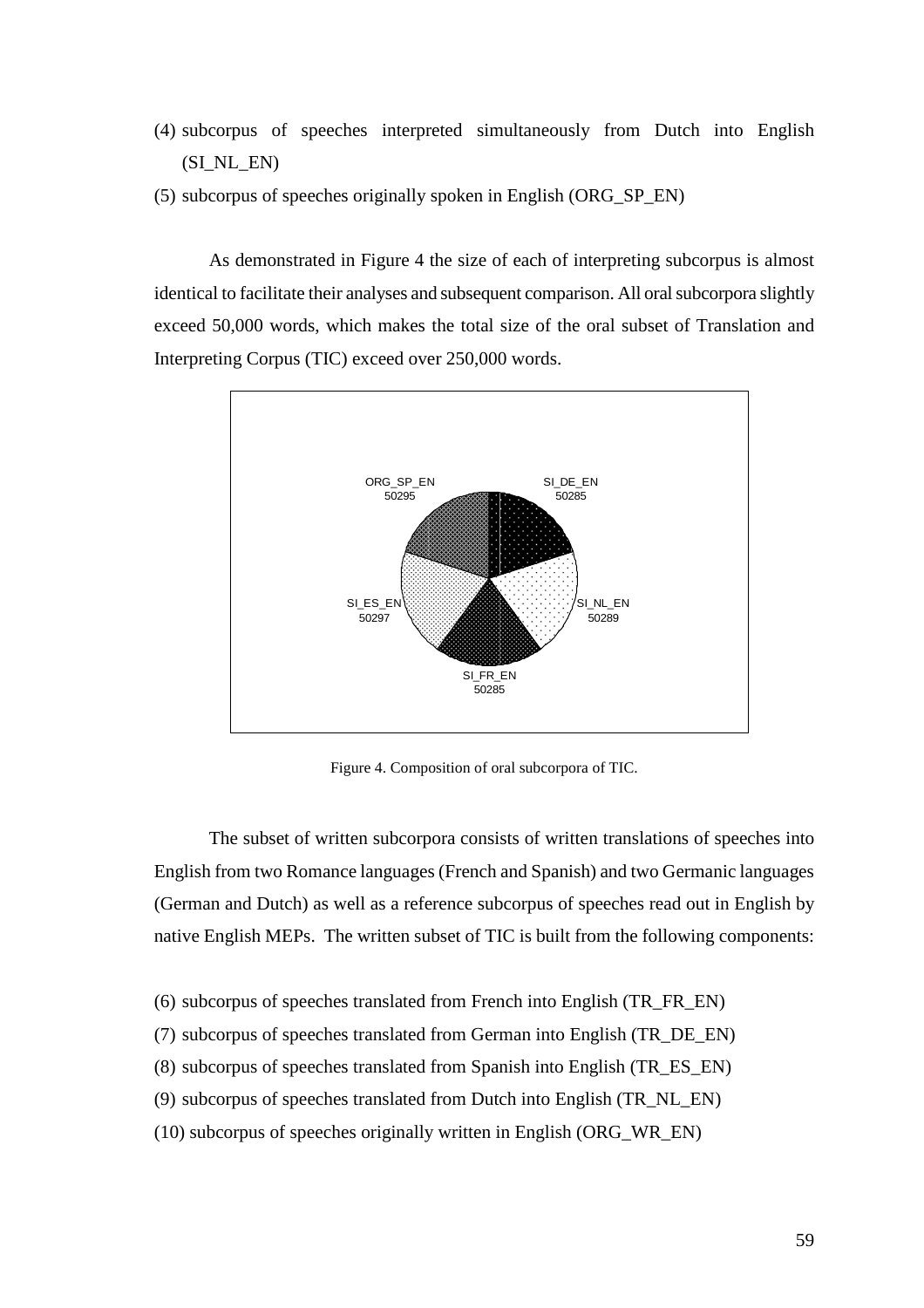As shown in Figure 5 translation subcorpora and the reference subcorpus of speeches written and read out by native English MEPs have different word counts. The most important selection criterion was to include in the respective translation subcorpora translations of all the speeches that constitute respective interpreting subcorpora to enable the subsequent comparison of interpreted and translated texts that share the same source texts. Translations turned out to be longer, hence subcorpora in the written subset of TIC vary in size.



Figure 5. Composition of written subcorpora of TIC.

Since each corpus is bigger than any of the oral subcorpora the total size of the written subset of TIC exceeds 260,000 words.

#### **2.2.1.1. TIC: Oral subcorpora**

There are few publicly available resources offering access to authentic interpreting data. The Media Library of the European Parliament website, however, provides quality recordings of plenary sessions of the European Parliament together with their interpretations into all official languages of the European Union. The material is highly homogenous: speeches are given always in the same formal and institutionalised setting, speakers speak mostly in their mother tongue, interpretation is provided by the EP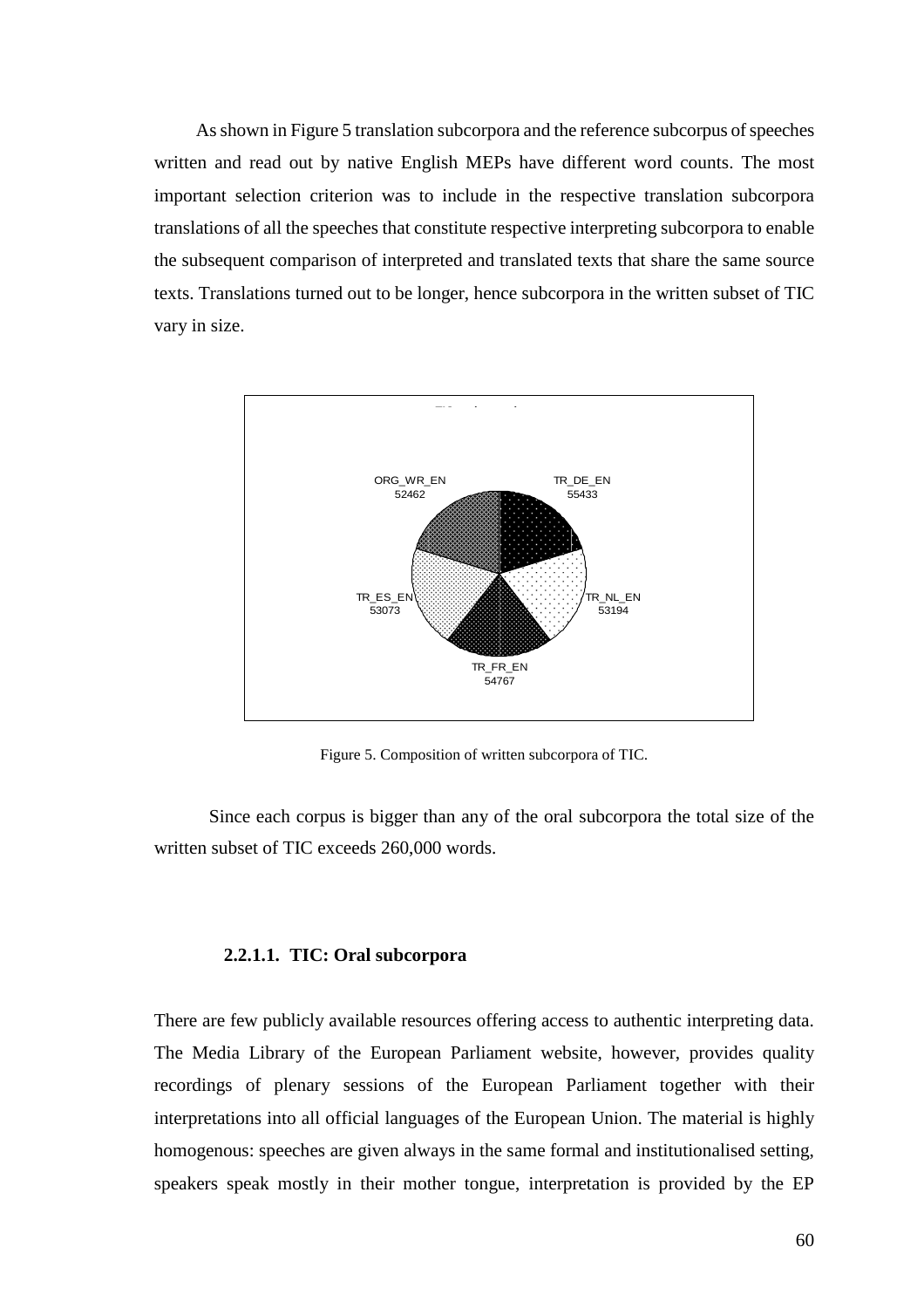interpreting staff or EU accredited professionals and in most cases also into the mother tongue. To increase the chances of meeting the latter criterion only interpretations from French, German, Spanish and Dutch into English have been included in TIC since these four languages are best represented in the English interpreting booth at the European Parliament.

At the outset of the compilation process TIC was supposed to become a corpus bearing the following characteristics:

- balanced representation of approximately 25 interpreters per language interpreting directly into their mother tongue (i.e. without relay)
- selected interpreters should have other TIC source languages in their combination (the more the better)
- relatively balanced coverage of different topics
- balanced proportion of interpretations of speeches that were originally spoken and read out

Achieving a perfect balance in a corpus consisting of authentic, non-experimental data is, however, very difficult and many of the initial compilation criteria had to be compromised.

The ideal design of oral subcorpora of TIC would require each of the interpreting subcorpus to consist of equal number of speeches on similar topics, equal in length, interpreted by an equal number of different interpreters. The number of interpreters should be big enough to ensure a variety of interpreting styles and small enough to allow for a comparison between individual interpreters (with the subcorpus size limited to approximately 50 000, a higher number of interpreters would shorten the total word count of text per interpreter and make such a comparison impossible). In reality it is very difficult to find a large number of speeches interpreted by one interpreter. Even in the Media Library of the European Parliament, which employs an extremely high number of interpreters it poses a problem, since the interpreters are summoned to different meetings and interpret at the recorded ones very irregularly. The overriding goal for the compilation of TIC was to enable the analysis of 'global', recurring patterns on a balanced collection of interpreted texts as well as the idiosyncratic variation in interpretations by individual interpreters from different source languages into one target language. Thus it was decided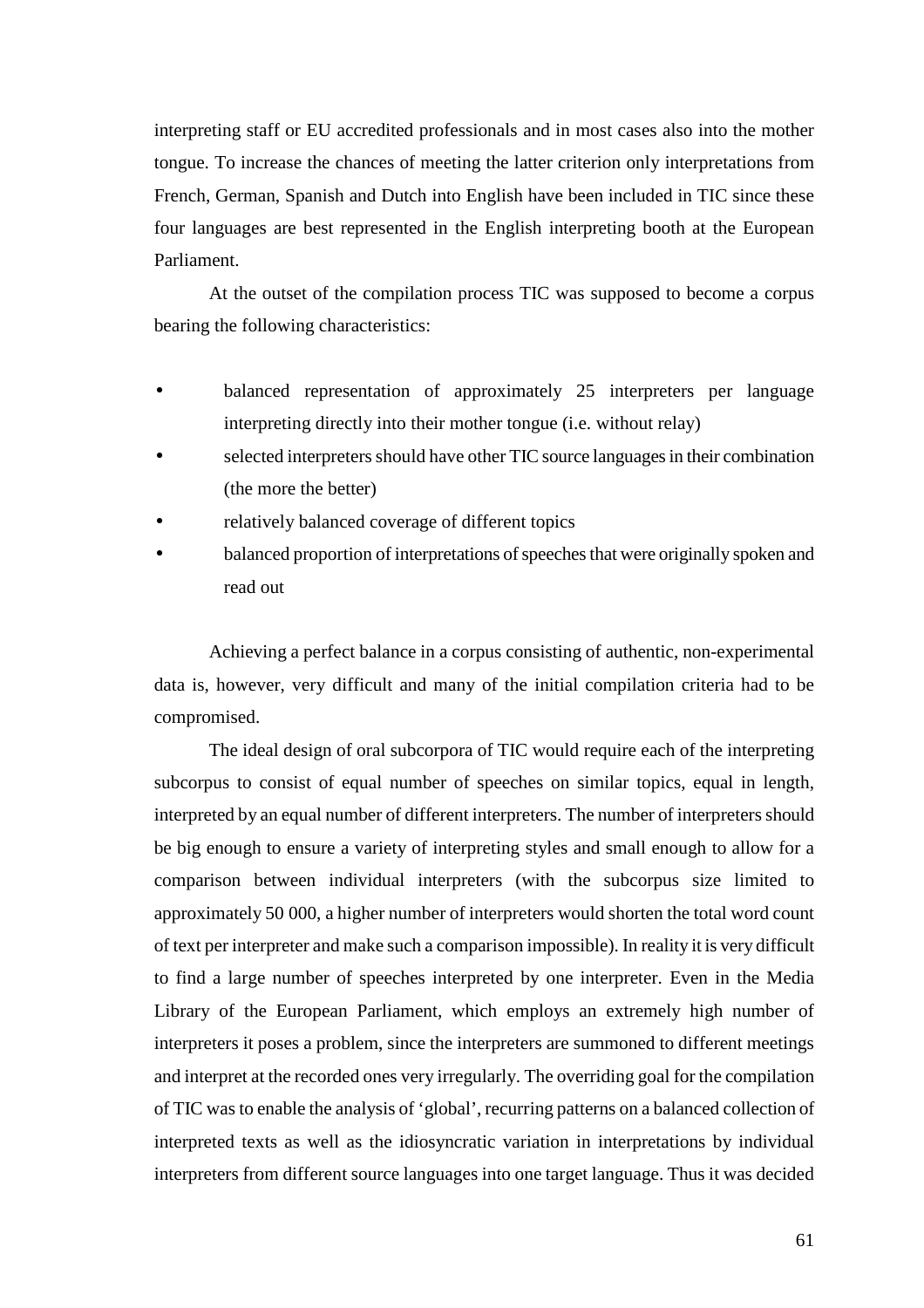that the most important criterion of all is to achieve in each interpreting subcorpus a compilation of texts interpreted by a relatively balanced number of individual interpreters, who would ideally have more than one of TIC source languages in their combination (the later prerequisite allows for a comparison of texts interpreted by one interpreter from different source languages). It was considered extremely important that performance of one active interpreter does not heavily dominate particular interpreting subcorpus. It turned out that to satisfy this requirement to a certain extent all the remaining criteria had to be compromised.

In the subcorpora of interpretations from French, German the main criterion of balance was easier to reach because there is a high number of interpreters in the English booth interpreting from those languages. Hence SI\_FR\_EN and SI\_DE\_EN consist of interpretations delivered by 28 and 24 interpreters respectively. It was impossible to achieve the target number of speeches in case of Spanish and especially in case of Dutch, which comprise the work of 20 and 16 interpreters. Interpretations from Spanish and Dutch are carried out usually by the same interpreters. The compilation of the Dutch corpus was most challenging due to a relatively low number of Dutch MEPs and a limited (when compared to other main languages) number of interpreters with Dutch in the English booth. As a result the latter interpreting subcorpora are certainly less varied. Also it was unavoidable that the total word count of texts delivered by individual interpreters be uneven: some interpret more frequently than others but in the end all subcorpora are relatively balanced in terms of the percentage of texts of individual interpreters in the sense that no subcorpus is completely dominated by one or two interpreters (see Figure 6).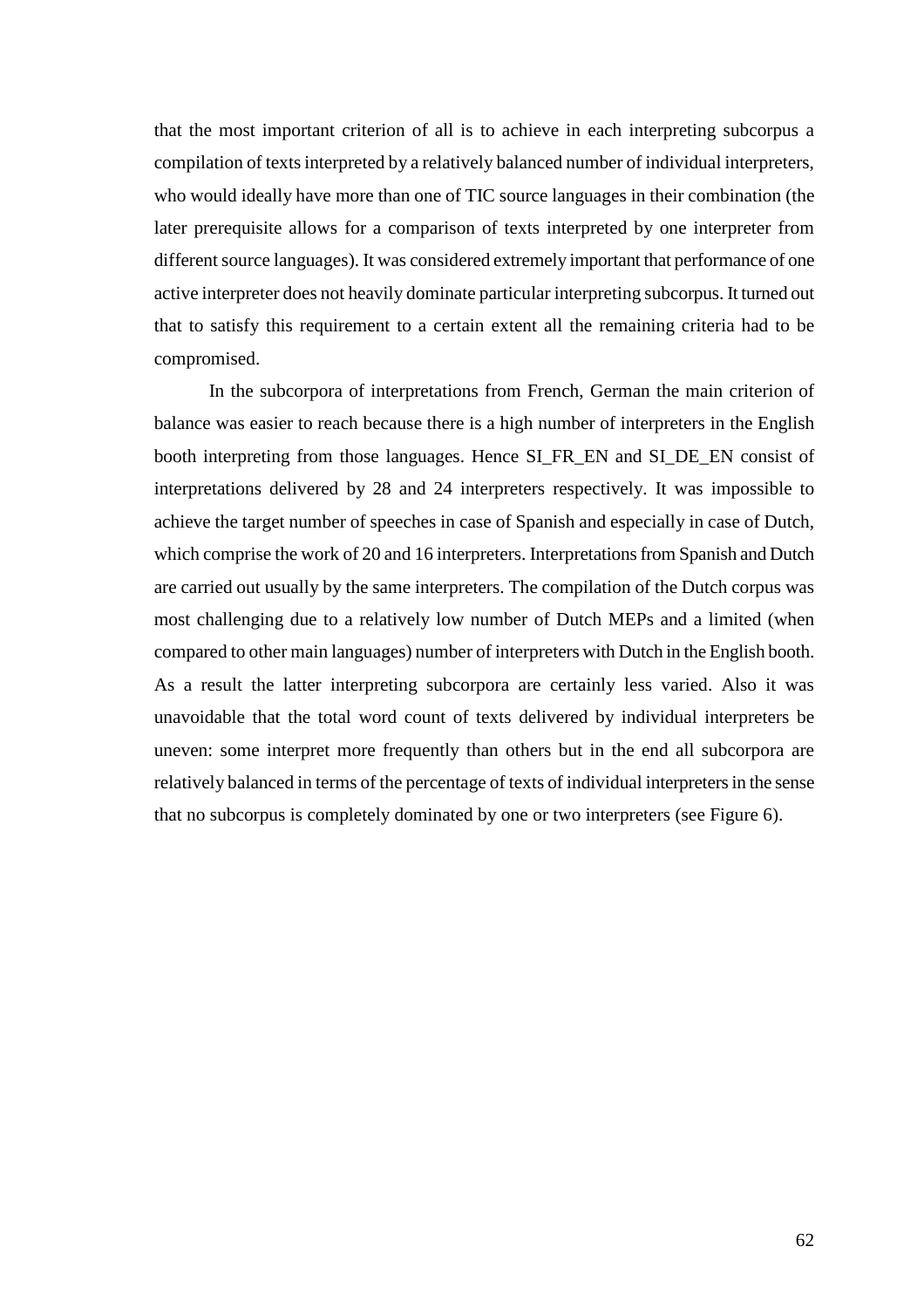

Figure 6. The distribution of interpretations carried out by individual interpreters across respective subcorpora

Another major goal of TIC, which distinguishes it from other available interpreting corpora was that it contain interpretations delivered by the same interpreter from different source languages (see Figure 7). This objective has been met in most cases but two: Dutch and Spanish. Were it not for interpreters O, D1 and H1it would be impossible to reach the target 50000 word size of both interpreting subcorpora.

The length of the speeches in all TIC oral subcorpora ranges between approximately 100 words to 1000 words. The majority of recordings are on average one and a half to three minutes long and the longest do not exceed seven minutes. The word count depicted in Figure 7 shows the total number of words per interpreter and not the length of individual speeches.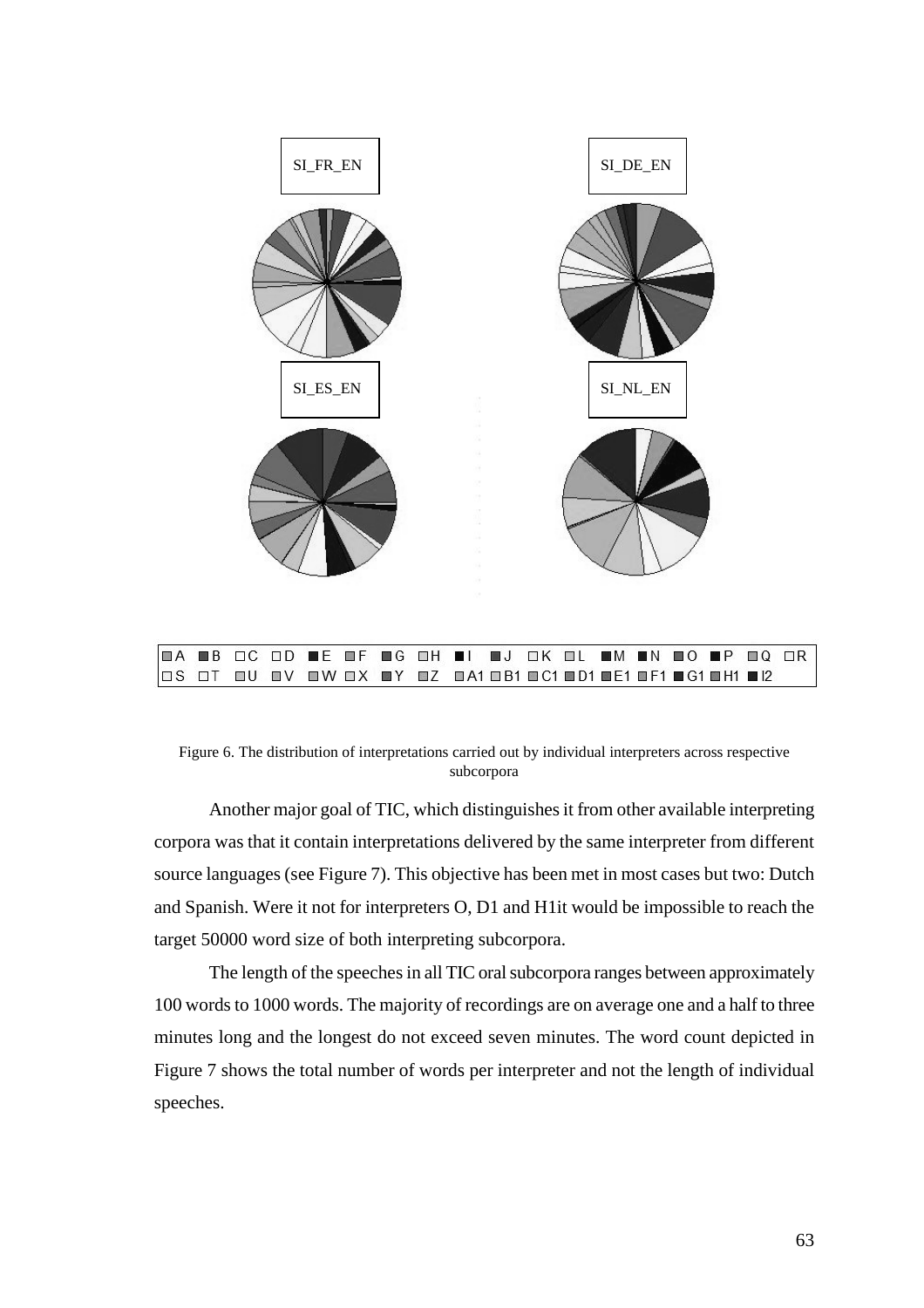

Figure 7. The total length of texts interpreted by individual interpreters from different languages expressed in number of words.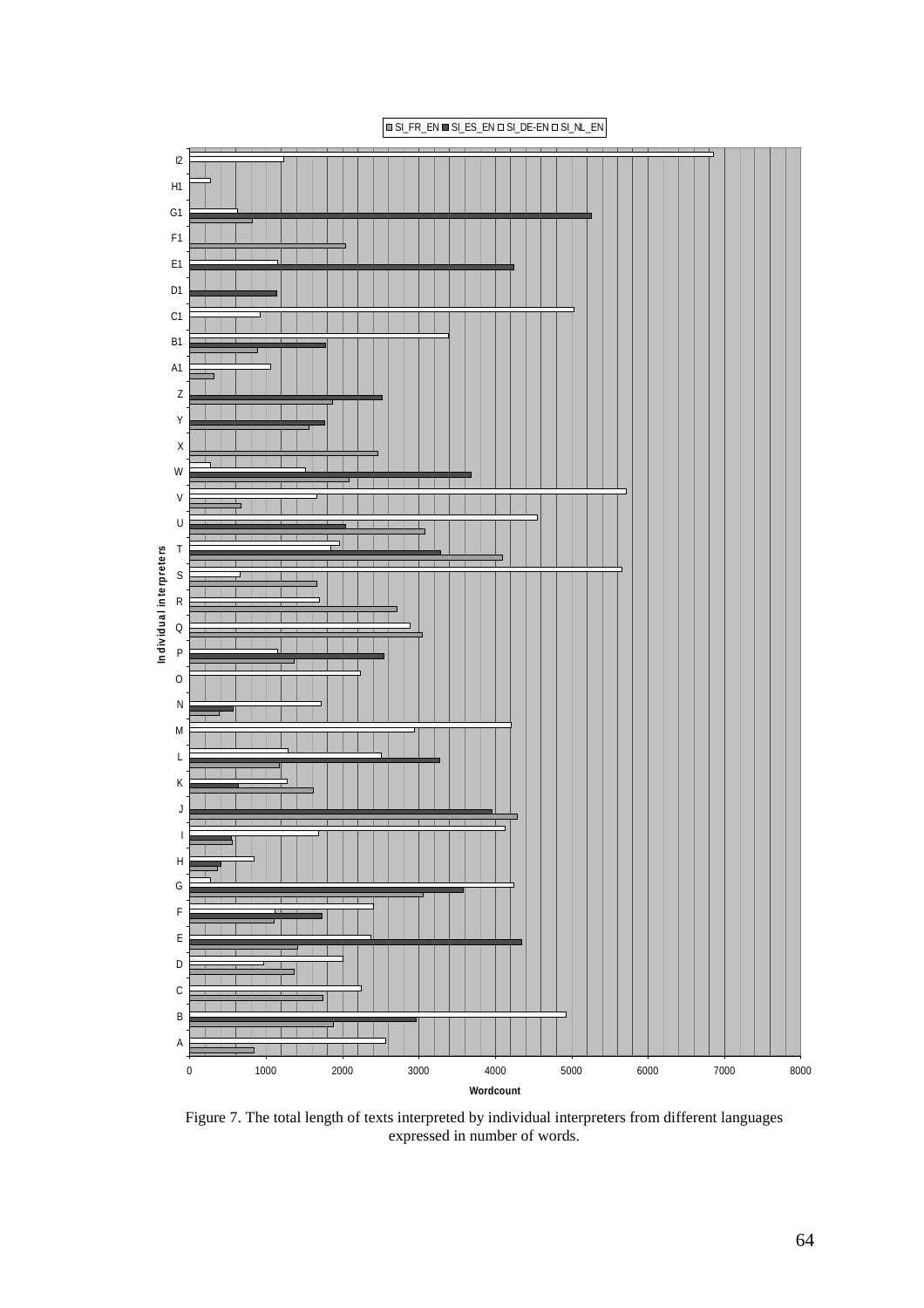Since information on the author of interpretation is not available at the Media Library of the European Parliament website, in order to achieve this goal it was necessary to resort to a speaker recognition tool, which was used to distinguish between the voices of different interpreters to make sure that the corpus is balanced. The software used in the present study was RecoMadeEasy® Speaker Recognition: a language and textindependent speaker recognition system which has been developed to work in different environments. It is based on a speaker recognition technique that in very general terms uses the vocal characteristics of an individual's voice to identify and verify the person (http://www.recotechnologies.com )(date of access: 11 November 2011).

The speeches in all oral subcorpora cover a wide range of topics i.e. human rights, politics, industry, international affairs, economy and finance, law, environment, health and agriculture (see Figure 8). Although the Multimedia Library of the European Parliament provides recordings of debates on different topics, it was impossible to include equal number of speeches on a given topic in all respective subcorpora. The priority in the compilation of the corpus was given to a relatively balanced representation of different interpreters and to interpreting provided without relay (a pivot language). It is noticeable that certain topics are underrepresented in particular subcorpora which might have been caused by numerous reasons e.g. the subcorpus of speeches interpreted from Dutch into English contains only one speech on agriculture. This might have been caused by different factors, such as the Dutch MEPs speaking a foreign language during debates devoted to agriculture, no Dutch MEPs expressing their views on this topic or interpretation into English provided via relay (e.g. from French), which could not be included in the corpus.



Figure 8. Topics in oral subcorpora of TIC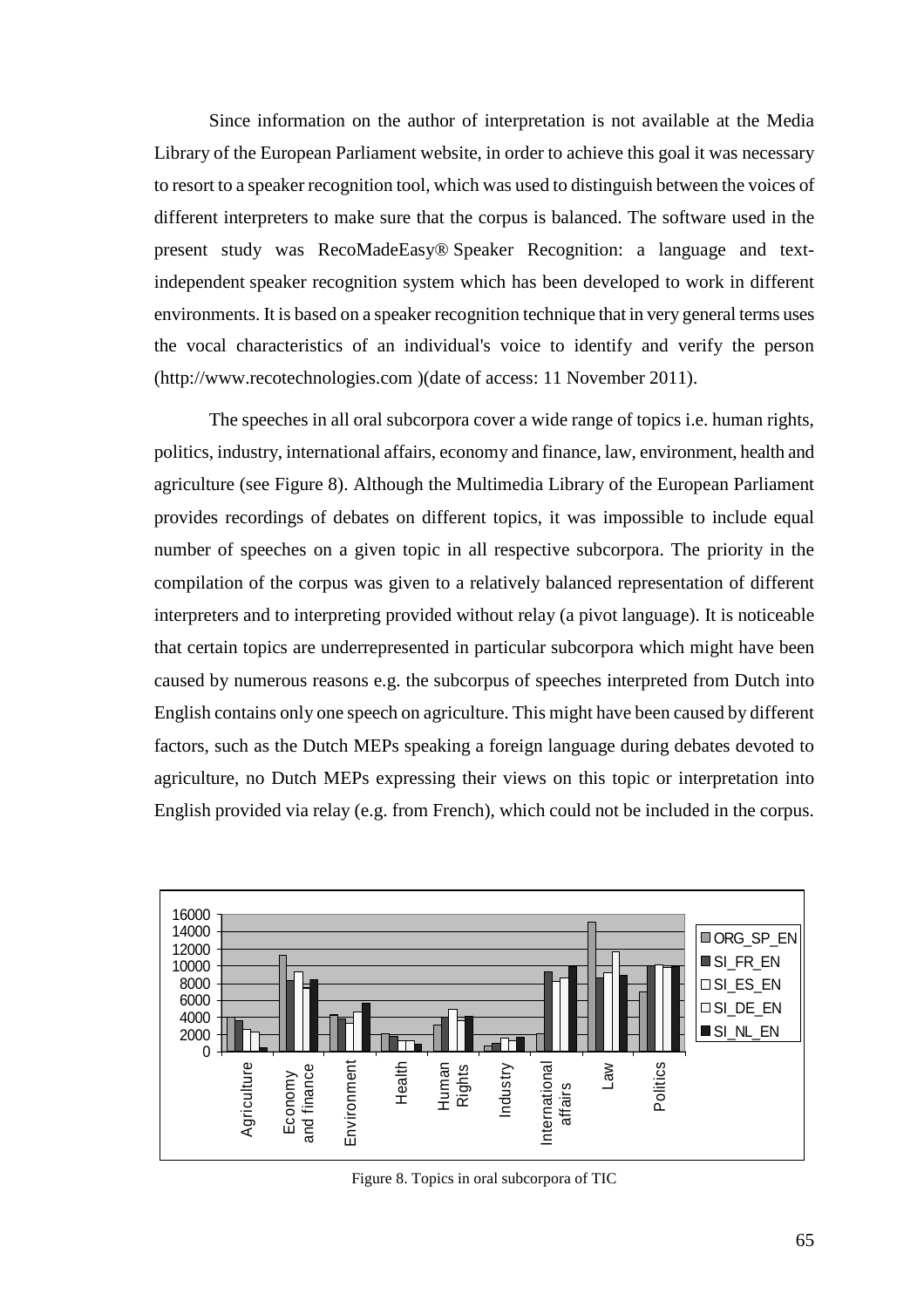Finally, an important factor was the mode of delivery of the original speech. When interpreting a written speech the interpreter is not expected to produce an interpretation that would in all characteristics resemble a written text, as the nature of interpretation is by definition oral. But the mere exposure to the qualities of a written text may in certain aspects influence the interpreter's output. The degree and scope of such impact depends on many factors, among other: the character of the written text, interpreter's attitude and the context of interpretation. This factor should be considered in the analyses to follow, especially the ones focused on simplification.

 Ideally the corpus should contain 50% of interpretations of speeches originally spoken (spontaneous or semi-scripted) and the same share of texts that constitute an interpretation of what was originally read out. This criterion was difficult to meet because the vast majority of MEPs read their speeches aloud. In the end, French and Dutch source speeches of the interpretations included in TIC were more frequently read out, German ones were mostly spoken and the subcorpus of interpretations from Spanish is balanced with this respect (see Figure 9).



Figure 9 Mode of delivery of original speeches across respective interpreting subcorpora (expressed in number of tokens).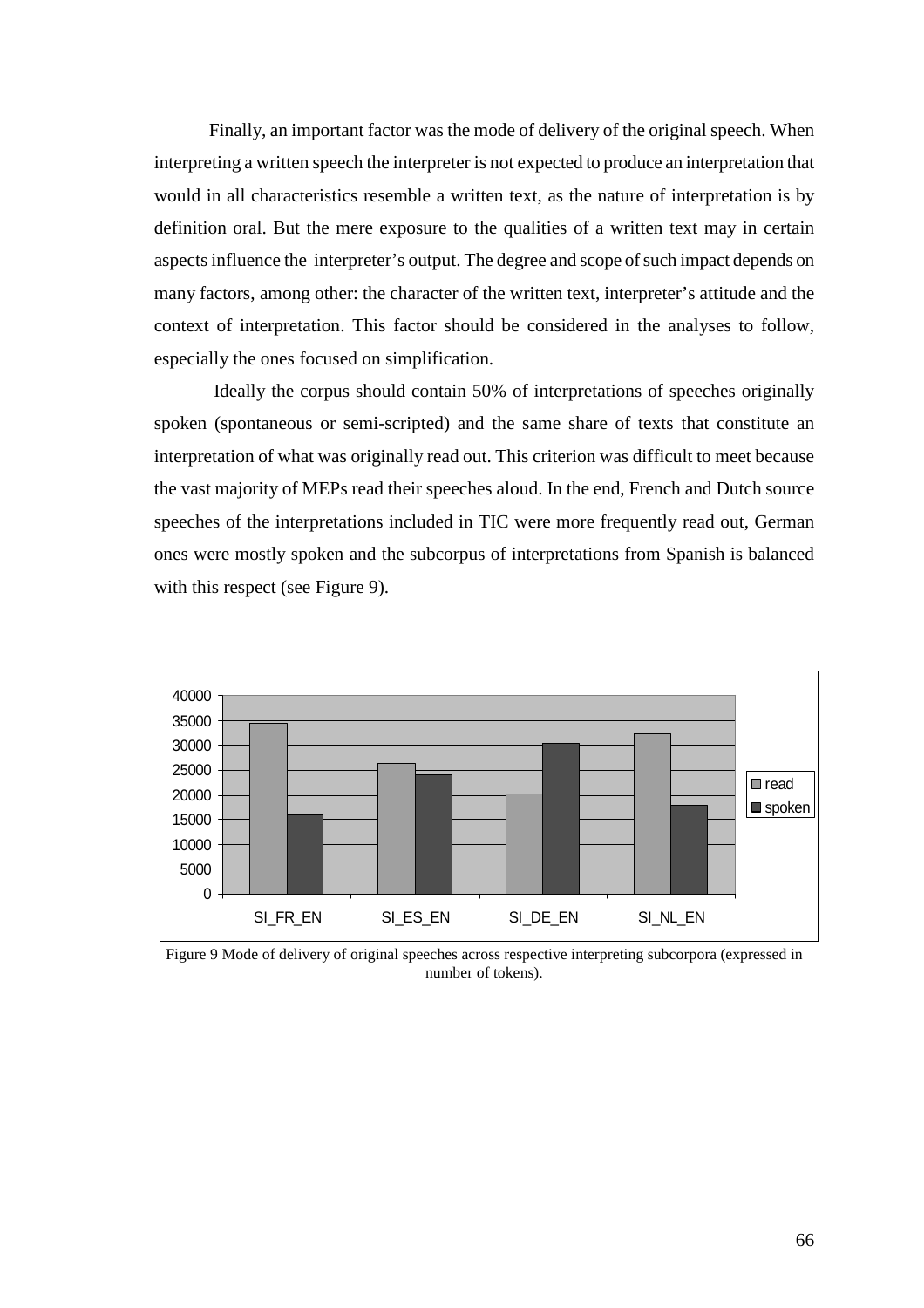#### **2.2.1.2. TIC: Written subcorpora**

The subset of written subcorpora is a collection of speeches translated into English from two Romance languages (French and Spanish) and two Germanic languages (German and Dutch) as well as a reference subcorpus of speeches written originally in English and read out by English MEPs. All materials used in the corpus were obtained from the official website of the European Parliament. Original English speeches given by MEPs representing the United Kingdom and Ireland are available at the deputies' official EP websites. These materials comprise ORG\_EN\_WR subcorpus. Similarly, the same source provides English translations of speeches given in French, German, Spanish and Dutch by MEPs from these Member States, which, in turn, were used in compilation of TR\_FR\_EN, TR\_DE\_EN, TR\_ES\_EN, TR\_NL\_EN subcorpora.

The speeches in all written subcorpora cover a wide range of topics i.e. human rights, politics, industry, international affairs, economy and finance, law, environment, health and agriculture (see Figure 10). The topics in translation subcorpora mirror exactly the proportion of topics in interpreting subcorpora because both the interpretations and translations share the same source texts. The limitations in the scope and representation of the topics therefore also correspond to the ones concerning the oral subcorpora (see section 2.2.2).



Figure 10. Topics in written subcorpora of TIC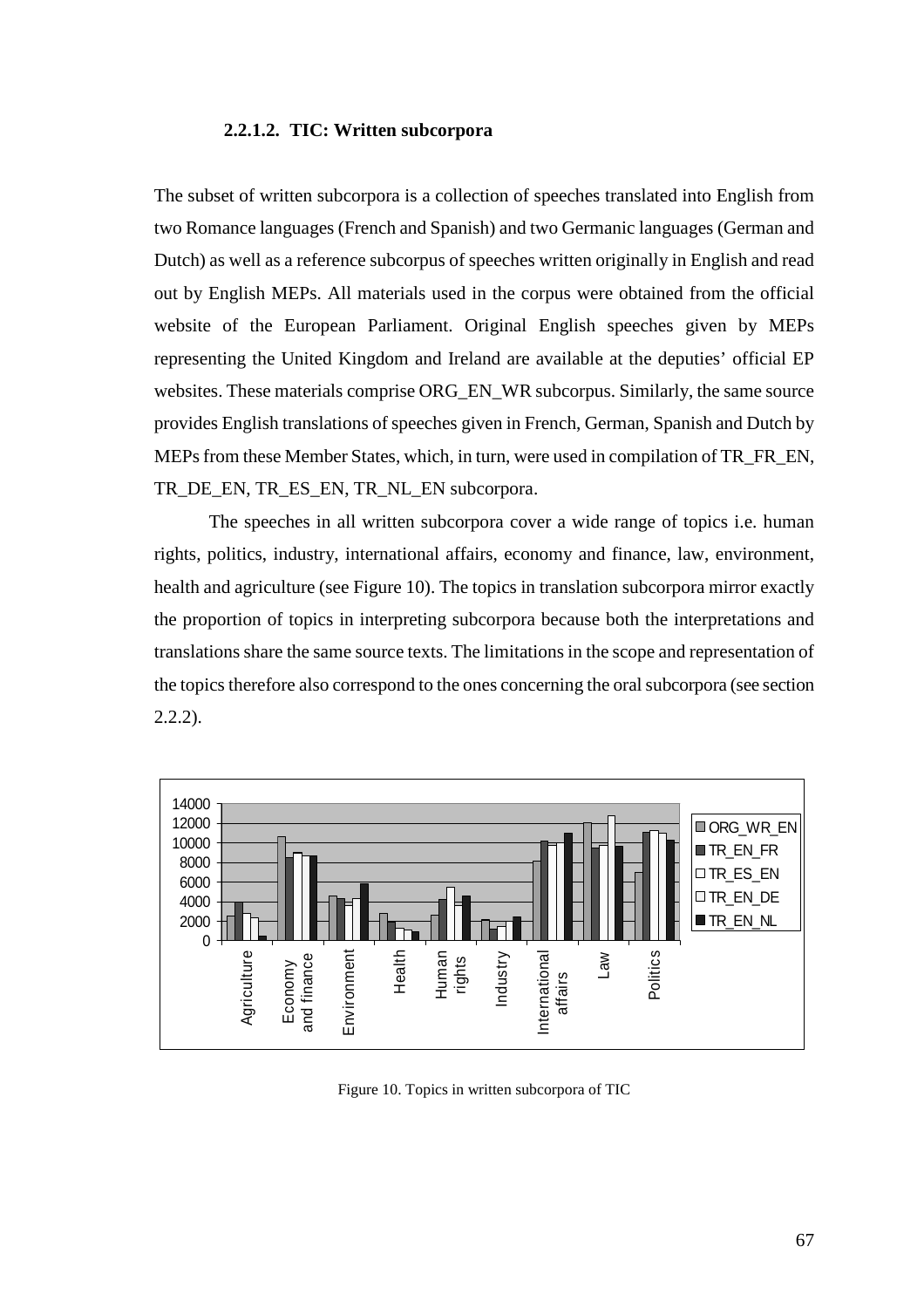Defining a reference corpus for translation subcorpora poses a methodological problem in the very specific case of TIC, since the texts in translation subcorpora constitute written translations of transcripts of speeches that have originally been spoken or read out. The texts in translation subcorpora are a unique mix of both oral and written discourse. It is thus very difficult to determine the type of native texts (produced originally in English) that could share exactly the same characteristics.

Transcripts of speeches spoken (not read out) by the native English MEPs are by definition oral texts using spoken language rather than written because the transcription process does not enforce any linguistic features of written texts on them.

For the lack of a better alternative TIC translation subcorpora shall be compared with written speeches read out in the European Parliament by native English MEPs. In theory, such texts would ideally combine features of both written and oral language since their authors should respect the fact that the texts are delivered orally. In practice, however, different authors of the so called 'written to be read' speeches show a very liberal attitude towards these conventions and the final texts may not differ significantly from written discourse. As depicted in Figure 11 the subcorpus of speeches written and read out by the native English MEPs is relatively distant on the literacy – orality axis from e.g. the subcorpus of translations of German speeches, the greatest proportion of which were originally delivered orally in unscripted or semi-scripted manner.



Figure 11. Location of TIC subcorpora on the literacy – orality axis.

Consequently, in the following analysis one must bear in mind that certain discrepancies between respective written subcorpora of TIC might be ascribed to not only the differences between native English speeches and translations, but also to the differences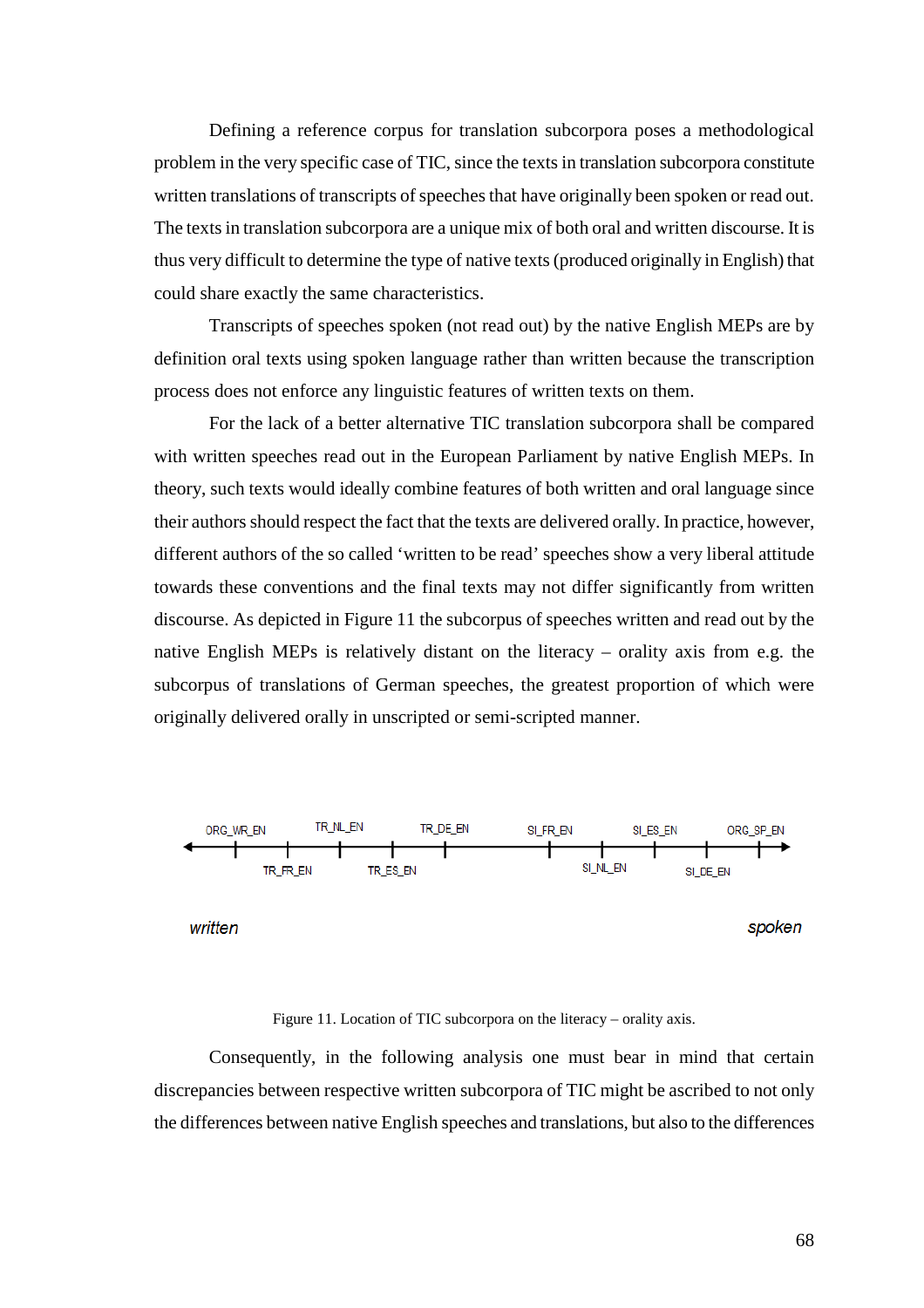between written and oral modalities. Features of both the former and the latter, although present in all written subcorpora of TIC, may not be evenly distributed.

Such a compromise has only been allowed in this study, since its overriding aim is to verify if the hypothesised translation universals are in any way reflected in interpreting and not to test them once again on translations. Subcorpora of translations are used in this study predominantly as a control set, to help determine whether specific results of analyses at different stages may or may not be ascribed to language transfer.

#### **2.2.1.3. Data storage and transcription**

First, all audio recordings of the speeches were recorded from the Multimedia Library of the European Parliament. Since it is possible to download only the video with the voice of the original speaker, each interpretation was recorded in a separate audio file. Spoken data of TIC were transcribed according to the guidelines similar to the ones applied in EPIC (European Parliament Interpreting Corpus).

EPIC transcription conventions are selective. They are limited to some aspects of different transcription levels: linguistic, paralinguistic and extra-linguistic. The idea of EPIC researchers "was to produce a basic transcript, to which further levels of annotation could be easily added if and when needed" (SSLMIT 2004), which is generally in line with the present project.

According to EPIC translation conventions linguistic information i.e. orthography, punctuation, segmentation, spelling should be transcribed with respect to the following rules:

All the words spoken by both speakers and simultaneous interpreters are transcribed (orthographic transcription). There are no punctuation signs in the transcripts, as they could be misleading and create problems in automatic analysis. Transcribed texts are segmented in units of meaning, on the basis of the speaker's intonation and syntactic information in the sentence involved. The double bar sign // is used to indicate the end of each segment [...].Spelling conventions follow the standards applied in EU official documents. These indications can be found in the Interinstitutional Style Guide which is available on the European Parliament website for all the official languages of the Union. Figures, dates and percentages are fully spelt out (SSLMIT 2004).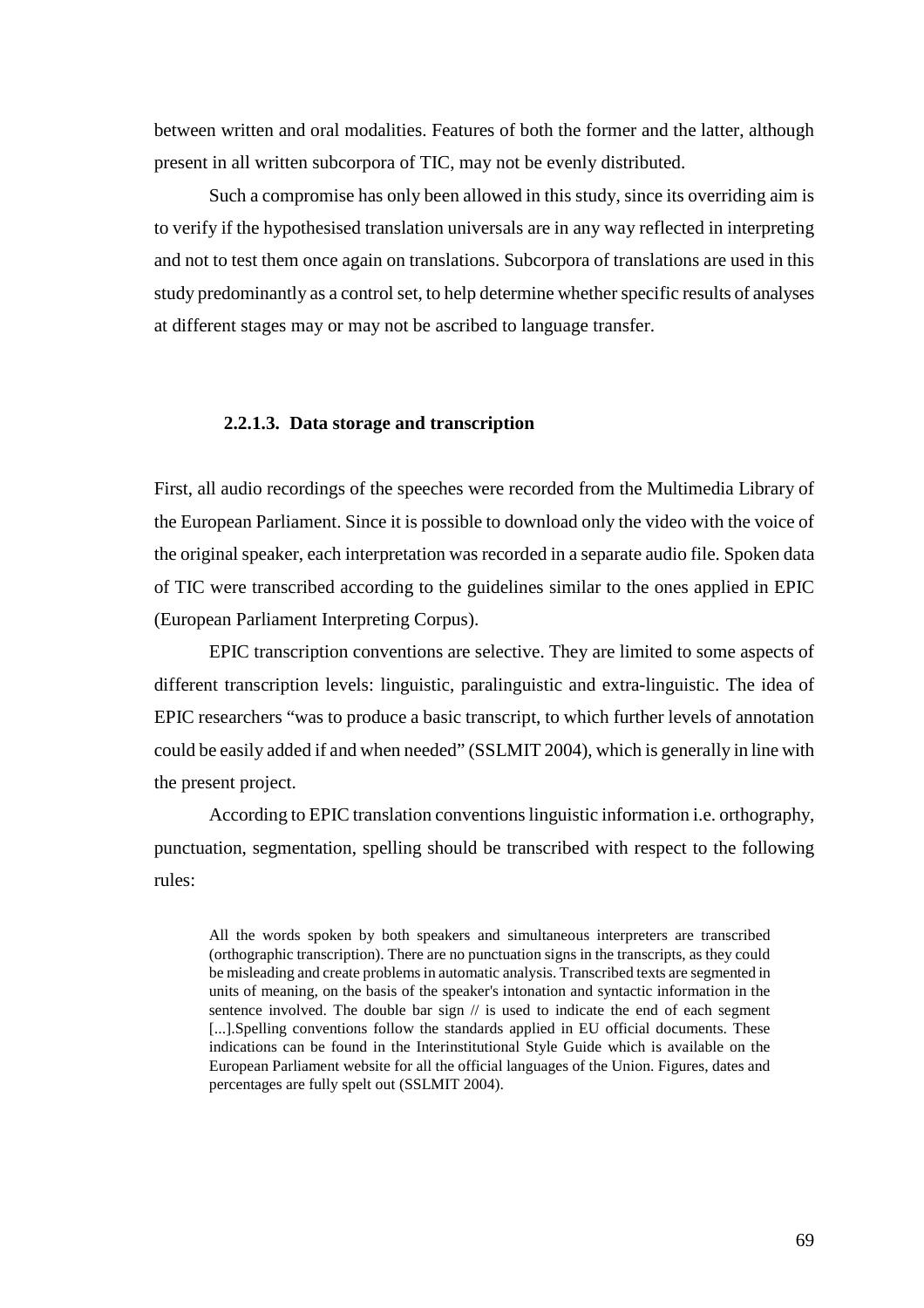Transcription conventions applied in EPIC take into account only a small number of paralinguistic features: truncated words, mispronunciations and pauses. Their transcription is shown in Table 1. Transcription conventions in TIC adapted from EPIC .

| <b>Speech feature</b> | <b>Example</b> | <b>EPIC</b> transcription<br>conventions | <b>TIC</b> transcription<br>conventions |
|-----------------------|----------------|------------------------------------------|-----------------------------------------|
|                       |                |                                          |                                         |
| word truncations      | propo          | propo-                                   | proposal <propo-></propo->              |
|                       | pro posal      | proposal/pro_posal/                      | proposal <pro_posal></pro_posal>        |
| pronunciation         | parloment      | Parliament /Parloment/                   | parliament <parloment></parloment>      |
| disfluencies          |                |                                          |                                         |
| filled pauses         |                | ehm                                      | $\le$ chm $>$                           |
| empty pauses          |                | $\cdots$                                 | $\langle \ldots \rangle$                |
| numbers               | 532            | five hundred and thirty-                 | five hundred and thirty-                |
|                       |                | two                                      | two                                     |
| figures               | 4%             | four per cent                            | four per cent                           |
| dates                 | 1997           | nineteen ninety-seven                    | nineteen ninety-seven                   |
| unintelligible        |                | #                                        | #                                       |
| units                 |                | based on syntax and                      | based on meaning and                    |
|                       |                | intonation                               | intonation                              |

Table 1. Transcription conventions in TIC adapted from EPIC.

Transcription conventions used in TIC differ slightly from what has been presented above. All truncated words have been transcribed using the correct spelling and the way they have actually been pronounced has been placed in triangular brackets. Similar procedure has been applied to strings of words considered false starts and filled or empty pauses. Thanks to the use of triangular brackets, such phenomena were not counted as separate types or additional tokens and completely disregarded in corpus analysis.

Since EPIC was also automatically POS-tagged, mispronounced words and words with "an internal truncation were first 'normalised' and then transcribed as they were actually spoken. For truncations we use the - symbol at the end of the truncated word" (SSLMIT 2004). The same procedure was applied in TIC, since it might be POS-tagged in the future.

EPIC transcription conventions take also pauses into account. They are not measured objectively, but transcribed accordingly to the transcribers' perception. Silent pauses are marked with "(...)" and filled pauses with "(ehm)" but no details are provided about their duration.

Extra-linguistic information is encoded in a form of headers, which provide the following details: speaker's/ interpreter's: gender, speaker's country, source language, speech duration, length (in number of words), topic.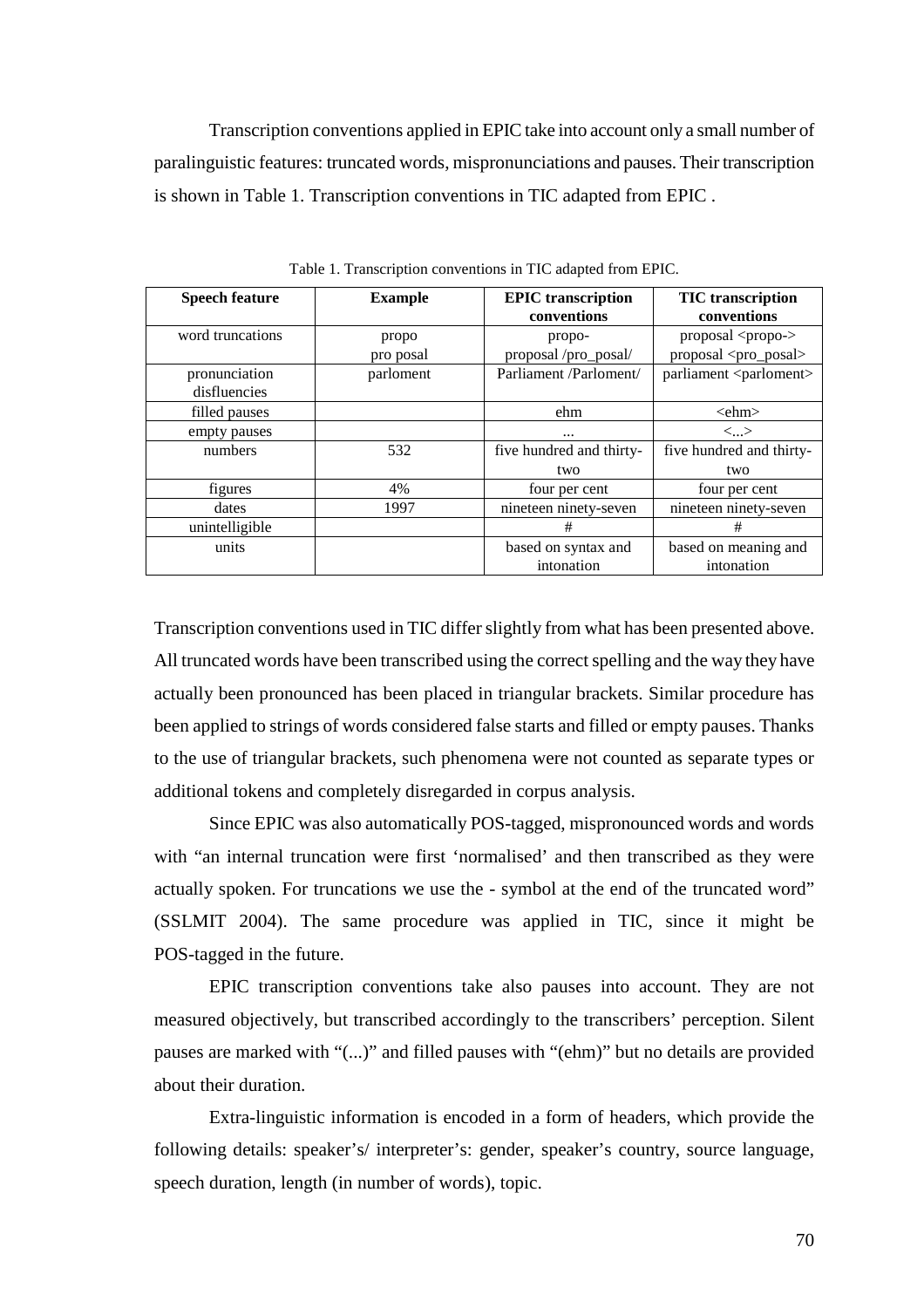# **2.2.2. Individual interpreting corpora (parts of TIC)**

Interpreting corpora of Interpreter 1 and Interpreter 2 are compiled of transcriptions taken from interpreting subcorpora of TIC.

There are three corpora comprising texts interpreted by Interpreter 1 from three different languages: French, Spanish and German into English. The corpora have the following sizes:

- Il SI FR EN 1892 tokens (interpretations from French into English)
- Il SI ES EN 2965 tokens (interpretations from Spanish into English)
- Il SI\_DE\_EN 4929 tokens (interpretations from German into English)

As depicted in Figure 12 the three corpora vary with respect to the mode of delivery of the original speeches.



Figure 12. Mode of delivery of original speeches across respective corpora of Interpreter 1's interpretation (expressed in number of tokens).

There are two corpora comprising texts interpreted by Interpreter 2 from two different languages: French and German into English. The corpora have the following sizes:

- I2\_SI\_FR\_EN 2044 tokens (interpretations from French into English)
- I2 SI DE EN 4428 tokens (interpretations from German into English)

As depicted in Figure 13 the two corpora vary with respect to the mode of delivery of the original speeches.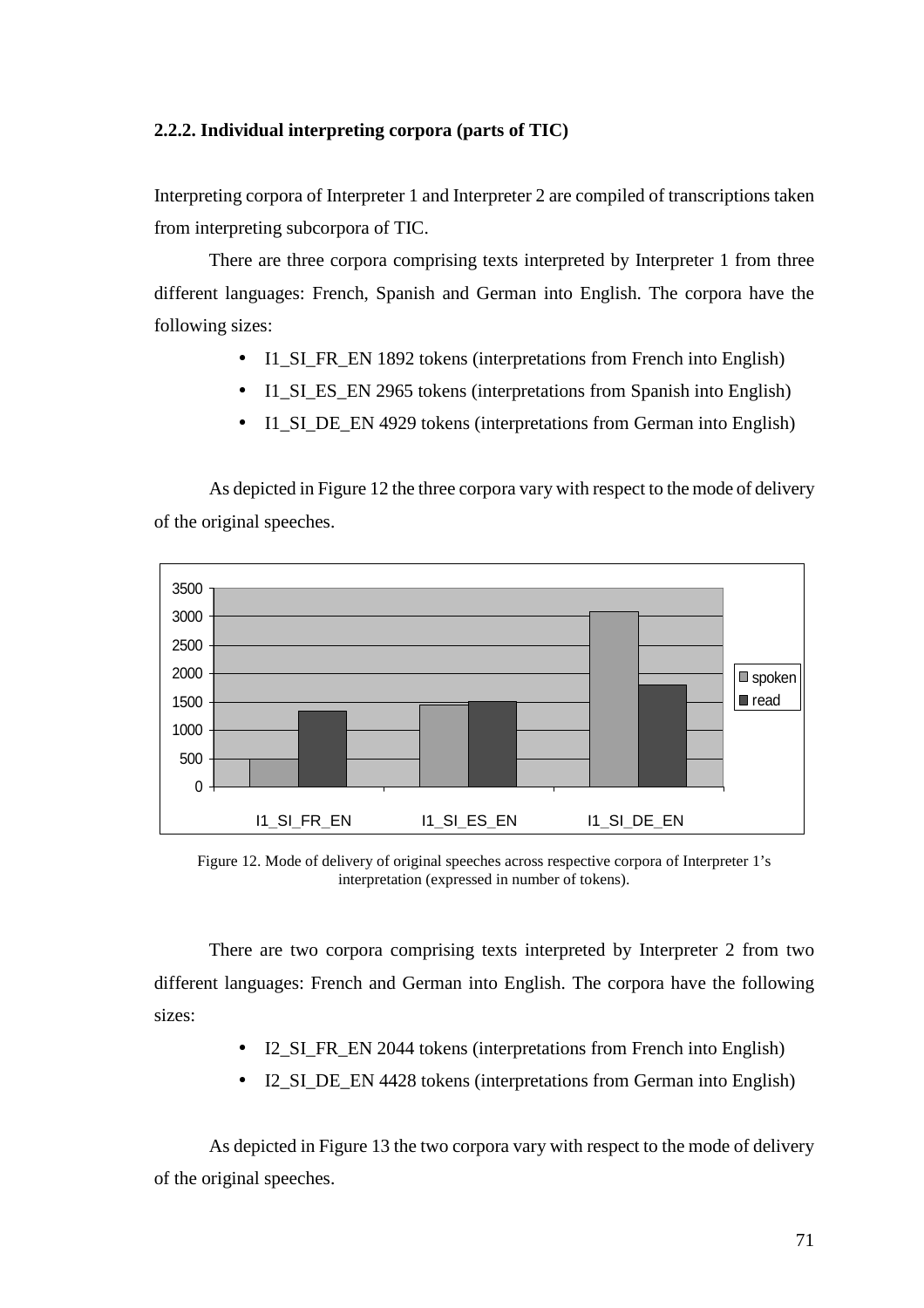

Figure 13. Mode of delivery of original speeches across respective corpora of Interpreter 2's interpretation (expressed in number of tokens).

The full corpora of Interpreter 1 and Interpreter 2 will be used in the investigation of their tendency to explicitness (see Section 4.3. ) and normalisation (see Section 4.4. ).

The tendency to simplification will be investigated on a specially prepared smaller corpora of text samples due to a great susceptibility of all three investigated parameters of simplification to corpus size. Each interpreting corpus tested in Section 4.2.1. consists of samples of four interpretations delivered by Interpreter 1 and Interpreter 2 of speeches that were read out at the European Parliament by four different source speakers. Samples include 60-word fragments from the beginning, ending and middle sections of the text. Thus each sample is 180 words long and each corpus counts 720 words. To increase the comparability of the corpora, samples were selected only from interpretations of speeches that were originally read out. Unfortunately an analogous comparison of interpretations of unscripted and semi-scripted speeches is not possible due to the lack of data.

# **2.2.3. Reference corpora of interpreters' spoken discourse**

In the micro analysis the tendency of Interpreter  $1(11)$  and Interpreter 2 (I2) to simplification, explicitness and normalisation in interpreting will be examined on a subcorpus of their speaking output to see if the linguistic patterns are in any way reflected in their non-interpreted speech.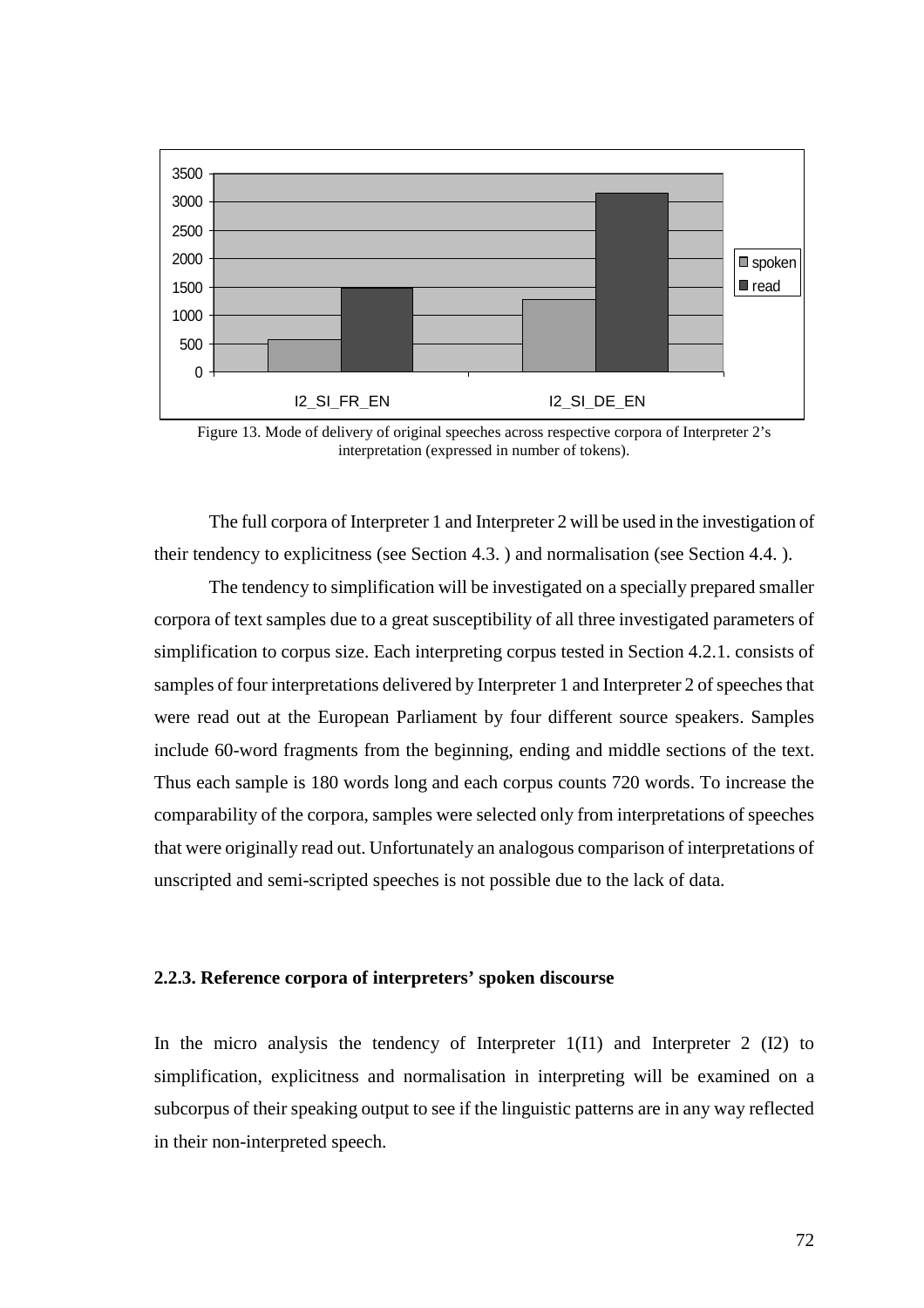The recordings took place in an informal setting and involved the interpreters answering the questions about the European Union.

Both interpreters are native speakers of English who work for the European Parliament on a regular basis and have both Romance and Germanic languages in their combination. They were recorded for approximately and hour. At the beginning they were first asked warm-up questions about their education and their interpreting career, which were followed by a set of questions on the European Union. The answers to the warm-up questions are not included in the corpora. The idea behind the questions regarding the European Union was to keep the interpreters talking on the topics related to the ones that they usually face in interpreting. The questions were treated as prompts and the interpreters were allowed to depart from the main topic, as long as the digressions were related to the European Union. The recordings were transcribed and compiled into two corpora I1\_ORG\_SP\_EN of 5455 tokens and I2\_ORG\_SP\_EN containing 5788 tokens. Those full compilations were used in Chapter Four in the analysis of explicitness (see Section 4.3. ) and normalisation (see Section 4.4. ).

Similarly to the corpora of Interpreters' I1 and I2 interpretations, the corpora of non-interpreted discourse were specially prepared for the analysis of simplification. Samples include 60-word fragments from the beginning, ending and middle sections of the monologues produced in answers to the questions. Thus each sample of a monologue contains 180 words long and each corpus counts 720 words.

# **2.3. Method for macro analysis: Interpreting universals**

The aim of the macro analysis is to verify if simplification, explicitness and normalisation may be considered as interpreting universals. For that purpose a compilation of parameters based on previous research carried out in Translation Studies will be used to investigate prominent tendencies across interpreting and translation subcorpora of TIC.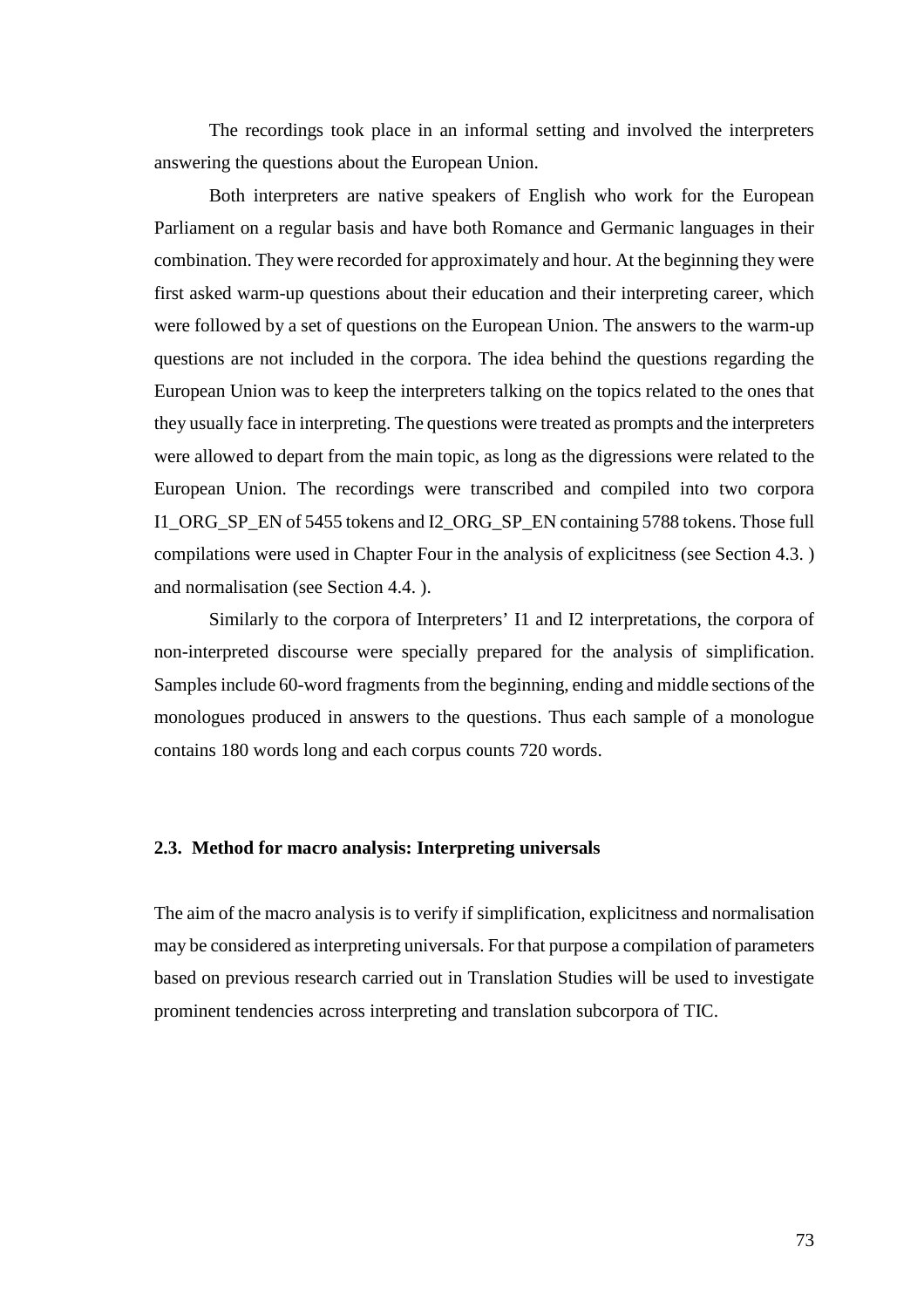# **2.3.1. Simplification**

Simplification shall be investigated according to Laviosa's (1996) methodology. As described in section 1.4.1. Laviosa believed that compared to texts originally written in the target language translated texts demonstrate lower lexical density, higher proportion of high frequency words versus lower frequency words, high repetition of the most frequent words and that the list head of translated texts contains fewer lemmas (Laviosa 1998: 563). At the present stage of development of TIC it is possible to analyse only three of those aspects: lexical density, the proportion of high frequency words vs. low frequency words, and the percentage of the corpus represented in the list head. All those are measured in the subcorpora of original English speeches (spoken) versus speeches interpreted into English.

The first measure applied in the present study focuses on list heads i.e. the first hundred words on the frequency list of a corpus. It is examined how extensive a part of the corpus is represented in the list head. A higher value is symptomatic of a more repetitive language and therefore indicates lexical simplification.

Second method involves the analysis of lexical density expressed by the proportion of lexical words to function words in the corpus certifying to the level of informativeness of the investigated text. The number of lexical words is obtained by subtracting the number of function words from the total number of running words. Since TIC has not been POStagged the only possible way to calculate the number of function words in the corpus is to feed a list of grammatical words into the concordancing tool (Wordsmith 5.0). To assure consistency with Laviosa's (1996: 119) methodology the number of function words in the present study is always generated based on the same list of grammatical words identified by Stubbs (1996: 36-37) and used by Laviosa (1996: 119) in her investigation of translational English (see Appendix 1). It is believed that the more function words are found in a corpus, the lower lexical density and the more simplified the language.

Finally, the last analysis is based on the proportion of high frequency words to low frequency words calculated with reference to a list of 200 most frequent words in English. The list was produced for Laviosa by Stubbs (as referred to by Laviosa in 1996: Appendix 34) based on Collins Cobulid Bank of English. The analysis involves examining how large a percentage of the corpus the 200 words constitute (the list can be found in Appendix 2). It is assumed that the higher the percentage, the more simplified the text.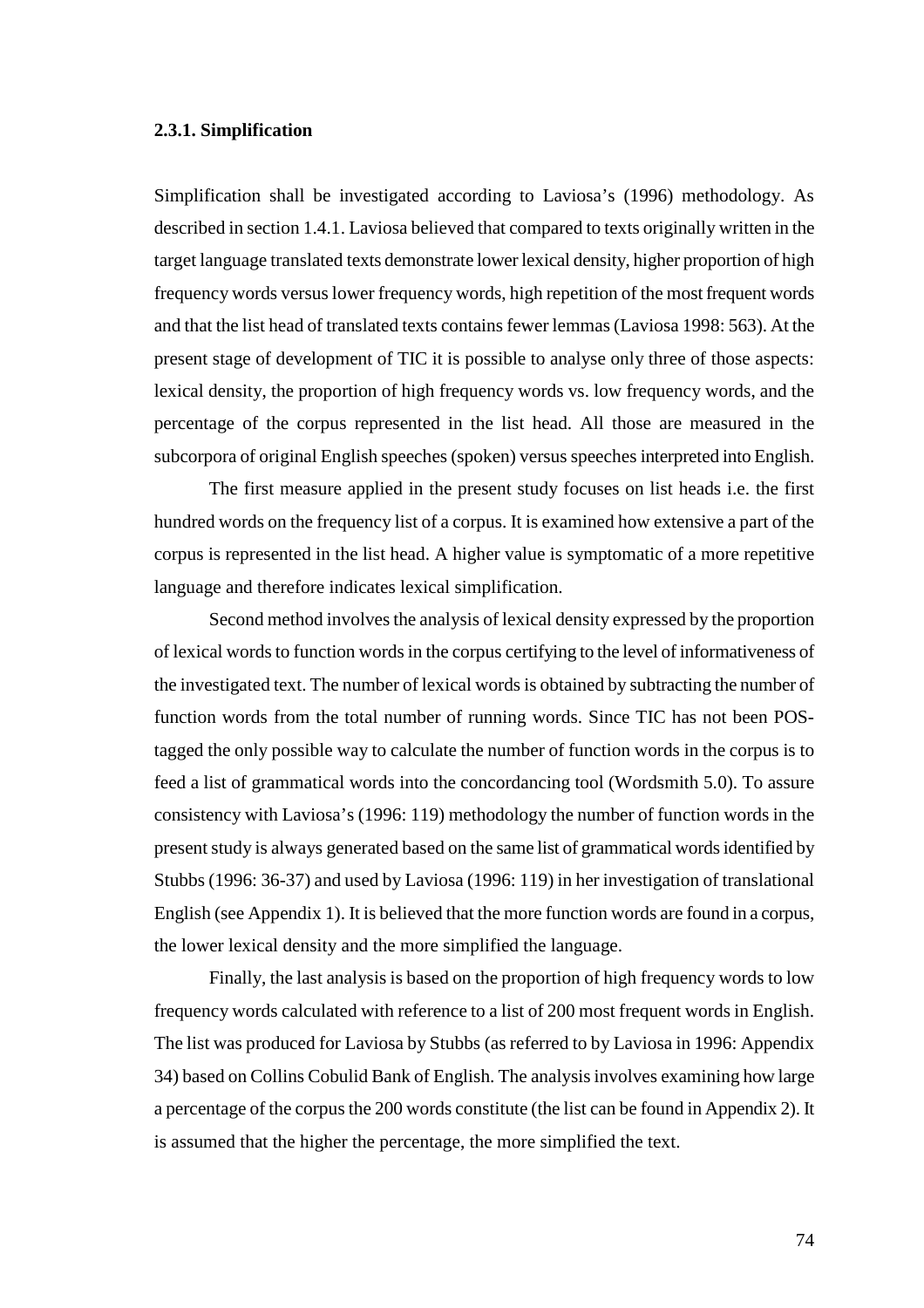All of the above described measures indicate how lexically complex the examined texts are. It is assumed that texts characterised by the lowest lexical density and the highest proportion of most frequent English words are the most simplified. The same can be assumed if the list head represents a large part of a corpus.

Simplification is the only parameter in the macro analysis that will be investigated only on oral subset of TIC, i.e. only on the interpreting subcorpora and the reference subcorpus of native English speeches. The reason for such a decision is the fact that all of the above described parameters of simplification are exceedingly susceptible of corpus size and translation subcorpora are much larger than interpretation subcorpora and extremely uneven. It was believed that if the corpora were trimmed to equal sizes they would no longer constitute the exact reflection of the interpreting corpora and reported findings could only lead to greater confusion.

# **2.3.2. Explicitness**

Explicitness hypothesis will be verified with a combination of methodologies developed by different scholars that have delved into explicitness and explicitation patterns in translation. Investigated parameters include the use of: optional *that* connective, linking adverbials and apposition markers.

The first analysis focuses on the use of optional that after reporting verbs. The methodology was initially applied by Burnett (1999) as well as Baker and Olohan (2000). The former analysed the occurrence of optional *that* after the reporting verbs *admit, believe, claim, hope, know, suggest,* whereas the latter focused on the patterns of *say* and *tell* which may also be optionally followed by *that*. The present study aims to investigate the use of optional *that* in interpreted, translated and native English texts with reference to the following reporting verbs i.e. *admit, believe, hope, know, suggest, say* and *tell.* Any instance where the verbs used in their reporting function are followed by *that* will be classified as a form of syntactic explicitness. Consistently with Olohan and Baker's (2000: 152) methodology, all TIC subcorpora will be searched for all the forms of the reporting verbs in question e.g. *tell, telling, tells*, *told.* All concordance lines irrelevant to the present analysis of the patterns of optional *that* will be discarded i.e. all instances including: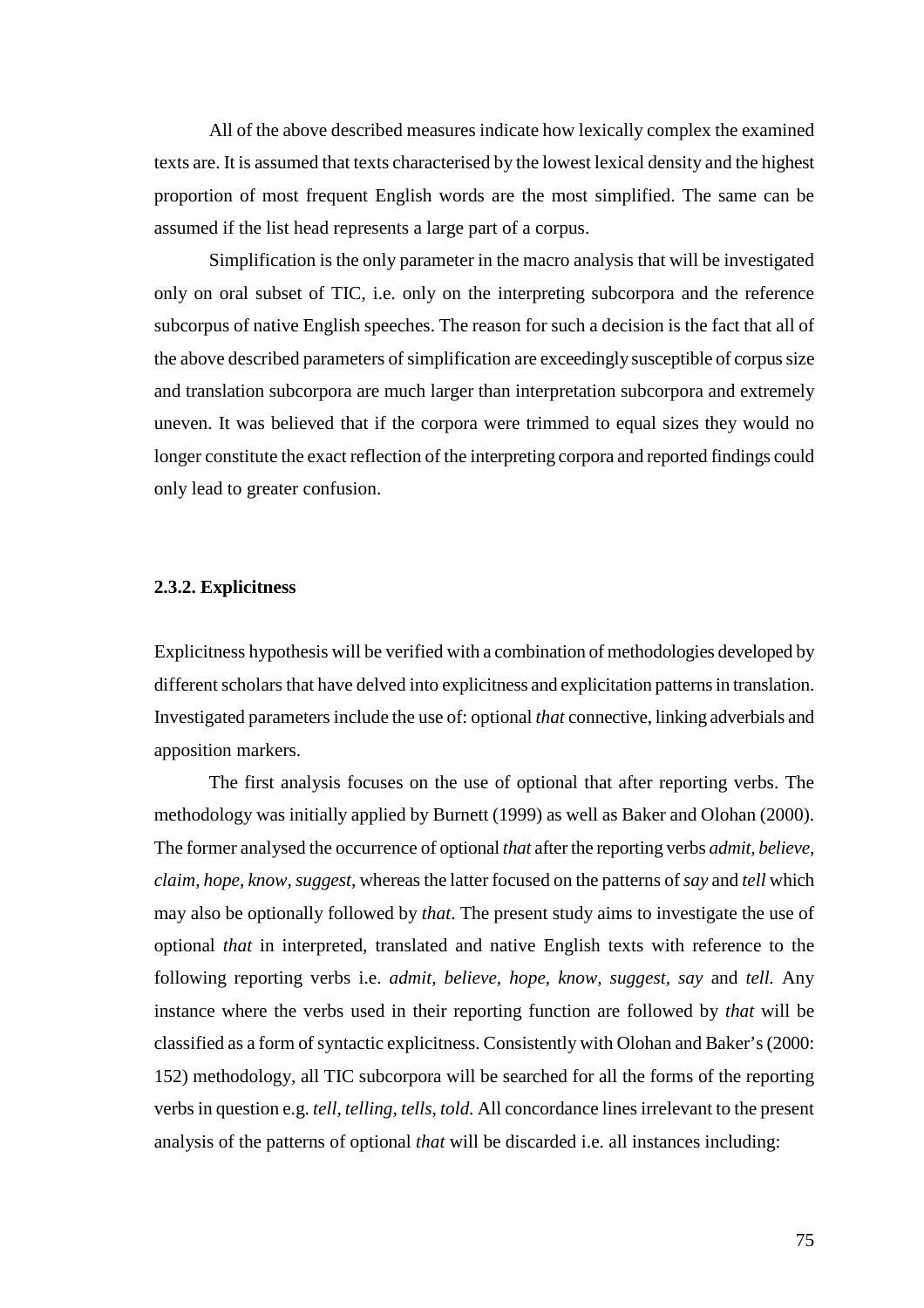# **Intransitive uses, including fixed or semi-fixed expressions**

*"Please don't tell"* 

#### **Infinitival complements**

*You've every right to tell me to mind my own business.* 

### **Non-clausal complements**

*"and I don't tell lies"* 

*Tell him as little as possible.* 

# **Interrogative clauses**

*"Let's go tell the others what we plan to do."* 

*I can't tell you how sad it was.* 

# **Phrasal and prepositional verbs**

*There was not a noise but seemed to tell of danger. It's often tough to tell them apart.* 

**Formulaic, lexicalised expressions; set phrases and idiomatic expressions** 

*"Tell me, Dr Gilly, what did you see?" "Well, I tell you, Alfred, it'll be a relief to get it" And let me tell you, coming off coke is the hardest damn ... Truth to tell, it is not difficult to see why.* 

(Olohan and Baker 2000:153)

It is assumed that the highest prevalence of optional *that* in individual subcorpora indicates a high level of syntactic explicitness.

Analysis of optional *that* will be followed by an examination of linking adverbials. The list of adverbials subject to investigation has been selected by Kruger and van Rooy (2010: 10) in their pilot study of the features of non-literary translated language. Based on Biber et al. (1999: 875-879) they decided to examine the following linking adverbials: *as a consequence, as a result, consequently, hence, in consequence, therefore, thus. The same* set will be applied in the present study. It is anticipated that interpreted and translated texts will rely more heavily on the use of linking adverbials.

Finally, the last investigated parameter of explicitness is the occurrence of apposition markers. The present analysis is based on the methodology adopted by Mutesayire (2004), who focused on reformulation phrases with explicitation function i.e. apposition markers, such as: *that is, that is to say, to be (more) precise, to be (more)*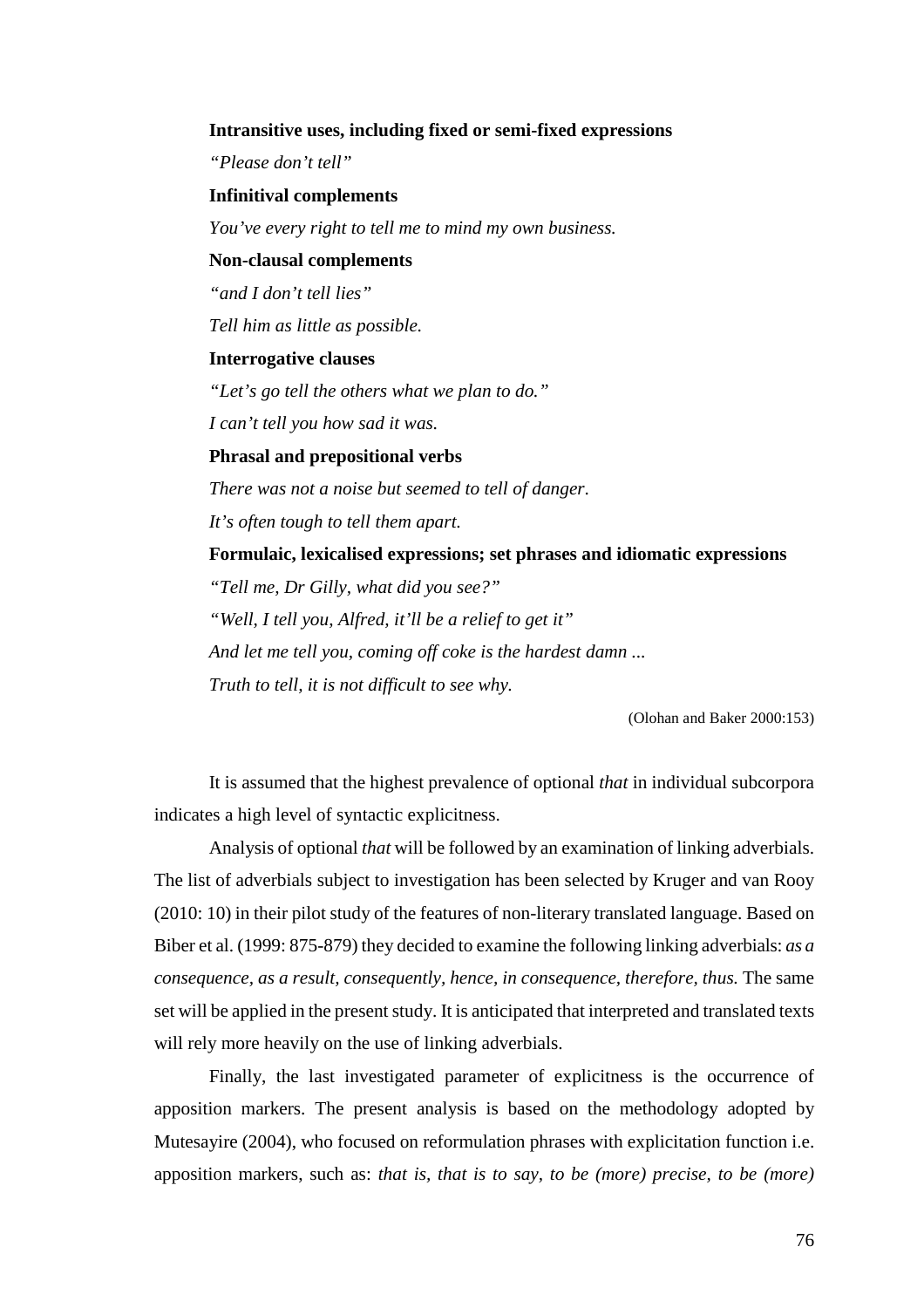*specific, to be exact, namely, in other words.* Since *to be (more) precise, to be (more) specific, to be exact* do not occur in the spoken subcorpora of TIC, they will not be analysed here. While most of the phrases are unlikely to perform other functions than assumed in this study, occurrences of *that is* will have to be meticulously examined manually. The phrase is relatively rarely used as an apposition marker and its more standard functions are bound to outnumber such occurrences and the majority of concordance lines are likely to be discarded.

 It is predicted that apposition markers should be better represented in subcorpora of interpreted and translated texts as opposed to text originally produced in English.

# **2.3.3. Normalisation**

In line with Baker's (1996: 176-7) definition of normalisation perceived as the tendency to opt for and even exaggerate linguistic patterns typical of the target language, this study attempts to evaluate normalisation in interpreted and translated texts using two different methods. The first involves a comparison of the frequency of repeated strings of words, i.e. lexical bundles common for all compared corpora, while the second focuses on fixed expressions most typical of a formal register of spoken English.

Lexical bundles are strings of words that recur in the analysed corpus and do not necessarily bear any semantic meaning. In other words, what makes a string of words a lexical bundle is its repetition and not the semantic meaning. Lexical bundles are also referred to as n-grams, with the letter *n* denoting the number of elements in the bundle. In the present study bundles consisting of three elements are investigated and are referred to as trigrams. Terms *lexical bundles* and *trigrams* are used in this study interchangeably.

The lexical bundles for the analysis of normalisation have been selected very carefully from two reference corpora: ORG\_SP\_EN (unscripted or semi-scripted speeches produced orally by native English MEPs) and ORG\_WR\_EN (speeches read out by native English MEPs) and compiled into two separate lists of trigrams to be tested on the interpreted and translated subcorpora. After the list of all trigrams in a given reference subcorpus was generated it was limited only to the ones that did not contain subjectspecific or proper nouns and occurred at least 10 or 7 times in the reference subcorpora (10) in ORG\_SP\_EN and 7 in ORG\_SP\_WR). It was presumed that all less frequent trigrams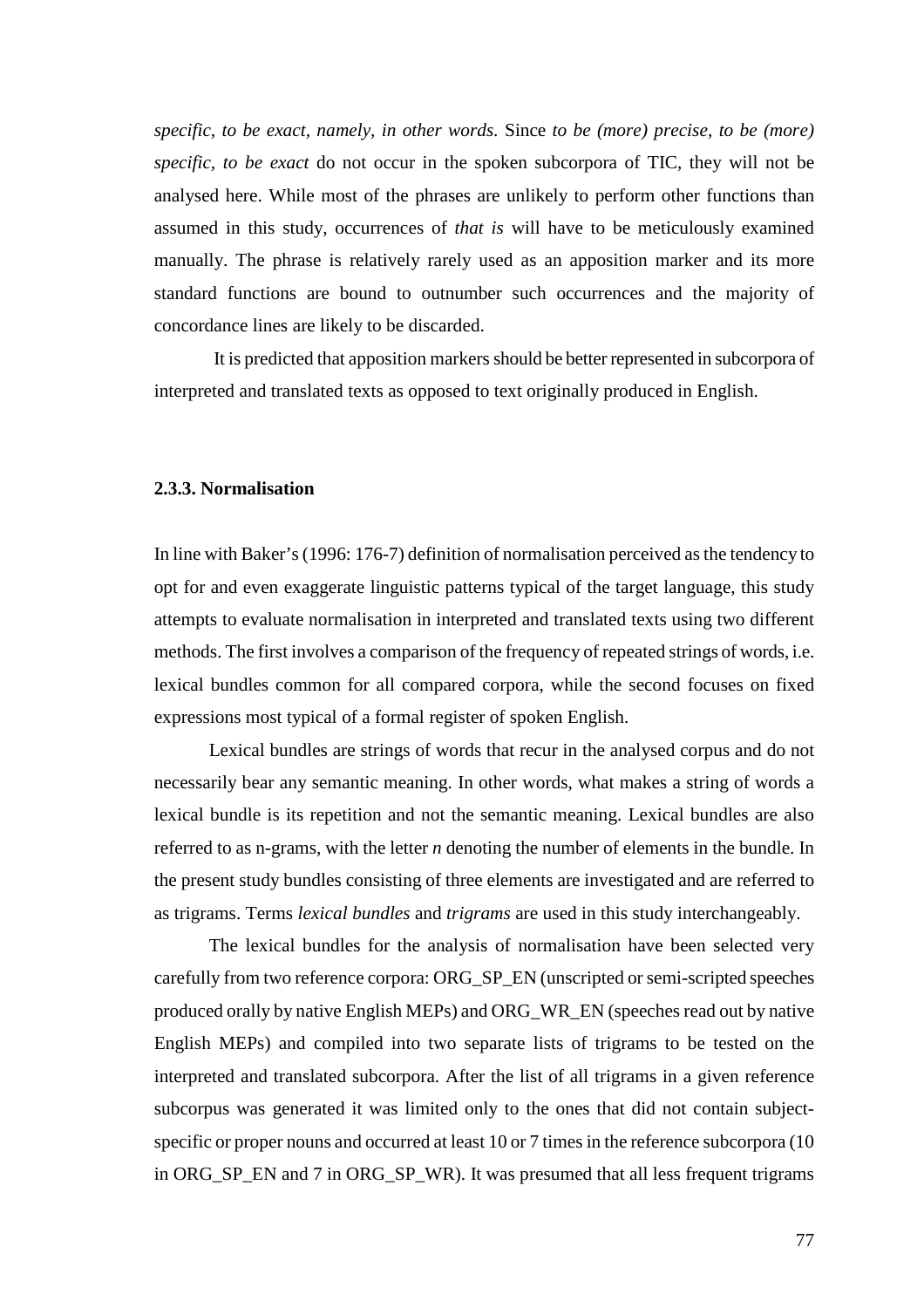would not occur at all in interpreting/ translation subcorpora. Finally, the list was limited to 20 trigrams that occurred in all oral/written subcorpora of TIC 10 or 7 times (in oral and written respectively) and were most frequent in the reference subcorpus. The following lists of trigrams were generated based on ORG\_SP\_EN and ORG\_WR\_EN:

| ORG_SP_EN      | ORG_WR_EN      |
|----------------|----------------|
| and I think    | and it is      |
| at the moment  | be able to     |
| be able to     | I do not       |
| first of all   | I would like   |
| going to be    | in order to    |
| I think it     | is not a       |
| I think that   | it is a        |
| I think we     | on behalf of   |
| I would like   | one of the     |
| in terms of    | part of the    |
| is going to    | that we can    |
| make sure that | that we have   |
| that we have   | the fact that  |
| there is a     | there is no    |
| this is a      | this is $a$    |
| to have a      | to ensure that |
| to make sure   | we do not      |
| we have to     | we have to     |
| we need to     | we need to     |
| would like to  | would like to  |

Table 2. Trigrams selected for investigation.

The frequency of lexical bundles presented in Table 2 will be investigated in oral and written subcorpora of TIC. It is anticipated that despite the fact that they were generated based on the reference subcorpora their frequency in interpreted and translated texts will be significantly higher, which would point to a tendency to normalisation.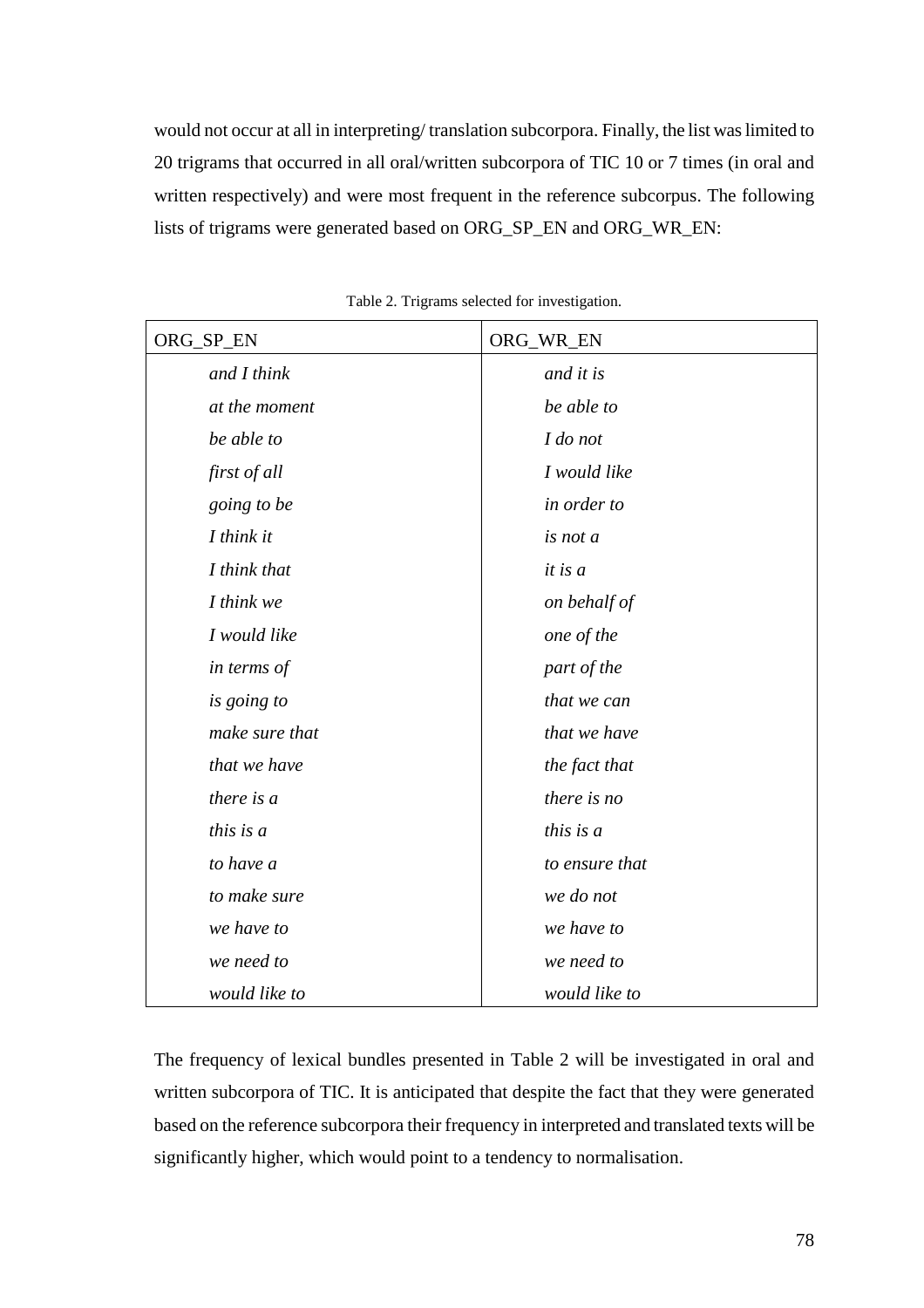The second methodology for investigating normalisation focuses on the frequency of the most common fixed expressions. It is necessary to first establish which register is the most appropriate platform of comparison for TIC subcorpora and which fixed expressions are most typical of its spoken variety. Since in the European Parliament it is the British and the Irish MEPs who use English as their native language, such a list would ideally be prepared based on a large corpus of speeches delivered in the British and the Irish Parliament. Alternatively, a list of such expressions could be generated based on a large subcorpus of political speeches in a spoken subcorpus of a national corpus of English, preferably contemporary British English, as it most probably is the dominant variety spoken in the European Parliament (among the native speakers of English). Since, developing a list of most frequent fixed expressions (not merely n-grams) based on any of the above would be extremely laborious and could constitute an object of research on its own, this study utilises a list developed for a different research project and customised to fit the purposes of the present analysis.

The selection of an adequate reference list of most frequent fixed expressions posed a huge methodological problem. Literature on the subject focuses rather on providing a description, classification and examples of use of different types of idioms, collocations and alike, but rarely includes the actual frequency list of fixed expressions used across different registers. Finding a list of most frequent fixed expressions characteristic of spoken formal register and not merely conversational English was therefore very difficult. In the end, the expressions chosen for the analysis of normalisation in the oral and written subcorpora of TIC have been elicited from the list of most frequently used fixed expressions in the Corpus of Spoken Professional American English (Liu 2003: Appendix C). Although such a choice may appear controversial, it has been selected as the best available choice for a number of reasons. Firstly, the Corpus of Spoken Professional American English (CSPAE) is a compilation of transcripts of meetings at academic institutions and professional organisations and White House press briefings i.e. discourse used in fairly formal settings when compared to other relatively new spoken subcorpora of English e.g. the spoken subcorpus of the Corpus of Contemporary American English (COCA) that consists of unscripted conversation on TV and radio shows. Secondly, CSPAE consists of recordings collected between 1994 and 1998 i.e. more recently than the spoken subcorpus of the British National Corpus (BNC) which was compiled between 1980s and 1993 and no available list of the most frequently used fixed expressions has been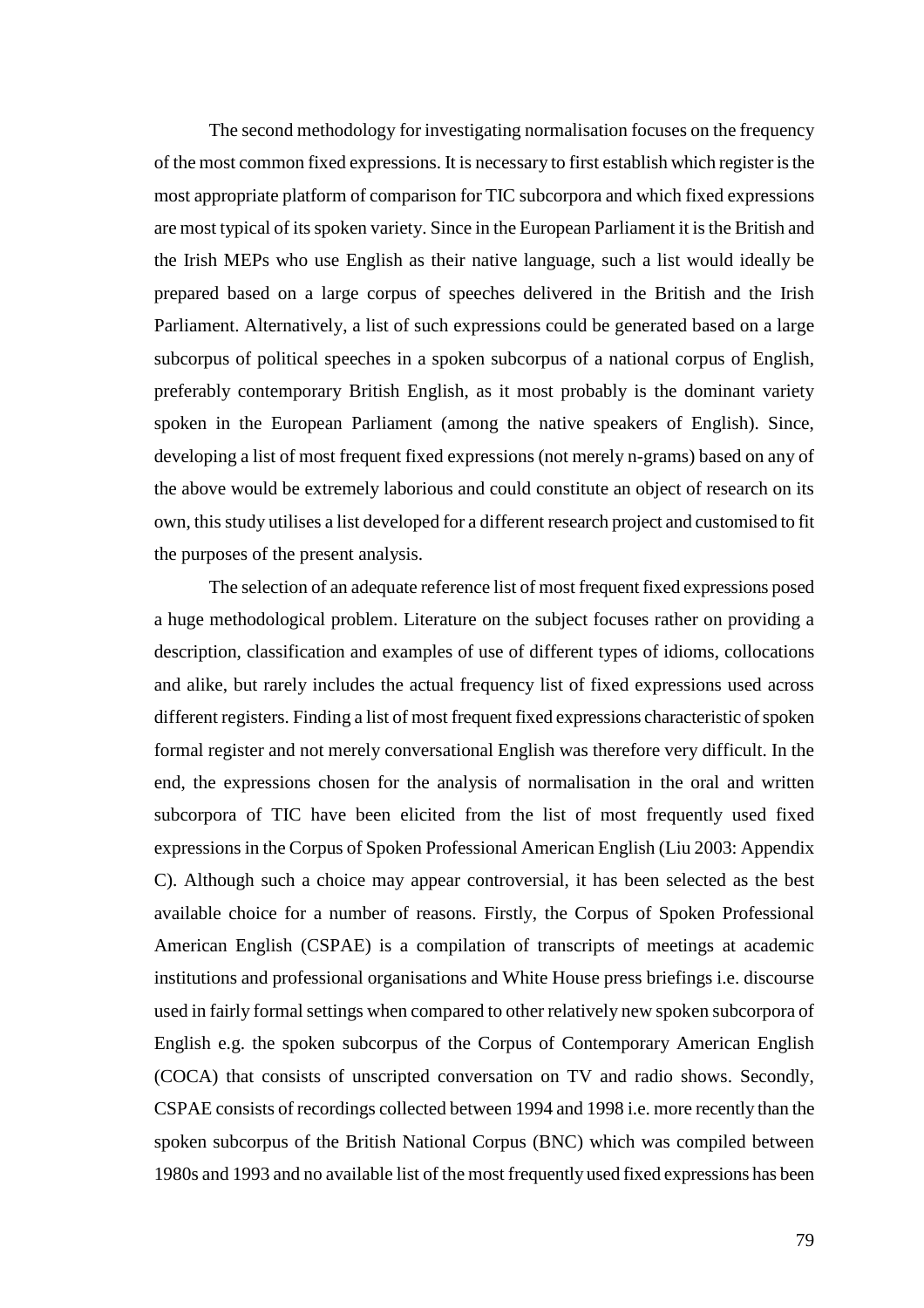compiled based on it, nor based on any other corpus of English political speeches. Thus the list based on CSPAE seems to be more valuable for the present study than other available lists developed for general spoken English corpora (e.g. Shin – Nation's (2008: 346-348) list of most frequent collocations in spoken English based on the BNC spoken subcorpus, which includes very colloquial items). Finally, since the expressions used in this study are limited only to the most frequent ones, it is believed that, although their rank on frequency lists generated for different varieties of English may differ, the set as such, would probably remain the same.

Liu (2003: Appendix C) reports that in his investigation he included three different types of idioms identified and classified after Fernando (1996: 32) as pure (e.g. *kick the bucket*), semi-literal (e.g. *fat chance)* and literal (e.g. *in sum*). When in doubt about whether an expression could be considered an idiom, the author consulted four major contemporary English idiom dictionaries and three dictionaries of phrasal verbs<sup>3</sup>. Such is the character of the list of approximately 300 expressions found to be the most frequent in CSPAE. However, as pointed out by Moon (1998: 2) fixed expressions and idioms are two very problematic terms. In Anglo-American traditions all fixed expressions are usually treated as idioms and such seems to be the case with Fernando's definition applied by Liu. The present study is guided by the definitions adopted by Moon (1998: 2), who classifies idioms as a subset of a broad category of fixed expressions i.e. holistic units of two or more words including alongside idioms also frozen collocations, grammatically ill-formed collocations, proverbs, routine formulae, sayings and similes. It is believed that phrases selected from Liu's study for the present investigation are in fact fixed expressions other than pure idioms that are here understood as semi-transparent and opaque expressions such as *spill the beans.* 

The methodology of the current research requires the development of a stop list that could be used as a filter for a list of all 2-5 word clusters recurring in the examined oral and written subcorpora of TIC. This would allow for automatic extraction of fixed expressions from each of the respective subcorpus. To facilitate the process, the list obtained by Liu has been significantly shortened. First, phrases containing verbs and pronouns were eliminated

 $\overline{a}$ 

<sup>&</sup>lt;sup>3</sup> Cambridge International Dictionary of Idioms (1998), Cambridge International Dictionary of Phrasal Verbs (1997), Longman American Idioms Dictionary (1999), NTC's American Idioms Dictionary (Spears, 1994), NTC's Dictionary of Phrasal Verbs and Other Idiomatic Verbal Phrases (Spears, 1993), and Oxford Idioms Dictionary for Learners of English (2001) and Oxford Phrasal Verbs Dictionary for Learners of English (2001).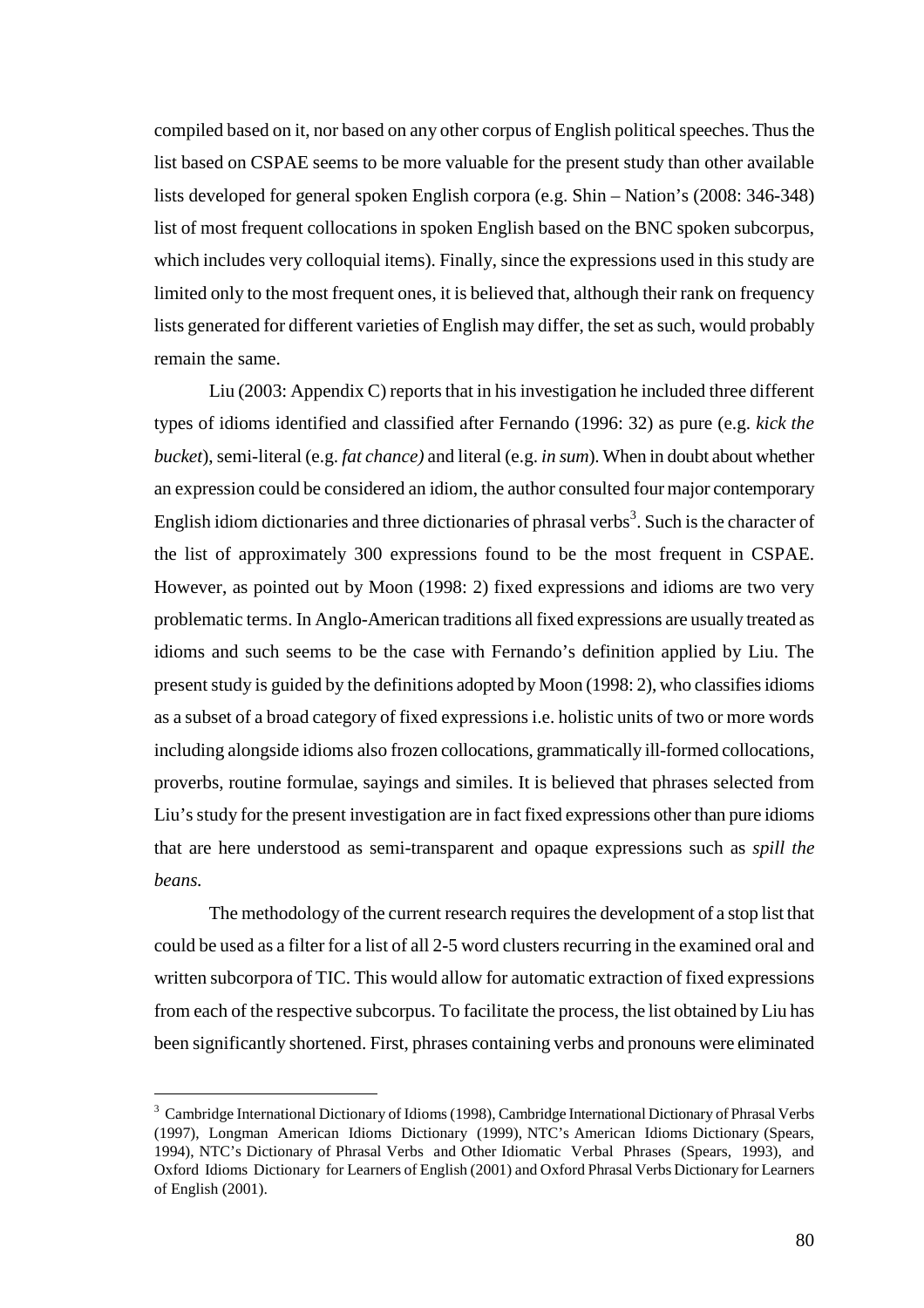to narrow down the set only to those expressions, which are never inflected. A preliminary set was limited to 100 most frequent idioms. The final list was determined by the frequency of occurrences of the investigated expressions in the subcorpus of speeches originally spoken in English (ORG\_SP\_EN), which is in this study believed to reflect the spoken register of English used at the European Parliament by the native speakers. The additional condition was that all the examined phrases occur in all interpreting subcorpora at least once. Hence, the expressions with less than 7 occurrences in the corpus of native English speeches (ORG\_SP\_EN) and not included in the interpreting subcorpora have been eliminated. Finally, to make sure that none of the phrases are typical of the American variety only, all were examined in the Longman Dictionary of Contemporary English (date of access: 25 November 2011), which provides information on vocabulary items that are specific of other than the British variety. None of the selected expressions was marked as typical of American English or any other variety. Thus the final stop list assumed the following shape of sixteen items:

*as far as, as to, as well, as well as, at all, first of all, in fact, in favour of, in order to in terms of, kind of, of course, on behalf of, once again, sort of, with regard to* 

It is understood in the present study, that overrepresentation of the above expressions in a subcorpus of interpreted discourse shall signify a tendency to normalisation. Since the translated and interpreted texts in oral and written subcorpora of TIC originate from the same set of source texts delivered orally (i.e. the same set of speeches originally given in French, Spanish, German and Dutch) it is moreover expected that any tendency revealed in the oral subcorpora of TIC with respect to the set of fixed expressions assumed to be most typical of the spoken register should be reflected also in the written ones.

# **2.4. Method for micro analysis: Interpreting style**

The investigation of interpreting style needs to be adjusted to the size and make-up of the corpora used in micro analysis, as not all parameters can be delved into at such small scale. All parameters of simplification will be tested on a special selection of samples extracted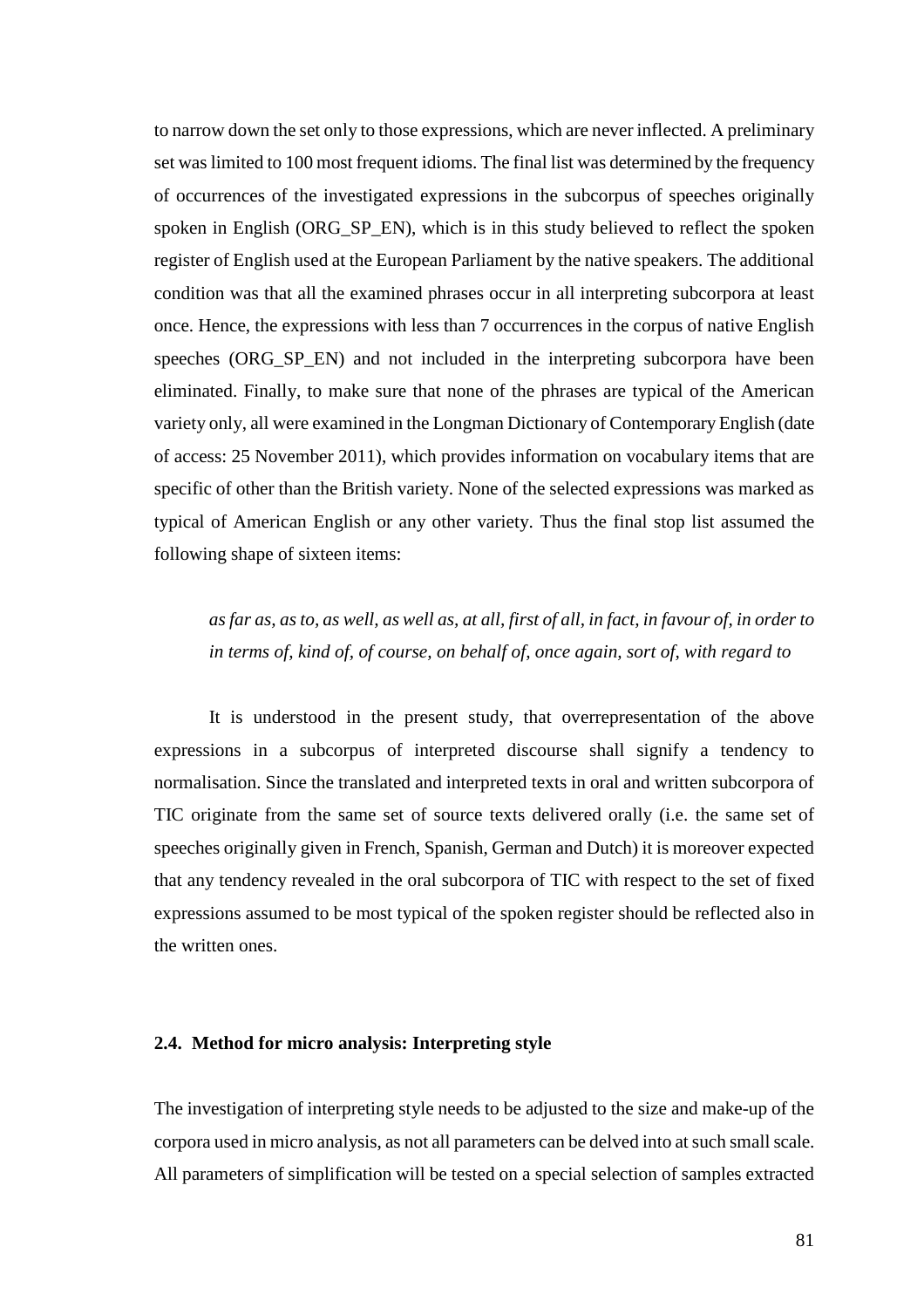from individual interpreting corpora (see Section 2.2.2. ) and reference corpora of interpreters' spoken discourse (see Section 2.2.3. ). The analysis of explicitness and normalisation will be carried out on the full compilation of the two sets of corpora, but not all parameters will be examined due to low incidence of lexical items crucial for such a comparison. Hence explicitness will be analysed with the frequency of optional complementizer *that* and normalisation only with most frequent fixed expressions.

# **2.4.1. Simplification**

The investigation of simplification in interpreting style will employ the same parameters that are utilised in the macro analysis of interpreting universals (see Section 2.3.1. ) i.e. the calculation of lexical density, the percentage of the corpus covered by list head and the percentage of the most frequent words.

Given the uneven size of respective small corpora all the results necessitate normalisation since the parameters used are particularly susceptible to corpus size.

Calculation of the percentage of the corpus covered by list head is particularly problematic. The problem lies in the fact that the bigger the corpus, the greater the repetition of the list head. Since due to a very small size of the corpora compared in the course of micro analysis of interpreting style the potential differences in number of tokens could also affect the incidence of function words and high frequency words. Therefore only for the calculation of the three parameters of simplification all respective corpora had to be adjusted to the even size of 720 words. Such a solution results in a significant loss of data, but allows to generate comparable results. It has to be borne in mind that a 720 word-long text is not a representative sample and therefore all results should be treated as indicative only.

The three parameters of simplification will be tested altogether on seven corpora; four corpora of texts produced by Interpreter 1:

- I1\_ORG\_SP\_EN 720 tokens (non-interpreted discourse)
- Il SI FR EN 720 tokens (interpretations from French into English)
- Il SI ES EN 720 tokens (interpretations from Spanish into English)
- Il SI DE EN 720 tokens (interpretations from German into English)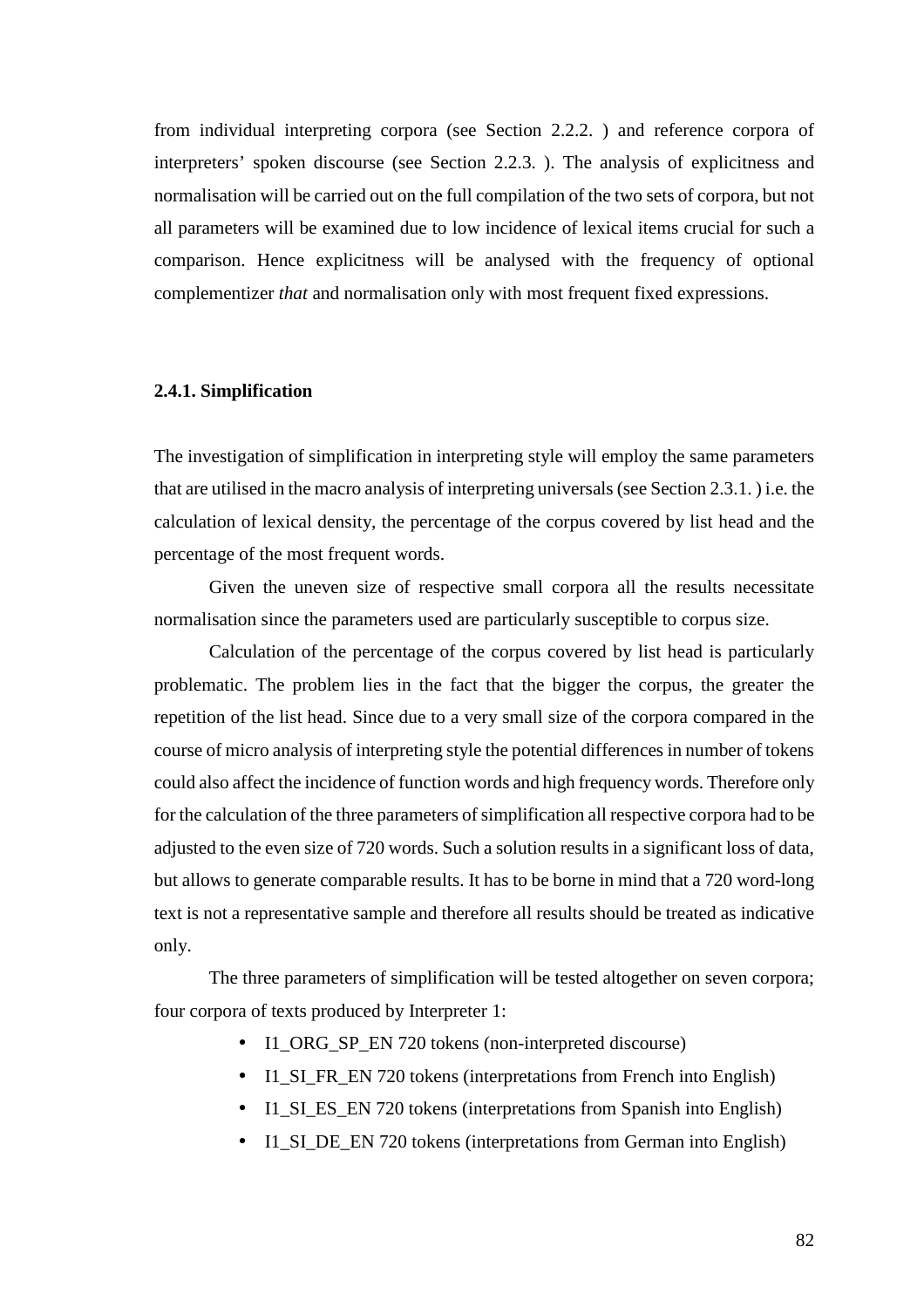and three corpora of texts produced by Interpreter 2:

- I2\_ORG\_SP\_EN 720 tokens (non-interpreted discourse)
- I2\_SI\_FR\_EN 720 tokens (interpretations from French into English)
- I2\_SI\_DE\_EN 720 tokens (interpretations from German into English).

The results of the analysis of each parameter of simplification will be presented in a separate subsection, compared and discussed in Section 4.2.1. Also each interpreting corpus will be compared in a  $X^2$  test with the respective corpus of non-interpreted discourse.

# **2.4.2. Explicitness**

Only one of the parameters of explicitness employed in the analysis of interpreting universals will be used to verify if individual interpreters differ with respect to this tendency i.e. the frequency of optional complementizer *that* after reporting verbs (in line with the requirements described in Section 2.3.2. ). The parameter will be tested on all seven full-sized corpora of texts produced by Interpreter 1:

- I1\_ORG\_SP\_EN: 5455 tokens (non-interpreted discourse)
- Il\_SI\_FR\_EN: 1892 tokens (interpretations from French into English)
- Il SI ES EN: 2965 tokens (interpretations from Spanish into English)
- Il\_SI\_DE\_EN: 4929 tokens (interpretations from German into English)

and Interpreter 2:

- I2\_ORG\_SP\_EN: 5788 tokens (non-interpreted discourse)
- I2\_SI\_FR\_EN: 2044 tokens (interpretations from French into English)
- I2 SI DE EN: 4428 tokens (interpretations from German into English).

The results of the analysis will be discussed in Section 4.3. They will not be subject to any statistical test due to a limited number of occurrences and will only be treated as indications of possible tendencies. The remaining two parameters involving the analysis of the incidence of linking adverbials and apposition markers will not be tested due to insufficient size of the tested corpora.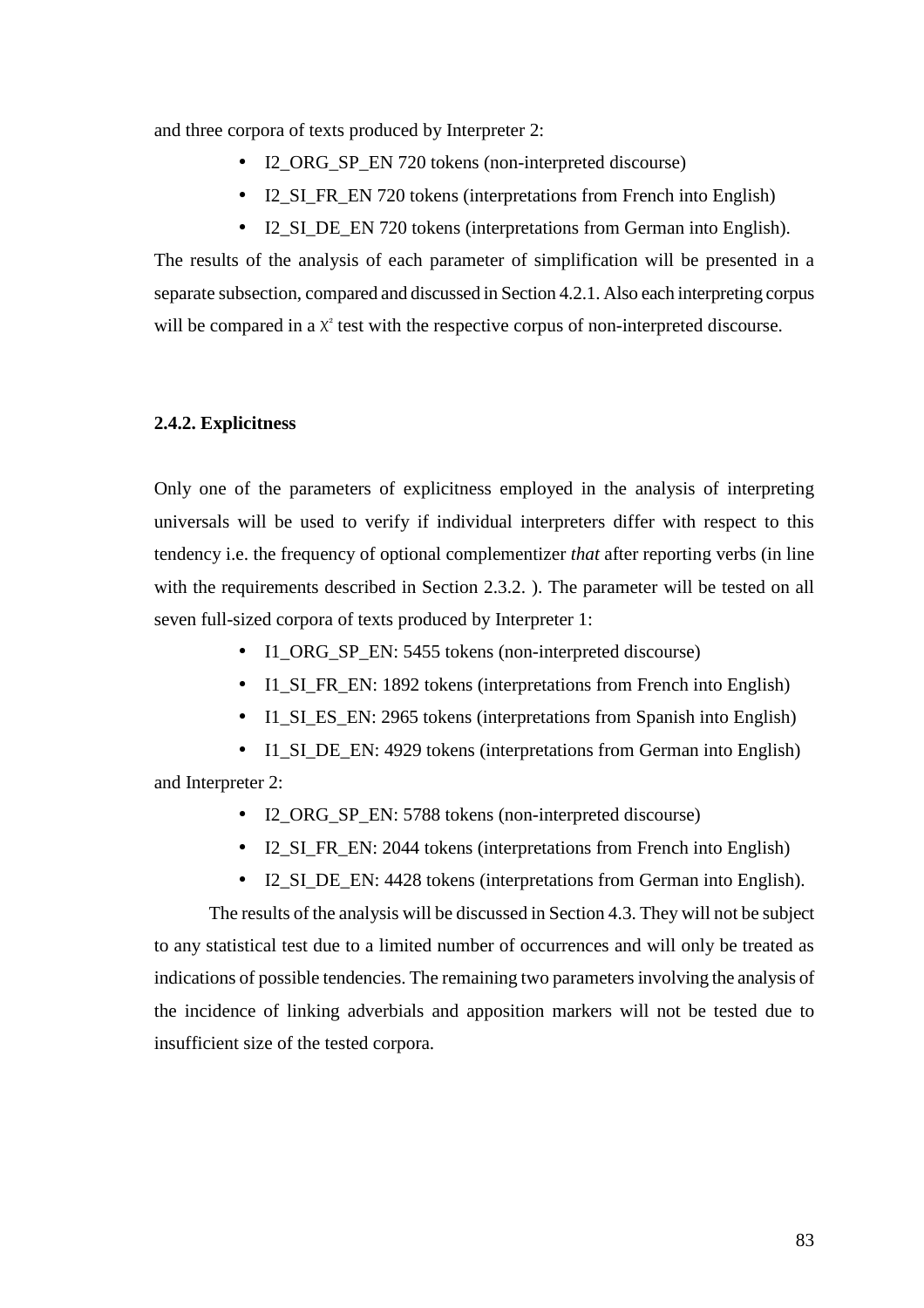# **2.4.3. Normalisation**

Similarly to explicitness, the full analysis of the tendency to normalisation among two individual interpreters based on two parameters used in the examination of TIC is impossible due to the size of respective corpora and therefore must be limited to only one parameter, namely the investigation of most frequent fixed expressions characteristic of spoken professional English. Like the analysis of explicitness, this particular parameter will be tested on the full size of all corpora (see the list in Section 2.3.3. above). The observed frequencies will be normalised (per 1000 words), compared and discussed. Due to exceptionally low frequencies the trends will not be verified by any statistical test and will only be treated as indicative results.

# **2.5. Measure of statistical significance**

All of the above methods of analysis are carried out to point to similarities and dissimilarities between the examined subcorpora. Obtained results may, in turn, reveal certain trends and patterns and to evaluate whether or not these are significant one has to reach for a test of statistical significance. For such estimation Lewandowska-Tomaszczyk (2005: 118) and Oaks (1998: 24) suggest chi-square test as the most appropriate nonparametric test allowing to compare in a display table frequencies discovered experimentally with those expected based on a theoretical model and in this way establish if the frequencies in the two populations differ significantly. The null hypothesis is a starting point to calculate the value of  $\chi^2$  (Chi squared):

If we employ the null hypothesis that there is no difference between the frequencies found in each category, the first step is to decide what the frequencies would have been if there were no relationship between category and frequency. In such a case, all the frequencies would be the same, and equal to the sum of the frequencies in each cell, divided by the number of categories (Oaks 1998: 24).

The value of  $\chi^2$  is therefore calculated according to the following formula (where O stands for observed frequencies, *E* for expected frequencies):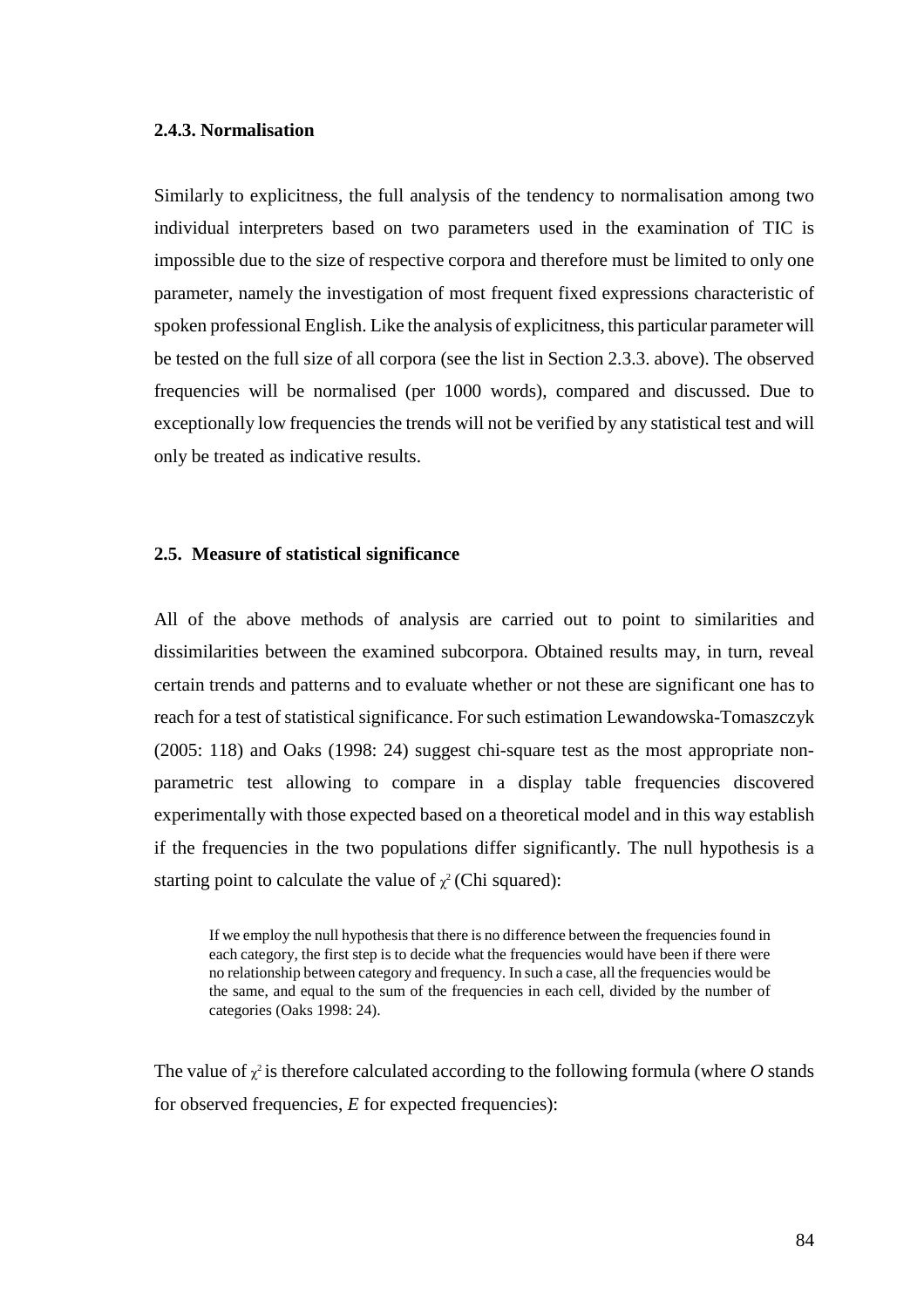$$
x^2 = \sum \frac{(O - E)^2}{E}
$$

The significance of the chi-square value is assessed based on the number of degrees of freedom expressed as a product of the number of columns in the contingency table minus one and the number of rows minus one<sup>4</sup>. Chi-square value, on the other hand, allows to establish the p-value that points to the degree of probability that the generalisations inferred from the results yielded from the sample are wrong. For the purpose of this study it is assumed that the threshold of tolerance of an error be lower than 0.05 ( $p<0.05$ ), which is consistent with the standards applied in many fields of research (Oakes 1998: 9).

In the following analyses interpreting and translation corpora shall be compared to reference subcorpora of speeches originally produced in English. As a rule a chi-square test will be run to verify the statistical significance of the difference between the values characteristic of the original speeches and the interpreting/translation corpora and the  $\chi^2$  and p-values will be presented in tables just below raw frequencies or percentage values. All  $\chi^2$ tests will be computed on raw counts only. In the analyses of two parameters in micro analysis of interpreting style (see Section 2.4.2. and Section 2.4.3. ) the test of statistical significance will not be applied due to insufficient size of the examined samples.

All  $\chi^2$  tests will be also based on 2x2 contingency tables and individual frequencies of investigated lexical items will be collapsed into one total value. Such a decision has been taken based on the presumption that all individual lexical items investigated in the present study represent a category used as a parameter in the operationalisation of a specific hypothesis.

# **2.6. Limitations of the applied methodology**

The methodological assumptions presented in this Chapter show what procedures and guidelines will be followed in the forthcoming analysis of recurrent patterns in interpreting referred to in this study as universals.

The author of the present dissertation is fully aware of the controversy behind the term universals (see Chapter One), but decided to use it to refer to the investigated features of simplification, explicitness and normalisation since their 'universality' has been

 $\overline{a}$ 

 $4$  Degrees of freedom = (rows - 1) x (columns - 1)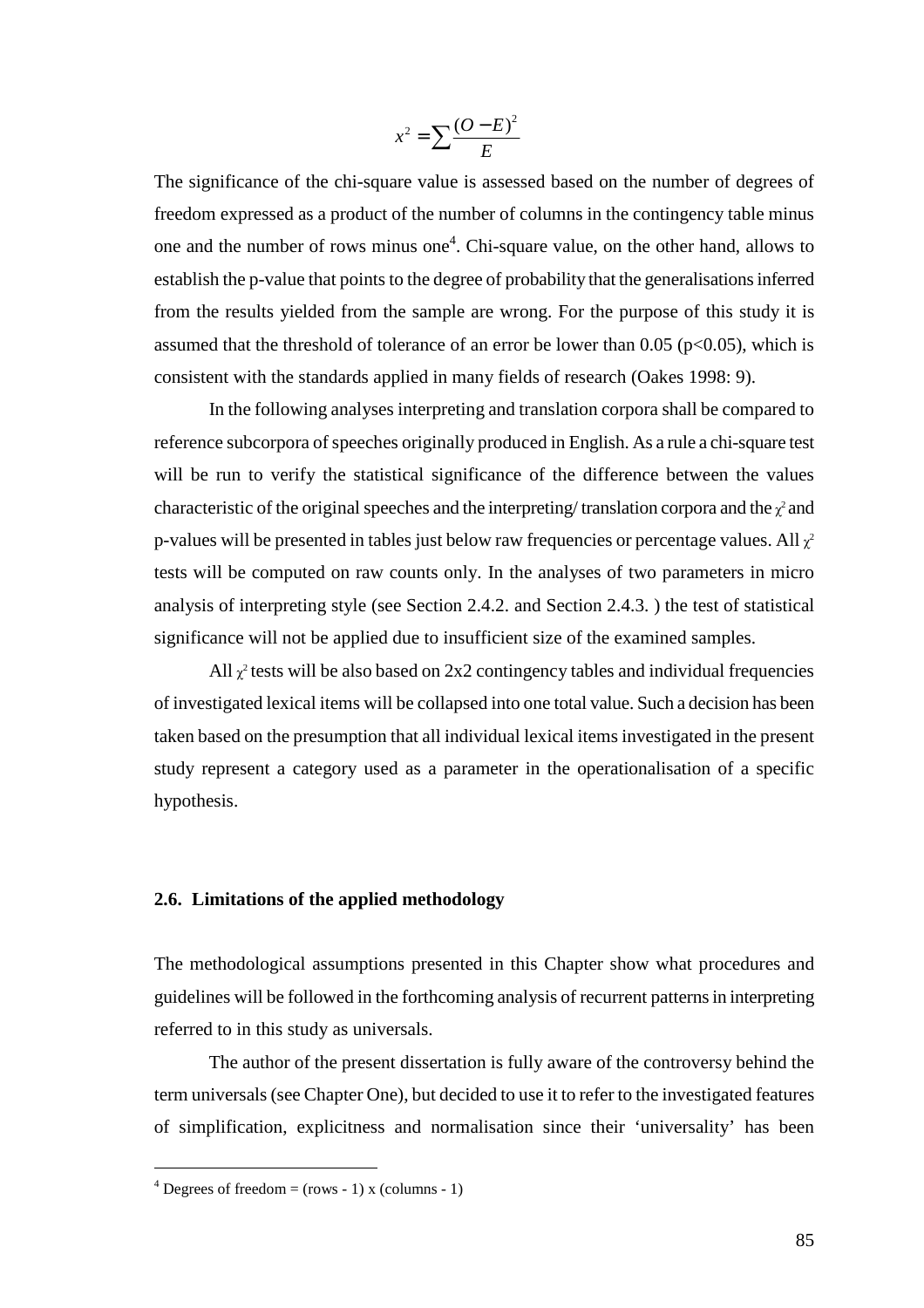frequently hypothesised in the field of Translation Studies. The choice to investigate those features, commonly denoted as universals, on corpora of interpretations and translations from four different source languages was dictated by the will to validate or disprove the so much debated universality of their character.

Moreover, the analysis of interpreting and translation monolingual comparable corpora does allow to discern global patterns present in texts interpreted and translated from different languages, but makes it impossible to access the source texts and hence put forward viable explanations. The motivation behind adopting this approach was to provide a coherent analysis of interpretations and translations from four different languages, whereby the data set has been compiled according to unified criteria, since it rarely happens that interpretations and translations from four different languages are compared within one study. It is hypothesised that if the investigated features are universal they should be visible across all interpretations and translations from different source languages when these are compared against texts originally produced in the target language.

Moreover, it has proved to be impossible to achieve a perfect balance in all interpreting subcorpora of TIC with regard to the mode of delivery of the source speech. The subcorpus of interpretations from French is most heavily dominated by speeches that were originally read out, slightly less so is the subcorpus of interpretations from Dutch. The subcorpus of speeches interpreted from Spanish is balanced with this respect, while the source speeches of interpretations from German were predominantly spoken. This limitation will be taken into account in the analysis of the outcomes. Where possible, a control analysis will be carried on the subcorpus of interpretations from Spanish split into halves based on the mode of delivery of the source speech. Such an additional analysis will help to estimate to what extent the mode of delivery is likely to affect the end result. This is probably one of the most serious limitations of the study. On the other hand, this thesis is probably the first one that attempts to account for such differences at all e.g. in the analysis of simplification in interpreting. Earlier studies conducted on EPIC have not discussed the impact of this factor at all (see the discussion of Sandrelli – Bendazolli's analysis of simplification in Section 1.5.1. ).

Furthermore, as mentioned in Section 2.2.1.2. finding an ideal reference corpus for the translation subcorpora of TIC poses a methodological challenge. For the reasons spelled out in the referred section of this chapter, it has been decided that the translation corpora will be compared against speeches read out by native English Members of the European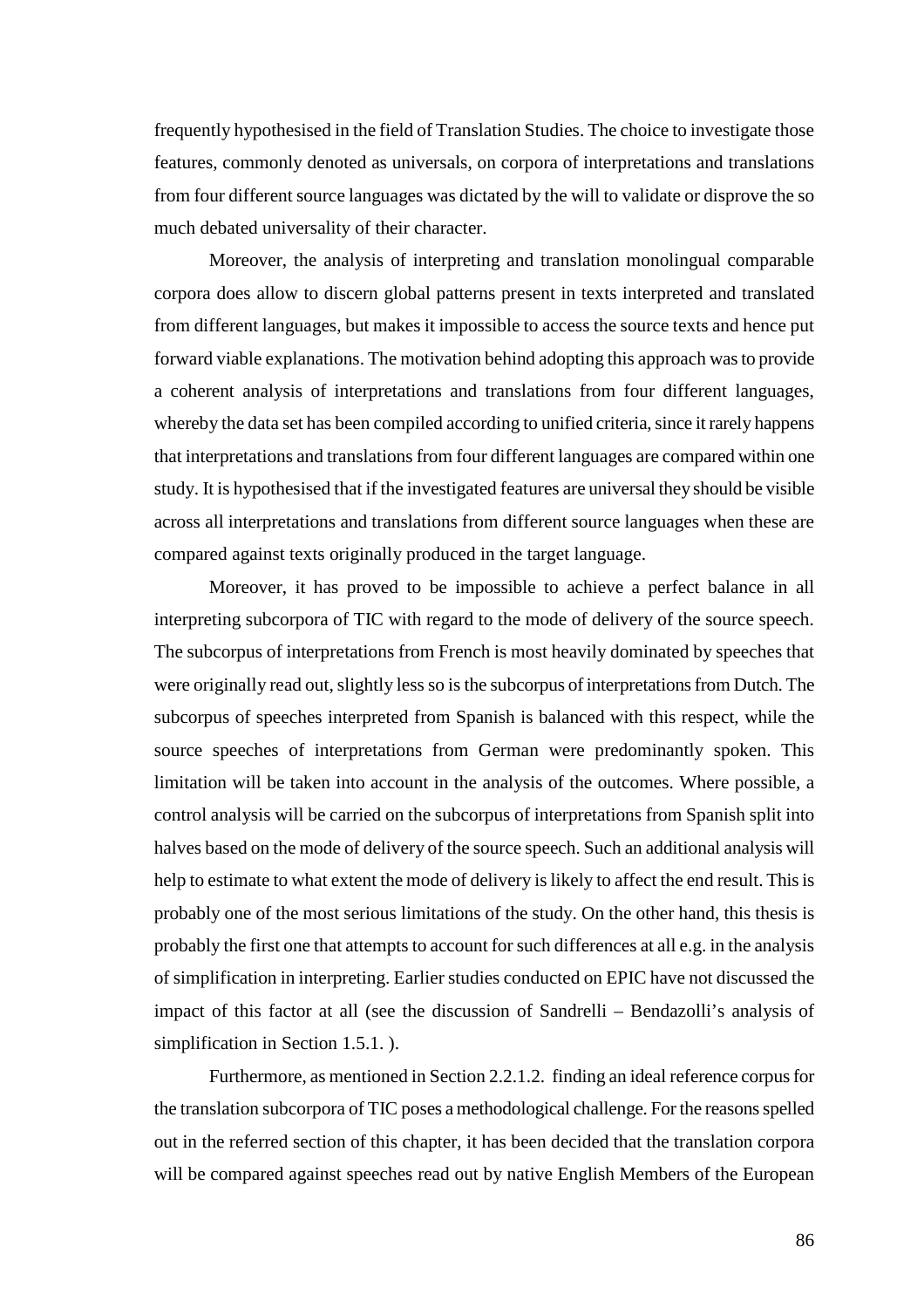Parliament. Such a choice was made since the examination of translated texts is here used as a reference to the analysis of interpreted discourse and no conclusions regarding interpreting universals that remain in the focal point of the present study are made based on this corpus. Still, it needs to be stressed that the results of such an analysis must be treated very cautiously.

Another limitation concerns the corpora of spoken interpreters' discourse that are subject to analysis in the case study. The recordings and their transcriptions have been generated for research purposes and the recorded interpreters' speeches are less formal than the speeches given at the European Parliament. This might have a bearing on the outcomes of the present analysis since formal register differs from the informal one.

It must also be stressed that the size of corpora comprising texts produced by individual interpreters are very small and insufficient to make generalisations. It is believed, however, that their size is appropriate to reveal the hypothesised universal tendencies (which as universal should be distinctive in every interpretation) or their conspicuous absence, as well as strong stylistic preferences.

While all the limitations presented above are important and should be addressed in suitable sections of the following chapters, they do not undermine the purpose of the study.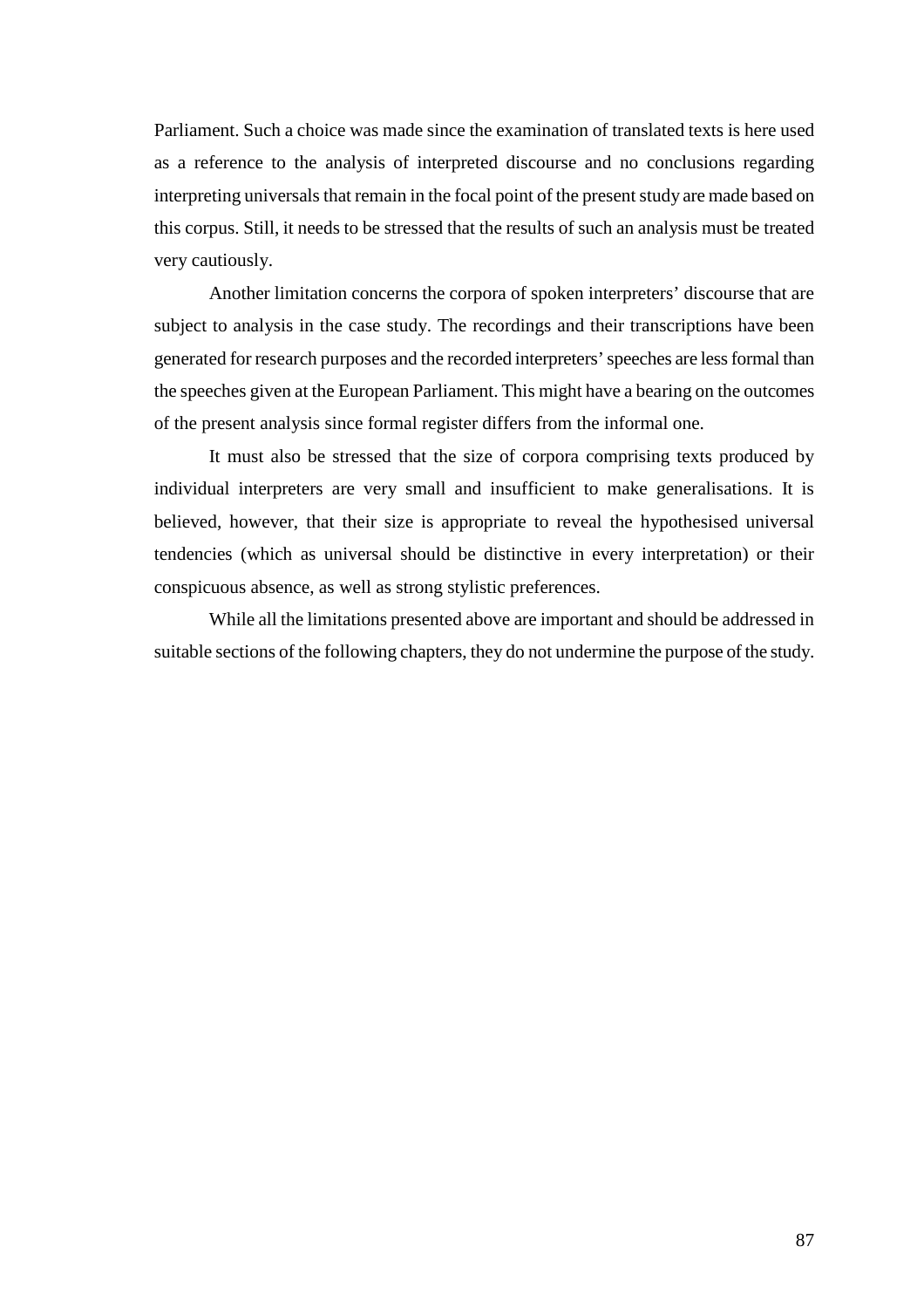# **Chapter 3: Macro analysis of recurrent patterns in interpreting**

### **3.1. Introduction**

The motivation behind the macro analysis described in this Chapter is to examine whether simplification, explicitness and normalisation i.e. putative translation universals are also characteristic of interpreting, which is a mode of translation. For this purpose a series of analyses of different parameters assumed to be symptomatic of the tendency to simplification, explicitness and normalisation will be carried out in this Chapter.

First, to verify the simplification hypothesis all subcorpora will be compared with respect to the proportion of the corpus covered by list head, lexical density and the frequency of the most frequent English words. Secondly, the tendency to explicitness will be measured in the examination of the use of optional *that*, frequency of linking adverbials and apposition markers across all subcorpora. Finally, it will be analysed which of all respective subcorpora are characterised by most normalised language judging by the frequency of common lexical bundles and fixed expressions most frequently used in spoken English.

 It is hypothesized that all interpretations are more simplified, explicit and use more normalised language than speeches originally produced in the target language.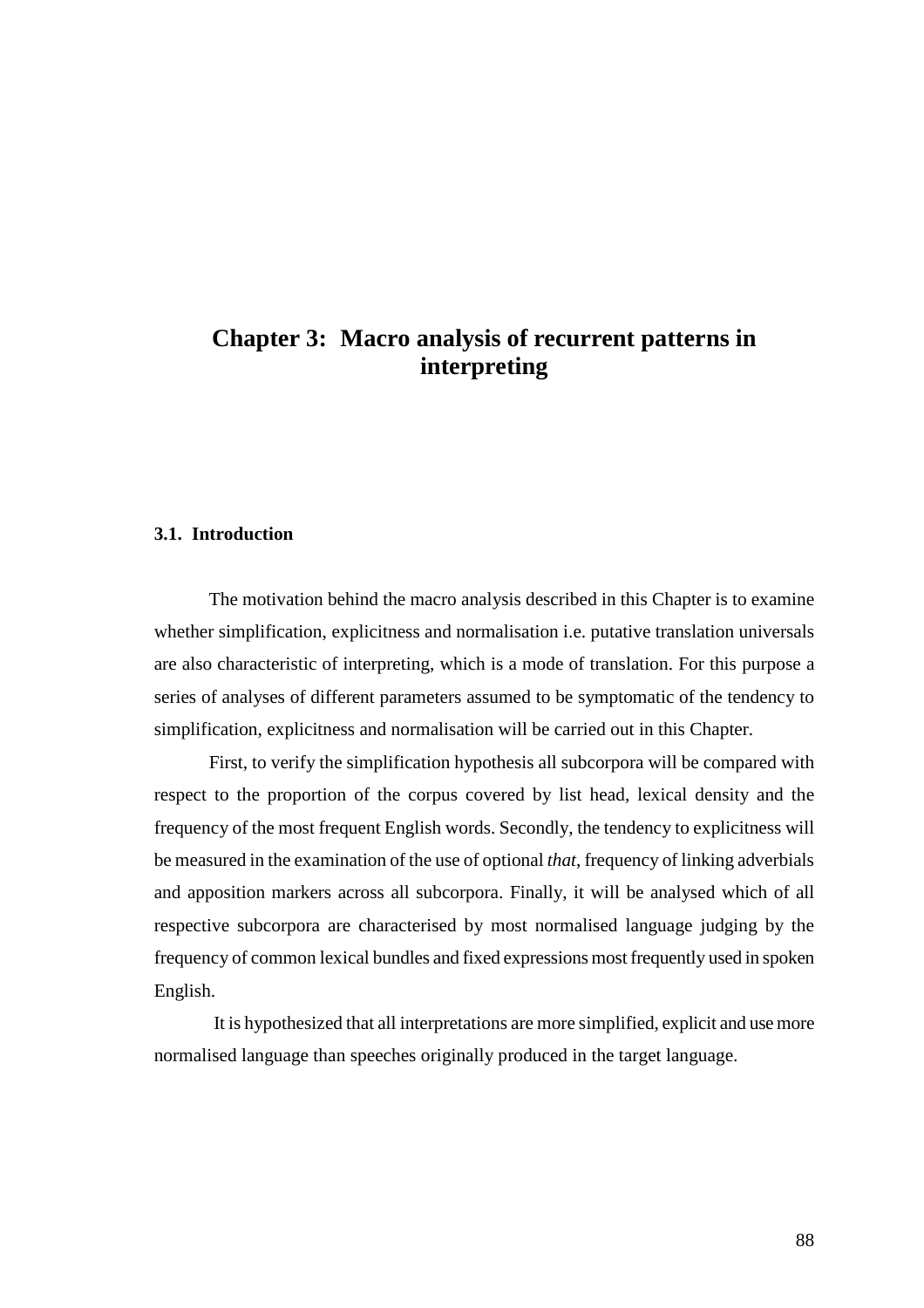# **3.1.1. Simplification**

The first of the presumed translation universals discussed in this study has not been corroborated by the analysis of interpreting and spoken subcorpora of TIC. All three indicators presented in the tables below show how lexically diverse examined texts are. Laviosa's findings (1998: 8) implicate that when compared to texts originally produced in English translated texts show a tendency towards simplification i.e. that a larger proportion of the corpus is represented in the list head, lexical density is lower, while the proportion of most frequent English words is higher. These findings have, in general, not been confirmed by the analysis of interpreted discourse.

# **3.1.1.1. List heads**

 $\overline{a}$ 

The percentage value expressing the proportion of the total sum of hundred most frequent words in the analysed corpus (list head) to the total number of running words reveals how repetitive the language in the examined text or corpus is. The higher the value, the bigger part of the corpus that the list head represents. In other words, a higher value points to the degree of repetitiveness. The latter, in turn, equals less variety and is in this study perceived as a tendency to simplification. Were Laviosa's (1998: 8) findings to be corroborated, the list heads of the interpreting subcorpora should represent a greater percentage of the respective corpora than in the case of native English speeches subcorpus. In other words, the values for SI\_FR\_EN, SI\_ES\_EN, SI\_DE\_EN, SI\_NL\_EN should be higher than the values observed in the subcorpus ORG\_SP\_EN.

As visible in Table 3, the number of tokens covered by the list head in ORG\_SP\_EN amounts to 29122, which constitutes 57.90 % of the entire corpus of 50295 words. The values observed in SI\_FR\_EN are lower, i.e. the number of tokens in the list head reach 28582, that is 56.84% of the corpus counting 50285 words in total. A 2x2 contingency table was used to calculate the disparity between both subcorpora with respect to the total number of tokens covered by the list head and the sum of the remaining ones by means of Chi-square test (see Table  $3^5$ .

<sup>&</sup>lt;sup>5</sup> All remaining Chi-square tests in Chapter Three and Chapter Four are conducted analogically.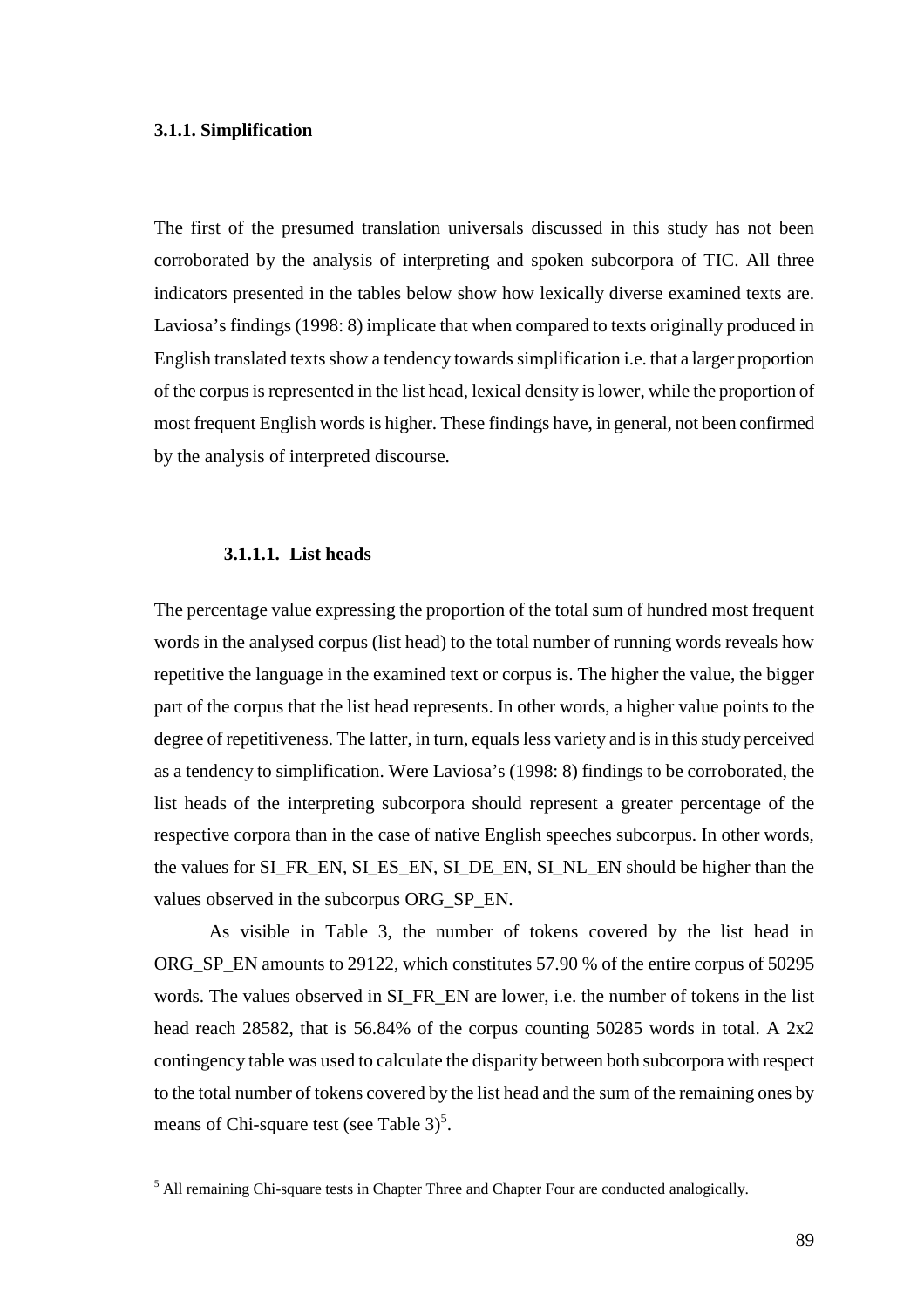|                     | - CD<br>ORG-<br>EN | C <sub>1</sub><br>EN<br>FR |
|---------------------|--------------------|----------------------------|
| Tokens in list head | 29122              | 28582                      |
| Remaining tokens    | <b>ີ</b> 1 1 7 2   | 21703                      |

Table 3. The number of tokens in the list head vs. the number of remaining tokens in ORG\_SP\_EN and SI\_FR\_EN

The Chi-square calculated on the basis of Table 3 shows that the difference is statistically significant ( $\chi^2$ =11.60, p<0.001). Thus the language used in SI\_FR\_EN goes against the simplification hypothesis because it demonstrates significantly lower tendency to repetitiveness and can therefore be deemed more lexically diverse (less simplified with this respect).

On the other hand, looking at the percentage values calculated for all examined subcorpora presented in Table 4, one can infer that the language used in three out of four subcorpora, i.e. SI\_ES\_EN, SI\_DE\_EN, SI\_NL\_EN is more repetitive than the ORG\_SP\_EN.

Table 4. Proportion of the corpus covered by list head in TIC oral subcorpora (the higher the values, the more repetitive i.e. simplified the text).

|                                   | EN<br>ORG SP | EN<br><b>FR</b> | EN<br>SI<br>ES | EN<br>SI<br>DE | EN<br>SI<br>NI |
|-----------------------------------|--------------|-----------------|----------------|----------------|----------------|
| % Text<br>covered by list<br>head | 57.90%       | 56.84%          | 58.88%         | 58.46%         | 58.15%         |

However, out of these three interpreting subcorpora only SI\_ES\_EN is statistically significantly different from ORG\_SP\_EN (see Table 5 below), while SI\_DE\_EN, SI\_NL\_EN and ORG\_SP\_EN are homogenous.

Table 5. Differences between oral corpora of TIC with respect to list head proportion: results of Chisquare tests calculated on raw counts in 2x2 contingency tables.

|            | ORG_SP_EN vs. | ORG SP EN vs. | ORG SP EN vs.      | ORG SP EN vs. |
|------------|---------------|---------------|--------------------|---------------|
|            | SI FR EN      | SI ES EN      | <b>SI</b><br>DE EN | EN<br>SI NL   |
| $\sqrt{2}$ | 1.60          | 9.10          | 3.27               | 0.61          |
| p-value    | p<0.001       | p<0.01        | p > 0.05           | p > 0.05      |

Analyzing simplification, one has to consider the mode of delivery of the source speeches dominant in respective interpreting subcorpora and its possible impact on the outcomes. A greater number of French and Dutch speeches that constitute the source of the interpretations included in SI\_FR\_EN and SI\_NL\_EN were read out, while in the case of SI\_DE\_EN the proportion was reverse and more source speeches were delivered orally in unscripted or semi-scripted way. SI\_ES\_EN is balanced with this respect (see Figure 9).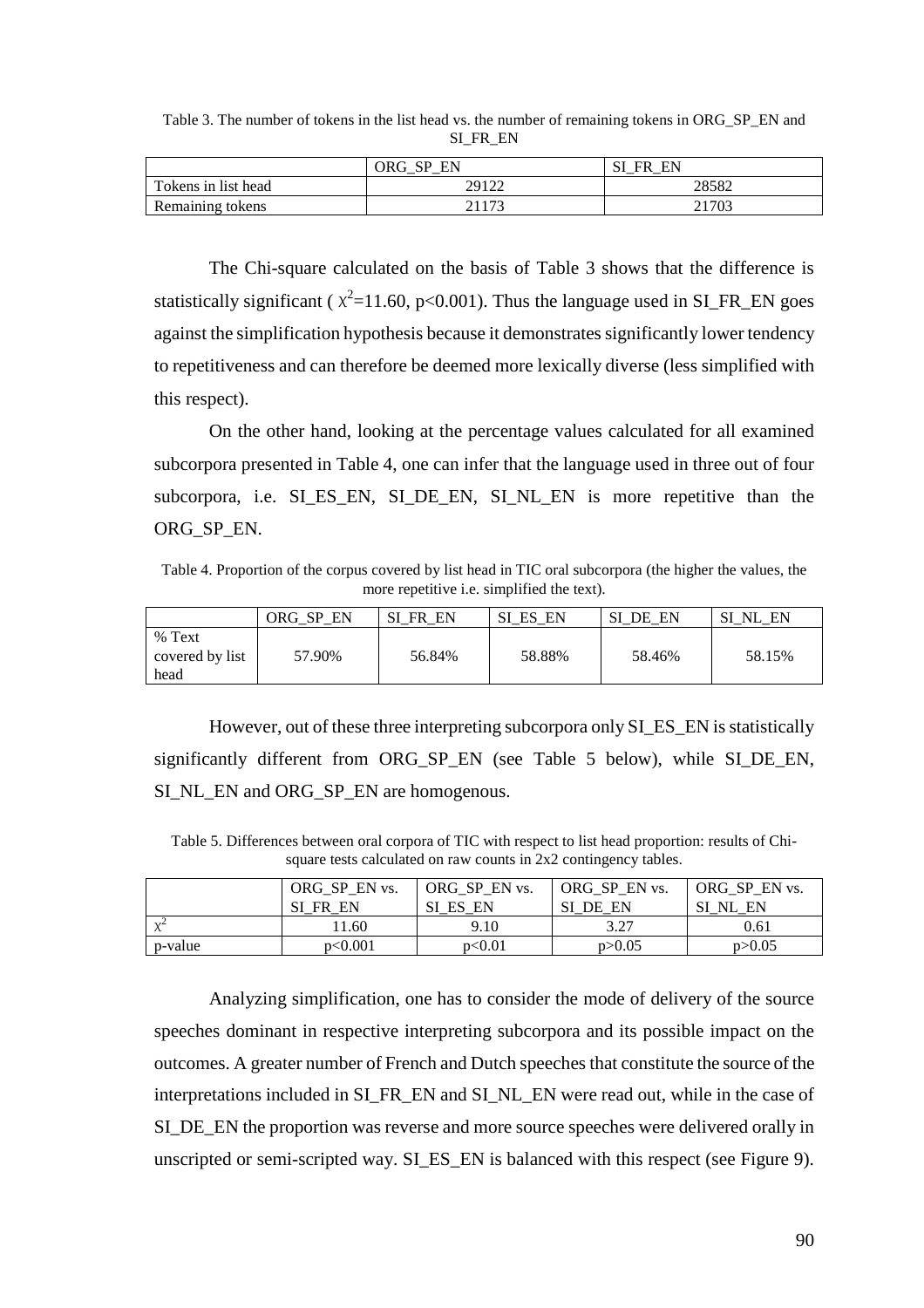Assuming that the mode of delivery of the source speech is a decisive factor, it would be reasonable to expect that the discussed values regarding the proportion of list heads should descend in this order: SI\_DE\_EN, SI\_ES\_EN, SI\_NL\_EN, SI\_FR\_EN. Additionally, since SI\_FR\_EN and SI\_NL\_EN have a very similar proportion of source speeches that were spoken or read out, the values observed in these subcorpora should be similar. Neither of the two expectations have been confirmed. The descending order is different. The only subcorpus balanced with respect to the mode of delivery of the source speeches ranks the highest. The language used in SI\_NL\_EN and SI\_FR\_EN seems indeed to be least repetitive of all interpreting subcorpora, but they are significantly different from each other  $(x^2=17.55, p<0.001)$  and indeed SL\_NL\_EN resembles the two remaining interpreting

subcorpora more than SI FR EN. Thus, it appears that the tendency to repetitiveness may be a result of an interplay of various factors rather than solely dependent on the mode of delivery of the original speech.

The mode of delivery, cannot be disregarded as, at least in Spanish, its impact on repetitiveness is significant. Since SI\_ES\_EN is the only balanced corpus with respect to the mode of delivery of the source speeches and guarantees a relatively larger number of speeches interpreted from the two modes of delivery, it has been split accordingly and analysed with respect to the percentage of text covered by list head. The outcomes are presented in Table 6 and Table 7 below.

Table 6. Proportion of the corpus covered by list head in the subcorpora of native English speeches, interpretations of Spanish speeches that were read out and interpretations of Spanish speeches delivered orally (the higher the values, the more repetitive i.e. simplified the text).

|                                | ORG SP EN        | SI ES EN wr      | $SI$ <sub>ES</sub> $EN$ <sub>sp</sub> |
|--------------------------------|------------------|------------------|---------------------------------------|
|                                | $(24003$ tokens) | $(24004$ tokens) | $(23975$ tokens)                      |
| % Text covered by list<br>head | 58.16%           | 58.65%           | 59.88%                                |

Table 7. Statistical significance of differences in the proportion of the corpus covered by list head in the subcorpora of native English speeches, interpretations of Spanish speeches that were read out and interpretations of Spanish speeches delivered orally.

|          | ORG SP EN vs.<br>SI_ES_EN_sp | ORG_SP_EN vs.<br>SI ES EN wr | SI_ES_EN_sp vs.<br>SI ES EN wr |
|----------|------------------------------|------------------------------|--------------------------------|
| $\gamma$ | 14.67                        |                              | 7.52                           |
| p-value  | p<0.001                      | p > 0.05                     | p<0.01                         |

Native English speeches are least repetitive of all three subcorpora, but, in fact, they do not differ significantly from interpretations of speeches that were originally read out in Spanish. Interpretations of speeches that were originally spoken are significantly more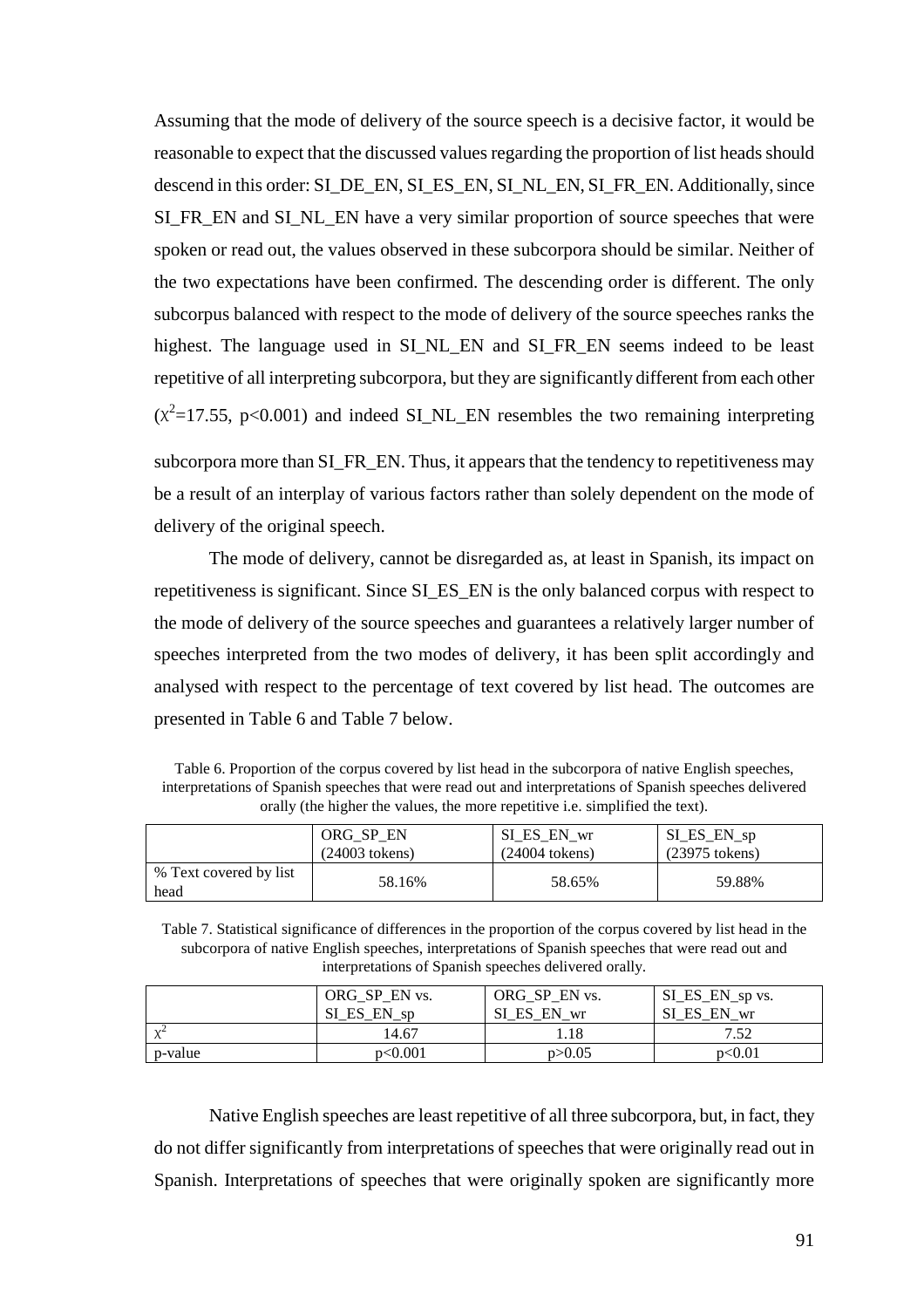repetitive. This suggests that mode of delivery may have a significant impact on the degree of repetitiveness of the target text.

To what degree this tendency may be considered universal, it yet remains to be verified on other language pairs. For technical reasons conducting a reliable comparison between the other three source languages is impossible within the scope of the present study. Additionally, the corpora used in this particular examination are half as small as all the subcorpora used in the remaining tests in this Chapter. The observed results, however, undermine the assumption that the repetitiveness of simultaneous interpretations is independent from the mode of delivery of the original speech than non-interpreted discourse.

One of the possible explanations of such a result might be that interpreters rely on cognates more heavily than the translators. A study confirming such a trend in Hebrew-English language pair has been carried out by Shlesinger and Malkiel (2006: 8-10). Assuming that there are more cognates in French – English language pair than in other pairs represented in TIC, this might be a reason why the language of interpretation from French is less repetitive. The aforesaid assumption is actually plausible, as it has been also made in literature on contrastive linguistics e.g. Bailey – Maroldt (1977: 21–53) claim even that due to heavy lexical borrowing English and French are typologically close and that this relation may be stronger than the one between English and other Germanic languages. Additionally, in the EU context English and French constantly compete to play the role of the lingua franca at the EU institutions, which makes it more likely that many of the Eurojargon terms might be more similar in this language pair than in case of any other language combination.

 Another confirmation of the above putative explanations can be found in the answer to one of the warming up questions provided by one of the interpreters, whose interpreting and speaking style is analysed in Chapter Four. When inquired, if there is a difference in interpreting from different languages he explicitly stated that in case of difficulties one could 'transcode fairly easily word for word from French into English', which would result in a less elegant, but decipherable interpretation. At the same time, he stated that the same procedure would not be possible in the interpretation from German. Given that interpreting at the plenary sittings of the European Parliament is considered to be very challenging, it is likely that the interpreters resort to such solutions.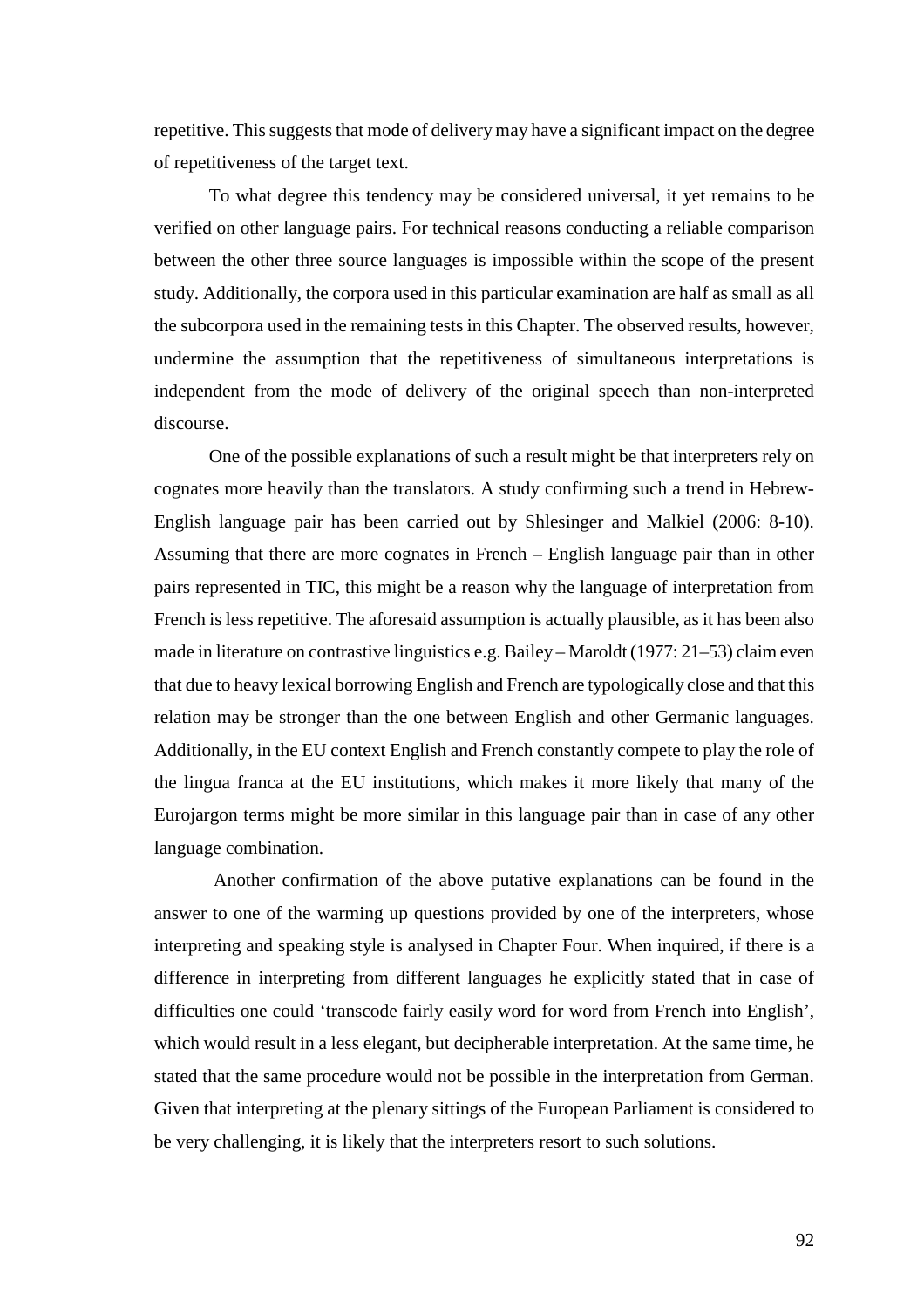A greater use of cognates and consequently also more awkward lexical formulations may increase lexical variety at the same time making the language less repetitive. This might be a reason why the language of interpretation from French in SI\_FR\_EN is less repetitive than interpretations from other source languages of TIC. A contrastive analysis of both source texts and the interpretations should be carried out on a parallel corpus to confirm such a hypothesis. Without the access to the source texts the above ideas remain only a speculation.

# **3.1.1.2. Lexical density**

The next parameter used in this study in the investigation of simplification involves a comparison of lexical density of native English speeches and interpreted texts, which signifies how informative a text is. Lexical density is expressed as the proportion of lexical words to the total number of running words in the corpus. The confirmation of the simplification hypothesis (and Laviosa's findings) would require that lexical density in all interpreting subcorpora of TIC be lower than the lexical density of the subcorpus of native English speeches. Table 8 points to a completely opposite trend, which contradicts the simplification hypothesis and Table 9 shows that the differences between the values observed in the subcorpus of native English speeches and all interpreting subcorpora are statistically significant.

Table 8. Lexical density in TIC oral subcorpora (the lower the values, the less lexically dense i.e. simplified the text).

|                    | EN<br>ORG SP | EN<br>SI<br>FR | EN<br>ES | EN<br>SI<br>DE. | SI<br>EN<br>NL |
|--------------------|--------------|----------------|----------|-----------------|----------------|
| Lexical<br>density | 54.46%       | 56.12%         | 55.67%   | 56.07%          | 56.31%         |

Table 9. Differences between oral corpora of TIC with respect to lexical density: results of Chi-square tests calculated on raw counts in 2x2 contingency tables.

|           | ORG SP EN vs. | ORG SP EN vs. | ORG SP EN vs. | ORG SP EN vs. |
|-----------|---------------|---------------|---------------|---------------|
|           | SI FR EN      | SI ES EN      | SI<br>DE EN   | SI NL EN      |
| $\lambda$ | 27.81         | 14.85         | 26.35         | 34.75         |
| p-value   | p<0.001       | p<0.001       | p<0.001       | p<0.001       |

Both tables point to a uniform and statistically significant trend. The language used in all interpreting subcorpora uses more lexical words than the language of native English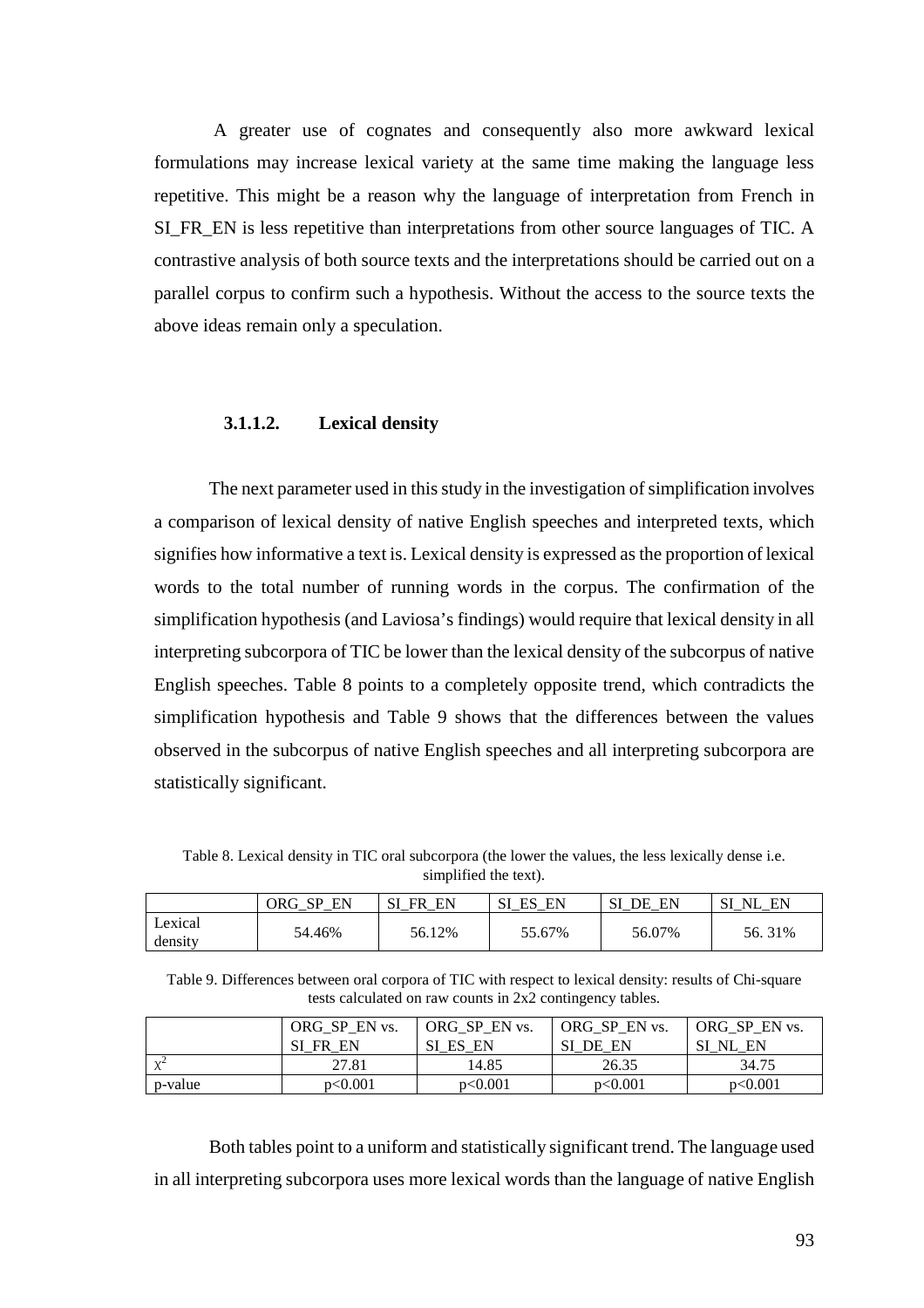speeches. Lexical words carry greater meaning than function words, hence, more lexically dense language is also more informative.

Again, reference has to be made to the source speeches, the interpretations of which are included in the respective interpreting subcorpora. As written texts are usually more lexically dense than spoken ones, there is a reason to believe that subcorpora comprising a greater proportion of interpretations from speeches that were originally read out and not spoken would demonstrate greater lexical density. In such hypothetical scenario, it would be expected that the subcorpora comprising speeches interpreted from French and Dutch would be characterised by the highest lexical density, as opposed to the subcorpus of interpretations from German. The interpretations from Spanish would be placed in the middle of the continuum (for details regarding the prevailing mode of delivery of the original speeches in each subcorpus see Section 2.2.1.1. Figure 9). The actual results show that, while French and Dutch indeed demonstrate the highest lexical density, the values obtained in the analysis of the subcorpus of the interpretations from German are only slightly lower and interpretations from Spanish rank the last.

However, before it is assumed that the mode of delivery of the source speech does not have a key impact on the lexical density of the target text, it is worth examining how this parameter is reflected in the control examination of native English texts and the two sets of interpretations from Spanish involving two different modes of delivery of the original source speeches.

Table 10. Lexical density in the subcorpora of native English speeches, interpretations of Spanish speeches that were read out and interpretations of Spanish speeches delivered orally (the lower the values, the more simplified the text).

|                 | ORG SP<br>EN<br>(24003 tokens) | ES EN wr<br>SI<br>$(24004$ tokens) | SI_ES_EN_sp<br>$(23975$ tokens) |
|-----------------|--------------------------------|------------------------------------|---------------------------------|
| Lexical densitv | 54.23%                         | 55.90%                             | 55.45%                          |

Table 11. Statistical significance of differences in lexical density in the subcorpora of native English speeches, interpretations of Spanish speeches that were read out and interpretations of Spanish speeches delivered orally.

|            | ORG SP EN vs. | ORG SP EN vs. | SI_ES_EN_sp vs. |
|------------|---------------|---------------|-----------------|
|            | SI ES EN sp   | SI ES EN wr   | SI ES EN wr     |
| $\sqrt{2}$ | 7.29          | 13.64         | 0.98            |
| p-value    | p<0.01        | p<0.001       | p > 0.05        |

Table 10 shows that native English speeches are less lexically dense than any interpretations from Spanish, regardless of the mode of delivery of the original speeches. Moreover, although at first glance the interpretations from unscripted oral speeches seem to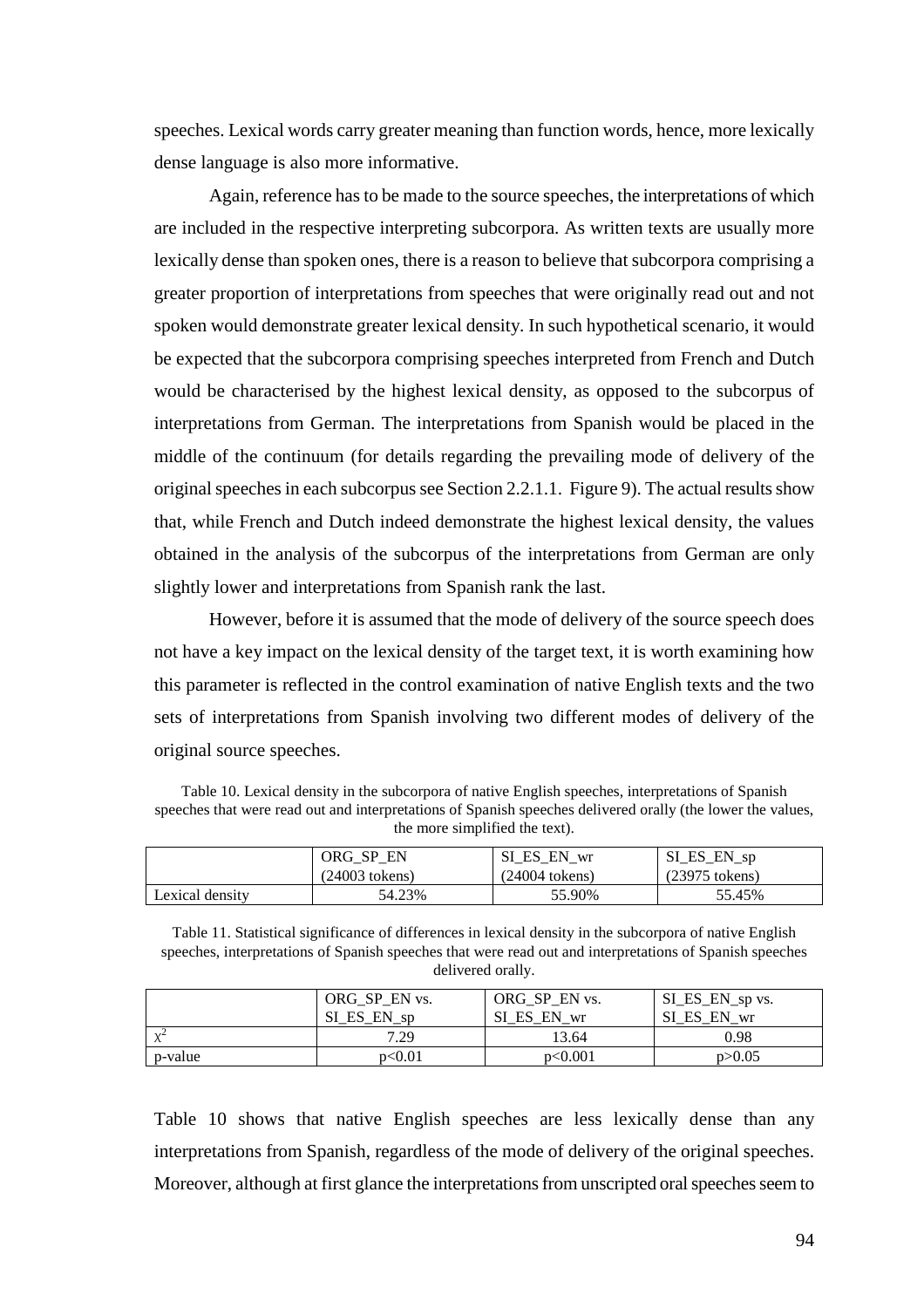be slightly more simplified, there is no statistically significant difference between them and the interpretations of the speeches that were originally read out. Hence, it follows that the mode of delivery does not exert a significant impact on the lexical density of the interpreted text in this particular case. The tendency, has, again, been examined only on the corpora of Spanish and its universality should be tested by future research. As it is, however, this outcome lends support to the results presented in Table 8.

One of the possible causes of increased lexical density in interpreted texts may be interpreters' avoidance of redundancy and the need to produce a very compact and dense text caused by severe time constraint in simultaneous interpreting. Non-interpreted spoken discourse is characterised by a great tendency to redundancy and in standard situations speakers experience far less time pressure than interpreters that have to constantly keep up with the pace of the person they interpret. The interpreter, due to the time constraint has to condense the original message in order to deliver the same content in the minimum amount of time. Increased lexical density may, therefore, be a result of condensation techniques used by the interpreters to save time. The importance of condensation techniques and elimination of redundancies is emphasised also during interpreter training. This textual feature might therefore be attributed to the time-saving condensation techniques necessary in good interpretation and additionally reinforced by interpreter training.

Another tentative explanation may be linked to Schlesinger's (1995: 202) and Gumul's (2006: 182) observations regarding shifts from referential to lexical cohesion perceived as a form of explicitation. Both studies provide evidence suggesting that simultaneous interpreters may tend to substitute pro-forms or ellipsis used in the original text with lexical items, which are either repetitions or synonyms. Such a tendency, leading the interpreters to choose a lexical item rather than a pronoun or an auxiliary verb would also contribute to increased lexical density.

# **3.1.1.3. High frequency words**

The final measure of simplification employed in this study helps to estimate the range of used vocabulary. The higher the proportion of the most frequent English words in the analysed corpus, the narrower the range of vocabulary i.e. the greater lexical simplification (for details of the investigated list of words see Section 2.3.1. and Appendix 2). The results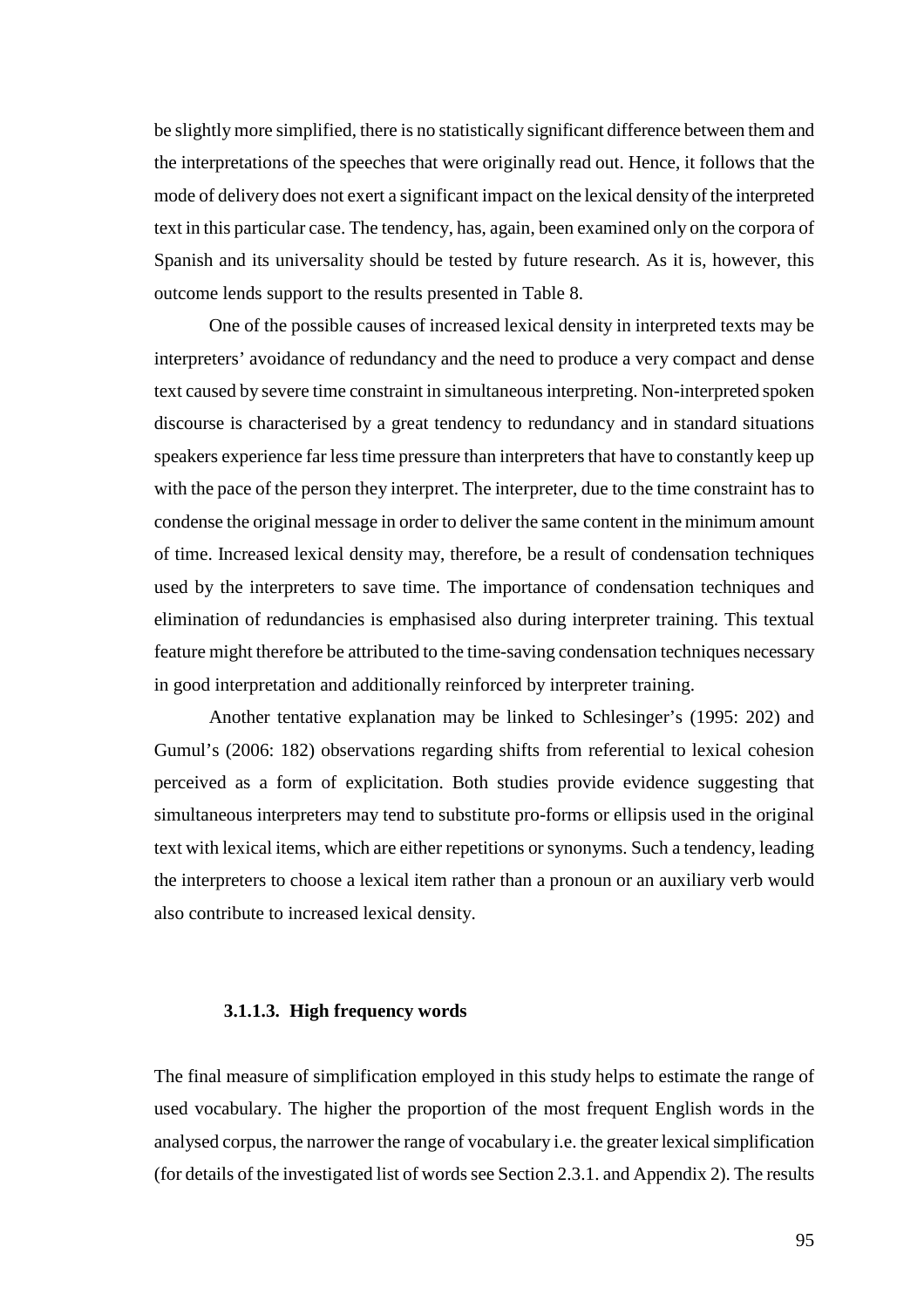expected in line with the simplification hypothesis require all of the interpreting subcorpora to be characterised by a higher value, with regard to this parameter, than the subcorpus of native English speeches. The trend visible in Table 12 is completely reverse and Table 13 shows that the differences between the subcorpus of native English speeches and the respective interpreting subcorpora are statistically significant.

Table 12. The proportion of high frequency words in TIC oral subcorpora (the higher the values, the narrower the range of vocabulary i.e. simplified the text).

|                              | EN<br>ORG SP | EN<br>Sl<br>FR. | ES<br>EN | EN<br>SI<br>DE | SI<br>EN<br>NL |
|------------------------------|--------------|-----------------|----------|----------------|----------------|
| % High<br>frequency<br>words | 61.58%       | 57.71%          | 58.35%   | 59.62%         | 58.83%         |

Table 13. Differences between oral corpora of TIC with respect to the proportion of high frequency words: results of Chi-square tests calculated on raw counts in 2x2 contingency tables.

|            | ORG SP EN vs. | ORG SP EN vs. | ORG SP EN vs. | ORG SP EN vs.    |
|------------|---------------|---------------|---------------|------------------|
|            | SI<br>FR EN   | SI ES<br>EN   | DE EN         | EN<br>$\sqrt{N}$ |
| $\sqrt{2}$ | 57.07         | 109.38        | 40.64         | 79.65            |
| p-value    | p<0.001       | p<0.001       | p<0.001       | p<0.001          |

Hence, it seems likely that the range of vocabulary used in interpretation might be affected by the fact that the original speaker read out the speech, the results have to be analysed against the proportion of such speeches in respective interpreting subcorpora. Were the impact of this factor significant, judging by Figure 9 the most lexically sophisticated language would be found in SI\_FR\_EN and SI\_NL\_EN, while SI\_ES\_EN, and SI\_DE\_EN in particular, should manifest the greatest degree of simplification. The observed result indicate indeed that interpretations from French and interpretations from German are located on the opposite ends of the continuum, but surprisingly the lexis in interpretations from Dutch is less sophisticated than in case of the interpretations from Spanish. Based on this data, it is difficult to determine the real impact of the mode of delivery of the interpreted speech on lexical density, but a great contrast between SI\_FR\_EN and SI\_DE\_EN suggests that it is not an entirely irrelevant factor.

The examination of differences between the interpretations from speeches originally spoken and read out in Spanish does shed some light on this issue (see Table 14). Interpretations of speeches that were read out use significantly more sophisticated language than interpretations of originally unscripted speeches, which, on the other hand, are significantly less simplified than speeches originally given in English. The difference between interpretations of read speeches and spoken ones is statistically significant, but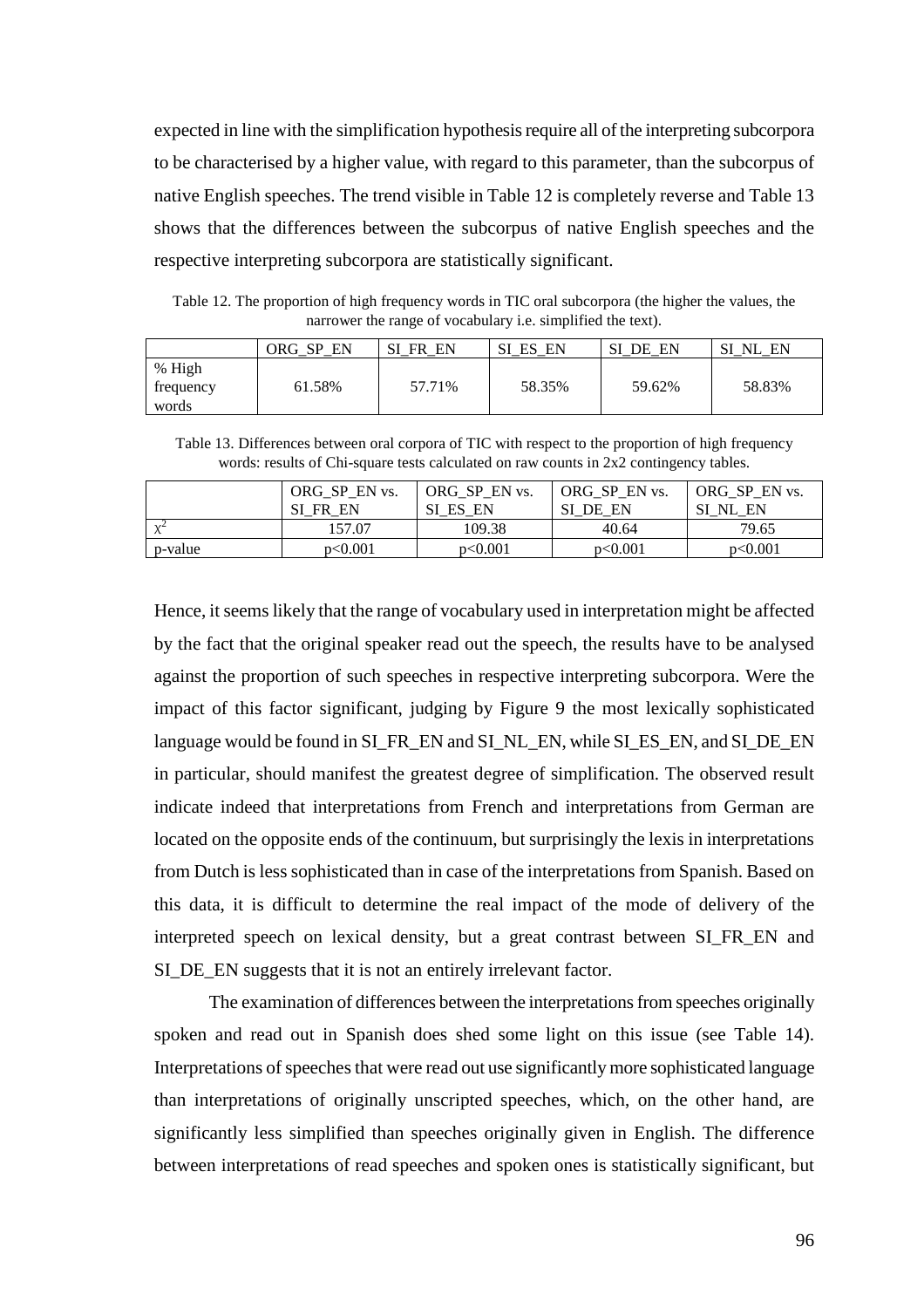also much smaller than between native English speeches and the interpretations of unscripted and semi-scripted speeches. This suggests that in case of interpretations from Spanish, the mode of delivery is an important factor, but the interpretations still use high frequency words less than native English MEPs.

Table 14. High frequency words in the subcorpora of native English speeches, interpretations of Spanish speeches that were read out and interpretations of Spanish speeches delivered orally (the higher the values, the more simplified the text).

|                           | ORG SP EN        | SI ES EN wr      | SI_ES_EN_sp      |
|---------------------------|------------------|------------------|------------------|
|                           | $(24003$ tokens) | $(24004$ tokens) | $(23975$ tokens) |
| % High frequency<br>words | 61.71%           | 57.84%           | 59.06%           |

Table 15. Statistical significance of differences in the proportion of high frequency words in the subcorpora of native English speeches, interpretations of Spanish speeches that were read out and interpretations of Spanish speeches delivered orally.

|            | ORG_SP_EN vs.<br>SI_ES_EN_sp | ORG_SP_EN vs.<br>ES EN wr<br>SI | SI_ES_EN_sp vs.<br>EN wr<br>ES |
|------------|------------------------------|---------------------------------|--------------------------------|
| $\sqrt{2}$ | 35.14                        | 74.86                           | 7.41                           |
| p-value    | p<0.001                      | p<0.001                         | p<0.01                         |

It is very difficult to pinpoint exactly why interpreters tend to use less high frequency words. The most plausible explanation, already discussed in Section 3.1.1.2. seems to be the tendency to lexicalisation of referential cohesion observed by Schlesinger (1995: 202) and Gumul (2006: 182). Assuming that this was a universal tendency, the interpreters would lexicalise cohesive links expressed in the original in the form of referential cohesion. Consequently, in such situations, they would favour lexical forms to pronouns or auxiliary verbs and in the end use them less frequently. Hence pronouns and auxiliary verbs are included in the list of high frequency words, a tendency to lexicalise such items could explain the difference.

 The difference in the proportion of high frequency words could be, in theory, caused by the use of synonyms, but data gathered in this study seems to contradict this assumption. If the interpreters used more synonyms, which could explain why they resort to high frequency words less, they would also be always less repetitive. As shown in Section 3.1.1.1. , interpretations from Spanish, German and Dutch are actually as repetitive as native English speeches. Hence, it is unlikely that the lower proportion of high frequency words is caused by greater use of synonyms.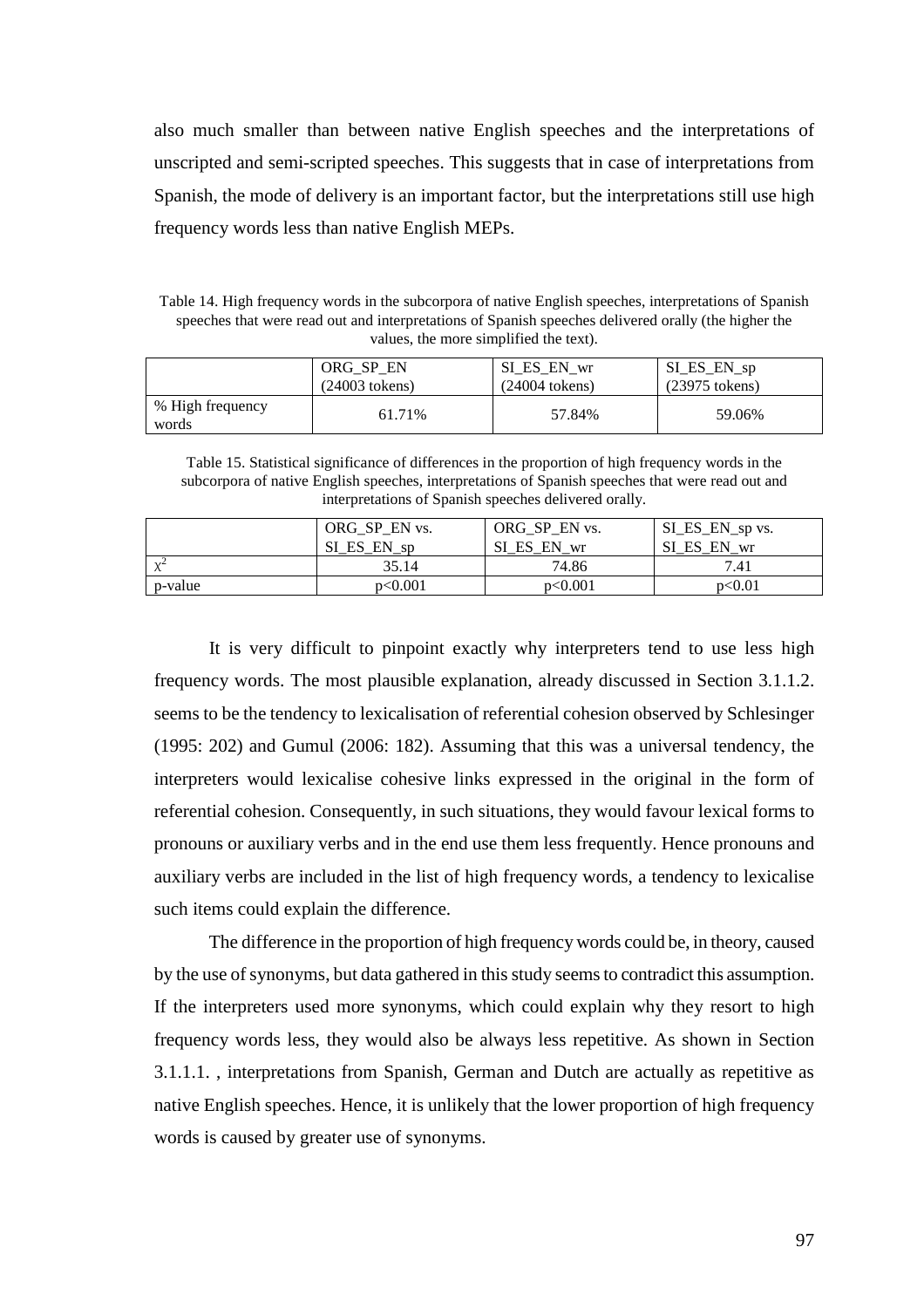# **3.1.1.4. Investigation of simplification in interpreting: Summary of the major findings**

The tendency to lexical simplification in interpreting was investigated with respect to three key parameters: the percentage of the corpus represented by list head, lexical density and the proportion of high frequency words. On the whole, interpreting proves to be less lexically simplified than native English speeches, with one important exception i.e. repetitiveness.

Although the list head analysis of all interpreting subcorpora of TIC proved that they are as repetitive as the subcorpus of native English speeches (or even less so in case of interpretations from French), the more detailed examination of interpretations from Spanish suggests that the mode of delivery of the original speech may significantly influence this tendency as interpretations of unscripted and semi-scripted speeches are more repetitive i.e. simplified than native English speeches, while interpretations of speeches that were read out are significantly less repetitive i.e. not simplified at all. Yet, whether or not this tendency is universal or limited only to interpretations from Spanish into English needs to be verified by future research, as due to the structure of TIC it cannot be investigated in any more detail within the scope of the present study.

Examination of lexical density and the proportion of high frequency words showed, on the other hand, that interpreted discourse is by no means simplified with respect to these two parameters. The detailed examination of interpretations from Spanish suggest, that the mode of delivery of the source speech might have an influence on the level of lexical sophistication of the target text, but the tendency is not reversed.

# **3.1.2. Explicitness**

The aim of this section is to verify, if explicitness could be a universal feature of the interpreted discourse. Hence the analysis focuses on the frequency of optional connective *that* after reporting verbs, occurrence of linking adverbials and the use of apposition markers. A higher frequency of the enumerated phenomena points to a greater tendency to explicitness. It is hypothesised that regardless of the source language interpretations are more explicit than native English speeches.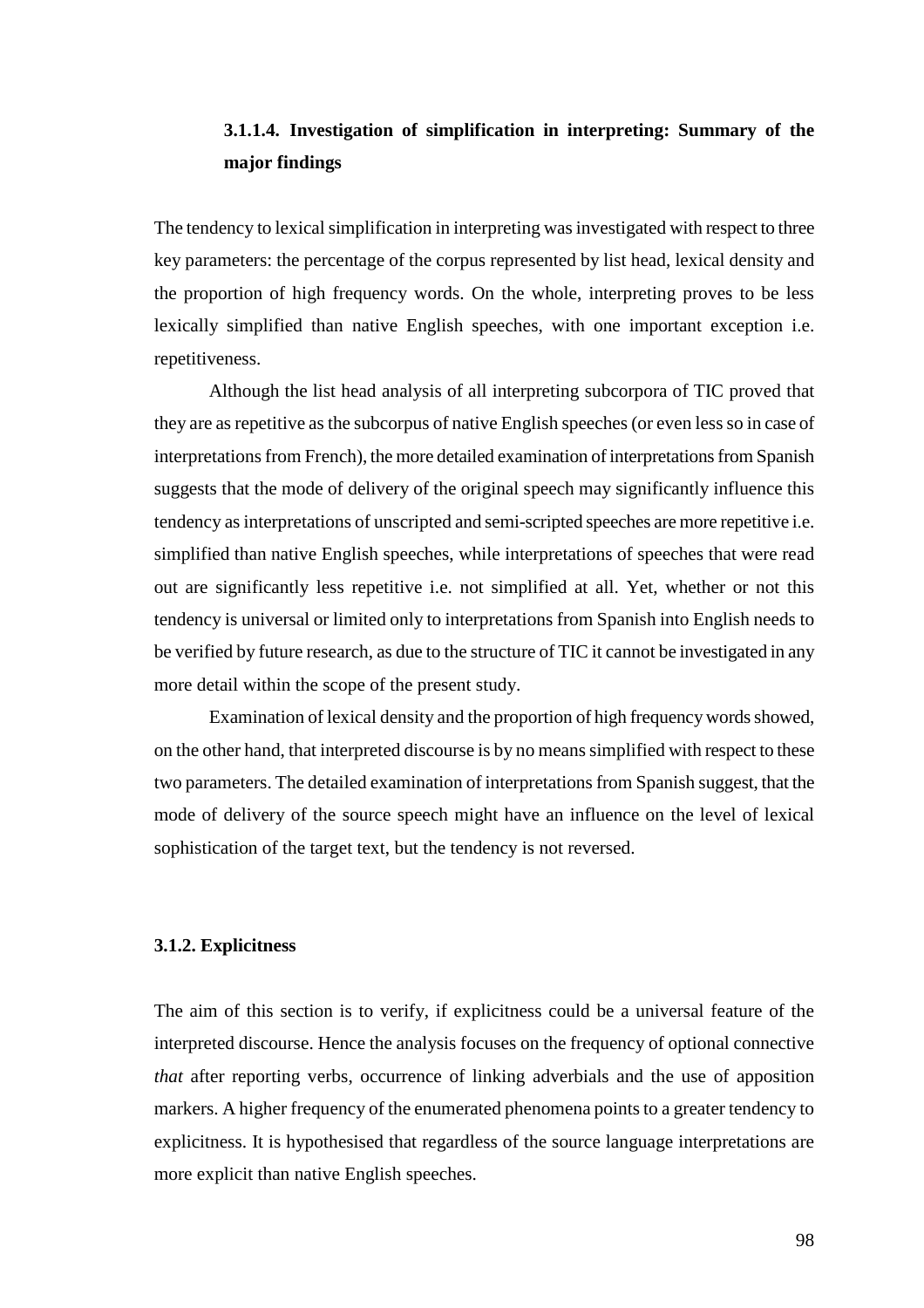Because of a small frequency of the investigated phenomena in the oral subset of TIC, the analysis will not seek to verify if their distribution is equal in texts interpreted from speeches that were originally read out and spoken.

### **3.1.2.1. Optional** *that*

Judging by the patterns of optional *that* revealed in the concordance lines of *admit, believe, claim, hope, know, say, suggest* and *tell* (in all forms) both translations and interpretations seem to be syntactically more explicit, in the sense that information is encoded in more overt way than in speeches originally produced in English (both spoken and read out). To what extent this tendency is to be ascribed to the process/ strategy of making implicit source text information explicit in target text, it is difficult to estimate. What is certain, however, is that interpretations from different source languages do display this tendency even when verbs supposedly influenced by interference are eliminated from the analysis. It is also striking that there is no statistically significant difference with this respect between interpretations from different source languages i.e. interpretations comprise a more or less uniform group that, on the other hand differs from speeches originally produced (spoken) in English.

As shown in Table 16 and Table 18 optional *that* is significantly more frequently verbalised rather than left out in all interpreted and translated subcorpora of TIC, regardless of the source language. In general, however, optional complementiser *that* is evidently more frequent in written language.

|              | ORG SP | EN        | <b>FR</b> | EN   | ES<br>EN<br>SI |      | СT<br>DE | EN   | Sl<br>NL | EN   |
|--------------|--------|-----------|-----------|------|----------------|------|----------|------|----------|------|
|              | that   | Z.C.      | that      | Z.C. | that           | Z.C. | that     | Z.C. | that     | Z.C. |
| <b>TOTAL</b> | 146    | 73<br>ر ر | 122       | 35   | 10             | 28   | 144      | 40   | 134      | 36   |
| that %       | 67%    |           | 78%       |      | 80%            |      | 78%      |      | 79%      |      |

Table 16. Occurrences of optional *that* and zero-connectives after reporting verbs in TIC spoken subcorpora (z.c. stands for zero connective)

| Table 17. Differences between oral corpora of TIC with respect to occurrences of optional <i>that:</i> results of |  |
|-------------------------------------------------------------------------------------------------------------------|--|
| Chi-square tests calculated on raw counts in 2x2 contingency tables.                                              |  |

|            | ORG_SP_EN vs. | ORG SP EN vs. | ORG SP EN vs. | ORG SP EN vs. |
|------------|---------------|---------------|---------------|---------------|
|            | SI<br>FR EN   | SI ES EN      | SI DE EN      | SI NL EN      |
| $\gamma$ / | 5.44          | 7.10          | 6.66          | 7.013         |
| p-value    | p<0.025       | p<0.01        | p<0.01        | p<0.01        |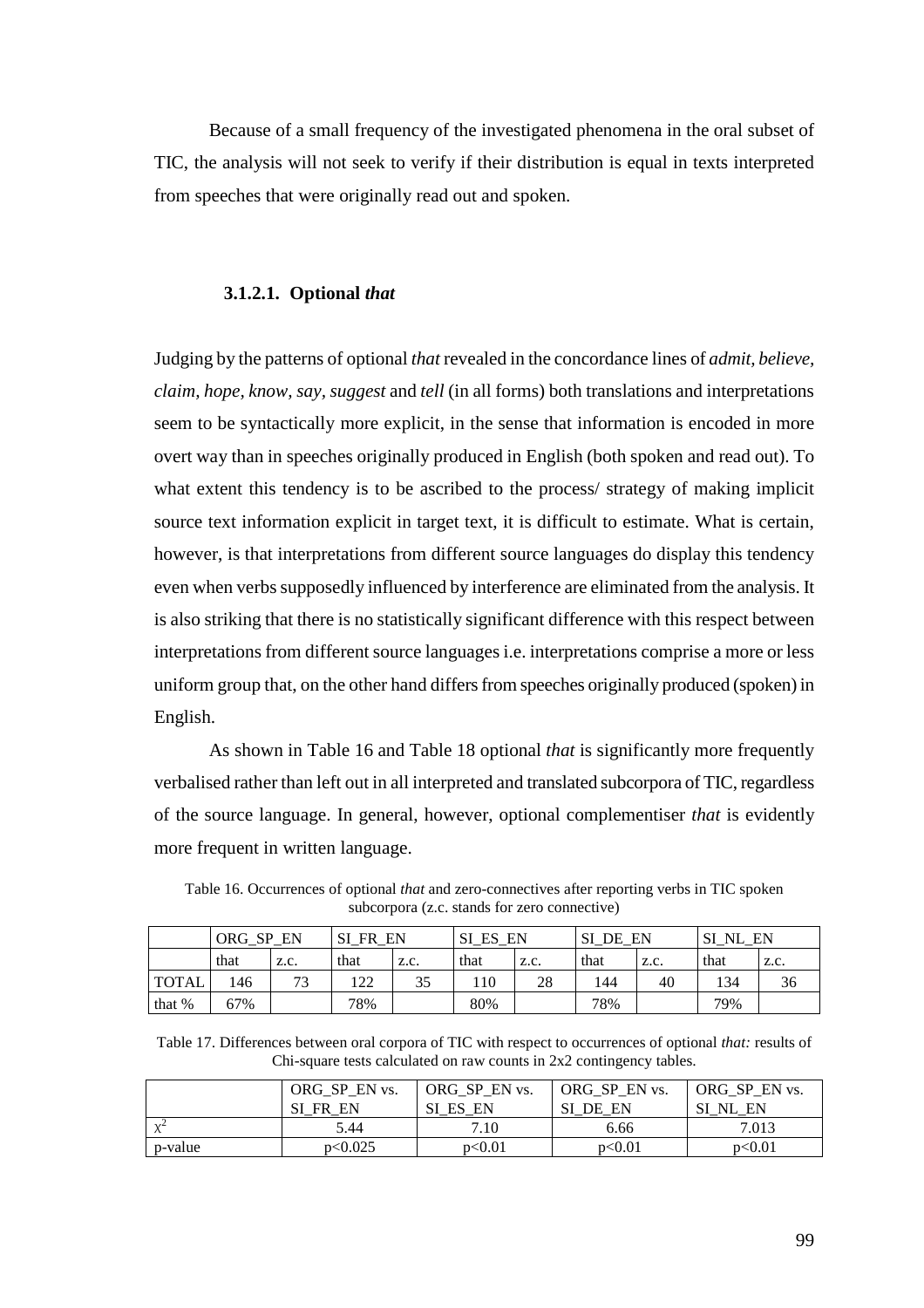|              | ORG. | EN<br>WR. | тp<br>ED | EN   | TR<br>ES | EN   | TP.<br>DE | EN   | ТP<br>NI | EN   |
|--------------|------|-----------|----------|------|----------|------|-----------|------|----------|------|
|              | that | Z.C.      | that     | Z.C. | that     | Z.C. | that      | Z.C. | that     | Z.C. |
| <b>TOTAL</b> | !42  | 39        | 242      |      | 199      | - י  | 234       | 22   | 144      |      |
| that %       | 74%  |           | 96%      |      | 89%      |      | 91%       |      | 89%      |      |

Table 18. Occurrences of optional *that* and zero-connectives in TIC written subcorpora, values normalised per 50000 and rounded (z.c. stands for zero connective)

Table 19. Differences between oral corpora of TIC with respect to occurrences of optional *that:* results of Chi-square tests calculated on raw counts in 2x2 contingency tables.

|            | ORG WR EN vs. | ORG WR EN vs. | <b>ORG WR EN vs. ORG WR EN vs.</b> |                |
|------------|---------------|---------------|------------------------------------|----------------|
|            | TR<br>FR EN   | TR ES EN      | TR DE EN                           | NI<br>EN<br>TR |
| $\gamma$ / | 33.78         | 11.74         | 17.52                              | 9.51           |
| p-value    | p<0.001       | p<0.001       | p<0.001                            | p<0.01         |

Since optional *that* after the reporting verb *say* is particularly frequent both in the interpretations and the translations from German, there is a reason to believe that it could be caused by interference. In line with this assumption, the subcorpora of interpretations and of translations from German (SI\_DE\_EN and TR\_DE\_EN) have been compared with respective subcorpora of native English speeches (ORG\_SP\_EN and ORG\_WR\_EN) once again, the reporting verb *say* was excluded from the analysis. The trends have been confirmed i.e. the use of optional *that* is still more frequent in both interpretations and translations from German and the subcorpora remain statistically different from the respective subcorpora of native English speeches.

As has been demonstrated above, the tendency to use optional *that* connective is far more pronounced in interpreted and translated discourse than in speeches originally produced in English (both spoken and written). This tendency has been observed regardless of the source language and it needs to be stressed that interpreted texts are characterised by greater homogeneity. These results constitute a clear confirmation of the observations made by Olohan and Baker (2000) in their study conducted on Translational English Corpus, whereby optional *that* was significantly more frequent in texts translated into English from different languages.

One of the critical responses to the above mentioned study raised an important issue that should also be discussed here. Becher (2011: 31) observed that in the context of optional *that* one needs to know in how many of the source languages in the corpus the use of connective is optional and in how many it is compulsory. Consequently he infers that 'the greater the number of source languages represented in TEC stipulating a complementizer after reporting verbs, the more likely it becomes that the higher occurrence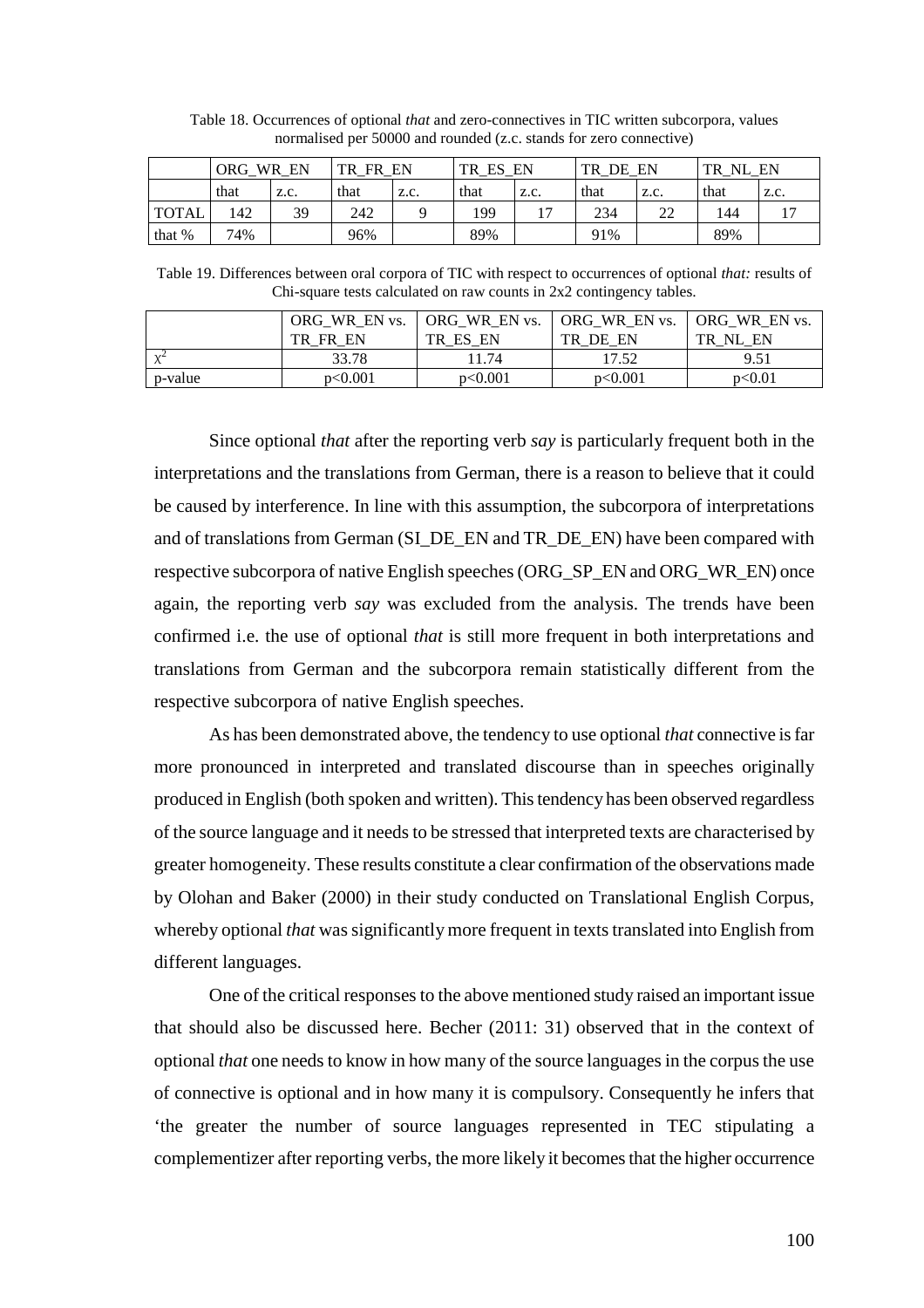of reporting *that* in this corpus is the result of source language interference' (Becher 2011: 31). By analogy, this problem may also be vital for the present analysis, which revolves around two Romance and two Germanic languages that seem to treat complementizers differently: German uses optional complementizer *dass*, which can be used in reporting structures (Kenny 2005: 157); Dutch has a connective *dat* described in grammar books as obligatory (Donaldson 2008: 287, Fontein – Pescherter 2009: 187); French requires a complementizer, while Spanish favours it, but also allows for infinitive complementizer-free constructions (Becher 2011: 31). It seems therefore that the setup for analysis is ideal. This assumption, however, must be approached with great caution. Without the analyses of the source texts and the actual expressions that triggered the renditions with optional *that* in English, it remains impossible to determine with absolute certainty what is the factor contributing to the increased frequency of optional *that* in interpretations and translations. There are many variables that should be considered before one jumps into a far fetched conclusion that the presented results are a proof of explicitation only because in the examined set there are two source languages, in which the complementizer is optional and two that require its use and yet the frequency of optional *that* in their respective interpretations is similar. First, the fact that the complementizer is optional does not guarantee that it has not been used in all reporting structures in the source text (which would then mean that the starting conditions for interpreters from seemingly different languages are in fact the same). Secondly, the complementizer may be optional for some source language reporting verbs and obligatory for others and in different grammatical situations, which does not have to correspond to the requirements of the English reporting verbs tested in the present study. Thirdly, there is a chance that the prescriptive grammar does not fully reflect the use of the complementizer in a given language. Finally, it is possible that other grammatical structures in the source texts have been rendered in English with reporting verbs. In fact all four factors are hypothetically equally possible. House (2004: 187) suggests that the speakers of German prefer the 'aesthetics of spelling things out', which increases the possibility that, although the optional connective *dass* is not obligatory after reporting verbs, it may actually be relatively frequently used in such situations. On the other hand, although *dat* is compulsory in Dutch it has recently frequently been dropped in spoken discourse (Dynarowicz, personal communication). Moreover, Saldanha (2008: 22) claims that the closest Spanish equivalent to the English *say* and *tell* i.e. *decir* requires connective *que* in most cases, but there are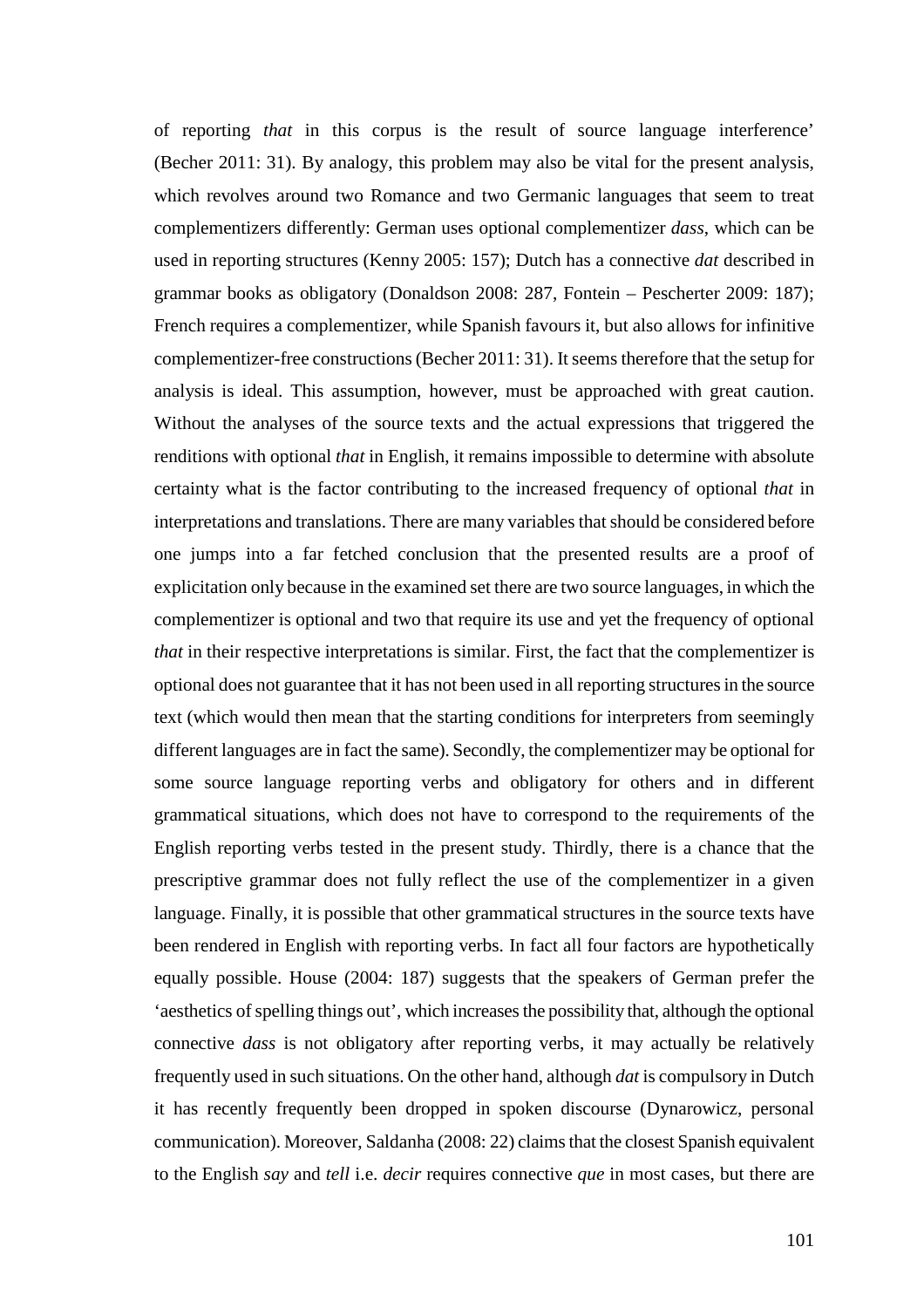exceptions to that. Similarly, Kenny (2005: 167) provides also an example, where in her study a reporting structure followed by optional *that* in English was triggered by a completely different grammatical construction in the original German text. Of course whether or not a language requires or just allows optional complementizers after reporting verbs does remain an important factor, but it cannot be blindly assumed that the former case guarantees a high frequency of optional complementizers in the source text and the latter excludes it.

The examination of comparable corpora limits the analysis to the target text only and does not allow to investigate to what extent and which additional factors have affected the obtained results. It is also very difficult to control all possible variables in all examined languages. That is why a control corpus was used to aid the identification of those target language equivalents that could have been affected by source text interference. It was possible, because the interpretations and the translations originated from the same source texts. Therefore if optional *that* or zero connective was used excessively frequently in one of the corpora e.g. SI\_EN\_FR it could be compared with the other from this language pair e.g. TR\_EN\_FR. If both showed strikingly high frequency the verb was excluded from the analysis to minimise the effect of interference.

The reasons why interpreters and translators resort to optional *that* more frequently may be very diverse. Before analysing the results of their study Olohan and Baker (2000: 143-151) reviewed available literature on the use of *that* in English. In short, the verbalisation of optional complementizer *that* in English may depend on:

- the level of formality of the text,
- the matrix verb (some reporting verbs favour *that*),
- potential for ambiguity,
- adverbials used between the matrix verb and the clause (longer adverbials increase the possibility of *that*)
- cognitive complexity (explicit grammatical solutions are more frequent in cognitively complex environments).

Olohan and Baker (2000: 150) imply that increased frequency of optional *that* in translated texts may be potentially accounted for by the fact that translation is a relatively cognitively complex task. Outcomes presented in Table 16 and Table 18 above shed a new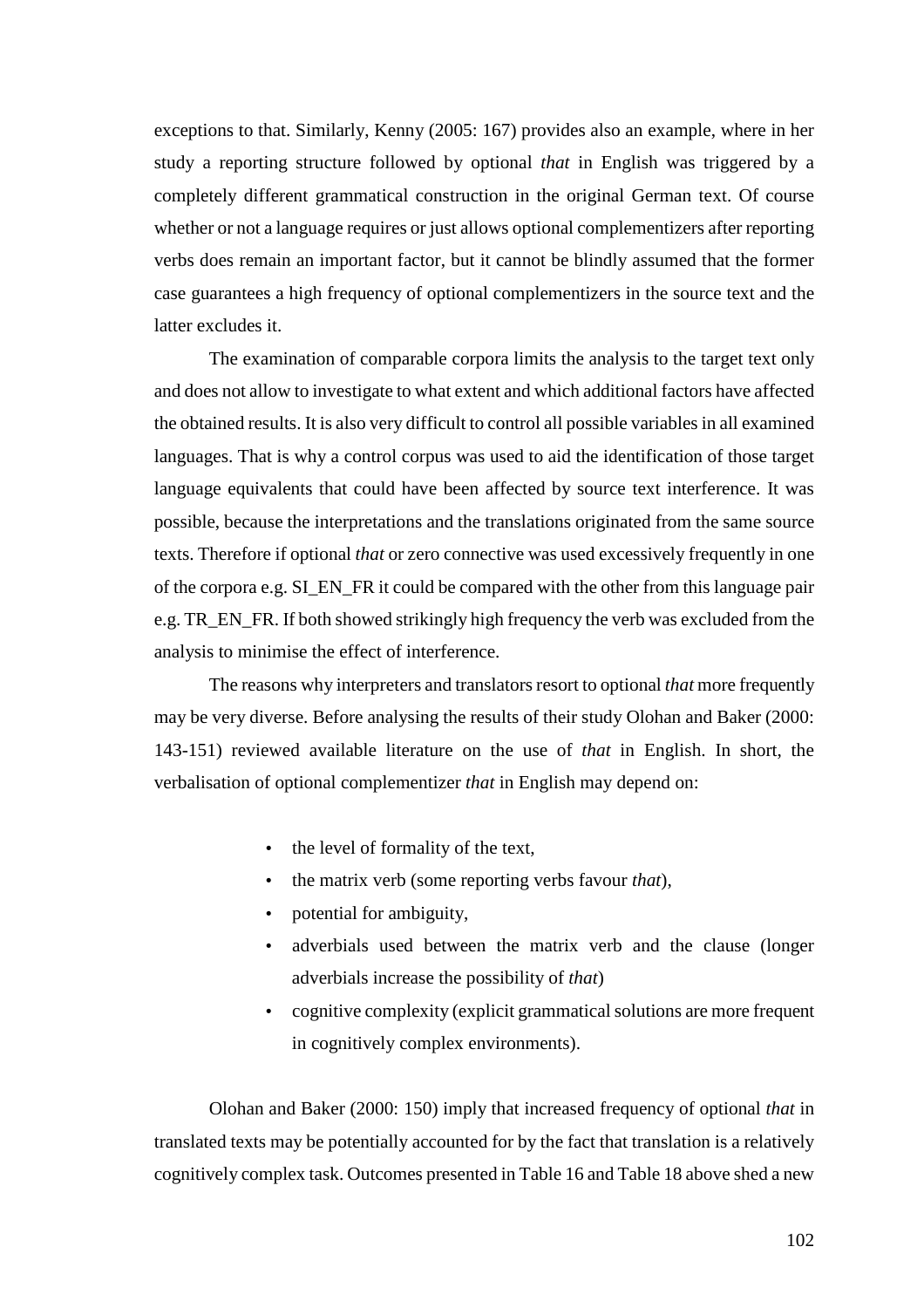light on such a hypothesis. For a number of reasons, the major one being the time constraint, simultaneous interpreting may be considered a cognitively more demanding task than translation. In line with this argumentation one should expect that interpreted texts demonstrate the highest frequency of optional complementizer of all analysed corpora, which is not the case. The frequency pattern, along which optional *that* dominates in the written counterpart of each set of subcorpora holds both for native English and translated/interpreted sets. In other words, when we compare any subcorpus from the oral set of TIC (e.g. SI\_EN\_NL or ORG\_SP\_EN) with its 'equivalent' in the written set (e.g. TR\_EN\_NL or ORG\_WR\_EN), the written corpus displays a greater frequency of optional complementizer *that.* When examining the use of optional *that* in interpreting, one has to take into account an interplay of at least three factors: interference, time constraint, modality and formality. Since the texts in the respective interpreting and translation subcorpora actually derive from the same source texts (in the same source language), the difference between them cannot be attributed to interference. Of course one could also argue that were it not for the time constraint, optional *that* could have been explicitated in simultaneous interpreting probably as frequently as in translation. Yet such an argument has to be refuted since the same time constraint allows simultaneous interpreters to resort to optional *that* on a greater number of occasions than native English Members of the European Parliament, whose time constraints are different. It is more likely that the change in modality and not the complexity of the task is the determining factor here, because such a change imposes different formality standards. Optional *that* would typically occur significantly more frequently in formal registers<sup>6</sup>, hence it is only logical to assume that the higher frequency rate points to a greater formality. Written texts are usually more formal than spoken ones which finds confirmation in distribution of optional *that* across all subcorpora of TIC.

Assuming that increased frequency of optional *that* observed both in interpreting and in translation compared with native English texts is in fact related to the use of more formal language one may also conclude that such a tendency supports the argument for a kind of hypercorrectness, language conservatism or in other words normalisation.

 $\overline{a}$ 

<sup>6</sup> Biber (1995: 145) concludes that omission of *that*-complementizer is strictly related to informality. In his corpus *that* is omitted in all complement clauses in 85% in conversation, 60% in fiction, 30% in news and in 3% in academic prose.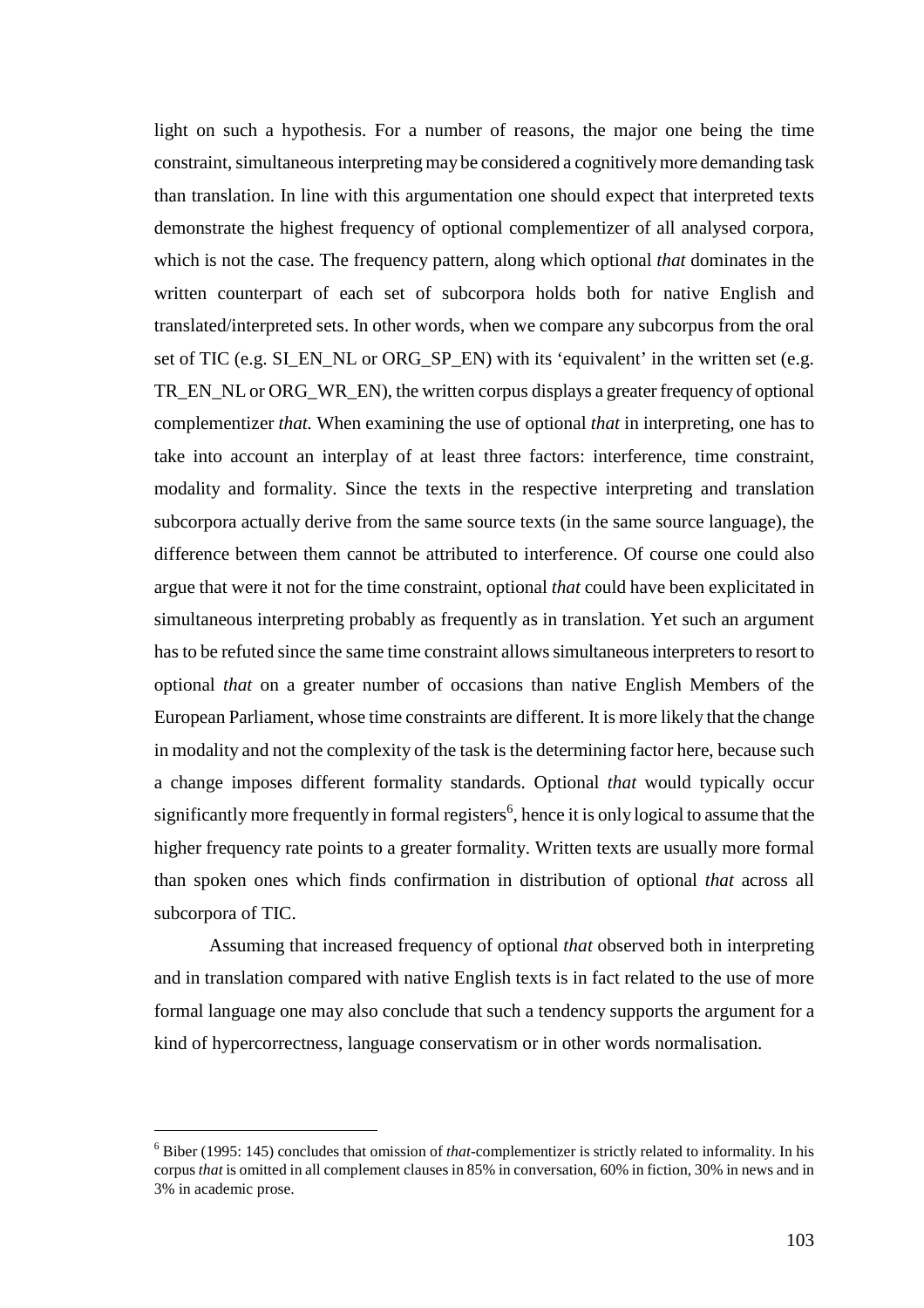Whatever the reason, it has been confirmed that, like translations, interpreted texts rely more heavily on optional complementizer *that*, which manifests a tendency to overtly encode syntactic information i.e. syntactic explicitness.

### **3.1.2.2. Frequency of linking adverbials**

The next parameter used in this study to measure explicitness in texts across all subcorpora of TIC is the frequency of linking adverbials (listed in Section 2.3.2. ). Table 20 demonstrates that interpretations from French, Spanish and Dutch as well as speeches originally produced in English are very similar with this respect. There is no observable pattern that could make the interpreted discourse more distinct from native English speeches. It is only the subcorpus of speeches interpreted from German that significantly stands out from other subcorpora, which, however, can mostly be ascribed to the use of one extremely frequent adverbial in that subcorpus i.e. *therefore.* Interestingly, the frequency of the same adverbial in translations from German is moderate.

Table 20. Occurrences of linking adverbials in TIC spoken subcorpora

|                            | cр<br>EN<br>ORG | FΝ<br>FR | FN<br>н.<br>ມ⊥ | ЕN<br>ŊЕ<br>_<br>_ | N  |
|----------------------------|-----------------|----------|----------------|--------------------|----|
| .<br>∟ınkıng<br>adverbials | dΩ<br>ر،        | 29       | 2C<br>رے       | 48                 | 30 |

Table 21. Differences between oral corpora of TIC with respect to the occurrences of linking adverbials: results of Chi-square tests calculated on raw counts in 2x2 contingency tables.

|           | ORG SP EN vs.         | ORG SP EN vs. | ORG_SP_EN vs. | ORG SP EN vs. |
|-----------|-----------------------|---------------|---------------|---------------|
|           | <b>FR</b><br>SI<br>EN | SI ES<br>EN   | SI<br>DE EN   | EN<br>SI NL   |
| $\lambda$ | $0.00\,$              | $0.00\,$      | 4.70          | 0.02          |
| p-value   | p > 0.05              | p > 0.05      | p<0.05        | p > 0.05      |

Table 22. Occurrences of linking adverbials in TIC written subcorpora normalised per 50000 words.

|                                   | <b>WR</b><br>EN<br>ORG | EN<br>TR<br>ER | EN<br>TR<br>FК<br>دند<br>_ | EN<br>TR<br>DE<br>$-$ | TR<br>EN<br>NI |
|-----------------------------------|------------------------|----------------|----------------------------|-----------------------|----------------|
| <b>T</b><br>∟ınkıng<br>adverbials | 44                     | 114            | ר הו<br>$\mathbf{1}$       | 106                   | 124            |

Table 23. Differences between oral corpora of TIC with respect to the occurrences of linking adverbials*:*  results of Chi-square tests calculated on raw counts in 2x2 contingency tables.

|           | ORG WR EN vs.    | ORG WR EN vs. | <b>ORG WR EN vs.</b> | ORG WR EN vs.               |
|-----------|------------------|---------------|----------------------|-----------------------------|
|           | TR.<br>FR.<br>EN | ES EN<br>TR.  | TR<br>DE<br>EN       | EN<br>$\mathbf{N}$ .<br>TR. |
| $\lambda$ | 35.32            | 45.29         | 29.27                | 42.86                       |
| p-value   | p<0.001          | p<0.001       | p<0.001              | p<0.001                     |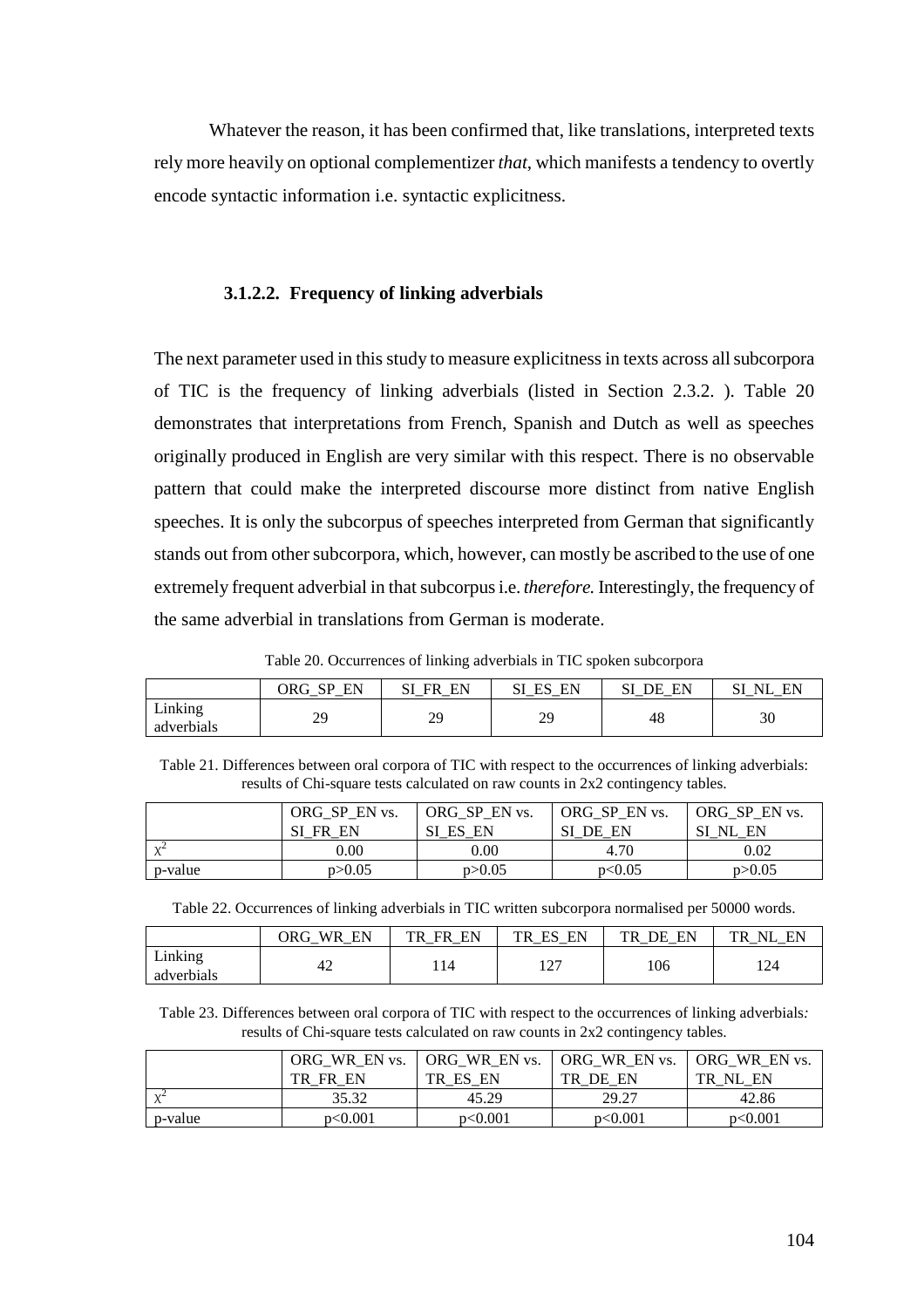Granted that a higher number of linking adverbials in a text demonstrates the author's greater tendency to explicitise, data in Table 22 and Table 23 confirm the hypothesis assuming that translations should be more explicit than speeches originally written in English. The frequency in the translation subcorpora is close to or more than three times higher as compared to texts originally produced in English.

Such a difference between interpreted language and translated language in the use of linking adverbials seems to be justified, since while interpreting simultaneously the interpreters cannot possibly envisage the structure of the entire speech. In other words, with this respect the interpreters may have to rely more on the authors of the original speech and their interference may be thus less visible. Translators, on the other hand do not face such severe time limitations and exercise a greater freedom in the use of linking adverbials. This problem pertains to what Shlesinger (1995: 194) refers to as 'the linearity constraint'. Both translators and interpreters are expected to apply local and global strategies to render cohesive ties successfully. What comes easily to translators, who enjoy the access to the full text at all times, is extremely difficult or impossible for interpreters. Not only the content of the speech is unveiled in fragments, but also the speaker's underlying intention may for long be unknown. In such a situation interpreters must be very cautious to minimise the possibility of misunderstanding.

It is particularly interesting to what extent interpretations and translations of, after all, the same source texts differ. The total frequencies of linking adverbials in respective translation corpora are, on average, four times higher in the case of translations from French, Spanish and Dutch. One possible interpretation of such distribution is that the original French, Spanish and Dutch speakers may be more or less as economical with linking adverbials as native English MEPs. Due to the linearity constraint part of those cohesive ties may be omitted in interpreting, which could be the reason why the texts are comparable in the number of linking adverbials to the native English speeches. Then the translators having the full access to the entire text render all linking adverbials, possibly also explicitating those cohesive ties that were rendered implicitly in the original speech. In the particular case of German, it is theoretically possible that the increased frequency of *therefore* in simultaneous interpreting corpus can be accounted for by a frequent use of its German equivalent *deshalb* in the source speeches. The linearity constraint may force interpreters to frequent straightforward rendition of the word, since their knowledge of the entire text, it's structure and speaker's intentions is limited. In many cases such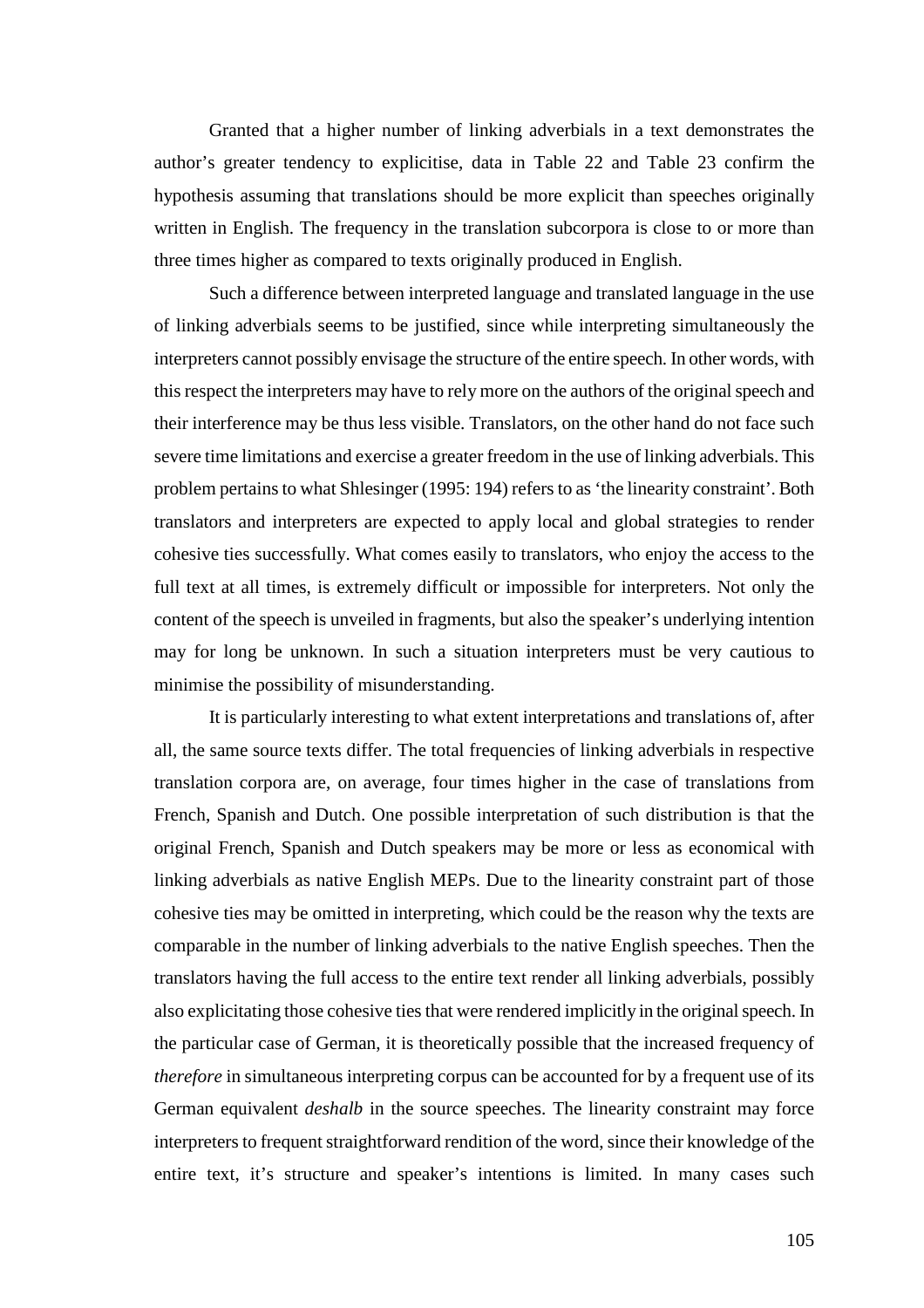straightforward renditions may, in fact, be the interpreter's last resort to preserve any of the cohesive ties of the source text. Translators from German, on the other hand, receive the full original speech and have the opportunity to work on the stylistics of the target text and find solutions eliminating the overrepresentation of *therefore.* 

For the lack of access to the source text it is impossible to verify to what extent such a wild speculation is actually true. A further analysis on a set of parallel translation and interpreting corpora compiled of translations and interpretations of the same source texts could verify the above tentative explanations and bring other illuminating outcomes. For the present, however, such an analysis remains out of the scope of this study and may be only suggested for future research.

# **3.1.2.3. Frequency of apposition markers**

The last parameter analysed to verify the explicitness hypothesis is the use of apposition markers *in other words, that is, that is to say, namely*. It is assumed that the greater the frequency of apposition markers in the corpus, the more lexically explicit the text.

As visible in Table 24, the interpreters use apposition markers more frequently than MEPs. The trend is most noticeable in interpretations from Dutch, French and Spanish, where apposition markers were used three times more frequently than in the speeches originally produced in English. The proportion of apposition markers in the interpretations from German outnumbers the one observed in original speeches twice.

|     | EN<br><b>CD</b><br>ORG<br>້<br>. .<br>$-$ | ЕN<br>ER | EN<br>L.J<br>ມ⊥<br>__<br>$-$ | <b>EN</b><br>λE<br>⊷<br>$-$<br>$\overline{\phantom{0}}$ | $\sim$<br>E١<br>NΊ<br>ມ<br>_<br>$\overline{\phantom{0}}$ |
|-----|-------------------------------------------|----------|------------------------------|---------------------------------------------------------|----------------------------------------------------------|
| TAL |                                           | ⊥ັ       | $\sim$                       | . .                                                     | <b>1</b>                                                 |
|     |                                           |          |                              |                                                         |                                                          |

Table 24. Occurrences of selected apposition markers in TIC spoken subcorpora

Table 25. Differences between oral corpora of TIC with respect to the occurrences of apposition markers: results of Chi-square tests calculated on raw counts in 2x2 contingency tables.

|          | ORG SP EN vs. | ORG SP EN vs. | ORG SP EN vs. | ORG SP EN vs. |
|----------|---------------|---------------|---------------|---------------|
|          | SI<br>FR EN   | SI ES EN      | DE EN         | EN<br>'NL     |
| $\gamma$ | 5.00          | 5.00          | 3.56          | 4.27          |
| p-value  | p<0.025       | p<0.025       | p > 0.05      | p<0.05        |

Although there appears to be a consistent trend for the apposition markers to be more frequently used in interpreted discourse, the differences between only three of the interpreting subcorpora and the subcorpus of native English speeches are statistically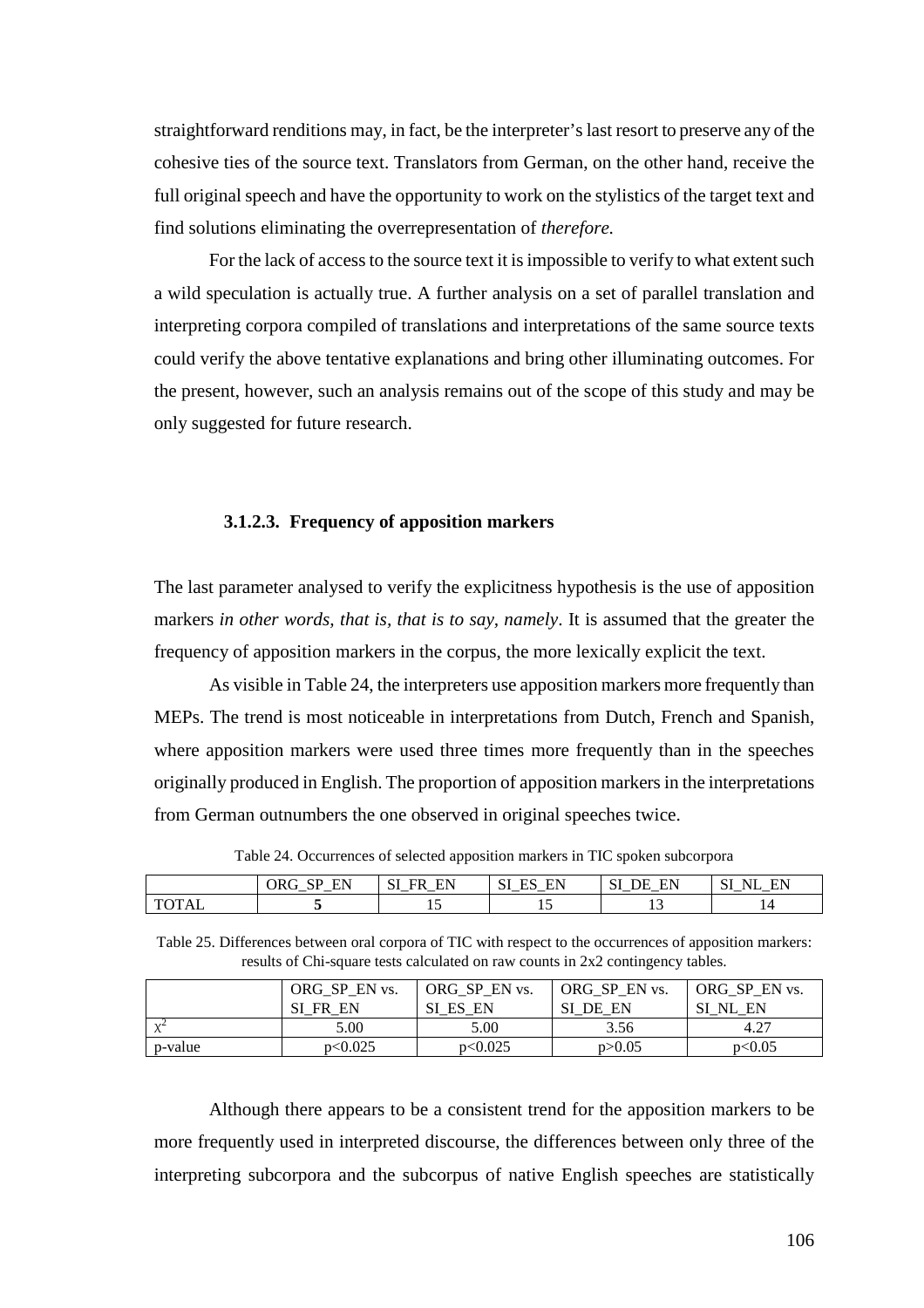significant (see Table 25). The difference between native English speeches and the subcorpus of interpretations from German with respect to the frequency of apposition markers is close to statistical significance, but does not meet the prerequisite  $x^2$  value of 3.84 and thus exceeds the margin of error allowed in this study.

The difference between interpretations from Dutch and original speeches, which is statistically significant must have been affected by a strikingly high number of occurrences of the apposition marker *in other words* (11 out of 14) in the Dutch interpreting subcorpus. Interestingly the pattern is not reflected in Dutch translation subcorpus. A more detailed analysis revealed that the expression was used by five different interpreters, of whom two used it more often than others:

| Interpreter    | Number of   |  |  |
|----------------|-------------|--|--|
|                | occurrences |  |  |
| B <sub>1</sub> |             |  |  |
| C <sub>1</sub> |             |  |  |
| M              |             |  |  |
| т              | 2           |  |  |
|                |             |  |  |

Table 26. Occurrences of *in other words* in Dutch interpreting corpus broken down by interpreters

Data in Table 26 suggests that the high frequency of *in other words* can in this case most probably be attributed to stylistic preferences of two interpreters. Although certainly interesting in depicting an observable trend, where interpreters tend to use more apposition markers than native English MEPs the data in this corpus does not make it possible for venturing any generalisations as it is skewered by the stylistic preference of a few interpreters. It appears that apposition markers are relatively infrequent, especially in spoken register of English and only testing a bigger sample may be more elucidating.

Table 27. Occurrences of selected apposition markers in TIC written subcorpora. Values normalised per 50000 words and rounded to the full digit.

|                | EN<br>- ORC<br>W R<br>$-$ | EN<br>TD.<br>FR<br>$\overline{\phantom{0}}$<br>$-$ | $\blacksquare$<br>mp<br>. .<br>╌<br>$-$ | FN<br>mr<br>. <del>. .</del><br>۱н<br>ĸ<br>___<br>$\overline{\phantom{0}}$ | ΝI<br>$T_{\rm R}$<br>ПN.<br>$-$<br>$\overline{\phantom{0}}$ |
|----------------|---------------------------|----------------------------------------------------|-----------------------------------------|----------------------------------------------------------------------------|-------------------------------------------------------------|
| $\Lambda$<br>. | πu                        | 1 U                                                | 10                                      | ت                                                                          | ZU                                                          |

Table 28. Differences between written corpora of TIC with respect to the occurrences of apposition markers*:* results of Chi-square tests calculated on raw counts in 2x2 contingency tables.

|            | ORG WR EN vs. | ORG WR EN vs. | <b>ORG WR EN vs.</b> | <b>ORG WR EN vs.</b> |
|------------|---------------|---------------|----------------------|----------------------|
|            | TR.<br>FR EN  | TR ES EN      | TR DE EN             | TR.<br>NL EN         |
| $\sqrt{2}$ | 35.31         | 45.29         | 29.27                | 42.86                |
| p-value    | p<0.001       | p<0.001       | p<0.001              | p<0.001              |

The distribution of apposition markers does confirm that translations tend to be more explicit than the speeches originally written by native English MEPs. This trend is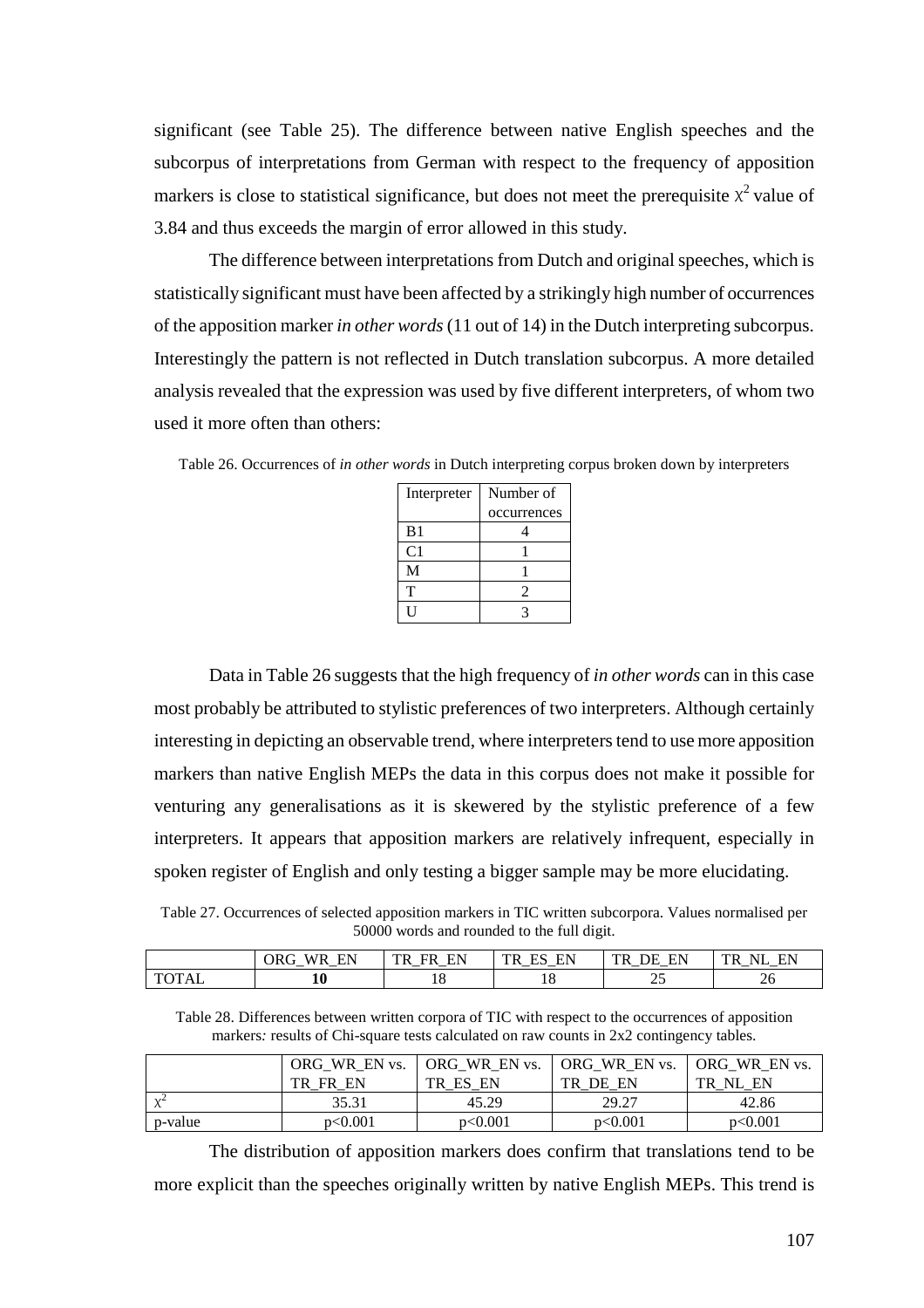strongly manifested in all translation corpora of TIC. The respective subcorpora are statistically significantly different from the speeches originally written in English. Although in case of translations the difference between the translations from German and native English speeches is statistically significant, it is also visible that the X2 value is much lower compared to the remaining values in Table 28 which reflects the trend visible in interpreting corpora. This suggests that to a certain extent the frequency of apposition markers might be influenced by the source language.

The above analysis shows that the observed trend confirmed initial assumptions and that in Translation and Interpreting Corpus apposition markers indeed prevail in interpreted and translated texts, when compared to native English speeches. The overall frequency of apposition markers in TIC is, however, too low to conclusively substantiate explicitness hypothesis. The above analysis shows that the frequency of occurrence of apposition markers should be compared between corpora more sizable than 50000 words.

# **3.1.3. Normalisation**

The normalisation hypothesis stipulates that the language patterns characteristic of the target language are more frequently used in interpretation. The effect is supposed to be attributed to the interpreters' constant attempts to use normal (conventional) language resulting in exaggeration of the conventional linguistic patterns. In the present section the tendency to normalisation is investigated with two methods. The first involves a comparison of the frequency of repeated strings of words, i.e. lexical bundles common for all compared corpora, while the second focuses on fixed expressions most typical of a formal register of spoken English.

# **3.1.3.1. Lexical bundles (trigrams)**

The first parameter used in the present study to verify the normalisation hypothesis involves the analysis of the frequency of lexical bundles (trigrams) i.e. recurring strings of words common for all subcorpora. The present analysis focuses on the comparison of the frequency of two lists of lexical bundles generated based on the reference subcorpora. The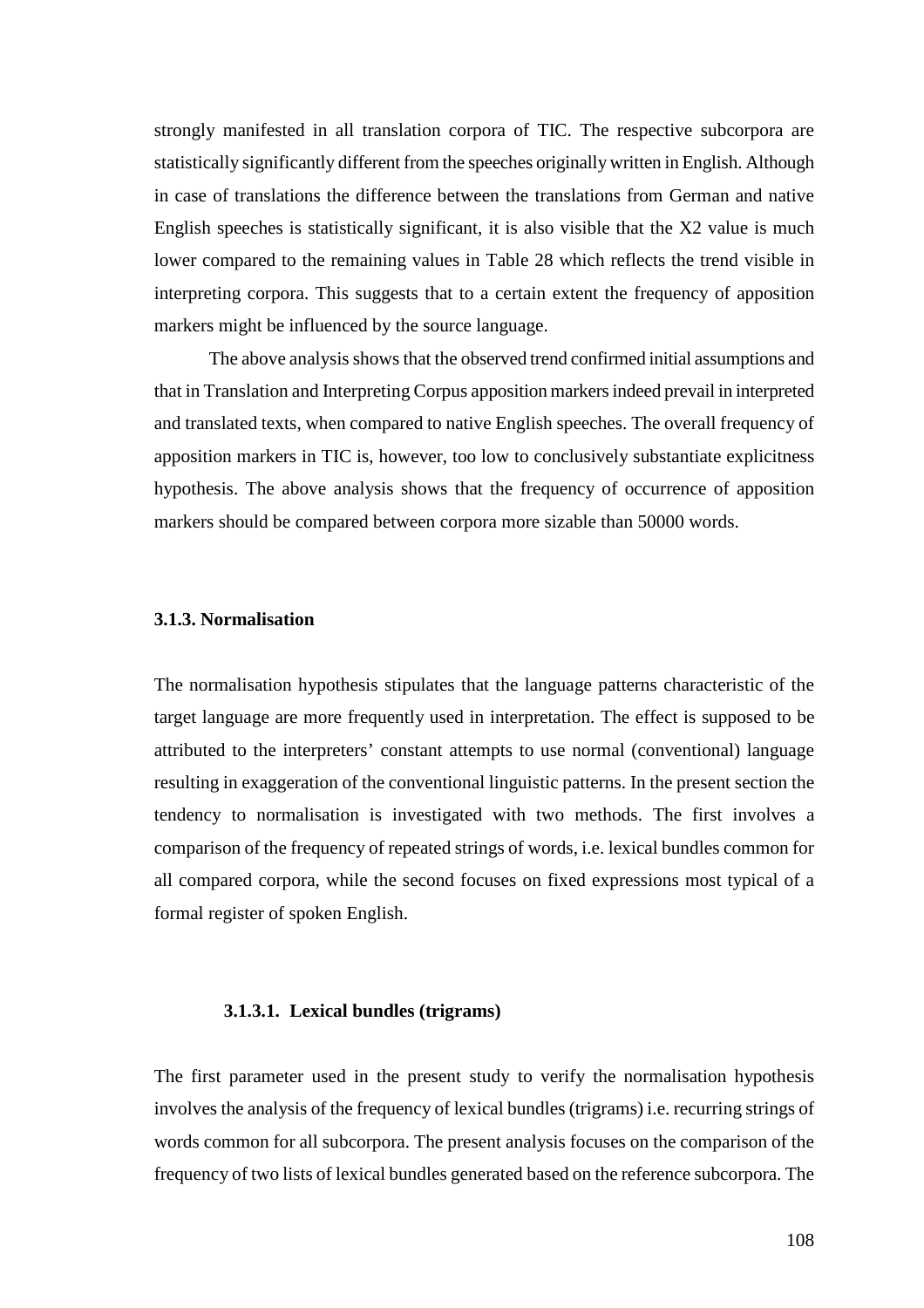reference subcorpus for the subcorpora of simultaneous interpretations is the subcorpus of native English speeches delivered orally (ORG\_SP\_EN), while translation subcorpora will be compared against a list generated from the subcorpus of native English speeches that were written and read out by native English MEPs (see Section 2.3.3. ). Was the normalisation hypothesis to be corroborated, the listed lexical bundles should be more frequent in interpreting subcorpora than in subcorpora of native English speeches.

The list subject to examination in the oral subcorpora of TIC has been generated based on the subcorpus of unscripted and semi-scripted native English speeches according to the procedures described in Section 2.3.3. and includes the following lexical bundles: *and I think, at the moment, be able to, first of all, going to be, I think it, I think that, I think we, I would like, in terms of, is going to, make sure that, that we have, there is a, this is a, to have a, to make sure, we have to.* 

Frequencies of certain bundles are higher in specific interpreting subcorpora: *and I think* in SI\_DE\_EN*, be able to* in SI\_FR\_EN, *I think that* in SI\_DE\_EN and SI\_NL\_EN*, to make sure, we have to* and *we need to* in SI\_ES\_EN. A comparison with the frequency of the enumerated bundles in the translation corpora helps to estimate the likelihood of such a high occurrence being a result of interference. Since the lexical bundles examined on oral and written TIC subcorpora have been developed based on two different reference subcorpora for each respective group (ORG\_SP\_EN for oral subcorpora and ORG\_WR\_EN for written) frequencies of only selected bundles can be compared across different modalities while others cannot. Trigram *we need to* is more frequent also in SI\_ES\_EN and in TR\_ES\_EN, which leads to the conclusion that the higher use of this lexical bundle might be caused by interference. Bundles like *and I think, I think that, to make sure* were not frequent enough to be analysed in written subcorpora of TIC, which makes it difficult to determine to what extent they might have been caused by interference and they were therefore not included in the repeated statistical test. On the other hand, *be able to* and *we have to* are relatively evenly distributed in translation subcorpora, which suggests that their higher frequencies in interpreting subcorpora may be less strongly affected by interference and they were not deleted from the repeated test. Phrases that could have been caused by interference have been removed from individual comparison. Hence, the comparison between ORG\_SP\_EN and SI\_ES\_EN was carried out excluding *to make sure* and *we need to, and I think* and *I think that* were not included in the repeated test of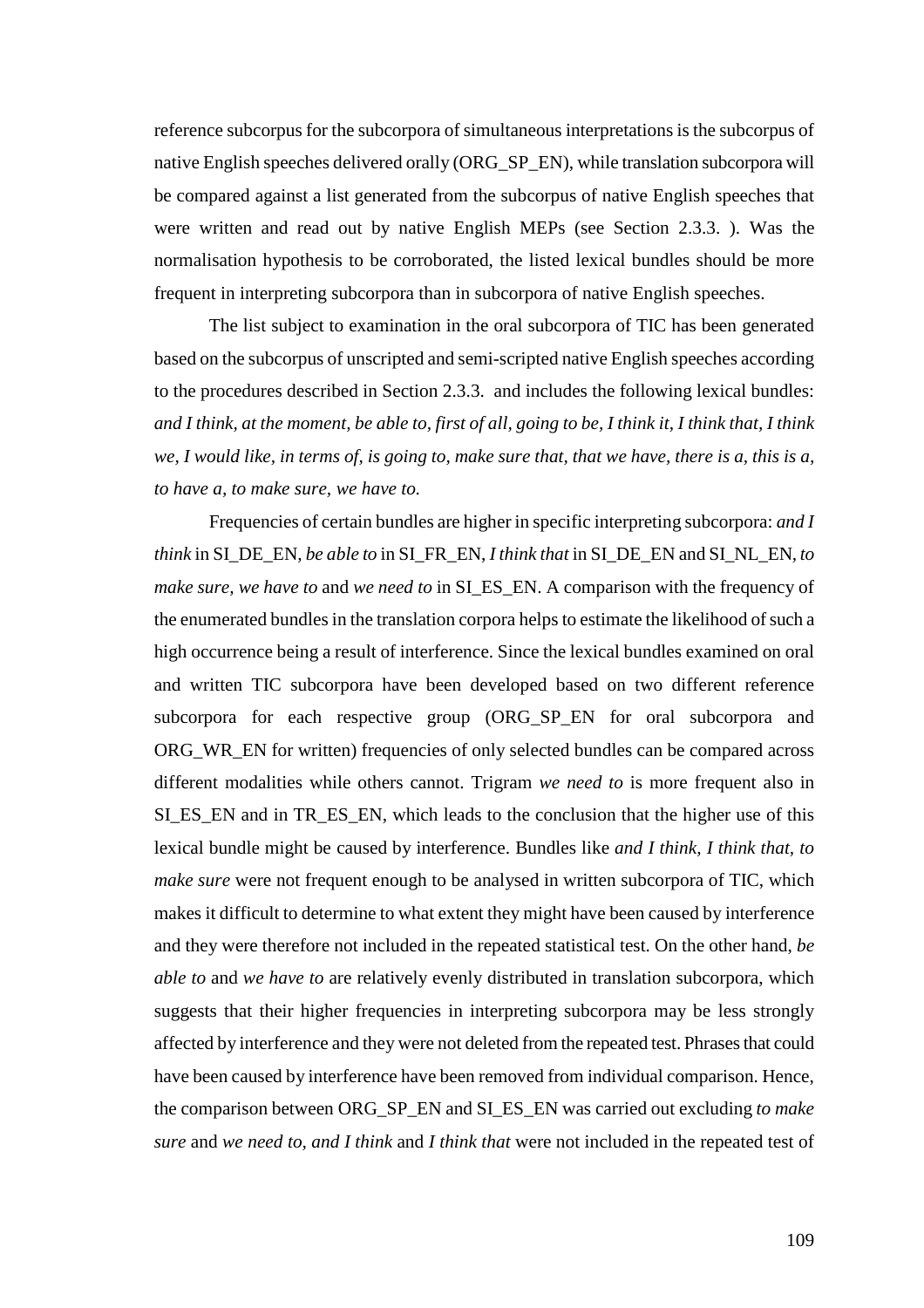ORG\_SP\_EN and SI\_DE\_EN, while *I think that* alone was not taken into account in the repeated examination of ORG\_SP\_EN and SI\_NL\_EN.

It seems that the deleted bundles have not skewered previously obtained results. All interpreting subcorpora tested once again proved to be significantly different from the corpus of native English speeches ( $p<0.001$ ). The test of lexical bundles has corroborated the normalisation hypothesis.

|              | <b>ORG</b><br>FN<br><b>CD</b><br>14 L<br>$-$ | EN<br>-SI<br><b>FR</b><br>$-$<br>$-$ | EN<br>ייפו<br>൧ഄ<br>$\overline{\phantom{0}}$<br>$\overline{\phantom{a}}$ | o٦<br>EN<br>DЕ<br>ມ<br>$-$ | NΊ<br>⊷<br>$\overline{\phantom{0}}$ |
|--------------|----------------------------------------------|--------------------------------------|--------------------------------------------------------------------------|----------------------------|-------------------------------------|
| <b>TOTAL</b> | 4/0                                          | 547                                  | 10                                                                       | 627                        | $\sim$<br>622                       |

Table 29. Lexical bundles in TIC spoken subcorpora.

Table 30. Differences between oral corpora of TIC with respect to the occurrences of lexical bundles: results of Chi-square tests calculated on raw counts in 2x2 contingency tables.

|            | ORG SP EN vs.<br>SІ<br>FR EN | ORG SP EN vs.<br>SI ES EN | ORG SP EN vs.<br>SI<br>DE EN | ORG SP EN vs.<br>EN<br>NL |
|------------|------------------------------|---------------------------|------------------------------|---------------------------|
| $\sqrt{2}$ | 4.99                         | 48.89                     | 20.93                        | 19.64                     |
| p-value    | p<0.05                       | p<0.001                   | p<0.001                      | p<0.001                   |

As visible in Table 29 and Table 30 the analysis proves that even patterns most characteristic of native English speeches occur far more frequently in subcorpora of interpreted English. The general trend can be observed regardless of the source language. It is, however, also visible that the difference in the frequency of the examined lexical bundles between the interpretations from French and native English speeches is far less pronounced than in the case of speeches interpreted from Spanish. This result remains in line with the finding that interpretations from French are also less repetitive and use fewer high frequency words than texts interpreted from other languages (see Section 3.1.1.). From the investigation of lexical bundles it follows that the language used in interpretation from French is less conventional than the language used in interpretations from other source languages but more conventional than the one of native English speeches. As it has already been suggested in Section 3.1.1. such an outcome might be an effect of greater lexical similarity of French and English, allowing the interpreters to 'transcode' word for word in difficult situations, leading to a higher use of cognates in interpretations from French, which may ultimately contribute to greater lexical variety and less conventional language.

The result may also potentially be affected by different mode of delivery of the original speeches (see Figure 9). The majority of French speakers, whose speeches constitute the original texts of the interpretations included in SI\_FR\_EN have read the text.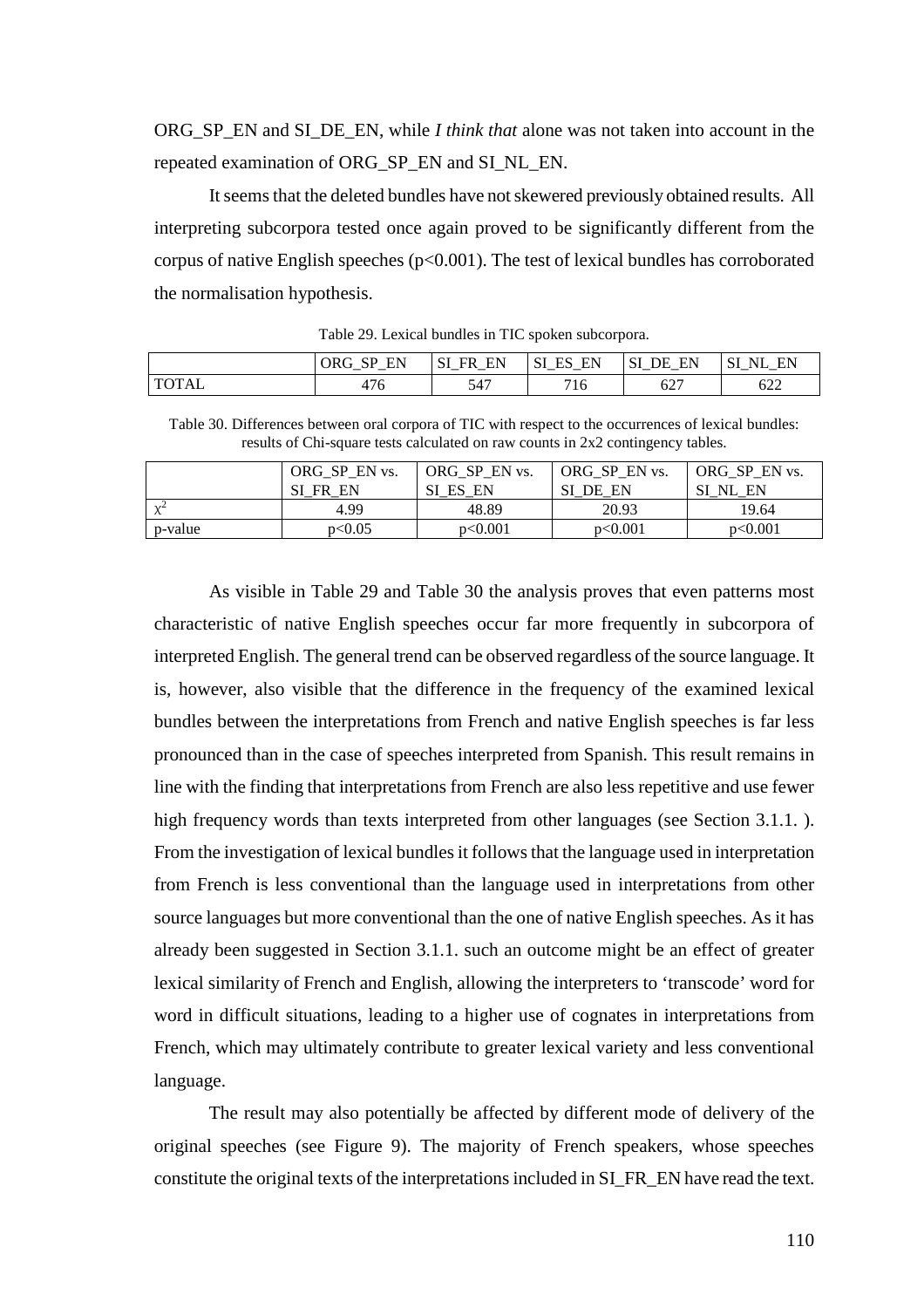It is therefore possible that certain features of written register were transferred to the interpretations, which could be another viable reason why the language of interpretations from French is less conventional. Although the mode of delivery may exert some impact on the language used in the target text it seems not to be the key factor, as a similar effect would be then expected in the interpretations from Dutch that originate also mostly from speeches that were read out at the plenary. Yet, the result of the speeches interpreted from Dutch resembles more the one yielded in the analysis of interpretations from German, a greater proportion of which originates from speeches delivered orally. It seems, therefore, more likely that this parameter is more susceptible to the source language than the mode of delivery of the original speech.

Among the translation subcorpora of TIC, it is the subcorpus of speeches translated from Dutch that does not significantly differ from speeches originally written in English (see Table 31 and Table 32 below). Excluding from the analysis the bundles that may potentially skewer the outcome due to high frequencies in particular translation subcorpora (*in order to, the fact that, we need to*) does not change this result. A similar, albeit not so significant trend is also observable in translations from French, which, although statistically significantly different from speeches originally written in English still resemble them more than the translations from Spanish and German. Such results suggest that in case of translations the mode of delivery of the original speech may be more important for this parameter. As explained in Section 2.2.1.2. the reference corpus of speeches originally written in English and read out at the European Parliament is probably most 'written' in the entire set of TIC subcorpora. In other words, speeches that were written, even when meant to be read out still bear very strong characteristics of a written text. The vast majority of translations from French and from Dutch included in TIC translation subcorpora is based on texts that were originally written and read out in the source language (see Figure 9). These subcorpora are therefore naturally more characteristic of the written register than subcorpora of translations from Spanish and German, where the impact of spoken word was greater. It seems that in case of translation the mode of delivery is a more decisive factor than in case of interpretation.

Both interpretations and translations, however, are clearly also affected by interference, which is probably the reason why the frequency of lexical bundles is most frequent in translation from Spanish, even though the proportion of spoken discourse among original Spanish speeches was considerably greater than in the subcorpus of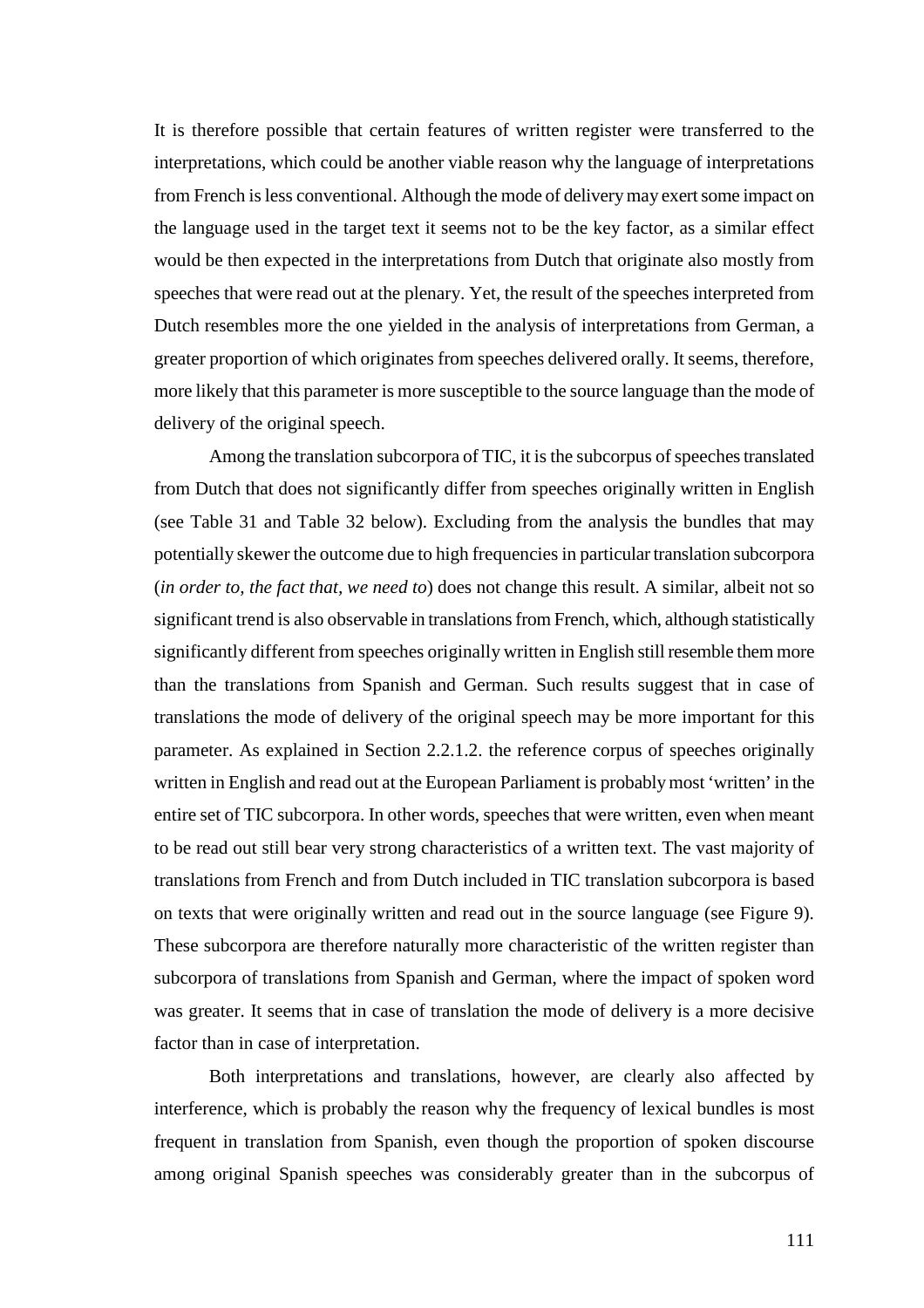translations from German. Similarly, although it is the subcorpus of translations from French that contains the greatest proportion of written texts among the source speeches, the Dutch subcorpus is statistically most similar to the speeches originally written in English. It follows that translation is strongly affected by both interference and mode of delivery of the target text, but the latter seems to have a greater impact in translation than on interpreting.

Table 31. Lexical bundles in TIC written subcorpora. Frequencies are normalised per 50000 words and rounded to the full digits.

|              | WP.<br>ORG-<br>FN | EN<br>TR.<br>FR<br>$\overline{\phantom{0}}$ | EN<br>TR.<br>ES<br>$-$<br>$-$ | EN<br>TR.<br>DЕ<br>$\overline{\phantom{0}}$ | EN<br>NI<br>`R'<br>_ |
|--------------|-------------------|---------------------------------------------|-------------------------------|---------------------------------------------|----------------------|
| <b>TOTAL</b> | 305               | 366                                         | 516                           | 505                                         | 316                  |

Table 32. Differences between written corpora of TIC with respect to the occurrences of lexical bundles*:*  results of Chi-square tests calculated on raw counts in 2x2 contingency tables.

|         | ORG WR EN vs.<br>TR.<br>FN<br>FR. | ORG WR EN vs.<br>ES<br>EN<br>TR | ORG WR EN vs.<br>TR DE EN | ORG WR EN vs.<br>NI<br>EN<br>TR. |
|---------|-----------------------------------|---------------------------------|---------------------------|----------------------------------|
|         | 5.99                              | 57.75                           | 53.38                     | 0.20                             |
| p-value | p<0.025                           | p<0.001                         | p<0.001                   | p > 0.05                         |

#### **3.1.3.2. Fixed expressions**

 $\overline{a}$ 

According to the normalisation hypothesis, patterns typical of the target language might be exaggerated in interpreted and translated texts. It was therefore assumed that most frequent fixed expressions typical for professional English i.e. *as far as, as to, as well, as*  well as, at all, first of all, in fact, in favour of, in order to<sup>7</sup>, in terms of, kind of, of course, *on behalf of, once again, sort of, with regard to* should be better represented in translation and interpreting corpora. Since the set of fixed expressions has been proved to be most characteristic of spoken English it was also anticipated that they will be less frequent in written translations of the speeches. Similarly, since speeches contained in ORG\_WR\_EN have been written and read out i.e. are more literate than oral, it is expected that they will occur even less frequently in this subcorpus (see Figure 11).

The first hypothesis has not been confirmed. The queried fixed expressions are used significantly more frequently only in interpretations from French and from Spanish while interpretations from German and from Dutch seem not to differ significantly from the

<sup>7</sup> Expressions *in order to* and *on behalf of* have been examined both in Section 3.1.3.1. and Section 3.1.3.2. as they have been generated by two independent methods and for that reason it has been decided that they should not be eliminated from either investigation.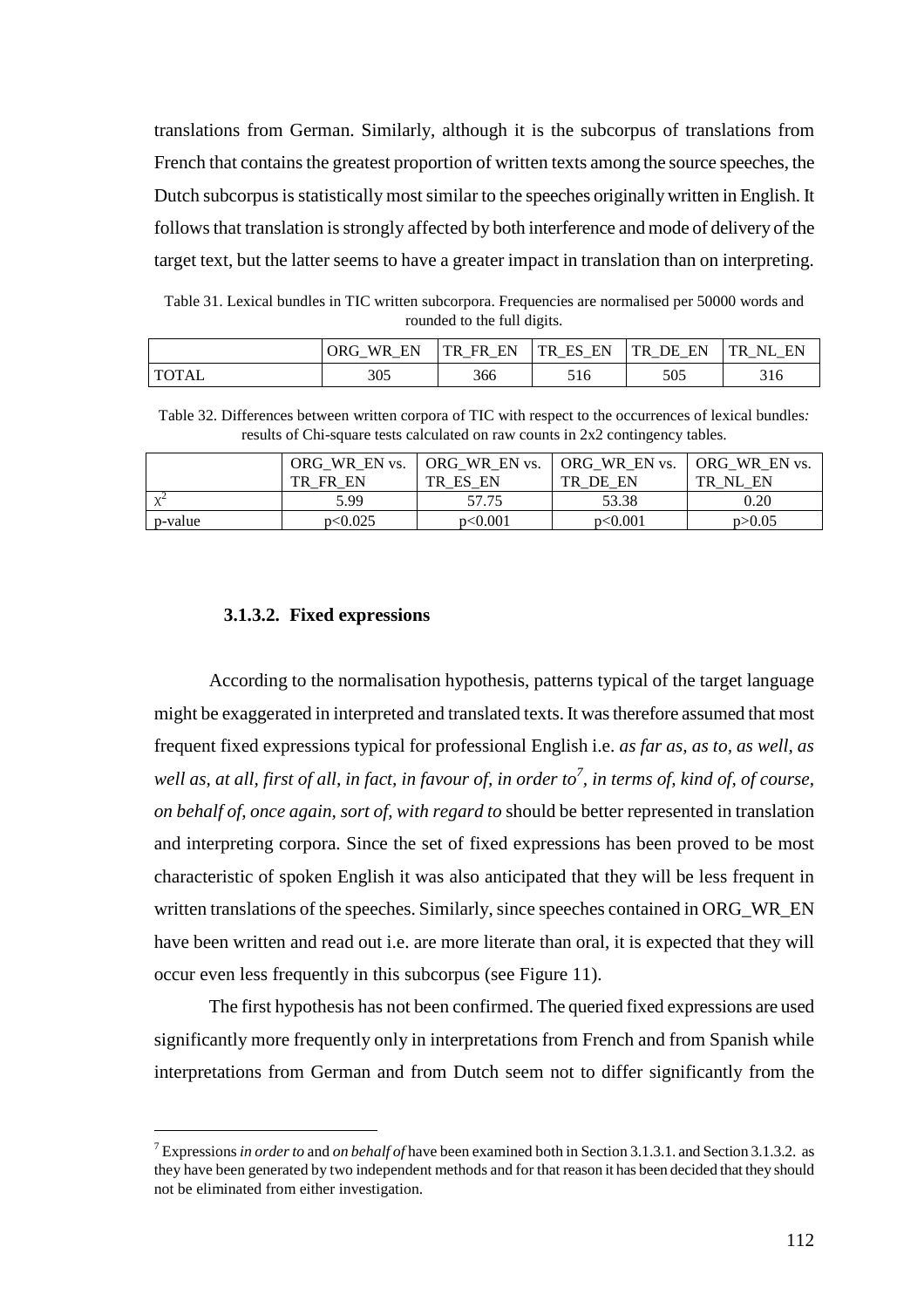native English speeches. As shown in Table 33 the frequency of investigated expressions is indeed higher, but the upward trend is not strong enough (see Table 34). It seems therefore that this particular parameter is very much dependent on the source language and that in this case interpretations from Romance languages are characteristic of a higher frequency of fixed expressions thus showing a greater tendency towards conventional language.

Table 33. Occurrences of the most frequent fixed expressions in TIC spoken subcorpora.

|                       | сD<br>FN<br>ORG  | $\sim$ T<br>FN<br>нк<br>$\overline{\phantom{0}}$ | <b></b><br><b>HIV</b><br>IJΙ<br>12 L V<br>⊥ພ<br>$-$ | FN<br>λF<br>ມ<br>$-$<br>$\overline{\phantom{a}}$ | $\sim$<br><b>DI</b><br>ыr<br>WH.<br><u>یں</u><br>$-$ |
|-----------------------|------------------|--------------------------------------------------|-----------------------------------------------------|--------------------------------------------------|------------------------------------------------------|
| <b>TOT</b> A<br>'I AL | າາເ<br>ل ريم ريم | ההמ<br>$\sim$ $\prime$ $\prime$                  | 270                                                 | 263                                              | 250<br>ر ب سه                                        |

Table 34. Differences between oral corpora of TIC with respect to the occurrences of most frequent fixed expressions*:* results of Chi-square tests calculated on raw counts in 2x2 contingency tables.

|            | ORG SP EN vs.<br>SI FR EN | ORG SP EN vs.<br>SI ES EN | ORG SP EN vs.<br>SI<br>DE EN | ORG SP EN vs.<br>SI NL EN |
|------------|---------------------------|---------------------------|------------------------------|---------------------------|
| $\sqrt{2}$ | 5.42                      | 4.11                      | 2.98                         | 2.40                      |
| p-value    | p<0.025                   | p<0.05                    | p > 0.05                     | p > 0.05                  |

As assumed the investigated expressions are more frequent in translation subcorpora than the subcorpus of original speeches written and read out in English. However, the results regarding the written subset of TIC have to be approached with great caution. On the one hand, it may be inferred that translators use fixed expressions more frequently, on the other, the fact that original native English speeches have been written might additionally strengthen the effect since the list of tested expressions was developed for spoken texts.

Table 35. Occurrences of the most frequent fixed expressions in TIC written subcorpora Frequencies are normalised per 50000 words and rounded to the full digits.

|                       | FN<br>ORG<br>W<br>$\overline{\phantom{0}}$ | FК<br>TR<br>FR<br>$-$ | EN<br>TR<br>-<br>້<br>$\overline{\phantom{0}}$<br>_ | EN<br>חר<br>$\overline{\phantom{0}}$<br>$-$ | TR.<br>NH<br>$\overline{\phantom{0}}$ |
|-----------------------|--------------------------------------------|-----------------------|-----------------------------------------------------|---------------------------------------------|---------------------------------------|
| T <sub>0</sub><br>TAL | $\sim$<br>1 J I                            | 202                   | 202                                                 | 244                                         | ി 1 റ<br>210                          |

Table 36 Differences between written corpora of TIC with respect to the occurrences of most frequent fixed expressions*:* results of Chi-square tests calculated on raw counts in 2x2 contingency tables.

|         | ORG WR EN vs.<br>TR<br>FR EN | ORG WR EN vs.<br>TR ES EN | ORG WR EN vs.<br>TR DE EN | ORG WR EN vs.<br>NL EN<br>TR |
|---------|------------------------------|---------------------------|---------------------------|------------------------------|
|         | 13.15                        | 12.93                     | 32.33                     | 19.46                        |
| p-value | p<0.001                      | p<0.001                   | p<0.001                   | p<0.001                      |

As in the case of optional *that* connective, several values are higher, which might suggest a greater influence of language transfer or source text interference. Expressions *as far as* and *in fact* are overrepresented both in interpretations and translations and therefore a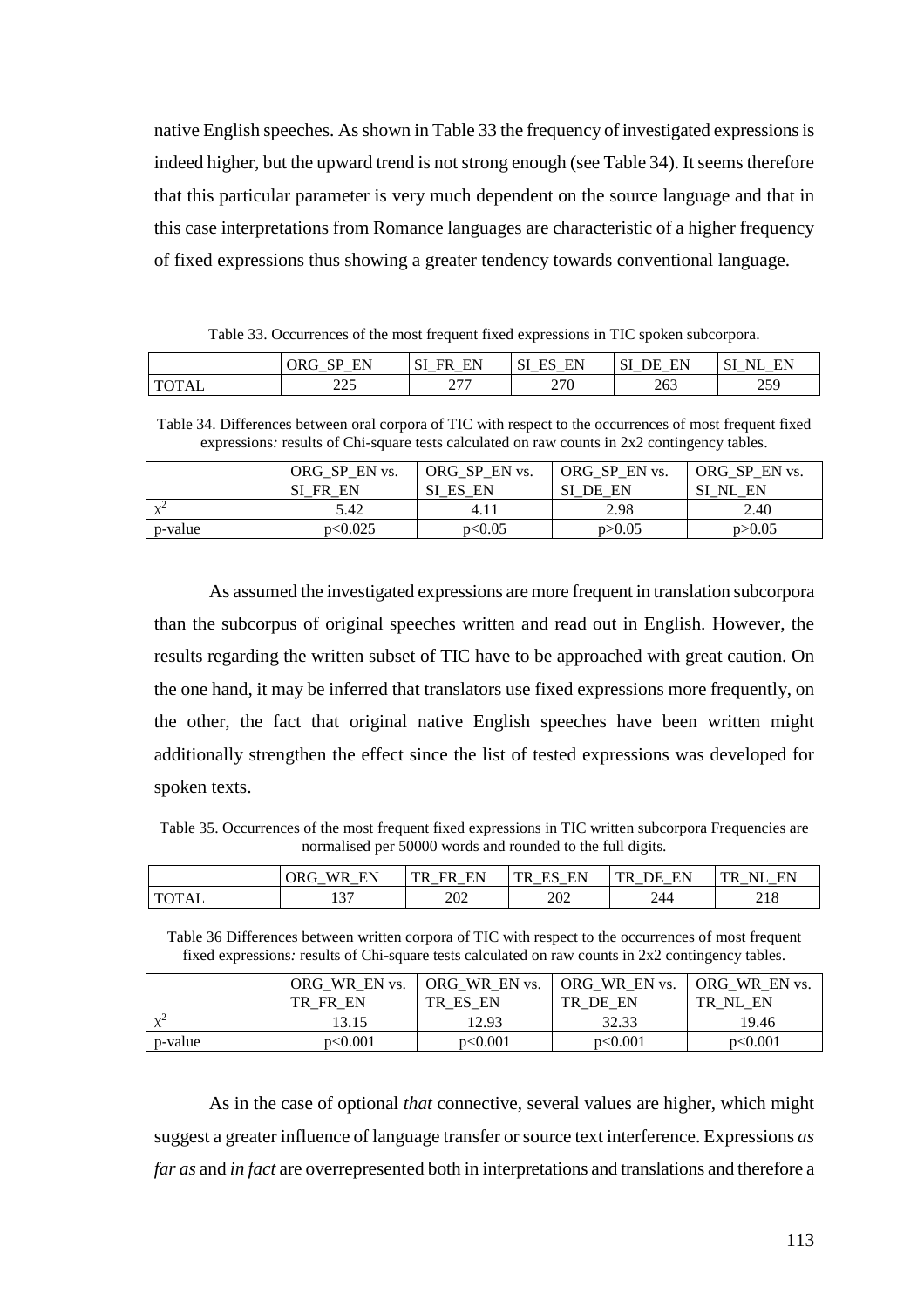control analysis has been carried out excluding the two expressions. The repeated test has, however, not affected the observed trends.

As demonstrated above, contrary to the results obtained in the previous section, the normalisation hypothesis has not been corroborated. Fixed expressions most frequent in spoken professional English are better represented in the interpretations from Romance languages thus proving that their frequency is dependent on the source language. The latter observation apparently confirming normalisation hypothesis in written subcorpora of TIC cannot be treated as the ultimate corroboration of the normalisation hypothesis for translation since it is very plausible that the outcome might have been affected by the fact that the features of orality might be less pronounced in the reference corpus of written English speeches.

#### **3.2. Observed patterns, their universality and idiosyncratic stylistic variation**

The overriding aim of the analysis presented in this Chapter was to establish if the features by many believed to be translation universals i.e. simplification, explicitness and normalisation are characteristic of interpreting and to what extent they are subject to idiosyncratic stylistic variation and impact of the source language.

A wide range of parameters have been tested to verify the above hypothesis. These included the examination of the proportion of the corpus covered by list head, lexical density and the frequency of the most frequent English words applied in earlier studies to test the tendency of the translated texts to simplification. Furthermore, parameters such as the use of optional *that*, frequency of linking adverbials and apposition markers have been used to see if interpreted texts are more explicit than speeches originally produced by native English speakers. Finally, the language of all respective subcorpora has been tested for normalisation, which involved the analysis of the frequency of common lexical bundles and fixed expressions most frequently used in spoken English.

The null hypothesis assumed that all interpretations are more simplified, explicit and use more normalised language than native English speeches and that the same pattern is visible in the interpretations produced by individual interpreters but is modified by idiosyncratic stylistic variation to a certain extent.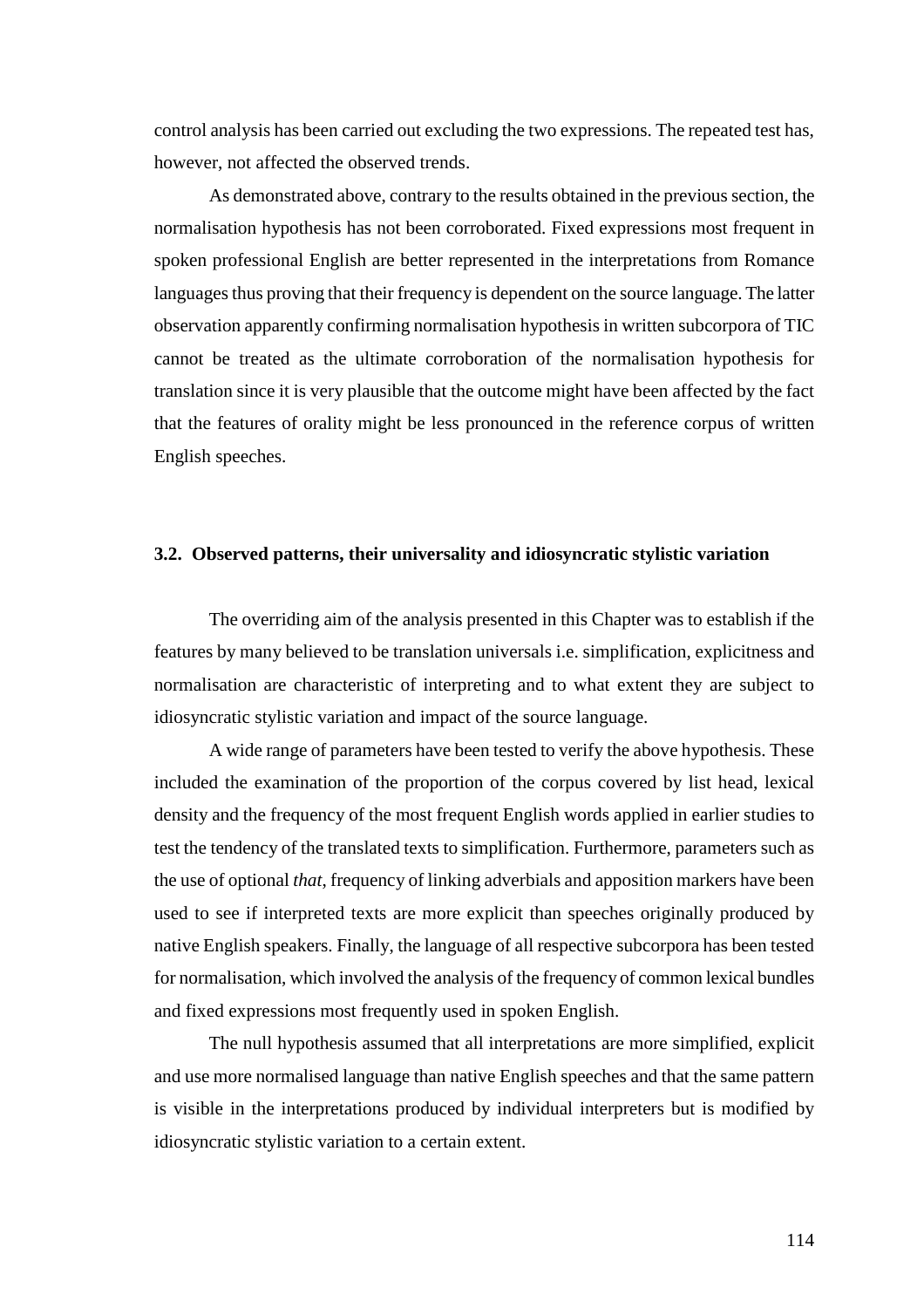It has been shown that no general pattern pointing to a more simplified language can be observed in interpreting subcorpora of TIC. The analysis of the list heads of oral subcorpora of TIC proves that the language used in interpretations from Dutch and German does not differ significantly from native English speeches in this respect. On the other hand, Spanish appears to be significantly more and French significantly less repetitive. Such a differentiation across interpretation from different languages shows that there is no universal pattern that could suggest that interpreted language is in general more repetitive and hence simplified than non-interpreted discourse. The remaining two parameters point more consistently to the fact that, if any global pattern could be observed, it is completely opposite to simplification. In the analysed oral subcorpora of TIC native English speeches proved to be significantly more simplified with respect to lexical density and the percentage of high frequency words. If any generalisation at all was to be made based on this outcome, it could be argued that interpreted language tends to be more lexically dense and more sophisticated in terms of vocabulary.

 A tendency to explicitness has been conclusively confirmed by only one out of three tested parameters, while another appears to indicate an observable trend that has not been statistically significant. It has been shown that similarly to translations and contrary to the native English speeches, interpretations in TIC are characteristic of a higher frequency of optional connective *that* following reporting verbs, thus manifesting a tendency to syntactic explicitness. A similar, though not statistically significant trend may be observed in the distribution of apposition markers across oral subcorpora of TIC. The interpretations rely more heavily on apposition markers, yet the linguistic phenomena themselves seem to be used relatively rarely in general, and in spoken discourse in particular, and a far more sizeable corpus of interpretation would be necessary to conclusively prove or disprove the tentative assumption that interpretations as such are more abundant with apposition markers than speeches originally produced in English. Finally the occurrence of linking adverbials does not point to any general patterns in interpreting. Except for the interpretations from German, where one word i.e. *therefore* is used excessively, the frequency of linking adverbials in all oral subcorpora of TIC is very consistent and the remaining subcorpora of simultaneous interpretation do not differ significantly from native English speeches.

The first parameter applied in this study to point to patterns indicating a tendency to normalisation yields conclusive results and corroborates the hypothesis. The frequency of common lexical bundles does suggest that trigrams common for all oral subcorpora of TIC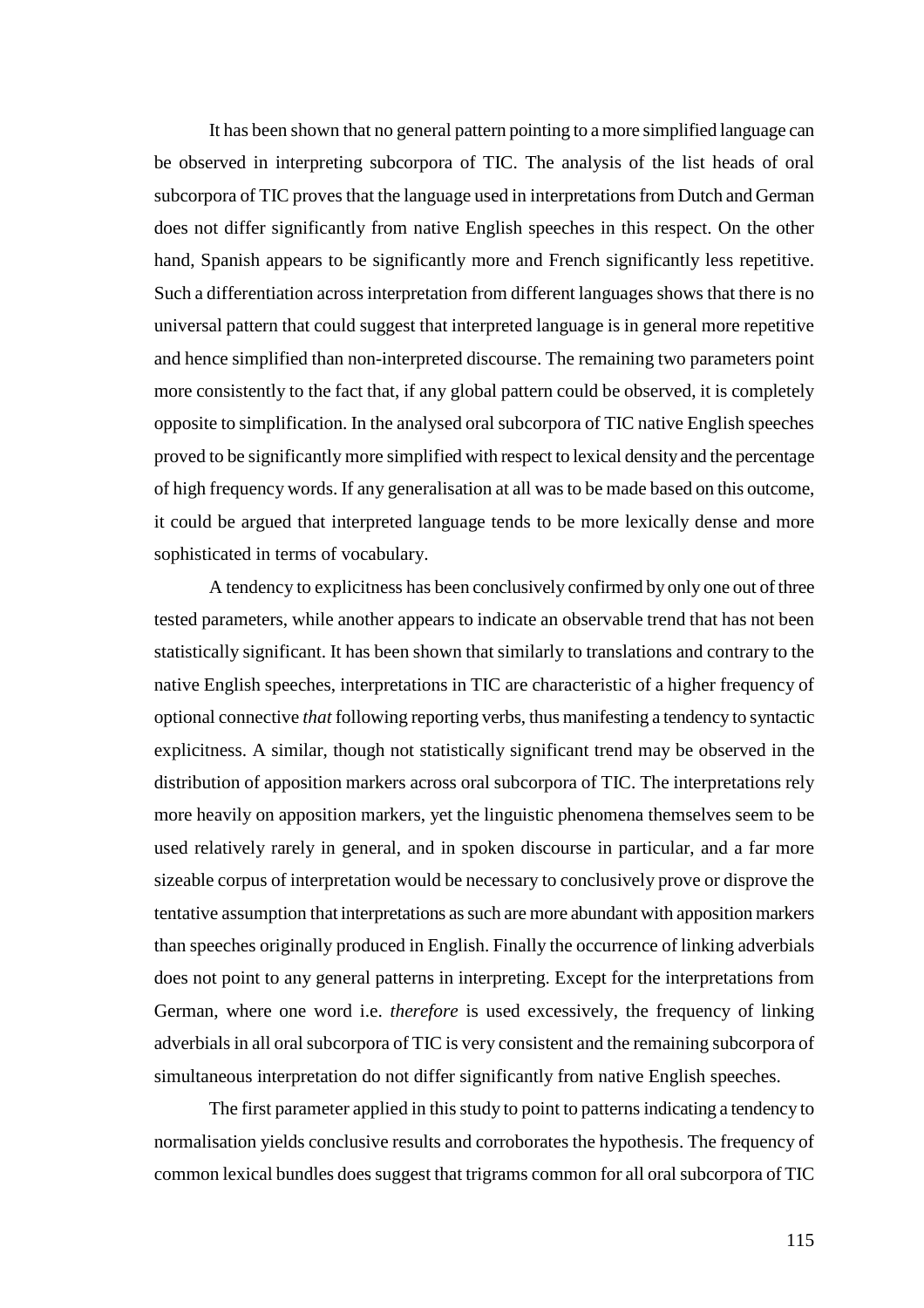occur in a greater number in interpreting subcorpora, and even after a few doubtful cases were excluded from the analysis the trend is still statistically significant. The second parameter testing the distribution of the most frequent fixed expressions across oral subcorpora of TIC suggests that only when working from Romance languages do the interpreters make the greatest use of such most frequent phrases thus proving that their language of interpretations shows a tendency to normalisation with this respect. Thus the outcomes of the analysis of the second investigated parameter do not corroborate normalisation hypothesis.

In the final analysis none of the hypothesised universals has proved to be indeed a universal feature that could be observed in all interpreting subcorpora. Different parameters point to different trends or no trends at all. Although no feature has proved to be ultimately universal, certain global patterns have been observed but since they are not discernible across all interpretations it would be difficult to presume that their origin lays solely in the nature of the interpreting process.

| Examined<br>universal            | Tested parameters        | Has the universal been confirmed?                         |
|----------------------------------|--------------------------|-----------------------------------------------------------|
|                                  | List head                | no                                                        |
| <b>SIMPLIFICATION</b>            | Lexical density          | no<br>(interpreted texts are less simplified)             |
|                                  | High frequency words     | n <sub>0</sub><br>(interpreted texts are less simplified) |
|                                  | Optional connective that | yes<br>(interpreted texts are more explicit)              |
| <b>EXPLICITNESS</b>              | Linking adverbials       | no                                                        |
|                                  | Apposition markers       | yes*<br>(interpreted texts are more explicit)             |
| NORMALISATION<br>Lexical bundles |                          | yes<br>(interpreted texts are more normalised)            |
|                                  | Fixed phrases            | no                                                        |

Table 37. Juxtaposition of the outcomes of macro analysis.

\* denotes an observable, but not statistically significant trend.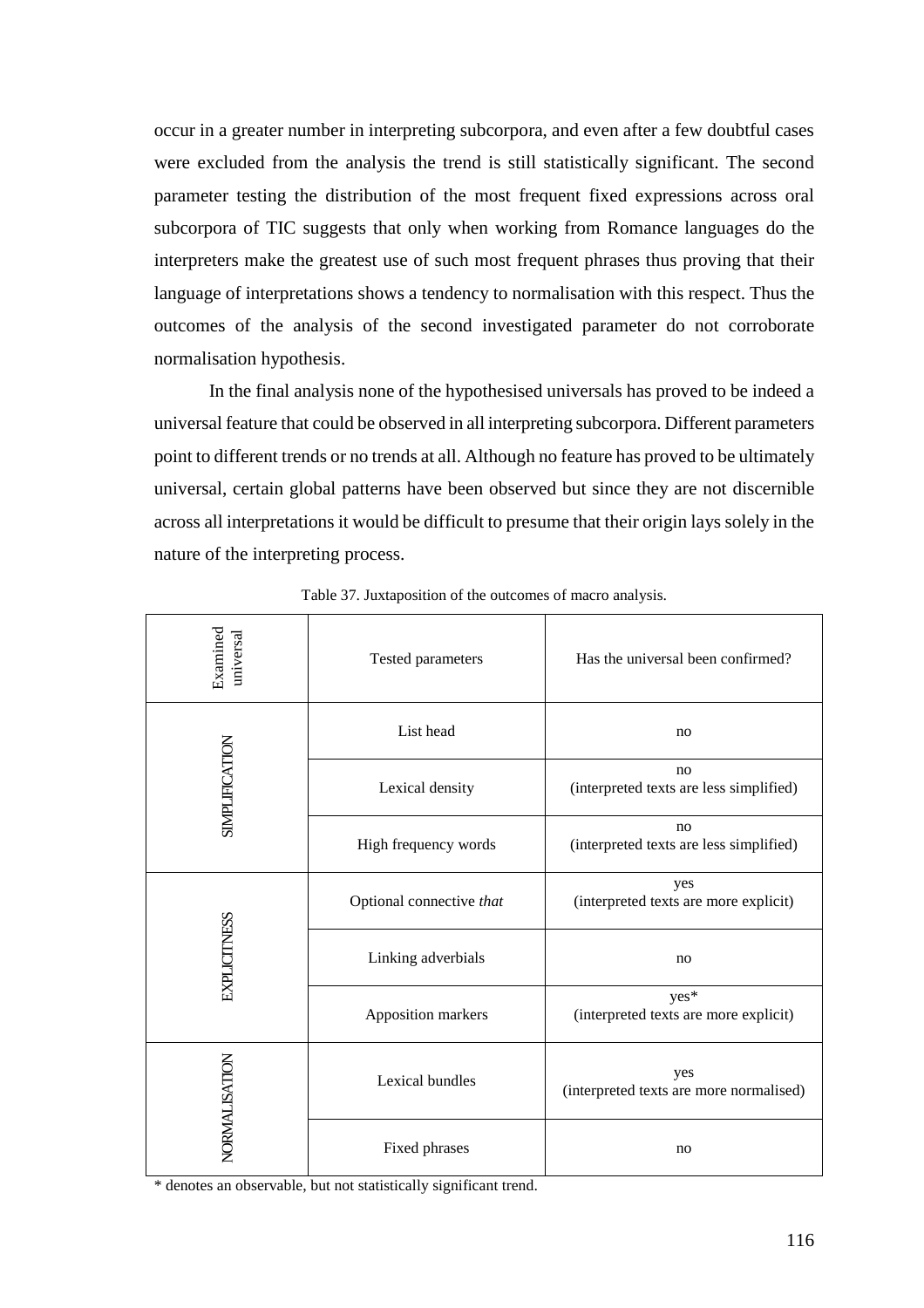# **Chapter 4: Micro analysis of idiosyncratic variation: interpreting style**

## **4.1. Introduction**

The present Chapter reports on the part of the study devoted to micro analysis that was conducted in an attempt to provide answers to three out of four of the research questions posed in Chapter Two:

- (2) Are individual interpreters consistent in their tendencies to simplify, explicitise and normalise regardless of the source language?
- (3) Do individual interpreters differ from each other in their tendencies to simplification, explicitness and normalisation?
- (4) Is an individual's interpreting style similar to their speaking style?

To achieve this goal a set of linguistic features revealing a tendency to simplification, explicitness and normalisation will be investigated following the method described in Section 2.4. The results of the corpus-based study will be analysed against the background of non-linguistic information elicited from the examined interpreters prior to the recording of their non-interpreted discourse.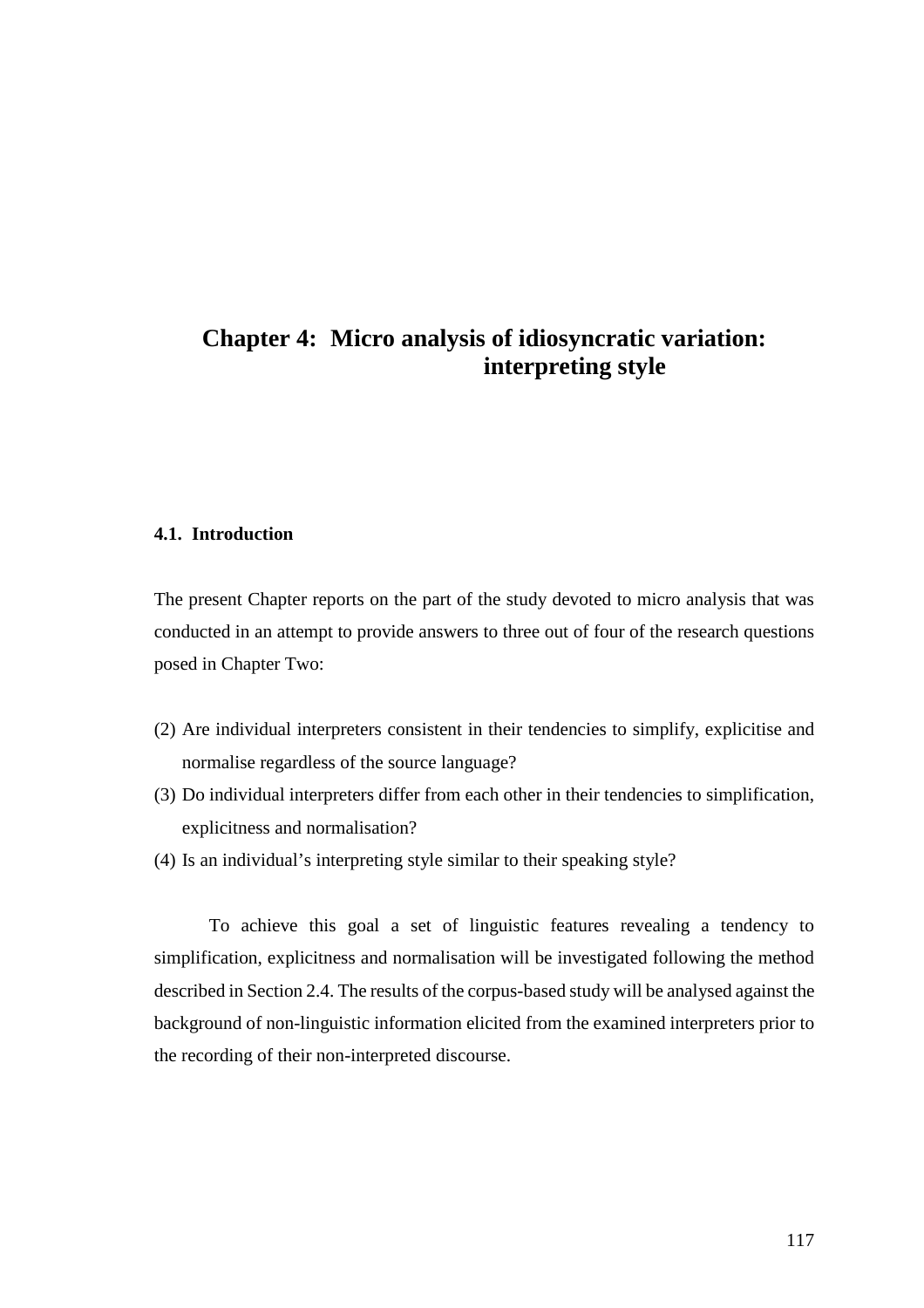#### **4.2. Non-linguistic data from introspection**

The two interpreters, whose style is investigated in the present Chapter are native British English speakers awarded with a diploma of higher education, who have interpreted for the European institutions for at least fifteen years. They are both male and have lived outside Britain for many years now. In the warm-up session leading to the actual recording of their non-interpreted discourse the two interpreters were asked introductory questions about their education, career, nature of the interpreting job at the EU institutions and nature of interpreting itself. Responses to all the questions cannot be revealed, as they include personal details and the interpreters expressly wished to remain anonymous. Replies to two questions may, however, shed light on the interpretation of the data presented in this Chapter. The answers have been summarised in Table 38.

| Questions:                                                                         | Interpreter I1                                                                                                                                                                                         | Interpreter I2                                                                                                                                                                                           |
|------------------------------------------------------------------------------------|--------------------------------------------------------------------------------------------------------------------------------------------------------------------------------------------------------|----------------------------------------------------------------------------------------------------------------------------------------------------------------------------------------------------------|
| Can you see any difference while<br>interpreting from different<br>languages?      | - there is no difference with<br>respect to the structure of the<br>original language, but one feels<br>less confident in interpretation<br>from languages they acquire last<br>(in this case Spanish) | - in difficult cases one can<br>transcode word for word from<br>French into English, and the<br>interpretation will be still<br>comprehensible (which is<br>impossible in interpretation from<br>German) |
| Does the language you speak<br>differ from the language of your<br>interpretation? | - the language of interpretation is<br>determined by the style of the<br>original speaker, which the<br>interpreter is obliged to follow                                                               | - interpretation involves higher<br>register, formal language and<br>greater use of technical<br>terminology                                                                                             |

Table 38. Summary of the answers given by interpreters in the warm-up session.

The interpreters present slightly different approaches in answering both questions and it seems that their attitudes are also partially reflected in the way they interpret. In the light of the above presented answers, one could expect that linguistic features of I1's interpreted discourse would be far less consistent, if indeed his priority was to mimic the style of the original speakers. Had the level of interpreter's confidence any impact on interpreting style, then probably I1's interpretation from Spanish could stand out from the interpretation from two other languages. In case of I2, one may expect that were he indeed occasionally to transcode from French word for word, the language of this interpretation could be less repetitive and perhaps use more unconventional lexis. It would also be expected that he would be more formal in his interpretation.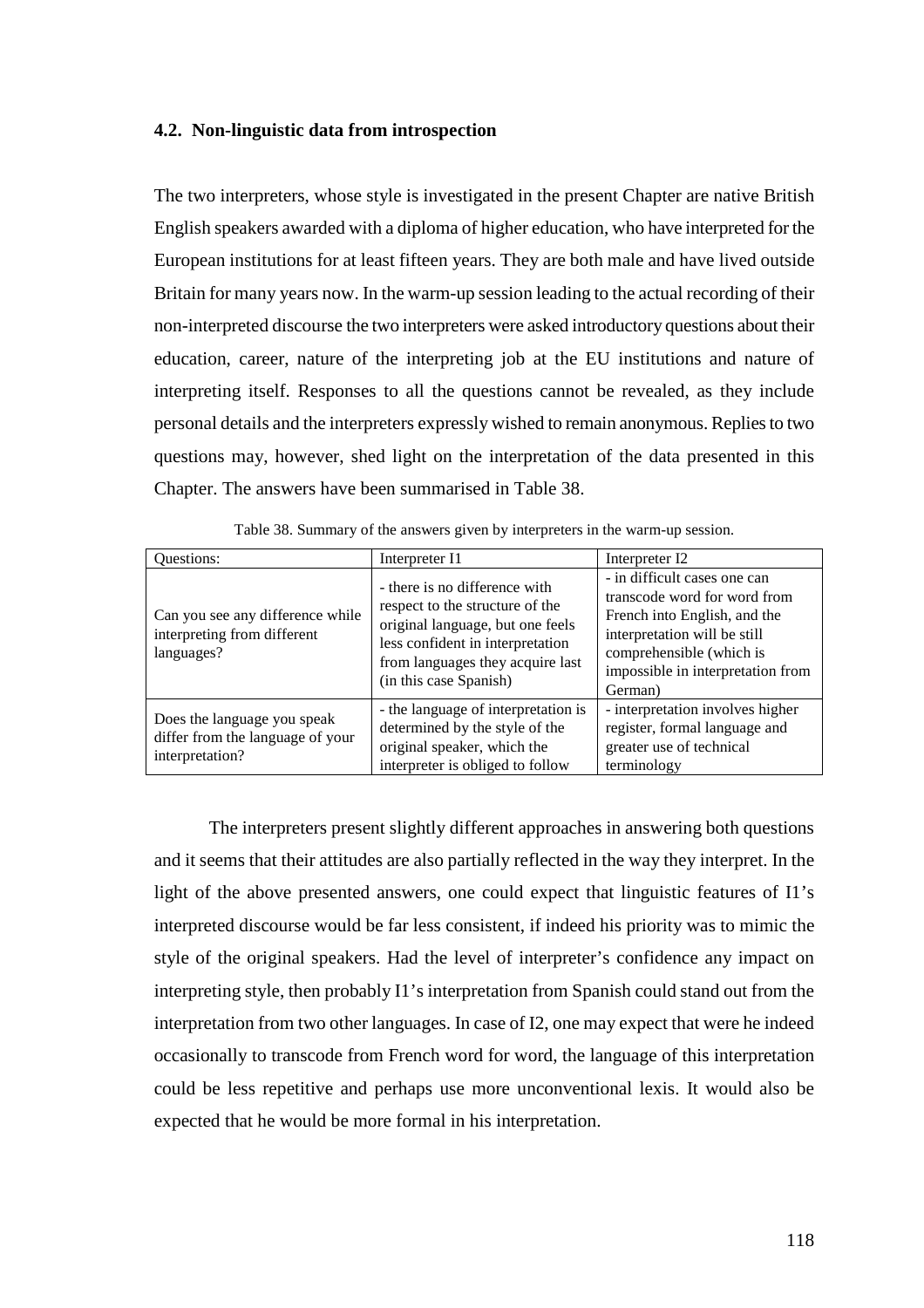#### **4.2.1. Simplification**

The tendency to simplification has been measured following the parameters described in Chapter Two and applied already in the analysis of recurring patterns of interpreting (see Section 3.1.1. ). These are: the proportion of the corpus covered by list head indicating the degree of repetitiveness, lexical density pointing to lower or higher informativeness, and the percentage of high frequency words signifying the level of lexical sophistication.

Due to a great susceptibility of all three parameters to corpus size, the full collections of texts produced by the two interpreters, whose style is subject to analysis, could not have been used. That is why it has been decided that simplification will be investigated on corpora comprising carefully selected text samples. Each interpreting corpus tested in Section 4.2.1. consists of samples of four interpretations delivered by the interpreters I1 and I2 of speeches that were read out at the European Parliament by four different source speakers. Samples include 60-word fragments from the beginning, ending and middle sections of the text. Thus each sample is 180 words long and each corpus counts 720 words.

To increase the comparability of the analysed texts, samples were selected from interpretations of speeches delivered in only one mode i.e. speeches that were originally read out. Unfortunately, an analogous comparison of interpretations of unscripted and semiscripted speeches is not possible due to the lack of data.

## **4.2.1.1. List heads**

The examination of list heads allows to compare analysed corpora with respect to lexical repetitiveness, which is one of the parameters of simplification examined both in the macro and micro analysis of the present study. Data in Table 39 and Table 41 shows the percentage value standing for the proportion of the total sum of hundred most frequent words in the analysed corpus (list head) to the total number of running words. The higher the values, the bigger part of the corpus that the list head represents. Consequently, a higher value points to a greater degree of repetitiveness i.e. less variety and a tendency to simplification.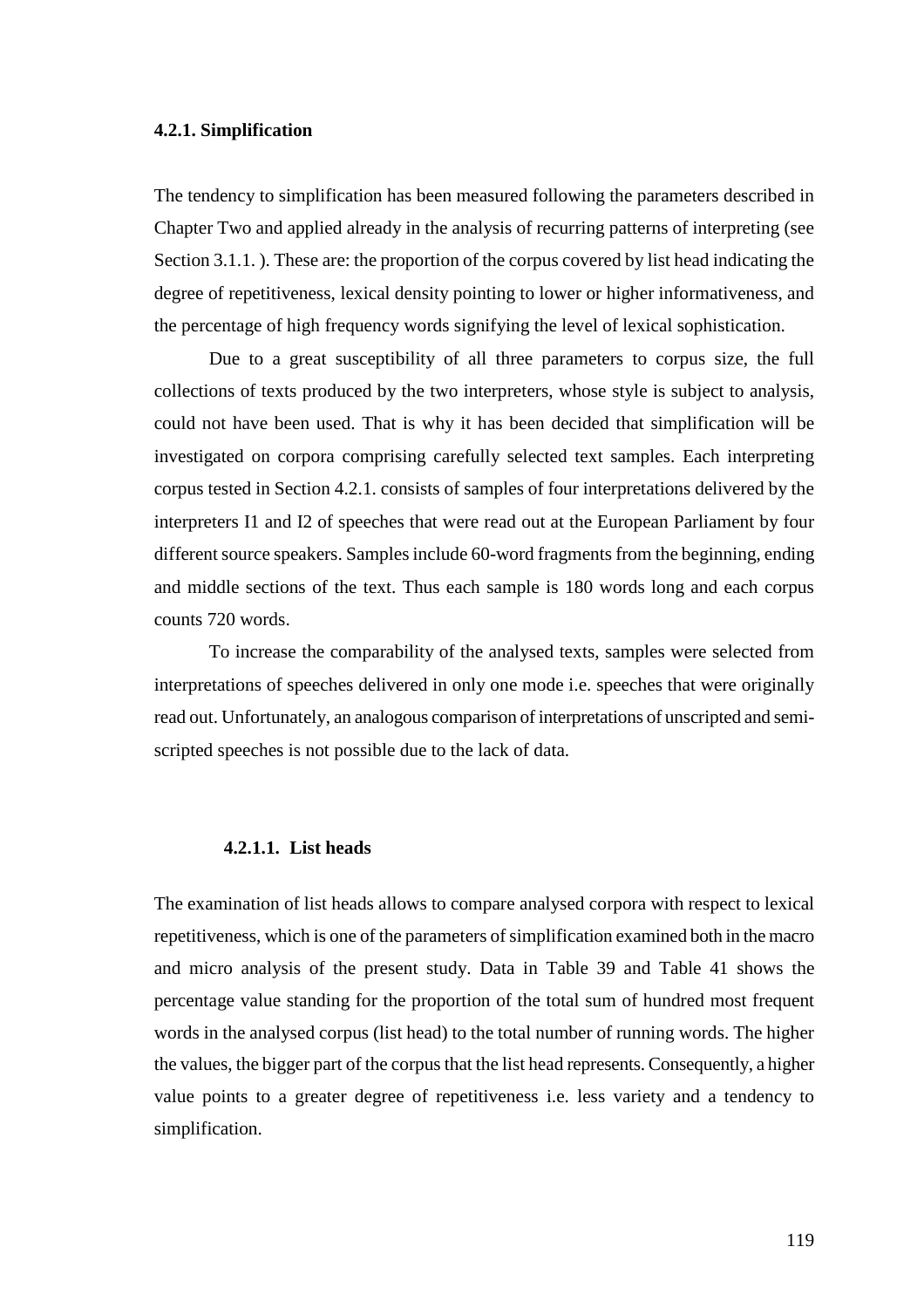Table 39. Proportion of the corpus covered by list head analysed on 720 word corpora of interpreter I1's non-interpreted and interpreted discourse consisting of text samples.

|                                   | ORG-<br>EN<br><b>SP</b><br>ᅭ | EN<br>SТ<br><b>FR</b><br>ᅭ | SI<br>EN<br>ES | C٦<br>EN<br>DF |
|-----------------------------------|------------------------------|----------------------------|----------------|----------------|
| % Text<br>covered by<br>list head | 68%                          | 66%                        | 70%            | 73%            |

Table 40. Repetitiveness of I1's interpreted and non-interpreted discourse: Results of Chi-square tests calculated on raw counts in 2x2 contingency tables.

|            | I1_ORG_SP_EN       | I1 ORG SP EN    | I1 ORG SP EN    |
|------------|--------------------|-----------------|-----------------|
|            | SI FR EN<br>vs. 11 | vs. I1 SI ES EN | DE EN<br>vs. I1 |
| $\sqrt{2}$ | .02                | 0.38            | 3.21            |
| p-value    | p > 0.05           | p > 0.05        | p > 0.05        |

The set of data presented in Table 39 seems to indicate that the language of interpreter I1 is most repetitive while he interprets from German, slightly less so, when the source language is Spanish, even less while he speaks on his own and the least when delivering an interpretation from French. Thus, no homogenous pattern valid for all I1's interpretations is revealed. The results, however, very much reflect the general trend observed in oral subcorpora of TIC (see Section 3.1.1. ), where speeches interpreted from Spanish and German demonstrate a greater degree of repetitiveness than native English speeches and interpretations from French. The case of interpretations from French is particularly interesting, because also in the investigation of list heads in TIC did the interpretations from French manifest a markedly lower tendency to repetitiveness. In TIC, however, each interpreting subcorpus is characterised by a different proportion of the original speeches delivered orally and read out, whereas all interpretations delivered by interpreter I1 originate in speeches that were read out.

In case of the micro study of I1's interpreting style, however, the results obtained in the analysis of the respective interpreting corpora do not differ significantly from the outcome calculated for the subcorpus of I1's spoken discourse. The question is, whether the observed tendencies would hold true for a bigger and more representative corpora of I1's interpretations. From the statistical analysis of the present, very small samples (see Table 40), it can be inferred, that I1's speaking style and interpreting style do not differ significantly with respect to repetitiveness. This means that the I1's speaking style has a great impact on his interpreting and that he has not developed a uniform interpreting style that would be consistent in the interpretations from each source language and significantly different from his non-interpreted discourse. On the contrary, the interpretations from French and from German can be found on the opposite ends of the continuum, with I1's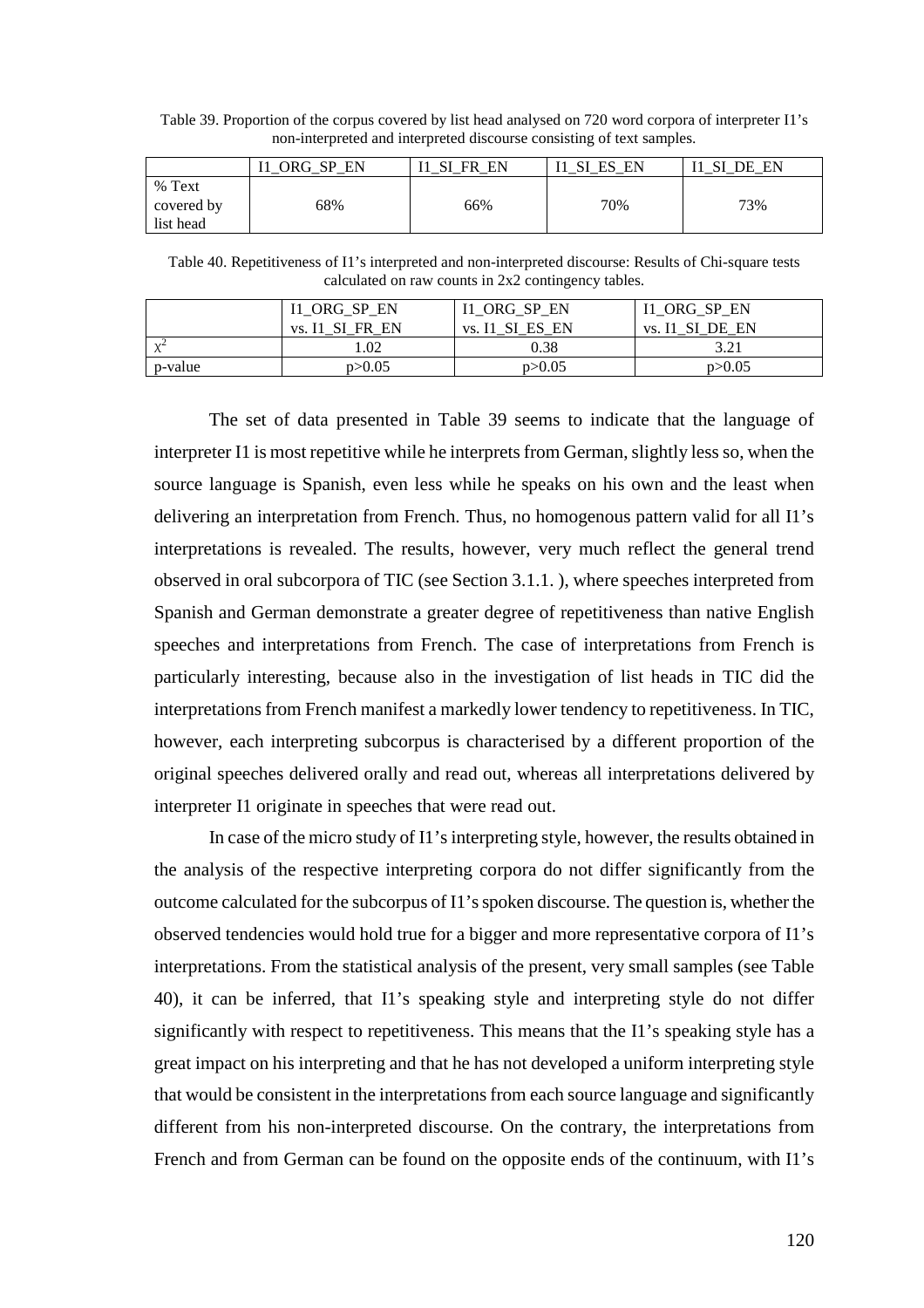non-interpreted discourse in between. While both are similar to the non-interpreted speech, they do deviate significantly from each other ( $\chi^2$  = 7.83, p<0.01), which indicates that I1's tendency to be more repetitive may be susceptible to the source text interference. These findings are in line with his belief that the language of interpretation is very much dictated by the original speaker's speaking style.

A completely different tendency can be observed in case of interpreter I2, whose interpreting style is significantly different with respect to repetitiveness than his speaking style. Regardless of the source language interpreter I2 uses a significantly less repetitive language in simultaneous interpreting than in non-interpreted discourse. His interpretations from French and German are highly homogenous ( $\chi^2$  = 0.11, p>0.05), which implies that when it comes to repetitiveness, his interpretation is 'resistant' to source language

interference, or interference from either source language affects him in a very similar way. This is actually surprising, considering that I2 admitted that it is possible to transcode from French. It implies that either he does not, in fact, resort to this option very often or that it does not significantly affect the tendency to repetitiveness in his interpretation.

Table 41. Proportion of the corpus covered by list head analysed on 720 word corpora of interpreter I2's non-interpreted and interpreted discourse consisting of text samples.

|                                      | EN<br>TO.<br>$\cap$ $\cap$<br><b>CD</b><br>1 R J<br><b>UIVU</b><br>$\overline{\phantom{0}}$ | <b>C</b><br>EN<br>FR<br>┸ | FΝ<br>$\alpha$ T<br>DE<br>. .<br>_ |
|--------------------------------------|---------------------------------------------------------------------------------------------|---------------------------|------------------------------------|
| Text covered<br>$\%$<br>by list head | 74%                                                                                         | 67%                       | 66%                                |

| Table 42. Repetitiveness of I2's interpreted and non-interpreted discourse: Results of Chi-square tests |
|---------------------------------------------------------------------------------------------------------|
| calculated on raw counts in 2x2 contingency tables.                                                     |

|          | I2_ORG_SP_EN<br>SI FR EN<br>vs. I2 | I2_ORG_SP_EN<br>SI DE EN<br>. I2<br>VS. |
|----------|------------------------------------|-----------------------------------------|
| $\chi^2$ | 9.06                               | 11.18                                   |
| p-value  | p<0.01                             | p<0.001                                 |

It is highly significant, however, that the tendencies observed in I2's speaking and interpreting styles completely contradict the observations made on TIC, where interpretations from German are as repetitive, as the originals, while texts interpreted from French are significantly less repetitive. I2's results significantly undermine the hypothesised universality of patterns observed in TIC and point to the fact that the tendency to repetitiveness hinges more on stylistic idiosyncrasies and possibly on one's 'immunity' to interference.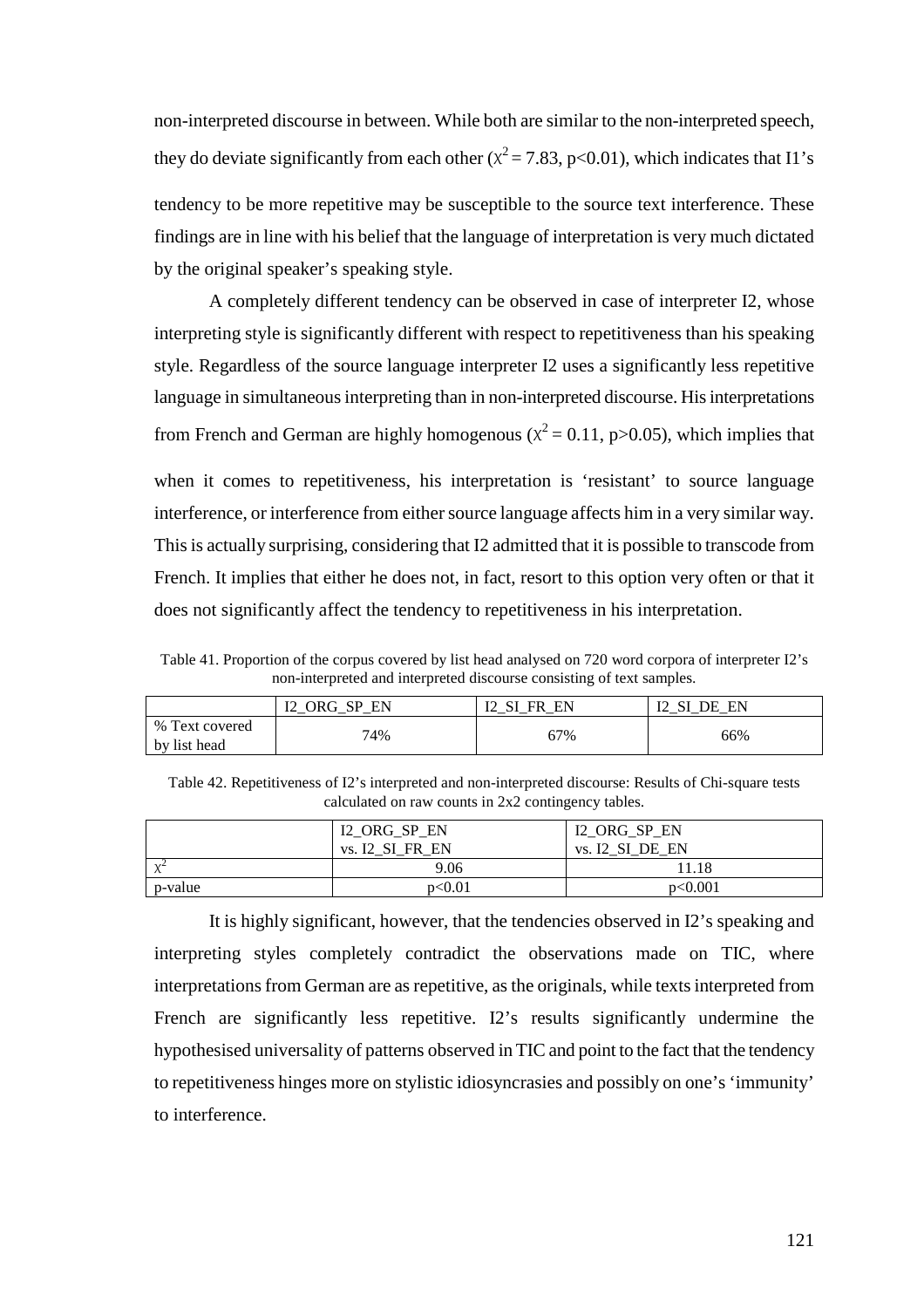It is also interesting to compare both interpreters to one another. Table 43 depicts statistical differences with respect to the tendency to repetitiveness between each interpreter's output.

Table 43. Repetitiveness of I1 vs. I2: Results of Chi-square tests calculated on raw counts in 2x2 contingency tables.

|         | I1 ORG SP EN<br>vs. I2 ORG SP EN | I1 SI FR EN<br>vs. I2 SI FR EN | I1 SI DE EN<br>vs. I2 SI DE EN |
|---------|----------------------------------|--------------------------------|--------------------------------|
|         |                                  |                                |                                |
| ے ر     | 6.28                             | 0.028                          | 5.28                           |
| p-value | p<0.025                          | p > 0.05                       | p<0.025                        |

 It reveals that while in non-interpreted discourse I2 manifests a greater tendency to repetition than I1, there is no significant difference in the way both men interpret from French and that I1's language in interpretations from German is more repetitive. What follows is that regardless of their natural tendency to repetitiveness manifested in noninterpreted discourse, both interpreters are equally repetitive when working from French into English. Such a finding indicates that indeed the pattern regarding repetitiveness in interpretations from French observed in TIC might be a universal one and that the tendency to repetitiveness, or the lack of it, is heavily contingent on the source language and subject to interference. At the same time, the statistically significant difference between I1's and I2's interpretation from German suggests that there is a high chance that one's interpreting style might be consistent enough to be less subject to this influence.

## **4.2.1.2. Lexical density**

The next parameter tested in the investigation of simplification is lexical density, which helps to establish how informative a text is. Lexical density is expressed as the proportion of lexical words to the total number of running words in the corpus. A lower proportion of lexical words to function words i.e. the lower lexical density suggests that the text is less informative and hence more simplified.

The superficial analysis of lexical density in Table 44 expressed in percentage suggests that I1's interpretations from Romance languages are less informative than interpretations from German and his non-interpreted discourse. As shown in Table 45, in fact, his output is very homogenous with respect to lexical density i.e. there is no statistically significant difference between the four corpora.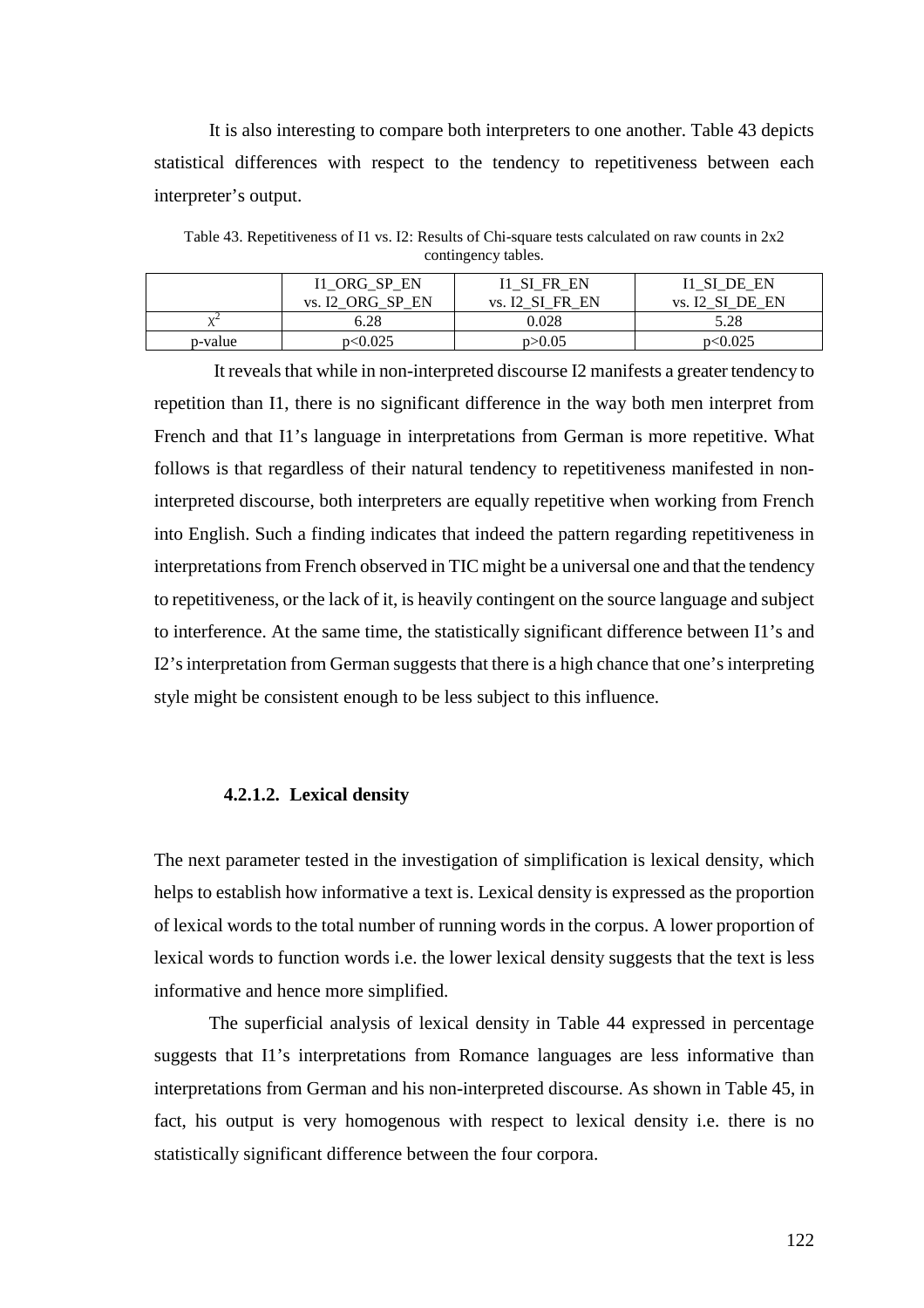Table 44. Lexical density analysed on 720 word corpora of interpreter I1's non-interpreted and interpreted discourse consisting of text samples.

|         | EN<br>ORG<br>CD<br>- | EN<br>FR<br><br>- | EN<br>CΤ<br>$\mathbf{m}$ $\alpha$<br>_<br>_ | FN<br>o٦<br>ŊБ<br>_ |
|---------|----------------------|-------------------|---------------------------------------------|---------------------|
| Lexical | 57%                  | 56%               | 55%                                         | 57%                 |
| density |                      |                   |                                             | ັ                   |

Table 45. Lexical density of I1: Results of Chi-square tests calculated on raw counts in 2x2 contingency tables.

|                             | ORG SP EN       | I1 ORG SP EN           | I1 ORG SP EN           |
|-----------------------------|-----------------|------------------------|------------------------|
|                             | vs. I1 SI FR EN | ES EN<br>SI.<br>vs. 11 | SI.<br>DE EN<br>vs. I1 |
| $\mathcal{V}^{\mathcal{L}}$ | 0.10            | 0.28                   | 0.04                   |
| p-value                     | p > 0.05        | p > 0.05               | p > 0.05               |

Such results are very surprising when compared to the general tendencies observed in TIC, where all interpretations regardless of the source language are statistically significantly different from native English speeches and demonstrate greater lexical density. It is the more unexpected, that in this section the source speeches of all interpretations were read out, which means that they all could have been influenced by the written word, while I1's non-interpreted discourse was not. Table 46 and Table 47 indicate that the investigation of lexical density in I2's interpretations and non-interpreted discourse reveals the same uniformity of all analysed texts as in the case of I1.

Table 46. Lexical density analysed on 720 word corpora of interpreter I2's non-interpreted and interpreted discourse consisting of text samples.

|                   | ЕN<br>PЪ<br>∼<br><br>--<br>∽<br>$-$<br>$-$ | <b>TO</b><br>--<br>--<br>-<br>י<br>$\overline{ }$<br>∸<br>$\overline{\phantom{0}}$<br>$-$ | <b>TM</b><br><br>_ |
|-------------------|--------------------------------------------|-------------------------------------------------------------------------------------------|--------------------|
| exica.<br>density | 56%                                        | 55%                                                                                       | 57%                |

Table 47. Lexical density of I2: Results of Chi-square tests calculated on raw counts in 2x2 contingency tables.

|                         | I2_ORG_SP_EN        | I2_ORG_SP_EN    |
|-------------------------|---------------------|-----------------|
|                         | .I2 SI FR EN<br>VS. | vs. I2 SI DE EN |
| $\sqrt{2}$<br>$\lambda$ | 0.04                | 0.23            |
| p-value                 | p>0.05              | p > 0.05        |

The most likely explanation of such findings is that if there are any differences between the analysed corpora of I1 and I2, then possibly the sample subject to examination in this section is too small to show it, which, however, suggests that they are not pronounced.

### **4.2.1.3. High frequency words**

Finally, the last measure of simplification allows to determine the range of vocabulary used in the texts. A higher proportion of the most frequent English words in the analysed corpus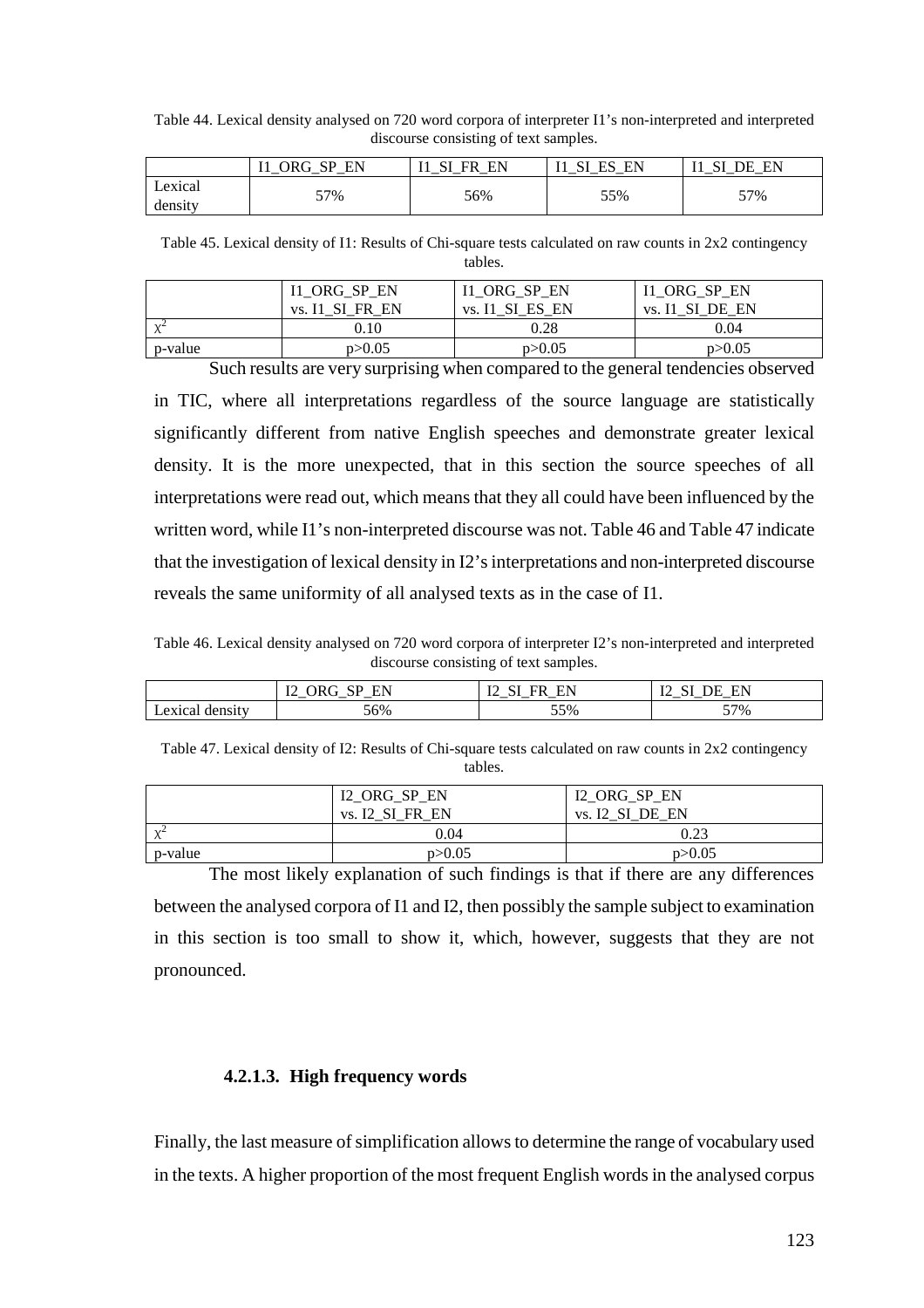indicates a narrower the range of vocabulary i.e. greater lexical simplification (for details of the investigated list of words see Section 2.3.1. and Appendix 2).

As it can be seen in Table 48 and Table 49, but for interpretations form French, interpreter I1's interpreted and non-interpreted discourse is rather homogenous as regards the range of used vocabulary. There is no statistically significant difference between I1's non-interpreted discourse and the interpretations from Spanish and German. Interpretations from French are statically significantly more lexically sophisticated, not only than the noninterpreted texts, but also than interpretations from German ( $\chi^2$ =6.58, p<0.025). Thus, I1's interpretations from French and German seem to be statistically significantly different with respect to two features: repetitiveness and range of vocabulary and in both cases interpretations from French are more lexically complex. Such an outcome once again certifies to the fact that I1's interpretations from French are more subject to interference. There are fewer high frequency words in I1's interpretations from Spanish than in his interpretations from German and non-interpreted discourse. The number, however, slightly exceeds the values observed in interpretations from French. It is difficult to conclusively point to the reasons of such a distribution, but it is possible that I1's interpretations are influenced both by the source language and the style of Spanish and French original speakers, which might be different from the German ones.

Table 48. The proportion of high frequency words analysed on 720 word corpora of interpreter I1's non-interpreted and interpreted discourse consisting of text samples.

|                              | EN<br><b>CD</b><br>ORG | SI<br>FR<br>EN | EN<br>FС<br>SI | EN<br>DE |
|------------------------------|------------------------|----------------|----------------|----------|
| % High<br>trequency<br>words | 63%                    | 55%            | 59%            | 62%      |

Table 49. Lexical sophistication of I1's interpreted and non-interpreted discourse: Results of Chi-square tests calculated on raw counts in 2x2 contingency tables.

|                      | I1_ORG_SP_EN       | I1_ORG_SP_EN    | I1_ORG_SP_EN       |
|----------------------|--------------------|-----------------|--------------------|
|                      | SI FR EN<br>vs. 11 | vs. I1 SI ES EN | SI DE EN<br>vs. 11 |
| $\nu^2$<br>$\lambda$ | 8.99               | 2.28            | 0.19               |
| p-value              | p<0.01             | p > 0.05        | p > 0.05           |

The comparison of the range of vocabulary used by I2 in interpretations and noninterpreted discourse proves that the texts are very homogenous (see Table 50 and Table 51). Not only there is no difference between the interpretations from French and German and non-interpreted discourse, but also between the interpretations from the two respective languages ( $\chi^2$ =0.28, p>0.05). This suggests, that with respect to the range of vocabulary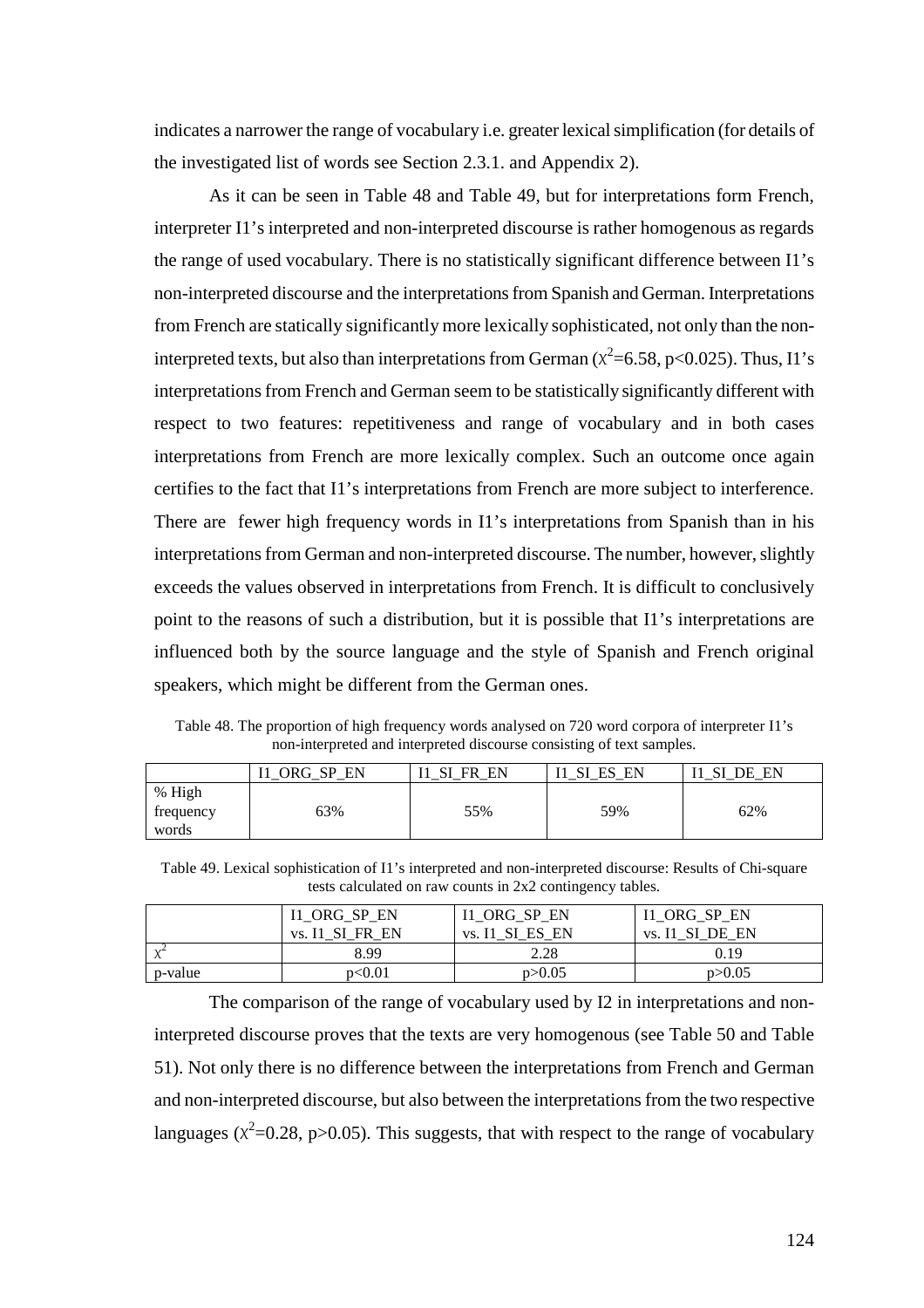I2's speaking style does not differ from his interpreting style and his use of vocabulary is not easily affected by interference.

Table 50. The proportion of high frequency words analysed on 720 word corpora of interpreter I2's non-interpreted and interpreted discourse consisting of text samples.

|                           | то<br>ORG<br>EN<br><b>CD</b><br>υı<br>w<br>∸<br>_ | то<br>EN<br>СI<br>FR<br>┸<br>υı<br>_ | EN<br>то<br>$\alpha$ T<br>DE<br>∸ |
|---------------------------|---------------------------------------------------|--------------------------------------|-----------------------------------|
| % High<br>frequency words | 62%                                               | 57%                                  | 58%                               |

Table 51. Lexical sophistication of I1's interpreted and non-interpreted discourse: Results of Chi-square tests calculated on raw counts in 2x2 contingency tables.

|                     | I2_ORG_SP_EN    | I2_ORG_SP_EN    |
|---------------------|-----------------|-----------------|
|                     | vs. I2 SI FR EN | vs. I2 SI DE EN |
| $\sqrt{ }$<br>$X^2$ | 3.73            | 1.96            |
| p-value             | p > 0.05        | p > 0.05        |

 Interpreter I1 and I2 do not differ significantly with respect to the incidence of high frequency words neither in interpretations from French ( $\chi^2$  = 1.77, p > 0.05) nor from German  $(x^2 = 3.13, p > 0.05)$ . Neither is the overall tendency contradictory: in general in both cases interpretations are slightly more lexically sophisticated i.e. less simplified. What both interpreters differ in is the homogeneity of their texts: I1's interpretations from French deviate significantly from his non-interpreted discourse, while I2's interpretations and noninterpreted texts do not differ significantly.

#### **4.3. Explicitness**

The examination of explicitness in the present paper has so far involved the analysis of frequency of optional *that* connective after reporting verbs, the frequency of linking adverbials and the frequency of apposition markers. Frequency of both linking adverbials and apposition markers turned to be exceedingly small already in oral subcorpora of TIC and was a major roadblock to the full verification of explicitness hypothesis. Hence, due to insufficient data the tendency to explicitness among individual interpreters can only be analysed based on the frequency of optional *that* connective after reporting verbs. It must be stressed, however, that also this analysis has been carried out on a very small and unbalanced sample of interpreters' output, and therefore it is impossible to venture any generalisations. For the same reason, no statistical test has been applied in this section.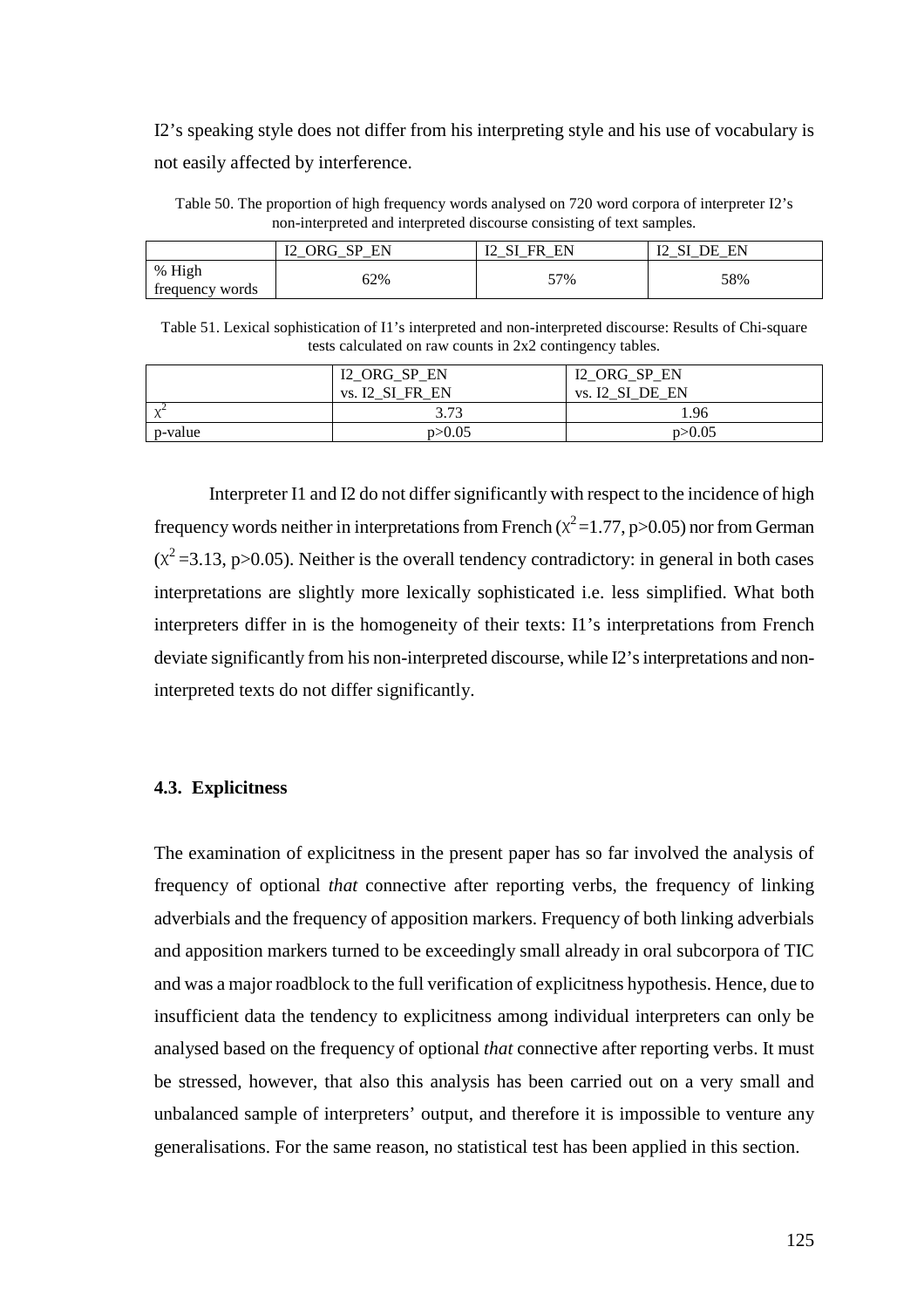#### **4.3.1. Optional** *that*

In the analysis of optional *that* it is important to examine not only the frequency of its factual occurrence, but also the number of times that it could have been used, but was not. Hence Table 52 and Table 53 show not only the normalised results, but also the raw frequencies and percentage values expressing the proportion of the number of occurrences of *that* connective to the actual number of situations, in which it could have been used. It must be stressed, however, that the analysed samples are very small and such are the observed frequencies of the reporting verbs. The percentage values presented in Table 52 and Table 53 are calculated based on raw values and should serve as indicators only, as at such low frequencies the percentage values change drastically with any additional occurrence.

The use of optional *that* in interpreter I1's spoken discourse is considerably less frequent when compared to his interpretations. The samples are very small, so it is impossible to speak of any definite trends, but the lower proportion of optional *that* in I1's spoken discourse signifies small tendency to explicitness, which in this case may be probably augmented by a slightly lower level of formality. As it was suggested in Section 3.1.2.1. the higher level of formality might be one of the key factors contributing to the higher frequency of optional *that*. The researcher's subjective impression was that I1's speaking style was slightly less formal than his interpretations and than I2's speaking style. Was it in fact the case, such an outcome could lend support to the claim that the level of formality may be an important factor contributing to the frequency level of this optional complementizer.

Table 52. The proportion of optional *that* after reporting verbs analysed on the full collection of interpreter I1's interpretations and the full transcript of non-interpreted discourse normalised per 1000 words. Raw frequencies in brackets.

|        | ORG SP EN |          | <b>SI</b><br>FR EN |         | ES EN<br>SI |         | EN<br>DE |         |
|--------|-----------|----------|--------------------|---------|-------------|---------|----------|---------|
|        | that      | Z.C.     | that               | Z.C.    | that        | Z.C.    | that     | Z.C.    |
| Total  | 0.37(2)   | 2.02(11) | 2.64(5)            | 1.59(3) | 1.35(4)     | 1.69(5) | 4.42(7)  | 0.61(3) |
| that % | 15%       |          | 63%                |         | 44%         |         | 70%      |         |

I1's spoken discourse seems to be altogether less explicit than any of his interpretations, which, on the other hand, do not form a homogenous group. Admittedly, they are also not homogenous in the proportion of source speeches delivered in oral and read mode: in case of interpretations from French about 28 % of the source speeches were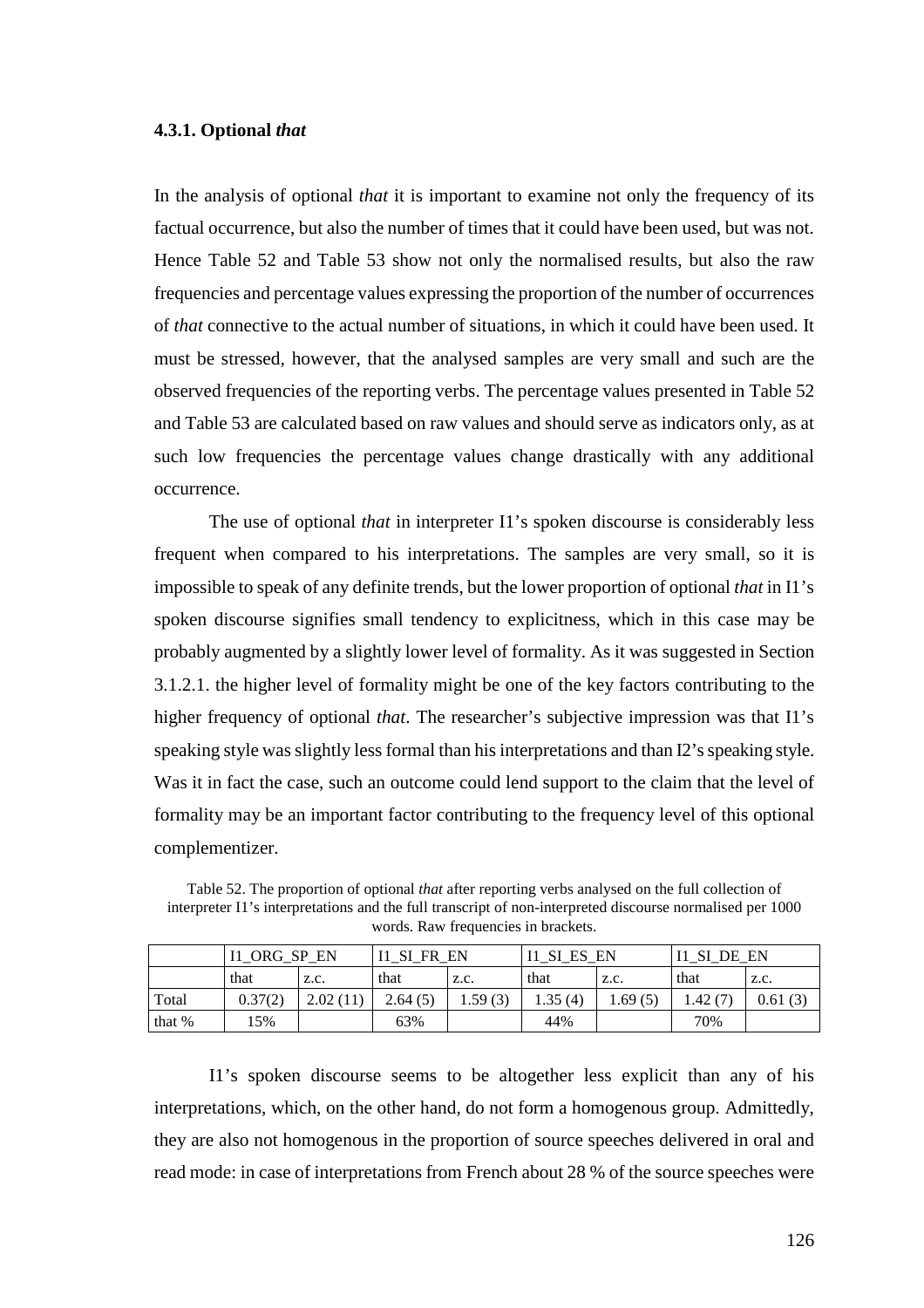spoken, from Spanish 50% and as from German much as 70%. One could intuitively assume that the corpus, in which the vast majority of the source speakers spoke in an unscripted fashion would most resemble the corpus of I1's non-interpreted discourse. By analogy, it would seem natural that the interpretations from French should be at the one end of the continuum and interpretations from German on the other. As the frequency of the optional complementizer lends support to neither of the above assumptions, the impact of the mode of delivery cannot be deemed a decisive factor for this parameter.

The proportion of optional *that* in interpretations from French and German is relatively similar and comparatively higher than in interpretations from Spanish. This is a completely different pattern from the one observed in TIC, where interpretations from Spanish are characteristic of the highest proportion of optional complementizer *that* of all interpretations. That interpretations from Spanish stand out in this set in a way that is completely different from the tendencies observed in TIC may be caused by manifold factors. As suggested earlier in this Chapter, it may be that interpreter I1 imitates the original speakers' style, which happens to be less explicit/formal. Another viable explanation involves risk management strategies. In his account of the differences between interpretations from different languages (see Section 4.1. ) interpreter I1 argued, that for him, it was not the structure of the language, but his own level of confidence in his language skills that counted most. More precisely, he admitted, that although he has spoken German and French only a few years longer he felt more confident while interpreting from these two languages. This situation can be associated with Pym's (2007: 11-12) idea of risk-reducing strategies (see 1.5.2. ). From his assumptions, it follows that when less confident interpreters would rather try to refrain from being specific and explicit. This particular case, does not involve any real incompetence, as both I1 and I2 are very experienced in interpreting in all their language combinations and they both have been accredited by the EU institutions that are renown for high interpreting standards. Therefore, the slightly lower level of confidence in interpretation from one of the source languages would probably be rather a subjective opinion than an actually lower standard of interpretation. This subjective assessment may, however, trigger more risk aversion strategies contributing to the lower level of explicitness.

Interpreter I2 more often resorts to optional *that* than to zero connective, both in non-interpreted discourse and interpretations. Had the mode of delivery of the source speeches had a significant impact on the frequency of the optional complementizer in the target text, then similar results should be expected across I2's both interpretation corpora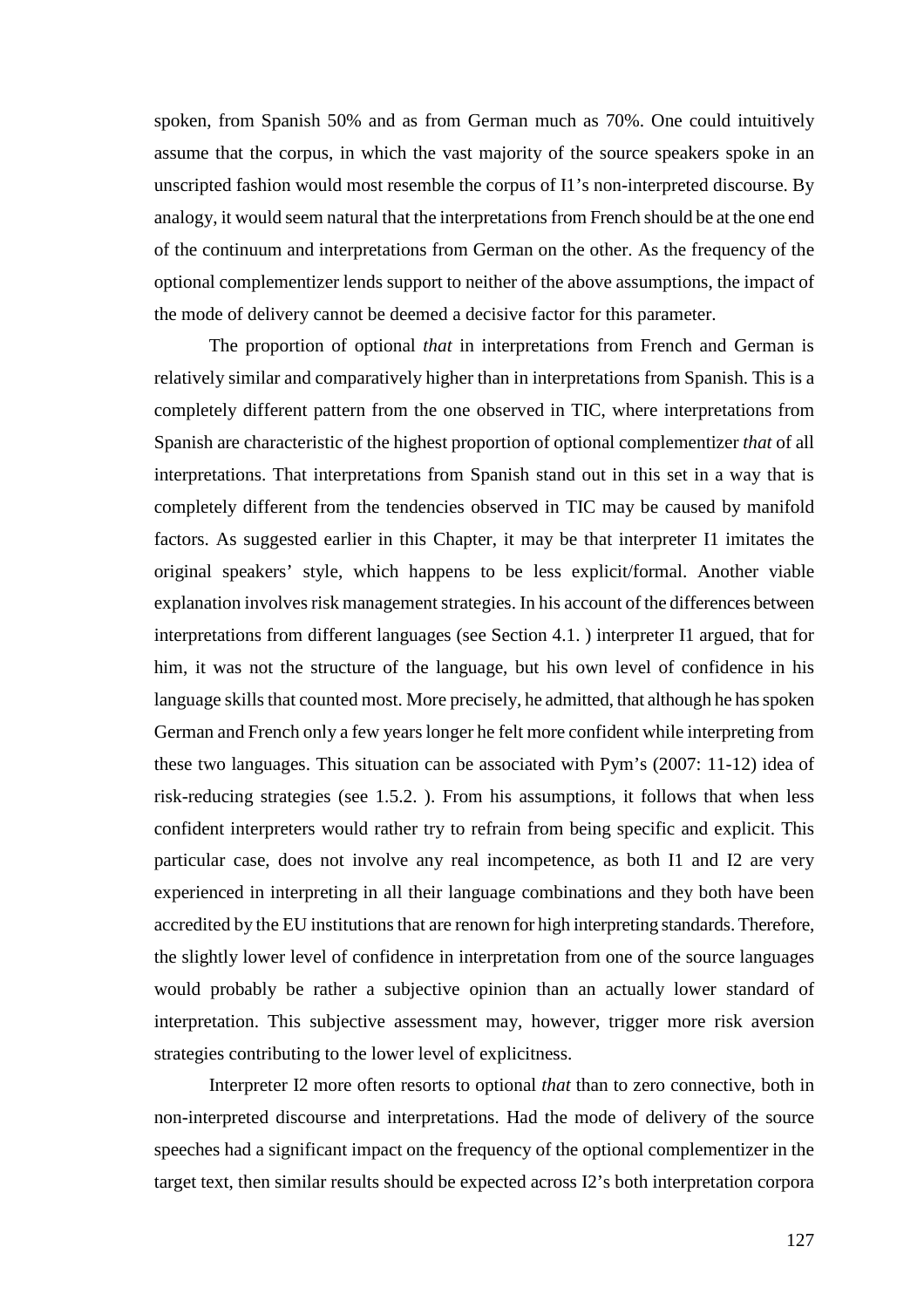(as both of them have a very similar proportion of the speeches that were originally spoken or read out: 1/3 to 2/3. See Figure 13). This, however, does not occur. Instead, the frequencies are completely different. The decisive factor must be also different from the source language, as the corpus of I1's interpretations from the same language i.e. French consists of the same proportion of interpretations of speeches that were originally read out or spoken (1/3 to 2/3. See Figure 12) and yet the frequency of optional *that* seems to be different.

As the mode of delivery does not appear to exert a great impact on this parameter, it is necessary to discuss the effect of other factors. In interpretations from French I2 chose to use the optional connective in all cases. Considering his comment about transcoding (see Section 4.1. ) and the fact that a complementizer is in French obligatory after reporting verbs it may be assumed that such a result could be caused by interference.

Table 53. The proportion of optional *that* after reporting verbs analysed on the full collection of interpreter I2's interpretations and the full transcript of non-interpreted discourse normalised per 1000 words. Raw frequencies in brackets.

|              | I2 ORG SP EN |         | SI FR EN |         | 12 SI DE EN |          |
|--------------|--------------|---------|----------|---------|-------------|----------|
|              | that         | Z.C.    | that     | Z.C.    | that        | Z.C.     |
| <b>TOTAL</b> | 1.21 (7)     | 0.35(2) | 1.96 (4) | 0.00(0) | 3.16(14)    | 1.81 (8) |
| that $%$     | 78%          |         | 100%     |         | 64%         |          |

Interestingly, however, with respect to the analysed parameter I2's non-interpreted discourse classifies somewhere in between interpretations from French and German. Such a result also contradicts the patterns recurring in oral subcorpora of TIC. Although the differences are not enough to prove their statistical significance, to corroborate the hypothesis that interpretations are always more explicit than non-interpreted discourse one would expect an opposite trend.

The examined corpora of I1 and I2's interpreted and non-interpreted discourse are very small and the results of such an analysis may only be tentative.

Compared to Interpreter I2, Interpreter I1 uses the optional complementizer far less frequently while speaking and on average also less frequently in interpretation. This suggests that he may be in general less explicit than interpreter I2 i.e. that his speaking style would also affect his interpretation with this respect. Additionally, the interview with both interpreters provides viable answers that could explain the differences between them. Interpreter I1 seems to focus more on adjusting his speaking style to the original speaker, while Interpreter I2 is more formal while interpreting and admits that it is possible to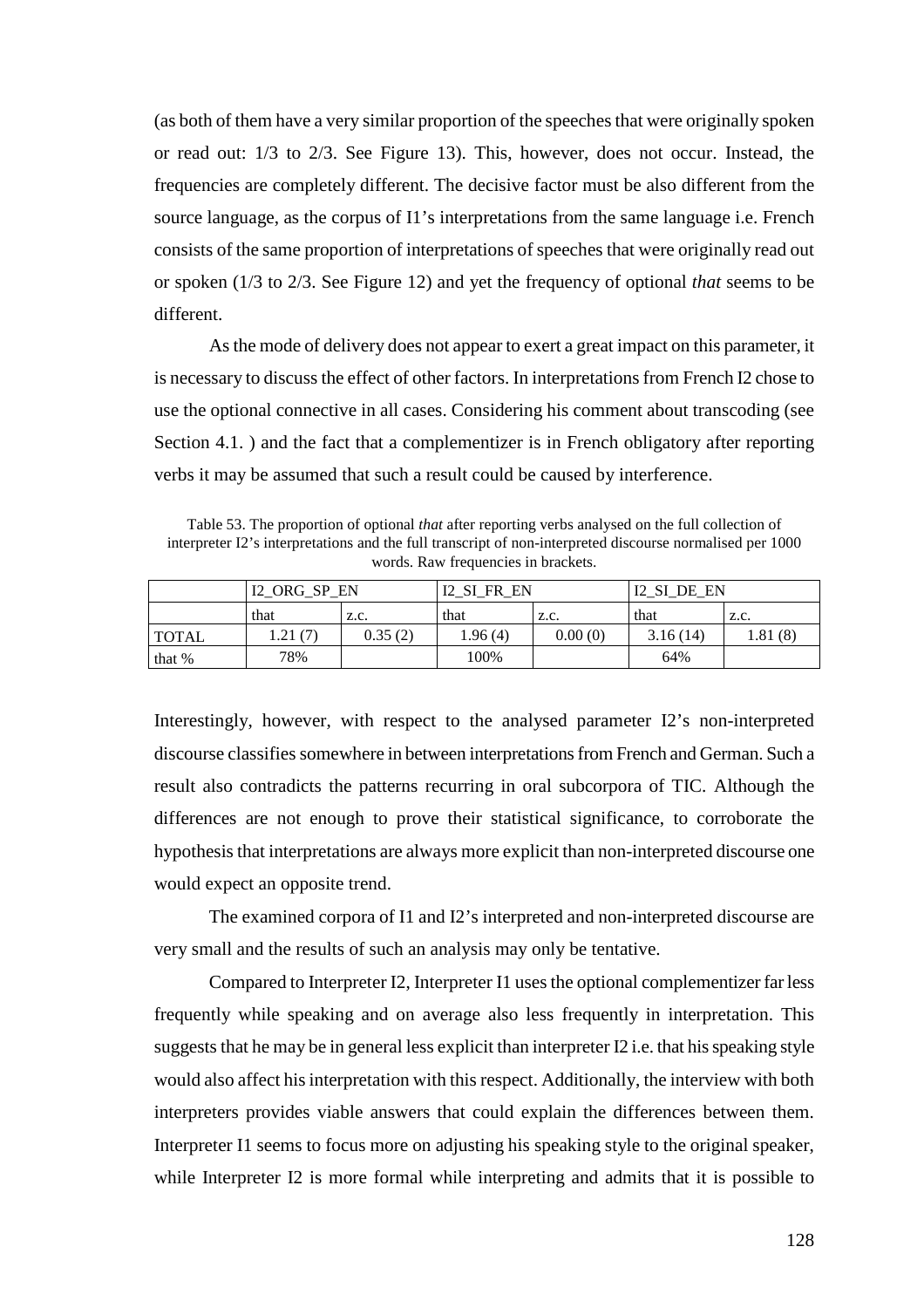occasionally transcode the message from French word-for-word. They may of course both be using the same strategies, but in different situations and with varying frequency. Their focus on the 'favoured' strategy could partially be responsible for the observed results: I1's interpretations are more varied, while I2's more formal with interpretations from French characteristic of higher frequency of optional *that.* Based on the results of the above analysis it is visible, however, that none of the interpreters is particularly consistent with the use of optional *that* across interpretations from different languages and that either due to interference, level of confidence in their interpretation, level of formality or yet other factors, the incidence of optional connective seems to vary. This effect may also be ascribed to the size of the corpora.

## **4.4. Normalisation**

Normalisation in the present study has been so far investigated with two measures: the frequency of common lexical bundles and the frequency of fixed expressions most characteristic of spoken professional English. Due to a limited size of samples in the analysis of interpreting style normalisation can be examined based on only one of the two parameters that have been adopted earlier in this study i.e. the most frequent fixed expressions in spoken professional English.

## **4.4.1. Fixed expressions**

The investigated fixed expressions are deemed to be characteristic of professional spoken English and do not pertain to any particular topic. The list does not contain any pure idioms and comprises mostly prepositional phrases: *as far as, as to, as well, as well as, at all, first of all, in fact, in favour of, in order to, in terms of, kind of, of course, on behalf of, once again, sort of, with regard to.* It is assumed that a higher frequency of these fixed expressions in a corpus points to the use of more conventional language i.e. the tendency to normalisation.

Interpreter I1 seems to use fixed expressions more frequently in his interpretations than in non-interpreted discourse. The difference is not large between interpretations from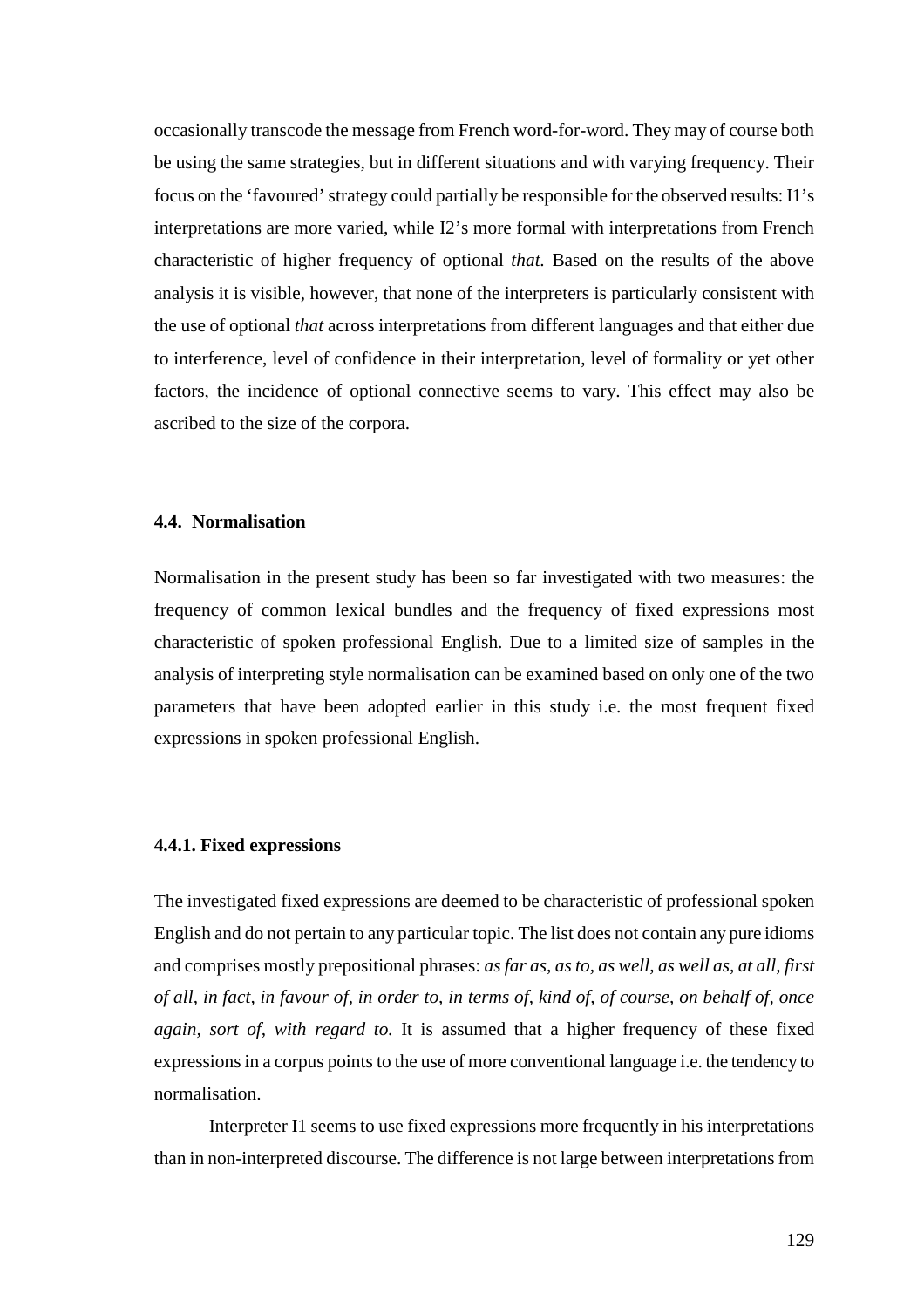French and German, but the frequency of investigated items is more than twice higher in interpretations from Spanish than in I1's non-interpreted speech. Such pattern is in line with the normalisation hypothesis, which stipulates that a more conventional language is used in interpretation. This hypothesis has, however not been confirmed in the analysis carried out on TIC and due to a small size of the investigated samples it is impossible to predict, if the trend could also hold for other interpretations delivered by I1.

Table 54. The frequency of fixed expressions in I1's interpreted and non-interpreted discourse normalised per 1000 words.

|            | EN<br>.<br>ж<br><u>ын</u><br>. .<br>$\overline{\phantom{0}}$<br>$-$ | EN<br>ЧК<br>. .<br>. .<br>__ _<br>$-$ | --<br>ПN.<br>ЕP<br>— N<br>. .<br>$-$<br>$\overline{\phantom{0}}$ | EN<br>$-$<br>⊢<br>. .<br>$-$<br>$-$ |
|------------|---------------------------------------------------------------------|---------------------------------------|------------------------------------------------------------------|-------------------------------------|
| $\sqrt{ }$ | $\sim$                                                              | $\sim$                                | 7.08                                                             | $\sim$                              |
| 7 L        | ے ب                                                                 | т.∠…                                  |                                                                  | 4.26                                |

The trend observed in the output of Interpreter I2 is completely different. In his case the most conventional language seems to be used in non-interpreted discourse. I2's interpretations from French contain slightly lower number of frequent fixed expressions than spoken discourse and twice as many as interpretations from German. The data of Interpreter I2 does not corroborate normalisation hypothesis and also at the same time deviates from the pattern observed in TIC. In Translation and Interpreting Corpus the frequency of examined fixed expressions was comparable in the subcorpus of native English speeches and the subcorpora of interpretations from Germanic languages. In this case, non-interpreted discourse is most conventional and interpretations are not homogenous.

Table 55. The frequency of fixed expressions in I2's interpreted and non-interpreted discourse normalised per 1000 words.

|            | <br>ЕN<br>' ∕ا ا<br>. .<br>ົ<br>шr<br>-<br>$\overline{\phantom{0}}$<br>$\overline{\phantom{0}}$<br>$-$ | --<br>EN<br>Lυ<br><br>$\overline{\phantom{a}}$<br>$\overline{\phantom{0}}$ | TH.<br>HN<br>۱.<br>1.41<br>$\overline{ }$<br>$\overline{\phantom{0}}$<br>$-$ |
|------------|--------------------------------------------------------------------------------------------------------|----------------------------------------------------------------------------|------------------------------------------------------------------------------|
| $\sqrt{2}$ | -                                                                                                      | 4.40                                                                       | $\sim$                                                                       |
| 1 A.L      | $\sim$                                                                                                 |                                                                            | 2.26                                                                         |
| È          | .                                                                                                      |                                                                            |                                                                              |

Both interpreters appear to use the examined expressions differently. While a slightly higher frequency was observed in I1's interpretations rather than in his non-interpreted discourse, the trend observed in I2's corpora is completely opposite. Interestingly both interpreters reach for frequent expressions with a similar frequency when interpreting from French, but this is where the similarity ends. While interpreting from German I1 uses the investigated fixed expressions almost twice more than I2. On the other hand, I2 uses them more often in non-interpreted discourse.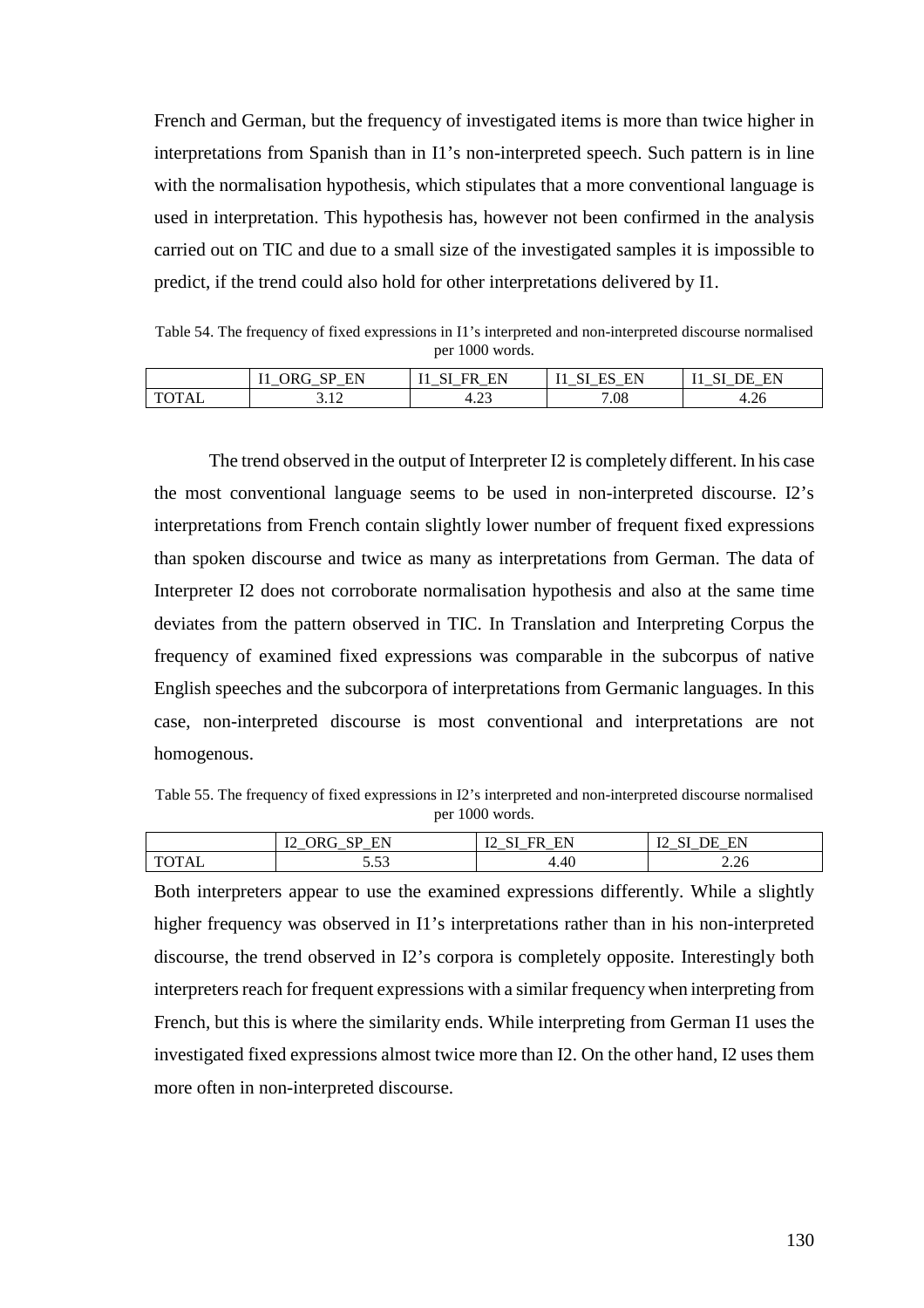#### **4.5. Simplification, explicitness and normalisation as idiosyncratic stylistic features**

It appears that certain parameters investigated in search of tendencies to simplification, explicitness and normalisation may indeed aid in revealing idiosyncratic stylistic preferences.

As apparent from the analysis presented in the previous section interpreter I1 does not seem to manifest any consistent tendency to lexical simplification or complexity that could be discernible in all his interpretations from different languages. Apart from subtle differences, usually not big enough to earn statistical significance (with one exception, see Section 4.2.1.3. ) I1's interpretations and non-interpreted discourse appear to be very similar. In fact no statistically significant tendency to simplification was observed in any of his interpretations. On the contrary, I1's interpretations from French do stand out from other corpora as more lexically sophisticated due to a lower proportion of high frequency words (see 4.2.1.3. ). As regards tendencies to simplification, I1's interpretations are rather consistent with his speaking style, in that they do not deviate significantly from the noninterpreted discourse (except for the abovementioned tendency to lexical sophistication in interpretations from French). However, there seems to be a statistically significant difference with respect to repetitiveness and lexical sophistication between I1's interpretations from French and German, which suggests a significant impact of interference and lack of homogeneity with this respect in his interpretations.

The analysis of the tendency to lexical simplification proves that interpreter I2 is fairly consistent with language used in interpretations and non-interpreted discourse and that his interpretations are never lexically simplified. The only parameter of simplification that clearly points to a difference between I2's non-interpreted and interpreted discourse is the analysis of list heads, which indicates that regardless of the source language I2 is significantly less repetitive while interpreting. The analysis of parameters pointing to simplification has not shed light on any significant differences other than greater lexical repetitiveness in non-interpreted discourse.

It has been ascertained that interpreters I1 and I2 are different notably in one aspect: while I1 does not exhibit any consistent patterns of repetitiveness, informativeness or lexical sophistication that could distinguish all his interpretations from non-interpreted discourse, I2 does prove to be less repetitive in all his interpretations regardless of the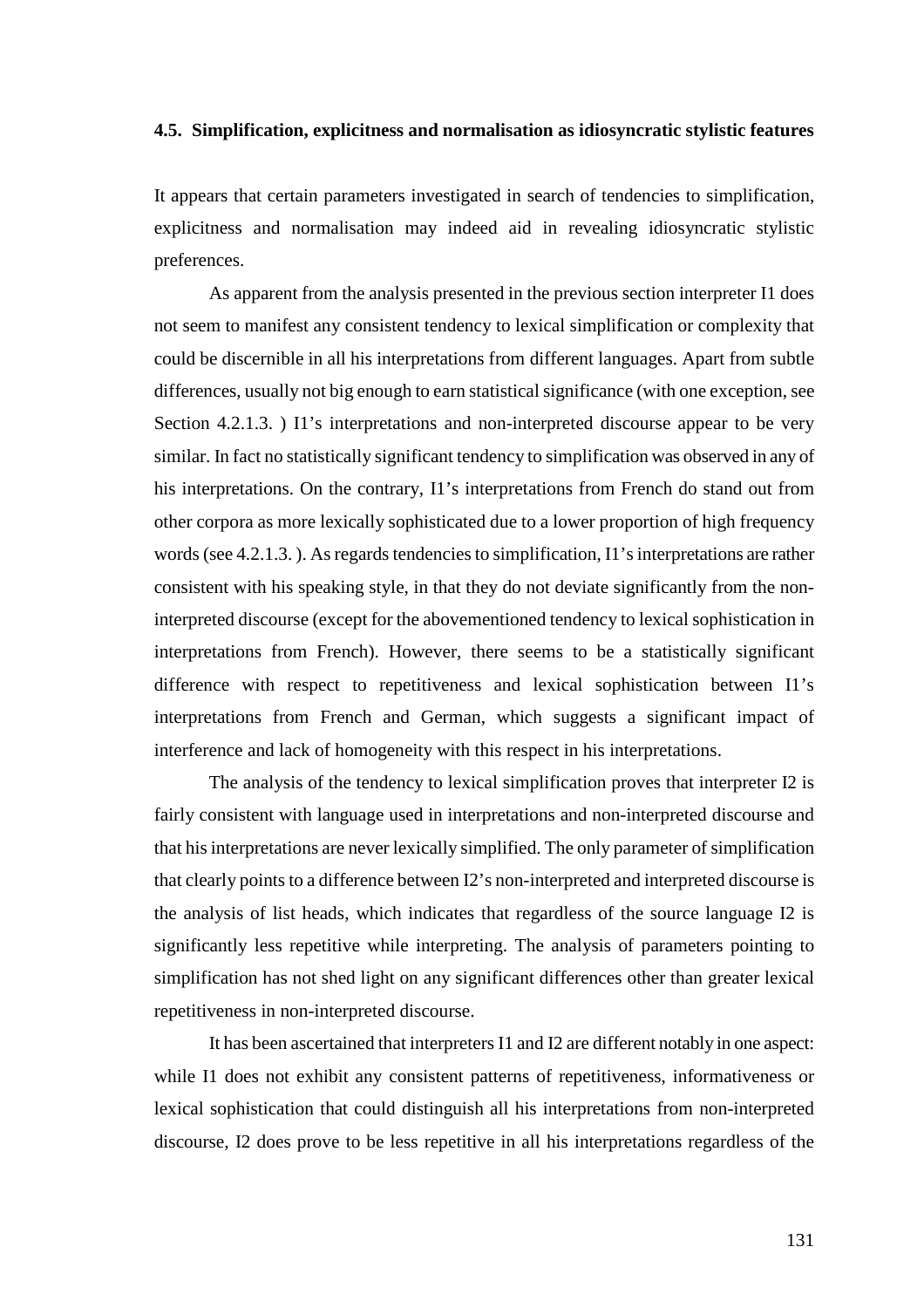source language. As evident form the analysis in the previous sections, one of the parameters helped to spot one of the characteristic traits of I2's interpreting style.

None of the two interpreters is particularly consistent in the tendency to explicitness. I1 uses optional *that* on average more frequently in his interpretations than in non-interpreted discourse, yet his interpretations from Spanish seem to be considerably less explicit than interpretations from French and German. I2 uses reporting verbs with *that*  more frequently than with zero connective, but demonstrates no consistency with this respect and no greater explicitness in interpreting than in non-interpreted speeches. When compared to I2, I1 seems to be slightly more consistent in the overall tendency to explicitness in interpreting as opposed to non-interpreted discourse. I2 , on the other hand, seems to be more explicit both in interpretation and non-interpreted discourse.

Undoubtedly the size of examined samples hinders the interpretation of data. At such small frequencies it is difficult to speak of any consistency. The tendency to normalisation of Interpreter I1 seems to be stronger in his interpretations, but the observed results suggest that it is dependent on the source language. A completely opposite trend characterises Interpreter I2, who uses more conventional language while speaking. What both I1 and I2 have in common is that their interpretations from different source languages vary. The non-interpreted discourse of both interpreters seems to stand out from their interpretations either as the least normalised (I1) or the most normalised (I2), in both cases on the end of the normalisation continuum rather than between the values recorded for respective interpretations. This suggests that speaking style of both interpreters differs from their interpreting style.

#### **4.6. Style vs. universal tendencies**

As regards simplification, the analysis of idiosyncratic differences undermines the observations regarding the universal patterns in interpreting in all examined aspects: repetitiveness, informativeness and range of vocabulary. Firstly, while in TIC, texts interpreted from Spanish, German and Dutch are as repetitive as native English speeches and less repetitive than the ones interpreted from French, interpreter I2 proves to be significantly less repetitive in interpretations from French and from German than in noninterpreted discourse. In this way I2 manifests a feature of his individual interpreting style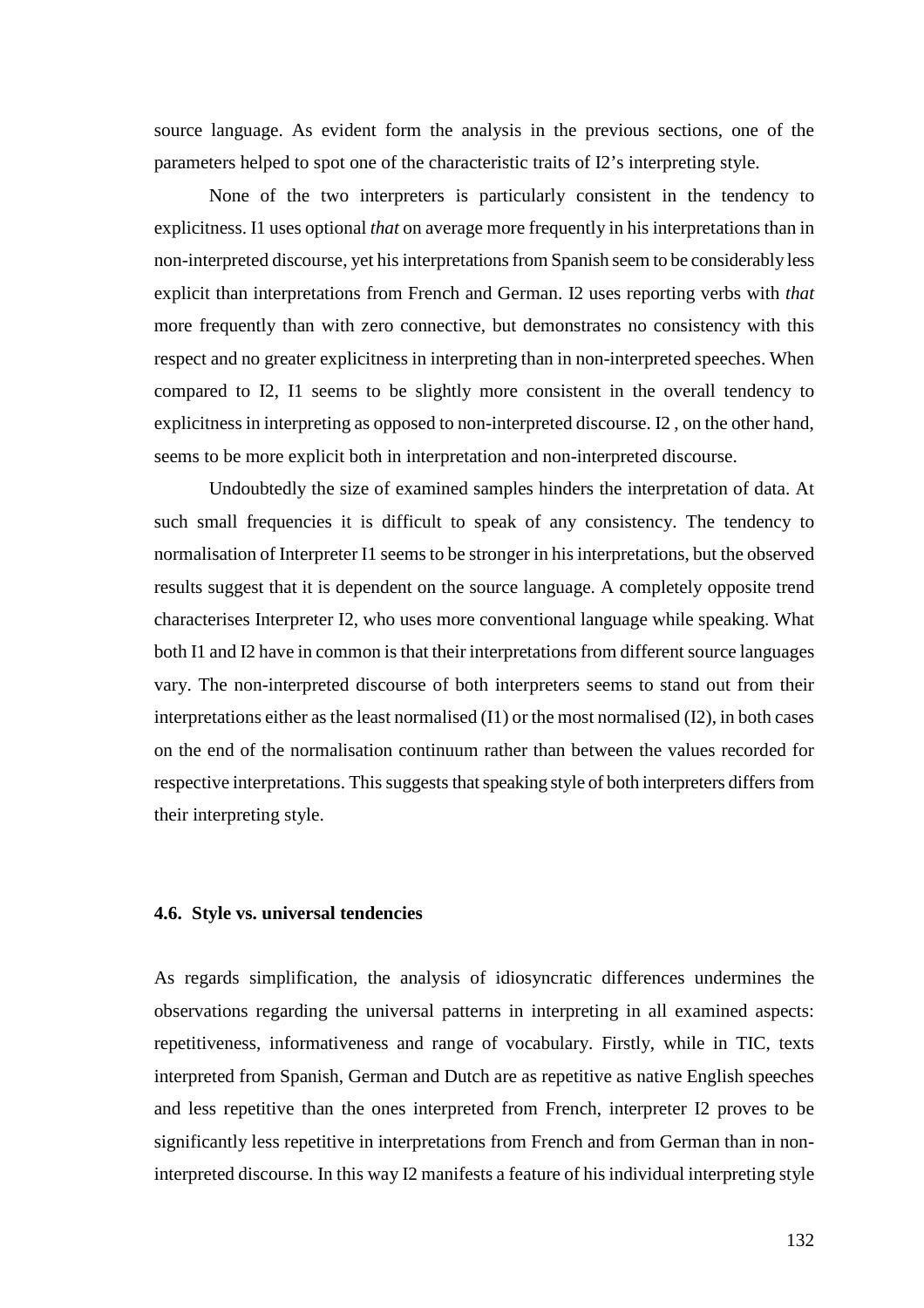that is significantly different from global patterns observed in TIC. Secondly, in TIC, native English speeches demonstrate lower lexical density than all examined interpreting subcorpora, whereas both I1 and I2 seem to use the language characteristic of the same level of informativeness in all examined texts. Finally, although in TIC the largest proportions of high frequency words can be found in native English speeches, pointing to their lexical simplification, I2 uses high frequency words equally often in all interpretations as well as in non-interpreted discourse.

The investigation of the tendency to explicitness shows that the results observed in the output of individual interpreters deviate from the global patterns. With his noninterpreted discourse being far less explicit than the interpretations, Interpreter I1 remains in line with the general tendency observed in oral subcorpora of TIC (however the discrepancy between non-interpretations and interpretations is considerably more pronounced in this case). The pattern is distorted in that I1's interpretations from Spanish are the least explicit and there is a difference between interpretations from French and German, while in TIC interpretations from Spanish are the most explicit and interpretations from German and French do not differ in this respect. The outcomes of the analysis of Interpreter I2's speaking and interpreting style do not correspond with the global patterns observed in TIC either. The frequency of the optional complementizer *that* in I2's speaking style happens to be higher than in his interpretations from German and lower than in the texts interpreted from French, which translates into his being more explicit while speaking than while interpreting from German. Thus, the tendency of interpretations to be more explicit than native target language speeches cannot be deemed universal. There remains of course a pertinent question, if investigation of larger samples of similar texts by the same authors would confirm the pattern. It is especially valid since the results obtained in Section 4.3.1. due to their low numerical value cannot be tested statistically.

The outcome of the analysis investigating the tendency to normalisation in interpreting does not reflect the patterns observed in TIC. Interpreter I1 appears to use more normalised language in his interpretations, while Interpreter I2 seems more inclined to do so in his non-interpreted speech. The texts produced by neither reflect exactly the patterns visible in TIC, where a higher frequency of examined fixed expressions pointing to greater normalisation is observed in interpretations from Romance languages, while interpretations from Germanic languages do not deviate significantly from native English speeches with this respect. The analysis of I1's interpreted and non-interpreted texts seem to corroborate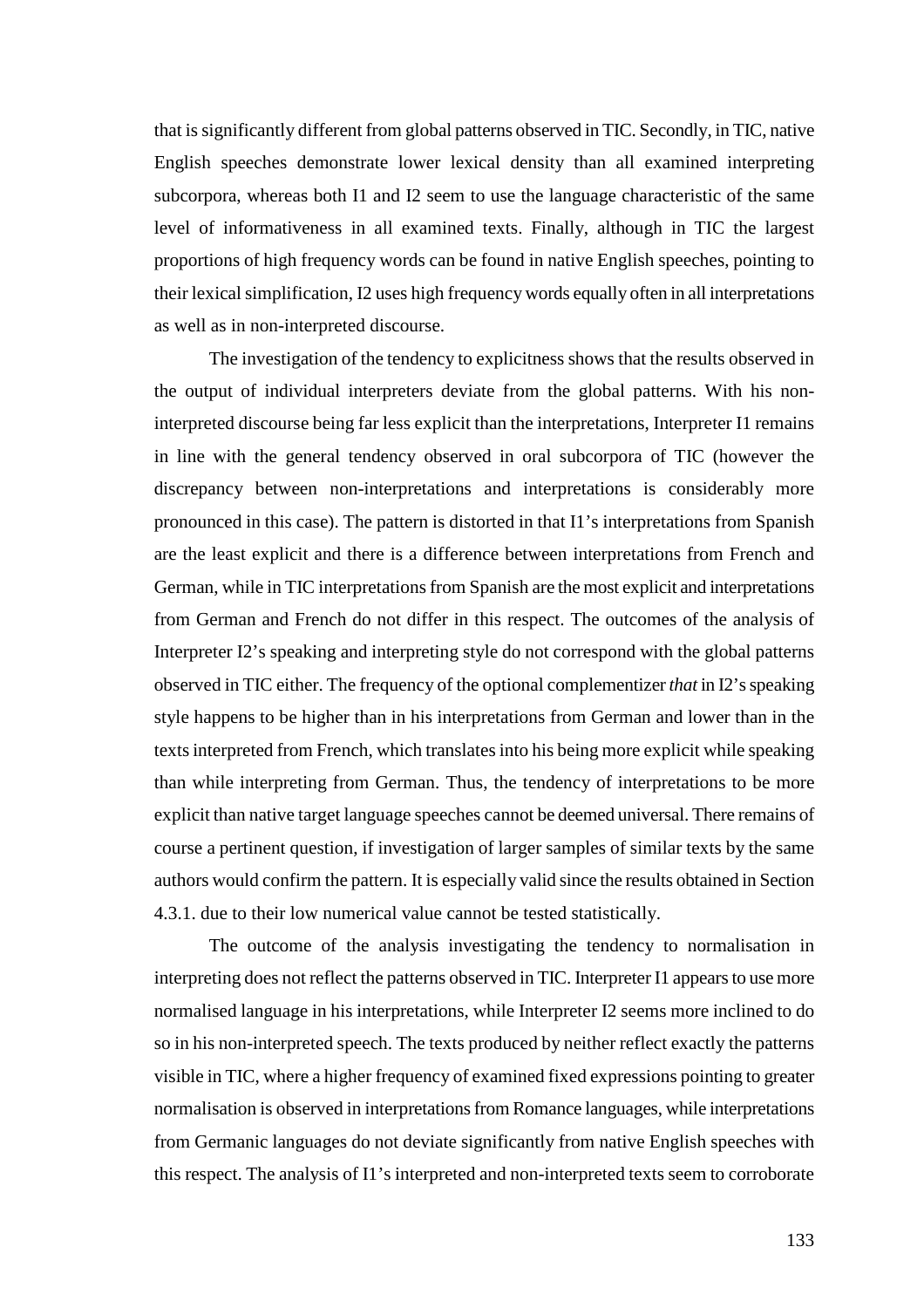normalisation hypothesis, while the examination of I2's data contradict it. None of those results, however, can ultimately prove or disprove the hypothesis due to insufficiently big samples.

#### **4.7. Limitations of the micro study of idiosyncratic variation: interpreting style**

The study described in the present Chapter provides valuable insight on tendencies that can be observed in interpretations from different source languages and non-interpreted speech of individual interpreters. It must be stressed, however, that the analysis has been carried out on a compilation of data that is not in every aspect ideal.

The first limitation regards the size of samples subject to analysis. The number of tokens of all texts produced by individual interpreters exceeds ten thousand words, which is in itself a lot for a study on interpretation considering the fact that transcriptions of authentic interpreting data is very difficult to obtain. On the other hand, corpus-based methodology requires abundance of text for a hypothesis to be properly tested and the results statistically significant. This criterion has not been met and therefore, the results presented in Chapter Three should be treated as indicative only.

The second constraint is very closely related to the size of the examined corpora, authenticity of data and difficulty in obtaining relevant interpreting material and regards balance. It is very difficult to maintain balance of a variety of factors such as source language speaker, topic or mode of delivery within such small corpora. In fact, in the investigation of style presented in this Chapter, only texts used for the analysis of simplification were properly balanced with respect to the source speaker and mode of delivery of the original speech. In the remaining analyses of explicitness and normalisation all available texts were used as the list of investigated lexical items was far more specific.

The third flaw of the data is that non-interpreted recordings were carried out for the sake of the experiment and the situation of the recording was less formal. What is more, the interpreters were prompted by questions to encourage them to talk on the subjects related to the European Union. Although the subjects were not interrupted in their responses, which therefore assumed the form of at least two-minute monologues, the mere fact that they were answering a question could have affected the structure of the text. It is believed, however, that such a constraint would not have severely affected lexis. What it could have affected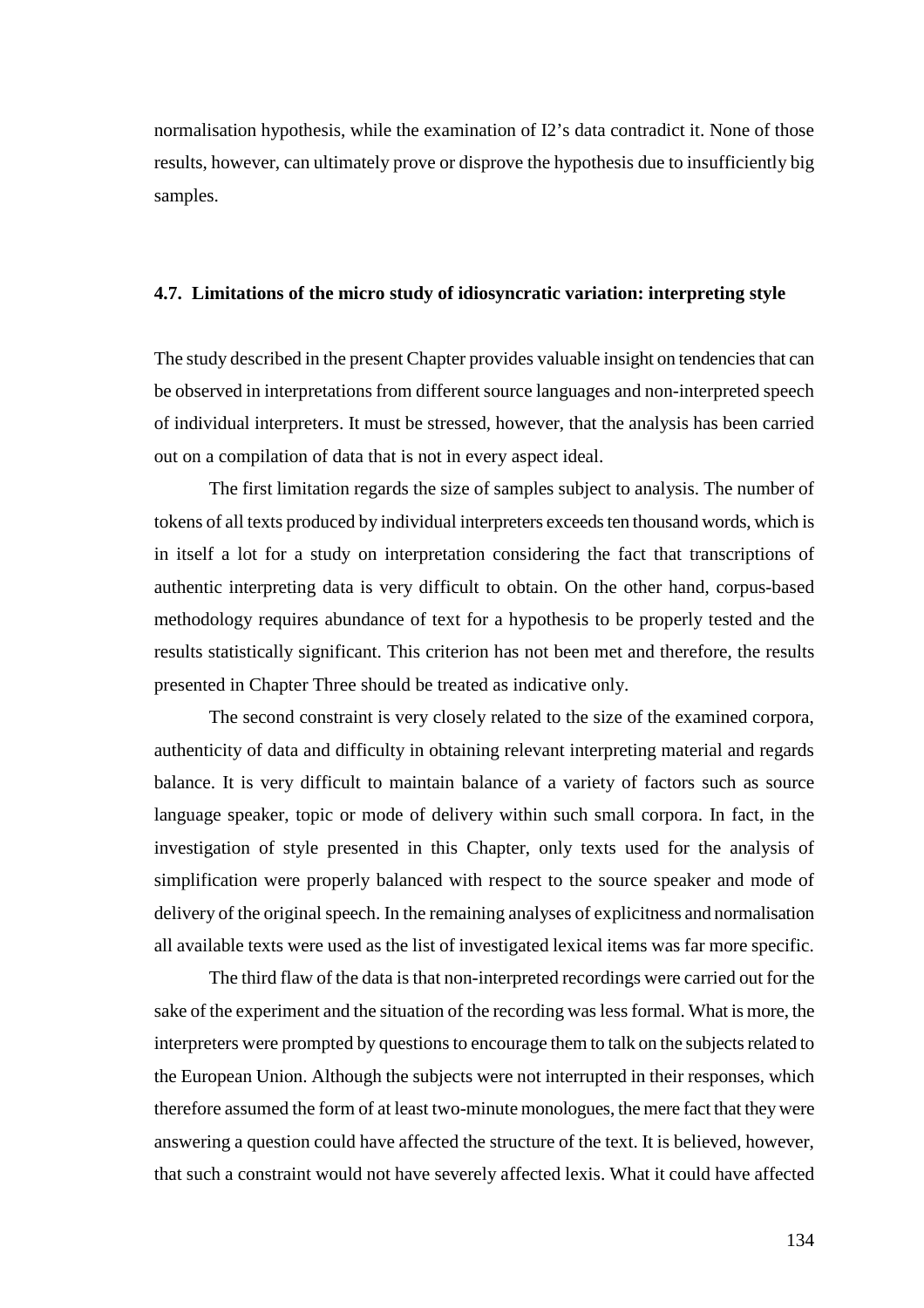was the level of formality and possibly the tendency to repetition. These aspects have been taken into account in the interpretation of the results.

Finally, as in any study in the field of translation and Interpreting Studies conducted on comparable corpora it is impossible to verify to what extent certain results could have been influenced by the source texts.

For the reasons enumerated above, the results obtained in the study presented in Chapter Four must be treated as indicative only. In order to confirm the observed trends, the analysis should be carried out on a far bigger and more representative sample.

| Examined universals   | Tested<br>parameters           | Are individual<br>interpreters<br>consistent in their<br>tendencies<br>regardless of the | Is individual interpreting style different<br>from speaking style? | Do individual<br>interpreters<br>differ from<br>each other in<br>their<br>interpreting |     |
|-----------------------|--------------------------------|------------------------------------------------------------------------------------------|--------------------------------------------------------------------|----------------------------------------------------------------------------------------|-----|
|                       |                                | source language?                                                                         | I <sub>1</sub>                                                     | 12                                                                                     |     |
| <b>SIMPLIFICATION</b> | List head                      | yes                                                                                      | no                                                                 | yes<br>(interpreted texts<br>are less simplified)                                      | yes |
|                       | Lexical<br>density             | no                                                                                       | no                                                                 | no                                                                                     | no  |
|                       | High<br>frequency<br>words     | no                                                                                       | yes*<br>(interpreted texts<br>are less<br>simplified)              | yes*<br>(interpreted texts<br>are less simplified)                                     | no  |
| <b>EXPLICITNESS</b>   | Optional<br>connective<br>that | yes                                                                                      | yes<br>(interpreted texts<br>are more explicit)                    | no                                                                                     | yes |
|                       | Linking<br>adverbials          |                                                                                          |                                                                    |                                                                                        |     |
|                       | Apposition<br>markers          |                                                                                          | L.                                                                 |                                                                                        |     |
| NORMALISATION         | Lexical<br>bundles             |                                                                                          |                                                                    |                                                                                        |     |
|                       | Fixed phrases                  | yes                                                                                      |                                                                    | yes<br>(interpreted texts<br>are less normalised)                                      | yes |

Table 56. Juxtaposition of the outcomes of micro analysis.

\* denotes an observable, but not statistically significant trend; "-" signifies that the parameter has not been tested due to small size of the sample.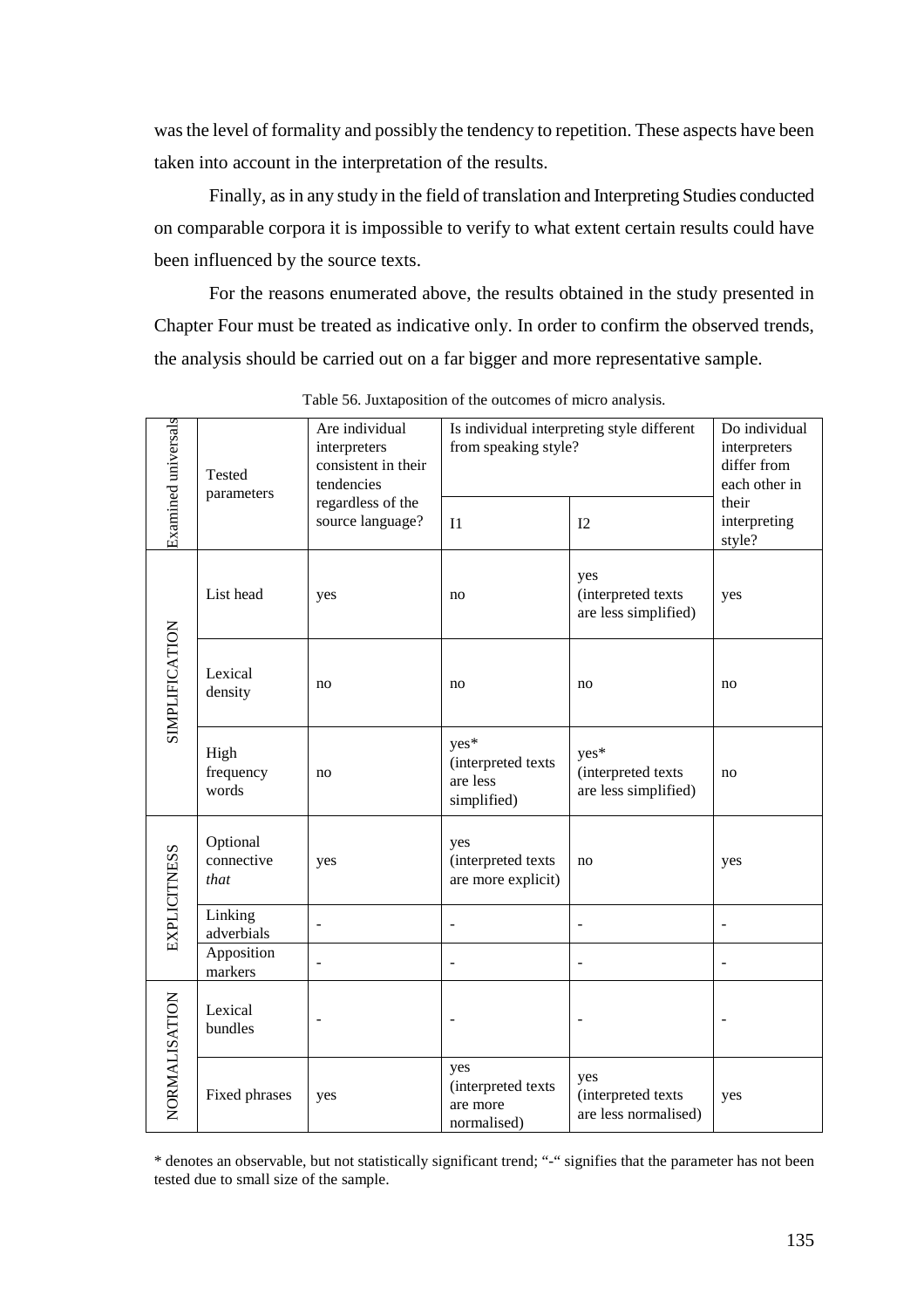## **Conclusions**

As it has been argued in Chapter One, the research on universals and investigations of style complement one another. Universality of a selected feature may be questioned if it cannot be traced in texts produced by an individual and it is difficult to discern a feature that could characterise the style of only one particular individual without comparing it to a broader context of general trends. Although this relation has so far not been extensively researched in the field of Corpus-based Translation or Interpreting Studies, such is the perspective assumed in the present dissertation, whose objective is to investigate whether simplification, explicitness and normalisation, commonly acknowledged translation universals may be regarded as interpreting universals and to what extent their prominence in interpreted discourse depends on interpreter's idiosyncratic stylistic preferences.

 This idea has been operationalised into four research questions and four preliminary hypotheses that have been investigated in macro and micro analyses introduced in Chapter Two and carried out in Chapter Three and Chapter Four. The present concluding section reviews the outcomes of the macro analysis and the micro analysis in a consolidated way and against this backdrop strives to provide answers to the research questions. To facilitate the analysis, the results of tested parameters are juxtaposed in Table 57.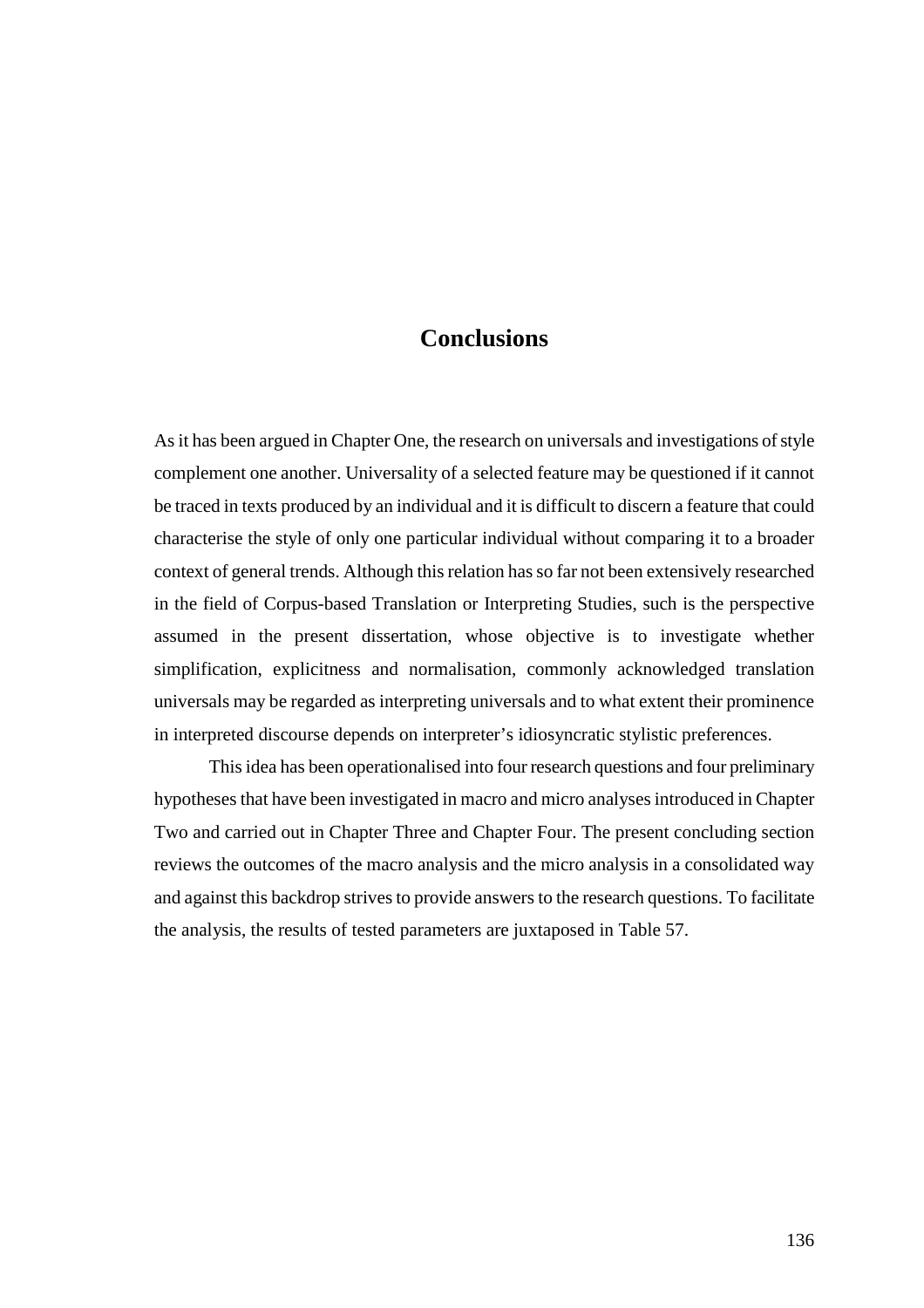| Examined<br>features  |                                | <b>MACRO ANALYSIS</b>                                 |                                                       |                                                       | <b>MICRO ANALYSIS</b>                                         |                                                                    |                                                          |                                                         |
|-----------------------|--------------------------------|-------------------------------------------------------|-------------------------------------------------------|-------------------------------------------------------|---------------------------------------------------------------|--------------------------------------------------------------------|----------------------------------------------------------|---------------------------------------------------------|
|                       | <b>Tested</b><br>parameters    | Has the universal been confirmed?                     |                                                       |                                                       | Are individual interpreters<br>consistent in their tendencies | Is individual interpreting style different<br>from speaking style? |                                                          | Do individual interpreters<br>differ from each other in |
|                       |                                | <b>TIC</b>                                            | I <sub>1</sub>                                        | I2                                                    | regardless of the source<br>language?                         | I <sub>1</sub>                                                     | I2                                                       | their interpreting style?                               |
| <b>SIMPLIFICATION</b> | List head                      | no                                                    | no                                                    | no<br>(all interpreted texts<br>are less simplified)  | yes                                                           | no                                                                 | yes<br>(interpreted texts are<br>less simplified)        | yes                                                     |
|                       | Lexical<br>density             | no<br>(all interpreted texts are<br>less simplified)  | no                                                    | no                                                    | no                                                            | no                                                                 | no                                                       | no                                                      |
|                       | High<br>frequency<br>words     | no<br>(all interpreted texts are<br>less simplified*) | no<br>(all interpreted texts<br>are less simplified*) | no<br>(all interpreted texts<br>are less simplified*) | no                                                            | $ves*$<br>(interpreted texts are<br>less simplified)               | $ves*$<br>$interpreted texts are$ no<br>less simplified) |                                                         |
|                       | Optional<br>connective<br>that | yes<br>(interpreted texts are<br>more explicit)       | yes<br>(interpreted texts are<br>more explicit)       | n <sub>o</sub>                                        | yes                                                           | yes<br>(interpreted texts are<br>more explicit)                    | $\overline{a}$                                           | yes                                                     |
|                       | Linking<br>adverbials          | no                                                    |                                                       |                                                       |                                                               |                                                                    |                                                          |                                                         |
| <b>EXPLICITNESS</b>   | Apposition<br>markers          | $ves*$<br>(interpreted texts are<br>more explicit)    |                                                       |                                                       |                                                               |                                                                    |                                                          |                                                         |
| NORMALISATION         | Lexical<br>bundles             | yes<br>(interpreted texts<br>normalised)              |                                                       |                                                       |                                                               |                                                                    |                                                          |                                                         |
|                       | Fixed<br>phrases               | no                                                    | yes<br>(interpreted texts are<br>more normalised)     | no<br>(interpreted texts are<br>less normalised)      | ves                                                           | yes<br>(interpreted texts are<br>more normalised)                  | yes<br>(interpreted texts are yes<br>less normalised)    |                                                         |

## Table 57. Juxtaposition of the outcomes of macro and micro analysis.

\* denotes an observable, but not statistically significant trend; "-" signifies that the parameter has not been tested due to small size of the sample.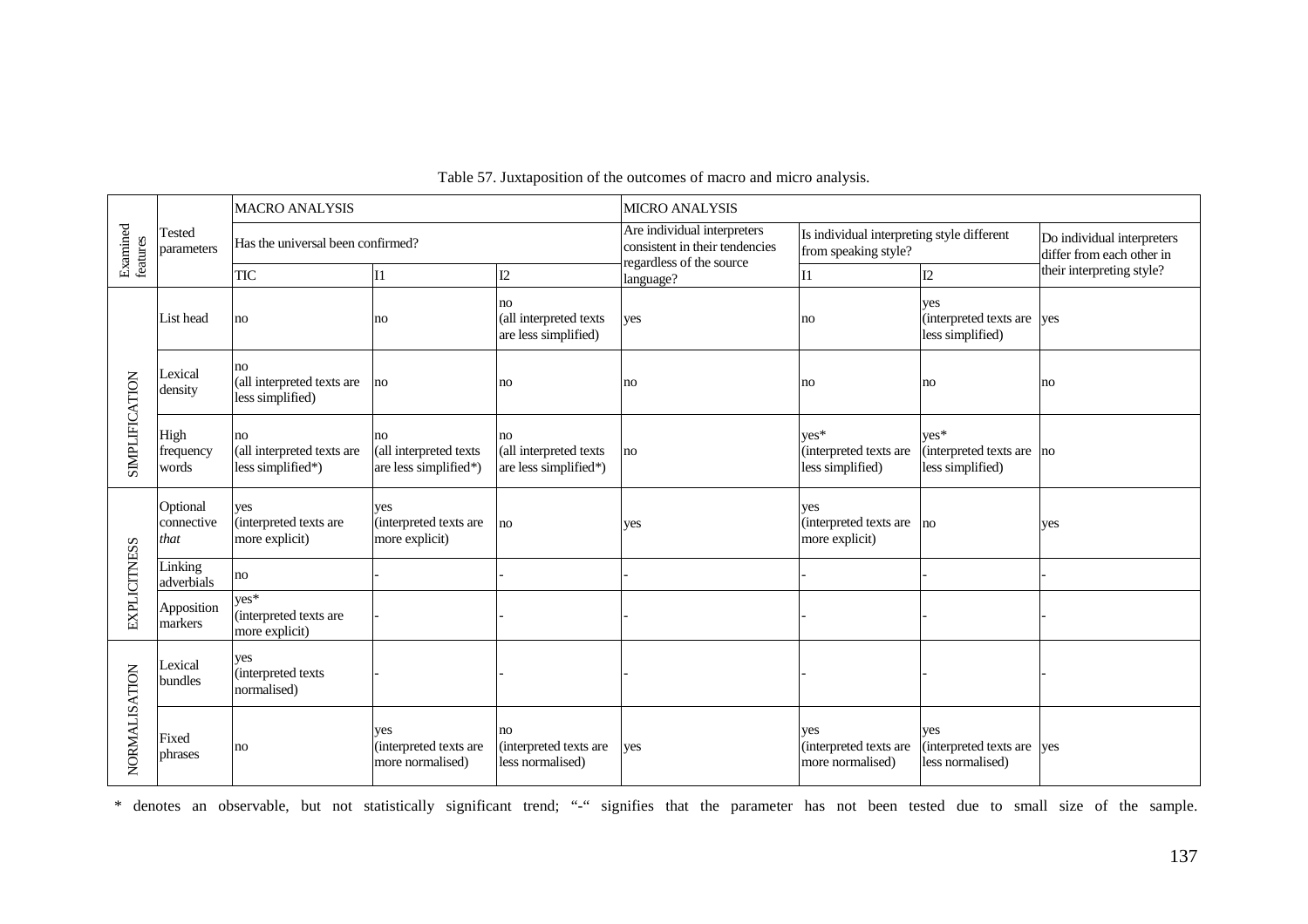None of the hypothesized universals has been uniformly confirmed by all tested parameters and therefore the first hypothesis stipulating that all simultaneous interpretations tend to use more simplified, more explicit and more normalised language has been disproved.

The first of the investigated parameters of simplification i.e. the proportion of the corpus represented by list head pointing to the level of repetitiveness does not unequivocally point to simplification as a universal feature of interpreting. The outcomes of macro analysis suggest that the tendency to repetitiveness in interpreting may be influenced by several factors such as the mode of delivery of the original speaker or the source language. The analysis of TIC shows that interpretations from French seem to be the least repetitive – even less repetitive than the native English speeches, while interpretations from Spanish and German the most. A similar trend can also be observed in the micro analysis of I1's interpretations. On the other hand the macro analysis of interpretations from Spanish focused on the impact of the mode of delivery of the original speaker proves that at least in the case of this language combination the mode of delivery may have a significant impact on the repetitiveness of interpreted language: the interpretations of speeches that were originally read out prove to be as repetitive as native English speeches, while interpretations of unscripted speeches are significantly more repetitive. It is difficult, however, to predict if that trend could be universal, as interpretations from Spanish in all analysed corpora seem to be always the most repetitive of all interpretations. Micro analysis also does not confirm the simplification hypothesis. Interpretations delivered by I1 are not statistically different from his non-interpreted discourse. The comparison of percentage values that could suggest certain trends shows that I1's interpretations from different languages are either more repetitive (from Spanish and German) or less repetitive (from French) than his non-interpreted discourse thus even if the percentage values were indicative, they would suggest that the interpretations differ with respect to the source language and are not as a group either more or less repetitive than I1's non-interpreted discourse. The case of I2 is completely different. His interpretations are very homogenous with this respect and statistically significantly less repetitive than his non-interpreted discourse. This trend might be influenced by the mode of delivery of the original speeches, which in case of the corpora used in the test for simplification was always read rather than spoken. In terms of a universal pattern, such an outcome points rather to a trend opposite to simplification. As a result, judging by macro and micro analyses described in Chapter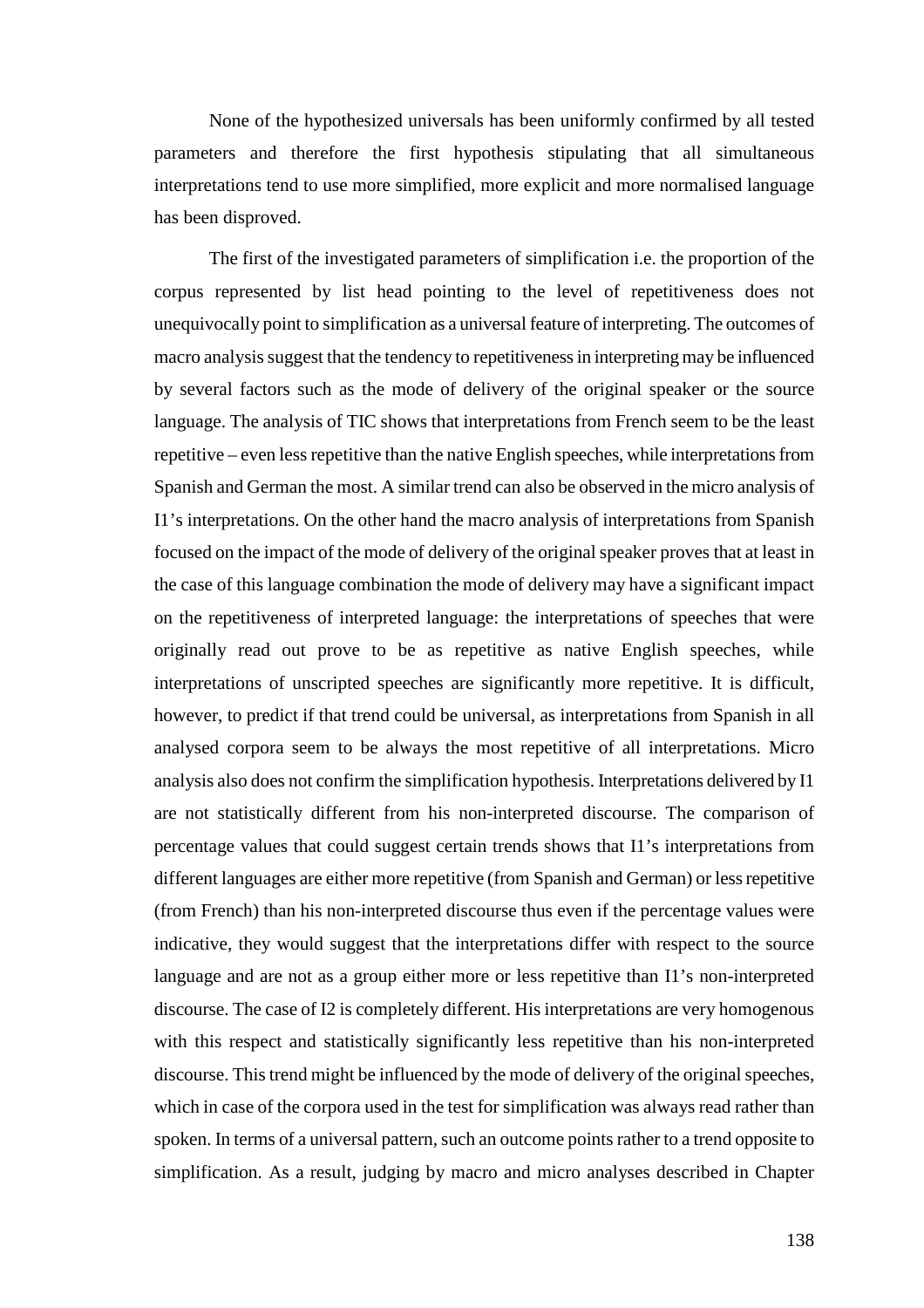Three and Chapter Four, repetitiveness and cannot be considered a universal feature of interpreting. It has been confirmed that when interpretations are based on speeches that were originally read out, interpreted language is likely to be less repetitive than noninterpreted language.

The examination of lexical density does not corroborate the simplification hypothesis either. Macro analysis points to a uniform and statistically significant trend that holds for all interpreting corpora in TIC according to which interpretations are more lexically dense i.e. more informative than speeches originally produced in English. Moreover, the investigation of interpretations of Spanish speeches delivered in two different modes proves that the mode of delivery of the original speech does not have a statistically significant impact in this language pair. Based on the outcome of macro analysis one could infer that regardless of the source language and the mode of delivery of the original speech, interpretations are always significantly more dense than native English speeches. As stressed in Chapter Two, a feature could only be regarded universal if proved to be a feature of all investigated corpora and the micro analysis of texts produced by interpreters I1 and I2 presented in Chapter Four does not confirm this trend. The language of non-interpreted discourse of interpreter I1 does not differ statistically from his interpretations. Judging merely by percentage values, his interpretations from French and Spanish are less lexically dense than interpretations from German and non-interpreted discourse, which if treated as indicative of a trend would point to the lack of homogeneity in the group of I1's interpretations. Exactly the same pattern can be observed in case of interpreter I2: the statistical test does not point to any differences between interpreted and non-interpreted texts and percentage values could only suggest lack of homogeneity in the group of interpretations. Hence, although the macro analysis points clearly to a uniform pattern, according to which interpretations are always more lexically dense i.e. more informative and thus less simplified than native English speeches, the feature cannot be regarded universal, as it has not been reflected in micro analysis.

The final parameter of simplification involves the examination of the proportion of high frequency words which indicates the level of lexical sophistication. The higher the proportion of the investigated lexis, the more simplified the text. Of all parameters of the putative universals investigated in this study, greater lexical sophistication is most likely to be a universal feature of interpreting, although the tendency has not been fully corroborated by all statistical tests. The results obtained in macro analysis of oral subcorpora of TIC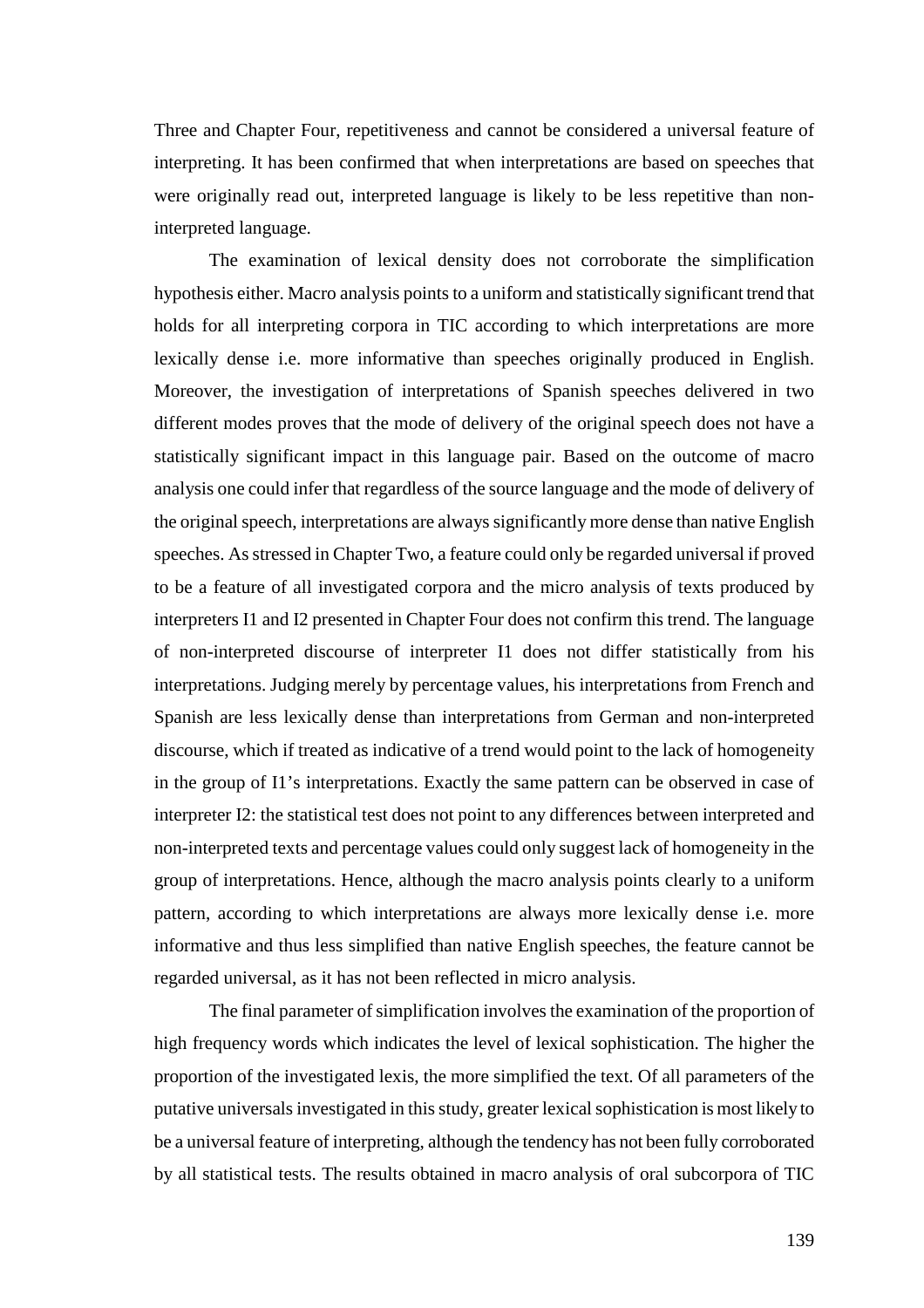prove unambiguously that all interpreting subcorpora contain a lower proportion of high frequency words than native English speeches. This clearly disproves the simplification hypothesis and suggests that interpretations are more lexically sophisticated regardless of the source language. The examination of interpretations of Spanish speeches read out vs. spoken prove that the tendency may be stronger than the impact of the mode of delivery of the original speeches. The same trends can be observed in micro analysis of interpreted and non-interpreted discourse of individual interpreters I1 and I2. The percentage values indicate that interpretations are more lexically sophisticated than non-interpreted discourse. The degree of this sophistication does vary, but in the case of both I1 and I2 the corpora of non-interpreted discourse are characterised by a higher proportion of high-frequency words than any of the interpretations. The trend, however, is not corroborated by the test of statistical significance.

The present study investigated the tendency to explicitness by means of three parameters: the frequency of optional complementizer *that,* the incidence of linking adverbials and apposition markers. Only the first parameter could be investigated both in macro and micro analysis. The macro analysis reveals that optional complementizer *that*  follows reporting verbs more frequently in all interpreting subcorpora of TIC, regardless of the source language proving greater explicitness of the interpreted language (which may be caused by a greater formality see Section 3.1.2.1. ). The micro analysis does not corroborate these results. Indeed, in the case of interpreter I1 interpreted language seems to be more explicit; the non-interpreted language shows a clear preference for the zero connective, while interpretations from French, Spanish and German exhibit a higher incidence of optional complementizer *that.* The tendency, however, is manifested in a very uneven way with the interpretations from Spanish manifesting a lower frequency of the investigated phenomenon when compared to the interpretations from French and German. The analysis of the output of interpreter I2 contradicts the explicitness hypothesis. While interpreting from French I2 opted for the optional *that* in all cases, where the connective could have been used, in the case of interpretation from German *that* was used in only 63 per cent of the total instances that allowed for it. Finally, in non-interpreted discourse I2 resorted to optional *that* in 78 per cent of instances, which disrupts the pattern observed in TIC and in I1. Along with the prerequisites set forth in Chapter Two, for a tendency to be regarded universal, it has to be corroborated by all of the tests carried out in the present study. Hence, it cannot be ultimately confirmed that the language of simultaneous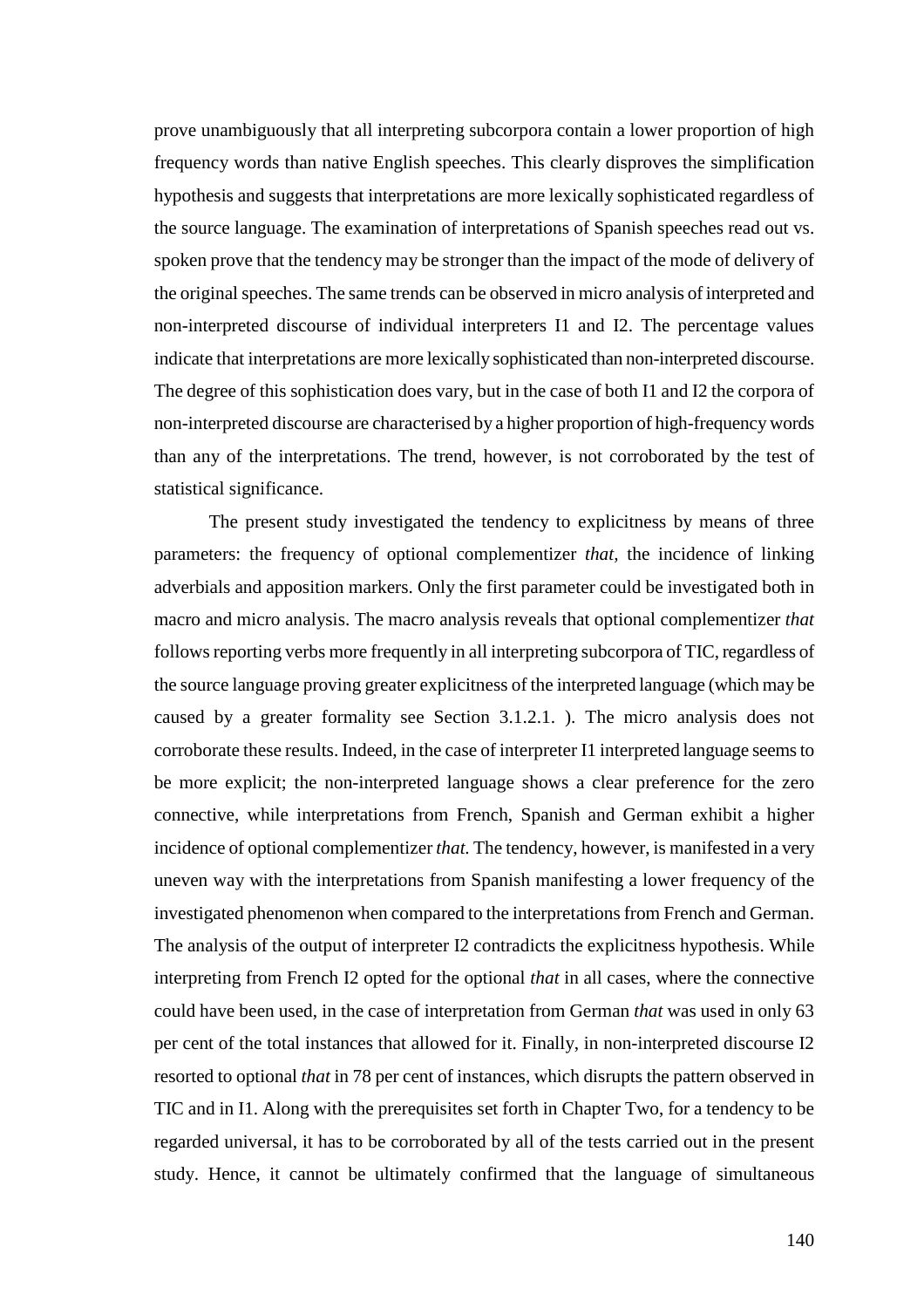interpretation would as a rule manifest a higher incidence of optional connective *that* after reporting verbs.

 The other two parameters that indicate a greater tendency to explicitness i.e. the frequency of linking adverbials and the incidence of apposition markers could only be investigated in macro analysis due to their lower overall frequency in the spoken language, which would in the case of micro analysis be insufficient. The examination of the frequency of linking adverbials in macro analysis shows that the outcomes of this parameter rely heavily on the source language. It has been proved that when compared with the subcorpus of native English speeches, the investigated linking adverbials occur statistically significantly more frequently in the interpretations from French and from German, while the interpretations from Spanish and from Dutch do not differ from them significantly. The frequency of apposition markers in interpretations from French, Spanish and Dutch is statistically significantly different from the one observed in native English speeches. There is much smaller gap between the latter and interpretations from German, but it must be stressed that the difference is very close to being statistically significant. Although the incidence of apposition markers exhibited in interpreting subcorpora of TIC cannot indisputably point to greater explicitness of the interpreted language, it is likely that a bigger sample could confirm such a tendency. From the analysis of the compiled corpora it follows that the tendency is not pronounced enough to be regarded universal.

The tendency to normalisation has in the present study been investigated with two parameters: the frequency of common lexical bundles and fixed expressions most characteristic of professional spoken English. The examination of common lexical bundles in macro analysis confirmed the normalisation hypothesis. Lexical bundles generated based on the subcorpus of native English speeches and common for all oral subcorpora of TIC prove to be significantly more frequent in interpreting subcorpora than in the corpus based on which they have been generated. Although the tendency is statistically significant across all interpreting corpora, the difference between native English speeches and interpretations from French is least pronounced and, in fact, the latter resembles the reference subcorpus more than any of the remaining interpreting subcorpora. As the same trend can be observed in the corresponding examination of translation subcorpora, it may be assumed that interference greatly affects this parameter, but its impact is still less significant than the tendency to use conventionalised language. Lexical bundles were not investigated in the micro analysis of interpreting style due to small size of samples. It would be, however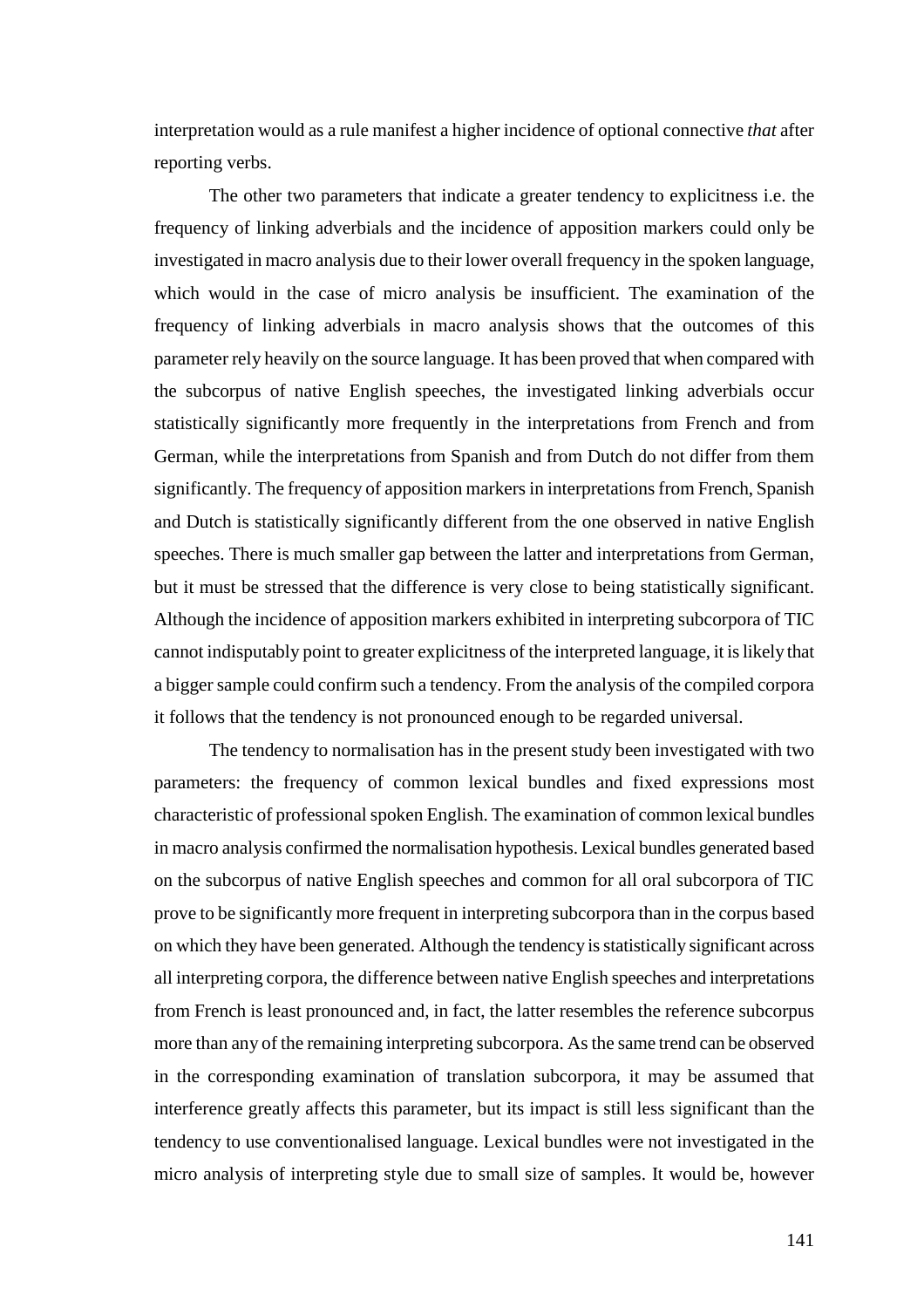interesting to know if the same pattern could be observed in individual interpreters. Were that the case, this parameter of normalisation would be a likely candidate for a universal feature.

The second parameter does not corroborate the normalisation hypothesis. The investigated set of fixed expressions characteristic of spoken professional English turns to be best represented in interpretations from Romance languages, while interpretations from Germanic languages exhibit the same incidence of the investigated expressions as native English speeches. Interestingly, the pattern in translated subcorpora of TIC is almost directly reverse: the occurrence of investigated fixed expressions is higher in translations from Germanic languages. For that reason, it is difficult to ascribe the lack of homogeneity in the interpreting and translation subcorpora, which originate from the same source text merely to interference. One of the possible reasons may be the interpreters' stylistic preference.

The second preliminary hypothesis assumed that individual interpreters are consistent in all their tendencies to simplify, explicitise and normalise regardless of their source language. It has been only partially confirmed: while the interpreters are consistent in some tendencies (e.g. to be less repetitive while interpreting from different languages than while speaking) and inconsistent in others.

There are three features that appear to distinguish I1's interpretations in general from his non-interpreted discourse; greater lexical sophistication (no tendency to simplification), greater explicitness and more normalised language. None of these tendencies have been confirmed by statistical tests and they do not manifest at a consistent level across all interpretations. Of all texts produced by I1, non-interpreted discourse exhibits the greatest incidence of high frequency words, indicating that the remaining text i.e. all interpretations are more lexically sophisticated. The group of interpretations is, however, very heterogeneous with this respect (see Section 4.2.1.3.), with some interpreting subcorpora (SI\_ES\_EN) resembling non-interpreted discourse more than other interpretations. Furthermore, all texts produced by I1, be it interpretations or noninterpreted discourse, are fairly consistent with respect to repetitiveness and informativeness, which proves that the source language does not influence these two features and that I1's interpretations are not simplified. All I1's interpretations seem also to use optional complementizer *that* on average more often than non-interpreted texts. It does not follow, however, that their level of explicitness is consistent: I1's interpretations from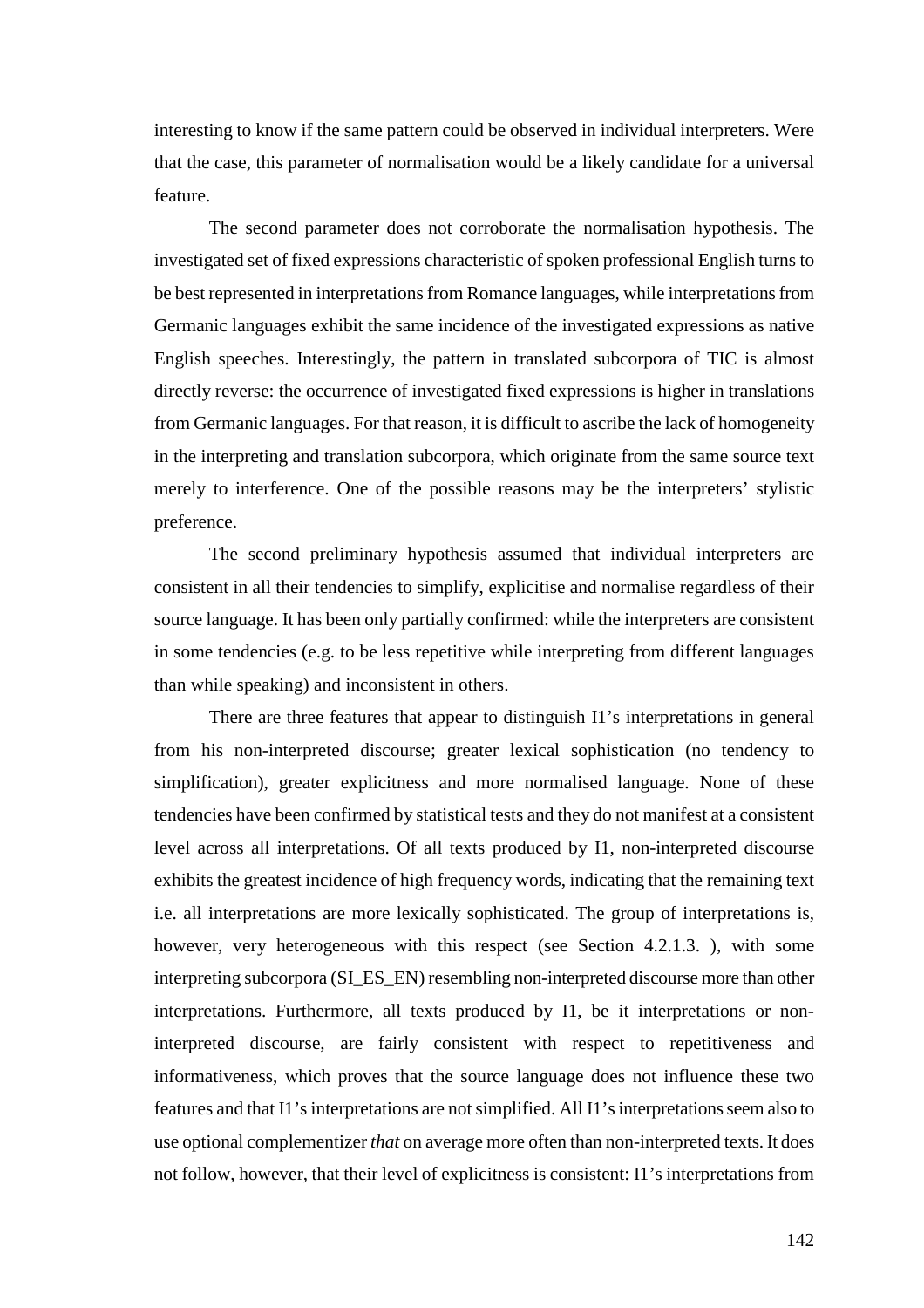Spanish stand out as less explicit. Finally, I1 appears to use more normalised (conventional) language while interpreting: his interpretations exhibit greater incidence of the investigated fixed expressions than non-interpreted texts. Again this feature is far from consistent: while interpretations from French and German are very similar with this respect, interpretations from Spanish manifest almost twice as high frequency of the investigated expressions suggesting that the language is most normalised.

A tendency to lower repetitiveness, greater lexical sophistication and less normalised language make I2's interpretations different from his non-interpreted speech. While interpreting I2 has proved to be less repetitive and seems to use more sophisticated vocabulary and less normalised language. Statistical tests point to a significant difference in repetitiveness of language used by I2 in his interpretations from French and German when compared to non-interpreted discourse proving that his interpretations are less simplified. Apart from using less repetitive language, I2 seems also to employ a smaller number of high frequency English words in his interpretations than in non-interpreted discourse. This trend is not strong enough to be confirmed by statistical tests i.e. neither interpretations from French, nor from German differ significantly from the non-interpreted discourse, but the percentage values representing the proportion of high frequency words in these corpora are consistent and lower than in the non-interpreted speech. If indeed such a tendency could be proved on a bigger sample as a consistent trait of I2's interpreting style, it would be less pronounced than I2's tendency to lower repetitiveness and more difficult to spot. The last parameter of simplification i.e. lexical density shows that regardless of the source language all interpretations manifest a consistent level of informativeness, which, however, does not deviate from the one characteristic of I2's non-interpreted discourse.

Judging by normalised frequencies of the investigated expressions characteristic of professional spoken English it may be inferred that I2 employs more such expressions while speaking than in interpretations. Nevertheless, with the occurrence of the abovementioned expressions twice higher in interpretations from French than in interpretations from German one cannot speak of consistency that could be independent from the source language.

The third preliminary hypothesis has been confirmed: the two interpreters, whose interpreting and speaking style has been subject to analysis do differ in the way they interpret and the distinctive features involve the tendency to repetitiveness, explicitness and normalisation.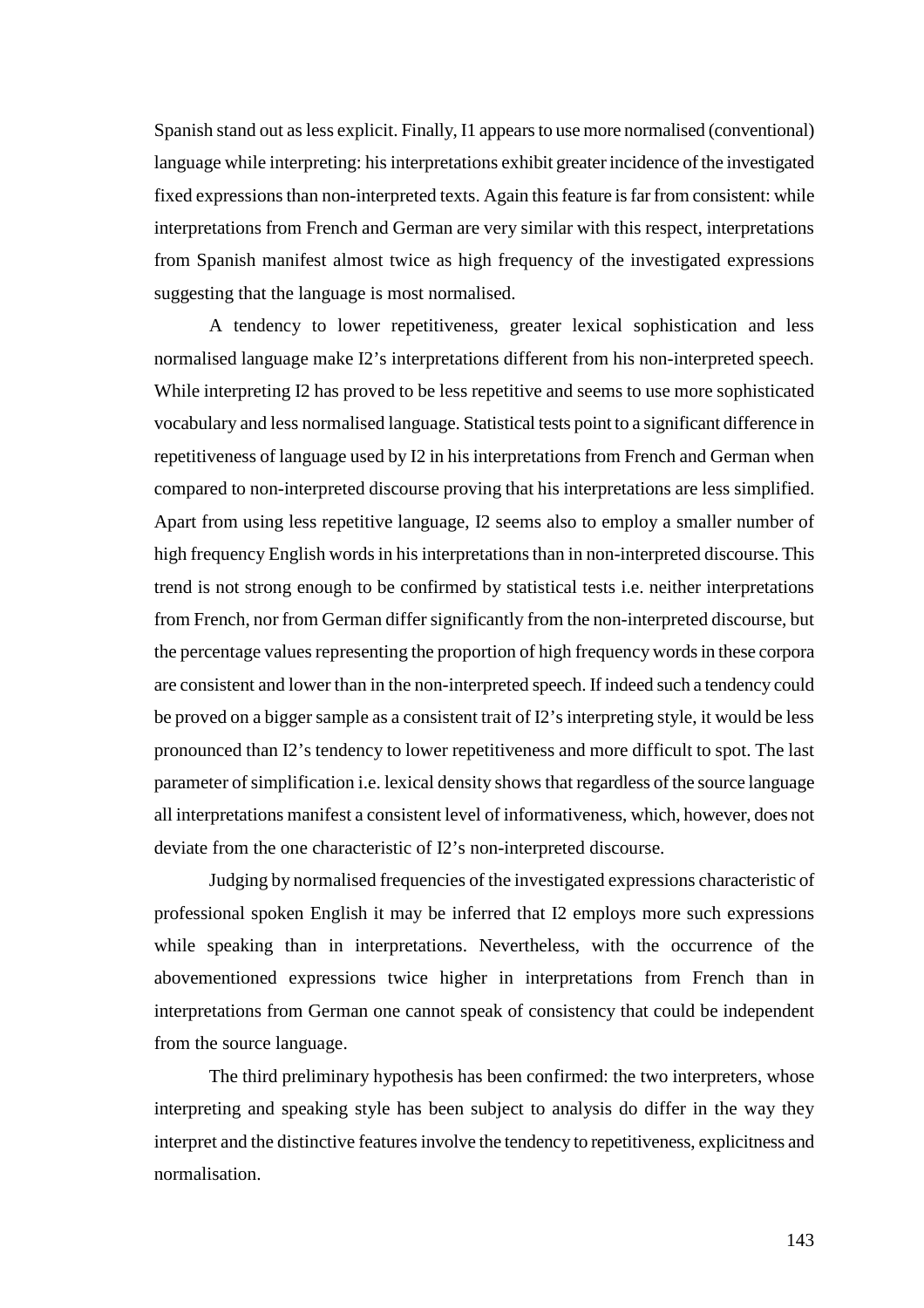Firstly, neither I1 nor I2 shows a consistent tendency to simplify language when interpreting. I2 is consistently less repetitive in simultaneous interpretation than in noninterpreted discourse. This feature is manifested in his interpretations both from French and from German and both interpreting corpora are highly homogenous with this respect. At the same time each deviates significantly from the corpus of I2's non-interpreted discourse. No such consistency could be spotted in texts interpreted by I1, none of which deviates from his non-interpreted speech. At the same time, both interpreters differ significantly in their interpretations from German and their level of repetitiveness is very similar in interpretations from French. This means that when interpreting from French, I1 is as repetitive as I2, but that is not a consistent feature of his interpreting.

Secondly, I1 seems to be more explicit in his interpretations than in non-interpreted speech, while I2 is very inconsistent with this respect. Due to a small size of the tested sample and consequently, a low number of occurrences, it is impossible to determine how strong this trend is. The respective percentage values show, however, that I2 would rather opt for a zero connective after reporting verbs in non-interpreted discourse and choose optional *that,* at least twice as frequently in all interpretations. I2, on the other hand, prefers optional *that* both in interpretations and in non-interpreted discourse, but the pattern of use in interpretations does not deviate from non-interpreted texts in any consistent way.

Finally, the two interpreters differ in their tendency to normalisation. While I1's interpretations tend to use more conventional language i.e. more high frequency fixed expressions, interpretations delivered by I2 exhibit a lower incidence of the said items than his non-interpreted discourse. Similarly to explicitness, this difference has not been verified by statistical tests due to low frequency of investigated items, but comparison of normalised frequencies point to a trend in I1's interpretations, which cannot be spotted in I2's interpreted discourse.

Of the three features that distinguish I1 and I2's interpreting styles, one has been confirmed as statistically significantly different and the remaining two should be tested on bigger samples<sup>8</sup>. Be it just one, two or all three discussed features that make it possible to tell the two interpreters apart, the fact that such a distinction can be made proves that interpreters have their own interpreting style, which may, in reality, be manifested by more characteristic features than the ones investigated in this study.

 $\overline{a}$ 

 $8$  The tests have not been carried out at all due to low frequency of the investigated items.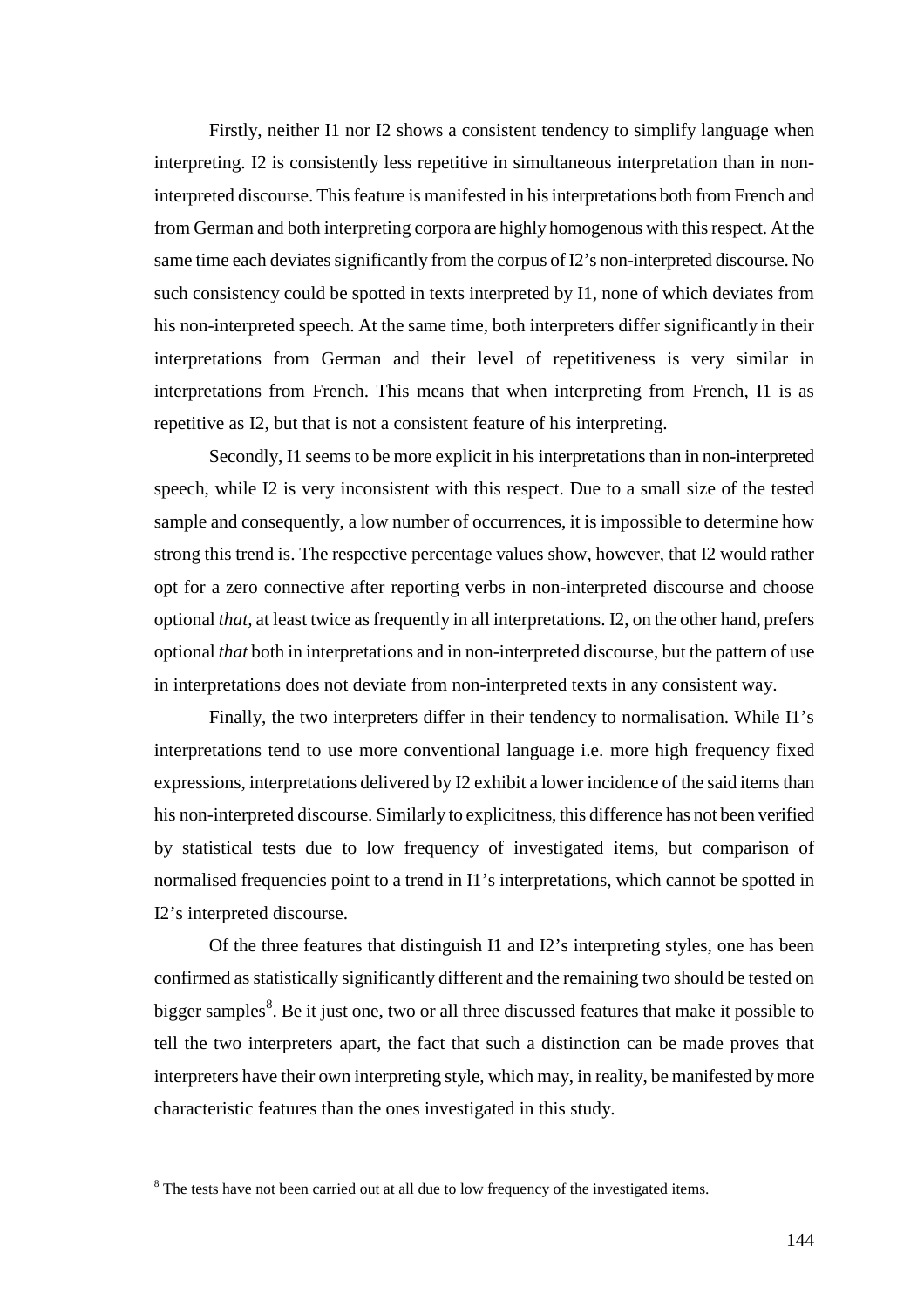The final, fourth, preliminary hypothesis stipulating that one's interpreting style is similar to their speaking style has been partially confirmed. Looking at the tests for statistical significance carried out to measure differences between corpora compiled of I1's interpretations from three different languages and his non-interpreted speech it is impossible to spot any pronounced tendency consistent in all interpretations that could significantly differ from non-interpreted speech. This means that among the investigated features none is prominent enough to stand out as characteristic of I1's interpreting or speaking style. On the other hand, percentage values calculated for all respective parameters, may be indicative of certain less pronounced tendencies. These would involve a greater use of optional complementizer *that* in interpretations in general (although interpretations do not seem to be homogenous with this respect) and higher incidence of fixed expressions characteristic of spoken professional English. The latter two tendencies, would suggest slight tendencies to explicitness and normalisation.

It appears that with respect to the proportion of high frequency words and the use of optional *that,* it is interpretation from Spanish that resembles I1's non-interpreted discourse the most. On the other hand, his interpretations from Spanish manifest the highest incidence of fixed expressions symptomatic of normalisation. This may be associated with a comment made by the interpreter himself, in which he admitted to feeling less confident in his interpretations from Spanish. One could only speculate that being less convinced of his interpretation I1 may attempt, consciously or subconsciously, to sound most naturally, which would explain the proportion of high frequency words and lower incidence of optional *that* which are more similar to the parameters characteristic of his non-interpreted discourse. The increased frequency of fixed expressions could be then triggered by a conscious or subconscious attempt to 'conceal' the lack of confidence with more conventional language<sup>9</sup> as a part of risk-avoiding strategy.

Interpreting style of the second interpreter I2 does differ significantly from his speaking style with respect to one feature and the normalised frequency values point to traces of more subtle divergence. I2 exhibits a significantly lower tendency to repetitiveness in simultaneous interpretation than in non-interpreted discourse. This feature is consistent in his interpretations from French and from German. Corpora of texts

 $\overline{a}$ 

<sup>&</sup>lt;sup>9</sup> As explained in the previous Chapter, the subjective feeling of lower confidence concerning the interpretation from Spanish, in the case of accredited interpreters with extensive professional experience cannot be considered any factual lack of competence.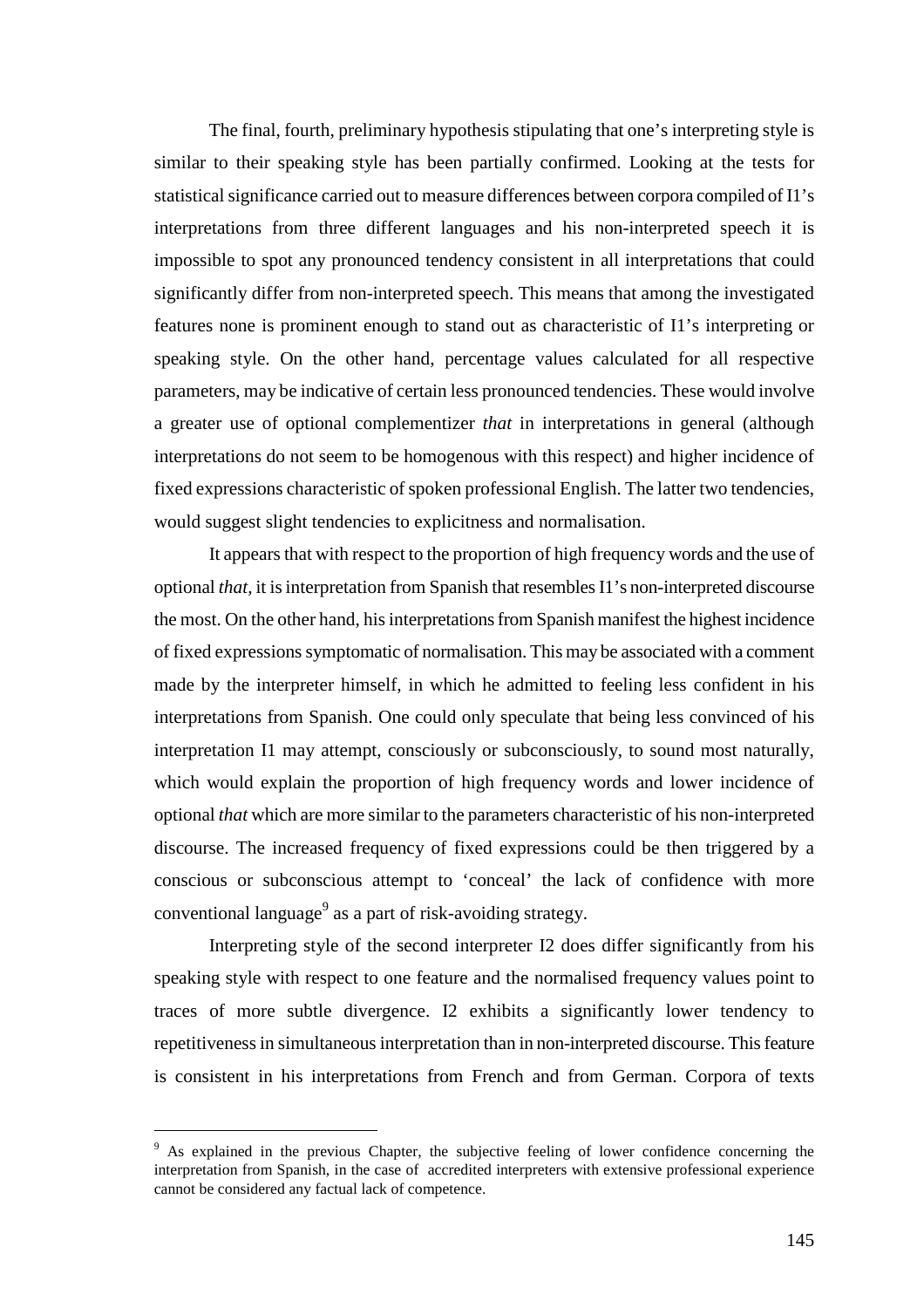interpreted by I2 from French and from German do not vary from each other with respect to repetitiveness, but each of the two differs significantly from the corpus of I2's noninterpreted discourse. No such consistency could be spotted in texts interpreted by I1, none of which deviates from his non-interpreted speech. It must be stressed that the source speeches of interpretations were read out and it is possible that the mode of delivery of the source speech might have augmented the discrepancy between I2's speaking and interpreting style. Additionally, I2's interpretations seem to point to a more conventional language use than his non-interpreted discourse. Such conclusions may be drawn judging by normalised frequency values of fixed expressions most characteristic of spoken professional English. Such a subtle and not very consistent tendency merely points to a possible less pronounced characteristic trait of the interpreter's style and should be investigated on a bigger collection of texts.

It appears that the tendency to simplification, or the lack of it, is in case of interpreting a far more complex issue than in translation. In general, the results of the present study have in most cases contradicted Laviosa's (1998) observations regarding translation and are in line with Sandrelli and Bendazolli's (2005) findings, which suggest that simplification in interpreting may be dependent on the language pair. As evident from the analyses presented in Chapter One, the tendency to use more repetitive language may depend on the source language and the mode of delivery of the source speech. The extent of this impact remains to be estimated by future research, but the outcomes of the present analysis seem to imply that the mode of delivery may exert greater effect on some language pairs than on others (as visible in Section 3.1.1.1. despite a similar proportion of texts interpreted from read speeches the list head parameters are different in the case of interpretations from French and from Dutch). None of these factors, however, have proved to significantly affect the level of informativeness or lexical sophistication of interpreted language, which have revealed to be consistently higher in all examined interpretations than in native English speeches.

Interpreted texts do not exhibit as prominent a tendency to explicitness as translations. Olohan and Baker's (2000) observations regarding the increased frequency of optional *that* in translation have been confirmed in all interpreting subcorpora of TIC, while Kruger and Van Rooy's (2010) linking adverbials and Muttesayire's (2004) apposition markers have not pointed to a uniform tendency to explicitness in interpreting. While translations demonstrate a significantly higher incidence of optional *that*, linking adverbials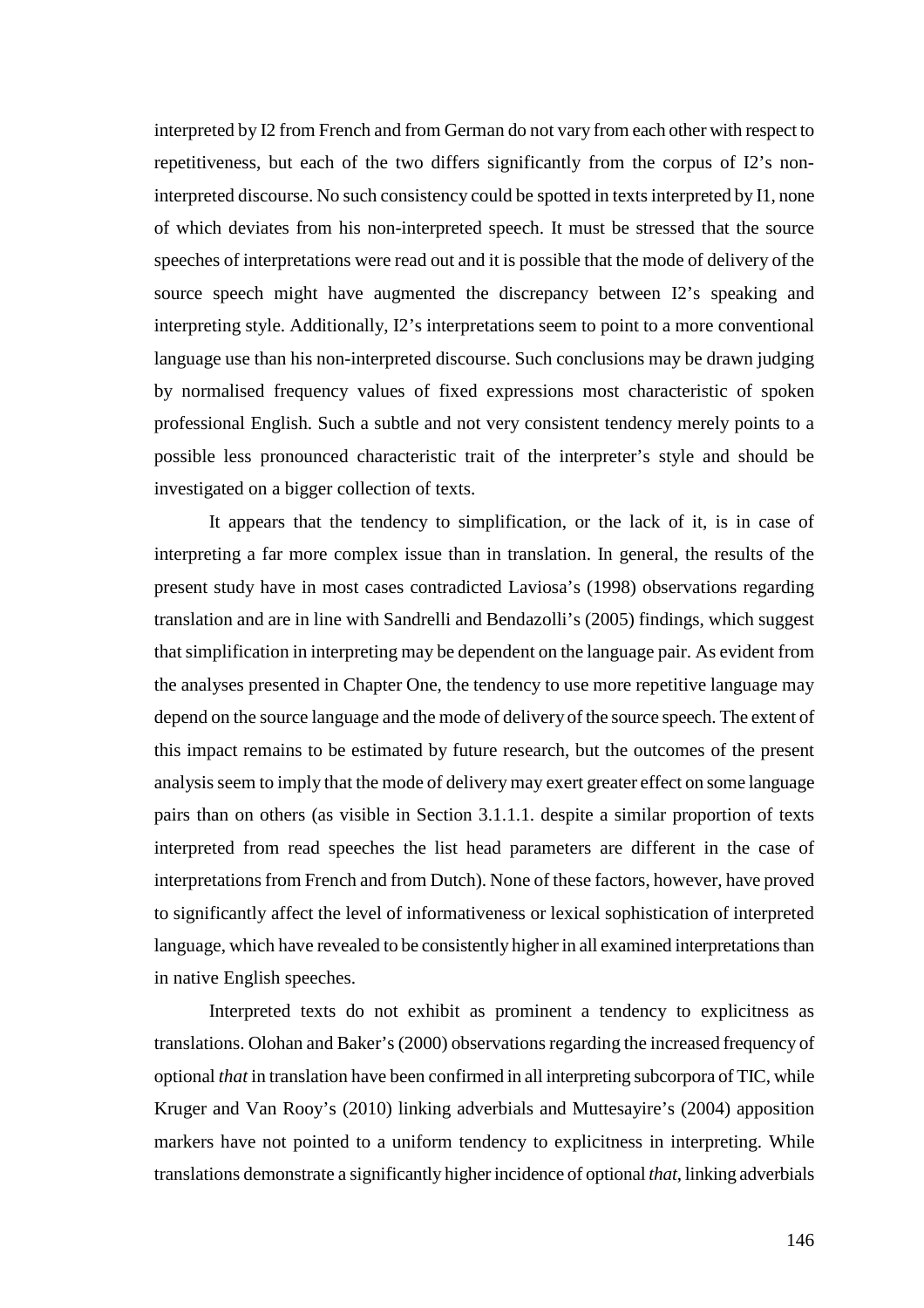and apposition markers than native English texts, interpretations manifest greater explicitness only with respect to the first parameter. Higher frequency of optional *that* after reporting verbs is indeed a sign of greater explicitness, but it may be argued, that it could just as well be a 'side-effect' of the interpreters' attempts to be more formal or more conventional in the use of language. The fact that the use of the optional complementizer is the sole parameter corroborating the explicitness hypothesis in interpreting makes such an interpretation all the more plausible. Interpreters may be less inclined towards explicitness for various reasons relating mostly to the specific character of the interpreting task. The linearity constraint increases the chance that any additional linking adverbial could in the view of consecutive statements turn misapplied, shift the focus of the original message and lead to misunderstandings or hamper comprehension. Time constraint, on the other hand, may prevent interpreters from excessive use of apposition. Additionally, simultaneous interpreting due to its immediacy involves a considerably higher risk of miscomprehension and may consequently evoke more risk-avert behaviour. In other words, when uncertain, interpreters would be more cautious not to render some utterances more explicitly as implicit formulations leave more room for interpretation on the part of the target recipient. Translators, however, may ponder on a problematic fragment long enough to arrive at a satisfactory solution that they would be eager to encode as overtly as possible to increase the reader's comprehension and facilitate the pace of processing the text.

Also, most probably due to the immediacy of the interpreting task and the ensuing higher impact of interference, the language of interpretation appears to use conventional patterns inconsistently. While common lexical bundles are indeed more frequent in interpretations, it seems, that their occurrence is dependent on the source language because the interpretations from French deviate from native English speeches less than remaining interpretations. On the other hand, the investigated fixed expressions are more frequent in interpretations from Romance languages. It may be thus concluded that not in all interpreting situations will the interpreters use conventional language. This is, on one hand, a surprising finding, considering that reaching for more conventional language i.e. structures that are retrieved more automatically, interpreters can 'save' their processing capacity in this component and allocate it to a different one e.g. processing numbers or memorizing a longer passage of the original text. On the other hand, it is possible that in certain language pairs the effect of interference is stronger than convention and retrieving more typical expressions in such cases would actually require greater processing capacity.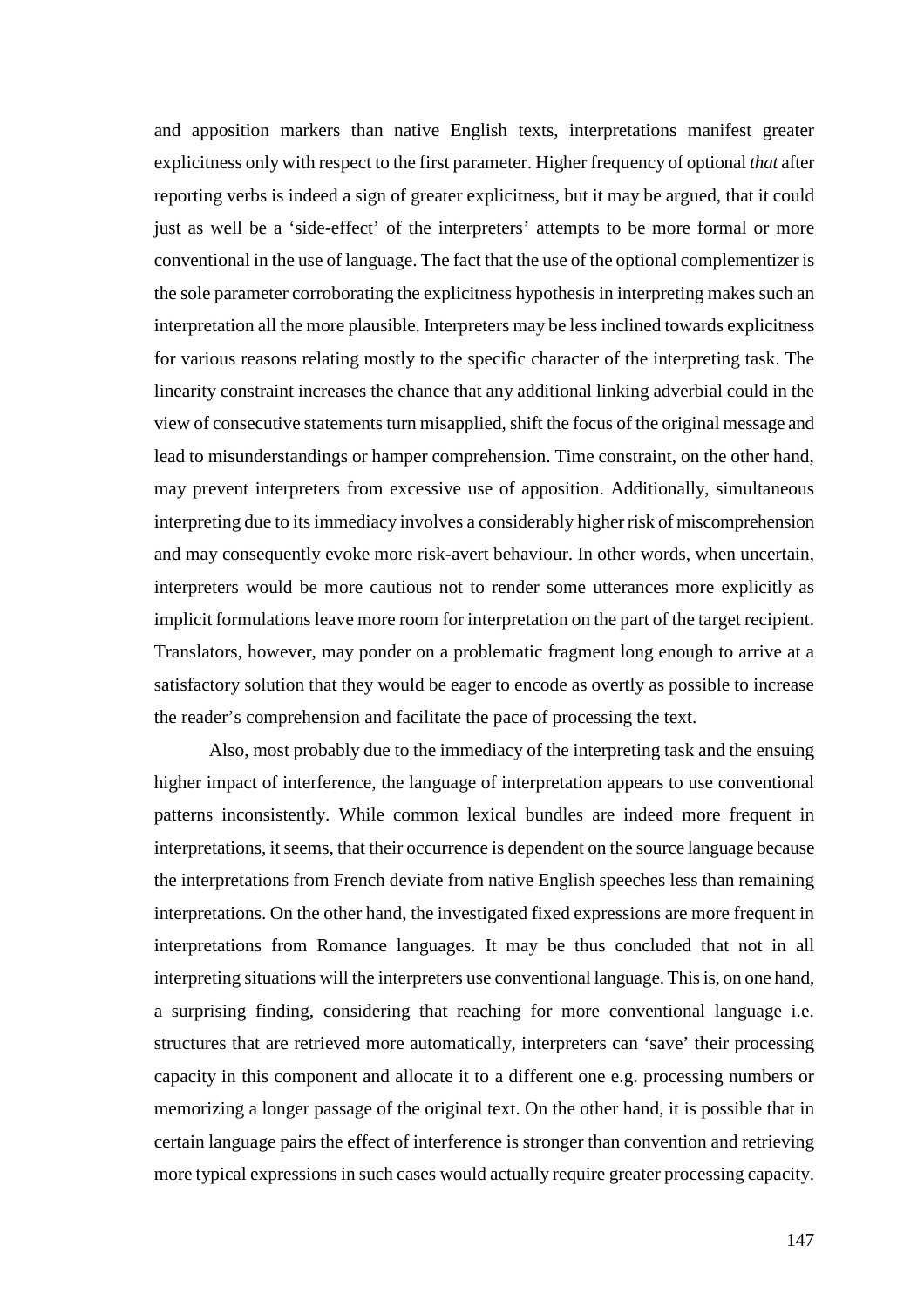Although the results of the present study suggest that interpreting and translation differ with respect to the tendencies to simplification, explicitation or normalisation, it does not follow that the language of interpretation is completely deprived of them. The present study advanced research in this area in that it proved at which points translation and interpreting diverge. Due to numerous differences between the two modes, they may be less pronounced or perhaps manifested on different linguistic strata that have yet to be delved into (see Shlesinger 1995, Gumul 2006). Further application of corpus linguistics methods in both interpreting and translation research is bound to allow for more advanced solutions facilitating the comparison of both modes.

The term *universal* has for a long time been regarded controversial in Translation Studies (see Section 1.4. ) as categorical in nature it is in the context of translation and Interpreting Studies applied to very elusive concepts. The meaning of the term suggests that whatever feature is denoted as universal, it applies to every instance of a given phenomenon and in a way implies that it is also inherent. The controversy is triggered by the fact that researchers in the discipline seem to use the term *universal* to denote features which are not clearly defined and appear to be merely recurrent. Such is also the case of the features examined in the present study, which set out to verify if the tendencies to simplification, explicitation and normalisation could be observed in all analysed interpretations i.e. whether they could be considered as interpreting universals and the outcomes prove that they are at best only recurrent in interpreting. Out of all tested parameters only the tendency to lexical sophistication certifying against simplification is a likely candidate for an interpreting universal, as such a trend can be observed in all examined corpora both in macro and micro analyses. All remaining features, even though significantly more frequent in interpretations than in native English speeches, when tested on large scale, have not been pronounced enough to be considered characteristic of interpreting in micro analysis or have been in fact disproved. The question is, whether a merely recurrent feature may be considered universal. If so, then not only greater lexical sophistication, but also higher level of informativeness and increased formality may, based on the outcomes of the present study, be put forward as putative interpreting universals. These features have been proved to occur in all interpreting corpora of TIC, regardless of the source language (see Chapter Three), but have not been manifested in all interpretations of individual interpreters (see Chapter Four). It is advocated in the present paper, however,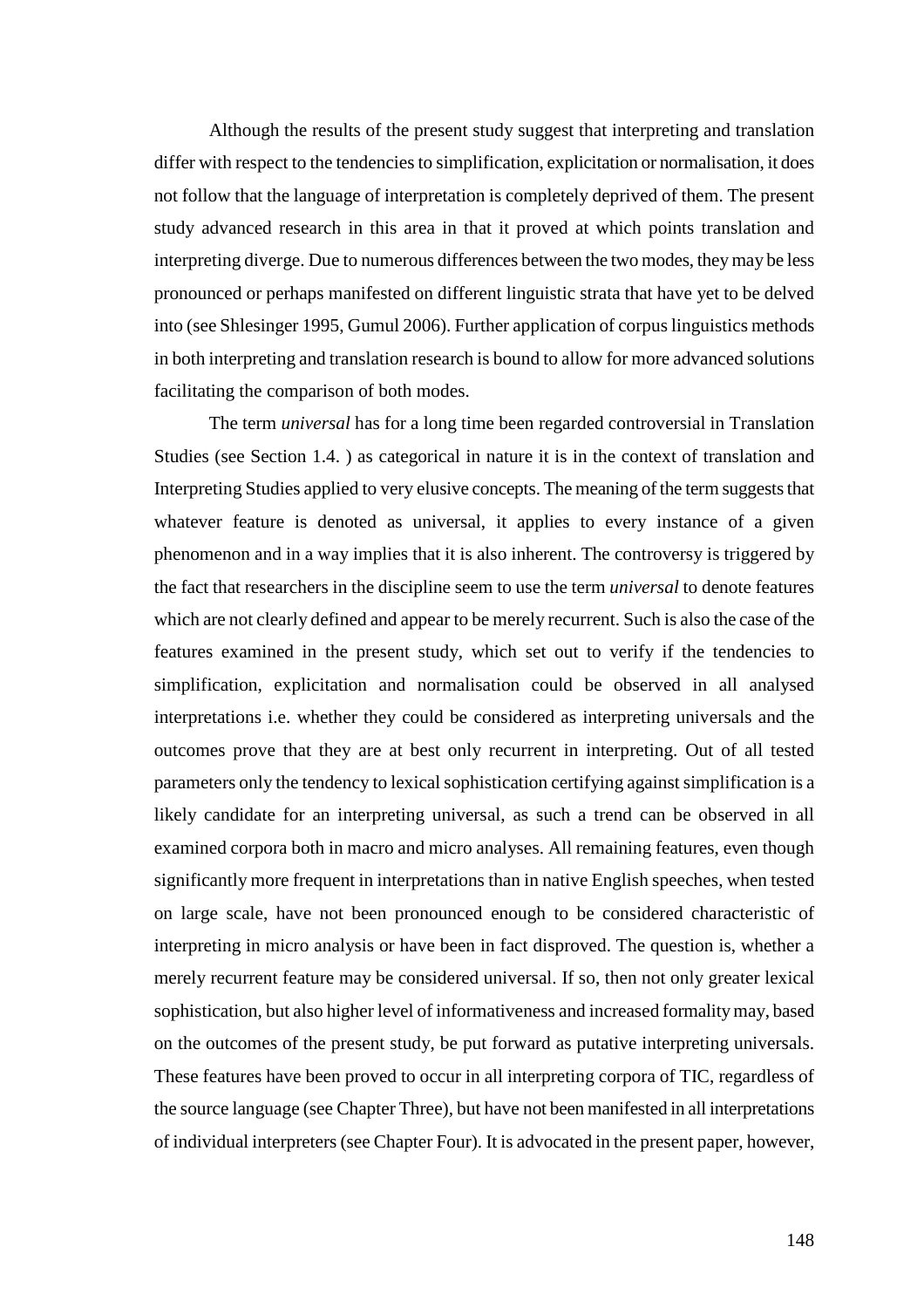that a distinction be made between universal and recurrent features, as such a radical approach may facilitate future investigations of the ontology of those features.

The ontology of recurrent and universal features cannot be investigated only with corpus linguistics methods as they focus on the product of interpreting and translation process. Further comparative research of interpreting and translation, may, however, shed light on which features are more likely to be a result of more deliberate or fully subconscious strategies. The tendencies observed in translation and absent in interpretation may suggest that certain linguistic features that are today perceived as universal and inherent in the process of translation are in fact a result of consciously applied strategies most probably reinforced by training. With growing experience these strategies may become automatic, but it is possible that a different kind of training would trigger different responses.

The value of the present study for the discipline lies not only in the number of questions that it has successfully answered, but also in raising new ones that could be further investigated thus contributing to methodological advances in the examination of interpreted language. Both macro and micro analysis of the present study raise questions that should be addressed in greater detail in future interpreting research.

One of the issues that should be further explored is the effect of the mode of delivery of the original speech on universals. Present research indicates that the mode of delivery of the source speech might have an impact on repetitiveness of the target text, but this impact may vary across different language pairs. This problem could not have been sufficiently explored due to the make-up of the oral subcorpora of TIC. As only the corpus of interpretations from Spanish is balanced with this respect, simplification could be properly investigated only on Spanish-English language pair. The results point to a significant difference between texts interpreted from different modes with respect to repetitiveness, and suggest that no tendency to simplification can be observed in the analysis of the degree of informativeness or lexical sophistication. To discover if similar trends hold for explicitness and normalisation one would need a different size of corpora. An analysis, based on the frequency of lexical items, calls for sets of yet larger corpora compiled of texts interpreted from different modes that would enable a comparison of a sufficient number of such parameters as linking adverbials, apposition markers or lexical bundles.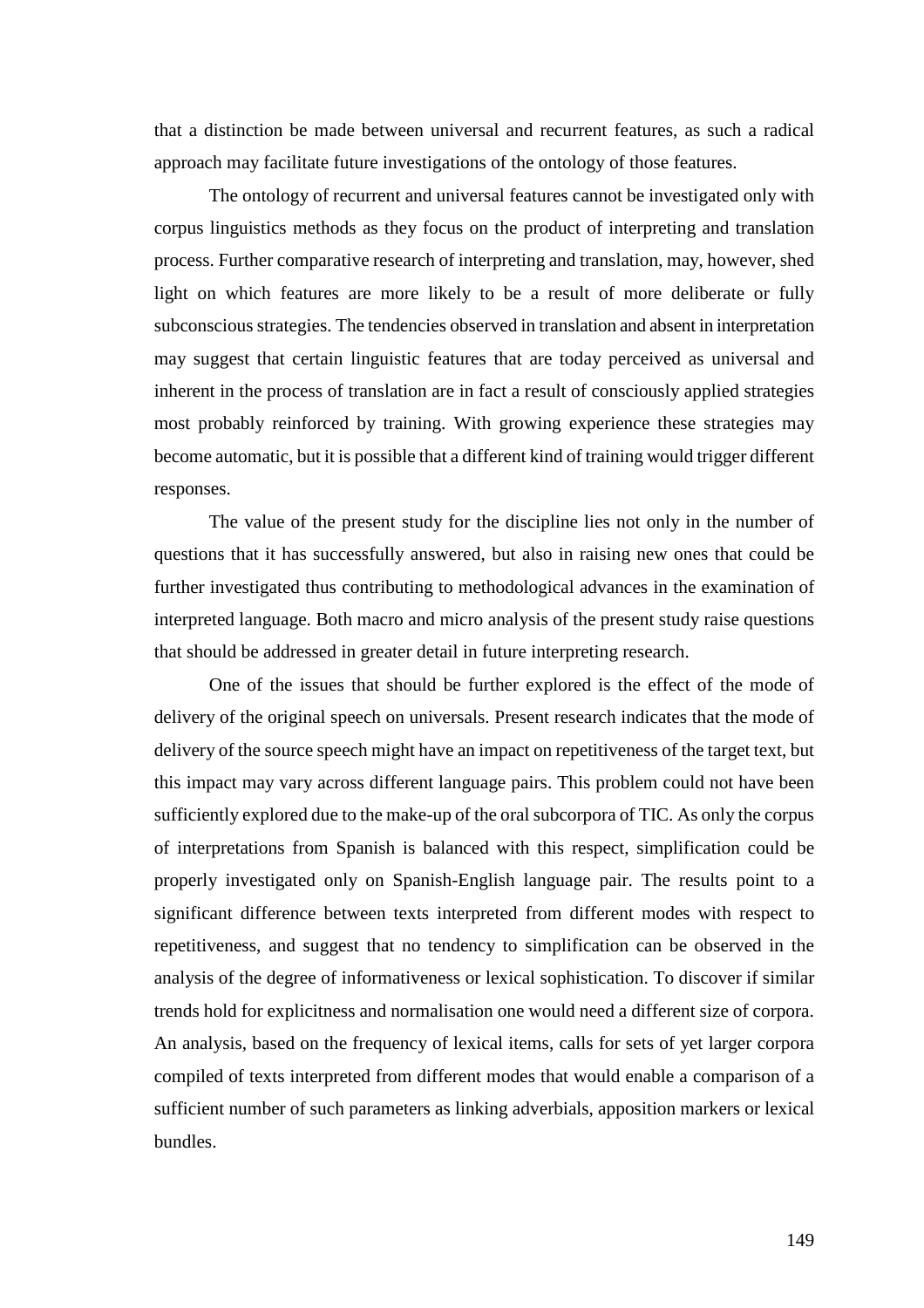An interesting tendency was observed also in the micro analysis of interpreting style, but due to the small scale of the study no generalisation could be made. It appears that the fact that one of the interpreters feels less confident in interpretation from a specific language may be correlated with his tendency to lower explicitness and greater normalisation. Such features could be perceived as conscious or subconscious risk avoidance strategies. This apparent trend should be inspected more scrupulously, as determining the circumstances at which tendencies to explicitness or normalisation are increased may shed light on the ontology of interpreting universals and possibly also translation universals.

It is hoped that the innovative research solutions presented in this thesis will contribute to the further methodological advancement of the branch of Translation and Interpreting Studies that investigates the nature of the translated and interpreted language. It seems that a joint perspective on universals and style has a lot to offer, as it helps distinguish potentially universal patterns not merely at a macro level, where the cumulative effect of many interpreted or translated texts may overshadow individual examples that defy the universal trend, but also at a micro level that allows to prove or disprove a hypothesised universal at the same time indicating which of the examined features are rather to be attributed to idiosyncratic stylistic preferences. Similarly, it has proved worthwhile in this particular case to examine the recurring patterns by comparing interpreting and translation corpora with respect to the source languages, as opposed to joining all the texts into two larger corpora where source languages are mixed. Such an approach makes it possible to discern features that typify all interpreted or translated texts from patterns characteristic of selected language pairs only. These and other solutions adopted in the present study may be not only be further developed and refined by others, but also serve as a spring board for new approaches that will eventually increase our understanding of the interpreted and translated language.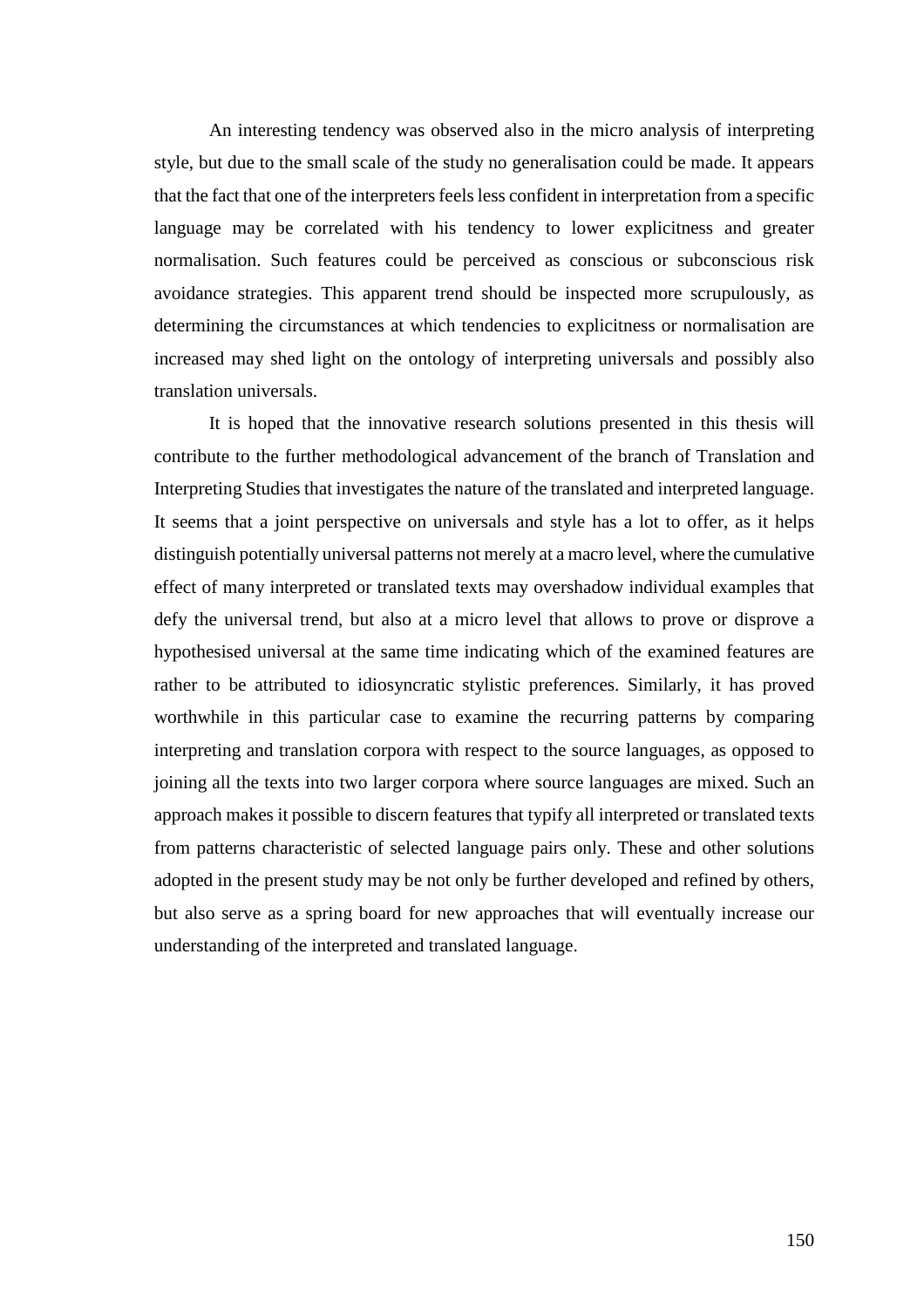### **References**

- Aijmer, Karin Bengt Altenberg (eds.).1992. *English Corpus Linguistics*, London/New York: Longman.
- Bailey, Charles. Karl Maroldt.1977. "The French lineage of English", in: Meisel, Jürgen, *Langues en contact – Pidgins – Creoles*. Tübingen: TBL-Verlag Narr, 21–53.
- Baker, Mona. 1993. "Corpus Linguistics and Translation Studies: Implications and Applications" in: Mona Baker – Gill Francis – Elena Tognini-Bonelli (eds.), 233- 250.
- Baker, Mona. 1996 ''Corpus-based Translation Studies: The Challenges that Lie Ahead'', Terminology, LSP and Translation: Studies in Language Engineering in Honour of Juan C. Sager , Amsterdam & Philadelphia: John Benjamins.
- Baker, Mona. 2000. ''Towards a methodology for investigating the style of a literary translator'', Target 12(2), 241-266.
- Baker, Mona. 2001. *Routledge Encyclopaedia of Translation Studies.* London and New York: Routledge.
- Baker, Mona. 2004. "A Corpus-based view of similarity and difference in Translation", *International Journal of Corpus Linguistics* 9(2): 167-193.
- Baker, Mona Gill Francis Elena Tognini-Bonelli (eds).1993. *Text and technology: In honour of John Sinclair.* Amsterdam | Philadelphia: John Benjamins.
- Beaton, Morven. 2007. "Interpreted Ideologies in Institutional Discourse. The Case of the European Parliament", *The Translator* 13(2): 271-296.
- Becher, Viktor. 2011. Explicitation and implicitation in translation. A corpus-based study of English-German and German-English translations of business texts. (An unpublished PhD thesis. Hamburg: University of Hamburg).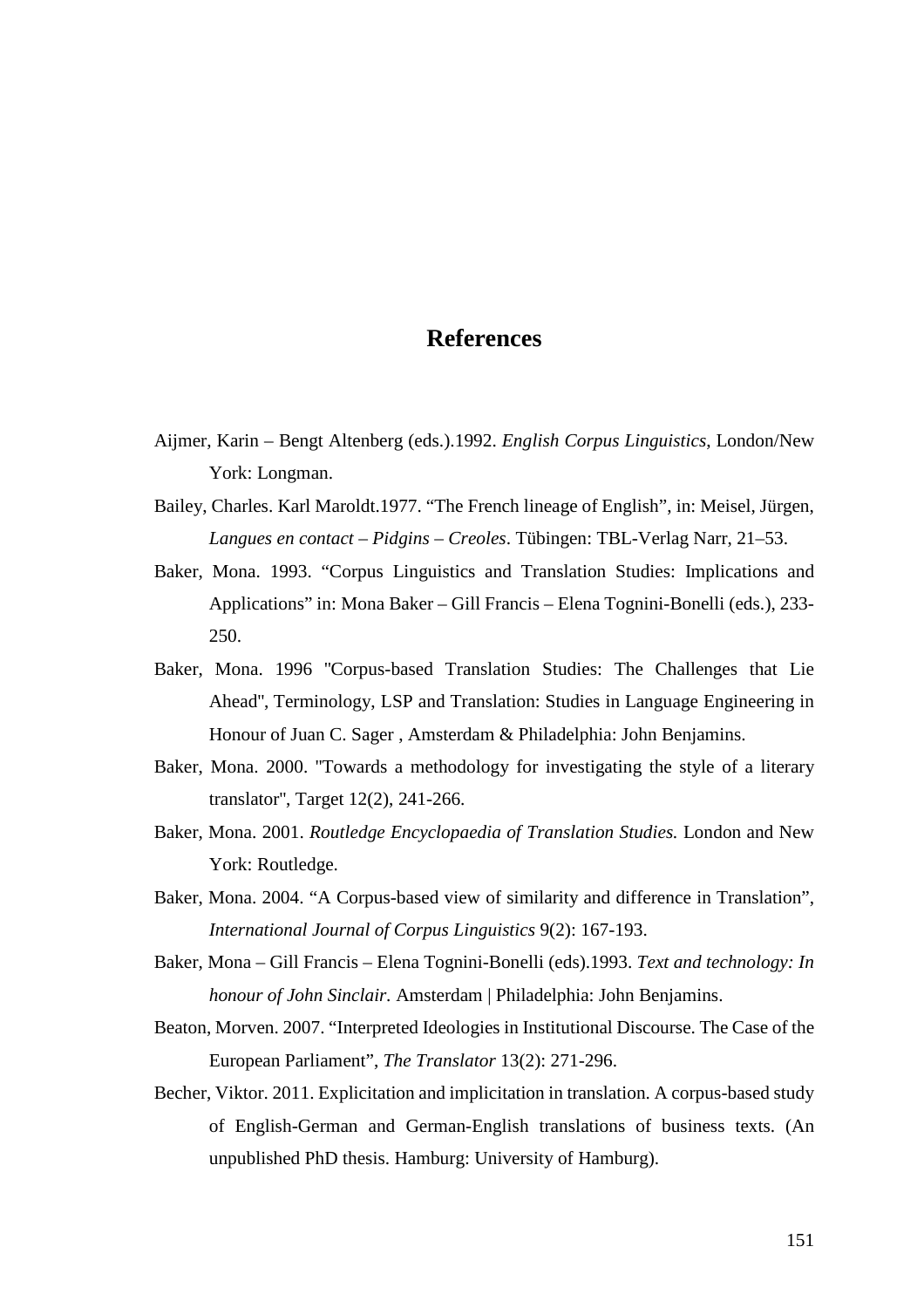- Behrens Bergljot Cathrine Fabricius-Hansen. 2003. "On discourse coherence in translation" (A paper delivered at the Corpus-based Translation Studies: Research and Applications conference, Pretoria, South Africa, 22-25 July 2003).
- Biber, Douglas. 1995.*Dimensions of register variation: A cross-linguistic comparison.*  Cambridge: Cambridge University Press.
- Blum-Kulka, Shoshana. 1986. "Shifts of cohesion and coherence in translation". in House Juliane and Shoshana Blum-Kulka (eds.), *Interlingual and Intercultural Communication. Tubingen, Gunter Narr. Verlag,* 17-35.
- Blum-Kulka, Shoshana Levenston. Edward. 1983.*Universals of lexical simplification*, in: Faerch, Claus – LGabriele Kasper (eds.). *Strategies in Interlanguage Communication.* London & New York: Longman. 119-140.
- Bosseaux, Charlotte. 2003. "The translator's discursive presence: A corpus-based study". (A paper delivered at the Corpus-based Translation Studies: Research and Applications conference, Pretoria, South Africa, 22-25 July 2003).
- British National Corpus. 2005. (http://www.natcorp.ox.ac.uk) (date of access: 22 Nov. 2009).
- Burnett, Scott. 1999. A corpus-based study of translational English (an unpublished MSc dissertation. Manchester: University of Manchester).
- Chesterman, Andrew. 2004. "Hypotheses about translation universals", in: Hansen, Gyde Kirsten Malmkjaer – Daniel Gile (eds.), *Claims, Changes and Challenges in Translation Studies*. Amsterdam: Benjamins, 1-13.
- Donaldson, Bruce. 2008. *Dutch: A comprehensive grammar. London:* Routledge.
- European Parliament Simultaneous Interpretation Corpus (EPIC). 2004. (http://sslmitdevonline.sslmit.unibo.it) (date of access: 20 Nov. 2009)
- Even-Zohar, Itamar 1978. "The position of Translated Literature within the Literary System", in: James S. Holmes – Jose Lambert – Raymond van der Broeck (eds.), 117-127.
- Fontein, A.M A. Pescher-ter Meer. 2009. *Nederlandse Grammatica voor Anderstalingen.*  Utrecht : Nederlands Centrum Buitenlanders
- Gellerstam, Martin.1986. "Translationese in Swedish Novels Translated from English", in: Lars Wollin, Hans Lindquist (eds): *Translation Studies in Scandinavia. Proceedings from The Scandinavian Symposium on Translation Theory (SSOT). (Lund Studies in English 15.)* Lund: CWK Gleerup, 88-95.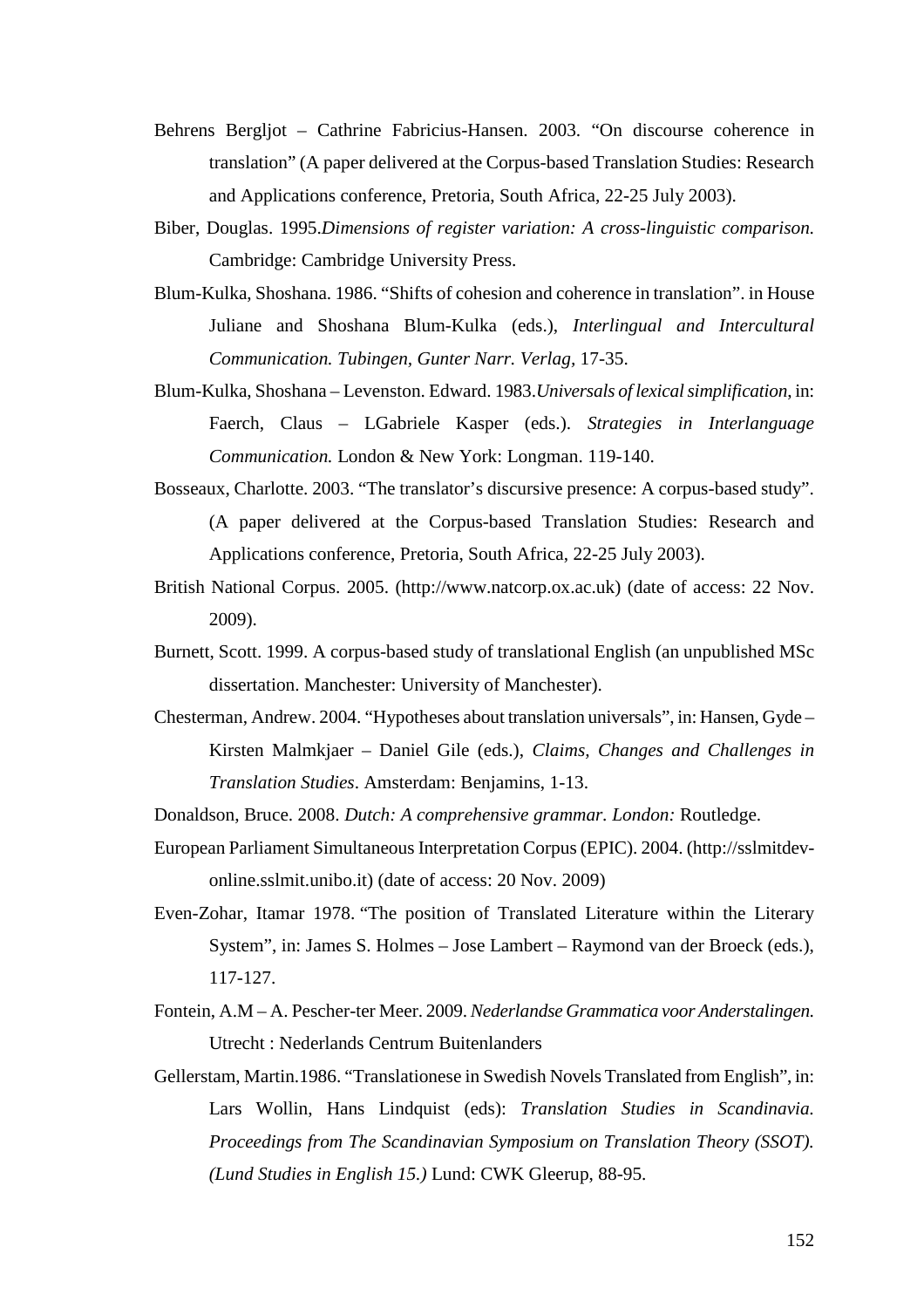- Gumul, Ewa. 2006. "Explicitation in Simultaneous Interpreting: A strategy or a by-product of language mediation?", *Across Languages and Cultures. A Multidisciplinary Journal for Translation and Interpreting Studies* 7(2). 171-190.
- Frawley, William.1984. *Translation. Literary, Linguistic and Philosophical Perspectives,*  Newark: University of Delaware Press.

Hermans, Theo 1996, "The translator's voice in translated narrative", *Target*, 8, 23– 48.

- Holmes, James S. 1972/1988. "The name and nature of Translation Studies", in: Holmes, James S. (ed.) , 66–80.
- Holmes, James S. 1973. "On matching and making maps: From a Translator's Notebook", *Delta* 16(4): 67-82.
- Holmes, James S. 1988. *Translated! Papers on Literary Translation and Translation Studies*, Amsterdam: Rodopi
- Holmes, James S. Jose Lambert Raymond van den Broeck (eds.). 1978. *Literature and Translation: New perspectives in Literary Studies*. Leuven: Acco.
- House, Juliane Shoshana Blum-Kulka (eds). 1986. *Interlingual and Intercultural Communication*, Tubingen: Gunter Narr. Verlag.
- House, Juliane. "Cross-Cultural Pragmatics and Translation", in: Shreve, Gregory Albrecht Neubert – Klaus Gommlich. *Kent Forum on Translation Studies* vol. 2 Basic Issues in Translation Studies. 391-403. Kent State University Press. 1996.
- House, Juliane. 2004. "Explicitness across languages", in: House, Juliane Werner Koller – Klaus Schubert (eds.). *Neue Perspektiven in der* Ű*bersetzungs- und Dolmetschwissenschaft. BochumLAKS, 185-208*
- Johansson, Stig.1992. "Times Change, and So Do Corpora", in: Aijmer, Karin Bengt Altenberg, (eds.), *Corpus Linguistics* London/New York:Longman, pp. 305-314.
- Klaudy, Kinga. 1996. "Explicitation", in: Baker, M. (ed.) *Encyclopedia of Translation Studies*. (ed.) London: Routledge, 102-103.
- Klaudy, Kinga. 2001. "The Asymmetry Hypothesis. Testing the Asymmetric Relationship between Explicitations and Implicitations". Paper presented at the Third International Congress of the European Society for Translation Studies, "Claims, Changes and Challenges in Translation Studies", 30 August-1 September 2001, Copenhagen.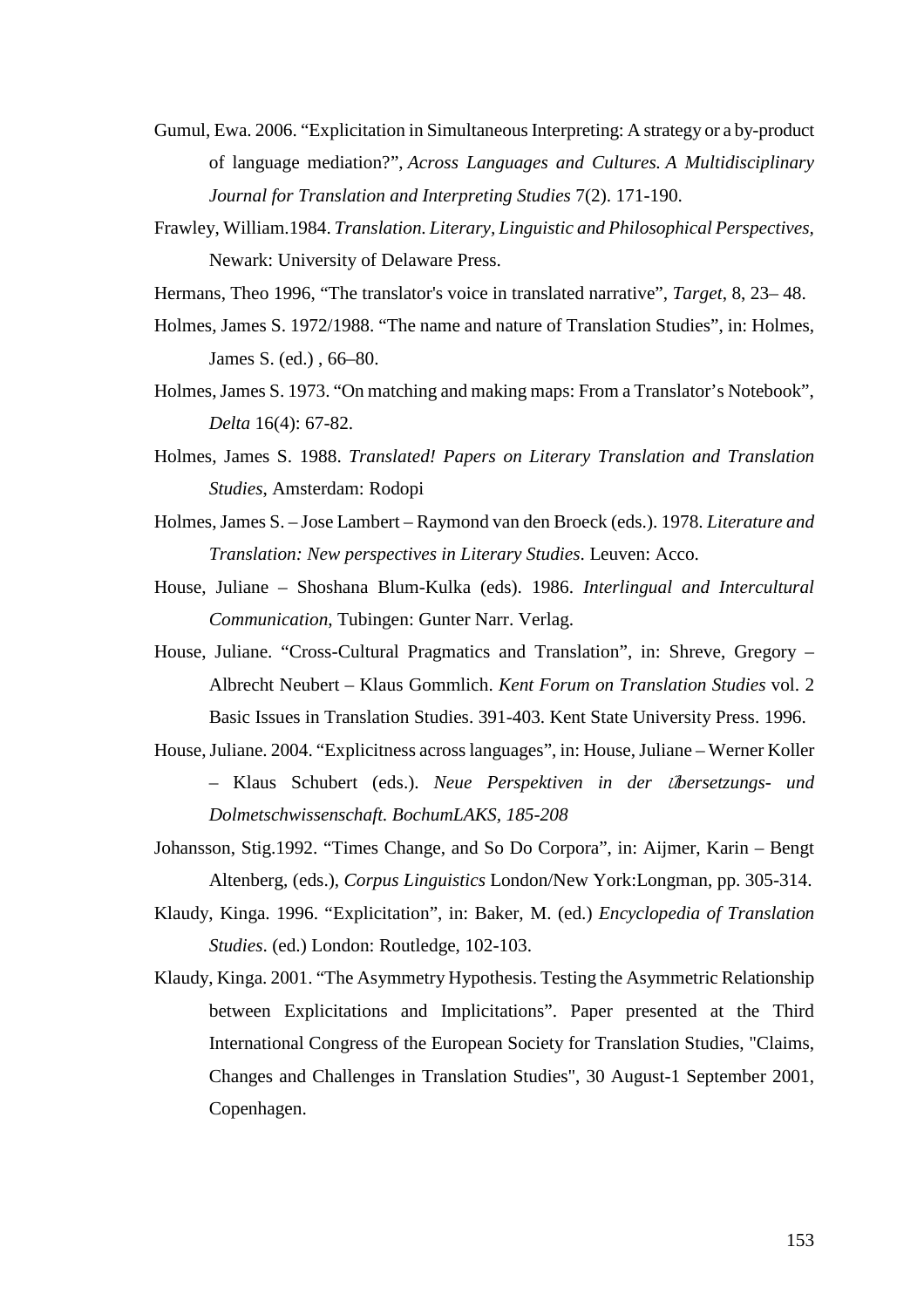- Klaudy, Kinga Krisztina Károly. 2005. "Implicitation in Translation: Empirical Evidence for Operational Asymmetry in Translation". *Across Languages and Cultures* . Vol. 6. No. 1. 13–28.
- Kemppanen, Hannu. 2003. "Key words and the ideological function of translations: A corpus-based analysis". (A paper delivered at the Corpus-based Translation Studies: Research and Applications conference, Pretoria, South Africa, 22-25 July 2003).
- Kenny, Dorothy.1999. Norms and creativity: Lexis in translated text. (Unpublished PhD dissertation. Manchester: Centre for Translation and Intercultural Studies UMIST).
- Kenny, Dorothy. 2001a. "Corpora in Translation Studies". in Baker, Mona (ed.), *Routledge Encyclopaedia of Translation Studies.* London and New York: Routledge,50-53.
- Kenny, Dorothy. 2001b. *Lexis and Creativity in Translation. A Corpus-based Study*. Manchester: St. Jerome.
- Kenny, Dorothy. 2005. "Parallel Corpora and Translation Studies: old questions, new perspectives? Reporting that in Gepcolt. A case study" in: Barnbrook, Geoff, Pernilla Danielsson, Michaela Mahlberg, (eds.) *Meaningful texts: the extraction of semantic information from monolingual and multilingual corpora*. London - New York: Continuum International Publishing Group Ltd.,154-165.
- Kruger, Arlet. 2003. "CTS and Shakespeare: A South African perspective". (Paper delivered at the Corpus-based Translation Studies: Research and Applications conference, Pretoria, South Africa, 22-25 July 2003).
- Kruger, Haidee Bertus Van Rooy. 2010. Features of non-literary translated language: A pilot study. Proceedings of Using Corpora in Contrastive and Translation Studies, England, July (http://www.lancs.ac.uk/fass/projects/corpus/UCCTS2010Proceedings/papers/Krug

- Kujamäki, Pekka Anna Mauranen. 2004. *Translation universals: Do they exist?* Amsterdam/Philadelphia: John Benjamins.
- Leuven-Zwart, Kitty M. van Ton Naaijkens (eds.) 1991. *Translation studies: The state of the art. Approaches to Translation Studies 9.* Amsterdam/Atlanta: Rodopi.
- Laviosa-Braithwaite, Sara. 1996.The English Comparable Corpus (ECC): A Resource and a Methodology for the Empirical Study of Translation. (Unpublished PhD dissertation. Manchester: University of Manchester).

er\_Van\_%20Rooy.pdf date of access: 13 November 2009).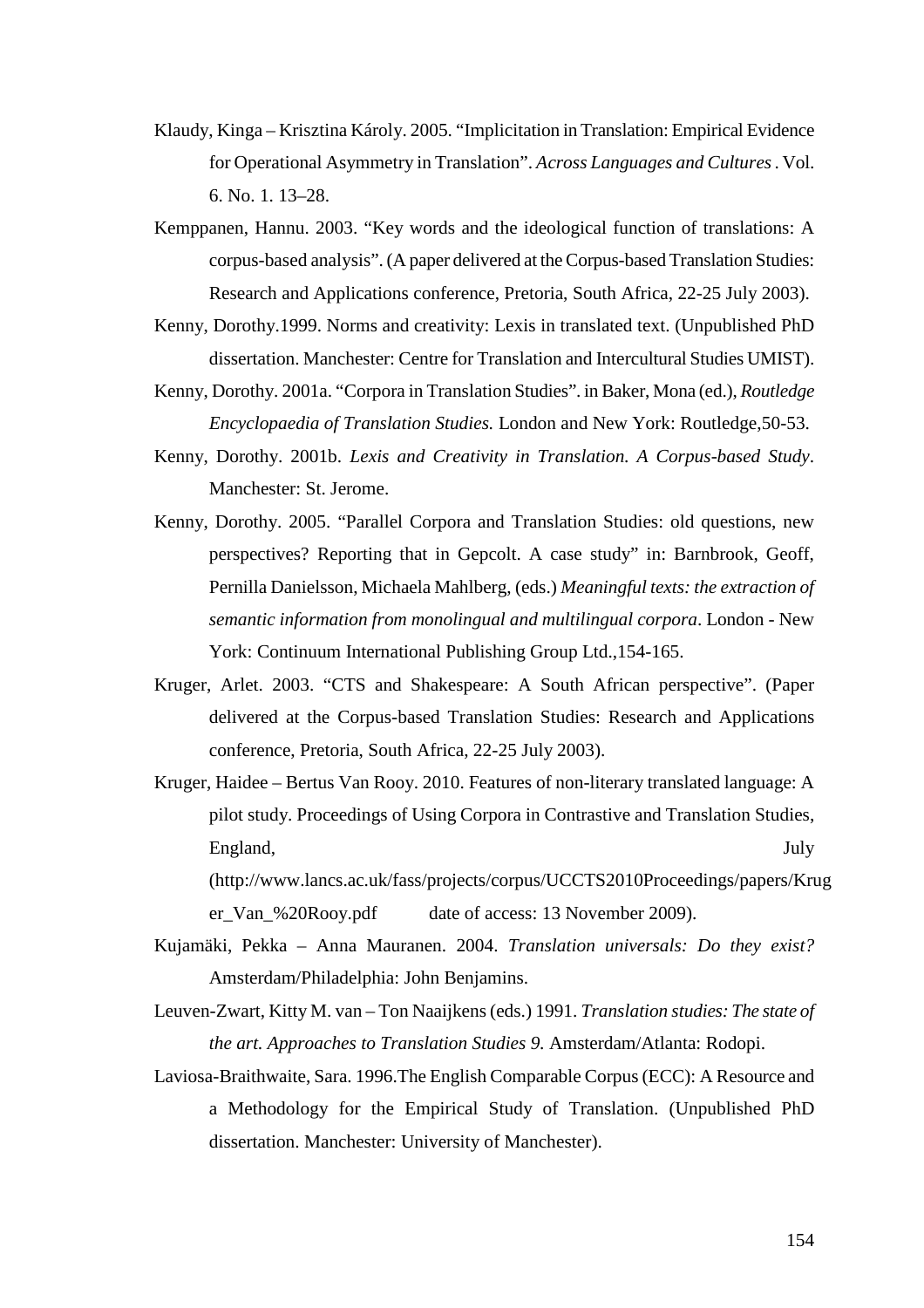- Laviosa-Braithwaite, Sara. 2001. "Universals of translation", in: Mona Baker (ed.), 289- 292.
- Laviosa, Sara. 1998. "Core patterns of lexical use in a comparable corpus of English narrative prose". *Meta* 43(4): 557-570
- Laviosa, Sara. 2002. *Corpus-based Translation Studies: Theory, findings, applications.* Amsterdam – New York: Rodopi.
- Laviosa, Sara. 2008. "Description in translation classroom: Universals as a case in point" in: Pym, Anthony – Miriam Shlesinger – Daniel Simeoni. *Beyond Descriptive Translation Studies: Investigations in homage to Gideon Toury.* John Benjamins Publishing Company: Amsterdam/ Philadelphia, 119–132.
- Lewandowska-Tomaszczyk, Barbara. 2005. *Podstawy językoznawstwa korpusowego.*  Łódź: Wydawnictwo Uniwersytetu Łódzkiego.
- Liu, Dilin. 2003. "The most frequently used spoken American English idioms: A corpus analysis and its implications", TESOL Quarterly, 38(4), 671-700.
- Longman Dictionary of Contemporary English. 2011. (http://www.ldoceonline.com) (date of access: 25 November 2011).
- Malmkjær, Kirsten. 1997. "Punctuation in Hans Christian Andersen's stories and in their translations into English". in: Fernando Poyatos (ed.), 151-62.
- Masubelele, Rose. 2003. "A corpus-based appraisal of shifts in language use and translation policy in Zulu translations of the Book of Matthew (1948-1997)" (A paper delivered at the Corpus-based Translation Studies: Research and Applications conference, Pretoria, South Africa, 22-25 July 2003).
- Mauranen, Anna. 2004. "Corpora, interference and translation", in Mauranen, Anna Pekka Kujamäki, *Translation Universals. Do the exist?*. Amsterdam: John Benjamins, 65-82.
- May, Rachel.1997. "Sensible elocution. How translation works in and upon punctuation", *The Translator* 3(1):1-20.
- Moon, Rosamund ed. 1998. *Fixed expressions and idioms in English: a corpus-based approach.* Oxford: Clarendon Press.
- Mutesayire, Martha. 2004. "Apposition markers and explicitation: A corpus-based study", *Language Matters: Studies in the Languages of Southern Africa.* Special issue*: Corpus-based Translation Studies: Research and Applications,* 35 (1): 54-69.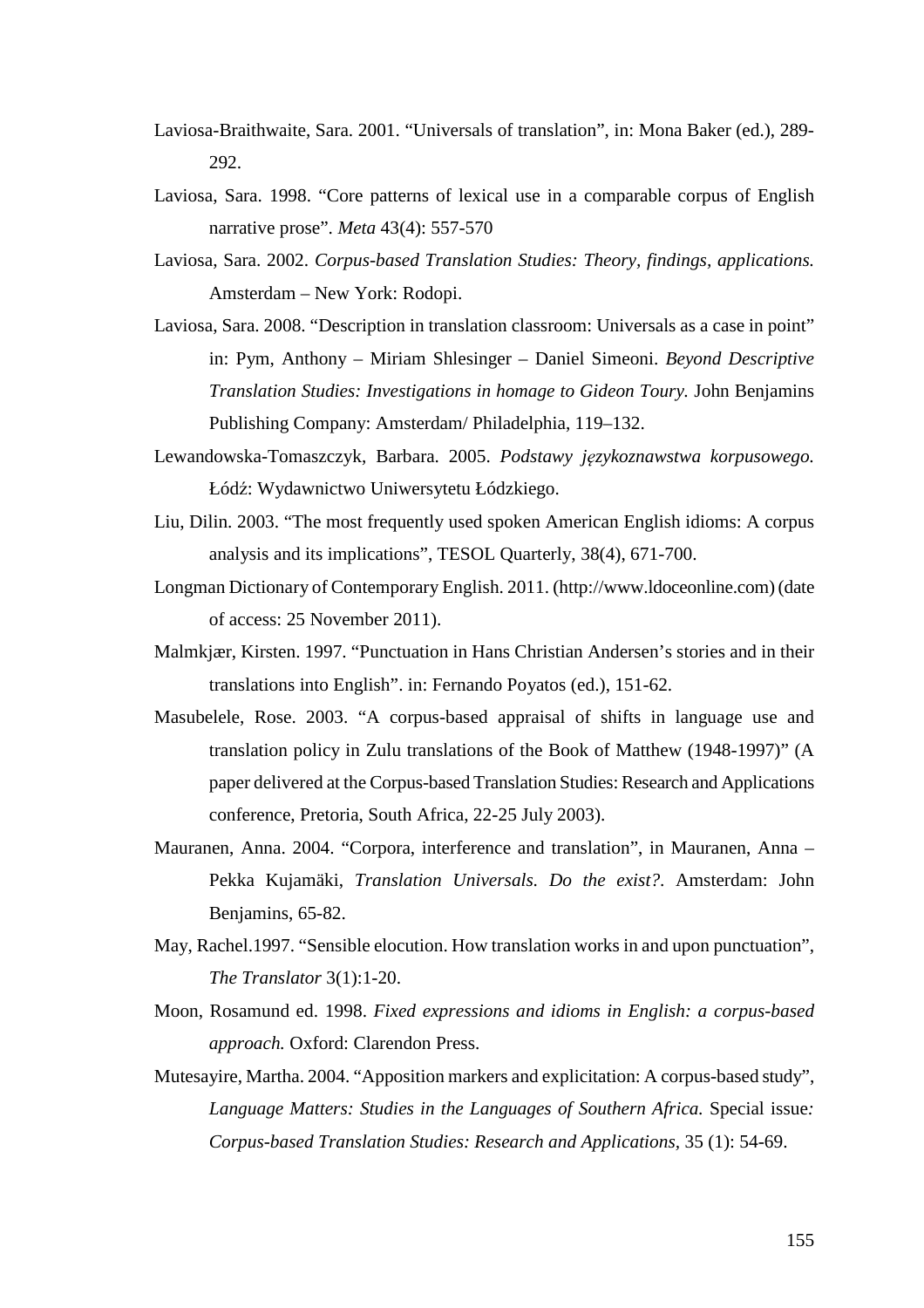- Niska, Helge. 2003. "Descriptive Translation studies: finding the norms of interpreting" (Paper delivered at the Corpus-based Translation Studies: Research and Applications conference, Pretoria, South Africa, 22-25 July 2003).
- Oakes, Michael P. 1998. *Statistics for Corpus Linguistics*. Edinburgh: Edinburgh University Press.
- Ono,Takahiro Hitomi Tohyama Shigeki Matsubara. 2008. Construction and Analysis of Word-level Time-aligned Simultaneous Interpretation Corpus, Proceedings of 6th International Conference on Language Resources and Evaluation (http://slp.itc.nagoya-u.ac.jp/web/papers/2008/ono\_lrec2008.pdf) (date of access: 13 November 2009).
- Olohan, Maeve. 2004*. Introducing Corpora in Translation Studies*. London and New York: Routledge.
- Olohan, Maeve Mona Baker. 2000. "Reporting *that* in Translated English: Evidence for subconscious processes of explicitation?", *Across Languages and Cultures* 1(2): 141-158.
- Øverås, Lyn.1998 "In search of the third code: An investigation of norms in literary translation", *Meta* 43(4): 557-570.
- Papai, Vilma. 2004. "Explicitation. A universal of translated text?" in: Kujamaki Pekka Anna Mauranen. (eds.) 144-165.
- Pokorn, Kocijančič. 2005. *Challenging the traditional axioms: Translation into a nonmother tongue*. Amsterdam: John Benjamins Publishing Company.
- Poyatos, Fernando. (ed.) 1997. *Nonverbal communication and translation*. Amsterdam Philadelphia: John Benjamins
- Pym, Anthony. 2005."Explaining Explicitation", in: Karoly Krisztina Ágata Fóris (eds. ) *New Trends in Translation Studies. In Honour of Kinga Klaudy*. Budapest: Akadémia Kiadó, 29-34.
- Pym, Anthony. 2007. "On Shlesinger's proposed equalizing universal for interpreting", in: Pöchhacker,Franz – Arnt Lykke Jakobsen – Inger M. Mees (eds.) *Interpreting studies and beyond: A tribute to Miriam Shlesinger.* Copenhagen Studies in Language, Samfundslitteratur Press, 175-190.
- Reynolds, Douglas A. 2008, *Gaussian Mixture Models*, Encyclopedia of Biometric Recognition, Springer.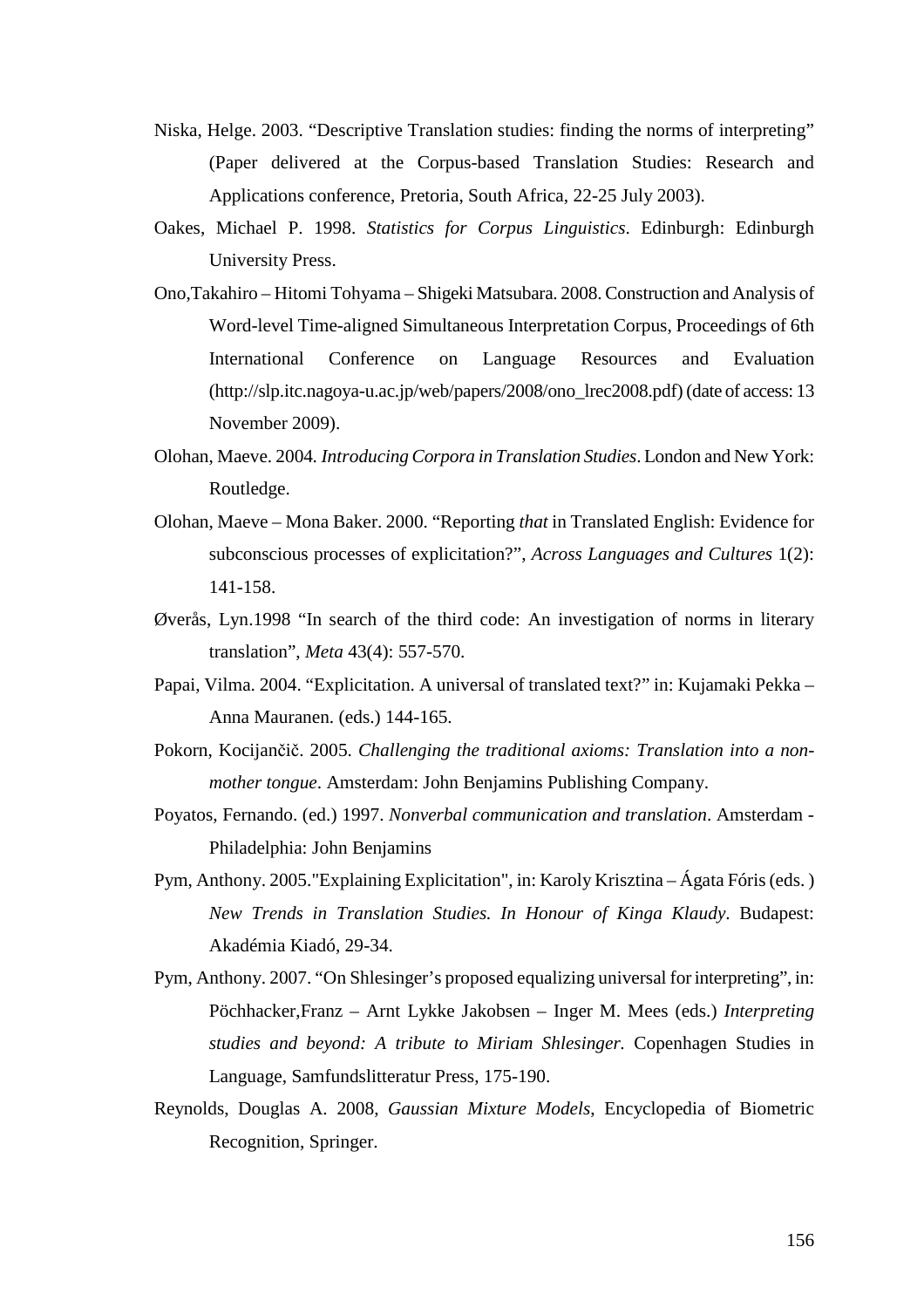- Saldanha, Gabriela. 2008. "Explicitation revisited: bringing the reader into the picture", *trans-kom* 1(1): 20-35.
- Saldanha, Gabriela. 2010. "Translator style: methodological considerations', *The Translator* 17(1): 25-50
- Saldanha, Gabriela. 2011. "Style of translation: the use of foreign words in translations by Margaret Jull Costa and Peter Bush", in: Alet Kruger, Kim Wallmach and Jeremy Munday (eds) *Corpus-based Translation Studies: Research and Applications,*  London/New York: Continuum, 237-258.
- Sandrelli, Analisa Claudio Bendazzoli. 2005. "Lexical patterns in simultaneous interpreting: a preliminary investigation of EPIC (European Parliament Interpreting Corpus)", Proceedings from the Corpus Linguistics Conference Series, 1(1), (www.corpus.bham.ac.uk/PCLC) (date of access: 15 Oct. 2009).
- Shin, Dongkwang Paul Nation. 2008. "Beyond single words: The most frequent collocations in spoken English", ELT Journal 62(4):339-348
- Scott, M. Neila. 1998. Normalisation and reader's expectations: A study of literary translation with reference to Lispector's "A Hora da Estrela" (an unpublished PhD dissertation. Liverpool: University of Liverpool).
- Sèguinot, Candace. 1988. "Pragmatics and the Explicitation Hypothesis", *Traduction, Terminologie, Rédaction,* 1(2), 106–114. 106-113
- Shlesinger, Miriam. 1989. Simultaneous Interpretation as a Factor in Effecting Shifts in the Position of Texts on the Oral-Literate Continuum. (Unpublished M.A. dissertation. Tel-Aviv: Tel-Aviv University).
- Shlesinger, Miriam. 1991. "Interpreter Latitude vs. Due Process: Simultaneous and Consecutive Interpretation in Multilingual Trials", in: Sonja Tirkkonen-Condit, (ed.)147-155.
- Shlesinger, Miriam 1995. "Shifts in cohesion in simultaneous interpreting." *The Translator.* 1(2): 193-214
- Shlesinger, Miriam.1998. "Corpus-based Interpreting Studies as an offshoot of Corpusbased Translation Studies". *Meta.*43 (4), 486-493.
- Shlesinger, Miriam Malkiel, Brenda. 2006. "Comparing Modalities: Cognates as a Case in Point". *Across Languages and Cultures* 6 (2): 173-193.
- Shlesinger, Miriam. 2009. "Towards a definition of Interpretese: An intermodal, corpusbased study", in: Hansen, Gyde, Andrew Chesterman and Heidrun Gerzymisch-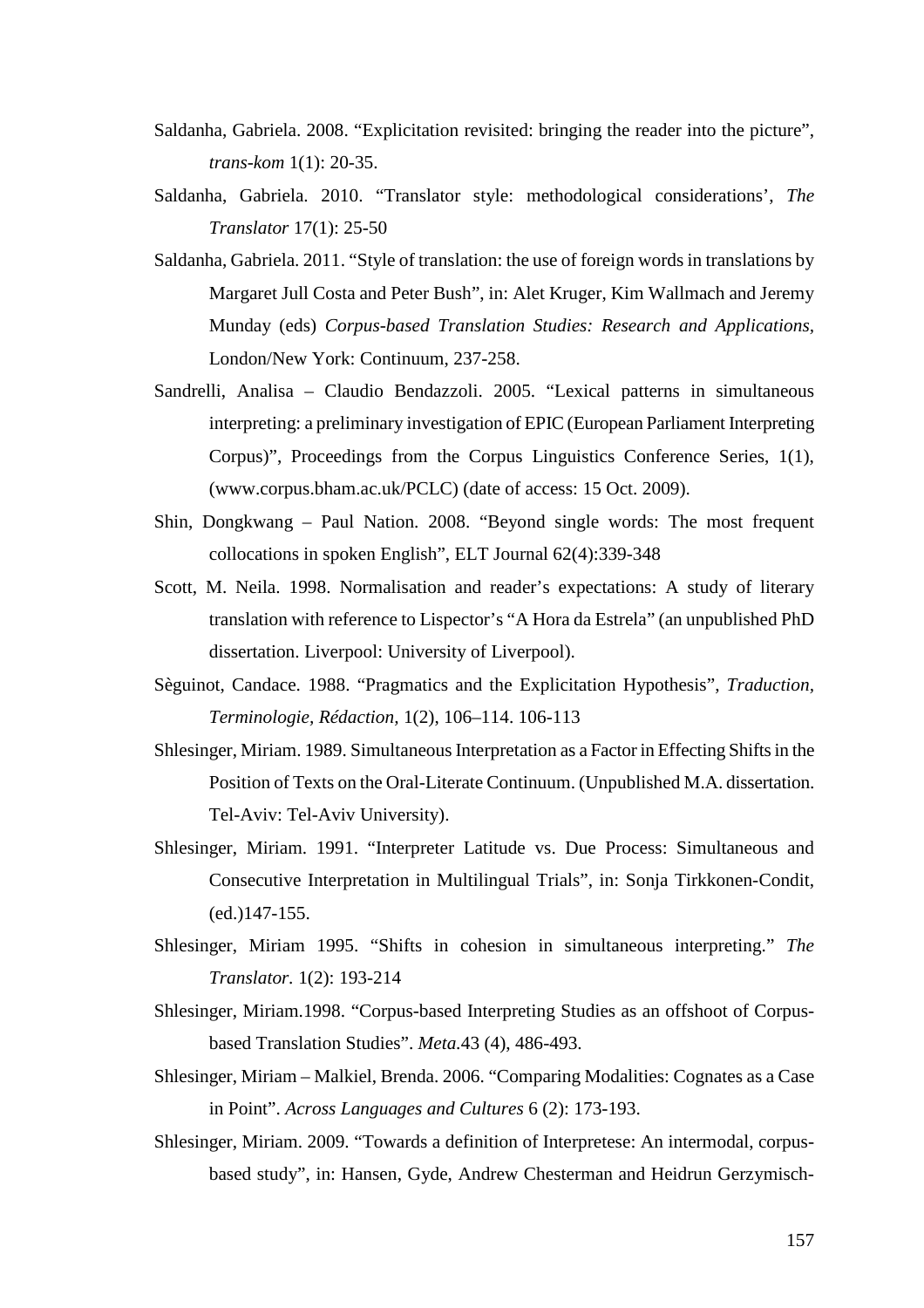Arbogast (eds.). *Efforts and Models in Interpreting and Translation Research: A tribute to Daniel Gile,* 237–253.

- SSLMIT. 2004. EPIC Transcription Conventions*.* (http://sslmitdevonline.sslmit.unibo.it/corpora/additionalpages.php?path=E.P.I.C.&source=project& content=transcription\_conventions.desc) (date of access: 20 Nov. 2009).
- Somers, Harold (ed.) 1996.*Terminology, LSP and Translation: Studies in Language Engineering in Honour of Juan C. Sager.* Amsterdam & Philadelphia: John Benjamins, 175-86.
- Storms, Gotfried. 1966. "That-clauses in Modern English". *English Studies.* No. 47. 249– 270.
- Stubbs, Michael. 1996. *Text and Corpus Analysis: Corpus-Assisted Studies of Language and Culture.* Oxford: Blackwell.
- Tirkkonen-Condit, Sonja ( ed.) .1991. *Empirical research in Translation and Intercultural Studies.* Joensuu: University of Joensuu.
- The Translational English Corpus. 2012. (http://www.monabaker.com/tsresources/TranslationalEnglishCorpus.htm) (date of access: 15 March 2012).
- Toury, Gideon. 1980. *In search of a theory of translation*. Tel Aviv: The Porter Institute for Poetics and Semiotics, Tel Aviv University.
- Toury, Gideon. 1991a. "What are Descriptive Studies into translation likely to yield apart from isolated descriptions", in: Kitty M. van Leuven-Zwart – Ton Naajkens (eds.), 179-192.
- Toury, Gideon.1991b. "Experimentation in Translation Studies: Achievements, prospects and some pitfalls", in Sonja Trikkonen-Condit (ed.), 45-66.
- Toury, Gideon.1995. *Descriptive Translation Studies and Beyond.* Amsterdam and Philadelphia: John Benjamins.
- Translational English Corpus (TEC). 2003. (http://www.monabaker.com/tsresources/ TranslationalEnglishCorpus.htm) (date of access: 20th Oct. 2009).
- Vanderauwera, Rita. 1985. *Dutch Novels Translated into English: The transformation of a Minority Literature.* Amsterdam, Rodopi.

Venuti, Lawrence.1995. *The translator's invisibility.* London and New York: Routledge.

Venuti, Lawrence.1998.*The scandals of translation*. London: Routledge.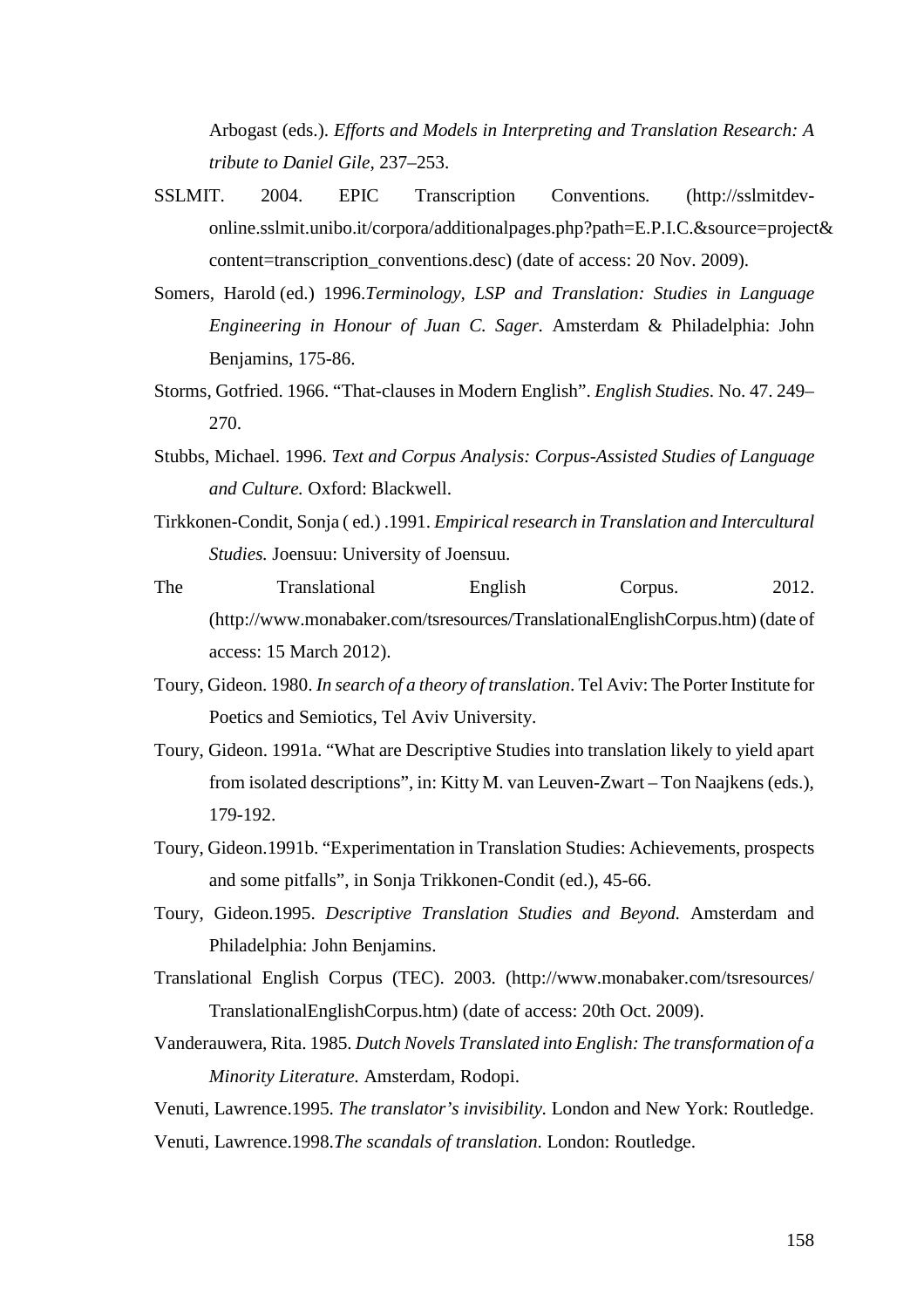- Vinay, Jean-Paul and Jean Darbelnet. 1995. *Comparative Stylistics of French and English: A Methodology for Translation, translatin of Vinay and Darbelnet* (1958) by Juan C. Sager and Marie-Josée Hamel. Amsterdam and Philadelphia: John Benjamins.
- Wallmach, Kim. 2000. "Examining simultaneous interpreting norms and strategies in a South African context: A pilot corpus analysis", *Language Matters* 31: 198-221.
- Wallmach, Kim. 2003. "Legislature interpreting in Gauteng: Some insights into user expectations, interpreting strategies and norms" (A Paper delivered at the Corpusbased Translation Studies: Research and Applications conference, Pretoria, South Africa, 22-25 July 2003).

Weinreich, Uriel. 1953. *Languages in Contact.* New York: Linguistic Circle of New York.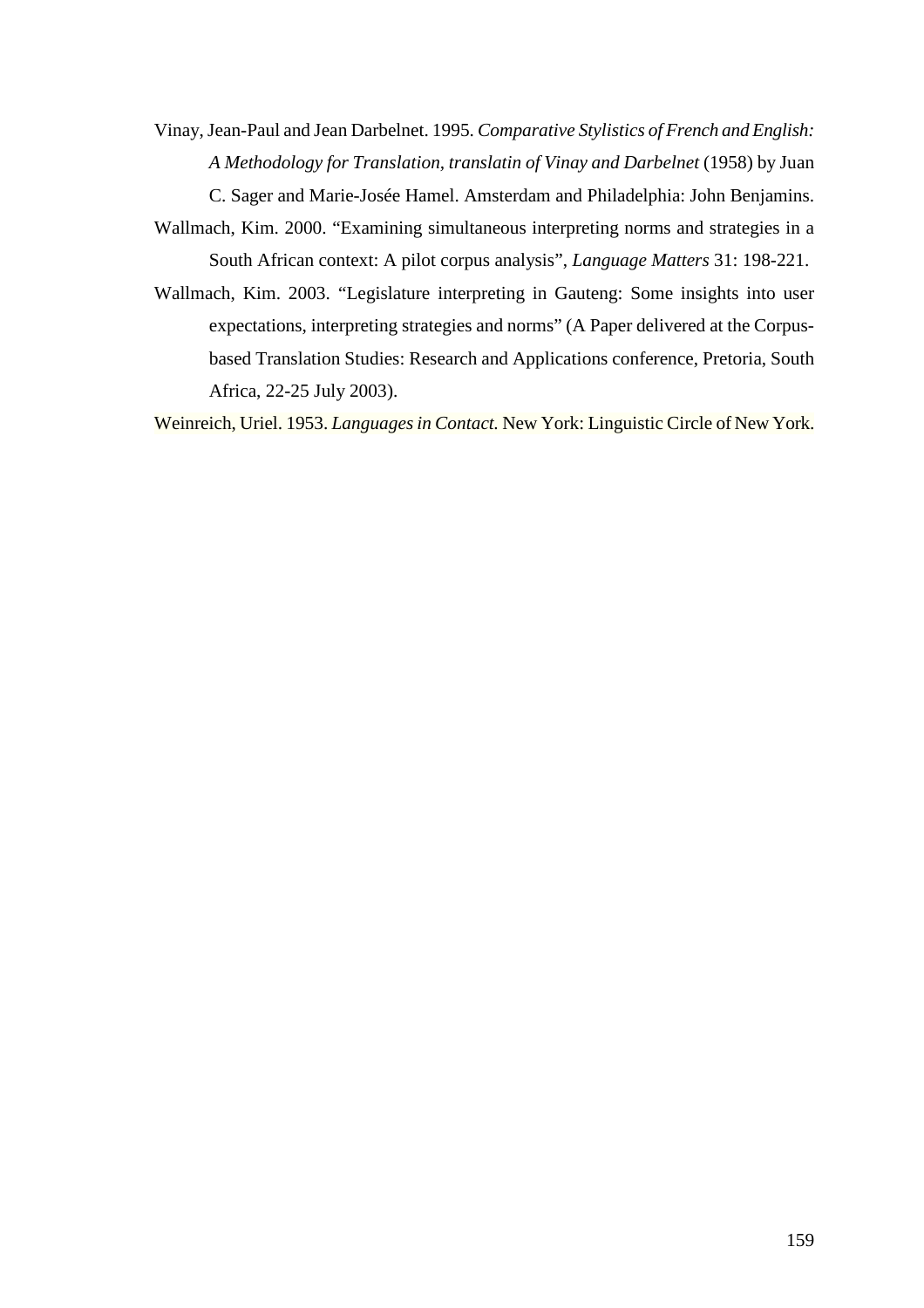# **Appendices**

#### APPENDIX 1

The list of function words used in the calculation of lexical density.

a, above, across, after, against, all, along, alongside, although, amid, amidst, among, amongst, an, and, any, anybody, anything, anywhere, apropos, as, at, atop, because, before, behind, below, beneath, beside, besides, between, beyond, both, but, can, can't, cos, could, couldn't, dare, daren't, despite, doesn't, don't, during, each, either, every, everybody, everyone, everywhere, except, few, for, from, he, he'd, he'll, he's, her, hers, herself, him, himself, his, how, however, if, in, inside, into, it, it'd, it's, its, itself, many, may, mayn't, me, mhm, might, mine, minus, much, must, mustn't, my, myself, needn't, neither, never, nevertheless, no, no-one, nobody, non, nonetheless, no-one, nor, not, notwithstanding, of, off, on, or, ought, oughtn't, our, ours, ourselves, out, outside, over, per, plus, shall, shan't, she, she'd, she'll, she's, should, shouldn't, since, so, some, somebody, someone, than, that, that'd, that'll, that's, the, thee, their, theirs, them, themself, themselves, then, there, there'd, there's, there've, these, they, they'd, they'll, they're, they've, thine, this, those, thou, though, through, throughout, thy, till, to, toward, towards, uhuh, under, underneath, until, up, upon, us, via, we, we'd, we'll, we're, we've, what, what'd, what's, what've, whatever, when, whenever, where, wherever, which, whichever, while, whilst, who, whom, whose, why, will, with, within, without, won't, would, wouldn't, ye, yeah, yes, yet, you, you'd, you'll, you're, you've, your, yours, yourself, yourselves, I, I'd, I'll, I'm, I've,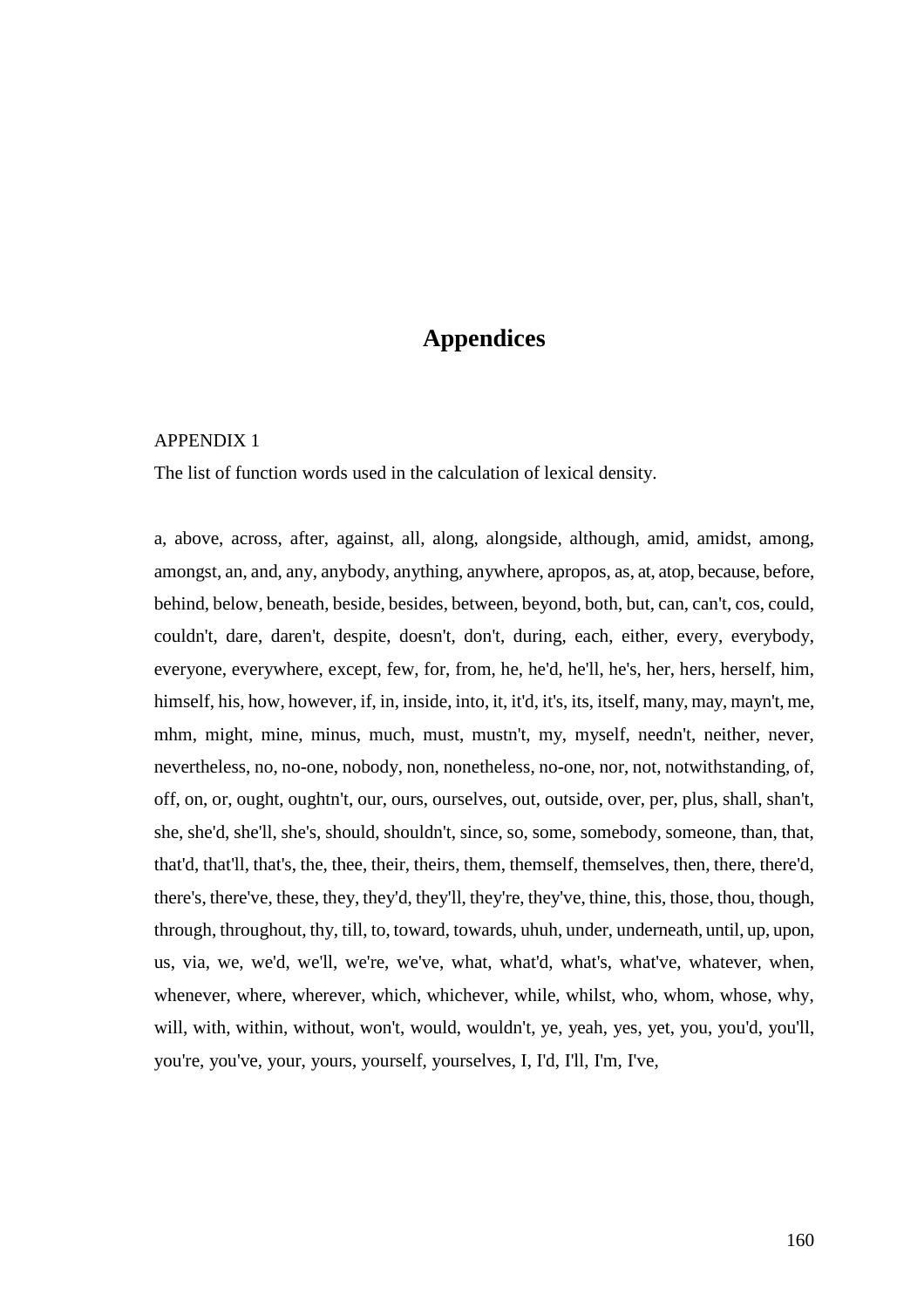#### APPENDIX 2

The list of the 200 most frequent words in English identified by Stubbs (1996: 36-37) and used by Laviosa (1996: 119) in her investigation of translational English.

a, about, after, again, against, all, also, always, an, and, another, any, are, around, as, at, away, back, be, because, been, before, being, between, both, but, by, came, can, children, come, could, course, day, did, didn't, do, does, don't, down, each, end, er, even, every, fact, far, few, find, first, for, from, get, go, going, good, got, great, had, has, have, he, her, here, him, his, home, house, how, i, i'm, if, in, into, is, it, its, it's, just, kind, know, last, left, life, like, little, long, look, looked, made, make, man, many, may, me, mean, men, might, more, most, mr, much, must, my, never, new, no, not, nothing, now, of, off, oh, old, on, once, one, only, or, other, our, out, over, own, part, people, perhaps, place, put, quite, rather, really, right, said, same, say, says, see, she, should, so, some, something, sort, still, such, take, than, that, that's, the, their, them, then, there, these, they, thing, things, think, this, those, though, thought, three, through, time, to, too, two, under, up, us, used, very, want, was, way, we, well, went, were, what, when, where, which, while, who, why, will, with, without, work, world, would, year, years, yes, you, your

#### APPENDIX 3

|              | ORG_SP_EN |              | SI FR EN       |          | SI ES EN |                | SI DE EN       |          | SI NL EN |                |
|--------------|-----------|--------------|----------------|----------|----------|----------------|----------------|----------|----------|----------------|
|              | that      | z.c.         | that           | z.c.     | that     | Z.C.           | that           | Z.C.     | that     | Z.C.           |
| admit        | 1         | $\mathbf{0}$ | 3              | 0        | 2        | $\overline{0}$ | 2              | $\Omega$ | 1        | $\overline{0}$ |
| believe      | 19        | 10           | 12             | 1        | 19       | $\overline{4}$ | 7              | $\Omega$ | 14       |                |
| claim        | 1         |              | $\Omega$       | $\theta$ | $\Omega$ | $\mathbf{0}$   |                | $\Omega$ | $\Omega$ | $\overline{0}$ |
| hope         | 19        | 13           | 12             | 8        | 14       | 9              | 20             | 6        | 34       | 9              |
| know         | 21        | 23           | 21             | 3        | 20       |                | 21             | 2        | 18       | 10             |
| say          | 66        | 25           | 68             | 21       | 52       | 14             | 88             | 29       | 60       | 15             |
| suggest      | 10        | $\theta$     | 2              | $\theta$ |          | $\overline{0}$ |                | $\Omega$ | 3        |                |
| tell         | 9         |              | $\overline{4}$ | 2        | 2        | $\Omega$       | $\overline{4}$ | 3        | 4        | $\Omega$       |
| <b>TOTAL</b> | 146       | 73           | 122            | 35       | 110      | 28             | 144            | 40       | 134      | 36             |
| that %       | 67%       |              | 78%            |          | 80%      |                | 78%            |          | 79%      |                |

Occurrences of optional *that* and zero-connectives after reporting verbs in TIC spoken subcorpora (raw frequencies).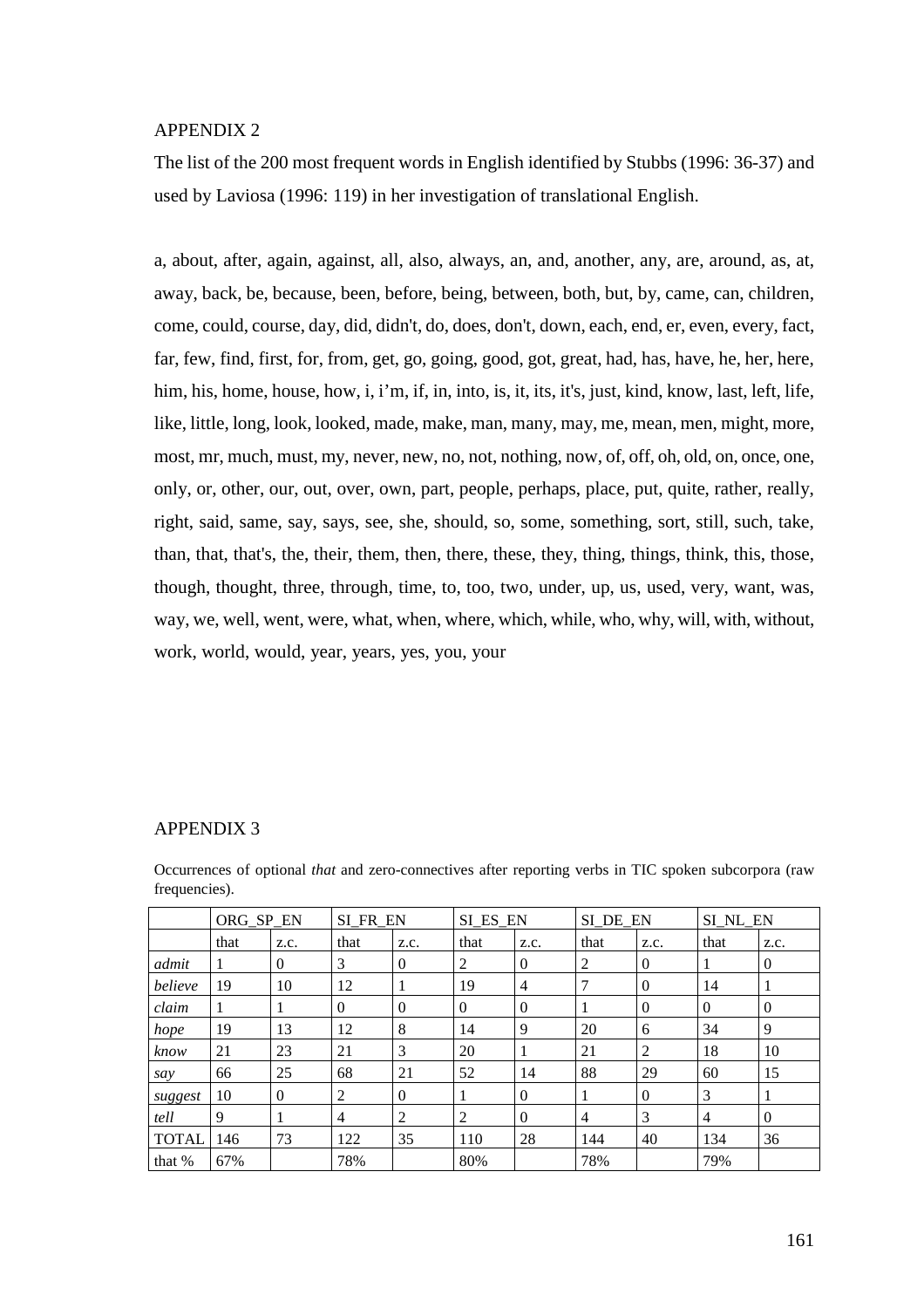|              | ORG_WR_EN |          | TR FR EN |                | TR ES EN |                | TR DE EN |          | TR NL EN |          |
|--------------|-----------|----------|----------|----------------|----------|----------------|----------|----------|----------|----------|
|              | that      | z.c.     | that     | z.c.           | that     | Z.C.           | that     | z.c.     | that     | z.c.     |
| admit        |           | $\Omega$ | 2        | $\overline{0}$ |          | $\overline{0}$ | 5        | $\theta$ | 2        | $\theta$ |
| believe      | 20        | 12       | 69       | $\overline{4}$ | 56       | 16             | 51       | 11       | 14       | 3        |
| claim        | -         | $\Omega$ | 2        | $\theta$       | $\Omega$ | $\overline{0}$ | 2        | $\Omega$ |          | $\Omega$ |
| hope         | 14        | 13       | 19       | 1              | 13       | 1              | 28       | 1        | 22       | 3        |
| know         | 11        | 2        | 24       | 1              | 18       | 1              | 25       | $\theta$ | 14       | $\theta$ |
| say          | 35        | 3        | 43       | $\theta$       | 55       | $\theta$       | 67       | 5        | 44       | 5        |
| suggest      | 7         | 1        | 6        | 1              | $\Omega$ | $\theta$       | $\Omega$ | $\Omega$ | 2        |          |
| tell         | 8         | 3        | 24       | 1              | 6        | $\theta$       | 6        | 1        | 3        | $\Omega$ |
| <b>TOTAL</b> | 97        | 34       | 189      | 8              | 149      | 18             | 184      | 18       | 102      | 12       |
| that %       | 74%       |          | 96%      |                | 89%      |                | 91%      |          | 89%      |          |

Occurrences of optional *that* and zero-connectives after reporting verbs in TIC written subcorpora (raw frequencies).

Occurrences of linking adverbials in TIC spoken subcorpora (raw frequencies).

|              | ORG_SP_EN | SI FR EN | SI_ES_EN | SI_DE_EN | SI NL EN |
|--------------|-----------|----------|----------|----------|----------|
| consequently |           |          |          |          |          |
| as a result  |           |          | n        |          |          |
| hence        |           |          |          |          |          |
| therefore    |           | ΖC       |          | 43       | 24       |
| thus         |           |          |          |          |          |
|              | 29        | 29       | 29       | 48       | 30       |

Occurrences of linking adverbials in TIC written subcorpora (raw frequencies).

|              | ORG_WR_EN | TR_FR_EN | TR_ES_EN | TR_DE_EN | TR_NL_EN        |
|--------------|-----------|----------|----------|----------|-----------------|
| consequently |           |          |          |          |                 |
| as a result  |           |          |          |          |                 |
| hence        |           |          |          |          |                 |
| therefore    | 35        | 93       |          | 87       | 99              |
| thus         |           | 23       |          |          | 18              |
|              | 44        | 125      | エウエ      | 17       | 12 <sup>c</sup> |

Occurrences of selected apposition markers in TIC spoken subcorpora (raw frequencies).

|                       | ORG SP EN | SI FR EN | SI ES EN | SI DE EN         | SI NL EN |
|-----------------------|-----------|----------|----------|------------------|----------|
| in other words        |           |          |          |                  |          |
| <i>that is</i>        |           |          |          |                  |          |
| <i>that is to say</i> |           |          |          |                  |          |
| namely                |           |          |          |                  |          |
| <b>TOTAL</b>          |           |          | IJ       | $\sqrt{2}$<br>10 |          |

Occurrences of selected apposition markers in TIC written subcorpora (raw frequencies).

|                          | ORG WR EN | TR FR EN | TR ES EN | TR DE EN | TR_NL_EN |
|--------------------------|-----------|----------|----------|----------|----------|
| in other words $\vert 8$ |           |          |          |          |          |
| that is                  |           |          |          |          | 10       |
| <i>that is to say</i>    |           |          |          |          |          |
| namely                   |           |          |          |          | 14       |
| <b>TOTAL</b>             |           | 20       | 19       | 28       | 28       |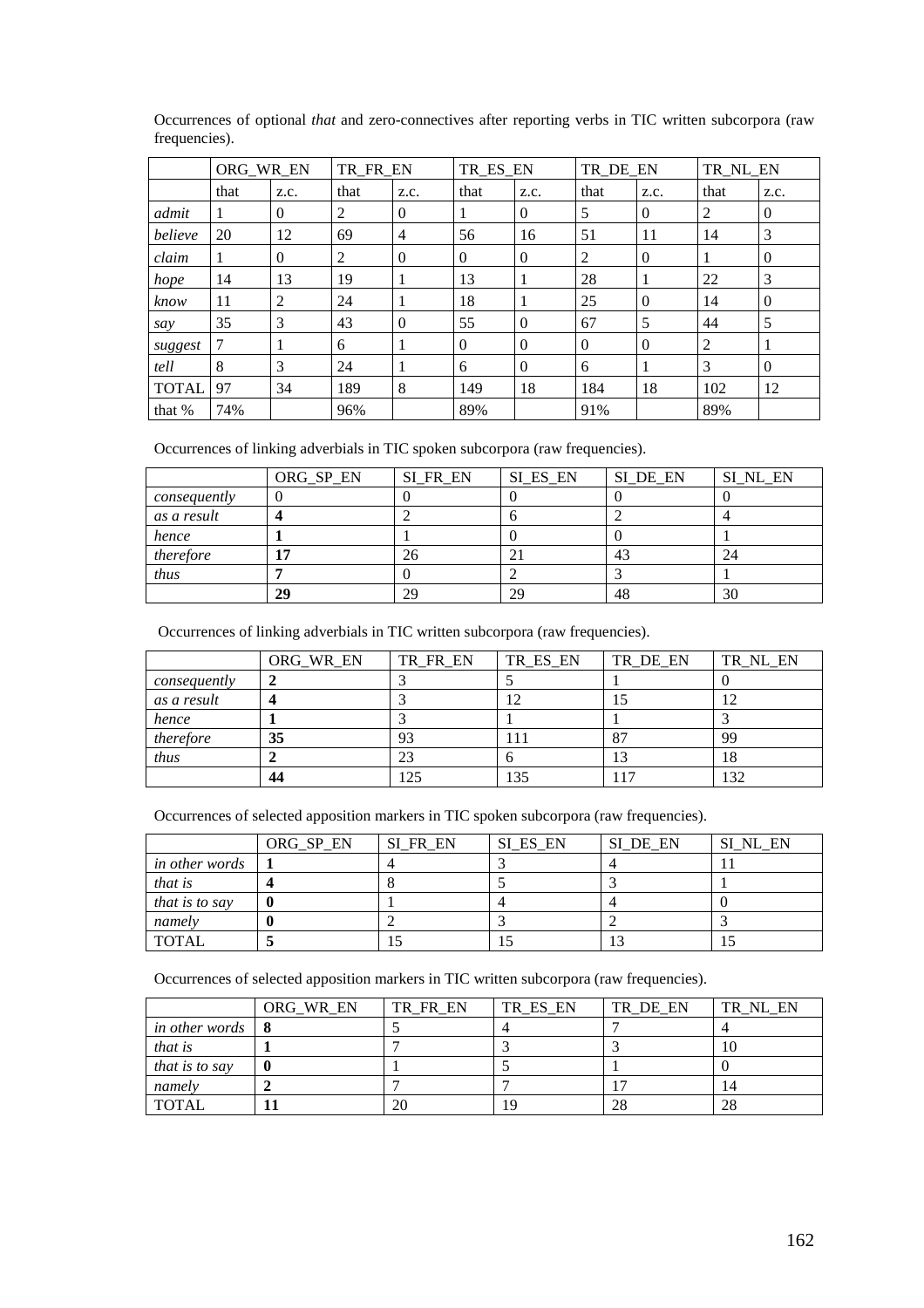|                | ORG_SP_EN | SI FR EN | SI ES EN | SI_DE_EN | SI NL EN |
|----------------|-----------|----------|----------|----------|----------|
| and I think    | 35        | 26       | 40       | 53       | 29       |
| at the moment  | 15        | 15       | 13       | 13       | 13       |
| be able to     | 24        | 35       | 28       | 26       | 23       |
| first of all   | 16        | 32       | 19       | 22       | 27       |
| going to be    | 14        | 17       | 32       | 33       | 17       |
| I think it     | 17        | 20       | 23       | 19       | 20       |
| I think that   | 31        | 33       | 29       | 59       | 45       |
| I think we     | 19        | 33       | 39       | 25       | 29       |
| I would like   | 23        | 16       | 19       | 14       | 28       |
| in terms of    | 34        | 32       | 23       | 30       | 21       |
| is going to    | 12        | 15       | 21       | 18       | 18       |
| make sure that | 15        | 23       | 41       | 30       | 35       |
| that we have   | 30        | 20       | 33       | 31       | 23       |
| there is a     | 24        | 26       | 21       | 14       | 27       |
| this is a      | 13        | 15       | 23       | 22       | 16       |
| to have a      | 12        | 16       | 21       | 19       | 16       |
| to make sure   | 15        | 16       | 40       | 25       | 32       |
| we have to     | 41        | 58       | 109      | 78       | 69       |
| we need to     | 55        | 82       | 116      | 72       | 97       |
| would like to  | 31        | 17       | 26       | 24       | 37       |
| <b>TOTAL</b>   | 476       | 547      | 716      | 627      | 622      |

Lexical bundles in TIC spoken subcorpora (raw frequencies).

Lexical bundles in TIC written subcorpora (raw frequencies).

|                | ORG_WR_EN | TR_FR_EN | TR_ES_EN | TR_DE_EN | TR_NL_EN       |
|----------------|-----------|----------|----------|----------|----------------|
| and it is      | 17        | 13       | 14       | 14       | 13             |
| be able to     | 11        | 26       | 30       | 25       | 22             |
| I do not       | 9         | 13       | 9        | 15       | 9              |
| I would like   | 26        | 47       | 78       | 93       | 40             |
| in order to    | 16        | 42       | 68       | 41       | 19             |
| is not a       | 9         | 17       | 10       | 10       | 8              |
| it is a        | 17        | 29       | 27       | 22       | 16             |
| on behalf of   | 9         | 8        | 9        | 12       | $\overline{7}$ |
| one of the     | 14        | 8        | 16       | 18       | 11             |
| part of the    | 17        | 8        | 17       | 17       | 11             |
| that we can    | 10        | $\tau$   | 12       | 12       | 13             |
| that we have   | 11        | 19       | 20       | 26       | 12             |
| the fact that  | 20        | 15       | 22       | 34       | 20             |
| there is no    | 18        | 16       | 13       | 14       | 15             |
| this is a      | 10        | 19       | 19       | 18       | 9              |
| to ensure that | 20        | 28       | 17       | 21       | 13             |
| we do not      | 20        | 11       | 27       | 25       | $\overline{7}$ |
| we have to     | 11        | 10       | 15       | 17       | 15             |
| we need to     | 25        | 26       | 47       | 32       | 32             |
| would like to  | 30        | 39       | 78       | 94       | 44             |
| <b>TOTAL</b>   | 320       | 401      | 548      | 560      | 336            |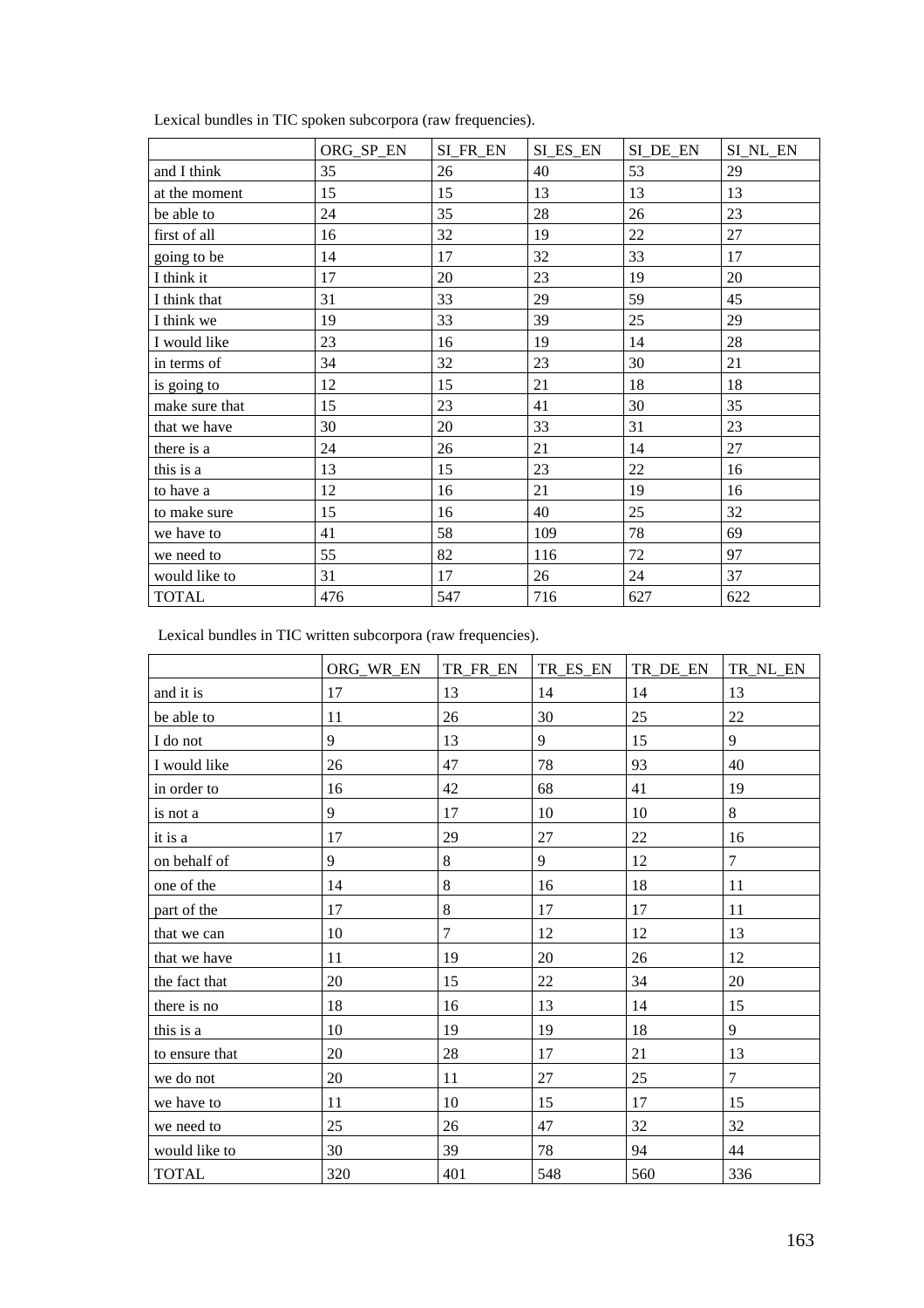|                | ORG_SP_EN      | SI_FR_EN | SI_ES_EN | SI_DE_EN       | SI_NL_EN       |
|----------------|----------------|----------|----------|----------------|----------------|
| as far as      | 7              | 8        | 13       | 5              | 14             |
| as to          | 5              | 10       | 2        | 6              | 1              |
| as well        | 17             | 28       | 34       | 26             | 44             |
| as well as     | $\overline{7}$ | 6        | 6        | $\overline{2}$ | 5              |
| at all         | 7              | 5        | 10       | 9              | 8              |
| first of all   | 16             | 32       | 19       | 22             | 27             |
| in fact        | 16             | 16       | 9        | 19             | 31             |
| in favour of   | 8              | 13       | 15       | 22             | 9              |
| in order to    | 8              | 13       | 20       | 14             | 8              |
| in terms of    | 34             | 32       | 23       | 30             | 21             |
| kind of        | $\tau$         | 20       | 52       | 22             | 13             |
| of course      | 55             | 53       | 38       | 39             | 43             |
| on behalf of   | 8              | 6        | 6        | 5              | $\overline{4}$ |
| once again     | 5              | 11       | 9        | 13             | 11             |
| sort of        | 7              | 18       | 12       | 19             | 15             |
| with regard to | 18             | 6        | 2        | 10             | 5              |
| <b>TOTAL</b>   | 225            | 277      | 270      | 263            | 259            |

Occurrences of the most frequent fixed expressions in TIC spoken subcorpora (raw frequencies).

Occurrences of the most frequent fixed expressions in TIC written subcorpora (raw frequencies).

|                | ORG_WR_EN      | TR_FR_EN       | TR_ES_EN       | TR_DE_EN       | TR_NL_EN |
|----------------|----------------|----------------|----------------|----------------|----------|
| as far as      | 6              | 5              | 5              | 11             | 14       |
| as to          | 11             | 4              | 10             | 9              | 11       |
| as well        | 3              | $\overline{2}$ | $\overline{4}$ | $\overline{4}$ | 6        |
| as well as     | 13             | 6              | 10             | 13             | 8        |
| at all         | 7              | 8              | 8              | 10             | 12       |
| first of all   | 9              | 8              | 8              | 3              | 31       |
| in fact        | 14             | 22             | 12             | 12             | 19       |
| in favour of   | 6              | 16             | 9              | 15             | 12       |
| in order to    | 16             | 42             | 68             | 41             | 19       |
| in terms of    | $\overline{2}$ | 19             | 17             | 12             | 5        |
| kind of        | $\overline{4}$ | 5              | 3              | 5              | 15       |
| of course      | 31             | 39             | 29             | 51             | 43       |
| on behalf of   | 9              | 8              | 9              | 12             | 7        |
| once again     | 9              | 17             | 9              | 39             | 17       |
| sort of        | 3              | $\overline{c}$ | $\Omega$       | $\mathbf{1}$   | 2        |
| with regard to |                | 18             | 13             | 33             | 11       |
| <b>TOTAL</b>   | 144            | 221            | 214            | 271            | 232      |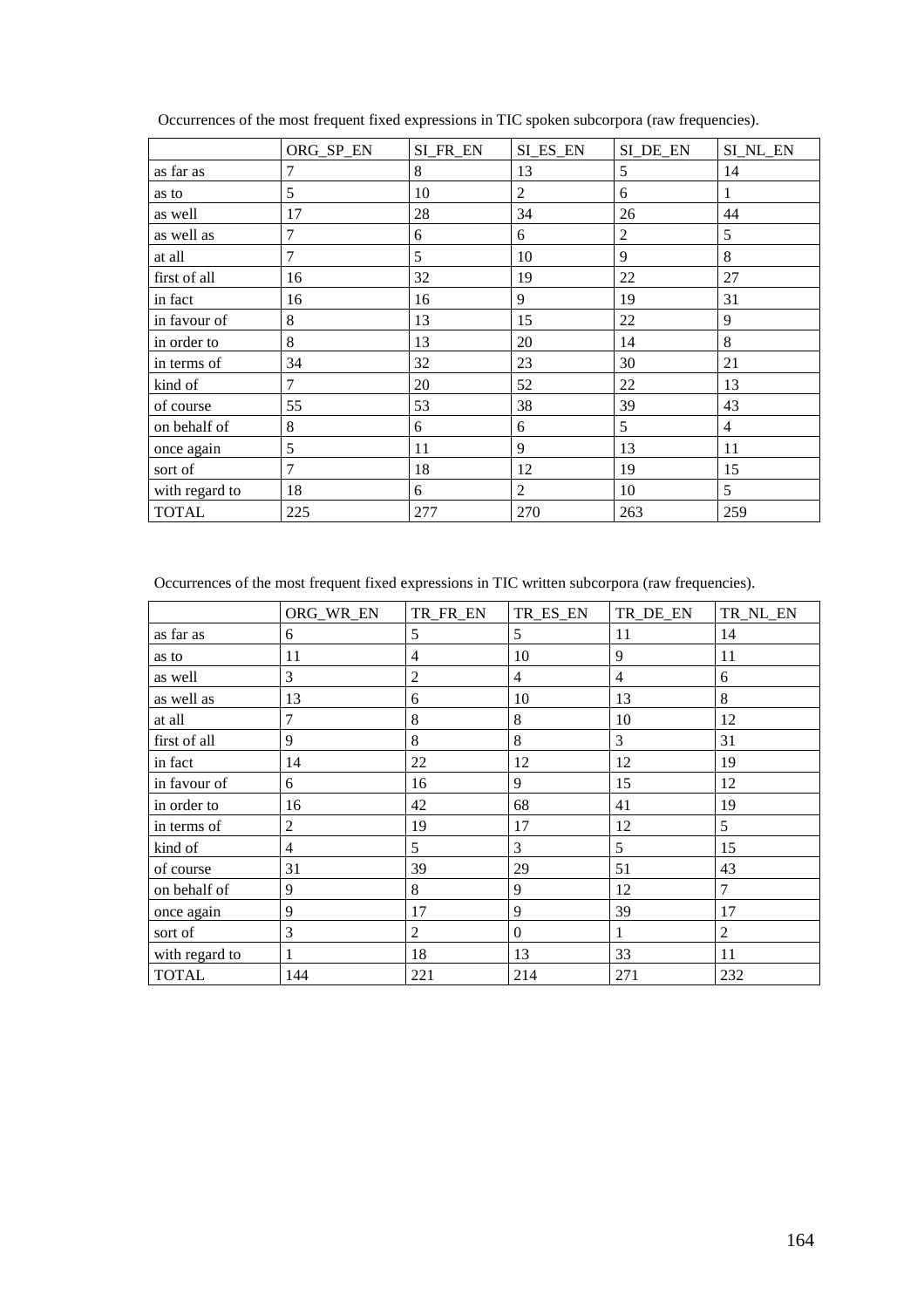## **Abstract in Polish**

 Dotychczasowa analiza tekstów tłumaczonych wykazała, iż w porównaniu z tekstami napisanymi oryginalnie w języku docelowym tłumaczenia napisane są w sposób mniej skomplikowany, jednoznacznie przedstawiają treści niejednoznaczne lub dorozumiane

w tekście źródłowym, a ich język zawiera wiele wyrażeń typowych dla danego języka docelowego. Dlatego też symplifikację, eksplicytację (lub eksplicytność) i normalizację uznano za uniwersalne cechy tłumaczenia pisemnego.

Celem badań opisanych w niniejszej rozprawie jest wykazanie, czy wymienione wyżej cechy uniwersalne przekładu pisemnego są tożsame z cechami uniwersalnymi tłumaczenia ustnego, czy też znacząco się różnią i do jakiego stopnia ich intensywność uzależniona jest od indywidualnych idiosynkratycznych preferencji stylistycznych tłumacza. Za punkt wyjścia przyjęto cztery wstępne hipotezy:

(1) Wszystkie tłumaczenia ustne niezależnie od języka źródłowego wykazują większą tendencję do symplifikacji, eksplicytności i normalizacji niż przemówienia wygłoszone oryginalnie w języku docelowym.

(2) Tendencje indywidualnych tłumaczy do symplifikacji, eksplicytności i normalizacji są niezmienne bez względu na język źródłowy.

(3) Poszczególni tłumacze różnią się od siebie pod kątem tendencji do symplifikacji, eksplicytności i normalizacji.

(4) Styl tłumaczenia indywidualnego tłumacza jest podobny do stylu jego wypowiedzi.